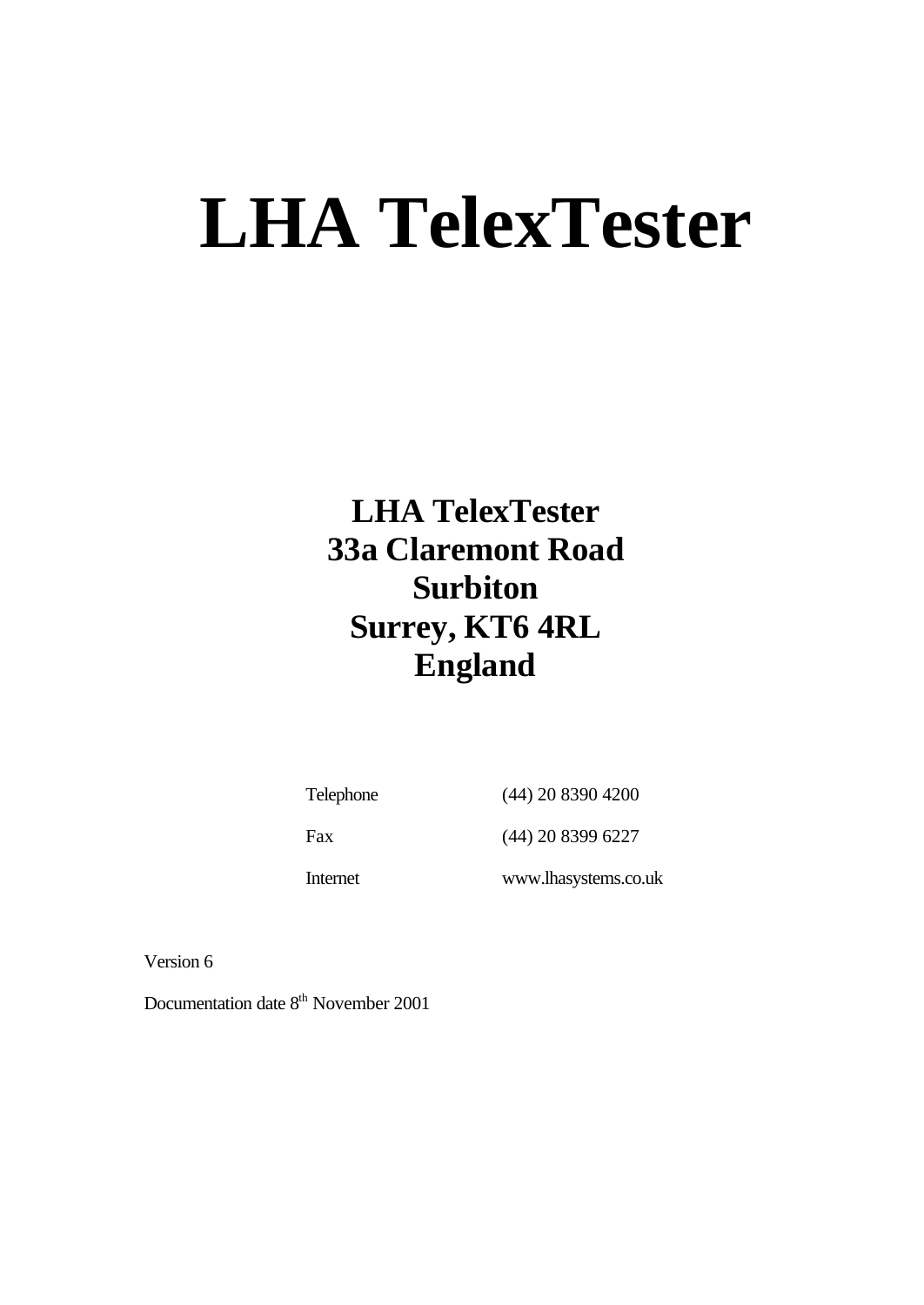Published by:

LHA 33a Claremont Road Surbiton Surrey England

Copyright © 1986, 1987 - 2001 LHA

All rights reserved. No part of the contents of this book may be reproduced or transmitted in any form or by any means without the written permission of the publisher.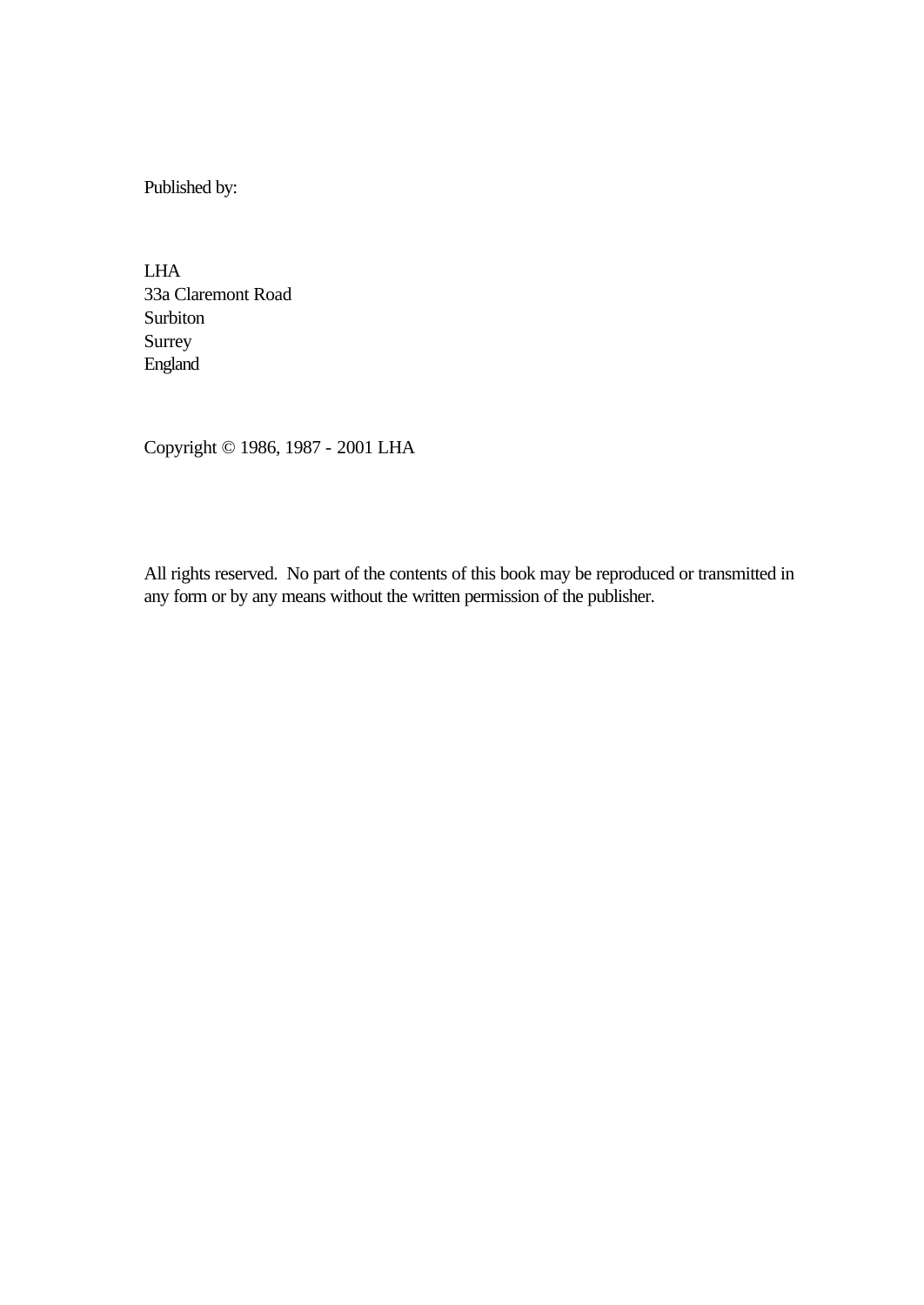# **CONTENTS**

| <b>CHAPTER 2</b><br>2-25 | <b>CHAPTER 1</b> |  |
|--------------------------|------------------|--|
|                          |                  |  |
|                          |                  |  |
|                          |                  |  |
|                          |                  |  |
|                          |                  |  |
|                          |                  |  |
|                          |                  |  |
|                          |                  |  |
|                          |                  |  |
|                          |                  |  |
|                          |                  |  |
|                          |                  |  |
|                          |                  |  |
|                          |                  |  |
|                          |                  |  |
|                          |                  |  |
|                          |                  |  |
|                          |                  |  |
|                          |                  |  |
|                          |                  |  |
|                          |                  |  |
|                          |                  |  |
|                          |                  |  |
|                          |                  |  |
|                          |                  |  |
|                          |                  |  |
|                          |                  |  |
|                          |                  |  |
|                          |                  |  |
|                          |                  |  |

Contents. V6, Dated 8<sup>th</sup> November 2001

Contents page 1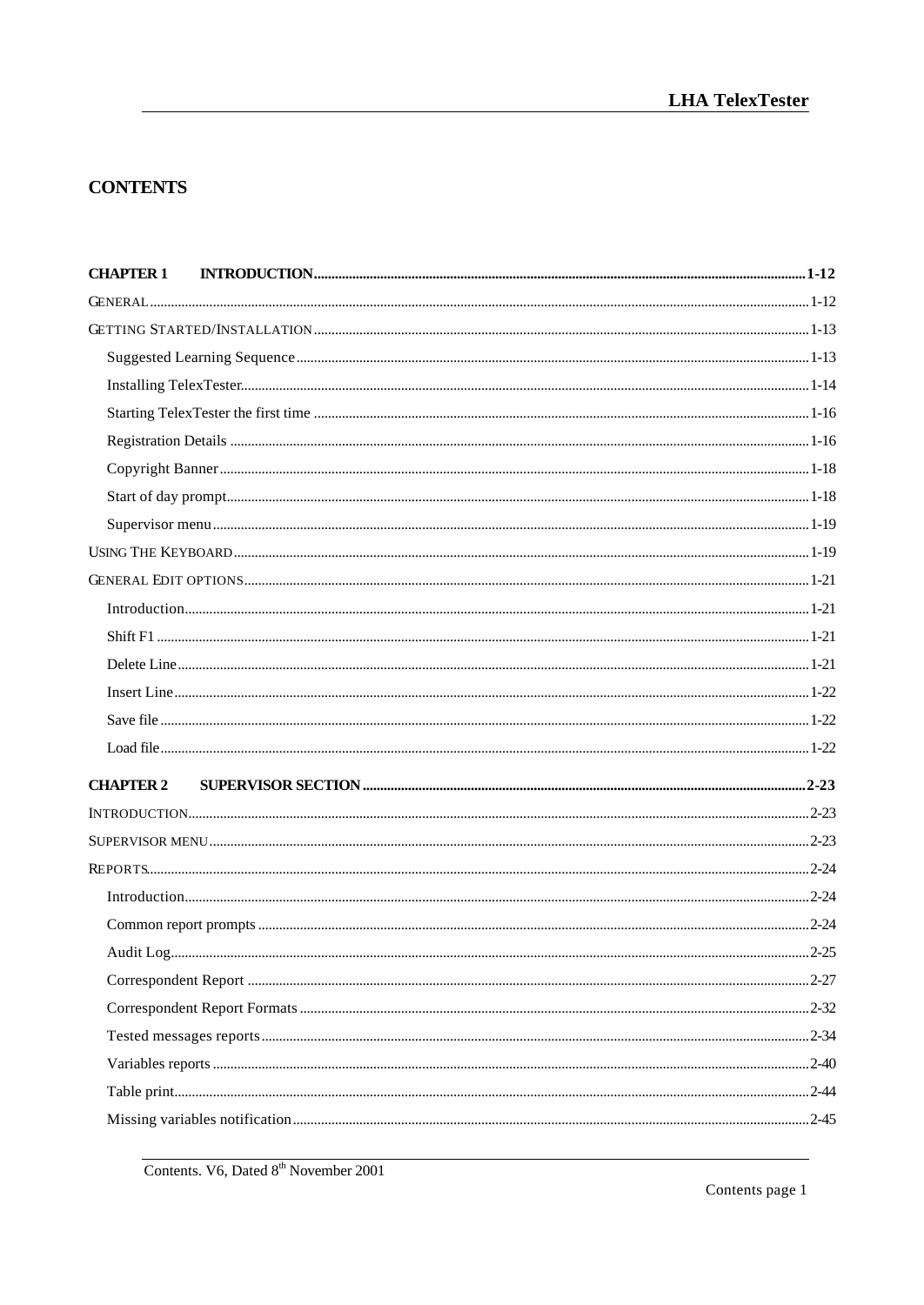| $Introduction 2-63$ |  |
|---------------------|--|
|                     |  |
|                     |  |
|                     |  |
|                     |  |
|                     |  |
|                     |  |
|                     |  |
|                     |  |
|                     |  |
|                     |  |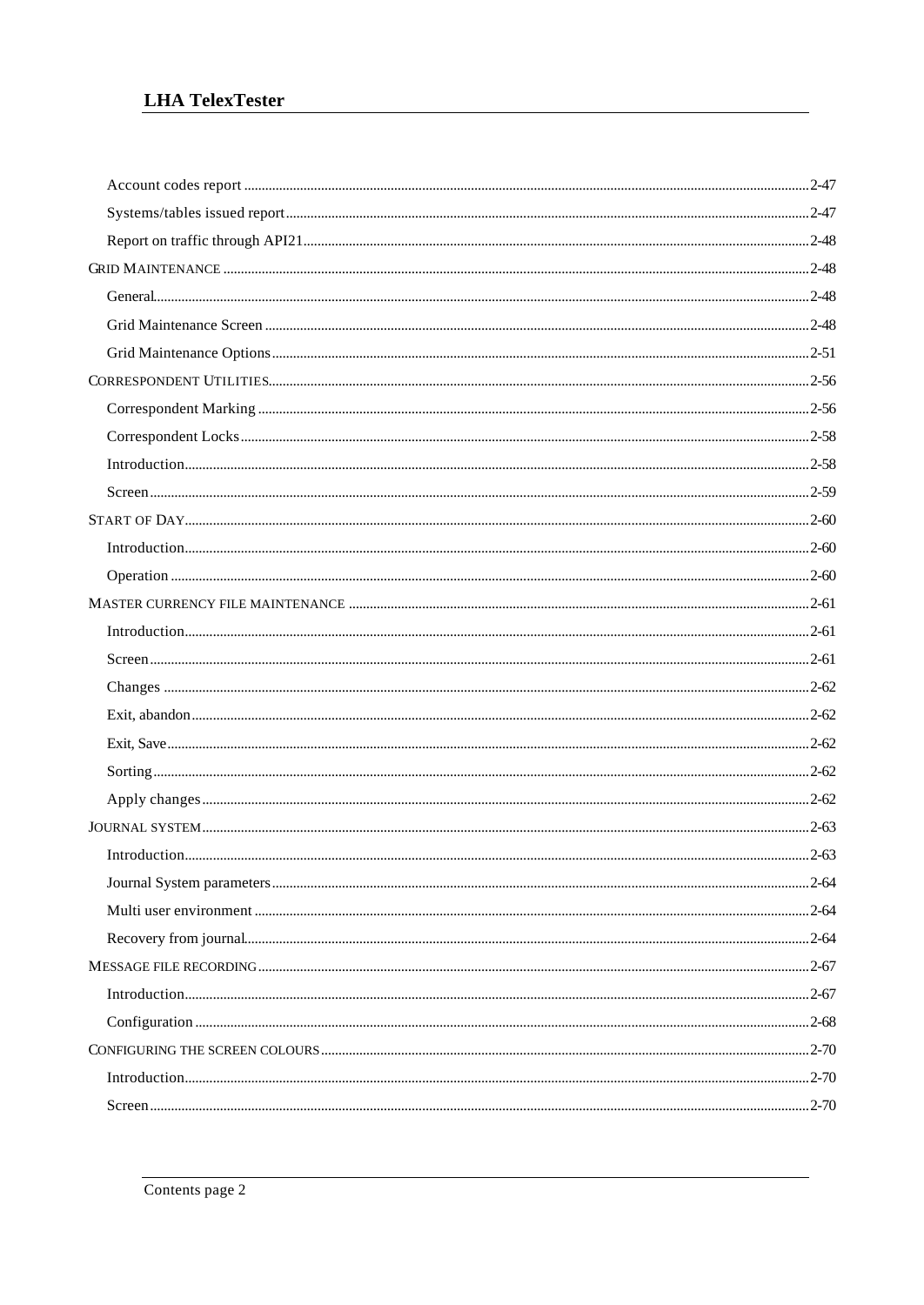| <b>CHAPTER 3</b> |           |
|------------------|-----------|
|                  |           |
|                  |           |
|                  |           |
|                  |           |
|                  |           |
|                  |           |
|                  |           |
|                  | $.3 - 89$ |
|                  |           |
|                  |           |
|                  |           |
|                  |           |
|                  |           |
|                  |           |
|                  |           |
|                  |           |
|                  |           |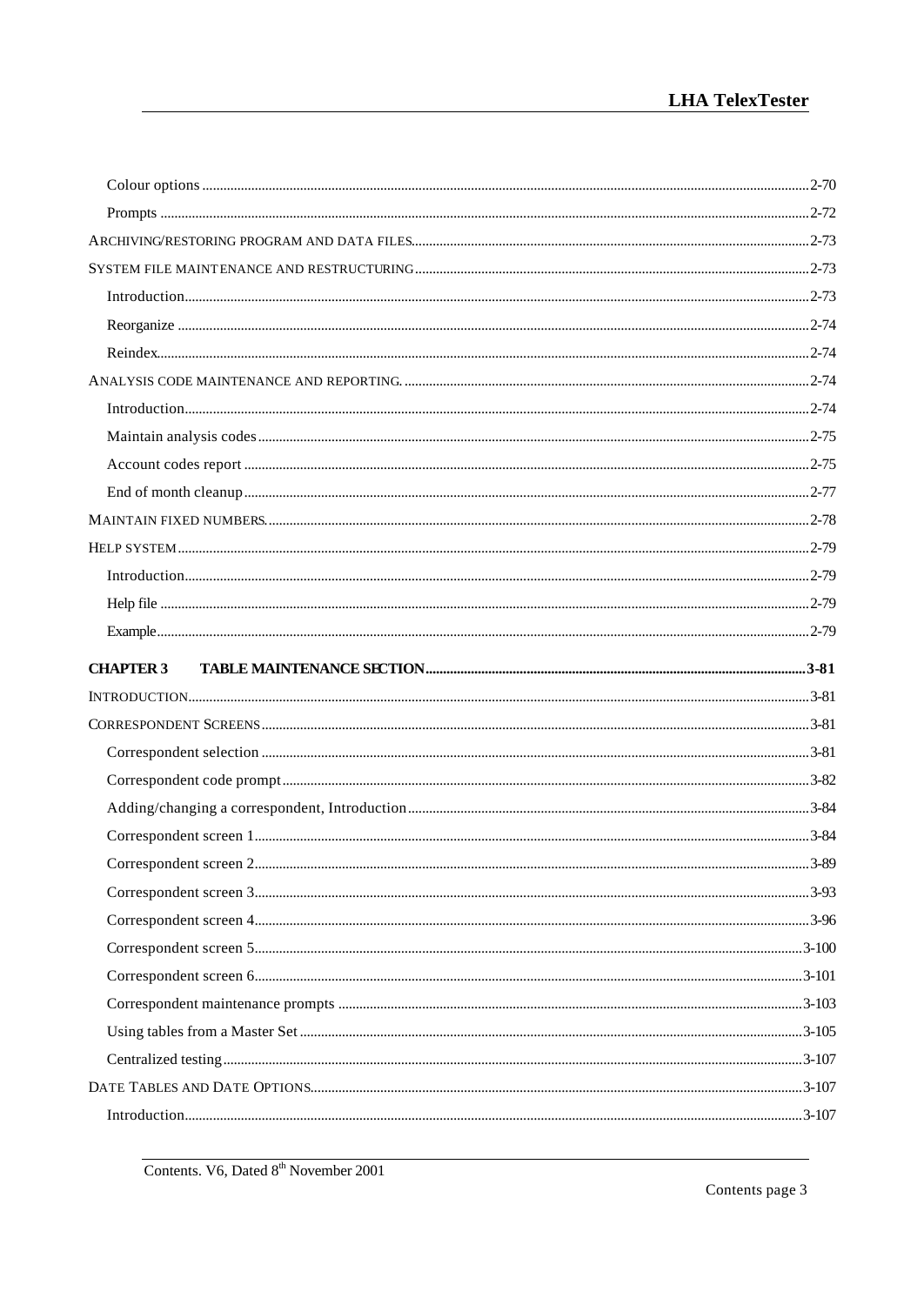| <b>CHAPTER 4</b> |  |
|------------------|--|
|                  |  |
|                  |  |
|                  |  |
|                  |  |
|                  |  |
|                  |  |
|                  |  |
|                  |  |
|                  |  |
|                  |  |
|                  |  |
|                  |  |
|                  |  |
|                  |  |
|                  |  |
|                  |  |
|                  |  |
|                  |  |
|                  |  |
|                  |  |
|                  |  |
|                  |  |
|                  |  |
|                  |  |
|                  |  |
|                  |  |
|                  |  |
|                  |  |
|                  |  |
|                  |  |
|                  |  |
|                  |  |
|                  |  |
|                  |  |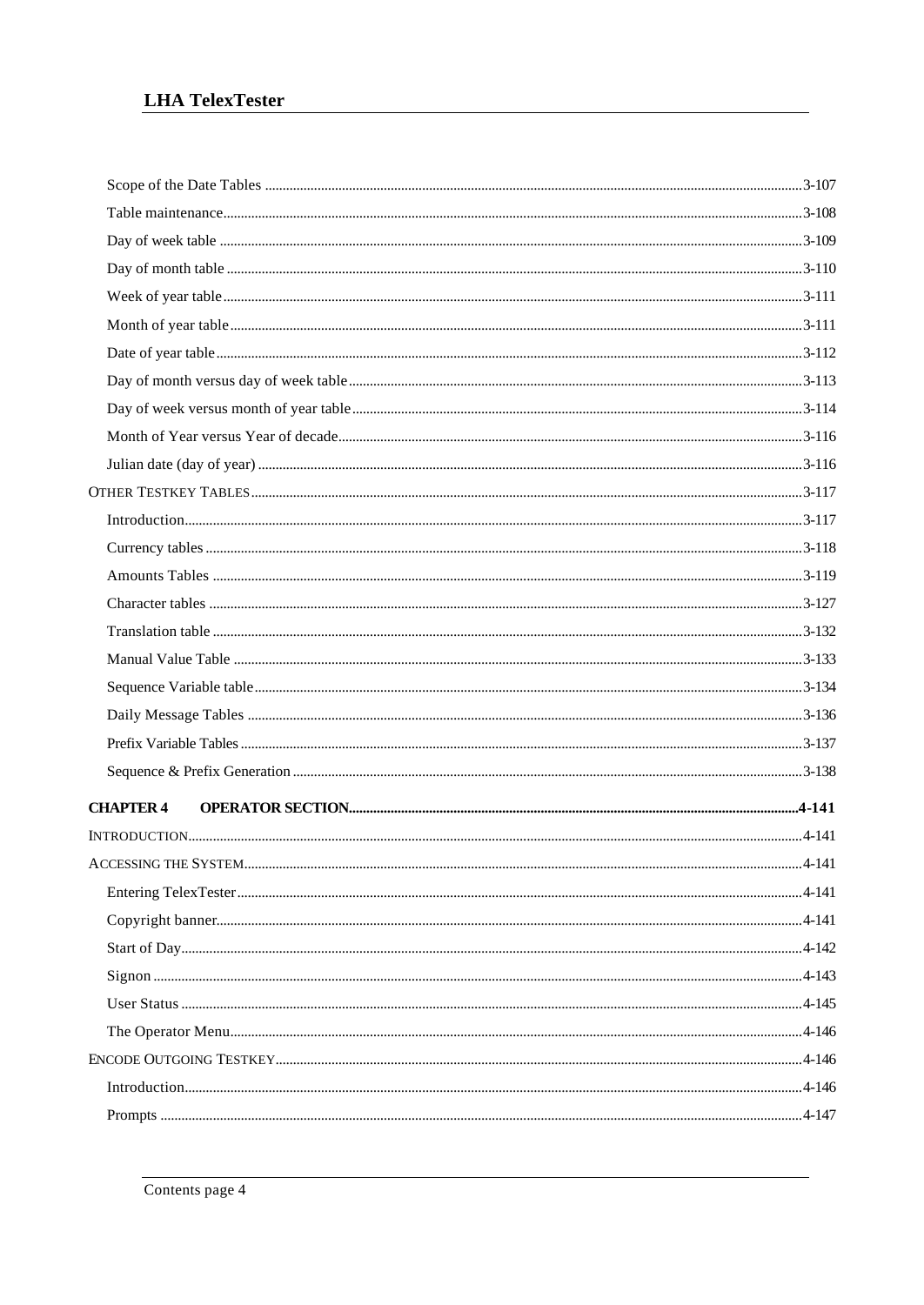| $Introduction 4-162$ |  |
|----------------------|--|
|                      |  |
|                      |  |
|                      |  |
|                      |  |
|                      |  |
|                      |  |
|                      |  |
|                      |  |
|                      |  |
| <b>CHAPTER 5</b>     |  |
|                      |  |
|                      |  |
|                      |  |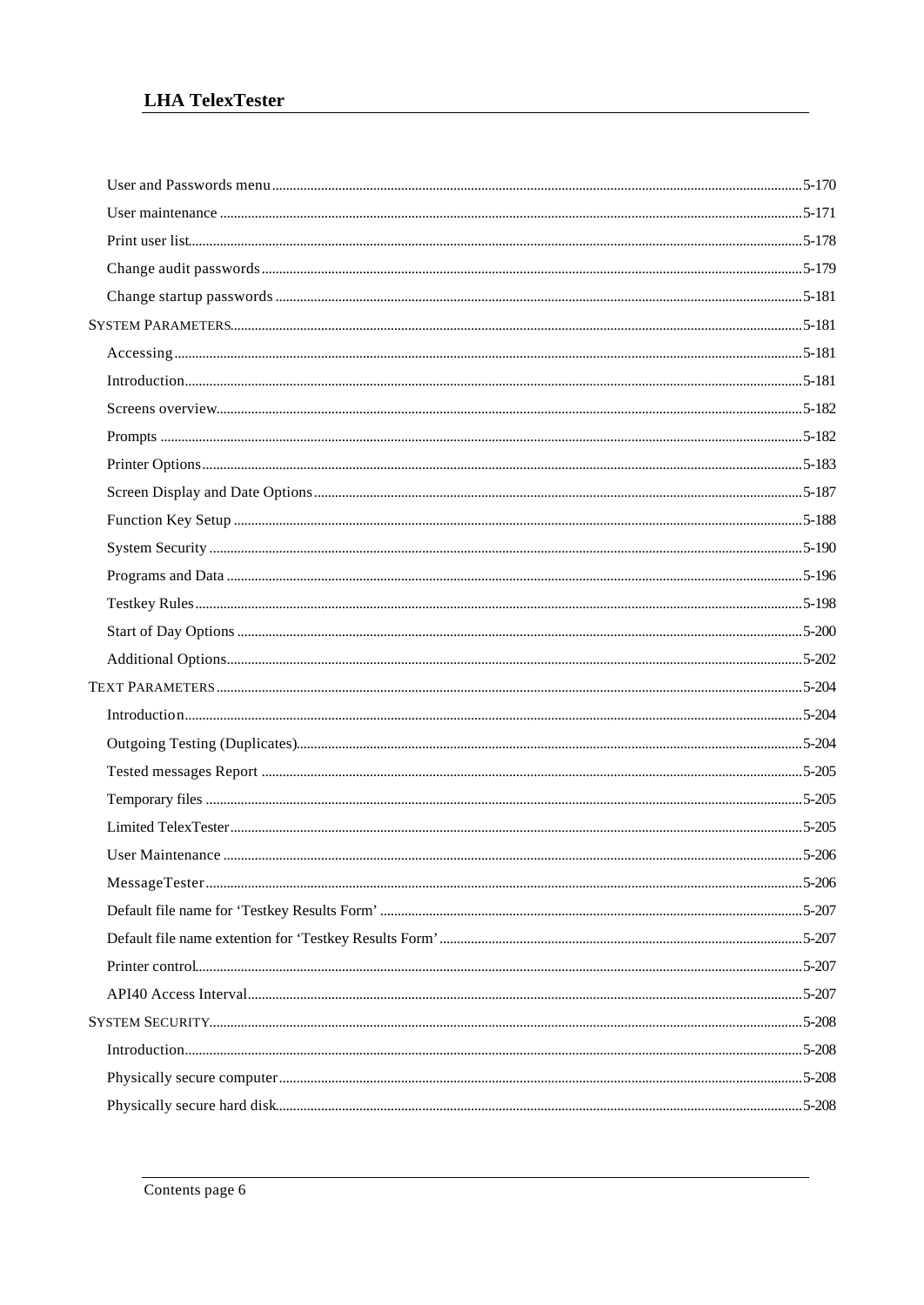| APPENDIX C SYSTEM MESSAGES, ERROR CODES, RUN TIME SWITCHES, PRINTER CONTROLC-227 |  |
|----------------------------------------------------------------------------------|--|
|                                                                                  |  |
|                                                                                  |  |
|                                                                                  |  |
|                                                                                  |  |
|                                                                                  |  |
|                                                                                  |  |
|                                                                                  |  |
|                                                                                  |  |
|                                                                                  |  |
|                                                                                  |  |
|                                                                                  |  |
|                                                                                  |  |
|                                                                                  |  |
|                                                                                  |  |
|                                                                                  |  |
|                                                                                  |  |
|                                                                                  |  |
|                                                                                  |  |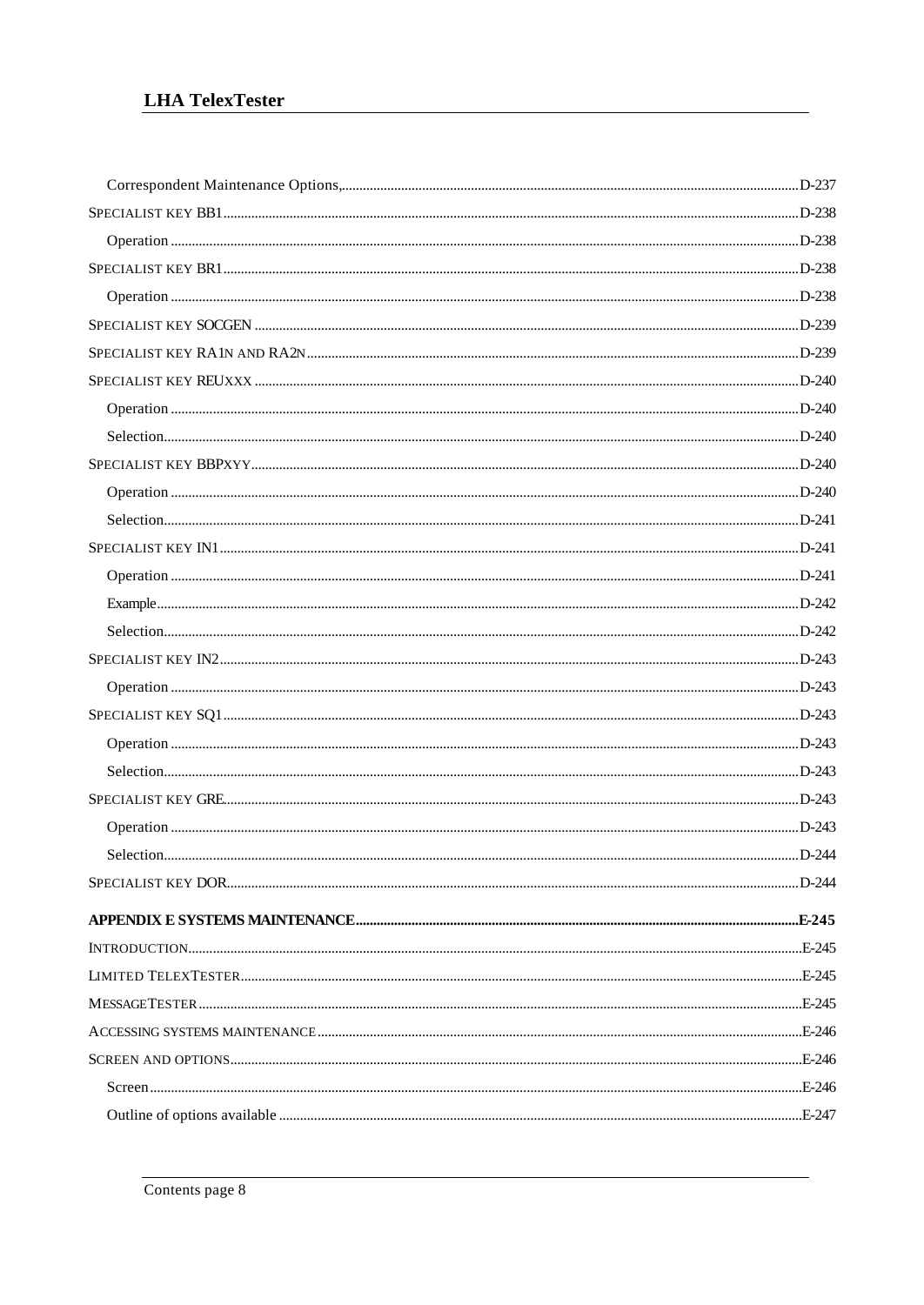| $I_n = 271$ |  |
|-------------|--|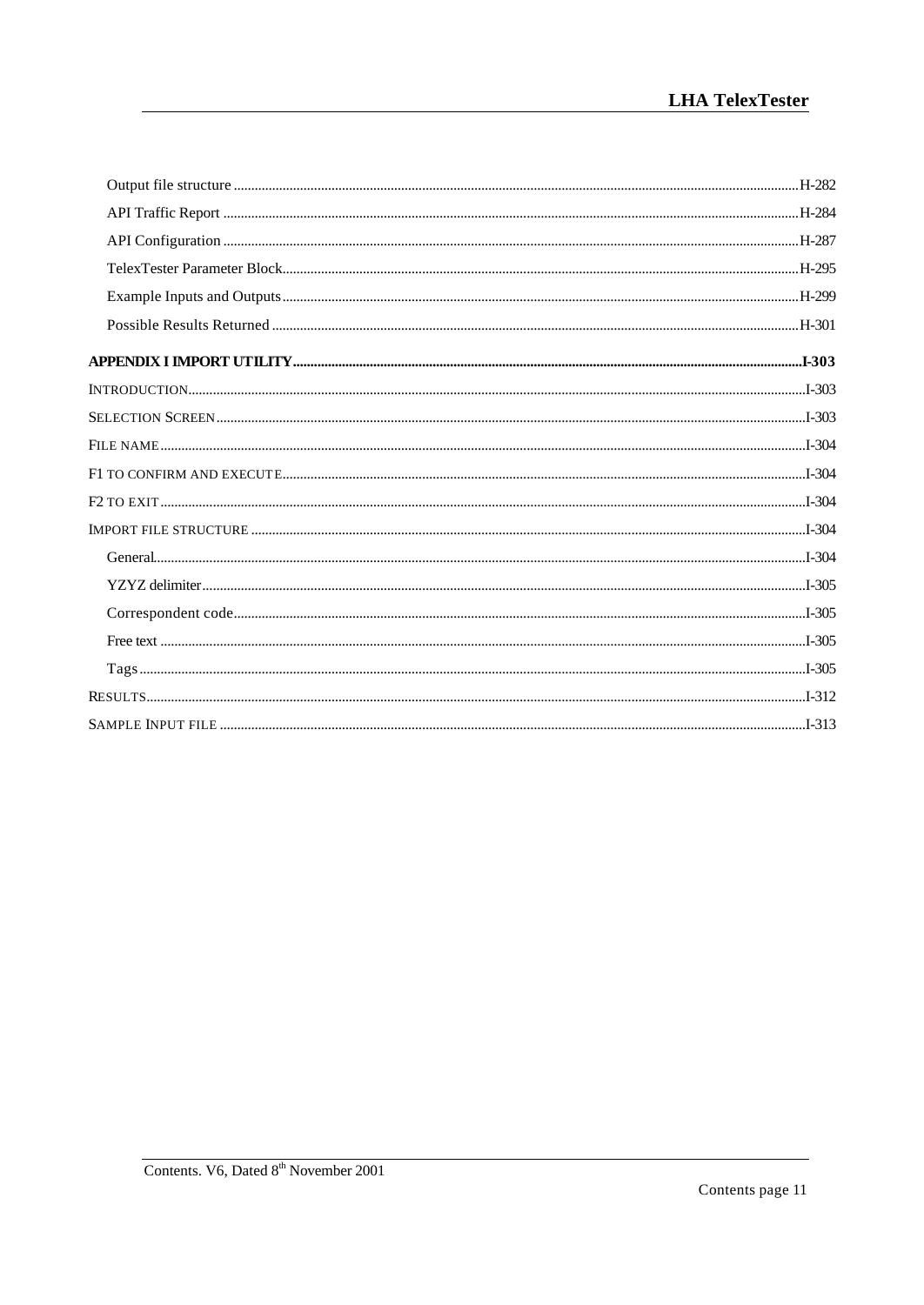# **Chapter 1 Introduction**

#### **General**

This manual details the contents of the TelexTester documentation. This documentation describes in detail the functions of the TelexTester package running on an IBM or compatible personal computer and is intended for anyone who will be installing the package, running it for the first time, loading the correspondent testkey data, using or supervising the system.

There are 5 main sections that make up this documentation:

This **Introduction Section** details Installation instructions, software registration and keyboard use.

The **Supervisor Section** contains information on Reporting, Grid Maintenance, Start of day operation and File maintenance.

The **Table Maintenance Section** details how to add change and delete correspondent testkey tables.

The **Operator Section** details the specific instructions for testing incoming messages (decoding) and calculating the test for outgoing messages (encoding and verifying).

The **Security Section** details how to set up your users on the system and setting the System Parameters to establish your required security levels.

In addition there are several Appendices as detailed here:

Appendix A, **Sample testkey** gives an example for training purposes of a Testkey table.

Appendix B, **Telextester Files** lists the files and gives a short explanation of their contents.

Appendix C, **System messages and error codes** details some of the messages and their explanations which may be produced by the system.

Appendix D, **Specialist Keys** details specific instructions for unusual testkey algorithms.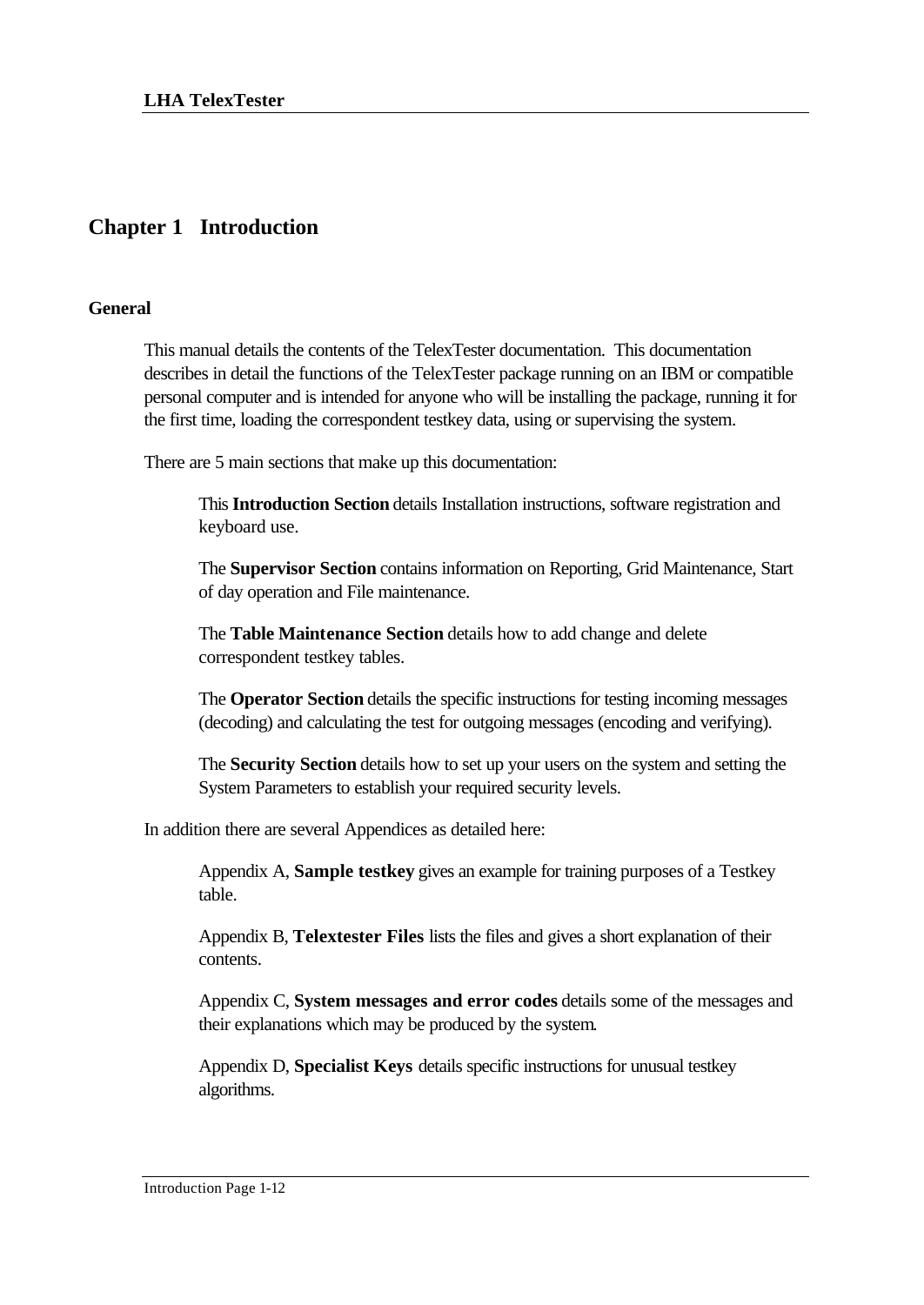Appendix E, **Systems Maintenance**, gives instructions for generating copies of TelexTester for issue to your Corporate customers.

Appendix F, **Limited System Generation**, gives instructions for generating copies of TelexTester for issue to your Corporate customers.

Appendix G, **Testkey Management System**, gives instructions for automating Testkey table issues.

Appendix H, API Documentation, gives details of the Application Progam Interface.

Please read all of the Sections before embarking on the installation of the package so that you have an understanding of what the system can do. With this approach there should be no questions that you cannot answer. Any problems not covered can always be referred to LHA.

#### **Getting Started/Installation**

#### **Suggested Learning Sequence**

After scanning through the Sections to help familiarize yourself with the system layout and all user functions, follow the installation procedure if this has not already been done for you.

Then you can run the system, sign on and select the Correspondent Maintenance option from the '**Table Maintenance Section**' Make up a fairly simple dummy correspondent with say 'Day of week', 'Currency', 'Amount', and 'Sequence Variable' tables. Or, you can enter the correspondent Demo Bank as illustrated in the Tables maintenance Section. The manual will tell you what to do at each stage of adding a new correspondent so you may use it as a tutorial.

Next, you can select the Testkey Messages option of the Supervisor Menu and encode several messages. You should reference the '**Operator Section'** for this exercise. Try using the analysis option to see how the test was calculated and check this against your own manual interpretation.

Select the decode option and enter a couple of tests making the second test 1 position out of sequence, i.e. message 3, and see what happens.

You can access the Grid Maintenance option from the Supervisor Menu to display the grid for the correspondent you created and the messages that you tested. The instructions for this are in the '**Supervisor Section**'.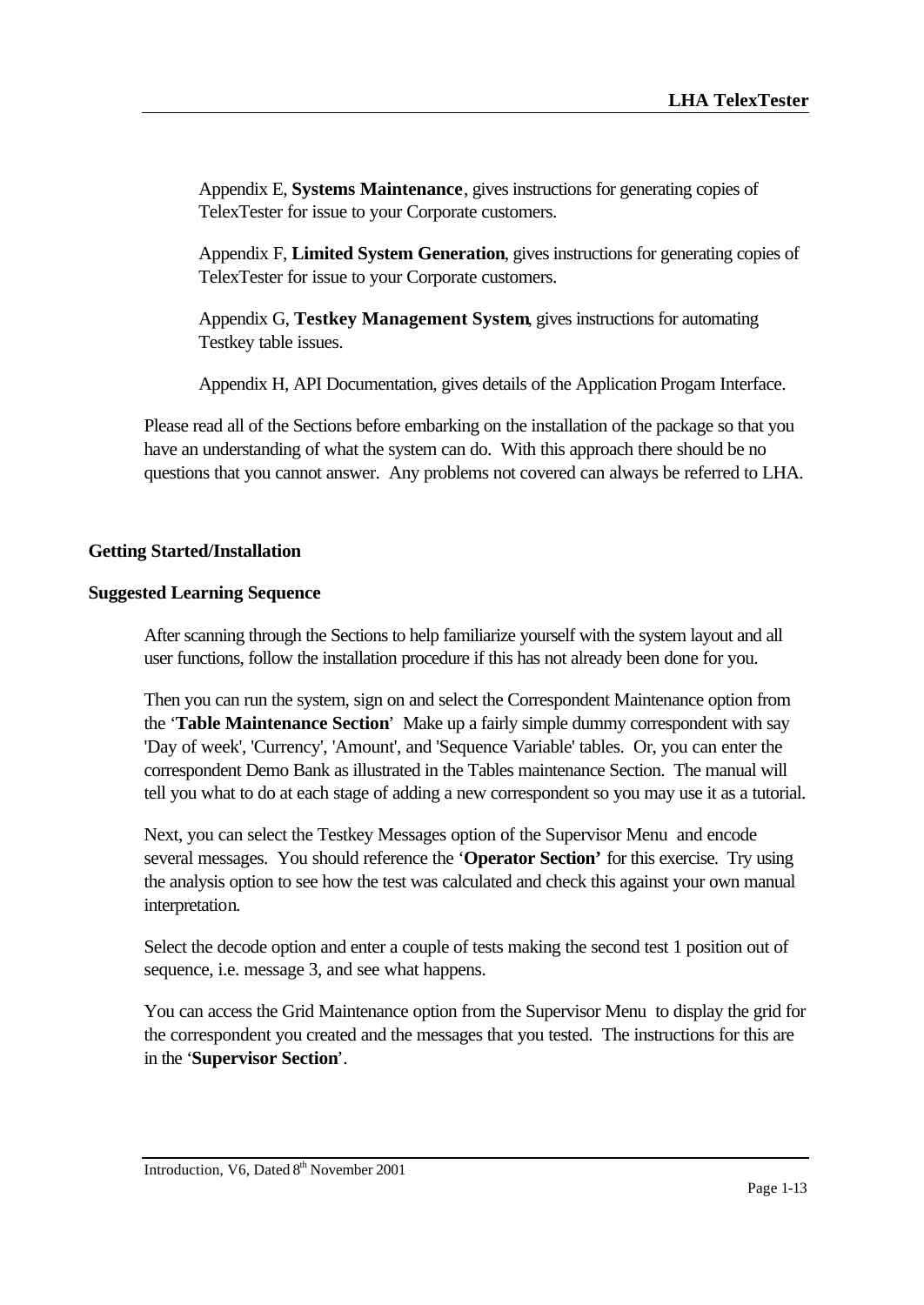By now you should be fairly comfortable with the system so add your most commonly used correspondent and table set, and repeat some old tests to ensure that all is well.

At this stage you should be ready to start the rest of your table data entry so you will need to attend to the Master Currency Table. The system has been issued with the ISO currency codes but you will need to change them if you have your own coding system. See Master currency maintenance in the '**Supervisor Section'** for details on this.

Before you start entering information and table data for each correspondent, check which use the same table set, i.e., common tables with just the fixed numbers varying. Enter the common ones first then add the correspondents that reference them by completing the Use Tables field. Also, remember that tables which are marginally different may be copied using the '**Copy**' option.

Depending upon the procedure you will follow for loading your correspondents, you should reference the Security Section, either before or after, to register all users and set those security parameters that you require.

# **Installing TelexTester**

# Introduction

This testkey package has taken many years to develop, it incorporates over 60,000 lines of COBOL code. To provide all the necessary features, the package consists of many modules which are contained within several libraries, for example, Testkey1 and Testkey2. Further details on the programs and data provided on the issue disks are given in the appendices.

Installation of the package is normally carried out by LHA staff prior to initial training, but if you have been supplied with a system to install yourself, the following procedure assumes that you are familiar with the DOS operating system commands.

# System configuration

# Computer RAM

The TelexTester program requires about 500k Bytes of memory to be available.

# Computer Disk

The TelexTester programs occupy about 2 MBytes of space, in addition, data files will take up space dependent on the number of tests in the history files and the number of correspondents held.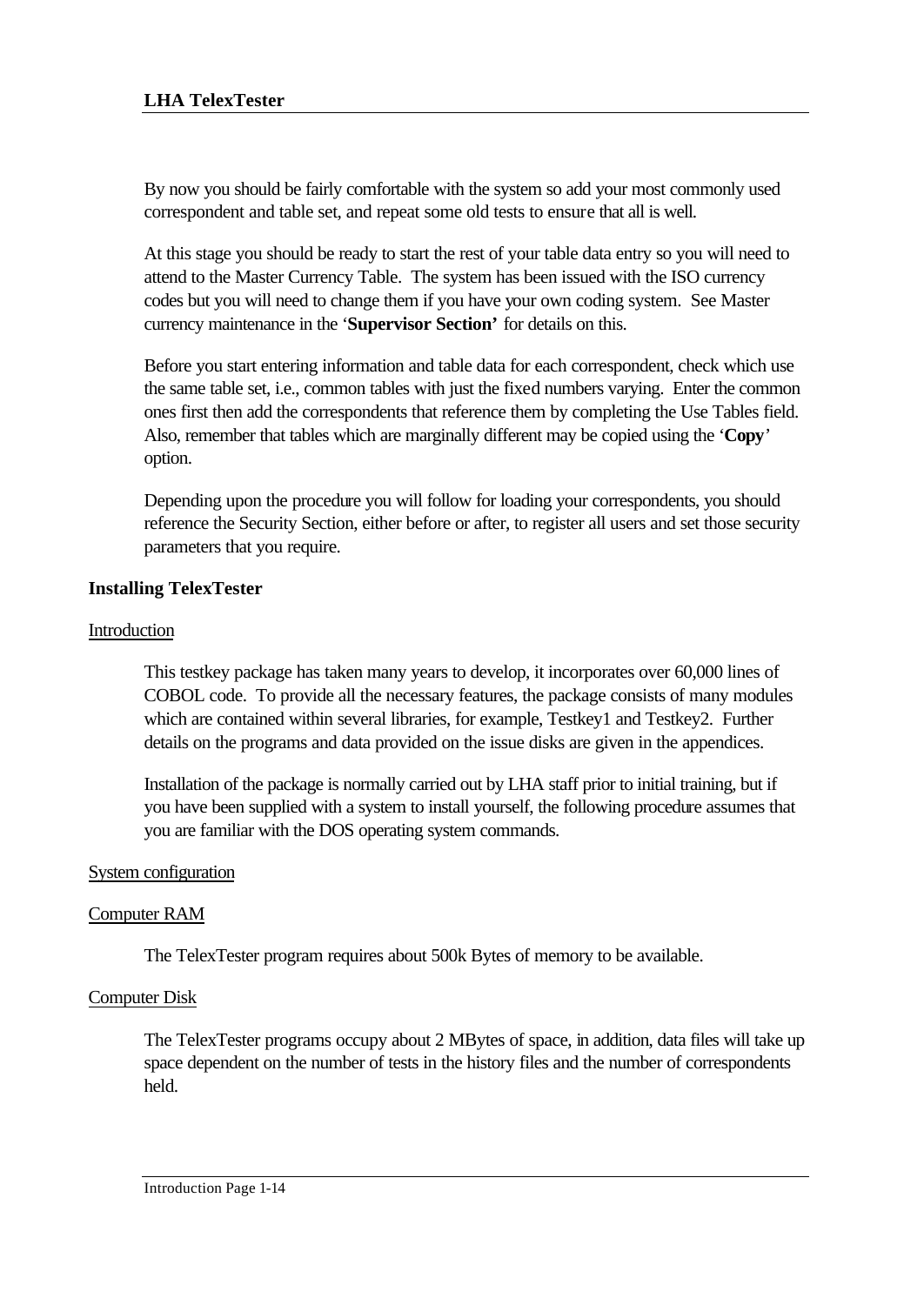# CONFIG.SYS

Before you begin the installation procedure, you should make sure that your config.sys file includes the following instruction:

**files=99** *(minimum figure, yours may be greater than this)*

If you are using Windows NT/2000, the file is called CONFIG.NT and can be found in the WINNT\SYSTEM32 directory.

# Backup disks

You should make backup copies of the original TelexTester disks to use for the installation procedure and store the originals in a safe place.

#### Installation

#### Programs

Installation is automated by an installation program. The program is call 'SETUP'.

Access the operating system (DOS) prompt.

Insert the Testkey installation disk in the drive.

Access the installation disk, usually drive 'A'. Type the command:

<A:> and press the <Enter> key.

Run the installation program by typing the command:

<SETUP> and press the <Enter> key.

Follow the prompts on the screen to continue the installation. You will be asked to enter the 'Installation Drive' and 'Directory'. Press <Enter> to accept the defaults, or correct them if required.

The installation program will indicate the disk space required and available. If insufficient space is available on the selected drive, the installation will not proceed.

Files will be copied from the installation disk. Press the  $\leq$  Enter $\geq$  key when requested. If further disks have been supplied, insert them when requested.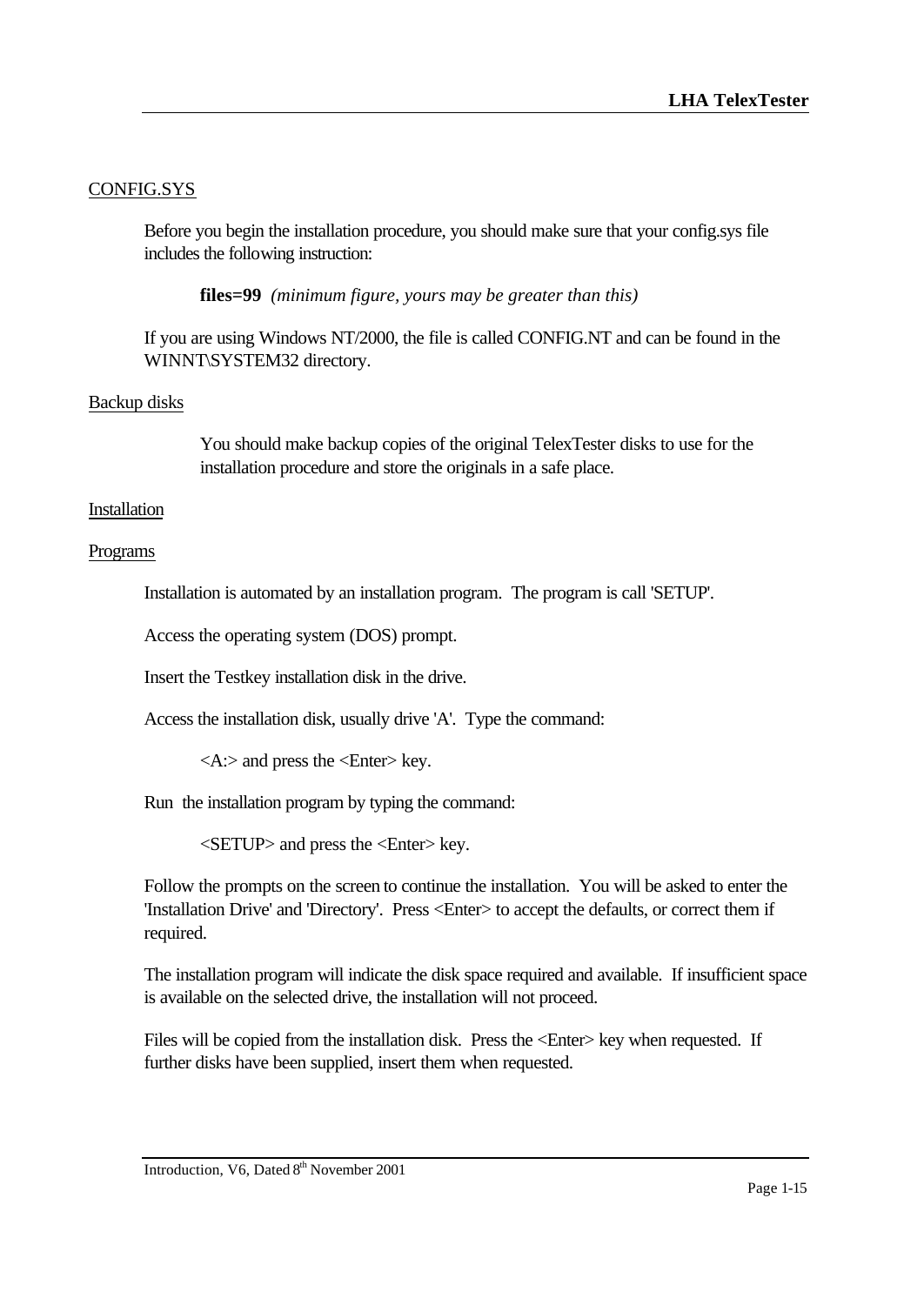When all disks have been copied, you will be prompted to press the  $\langle Esc \rangle$  key and then instructed to run the data file Build program.

#### Data files

From the operating system prompt, after the SETUP program has completed, type the following command to create the empty data files:

<TKBUILD ALL> and press the <Enter> key.

# **Starting TelexTester the first time**

While TelexTester can be installed and configured to start automatically when your system is turned on, from a proprietary menu, or with a STARTUP disk, the following is how you start the program for the first time after the installation procedure described in the previous section.

Make sure the DOS prompt is set to the testkey directory then type:

<Testkey> and press the <Enter> key.

#### **Registration Details**

The following copyright screen will appear when the system is first run: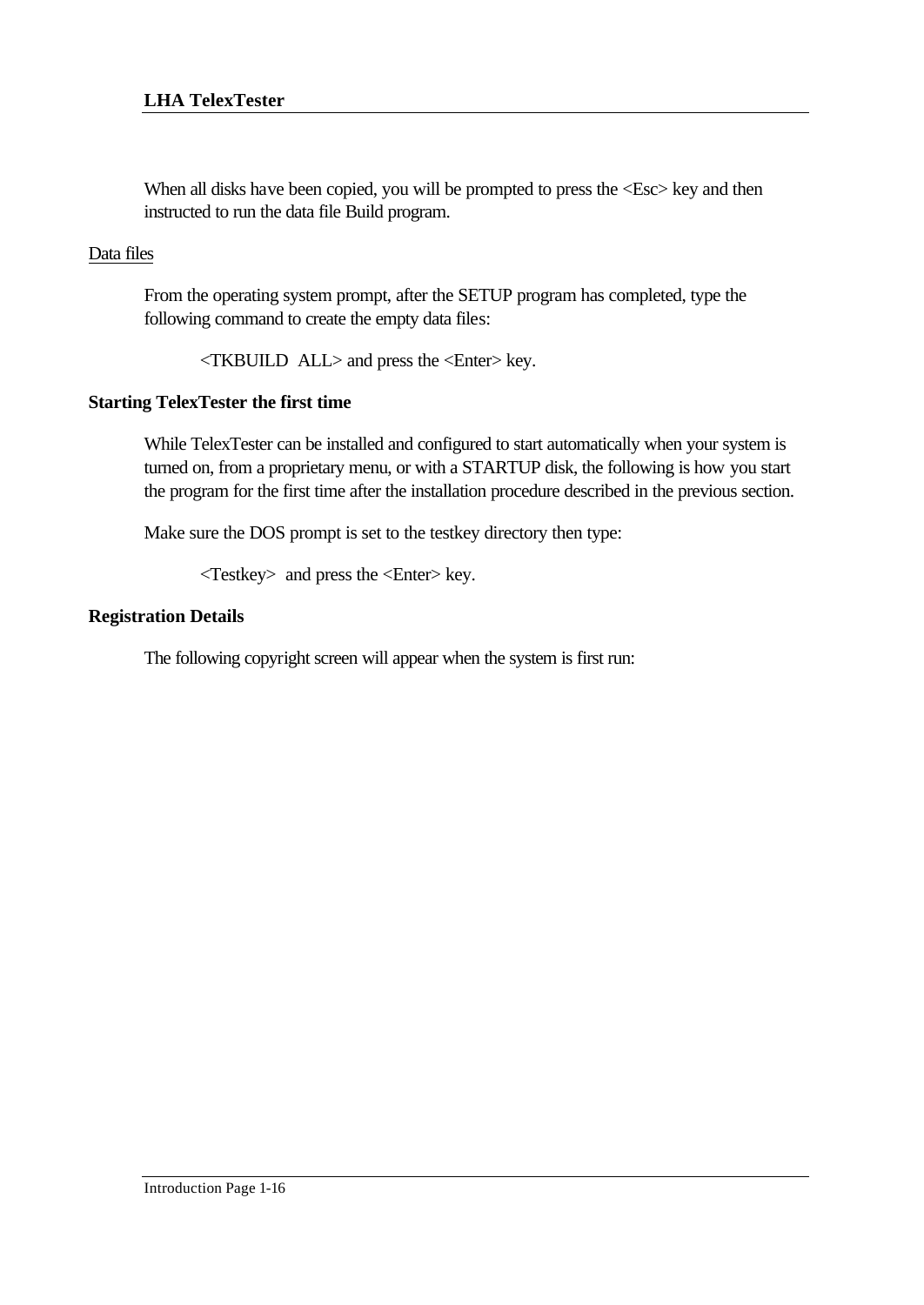| TELEXTESTER PROGRAM REGISTRATION                                                                                                                                                                                                                                          |                                           |  |
|---------------------------------------------------------------------------------------------------------------------------------------------------------------------------------------------------------------------------------------------------------------------------|-------------------------------------------|--|
|                                                                                                                                                                                                                                                                           |                                           |  |
| THIS COMPUTER PROGRAM IS PROTECTED BY INTERNATIONAL COPYRIGHT LAWS AND<br>IS LICENSED ONLY TO THE ORGANISATION SPECIFIED ON THE FOLLOWING<br>REGISTRATION SCREEN.                                                                                                         |                                           |  |
| PLEASE ENTER THE REOUESTED INFORMATION ON THE FOLLOWING SCREEN. WHEN<br>THE INFORMATION HAS BEEN CHECKED, LOAD A SHEET OF PLAIN PAPER INTO YOUR<br>PRINTER AND SELECT THE PRINT OPTION. THE PRINTED DETAIL SHOULD THEN BE<br>SENT TO LHA AT ONE OF THE FAX NUMBERS BELOW. |                                           |  |
| WORLDWIDE EXCLUDING                                                                                                                                                                                                                                                       | NORTH AMERICA, SOUTH                      |  |
| AMERICAN CONTINENT                                                                                                                                                                                                                                                        | AMERICA AND CANADA                        |  |
| LHA - ENGLAND<br>$(44)$ 181 399 6227                                                                                                                                                                                                                                      | LHA - UNITED STATES<br>$(1)$ 203 358 3944 |  |
| THE INFORMATION REOUESTED IS IMPORTANT, IT WILL ENABLE US TO REGISTER<br>INSTALLATION AND PROVIDE THE VERY BEST LEVEL OF SOFTWARE SUPPORT AND<br>UPGRADES.                                                                                                                |                                           |  |
|                                                                                                                                                                                                                                                                           | Press <pqdn> for next screen.</pqdn>      |  |

Press the <PgDn> key and a screen similar to the following will appear:

| TELEXTESTER PROGRAM REGISTRATION                                                   |  |  |  |
|------------------------------------------------------------------------------------|--|--|--|
|                                                                                    |  |  |  |
| Please complete this form and fax it to the appropriate LHA office.                |  |  |  |
| Bank Name: [LHA BANK LTD, LONDON                                                   |  |  |  |
| Address: [23 LEAVENTHALL AVE<br>[LONDON]                                           |  |  |  |
| Contact names: [                                                                   |  |  |  |
| Telephone number: [<br>Fax number:                                                 |  |  |  |
| Type of installation: [ ] (Single/Multi user)<br>Supplier: [ ] (LHA/MCI/AT&T/TRT)  |  |  |  |
| Press <f2> to exit, <f7> to Print<br/><pgup> for previous screen.</pgup></f7></f2> |  |  |  |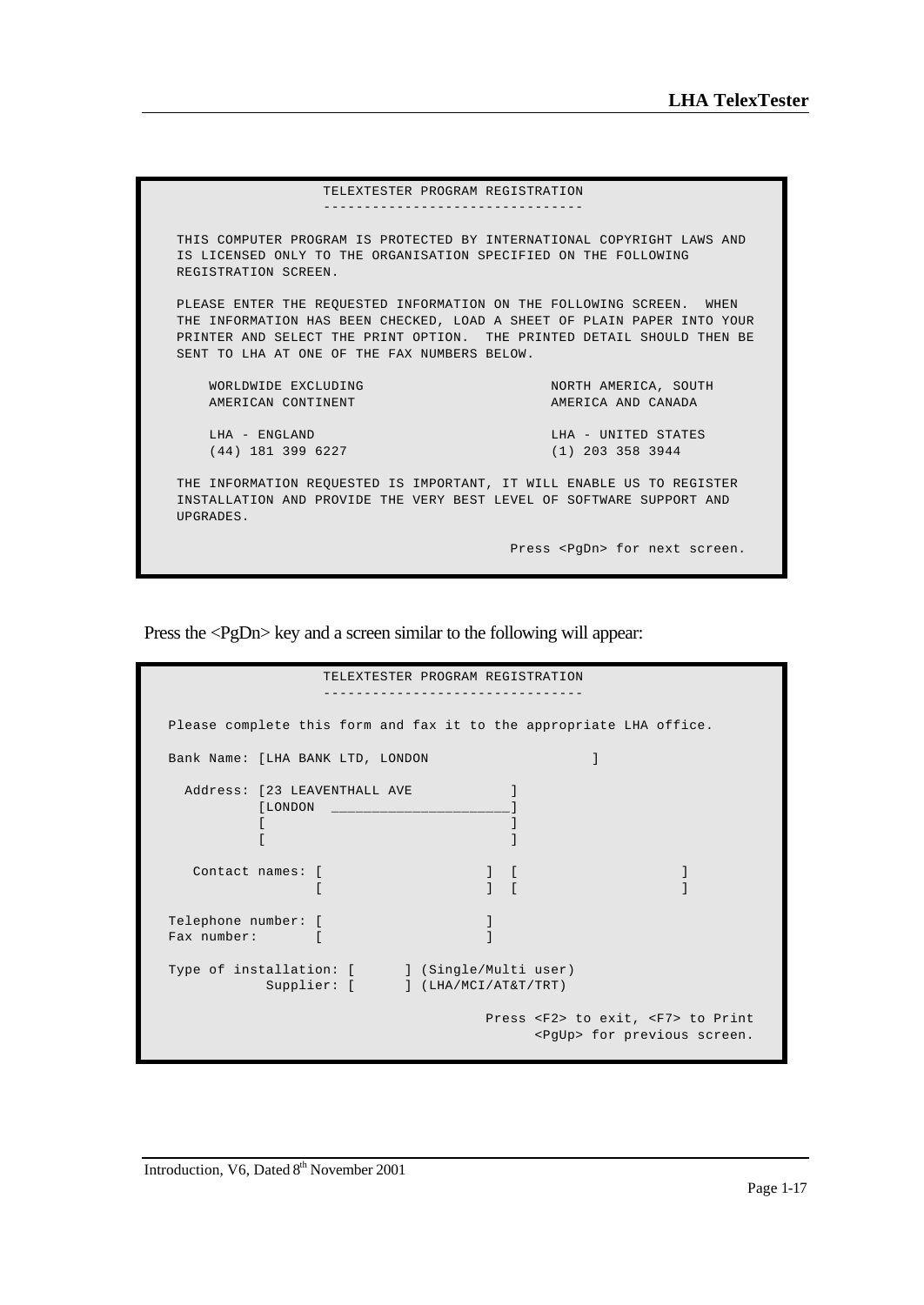This screen is used to enter your installation details which can then be notified to LHA to enable us to provide support to your installation. Please complete the details on the screen, then, when a printer is attached, press the <F7> key to print the details.

The printed details should be faxed to the number specified on the first screen.

The registration screens will not appear again once they have been printed.

Press the <F2> key to exit the registration screen.

# **Copyright Banner**

Before the system runs, the following copyright screen will be displayed for a few seconds or until any key is pressed. This screen contains useful telephone numbers and addresses for contacting LHA.

 THIS PROGRAM IS PROTECTED BY INTERNATIONAL COPYRIGHT LAWS LICENSED ONLY TO THE ORGANISATION SPECIFIED ON THE SCREEN DEMONSTRATION VERSIONS ARE VALID FOR 30 DAYS FROM THE INSTALLATION DATE. A SUBSTANTIAL REWARD WILL BE PAID FOR ANY INFORMATION LEADING TO THE IDENTIFICATION OF ANY UNAUTHORISED COPIES OF THIS SOFTWARE.  **TelexTester Is a trademark of LHA.** For more information or assistance please contact: LHA TelexTester Presence Corporation Lucknow House, 1A St Leonards Road 5 Hillandale Avenue Surrey, KT6 4RL Stamford, CT 06902-2800 England. The contract of America. Tel: (44) 181 390 4200 Tel: (1) 203 358 3950 Fax: (44) 181 399 6227 Fax: (1) 203 358 3944 Or your local supplier

#### **Start of day prompt**

The first time you run the program the Start of day prompt will appear. This allows the system to set the initial date. Enter  $<\!\!Y\!\!>$  to the question 'Run start of day'.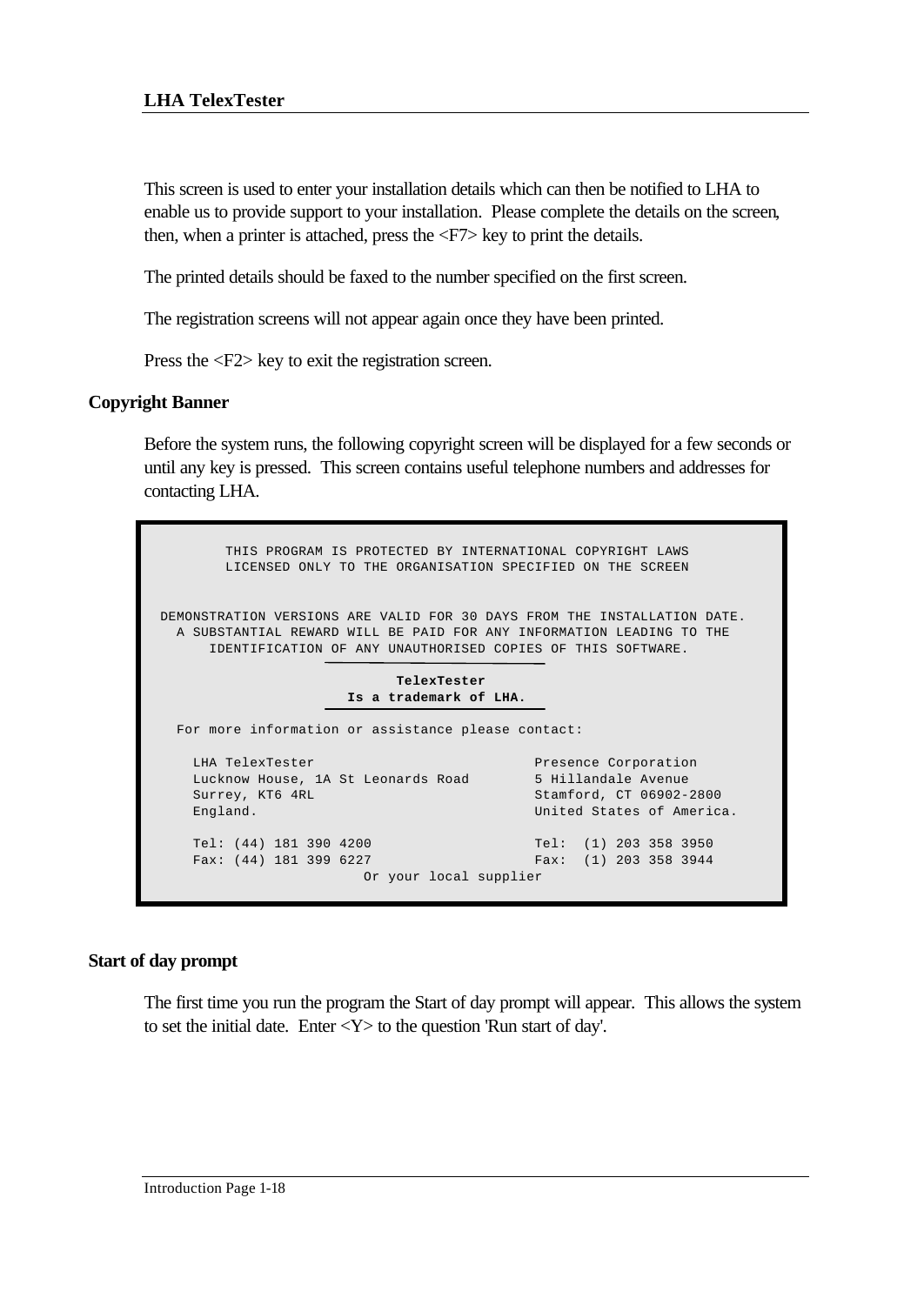The system now prompts for the user identification name and password. Instructions for signing on to the system are contained in Section 1 of the Operators Section. The system is initially built with a User id of  $\langle\!\!\!\!\rangle$  and password  $\langle\!\!\!\!\rangle$ . The password for User id  $\langle\!\!\!\!\rangle$  should be changed to prevent unauthorized access.

#### **Supervisor menu**

The following screen now appears displaying the Supervisor Menu. The options available reflect the system configuration and user profile.

```
+BANK OF LHA, LONDON 
----------------------------------------------V6.3.9e-----+
¦ LHA TelexTester Supervisor Menu 
¦
+User is: 
STEPHEN----------------------------------------------------11/09/01--+
                            1 - Correspondent Maintenance
                           2 - Reports menu
                           3 - Grid Maintenance
                           4 - Messaging menu
                           5 - Correspondent Utilities
                            6 - Daily reports Procedure
                            7 - Utilities menu
Daily reports were last done 06/09/01
TelexTester, Copyright (c) 1985 to 2001 LHA.
```
# **Using The Keyboard**

The following is a listing and description of the keys and conventions used within the TelexTester system.

| Cursor: | Every computer uses a 'cursor' to show where the next character typed will<br>appear on the screen. The cursor is displayed normally as a small line and<br>flashes so that it is easily distinguished on a full screen. |
|---------|--------------------------------------------------------------------------------------------------------------------------------------------------------------------------------------------------------------------------|
| Enter:  | The <enter> key is most often labeled with a bent left arrow and like the<br/>return key on a typewriter, it is used to mark the end of a line. In general,</enter>                                                      |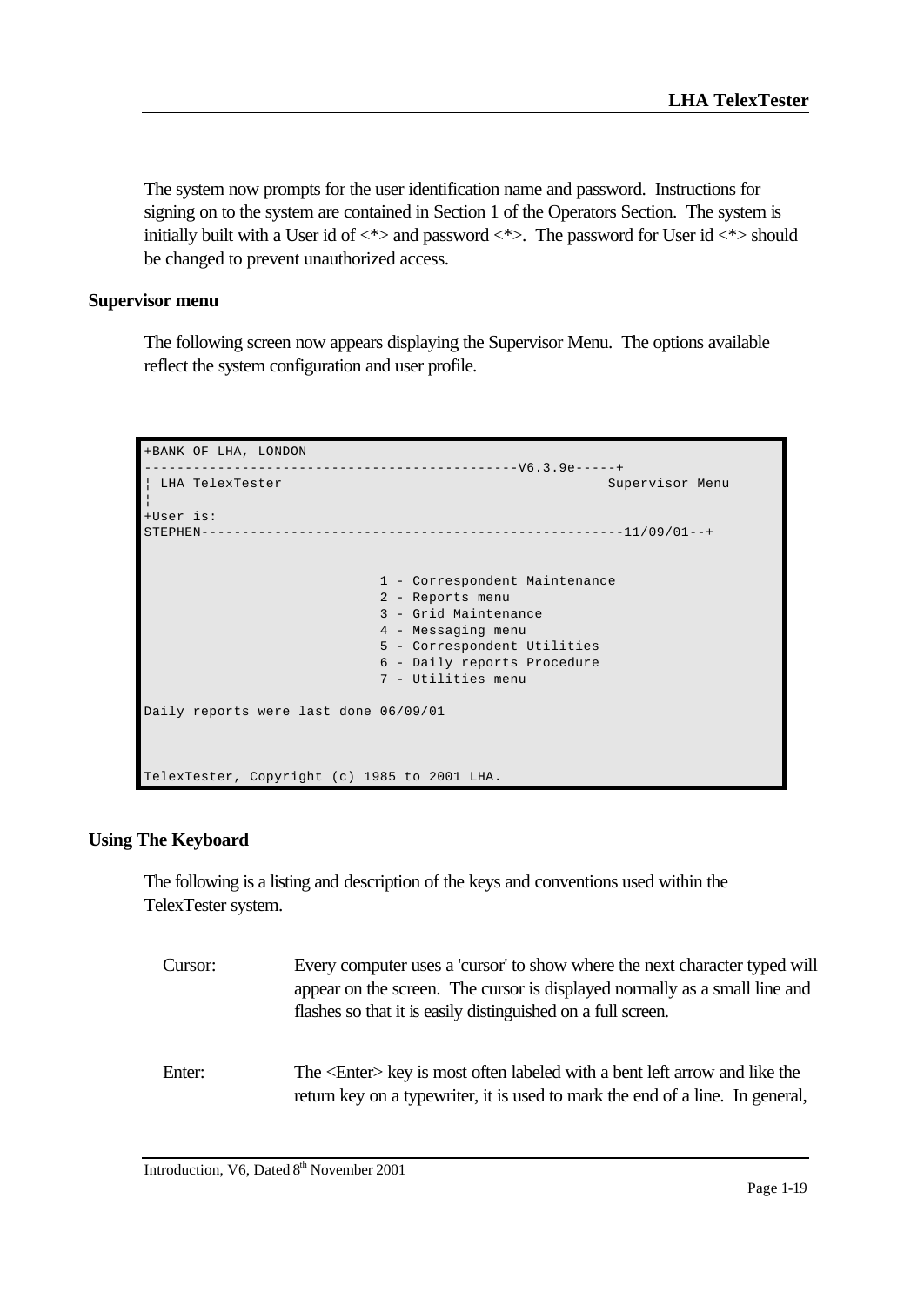| the TelexTester system does not know what you have typed until you press  |
|---------------------------------------------------------------------------|
| this key so, remember that you end a command by pressing <enter>.</enter> |

- Backspace: The <Backspace> key is labeled with a long left arrow. It erases the last character you typed, use it to correct typing errors. Del: Pressing the <Del> key erases the character at the present cursor position.
- Shift: The <Shift> keys are labeled with open arrows, or the word Shift. Like Shift keys on a typewriter they have no effect by themselves, they shift the keyboard to upper case letters and special characters.
- Tab: You can use the <Tab> key or <Shift><Tab> keys to move the cursor back and forth from field to field.
- Home: You can press the <Home> key to move the cursor to the beginning of a field or to the top field in a screen.
- End: Pressing the  $\leq$ End $\geq$  key moves the cursor to the last field in a screen.
- Ins: The <Ins> key is a toggle switch between the insert mode (what you type is inserted at the current cursor position) and overstrike (what you type replaces what is at the current cursor position). When the system is in insert mode, and I appears in the lower right hand corner of the screen.
- Lock: The <Caps Lock> key is a toggle switch between upper case and lower case letters, unlike a typewriter it has no effect on the number keys.
- Num Lock: Short for Numeric Lock. This key toggles the effect of the keys in the calculator - style number pad at the right side of the keyboard between cursor movement and numbers. This key is most useful when entering the original testkey numeric data. The key is not present on some keyboards which have separate keys for cursor movement.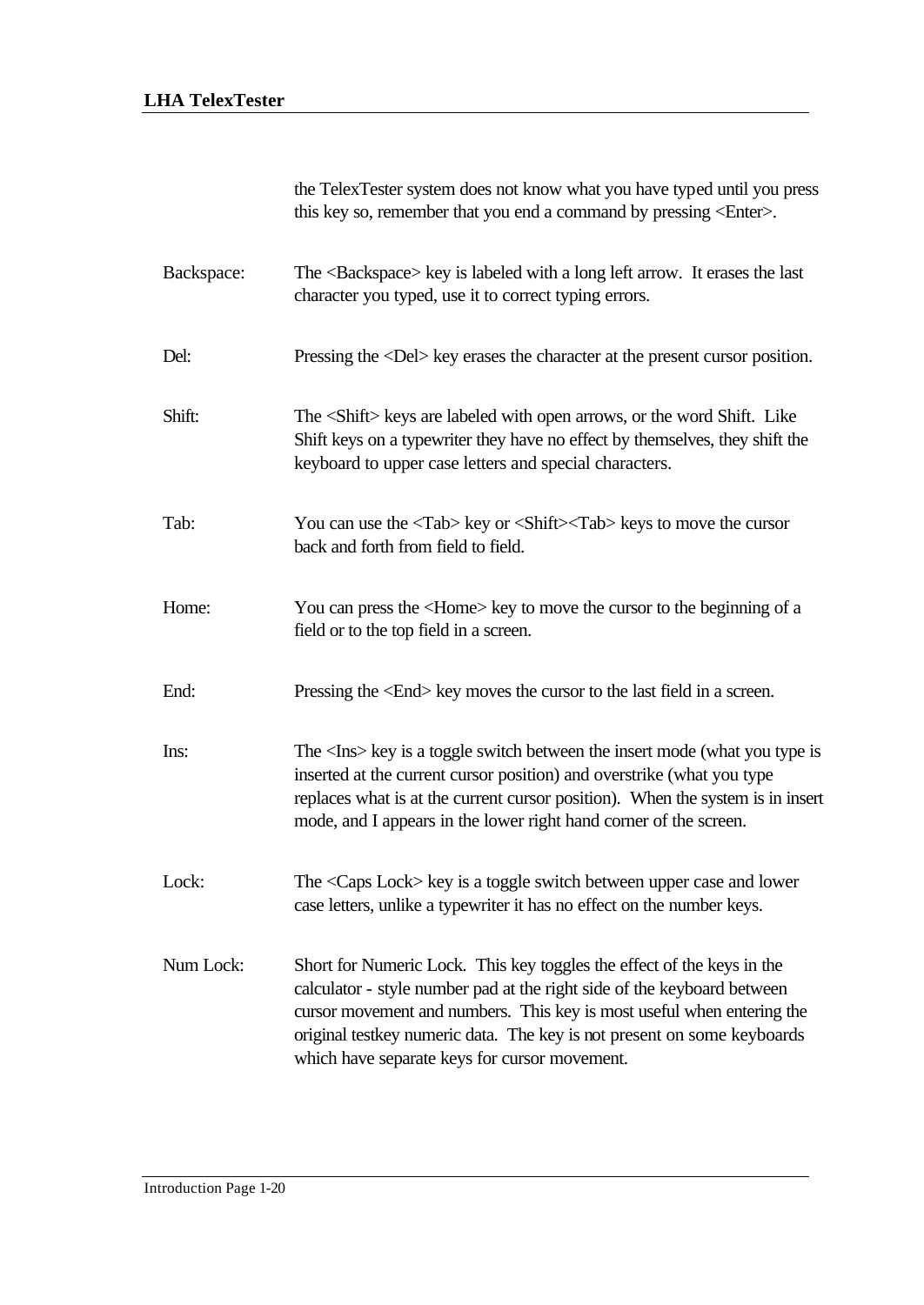| PrtSc:         | checking.                                                                                                                                                                                             | Short for Print Screen. This key is used with the shift key to print the<br>contents of the screen. Useful if you require a print out of test key data for |  |
|----------------|-------------------------------------------------------------------------------------------------------------------------------------------------------------------------------------------------------|------------------------------------------------------------------------------------------------------------------------------------------------------------|--|
| Function keys: | Several keys labeled F1, F2, F3 and so on which have been pre-<br>programmed to perform special functions and are described in those<br>sections where they are applicable to an option or operation. |                                                                                                                                                            |  |
| Abbreviations: | Abbreviations for Billions, Millions and Thousands up to 2 decimal places<br>are provided as standard and may be used in the encode/decode and verify<br>screens when prompted for the tested amount. |                                                                                                                                                            |  |
| For example:   | 1.75B                                                                                                                                                                                                 | 1,750,000,000                                                                                                                                              |  |
|                | 1.23M                                                                                                                                                                                                 | 1,230,000                                                                                                                                                  |  |
|                | 57.5T                                                                                                                                                                                                 | 57,500                                                                                                                                                     |  |
|                | 1HT                                                                                                                                                                                                   | 100,000                                                                                                                                                    |  |

#### **General Edit options**

#### **Introduction**

The TelexTester system includes a screen editor which is used in various places.

These instructions apply to the functions available when the editor is active.

#### **Shift F1**

Pressing the <Shift> key together with the <F1> key will display any further prompts which may be available.

#### **Delete Line**

Press the <Alt> and <D> keys together to delete the current line. The line will disappear but can recovered by using the Insert line feature.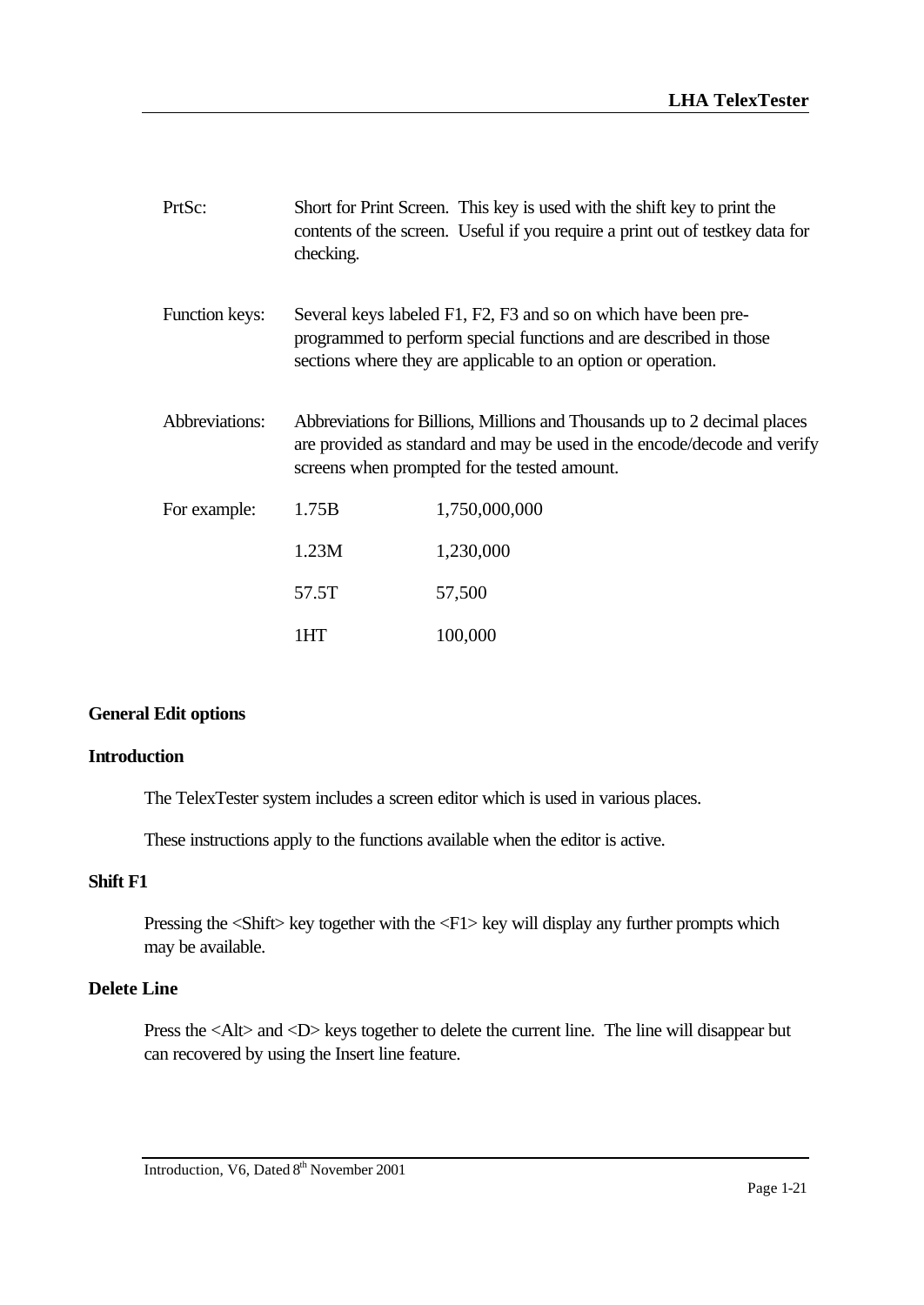# **Insert Line**

Press the <Alt> and <I> keys together to insert a line. If a line has been deleted, it will be reinserted at the current position. These features allow lines to be reordered. If no lines have been deleted, a blank line will be inserted.

# **Save file**

Press the <Alt> and <S> keys together to save the current edit in a file for subsequent retrieval.

You will be prompted for a file name, enter the name and press the <Enter> key.

# **Load file**

Press the <Alt> and <L> keys together to load a previously saved file into the current file.

You will be prompted for a file name, enter the name as it was entered when the file was saved.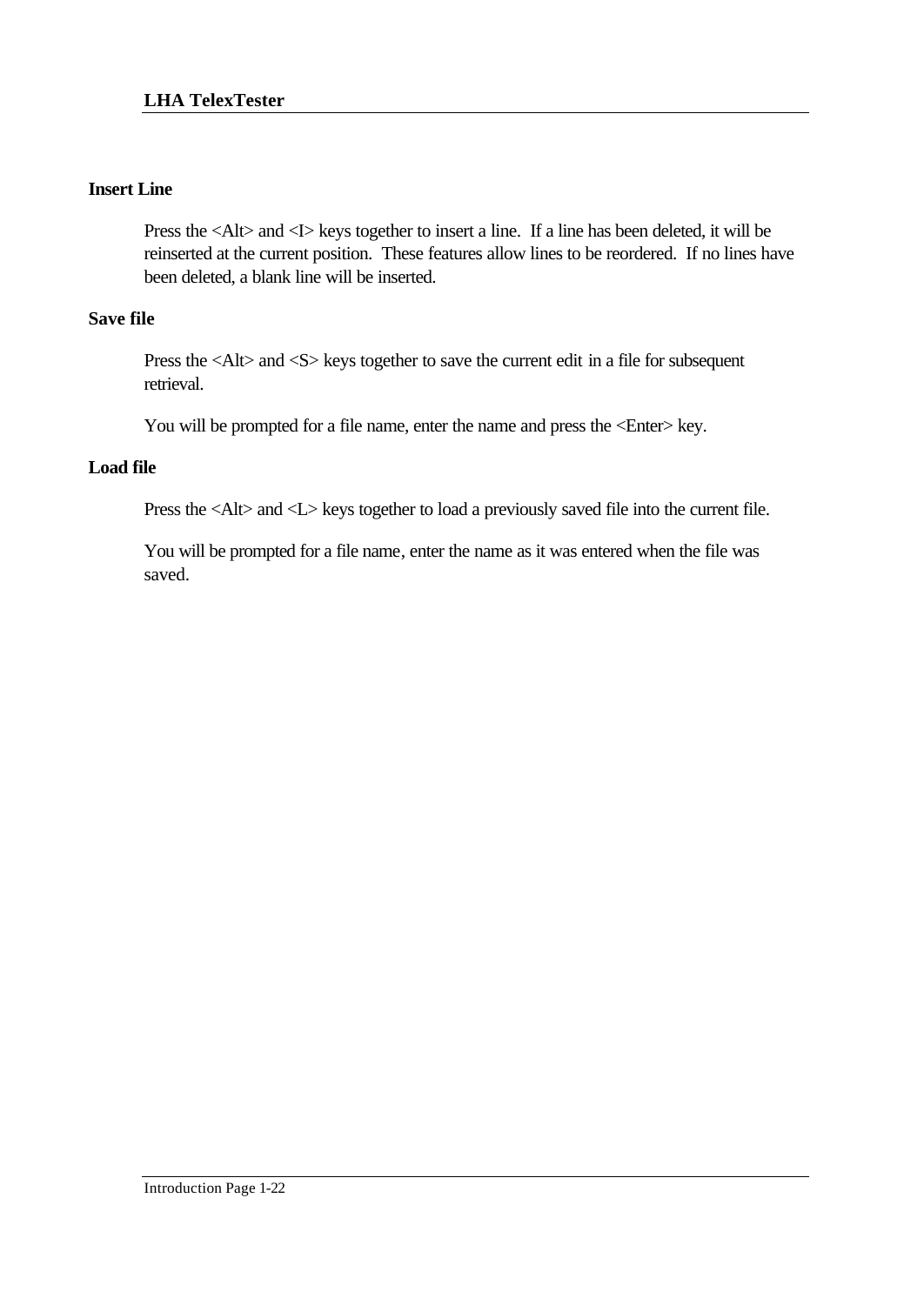# **Chapter 2 Supervisor Section**

#### **Introduction**

This Section describes in detail the supervisory functions of the TelexTester package and is intended for anyone who will be loading the correspondent testkey data or supervising the system.

#### **Supervisor menu**

After successful sign on as an operator with Supervisor status, the following screen appears displaying the Supervisor Menu. The options available may be different, they reflect the system configuration and user profile.

```
+BANK OF LHA, LONDON 
 ----------------------------------------------V6.3.9e-----+
¦ LHA TelexTester Supervisor Menu 
¦
+User is: 
STEPHEN----------------------------------------------------11/09/01--+
                           1 - Correspondent Maintenance
                           2 - Reports menu
                           3 - Grid Maintenance
                            4 - Messaging menu
                            5 - Correspondent Utilities
                            6 - Daily reports Procedure
                            7 - Utilities menu
      Please select option [ ] - Enter 'EX' or <F2> to Exit
Daily reports were last done 06/09/01
TelexTester, Copyright (c) 1985 to 2001 LHA.
```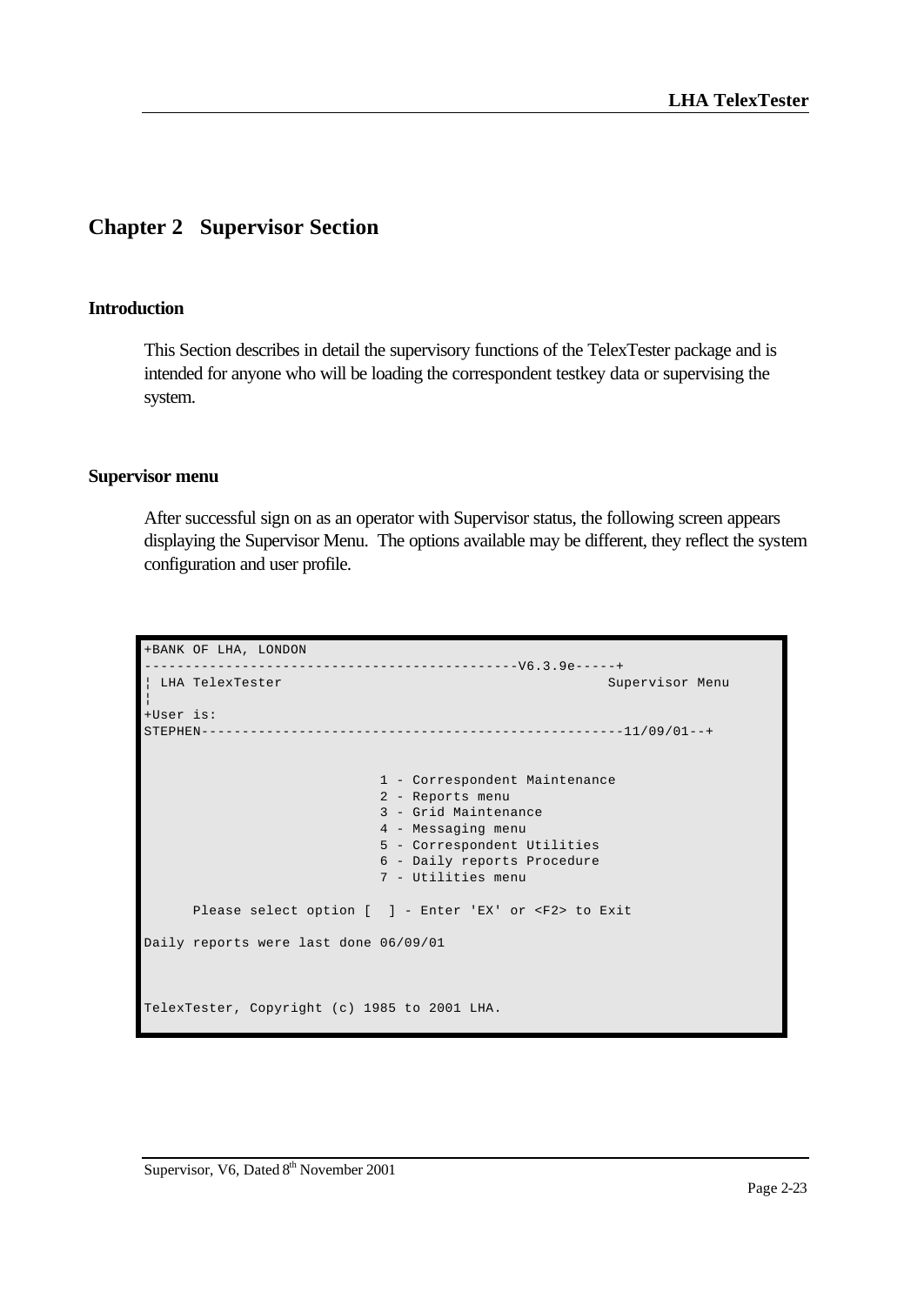You should note that the rest of the chapters in this Section cover options on the Supervisor Menu, except for those covered in the other Sections included with the TelexTester documentation.

Correspondent maintenance (see Table maintenance Section).

Messaging menu (see the Operator Section).

Utilities (see the Security Section for details on the User Maintenance and System Parameters options presented on the sub-menu that appears when you select this option).

# **Reports**

# **Introduction**

Most reports are run from within the 'Reports' option of the Supervisor menu. In addition, there are report prompts within specific options such as User maintenance.

The Daily audit report can include other reports using default parameters.

# **Common report prompts**

# Introduction

Most reports have certain common options which are detailed here.

#### Correspondents.

The correspondent field can be left blank, this will cause all correspondents to be included in the report. If anything is entered in this field selection will be limited to those correspondents whose short code matches. For example, entering 'A' in the field will produce a report including only those correspondents whose short code begins with the letter 'A'.

Note that for the Table Print only a single correspondent can be processed at once.

# Output to.

This option defines where the report is to be sent. Enter one of the following options:

S To display the report on the screen, a narrow format report will always be produced.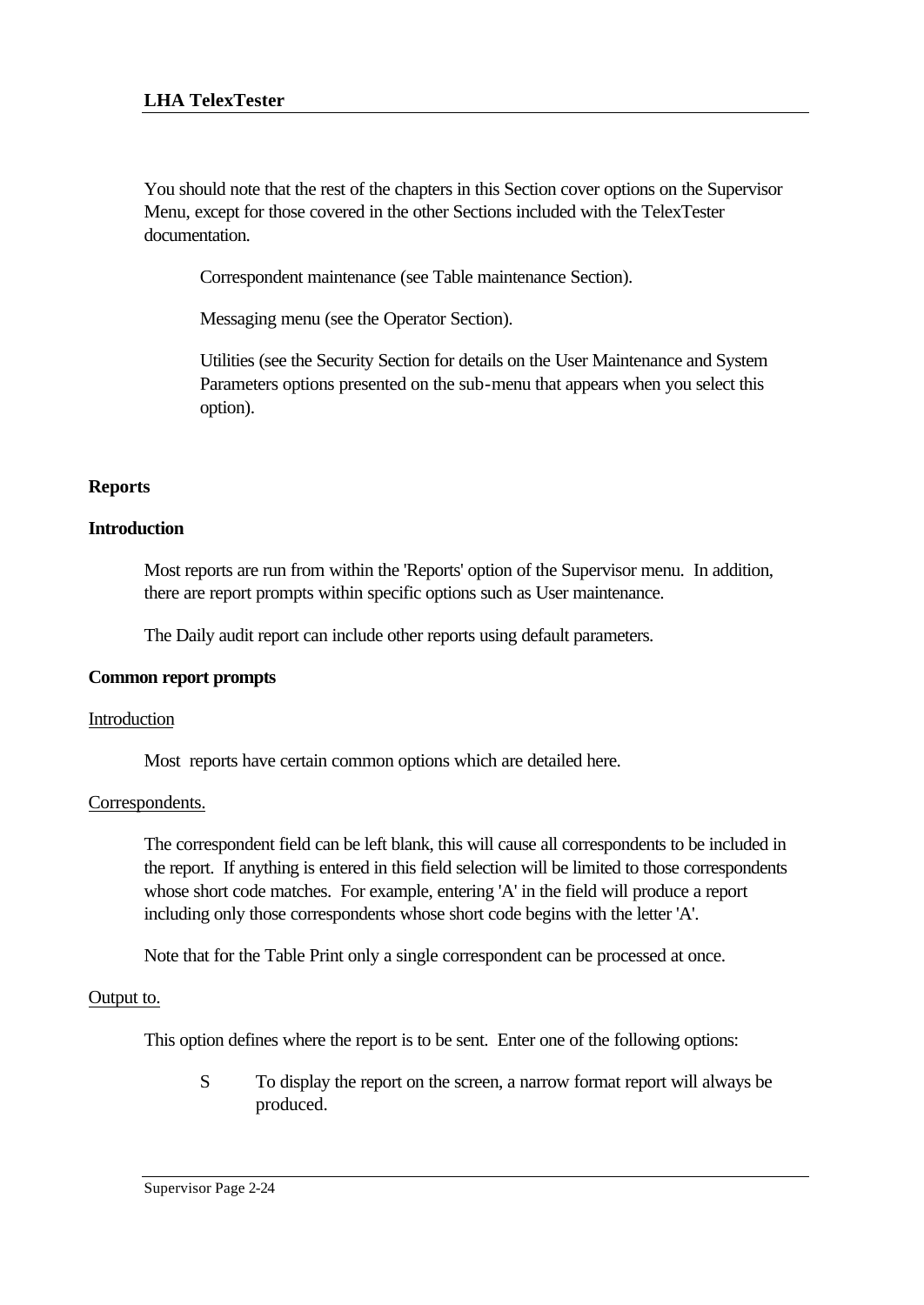- F To put the report in a disk file. A valid file name must be specified for this option. Enter the file name in the next field.
- P The report will be directed to the printer. The system parameter 'Redirect printer to disk' will cause this option to print to disk.

#### F1 to confirm, etc

When all options are entered correctly, press the <F1> key to execute the report. Press the <F2> to abandon the report.

#### **Audit Log**

#### Introduction

This applies only if the relevant options are configured in System Parameters --- 'write log to disc' and 'print log at start of day', etc. For further details, see the Security Section.

The log can be printed during operation of the system, during the Start of day procedure or at any other time.

The View/Print log option can be used to view the log on screen and to print it.

#### Operation

In the most commonly used setting which is to 'write log to printer' all events are recorded on the printer as they happen rather than waiting for Start of Day to be run, you should note that in order for the system to operate properly, the printer must be switched on, on-line and with an adequate supply of paper for the printing of the daily audit report.

It is possible to configure the log print to include all operations or only those protected by the Audit passwords.

#### Format

The report will detail events on the system in time order. It includes details of all activity, for example, table maintenance, each test performed including whether incoming or outgoing, the date, time, user ID correspondent code, test key calculation, prefix and prefix variable used as well as the status of the user and outcome of the operation, such as test or verification successful.

You have the capability to modify the report, such as suppressing the printing of the calculated testkey and/or writing the audit trail to a log file. This is also covered in the Security Section.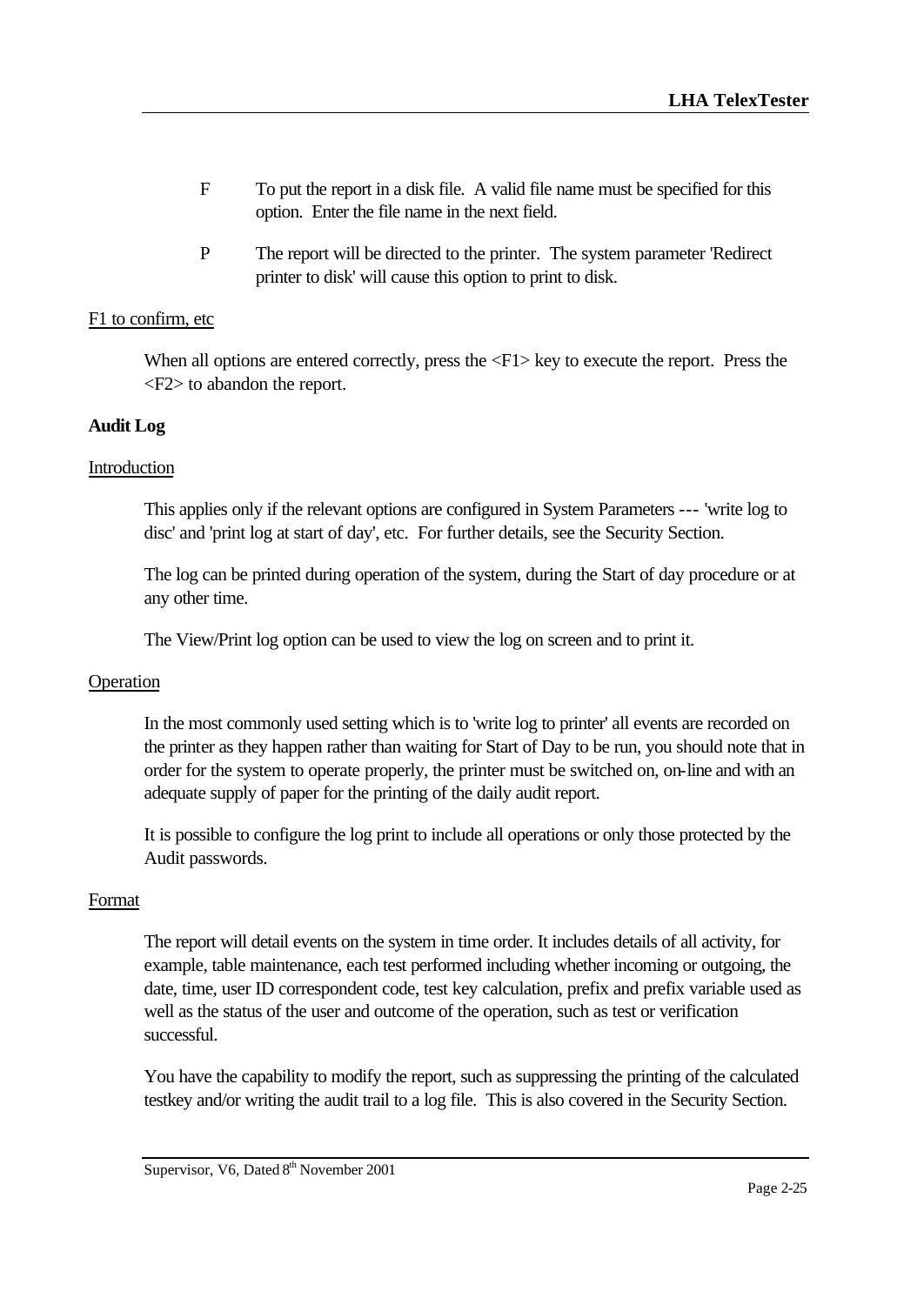For example, the following sample shows the user USER1 signing on to the system, choosing the Correspondent Maintenance option and making a change to the correspondent Demo Bank. He then runs the correspondents report, Grid maintenance and signs off.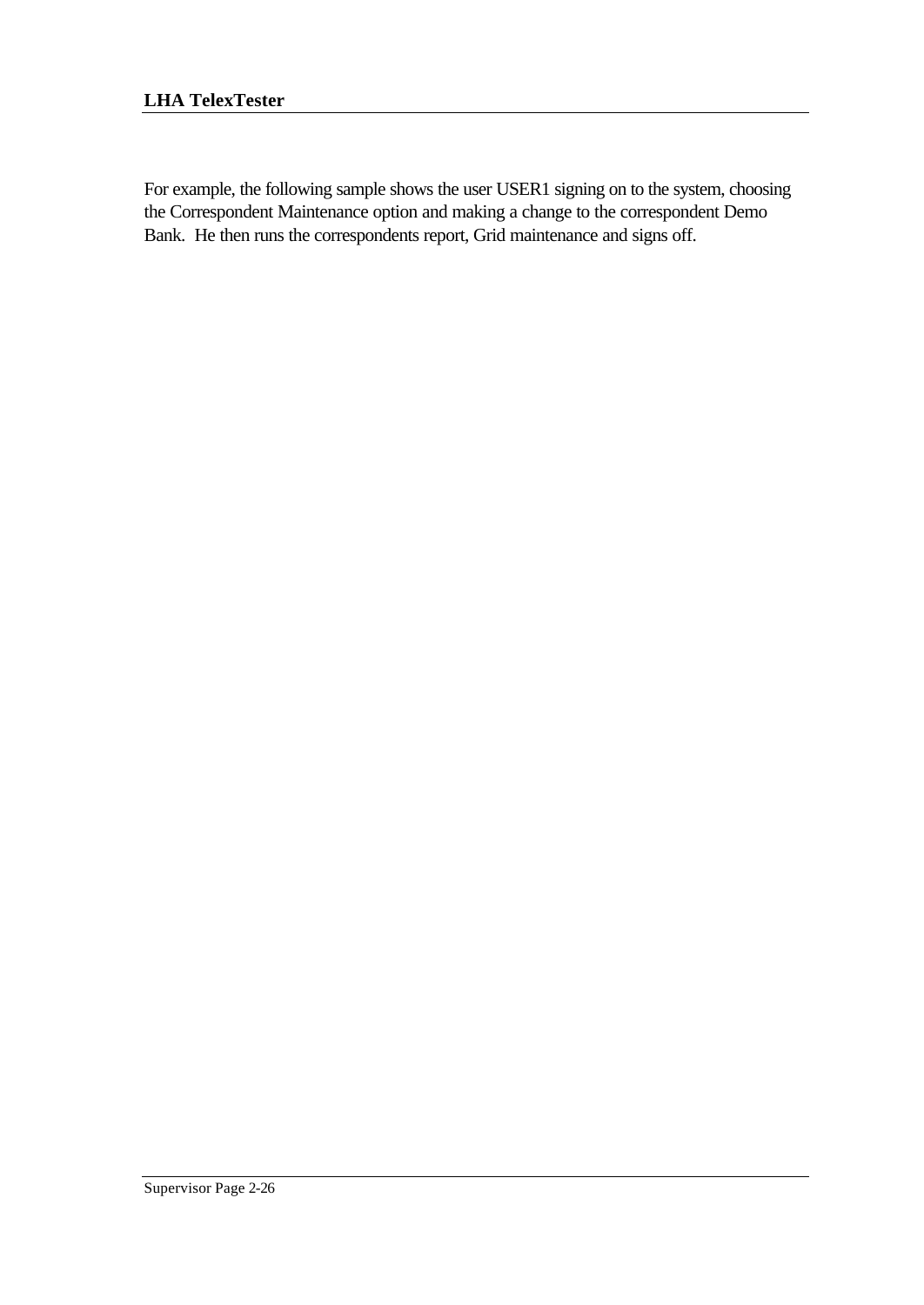| Entry | Date                | Time User            | Correspondent        | Function      | Status |
|-------|---------------------|----------------------|----------------------|---------------|--------|
|       |                     |                      |                      |               |        |
|       | $1339$ ******       |                      | ***RUN TESTKEY****** |               |        |
|       | 1339 USER1          |                      | ***System Sign-on*** | S             |        |
|       | 1339 USER1          |                      | CPARTY               |               |        |
|       | 1339 USER1          | DEMO BANK            | Day of Week Tables.  | C             |        |
|       |                     | 1339 USER1 DEMO BANK | Correspondent Maint. | $\mathcal{C}$ |        |
|       | 1339 USER1          |                      | <b>REPCOR</b>        |               |        |
|       | 1339 USER1 All Corr |                      | Correspondents repor | S             |        |
|       | 1339 USER1          |                      | REPCOR               |               |        |
|       |                     | 1339 USER1 All Corr  | Correspondents repor | S             |        |
|       | 1339 USER1          |                      | MAGRID               | 10            |        |
|       | 1339 USER1          | DEMO BANK            | Grid Maintenance     | T             |        |
|       | 1339 USER1          | DEMO BANK            |                      | O             |        |
|       | 1339 USER1          | DEMO BANK            | Next row now: 2      | $\circ$       |        |
|       | 1339 USER1          |                      | ***System Sign-off** | S             |        |

#### View/Print Log

This option is available from the Utilities menu, 'Additional Utilities'. It will show the log on screen. The number of entries available is configured from the System parameters option.

#### **Correspondent Report**

#### Introduction

This is used to produce lists of correspondents in various orders. It can include many of the fields from the correspondent database, including the Fixed numbers or the dates the correspondent was last used for testing. Fixed numbers will only be available to users whose profile allows this.

The fields included in the reports, and their position can be varied to any degree by the use of custom report formats.

#### **Selection Screen**

The selection screen for this report is as follows: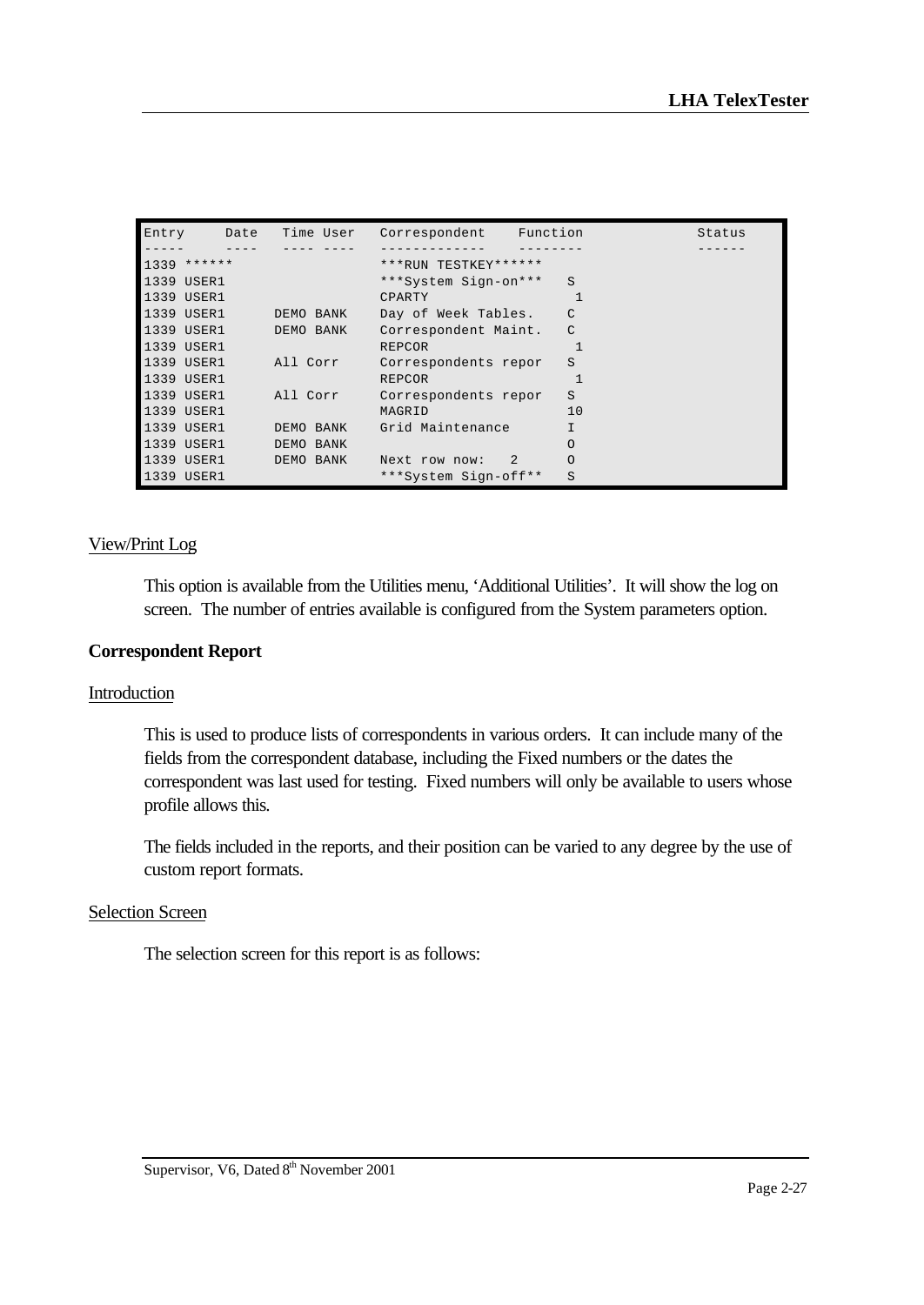```
+BANK OF LHA, LONDON 
----------------------------------------------V6.3.9e-----+
¦ LHA TelexTester Correspondents 
Report¦
+User is: 
STRPHEN------------------------------------------------------11/09/01--+ShortCodes:[____________] Leave blank to include all correspondents<br>Marked only:[ ] Enter <Y> to include only 'Marked' items.<br>Group:[ ] Correspondent group to limit selection.
 Marked only:[ ] Enter <Y> to include only 'Marked' items. 
 Group:[ ] Correspondent group to limit selection. 
 Country:[ ] Country code to limit selection. 
   Order by: [S ] S)hortCode, C)ountry, N)ame, L)ocation
                          D)ate last used, B)IC, I)dentifier, G)roup 
                            Fixed #: FI)ncoming, FO)utgoing, FB)ranch 
 Format:[DEFAULT] Enter name of report layout. 
 (DEFAULT, FIXED, ROUTE, INFO or NAME) 
     Unused: [Y] Y to include unused correspondents.
  Output to:[S] [ ] S)creen, F)ile, P)rint and file name if relevant.
     Narrow: [N] Y for 80 column output
      <F1> to confirm and execute; <F2> to exit; <F3> to modify formats
```
The following explains the report options available.

# Selection Options

# Marked only

In correspondent maintenance, correspondents can be flagged with a 'Marked' indicator. Enter a <Y> in this field to include only correspondents which currently have the 'Marked' indicator.

#### Group

In correspondent maintenance, correspondents can be assigned to a group. Enter a 'Group' into this field to include only correspondents currently assigned to this group.

To utilise a 'Group Hierarchy', you can terminate the selected Group with a  $\langle\cdot\rangle$ . For example, enter <ANZ?> will include all correspondents assigned to groups **beginning** with the characters ANZ.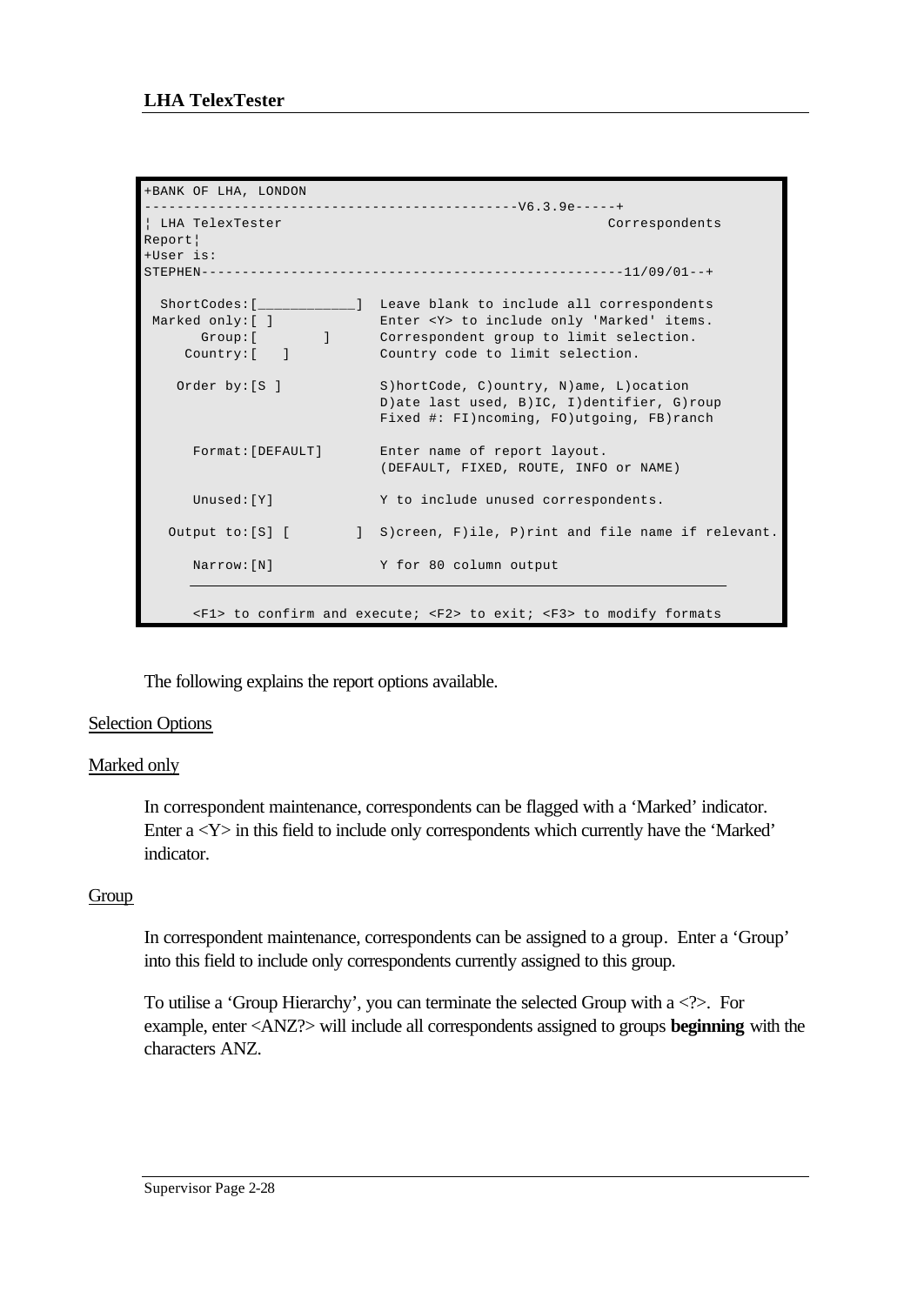# **Country**

Enter a country code in this field to limit the report to those correspondents in a particular country.

# Order by.

This field defines the sort order of the report. Options are:

- S Sorts on the correspondent short codes
- C Sorts on the correspondent country code
- N Sorts on the correspondent name
- L Sorts on the correspondent location
- D Sorts on the date the correspondent was last used for either incoming or outgoing tests. The most recent date is used. Correspondents are listed with those most recently used at the end of the report.
- B Sorts on the correspondent field 'BIC code'
- I Sorts on the correspondent field 'Testkey Identifier'
- G Sorts on the correspondent's 'Group' field
- FI Sorts on the 'Incoming fixed numbers'
- FO Sorts on the 'Outgoing fixed numbers'
- FB Sorts on the 'Branch numbers'

#### Format

#### *Introduction*

This option defines which of the report layouts is to be used.

There are 5 layouts initially available, these layouts can be tailored to suit local requirements or additional layouts can be created. See the Report formats section later for details.

All the initial layouts will include the correspondent short code, Name and Location.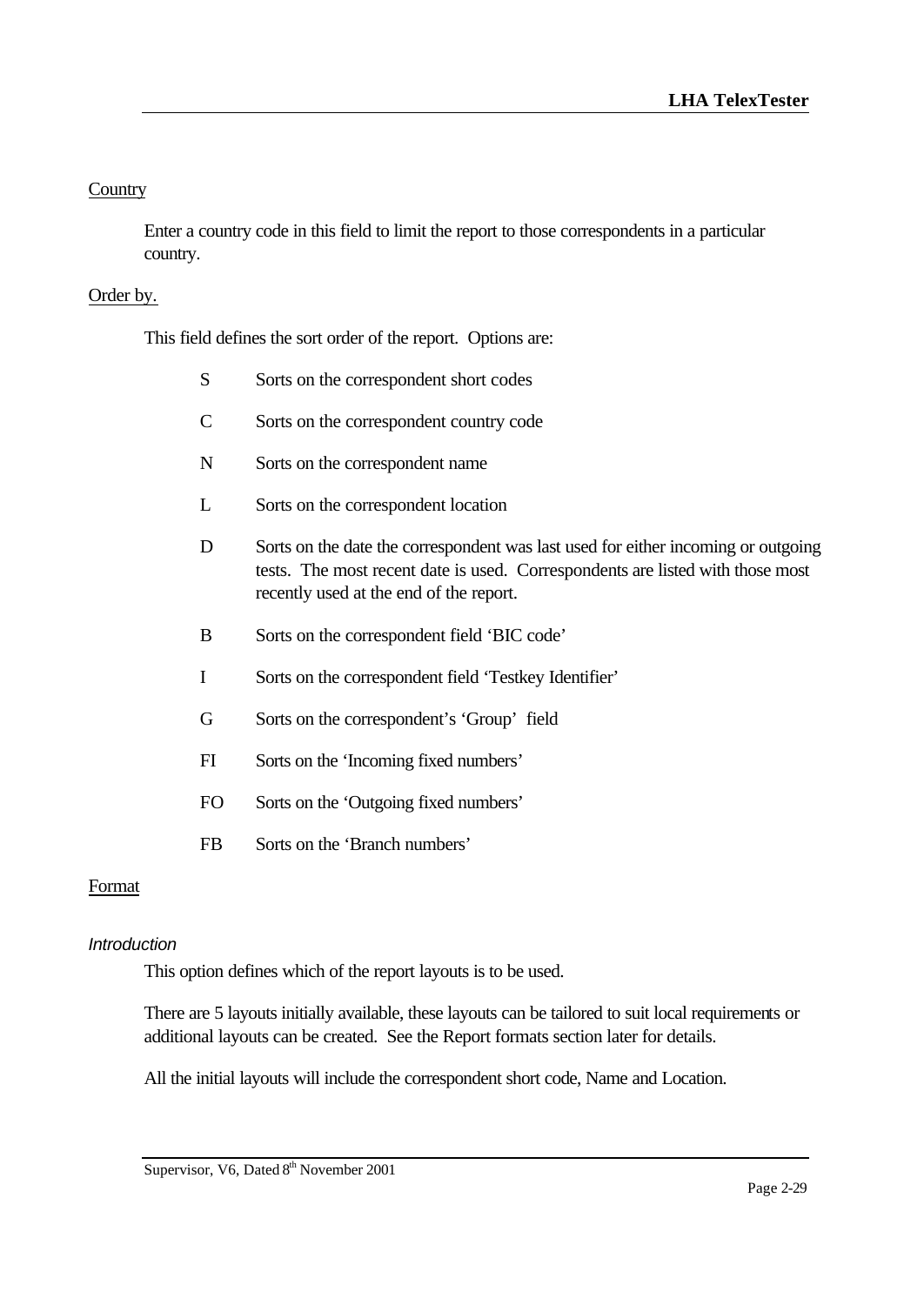# *DEFAULT*

This layout will include the 'Last used dates' Incoming and Outgoing for each correspondent.

# *FIXED*

This layout will include the incoming, outgoing and branch numbers.

If your user id is not configured to allow fixed number access, the fields will be displayed as asterisks.

# *ROUTE*

This layout will include the Routing Code.

# *INFO*

This layout will create a multiple lined report for each correspondent, all entries in the 'Information/contact detail fields will be included.

# *NAME*

This layout will only include the Short code, name and location.

# Include unused.

When not set to 'Y' this option will cause any unused correspondents to be excluded from the report. An unused correspondent is one who has not been used for incoming or outgoing messages since being added to the system or since the installation of this version of the software whichever is the later date.

# Narrow.

This option can be used to produce an 80 column report to disk or printer. Normally a 132 column report is produced. Narrow is the default for screen output. Enter a 'Y' in this field for narrow output.

# Examples.

The following is a sample report listing correspondents in 'Short Name' order with the optional usage dates: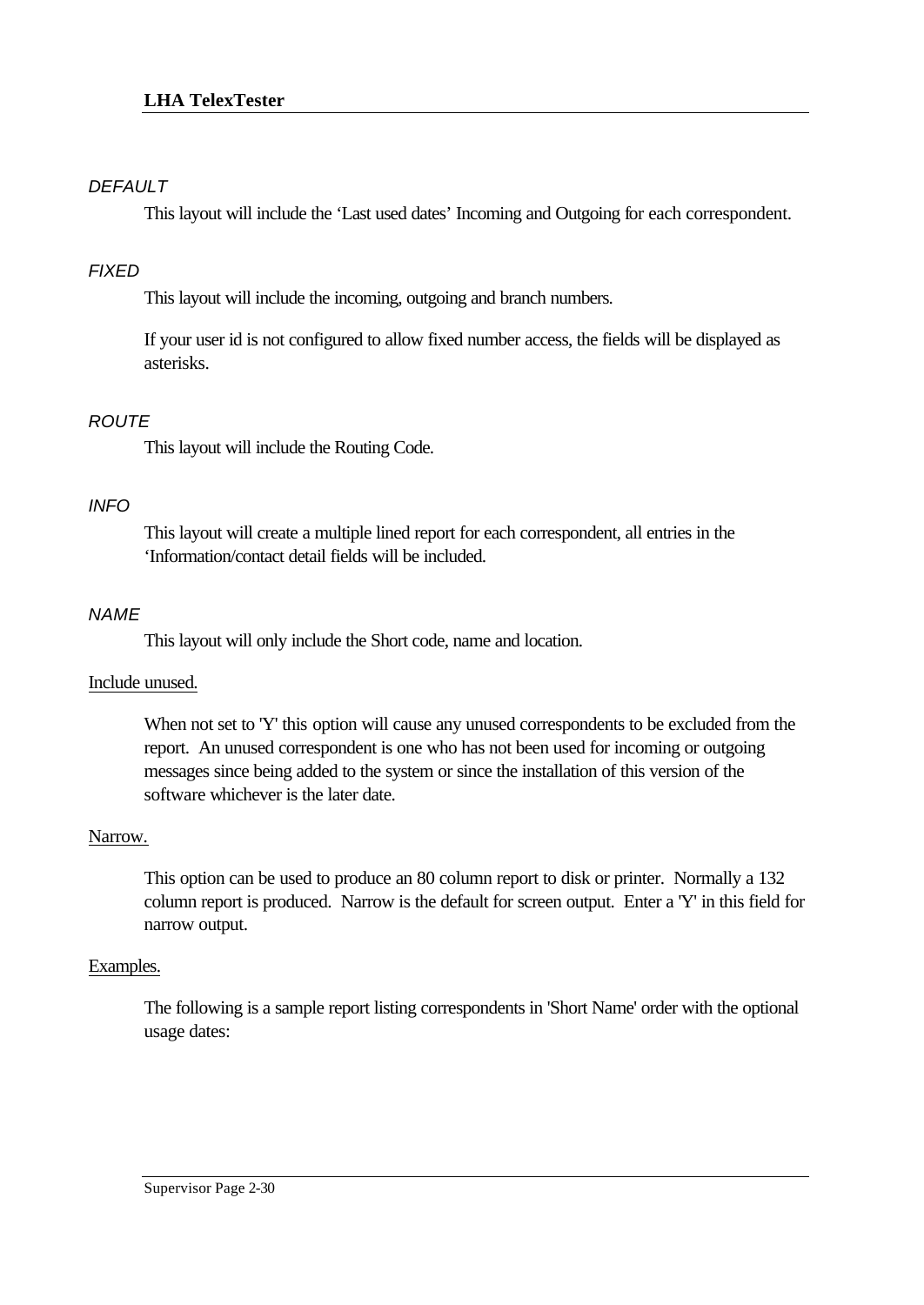| +BANK OF LHA, LONDON         |                                                        |                               |                      |  |  |  |
|------------------------------|--------------------------------------------------------|-------------------------------|----------------------|--|--|--|
| LHA TelexTester              |                                                        | Correspondents                |                      |  |  |  |
| Report<br>+User is:          |                                                        |                               |                      |  |  |  |
|                              |                                                        |                               |                      |  |  |  |
|                              | Correspondents limited to D<br>4 correspondents listed |                               |                      |  |  |  |
| Short Code                   | Name                                                   | In                            | Date Last Msg<br>Out |  |  |  |
| DD1                          |                                                        |                               |                      |  |  |  |
| <b>DEMO</b><br><b>DOFWIO</b> | DEMO                                                   | TEST IN AND OUT ON DOFW TABLE |                      |  |  |  |
| <b>DUPVARS</b>               | NAME OF DUPLICATE VARIABLES AND                        | DUPLICATE VARIABLES TEST      |                      |  |  |  |
|                              |                                                        |                               |                      |  |  |  |
|                              |                                                        |                               |                      |  |  |  |
|                              | PgUp/PgDn or Arrows to scroll; <esc> exits</esc>       |                               |                      |  |  |  |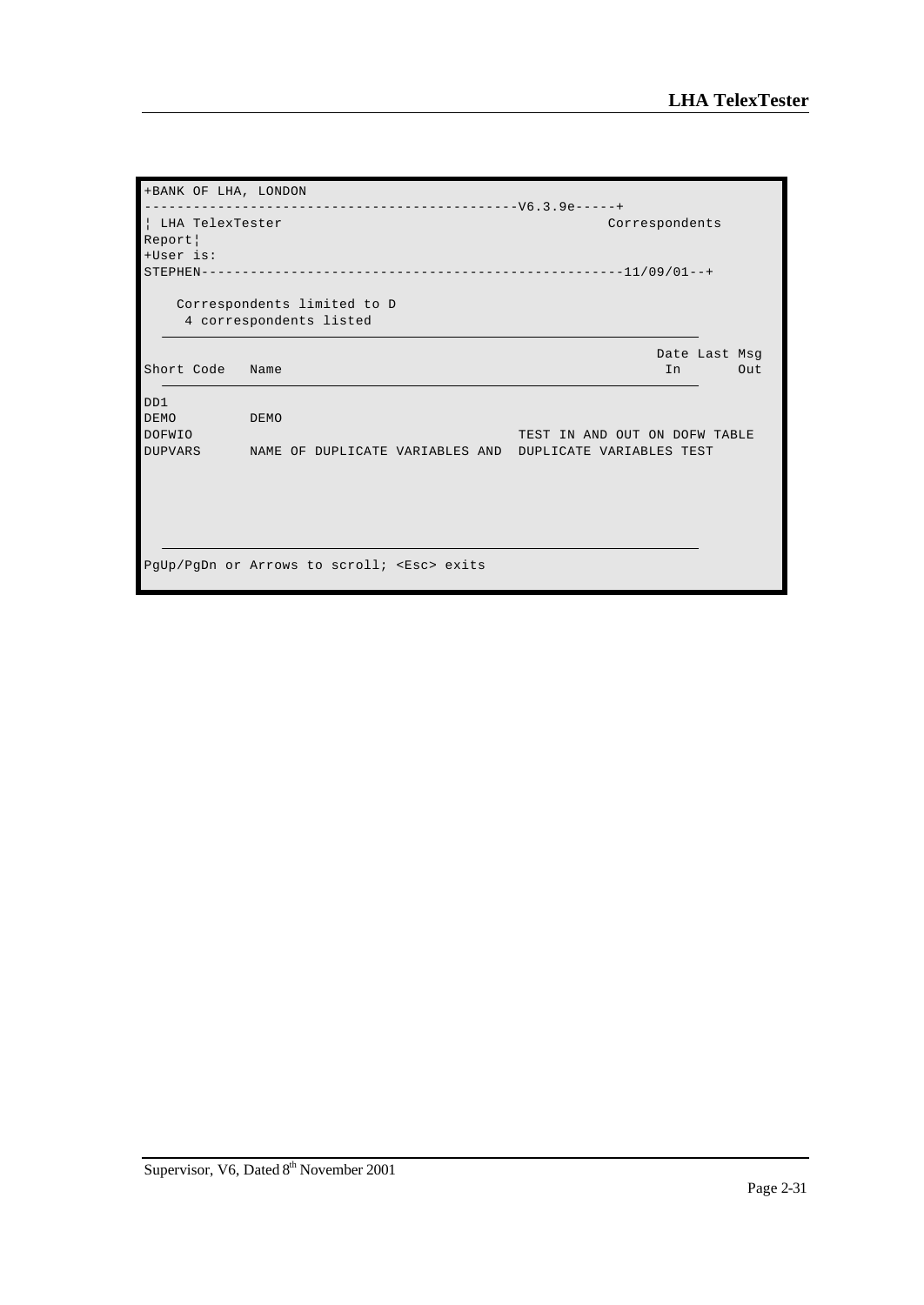#### **Correspondent Report Formats**

#### Introduction

Pressing <F3> from the Correspondent report selection screen allows special report formats to be defined and the default formats to be altered.

#### Screen

On selecting the report formats option, a screen similar to the following will be displayed:



#### Report Format Options

Edit area

*Introduction*

The main section of this screen allows you to type report formats.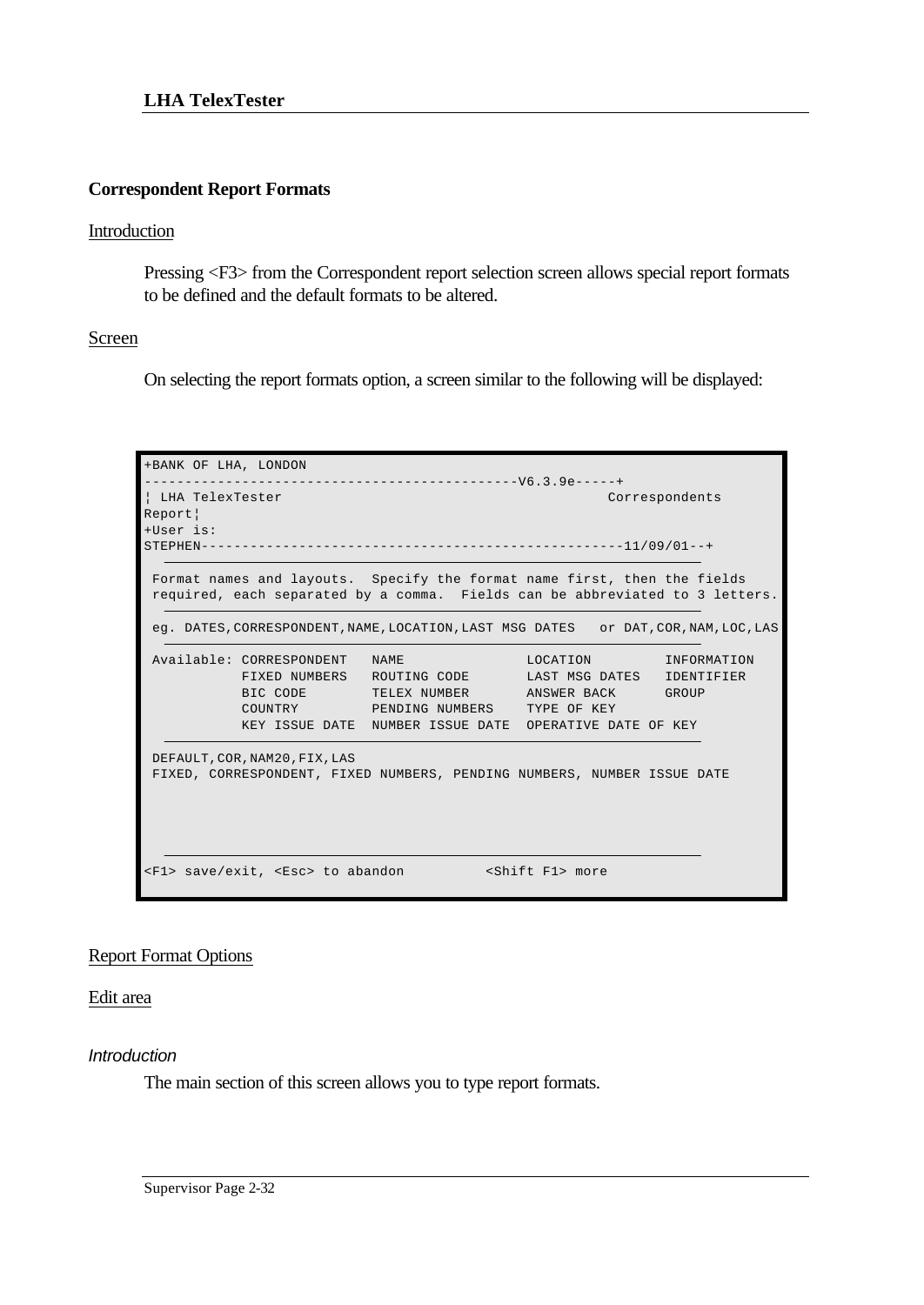Each format is defined on a separate line.

#### *Format Name*

First, type a name for the format, followed by a comma.

Only the first 8 characters of the name will be used.

You can use the names given to the initial reports, for example, the DEFAULT report can be redefined.

#### *Fields in format*

Type each field name to be included in the report following the format name. Separate each with a comma.

The available fields are listed on the screen, you can type the name in full or use only the first 3 letters to save space.

The width required for each of the fields is shown, however, you can specify a width as in the example above for 'NAME', by following the initial 3 letters by a 2 digit number. This feature allows you to compress fields like Name in a screen width report.

If too many fields are specified to fit the screen, automatic trimming of some fields will occur in order to fit the report on the screen.

#### F<sub>1</sub> Save

When all changes have been made, press the  $\langle F1 \rangle$  key to save the formats and return to the report selection screen.

#### Escape abandons

Press the  $\langle$ Esc $>$  key to exit without saving changes to the formats.

You will receive a warning if changes have been made.

#### Shift F1

Further options are available by pressing the <Shift> and <F1> keys together.

These options are '**General Edit**' options, they are described in the **Operators Section.**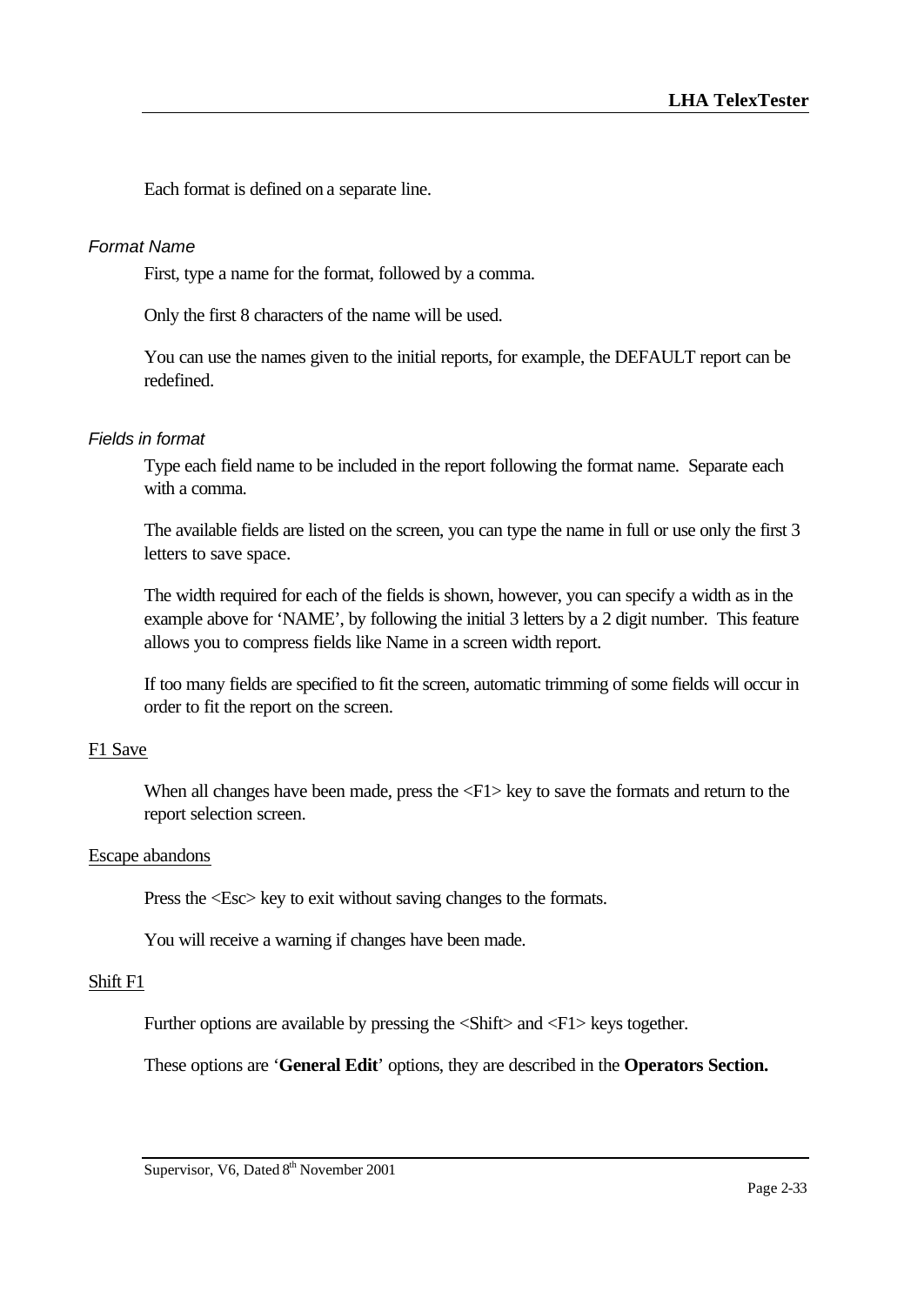# Export format

A special report format called 'EXPORT1' is defined automatically. When selected this format is suitable for use by the IMPORT module.

See the '**Administrators Section**' for details of this option.

The following is an example of the output of the EXPORT1 format:

```
YZYZ
AT.T.:NAM=ALL TABLES LTD
:LOC=LONDON
:BIC=
:FIX=0012345:0012345:0000000
YZYZ
AM
:NAM=
:LOC=AMEX MASTER KEY
:BIC=
:FIX=0012345:0012345:0000000
```
# **Tested messages reports**

# Introduction

This is used to produce lists of incoming and/or outgoing messages which have been tested by TelexTester either manually or through the API. It also allows individual messages to be viewed on the screen.

Messages can be located by correspondent short code, by Testkey value, by date or by amount.

Each message is allocated a number ranging from 1 to 65000. Incoming messages are allocated independently to outgoing. When 65000 is reached the system will begin to reuse these numbers but until reused any message can be viewed/reported using this option. The 65000 limit is configurable through the System parameters options and will usually be set considerably lower than this in order to conserve disk space.

The messages report can be run automatically during the Start of day routine if the system parameters are so configured. If this is done then the default selection parameters are taken except that the output option will be 'P' for printer and a wide report can be selected by entering a 'W' in the System parameters field (Start of Day options).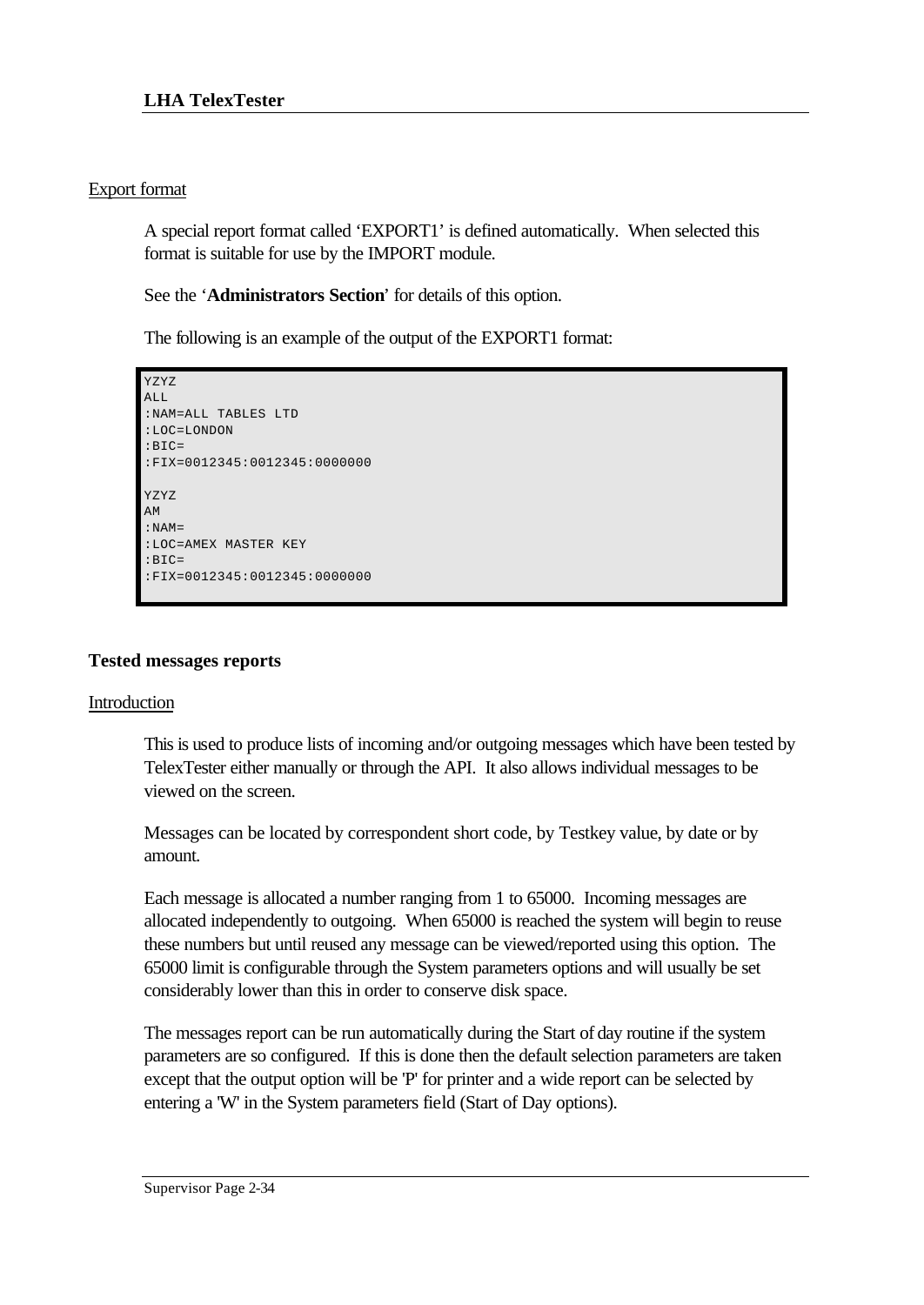Various Formats are available.

# Screen

The selection screen for this report is as follows:

| +BANK OF LHA, LONDON                     | --------------------------V6.3.9e-----+                              |
|------------------------------------------|----------------------------------------------------------------------|
| LHA TelexTester<br>Report  <br>+User is: | Tested messages                                                      |
|                                          |                                                                      |
| Selection Criteria                       |                                                                      |
|                                          |                                                                      |
| Incoming/Outgoing: [B]                   | Enter I, O or B for both reports.                                    |
| Totals only: [N]                         | Enter 'Y' for totals only.                                           |
| Date Range Start: [11/08/01]             | MM/DD/YY, dates are inclusive.                                       |
| End: $[11/08/01]$                        |                                                                      |
| Correspondents: [                        | ]   Blank to include all correspondents.                             |
|                                          | Selection limited to those whose initial                             |
|                                          | characters match, eg MHT selects all MHT_                            |
| Include only: [ ]                        | F(ail, U(nverified, T(estkey, A(mount.                               |
| Testkey/Amt: [<br>$\Box$                 | For T and A, specify what to search for.                             |
| Currency: [ ]                            | Specify a currency code to limit range.                              |
| Order by: [C]                            | C(party, M(sgNo, Y(Currency, A(ccount                                |
| Format: $[2]$                            | Report format, 1=Seq; 2=Time; 3=Account                              |
|                                          | In From: [ 278] To: [ 279] Enter message numbers to limit selection. |
| Out From: [ 173] To: [ 178]              |                                                                      |
| Output to: [S] [                         | ]  S(creen, P(rint, F(ile and file name                              |
| Narrow: [Y]                              | Enter 'N' to include remarks/test value.                             |
|                                          |                                                                      |
|                                          | <f1> to confirm and execute, <f2> to exit</f2></f1>                  |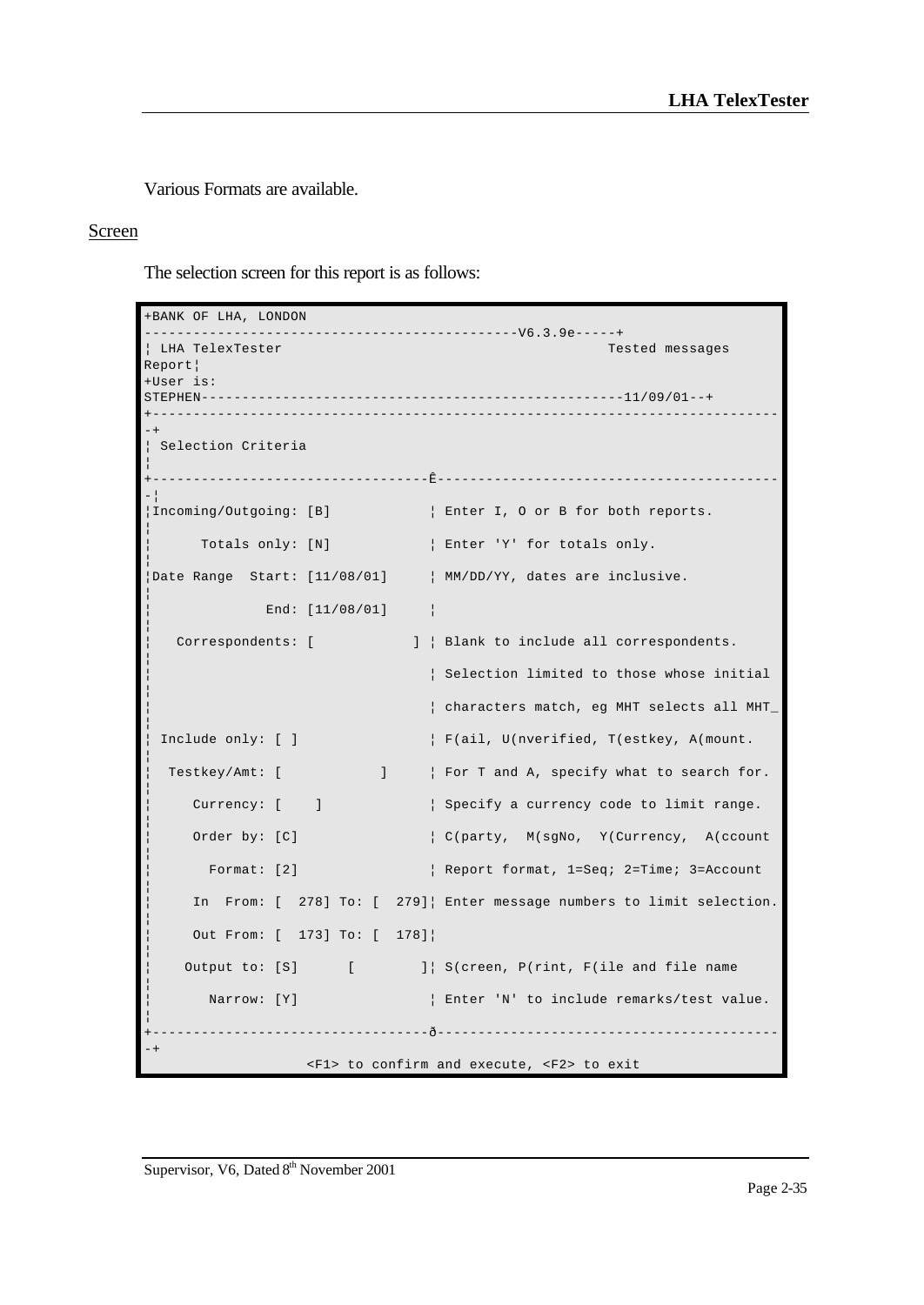The following explains the report options available.

### **Options**

### Incoming/Outgoing

This controls which reports will be produced. Options are:

|  | To produce the incoming messages report. |  |  |  |
|--|------------------------------------------|--|--|--|
|--|------------------------------------------|--|--|--|

- O To produce the outgoing messages report.
- B To produce a combined report.

#### Totals only.

If a 'Y' is entered in this field then only a totals report will be produced, otherwise each message will be listed.

#### Date range.

The start and end date range can limit the messages to be included in the report. The date referred to is the date on which the test was done, not necessarily the test date. The date range is inclusive of both dates entered so to report all tests carried out on a specific date enter the required date as both start and end.

#### **Correspondents**

Entering a code or part of a code will limit the report to the specified correspondents.

#### Include Only

The report can be limited to certain message types. Enter the required character in this field, as follows.

#### *Failed messages*

To include only Inbound Failed messages, enter an <F> in this field.

#### *Unverified messages*

To include only messages which have not been verified, enter a <U> in this field.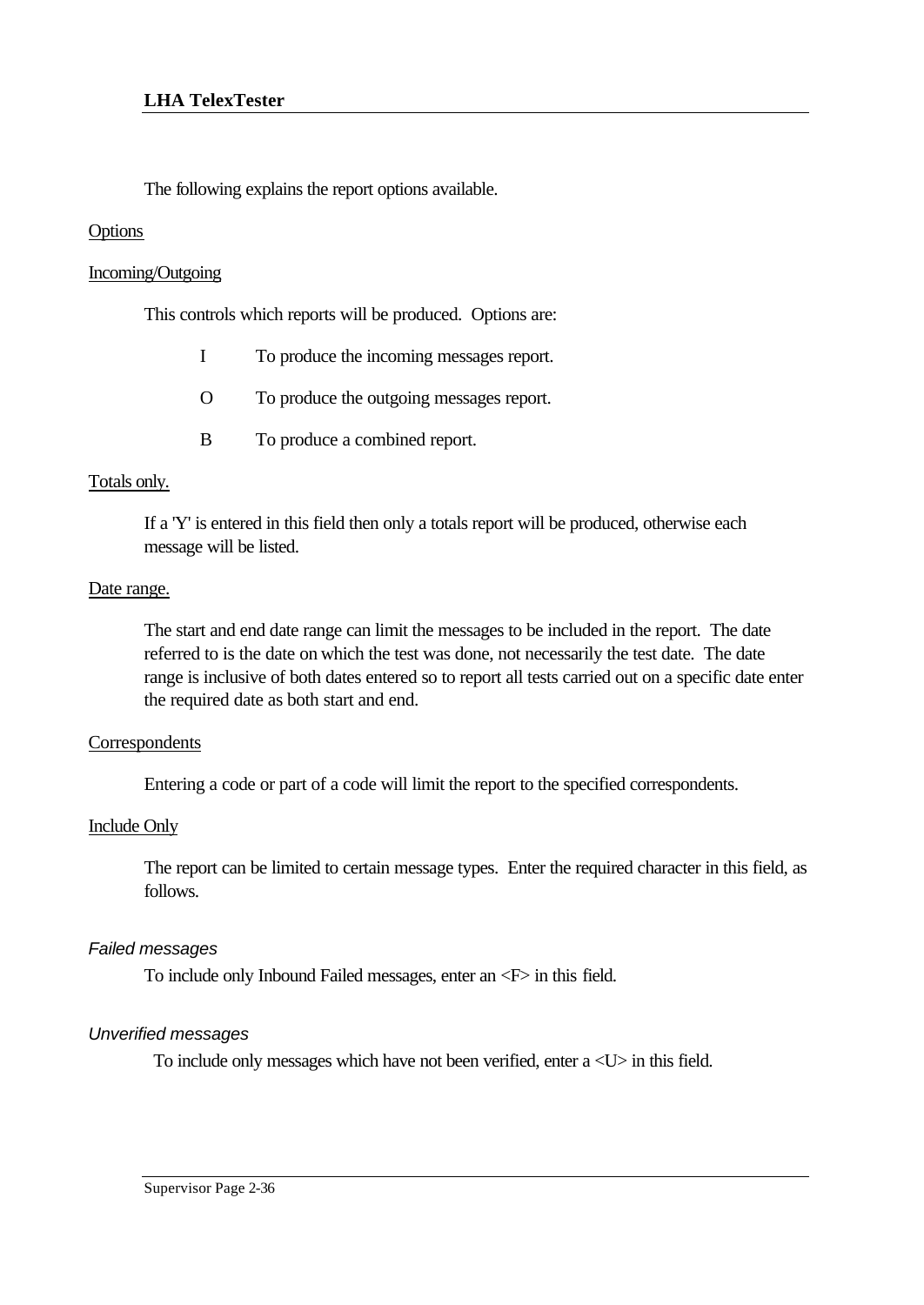### *Testkey limit*

To search for tested messages with a specific testkey value, enter  $a < T$  in this field, then specify the testkey in the following field.

### *Amount limit*

To search for tested messages with a specific amount, enter <A> in this field, then specify the amount in the following field.

### Testkey/Amt

For options 'T' and 'A' above. Enter the required figure.

### Order by.

This field defines the sort order of the report. Options are:

- C Sorts by correspondent short code. This will cause messages to be grouped for each correspondent.
- M Sorts on the message numbers. This will produce a report including the correspondent short code in the message details.
- Y Sorts on Currency
- A Sorts on Account. If selected option will print account descriptions when account changes and throw a page between accounts when printing.

The default order can be specified in the Text Parameters file. Two default settings are available, the default when running the report manually and that for running the report automatically (through the Daily report option).

## Format

#### *General*

Enter a number to select a particular format. Default format can be specified through the Text parameters option (See Security section).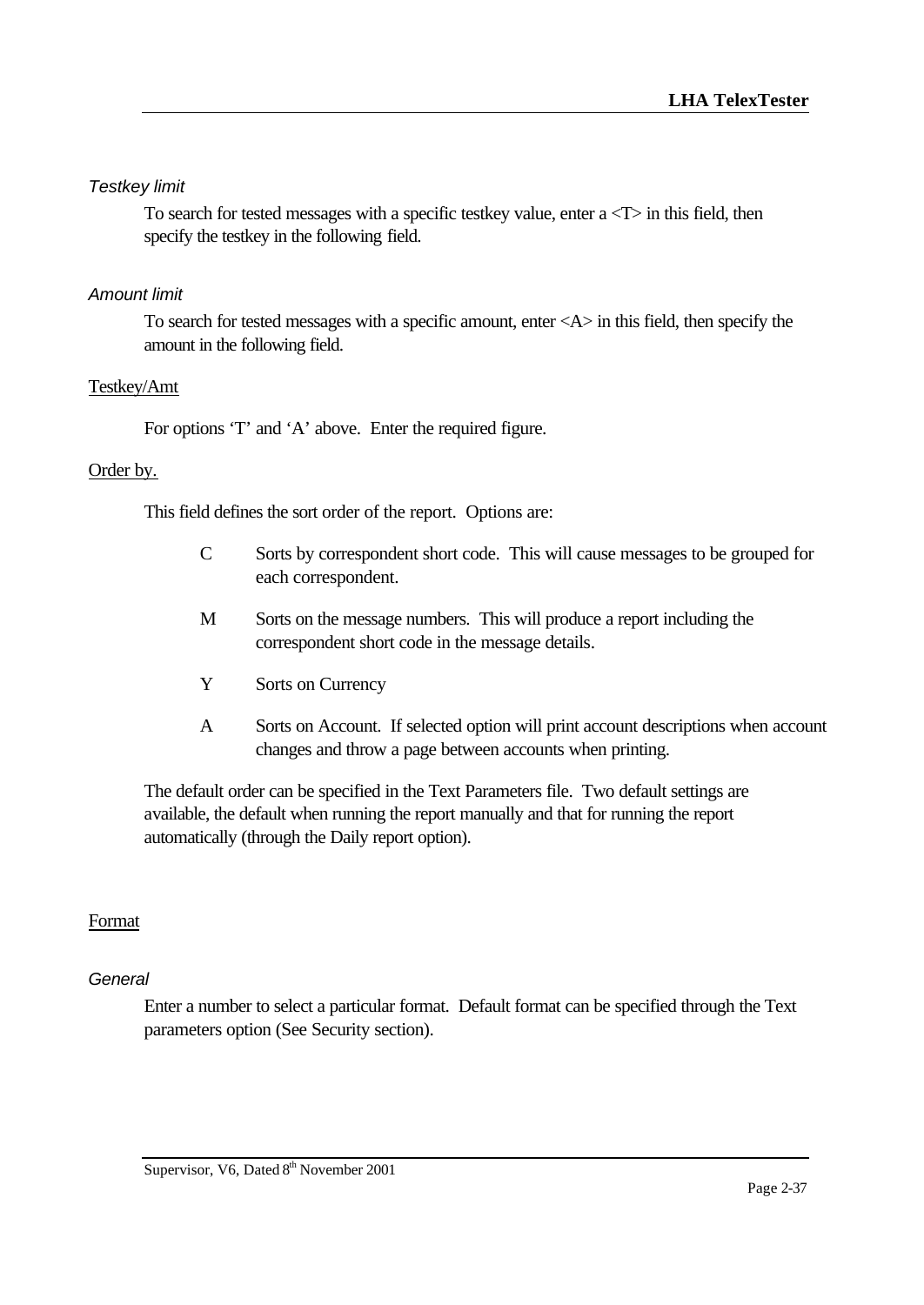## *Format 1*

Includes Msg Number, Date Tested, Operator, Amount, Currency, Date of Test, Status and sequence variable used.

### *Format 2*

Format 2 includes the Message number, Log Date, Time, Amount/Currency, Status and Testkey. The correspondent code will be included if the report is ordered by message number, however, for the narrow report, only the first 8 characters will show.

If the wide report is selected, to disk or printer the report will include the Test date, Operator, Verifier and remarks as well as the above fields.

## *Format 3*

Format includes the following:

Account

Remarks

Bank name

Date

Amount/Currency

Testkey

**Status** 

## Message number range.

The message number range is only included so that the report selection phase can execute faster. If message numbers are known to be within a certain range then they should be entered. The default numbers range from the first since the last start of day to the current message number.

#### Narrow.

Enter 'N' in this field if the report is not going to the screen and the test result and narrative are required.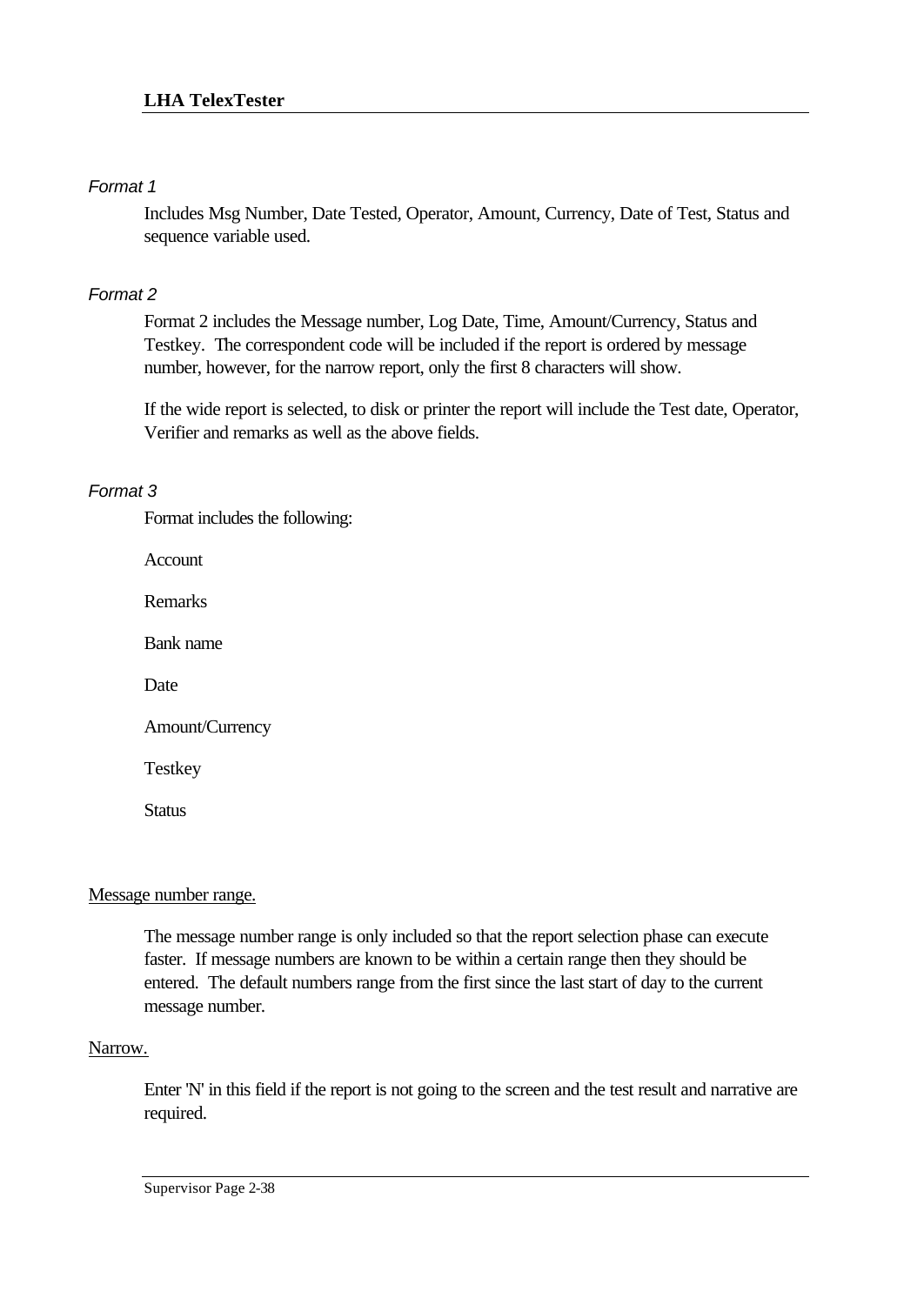## Examples.

## Report

The following is a sample report of outgoing messages for correspondent 'DEMOBANK3':

| report | DEMONSTRATION SYSTEM                  |  |  |                                | Outgoing messages                     |  |  |
|--------|---------------------------------------|--|--|--------------------------------|---------------------------------------|--|--|
|        | LHA TelexTester V3.6 Usr: *           |  |  |                                | Date: 02/04/92 Time: 23:31:01 Page: 1 |  |  |
|        |                                       |  |  |                                |                                       |  |  |
|        | Messages from: 02/04/92 To: 02/04/92  |  |  |                                |                                       |  |  |
|        | Incoming messages from 00001 to 00002 |  |  |                                |                                       |  |  |
|        | Outgoing messages from 00001 to 00006 |  |  |                                |                                       |  |  |
|        |                                       |  |  |                                |                                       |  |  |
|        |                                       |  |  |                                |                                       |  |  |
|        |                                       |  |  |                                |                                       |  |  |
|        | DEMOBANK3 NAME OF DEMO BANK THREE     |  |  |                                | LOCATION OF DEMO BANK THREE           |  |  |
|        |                                       |  |  |                                |                                       |  |  |
| Msq    | LogDate Op/Ver                        |  |  | Tot Amount Curr TstDate Status | Seg                                   |  |  |
|        |                                       |  |  |                                |                                       |  |  |
|        | $00002$ 02/04/92 *                    |  |  | NONE 02/04/92 Encoded          | $\mathbf{1}$                          |  |  |
|        | 00003 02/04/92 *                      |  |  | 1,000 USD 02/04/92 Encoded     | $\overline{2}$                        |  |  |
|        | $00004$ 02/04/92 *                    |  |  | 511,324 MUL 02/04/92 Encoded   | 3                                     |  |  |
|        | 00005 02/04/92 *                      |  |  | 20,000 USD 02/04/92 Encoded    | 4                                     |  |  |

#### Message view

When the report is directed to screen, you can use the cursor keys to move forwards and backwards through the report. To view a particular test, if your user profile allows you to, you can press the <Enter> key on any message. The message will then be presented on the screen.

The following is a sample of a message viewed in this way: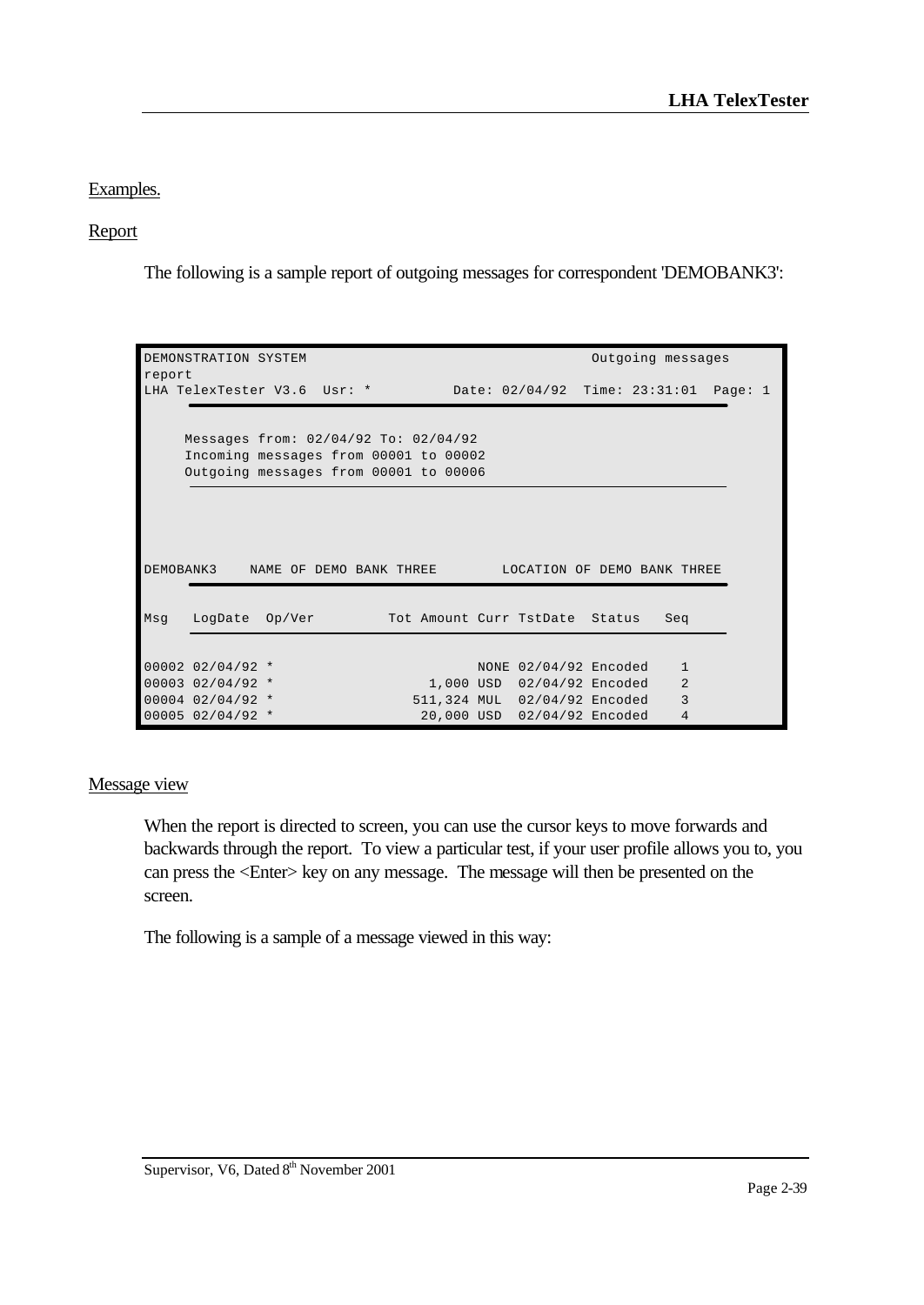```
+BANK OF LHA, LONDON 
----------------------------------------------V6.3.9e-----+
¦ LHA TelexTester Browse Outgoing Message 
¦
+User is: 
STEPHEN----------------------------------------------------11/09/01--+
Correspondent [DEMOBANK3 ]NAME OF DEMO BANK THREE, LOCATION OF DEMO BANK THR
Date of Message [ 20492] Message No. [ 4] Serial No. [
5]
Currency Amount
[USD ]US DOLLAR 20,000
[ ][ ]\lceil \lceil\lceil \rceil[ ][ ][ ]\lceil \lceil[ ]By:* ===================== Pfx Testkey Sfx
Rmks: 20,000 [ 4] [ 1236] [
]
249*Testkey Encoded
```
While viewing the test details, the Analysis option can be used if the User profile allows it.

## **Variables reports**

#### Introduction

This is used to produce 2 reports:

Next expected variables

Missing variables

These two reports can be combined in a single report.

The variables report can be run automatically during the Start of day routine if the system parameters are so configured. If this is done then the following selection parameters will be made:

All Correspondents

Report (Next expected or Missing) depends on system parameters

Current date always 'Y'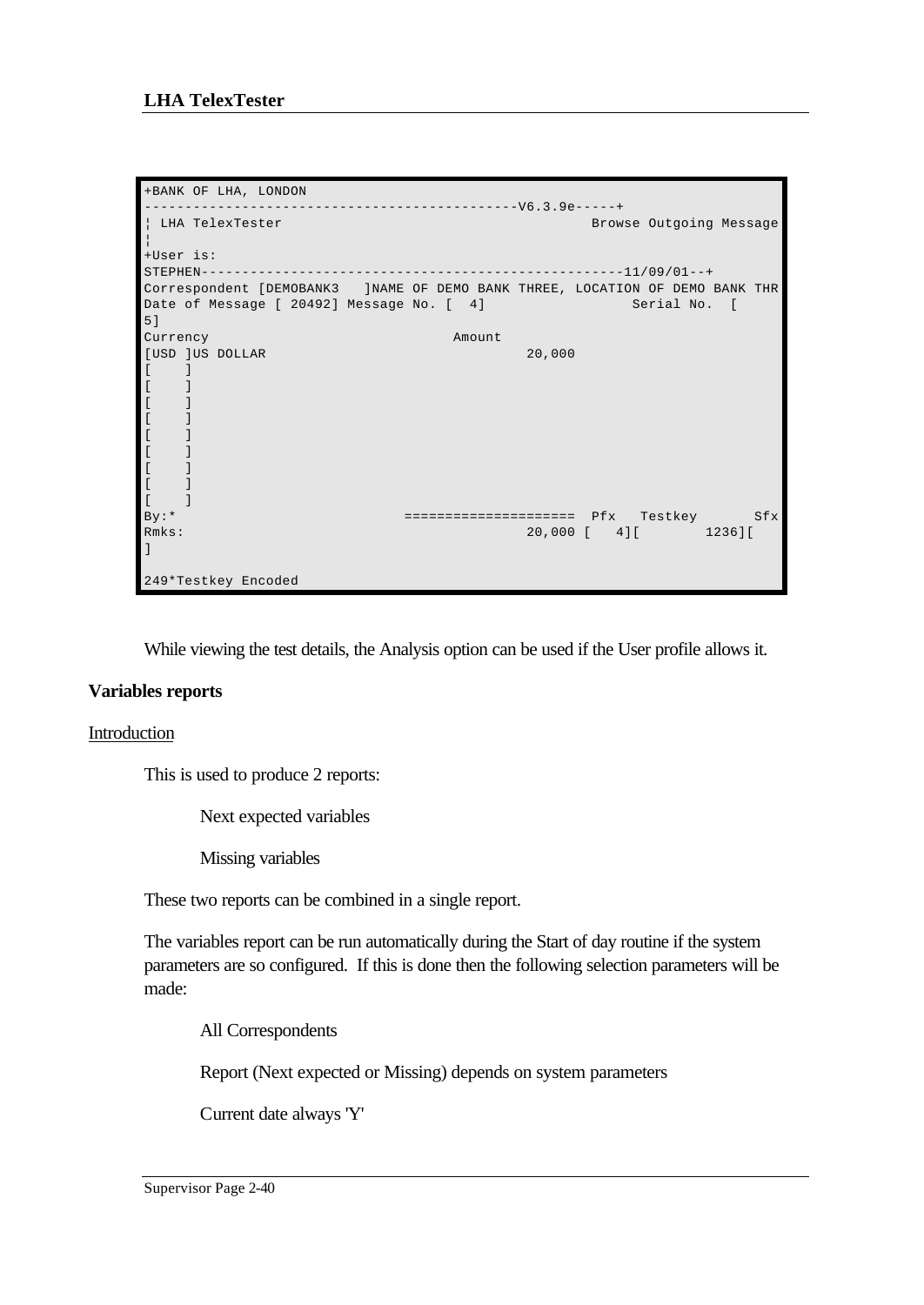Only changed, depends on system parameters

Exclude unused correspondents

Output always printer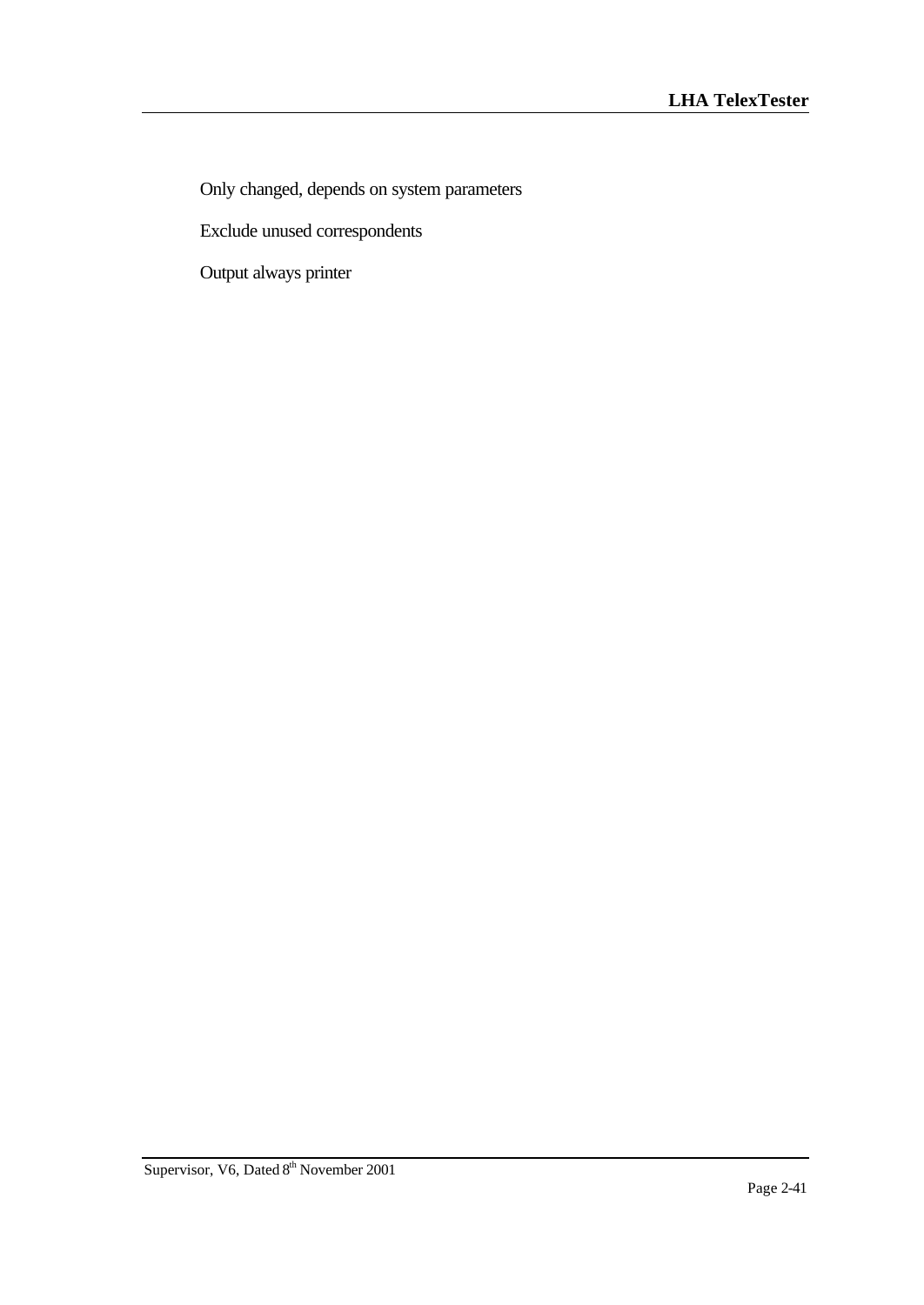## **LHA TelexTester**

## Screen

The selection screen for this report is as follows:

| +BANK OF LHA, LONDON     |                                                                                                   |
|--------------------------|---------------------------------------------------------------------------------------------------|
|                          |                                                                                                   |
| LHA TelexTester          | Variables Report                                                                                  |
| $+$ User $i$ s:          |                                                                                                   |
|                          |                                                                                                   |
|                          |                                                                                                   |
| Correspondents: [_______ | 1<br>Leave blank for all correspondents<br>to be included. Selection will be                      |
| limited                  |                                                                                                   |
|                          | to those whose initial characters match,<br>eg. 'MHT' will select all 'MHT                        |
| Report: [C]              | M for Missing vars report, N for Next<br>expected vars report, C for combined.                    |
|                          |                                                                                                   |
| Current Date: [Y]        | Y to print only current date for those<br>which reset daily.                                      |
| Only Changed: [ ]        | Y to print only next expected variables<br>which have changed since last report.                  |
| Print unused             |                                                                                                   |
| correspondents: [N]      | Y to include unused correspondents.                                                               |
| Output to: [S] [         | ] S for Screen, F for File, P for Print<br>Enter file name if relevant.                           |
|                          | $\langle F1 \rangle$ to confirm and execute the report, $\langle F2 \rangle$ to abandon and exit. |

### **Options**

### Report

This controls which report will be produced. Options are:

- M To produce the missing variables report.
- N To produce the next expected variables report.
- C To produce a combined report.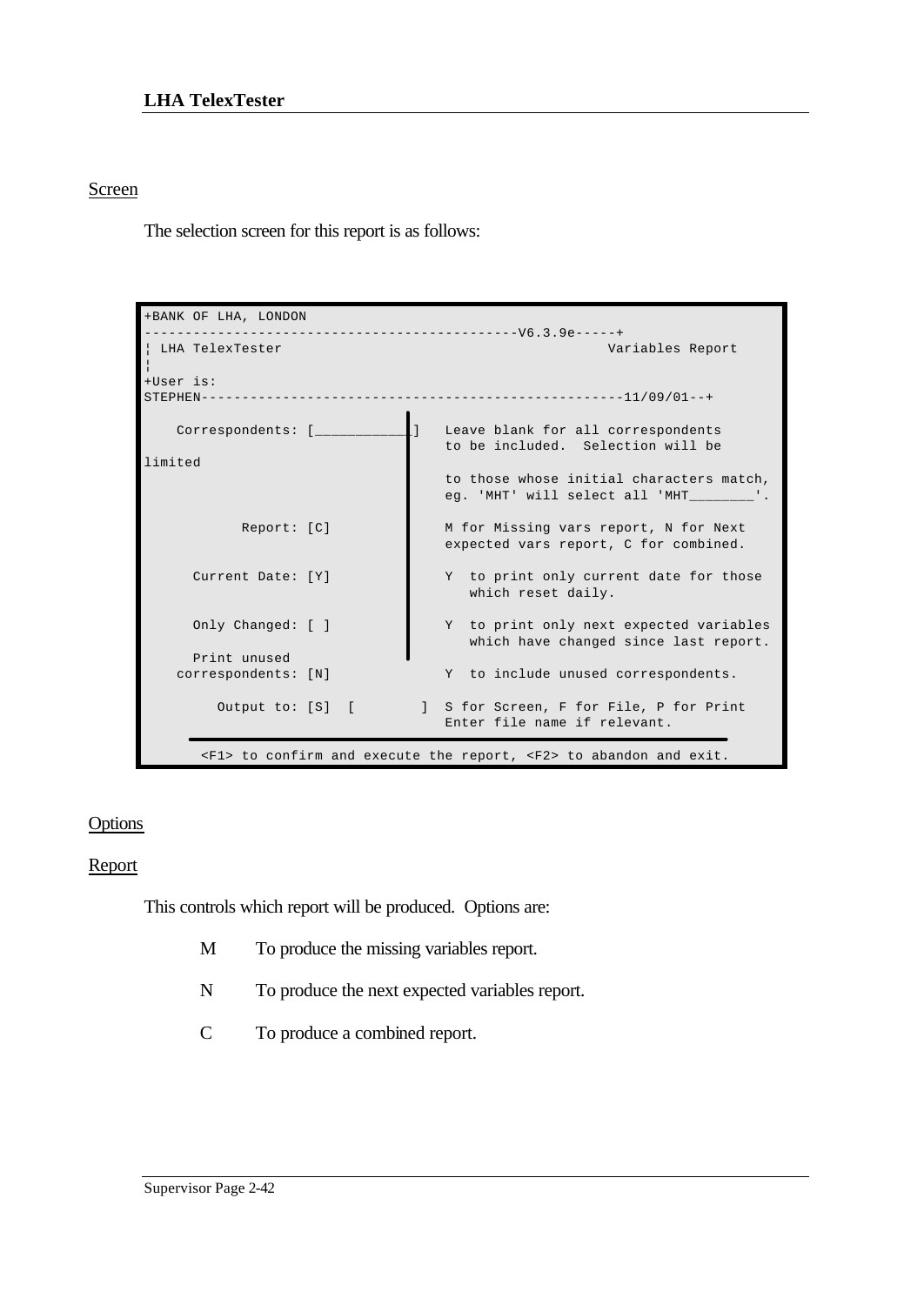# Current date

This option applies to those correspondents who reset the grid positions each day. Enter a 'Y' in this field to cause only the grid positions for the current day to be included in the report. If this field is left blank then all grid positions and missing variables for the previous 31 days will be reported.

# Only changed

For the next expected variables report, entering a 'Y' in this field will cause the report to include only those correspondents whose grid positions have changed since the last time this report was run with output to file or printer.

# Print unused correspondents.

When not set to 'Y' this option will cause any unused correspondents to be excluded from the report. An unused correspondent is one who has not been used for incoming or outgoing messages since being added to the system or since the installation of this version of the software whichever is the later date.

## Example.

The following is a sample report limited to a single correspondent bank. It is a combined report for the 2nd January 1991 and indicates that the next expected message to arrive is for row 3 but that the message for row 1 is missing.

The date showing next to the missing test is the date on which the following test arrived. This gives some clue as the date for the missing test.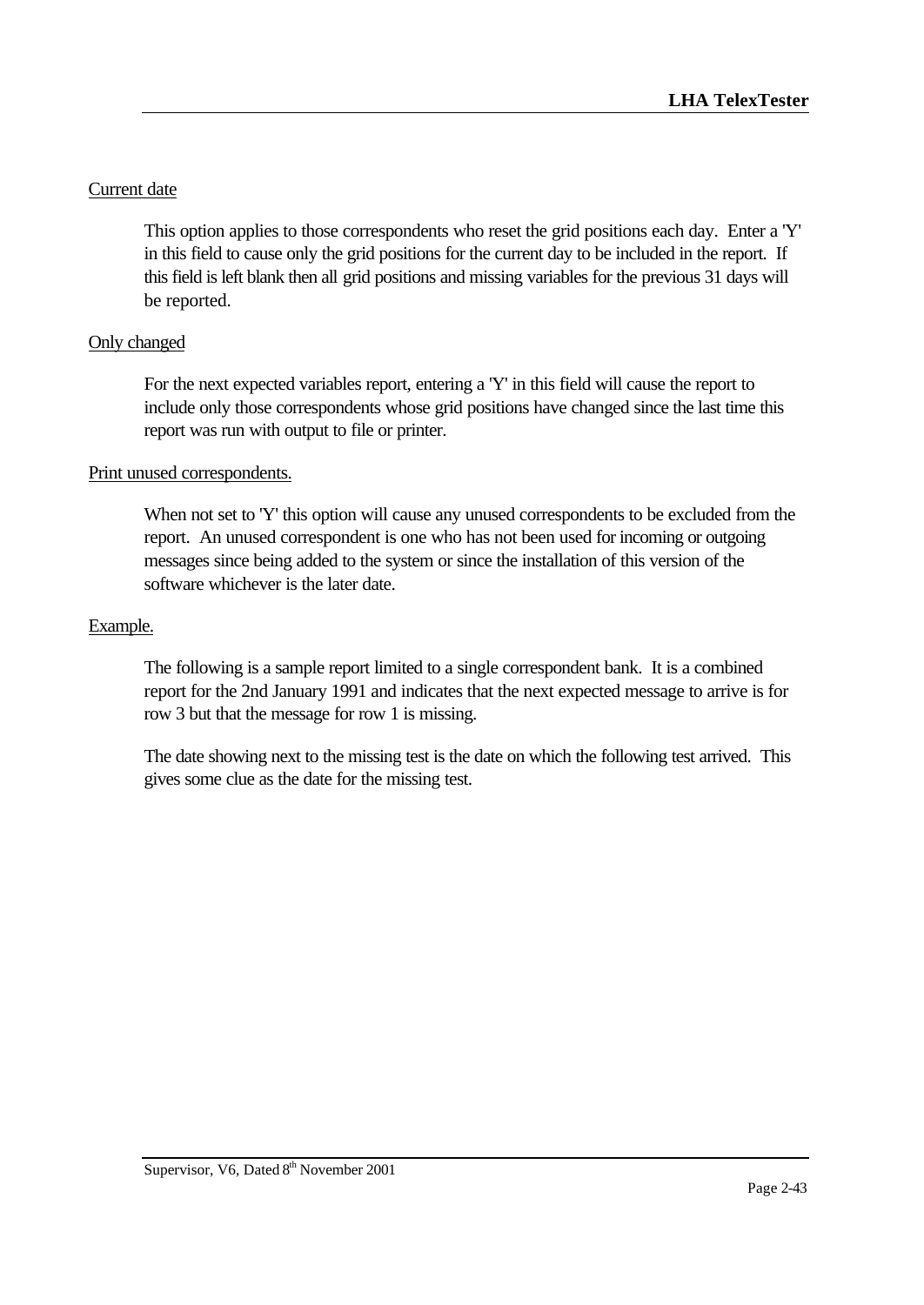| DEMONSTRATION SYSTEM<br>report                                               |                                  |       |        | Next & missing variables |                                     |  |
|------------------------------------------------------------------------------|----------------------------------|-------|--------|--------------------------|-------------------------------------|--|
| LHA TelexTester V2.7 User: *                                                 |                                  |       |        |                          | Date: 02/01/91 Time: 21:04:02 Page: |  |
| Correspondents limited to DEMOBANK<br>Current date only for daily reset keys |                                  |       |        |                          |                                     |  |
| Correspondent<br>MisRow                                                      | Date                             | InRow | OutRow | SeqVar                   | PfxNo                               |  |
| DEMOBANK3<br>NAME OF DEMO BANK NUMBER 3<br>LOCATION OF DEMO BANK 3           | 02/01/91<br>02/01/91<br>02/01/91 | 3     |        | 20<br>82<br>20           | 3                                   |  |
| $\overline{1}$                                                               |                                  |       |        |                          |                                     |  |

## **Table print**

## **Introduction**

This is normally used to produce a complete hard copy of a correspondents tables. If this report is available to you, you will require the Audit passwords to access it.

## Screen

The selection screen for this report is as follows:

| +BANK OF LHA, LONDON    |                                                                                      |
|-------------------------|--------------------------------------------------------------------------------------|
|                         |                                                                                      |
| ! LHA TelexTester       | Table Print                                                                          |
| +User is:               |                                                                                      |
| STEPHEN-                |                                                                                      |
| Correspondent: [_______ | Enter correspondent short code to be<br>listed.                                      |
| Output to: [S] [        | S for Screen, F for File, P for Print<br>Enter file name if relevant.                |
|                         | $\langle F1 \rangle$ to confirm and execute the report, $\langle F2 \rangle$ to exit |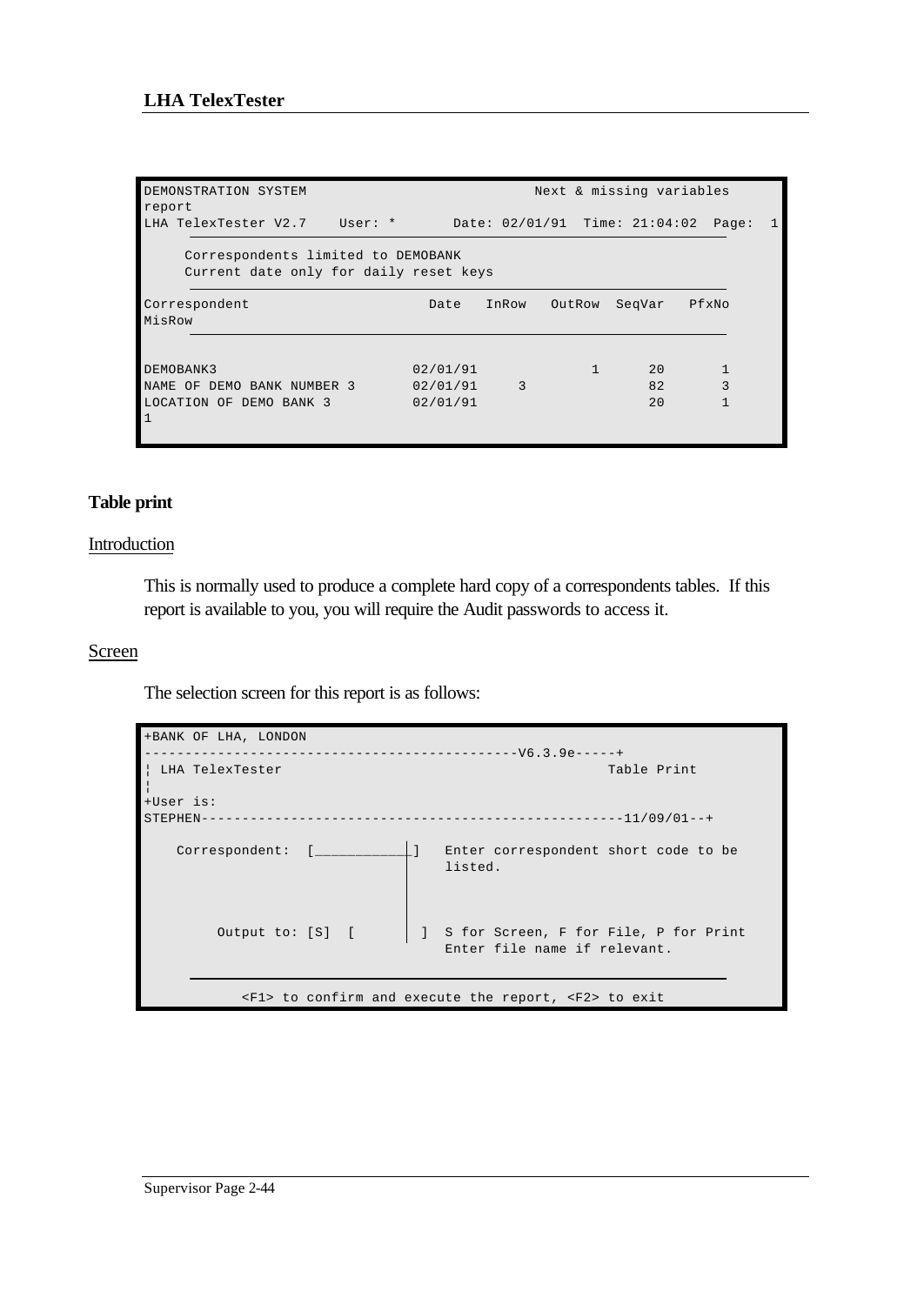# **Options**

The only options available are correspondent short code and output device. In this case the correspondent short code must be entered completely, only a single correspondent can be printed at a time.

Press <F1> to confirm and produce the report, press <F2> to abandon the operation.

## **Missing variables notification**

## Introduction

This is used to produce letters to be sent to correspondent banks notifying missing sequence rows.

## **Template**

The letter is based on a template which can be defined as required. A default template can be created using the system file build utility. From the DOS command line, in the Testkey directory, type the following command:

## TKBUILD TEMPLATE

This command builds a file called 'MISSING.TPL'. The file contains the lines:

| TLX:                |                                    | <route></route>       |                       |  |
|---------------------|------------------------------------|-----------------------|-----------------------|--|
| Dated:              | $<$ DATE>                          |                       |                       |  |
| Attention:          |                                    | Testkey department    |                       |  |
|                     | $<$ NAME $>$                       |                       |                       |  |
|                     |                                    | <location></location> |                       |  |
| We are missing you! | Serial                             | Prefix var            | Missing since         |  |
|                     | $<$ ROW $>$                        | $\langle$ PREFIX>     | <missdate></missdate> |  |
|                     | If utilized kindly repeat message, |                       |                       |  |
|                     | otherwise notify accordingly.      |                       |                       |  |

The free text in the file can be added to or altered in any way.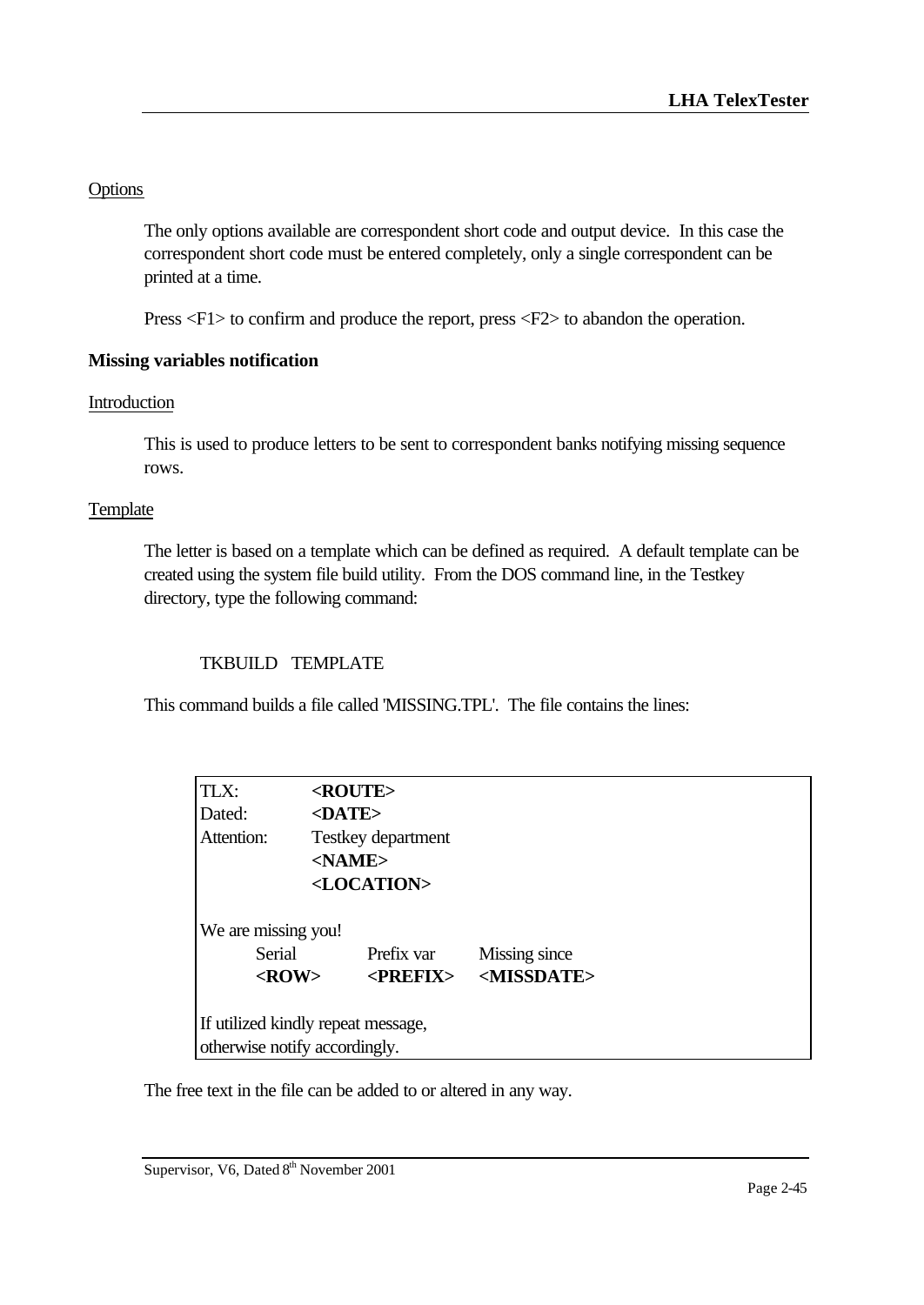The fields delimited with the characters '<' and '>' are filled in during the report production with information as follows.

#### Template fields

## ROUTE

The field called 'Telex Routing code' from the first correspondent screen.

## **DATE**

The current date.

### NAME

The correspondents name.

### LOCATION

The correspondents location.

### ROW

The row in the grid which is missing, this and the next field will be repeated for as many rows as are missing.

### PREFIX

The prefix or prefix variable associated with the above row.

#### MISSDATE

If available this will be the date of the message on the row following the missing test.

## VARIABLE

Enter the text <VARIABLE> in the report template to have the current sequence variable substituted.

## TLX

Enter the text <TLX> in the report template to have the Telex number substituted.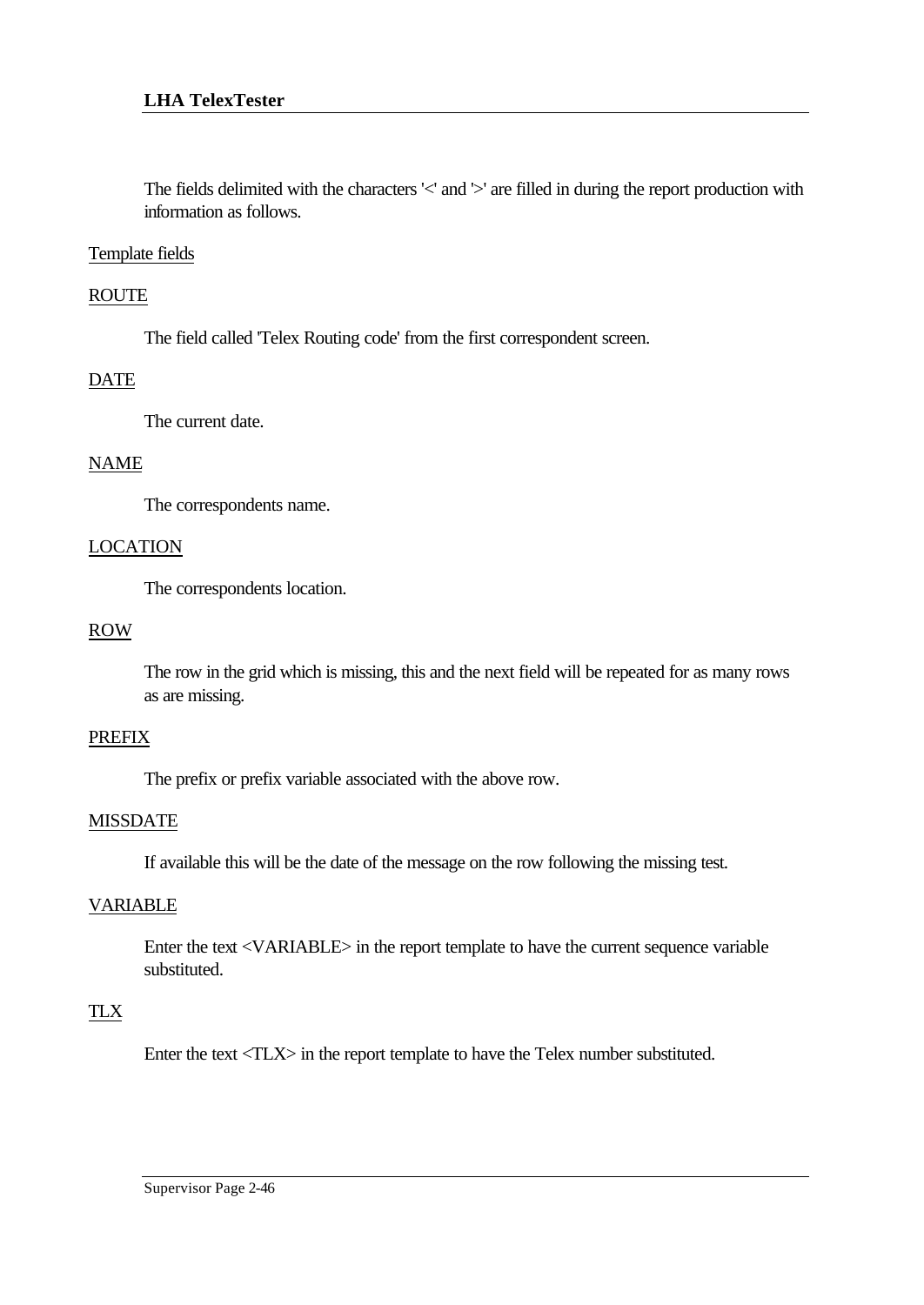# ANS

Enter the text <ANS> in the report template to have the Answer back substituted.

## Screen

The selection screen for this report is as follows:

```
+BANK OF LHA, LONDON 
                                      ---V6.3.9e---++¦ LHA TelexTester Missing Variables Notification 
¦
+User is: 
STEPHEN----------------------------------------------------11/09/01--+
    Correspondents: [____________] Leave blank for all correspondents 
                                   to be included. Selection will be 
limited 
                                    to those whose initial characters match, 
                                    eg. 'MHT' will select all 'MHT________'. 
    Template name: [MISSING.TPL ] File name and extension of letter
template 
        Output to: [S] [ ] S for Screen, F for File, P for Print
                                    Enter file name if relevant. 
       <F1> to confirm and execute the report, <F2> to abandon and exit.
```
## Template name

This option selects which template to be used for the report. The default template created by the system is called 'MISSING.TPL', if this has been changed, type the new template name here.

## **Account codes report**

A report is available on messages by account codes. See the section on Account codes later in this Section for details.

## **Systems/tables issued report**

This report lists the details of MessageTester licence issues and Testkey table issues. It is explained in the MessageTester Systems maintenance Section.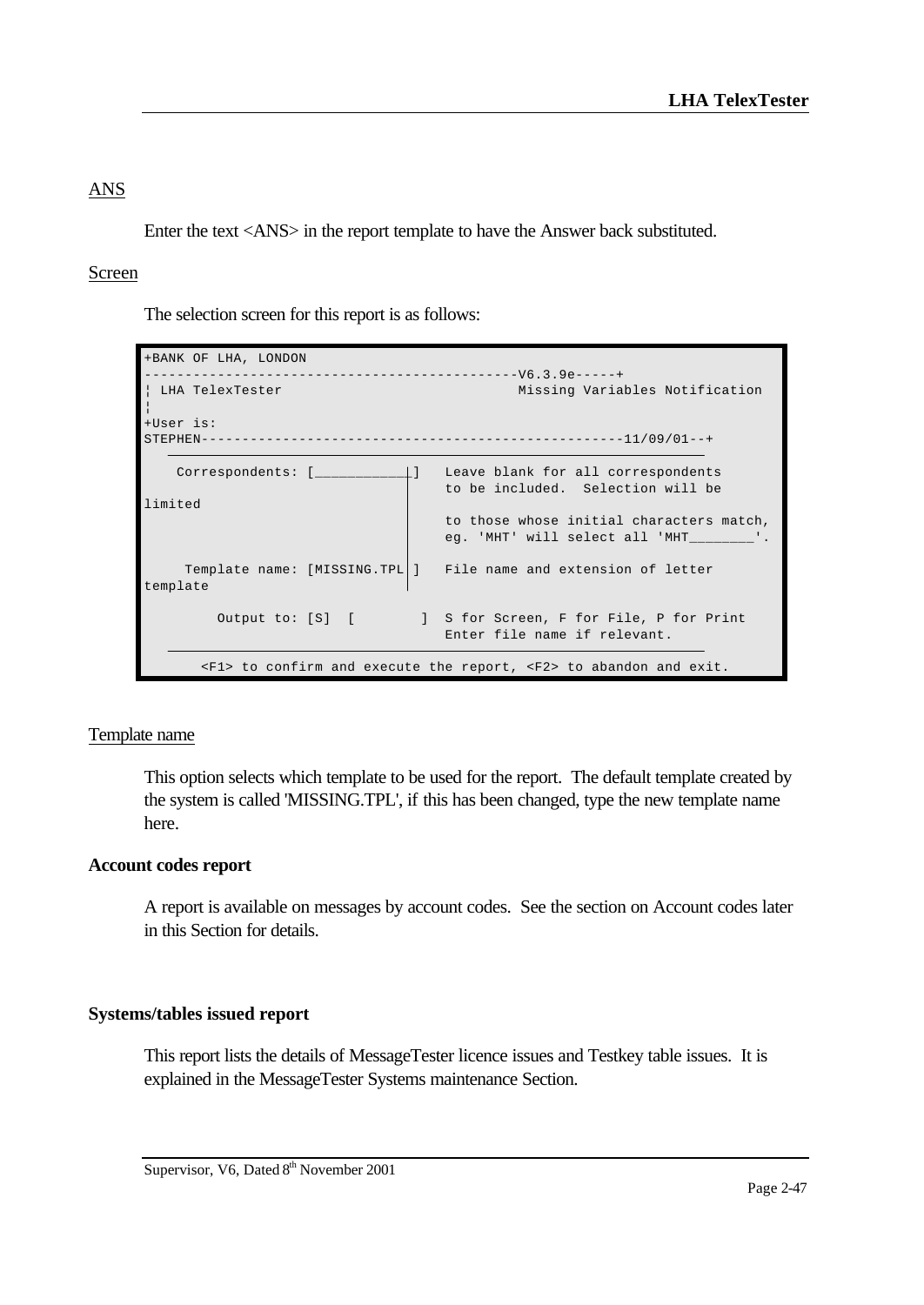### **Report on traffic through API21**

A report is available on messages automatically processed through the API. See the Section 'Application Programming Interface' for details on this report.

## **Grid Maintenance**

### **General**

The grid maintenance option allows the history of messages to be examined for a particular correspondent and the grid positions inspected and altered.

This option is available to users whose profile is configured for Grid display. It is accessed from either the Supervisor menu or the Messaging menu.

In the case of a grid size of 100, 100 messages would be considered as a single cycle of the grid. The system is capable of maintaining, automatically, up to 99 grid cycles for each correspondent, it is expected that 2 cycles are sufficient and this is the default setting. In the event of many messages being received or sent for a correspondent in a short time, the default setting can be easily increased without affecting the existing test history.

A grid cycle is the sequence of messages received before a sequence/prefix variable repeats. For correspondents without sequence/prefix variables a grid is still maintained this allows historic messages for these correspondents to be reviewed.

## **Grid Maintenance Screen**

#### Screen

All grid maintenance functions are accessed from a single menu option 'Grid Maintenance'. The first prompt is for a correspondent short code, if a valid short code is entered a screen similar to the following will be displayed: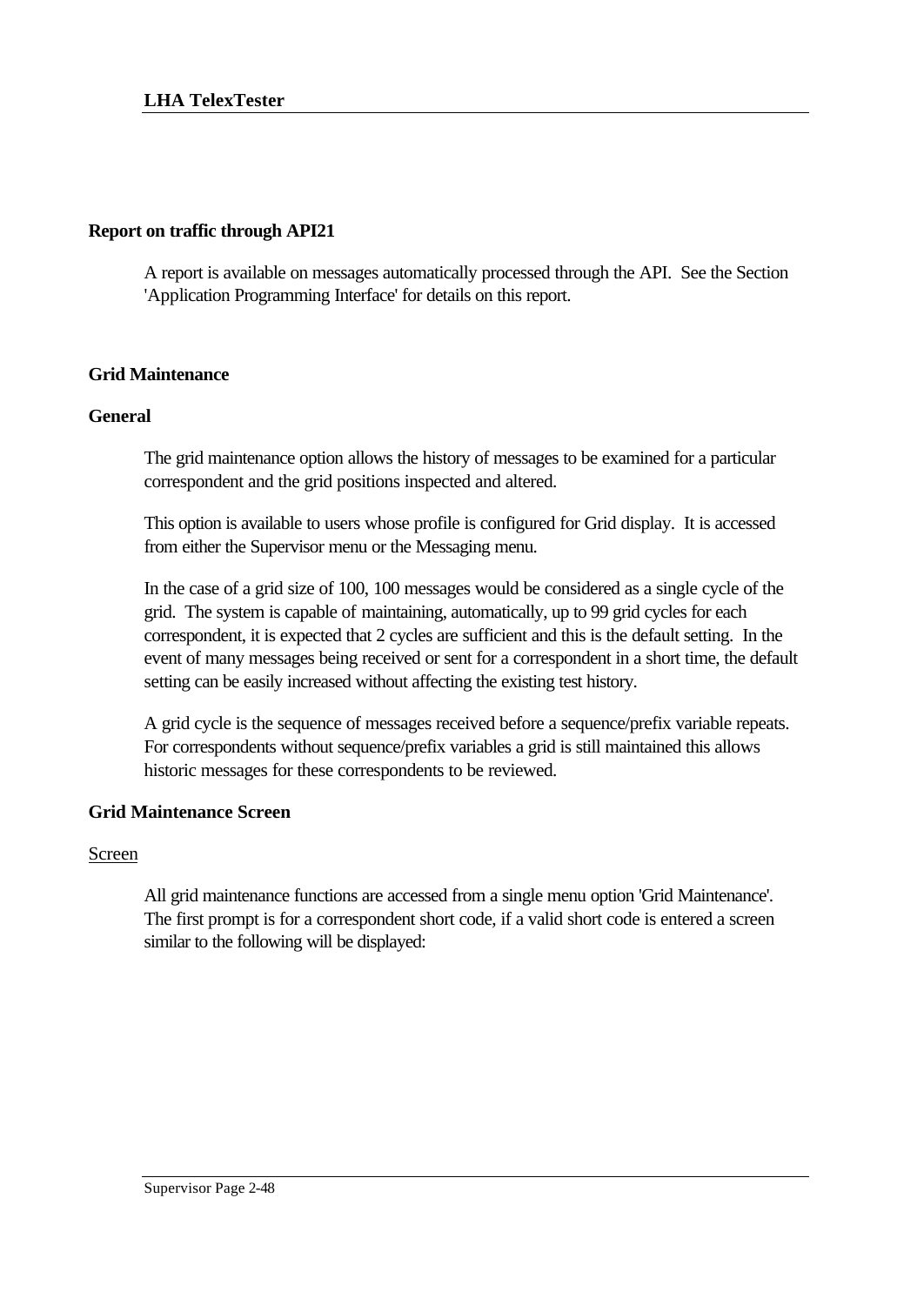| +BANK OF LHA, LONDON                                                            |         |
|---------------------------------------------------------------------------------|---------|
|                                                                                 |         |
| LHA TelexTester                     Grid Maintenance Incoming 03 September 1991 |         |
| +User is:                                                                       |         |
|                                                                                 |         |
| Correspondent [DEMO BANK ] DEMONSTRATION BANK                                   |         |
| Row Pfx SeqVar Sfx Date MsgNo                                                   |         |
| 45 <missing><br/><math>\mathbf{1}</math></missing>                              | C $1/2$ |
| $156$ $< 03/09/91$ $> 20$<br>$\overline{2}$                                     |         |
| 3<br>$654$ $<$ $>$ $<$ $<$ $>$ $<$ $NEXT$                                       |         |
| $\overline{4}$<br>$987$ $\prec$ $>$                                             |         |
| $\sim$ 13 $\sim$ $\sim$<br>5                                                    |         |
| $54$ $<$ $>$<br>6                                                               |         |
|                                                                                 |         |
|                                                                                 |         |
| PqUp/PqDn, Home/End, or. F8 to cancel highlighted msg                           |         |
| Esc, to change correspondent; F7 for Outgoing ; F5/F6 to rotate days            |         |
| F3 to change 'Next' pointer or Cycles                                           |         |

This example is of an incoming grid for 3rd September 1991. The date is only relevant for correspondents who reset the grid each day.

#### Row

This first column indicates the grid row or sequence number of the message. First message will be 1 second 2 etc until the grid size is reached in this case 6. At this point the row reverts to 1 and a cycle is complete.

# Pfx

This column will contain the prefix value to be used for each row, if the system is so configured. If the prefix is derived from the test, then the prefix type will be displayed. The following prefix types are possible:

| <b>DDe</b> | Indicates a prefix which resets to 1 each day, 'Daily                                         |
|------------|-----------------------------------------------------------------------------------------------|
| sp         | dispatch' number as prefix.                                                                   |
| Amt        | Indicates prefix is based on the number of digits in the                                      |
| Dg         | amount.                                                                                       |
| Thai       | Indicates prefix variable table is used but is different<br>depending on the day of the week. |
| Day<br>Mn  | Indicates the 'Day of Month' is used as the prefix.                                           |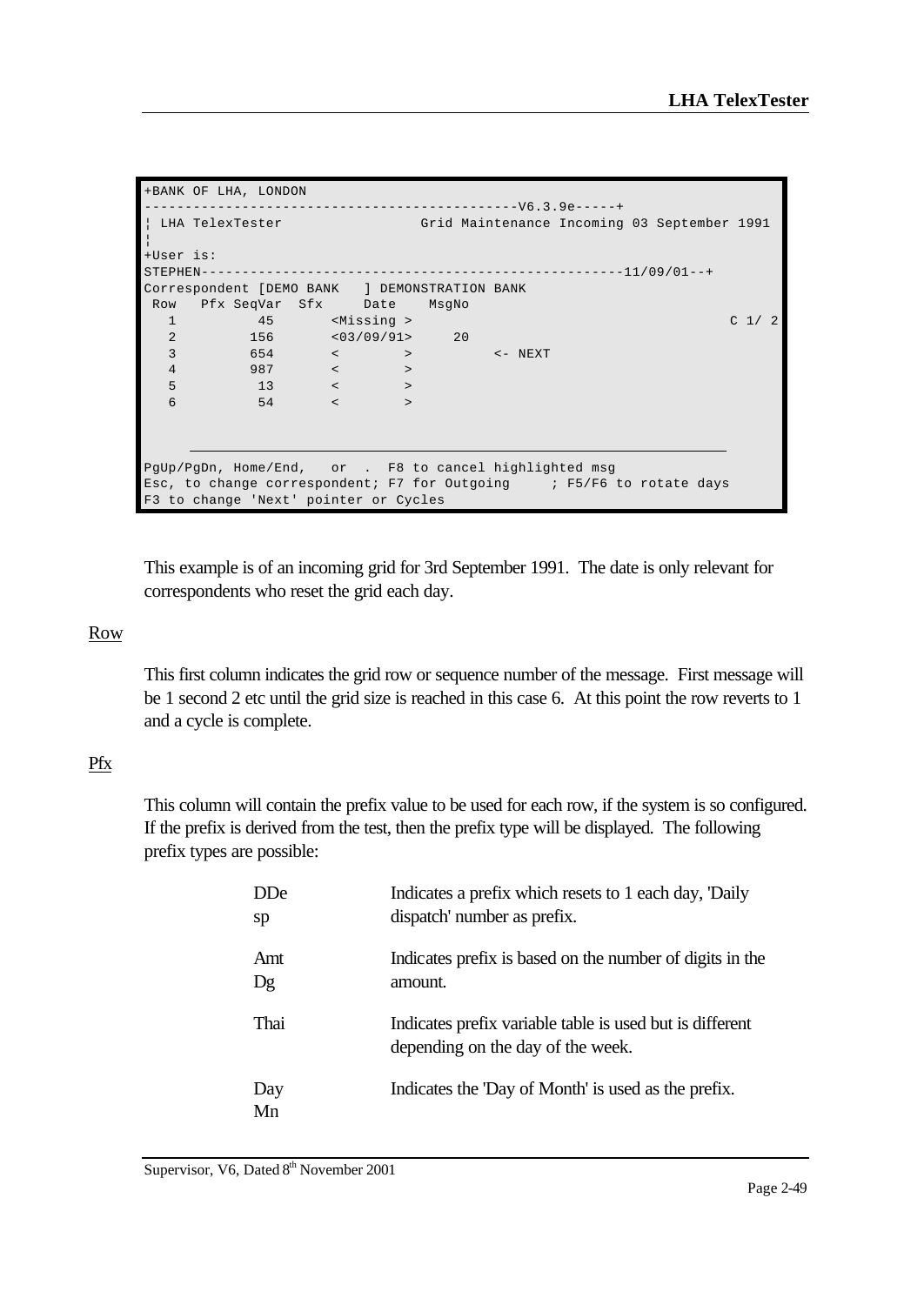| Mn  |                                                            |
|-----|------------------------------------------------------------|
| Day | Indicates the prefix is derived from the 'Day of the week' |
| Wt  | table.                                                     |

## SeqVar

This column will contain the sequence value for the row, if the system is so configured. If the sequence variable is dependent on the test date then the word 'Daily' will be displayed.

## Sfx

This column will contain the suffix value for the row, if the system is so configured.

## Date

This column will:

Be blank if no test has been done at this position.

Contain the test date if a test has been done.

Contain the word Missing if the test on this row is missing.

Contain the word Canceled if the test was missing but is now known to have been unused for any reason.

Contain the word 3rdParty if the test was used by another branch for this reason

Contain the word Wired if the test was missing but has been dealt with in this way.

Contain the word WrongTst if the test was missing but has been dealt with in this way.

# 'O'

The presence of the letter 'O' following the date indicates that the test is an outgoing test on an incoming grid! This occurs for correspondents using the same grid for both incoming and outgoing tests.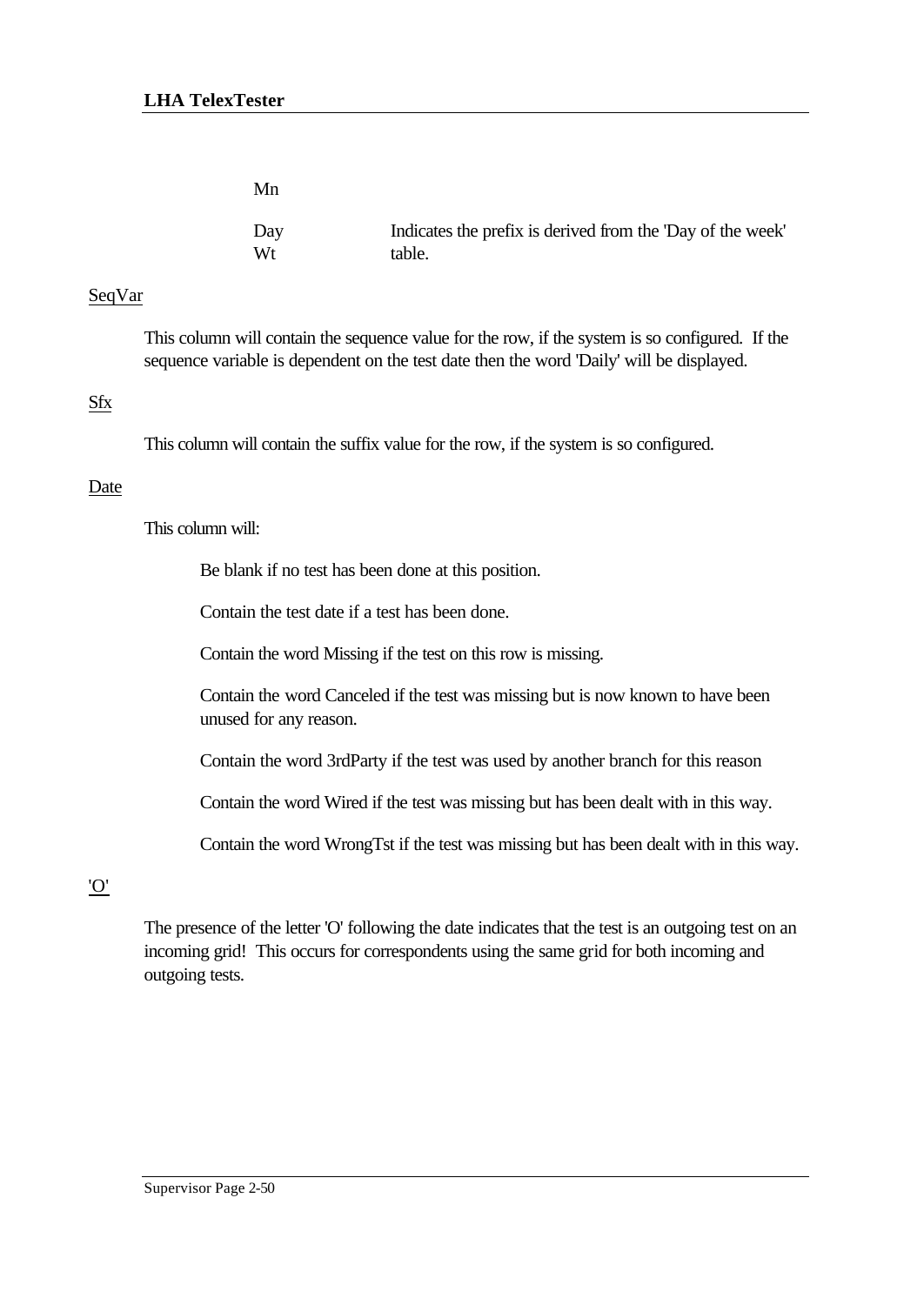# MsgNo

This column will contain the system serial number for any test present. Serial numbers are allocated sequentially from 1 to 65000 (or a lower limit set in system parameters). The message numbers are allocated independently for incoming and outgoing tests. When the upper limit is reached message numbers from 1 will be reused.

# Next Pointer

<-NEXT This indicates the row which is next expected for this correspondent.

# Cycle

C1/2 This gives the cycle information of this row. The word 'Cycle' is used to represent a set of messages for each row on the grid. The system normally maintains 2 cycles for incoming and 2 for outgoing messages, however, these defaults can be increased for individual correspondents and for incoming and outgoing grids. The current cycle is always shown at the bottom of the grid and no messages can appear beyond the 'NEXT' pointer. The cycle information consists of the cycle number and total number of cycles maintained.

# **Grid Maintenance Options**

The options available from the grid maintenance screen are always displayed at the bottom of the screen. These options change depending on the following points:

The correspondent which is being viewed

Which grid, incoming or outgoing, is being viewed

The correspondent key configuration

The 'Rights' of the operator

The position of the highlighted row in the grid

Whether the message relating to the current row is still held by the system

The options, and when they are available are detailed below:

# Location keys

 $\langle PgUp \rangle$  This prompt is always available, if pressed, the page up key will cause the previous cycle of the grid to be displayed at the same row as is currently displayed.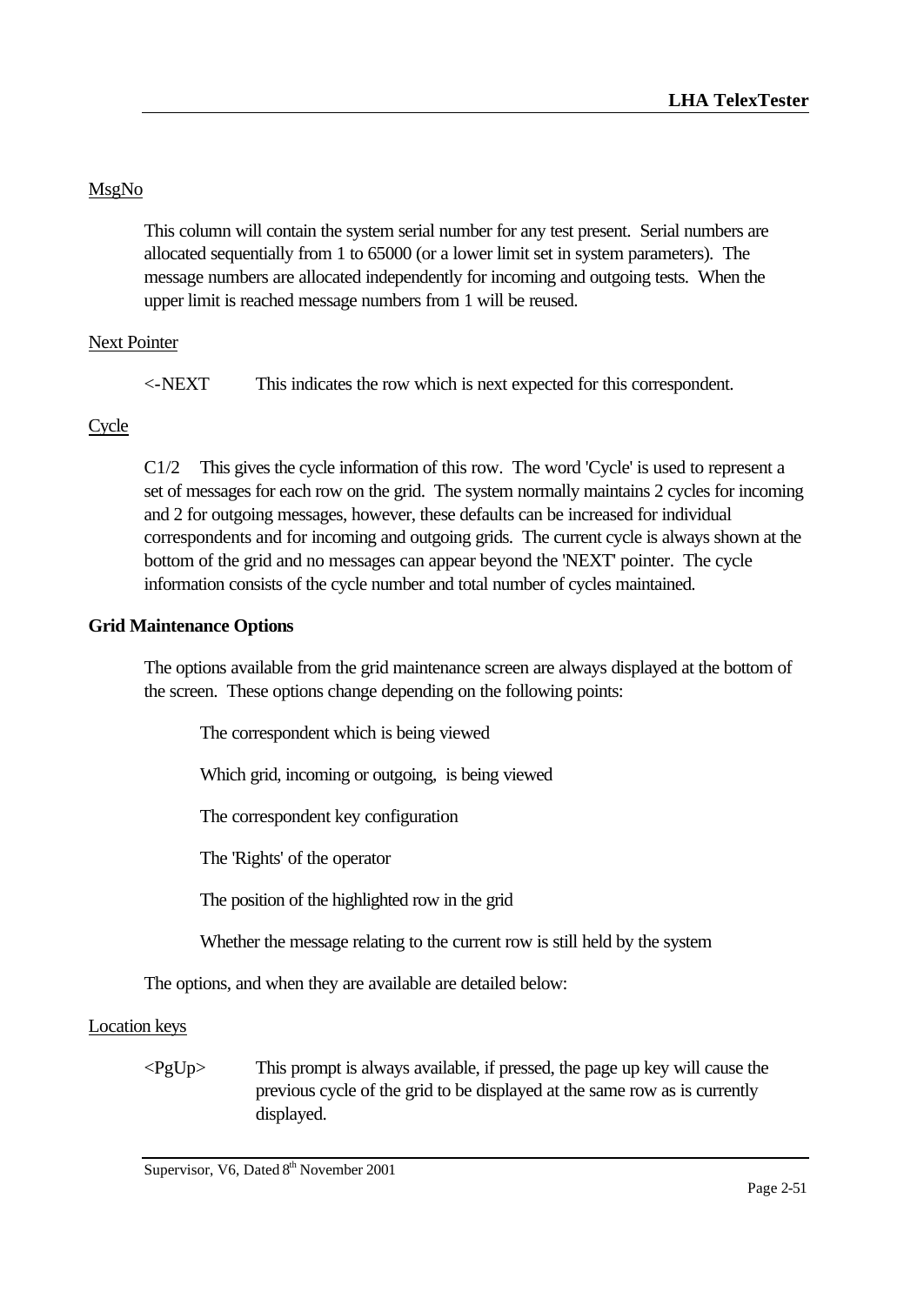| $\langle$ PgDn> | This prompt is always available, if pressed, the page down key will cause the<br>next cycle of the grid to be displayed at the same row as is currently displayed. |
|-----------------|--------------------------------------------------------------------------------------------------------------------------------------------------------------------|
| $<$ Home $>$    | This prompt is always available, if pressed, the Home key will cause the first<br>row of the current cycle of the grid to be displayed at the top of the screen.   |
| $<$ End $>$     | This prompt is always available, if pressed, the End key will cause the last row<br>of the current cycle of the grid to be displayed at the top of the screen.     |
| <b>Arrows</b>   | The up and down cursor arrows will move the grid up and down by a single<br>row.                                                                                   |

If the above locating keys are held down, they will cause rapid movement through the grids without each row/cycle being displayed.

## F2 to display highlighted msg.

This option will only be displayed if the operator is allowed to view previous tests and the top row on the screen contains a test which is still available from the history file.

If selected, this option will display the current test.

While viewing the test details, the Analysis option can be used if the User profile allows it.

#### F3 to change 'Next pointer/cycles'.

This option will only be displayed if the operator is allowed to change grid positions. When selected, a screen with 3 prompts will be displayed. These prompts are explained below.

This option must be used with care, bear in mind that no tests can exist beyond the 'NEXT' pointer.

The following is an example of the screen displayed when <F3> is pressed: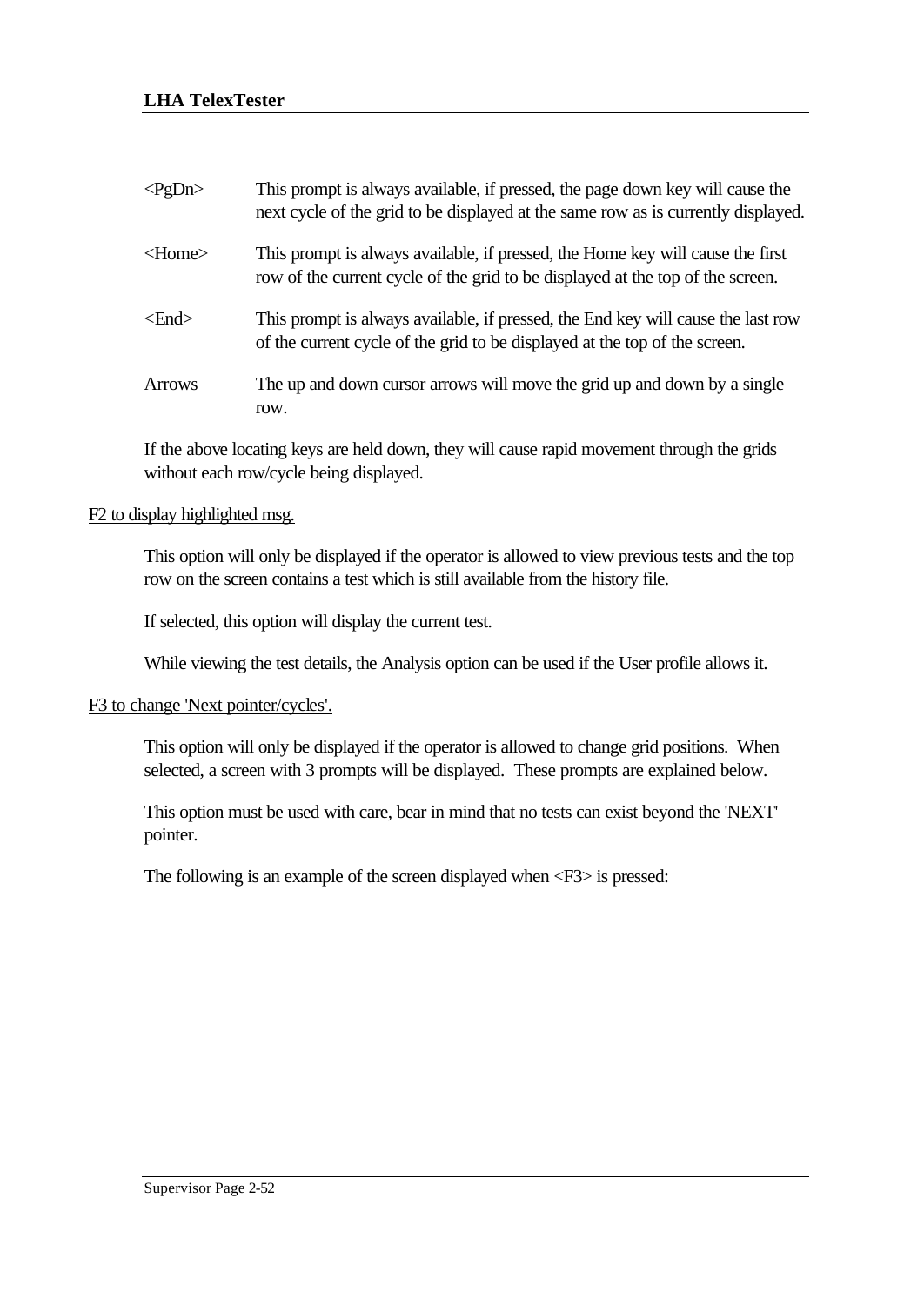```
+BANK OF LHA, LONDON 
 ----------------------------------------------V6.3.9e-----+
| LHA TelexTester Grid Maintenance
¦
+User is: 
STEPHEN----------------------------------------------------11/09/01--+
                        G R I D M A I N T E N A N C E 
              Correspondent [DEMO BANK ] Incoming 
                                03 September 1991 
             Current cycle [1]
              Next expected row [ 3] 
              Number of cycles 
             maintained [ 2]
                          F1 to Save; F2 to Exit
```
### Current Cycle.

The cycle on which the 'Next' test pointer will be placed. This option is not normally changed.

#### Next Row

The row which is expected next. No tests can be present on the grid beyond this point. If you change this to a row prior to the current setting all tests following the Next pointer will be erased. They can however be viewed from the Message report.

#### Number of cycles.

How many cycles of the grid should the system remember. The default is 2 which is normally adequate. If high volumes of traffic are present then this figure can be increased to a maximum of 99 cycles. It is not advisable to increase this number unless a particular correspondent requires it as disk space and consequent access times will be affected.

#### F1 to save, F2 to exit

To return to the maintenance screen without making any changes, press the <F2> key.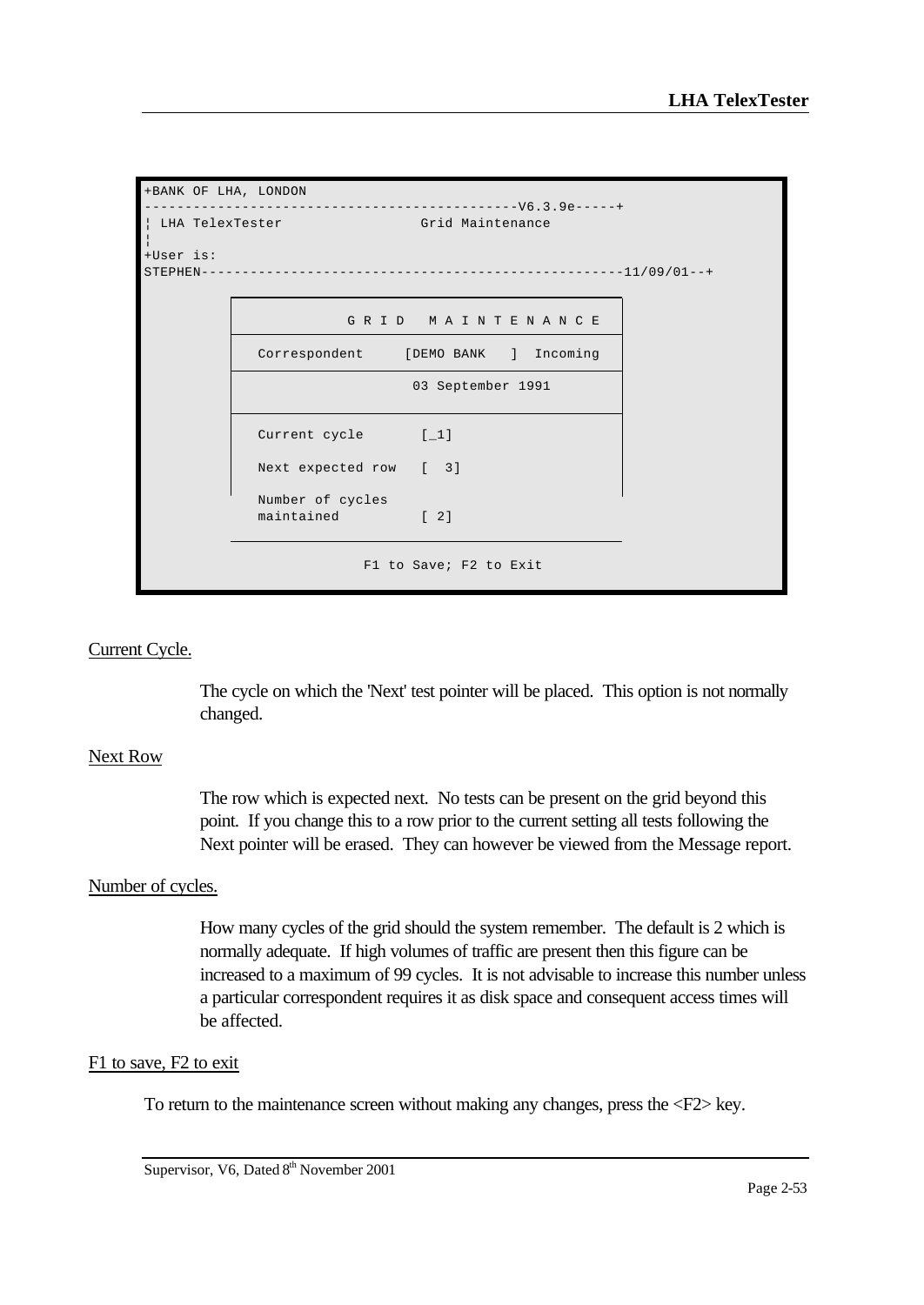To save changes press the  $\langle F1 \rangle$  key. After pressing the  $\langle F1 \rangle$  key, if the row has been moved back in the grid a warning will be displayed prompting you to confirm the action taken. This is because you will lose tests recorded after the 'Next' pointer. (Tests which are no longer recorded on the grid can be accessed through the message reports.)

# F8 to cancel highlighted msg.

This option will be displayed if the operator is allowed to change grid positions and the highlighted message is displayed as 'Missing' or the next expected row is highlighted or a previously accepted test is highlighted. This option can be used to prevent a previously missing test from appearing in future 'Missing variable' reports. Use the <F8> key to flag the row as 'Canceled'. It will remain thus until the grid is reused. If the 'NEXT' row is canceled the 'NEXT' pointer will be advanced and the cycle changed if necessary.

F8 to change highlighted msg.

This option will only be displayed if the operator is allowed to change grid positions and the message at the top of the screen is displayed as Canceled, 3rdParty, WrngTst or Wired. This option only applies to incoming grids. This option is used to change the status of the current row through the alternatives defined as follows:

| Canceled | The row has not been used for some reason.                                                                                                                                                                                            |
|----------|---------------------------------------------------------------------------------------------------------------------------------------------------------------------------------------------------------------------------------------|
| 3rdParty | The row was used as shown                                                                                                                                                                                                             |
| WrngTst  | The message has been received but the testkey was incorrect, rows flagged as<br>wrong will be accepted in the same way as a missing test would be but they<br>will not appear on the Missing Variables report.                        |
| Wired    | The message has been received but the test key was incorrect and has been<br>notified, rows flagged as wired will be accepted in the same way as a missing<br>test would be but they will not appear on the Missing Variables report. |
| Missing  | The message has not been received but messages have been received in later<br>positions on the grid. These rows will appear on the Missing variables report<br>and will be accepted when they arrive.                                 |

Use the  $\langle$ F8> key to change the status of a row. It will remain thus until the grid is reused.

## Esc to change correspondent.

This option is always displayed. Press the <ESC> key to work with a different correspondent or to exit from grid maintenance.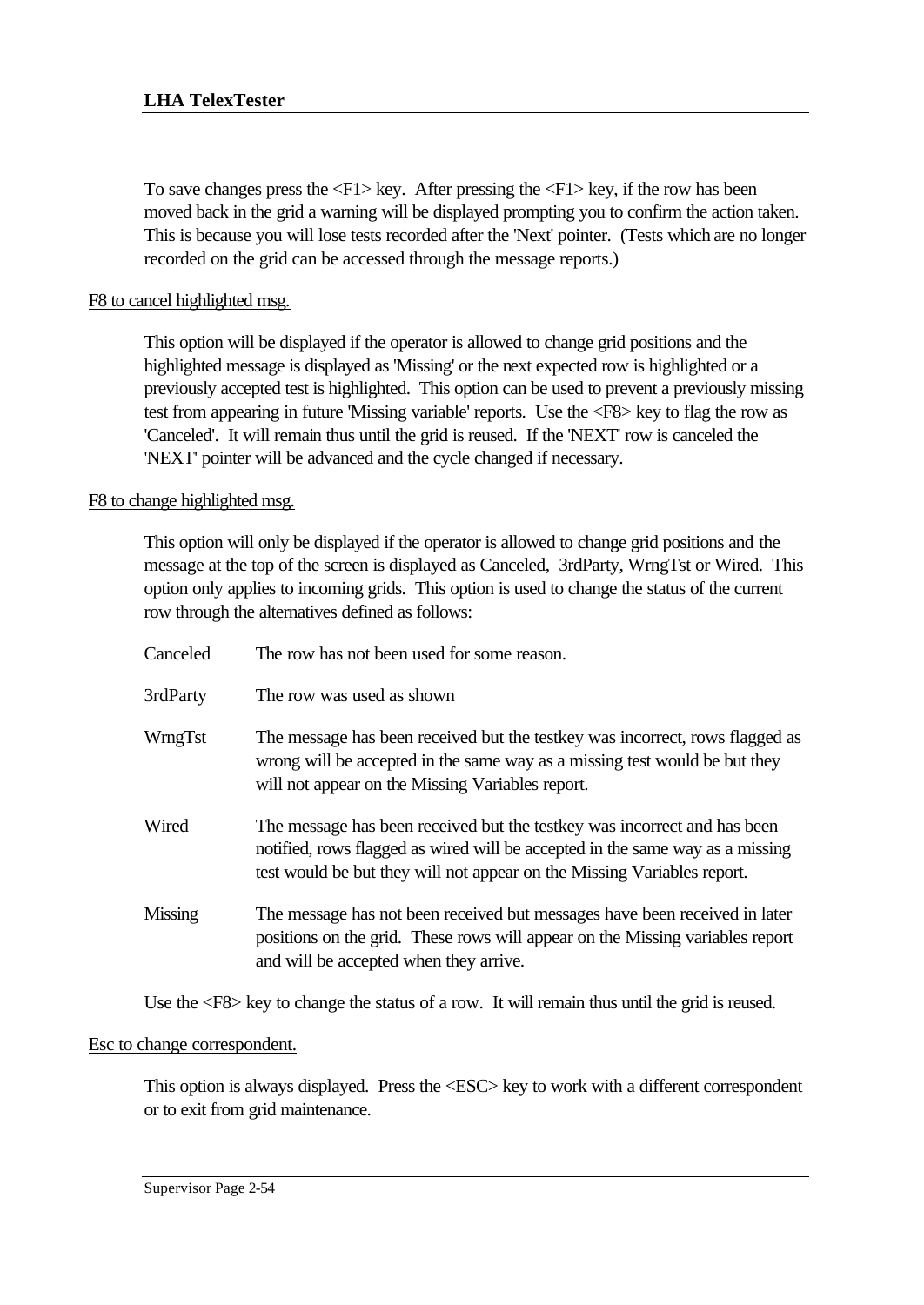## F7 for In/Outgoing.

This prompt will appear for most correspondents and is used to toggle the screen between incoming and outgoing message displays. Note that the number of cycles maintained for a correspondent is independently held for incoming and outgoing messages.

## F5/F6 to rotate days.

This prompt will appear for correspondents who are configured to use 'Daily Message Number'. In this case a grid is maintained for each day of the month, 31 grids in all for incoming and 31 for outgoing.

The date applying to the displayed grid will be shown at the top of the screen. You cannot move beyond the current 'Start of Day' date. You can display the 31 days prior to the 'Start of Day' date. You can use all the functions of grid maintenance for any of these days. This allows messages to be viewed and grids to be maintained for the previous 1 month for Daily Message Grids. If messages prior to the current month are required then try 'Message reporting'.

### F4 for daily dispatch positions

This prompt will only be displayed for correspondents using prefix type 2, Daily dispatch number as prefix. For this type the prefix positions are independent of the rows of the grid. If the <F4> key is pressed the following screen will be displayed: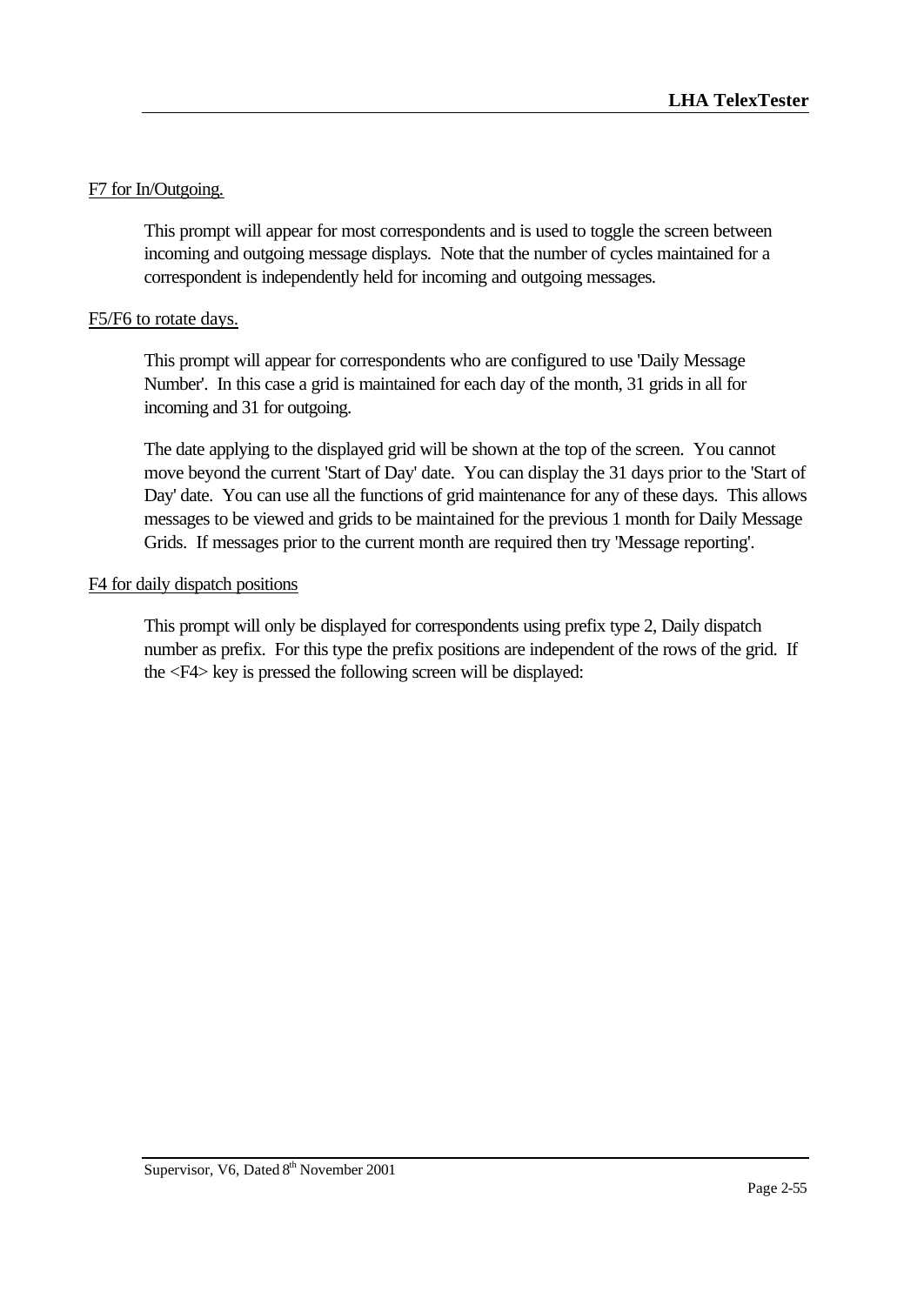```
+BANK OF LHA, LONDON 
----------------------------------------------V6.3.9e-----+
¦ LHA TelexTester Daily Despatch Positions 
¦
+User is: 
STEPHEN----------------------------------------------------11/09/01--+
Daily message number as prefix, positions for month.
Table size: [__9]
Incoming.
        1st [ 1] [ 1] [ 1] [ 1] [ 1] [ 1] [ 1] [ 1] [ 1] [ 1]
        11th [ 1] [ 1] [ 1] [ 1] [ 1] [ 1] [ 1] [ 1] [ 1] [ 1]
31st
        21st [ 1] [ 1] [ 1] [ 1] [ 1] [ 1] [ 1] [ 1] [ 1] [ 1] [ 
1]
Outgoing.
        1st [ 1] [ 1] [ 1] [ 1] [ 1] [ 1] [ 1] [ 1] [ 1] [ 1]
        11th [ 1] [ 1] [ 1] [ 1] [ 1] [ 1] [ 1] [ 1] [ 1] [ 1]
31st
        21st [ 1] [ 1] [ 1] [ 1] [ 1] [ 1] [ 1] [ 1] [ 1] [ 1] [ 
1]
```
## Table size

The table size is the number of messages received during a single day before the prefix reverts to 1.

#### Incoming/Outgoing positions

The 31 fields hold prefix positions for the previous 31 days. During the Start of day procedure the prefix position for the current date will be reset to 1.

## **Correspondent Utilities**

#### **Correspondent Marking**

#### Introduction

To facilitate Maintenance on groups of correspondents a Marking option is provided.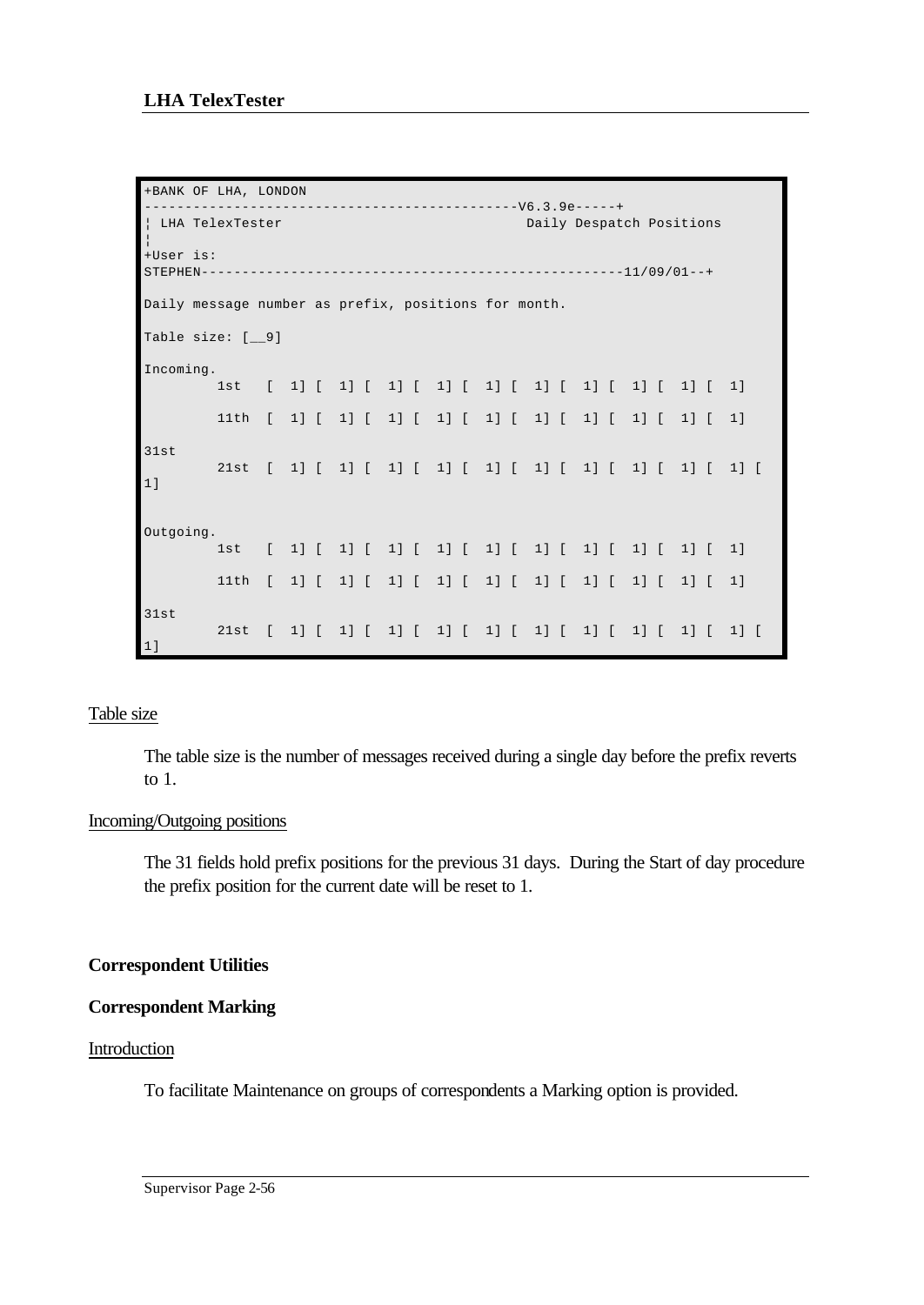This option is accessible by Supervisor users who have the Admin function enabled in their profile.

Each correspondent can be either Marked or UnMarked

The Mark is shown in the field 'Marked for Selection' on the first correspondent maintenance screen.

Various options within the Telextester system use these marks, for example, Reports and changing fixed numbers.

#### Screen

When selected, the option will display the following screen:

THIS PROGRAM WILL SET AND CLEAR MARKED RECORDS IN THE CORRESPONDENTS FILE ------------------------------------------------------------------------- 1 Clear marks from all records 2 Add marks to all records in Group [ ] 3 Add marks to all records in file [ ] 4 Add marks to records with Master [ ] 5 Save current marks in file [ ] 6 Invert all marks 7 List currently marked items to screen 8 Confirm and save changes [ ] Select option Status: 1128 Total Correspondents 69 Currently Marked <F1> to confirm and execute, <F2> to exit

The screen shows various options which are displayed below. ALso shown are the current number of correspondents and the number marked.

Any changes made can be abandoned until saved.

Clear marks from all records

Removes all marks.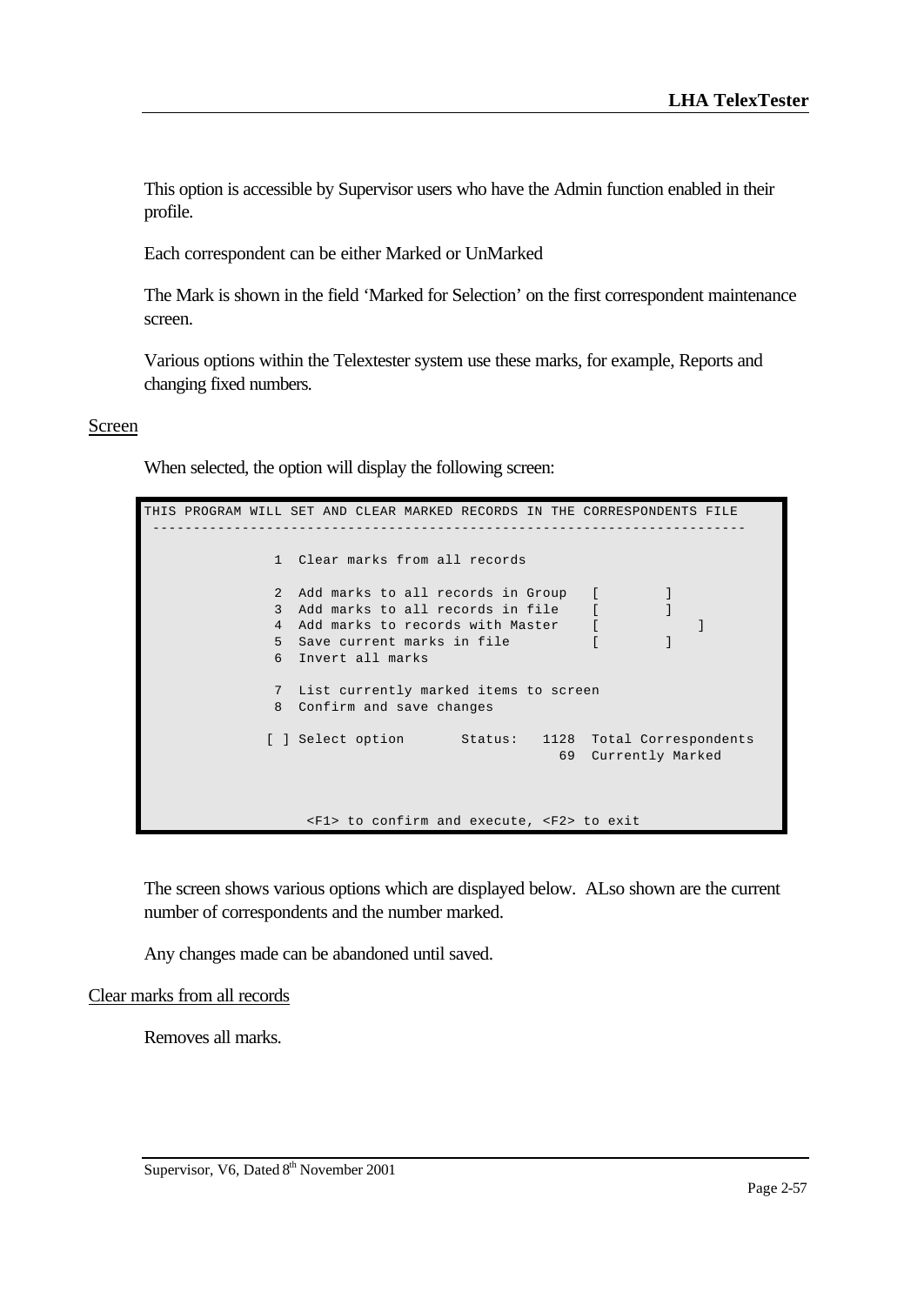### Add marks to all records in Group\

Each correspondent can be allocated to a group.

This option can be used to mark all records in a group or in multiple groups where the group is prefixed with the specified characters.

### Add marks to all records in file

Loads the specified file from disk and marks all records from it.

Use in conjunction with the Save option.

#### Add marks to records with Master

Marks all records which use a specific Master table.

#### Save current marks in file

Saves current marks to a file.

#### Invert all marks

Makes all marked records unmarked and all unmarked records marked.

#### List currently marked items to screen

#### **Correspondent Locks**

#### **Introduction**

This module allows correspondent groups to be locked preventing testkey calculations for these correspondents.

This option is accessible by Supervisor users who have the Admin function enabled in their profile.

If a correspondent is locked the operator will receive an 'Out of Service' error if tests are attempted.

It is possible to lock all correspondents without putting them into groups.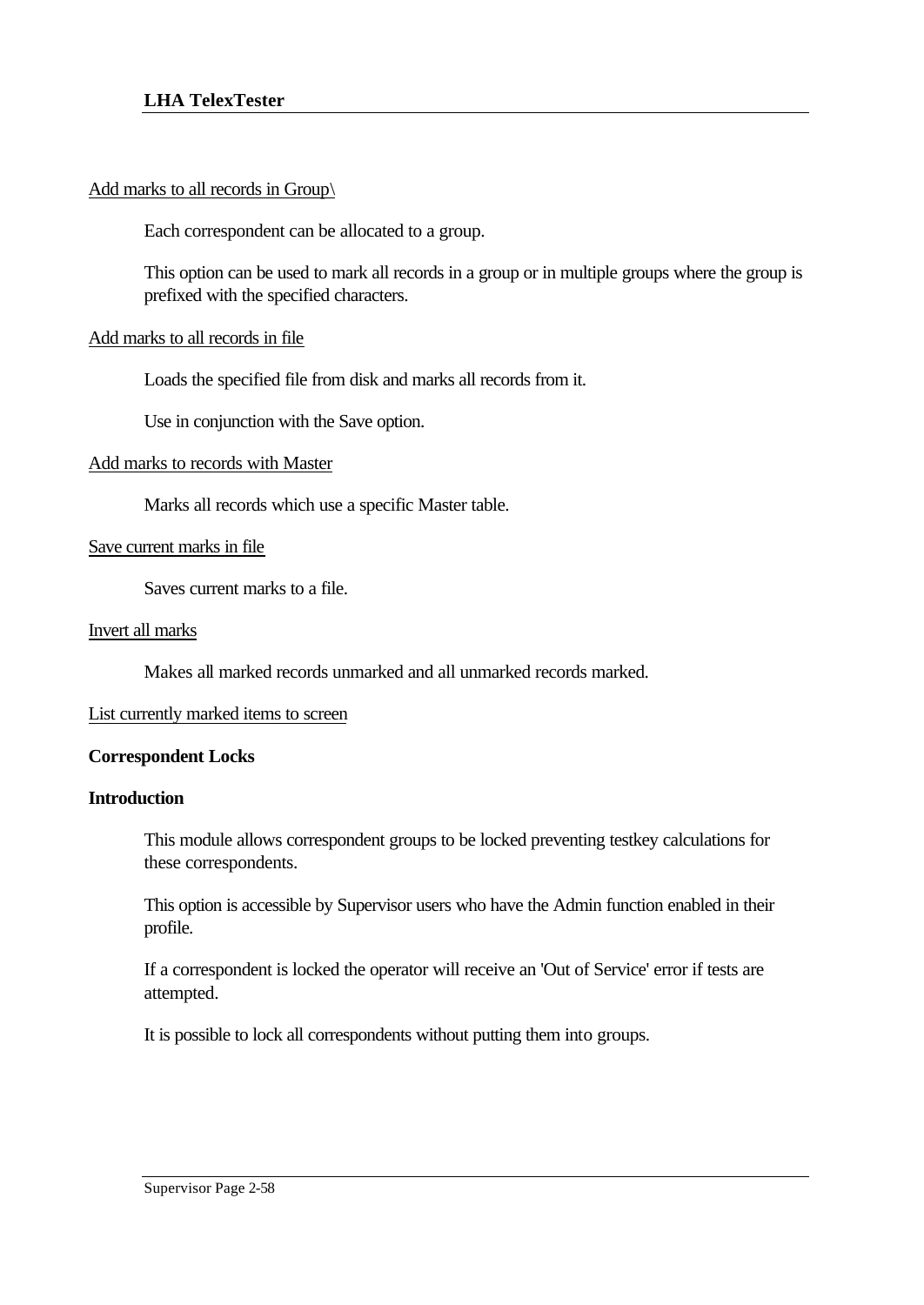## **Screen**

On selecting correspondent Locking, the following screen will be displayed:

```
+BANK OF LHA, LONDON 
  ----------------------------------------------V6.3.9e-----+
 LHA TelexTester Correspondent Locks
¦
+User is: 
STEPHEN----------------------------------------------------11/09/01--+
          Locks are active (Y/N): [_] 
    Lock all correspondents (Y/N): [ ] 
 Group Codes Number of characters in group code to check 
 to lock for a match in correspondent group code 
       [ ] [0][ ] [0][ ] [0] Examples: 
                Code Length Locks groups: 
               A 1 A, A1, ABCD
                A1 2 A1, A123 
               empty 8 all empty groups
           <F1> to save & exit, <Esc> to abandon changes
```
To lock the entire system, enter 'Y' in the first two fields then save the changes.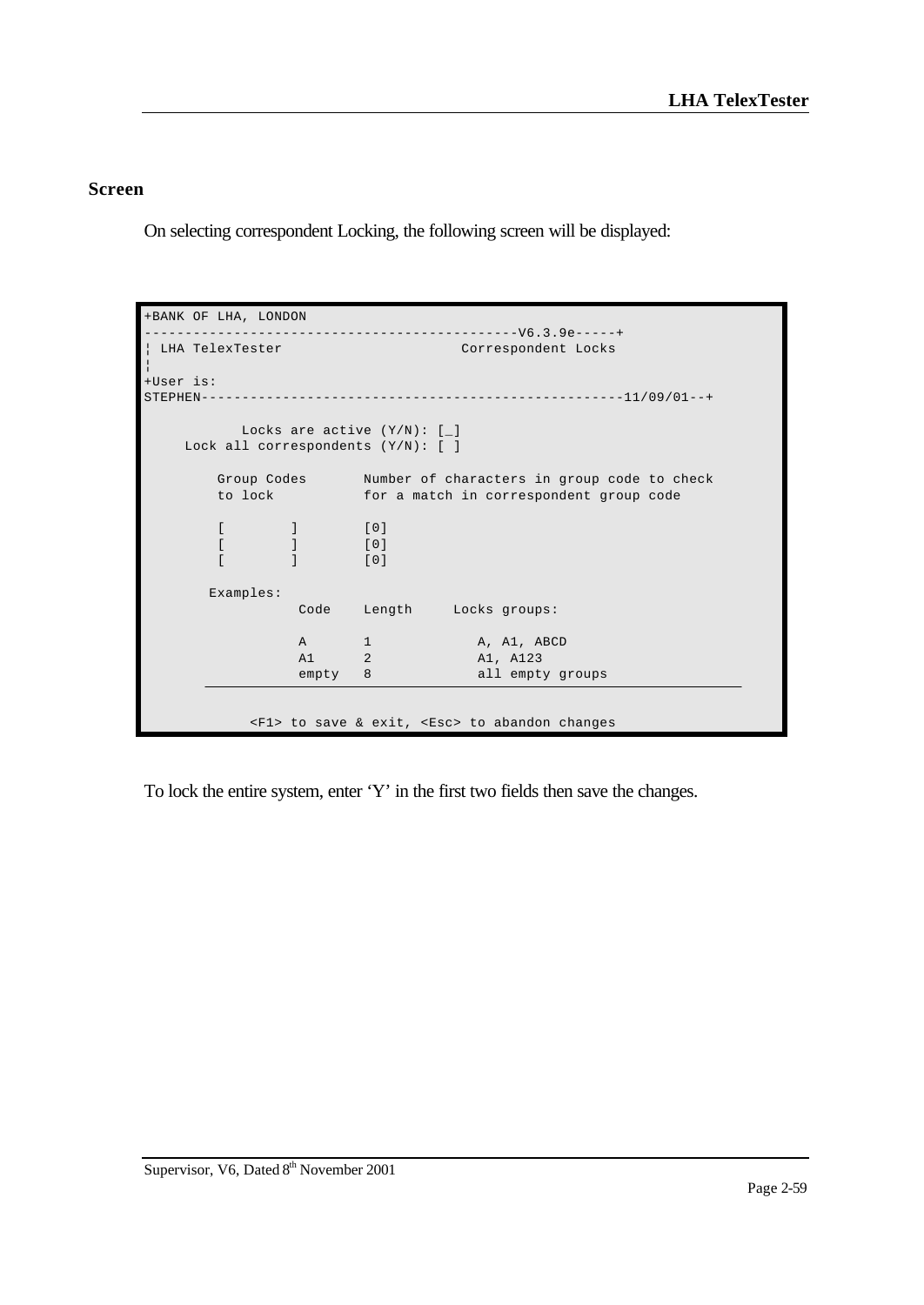## **Start of Day**

## **Introduction**

The function of the Start of Day option is to reset daily message numbers for the day; i.e. if today is Tuesday, Start of Day will reset Tuesday's numbers to the first prefix position. Note, this option only applies to Testkey tables which reset on a daily basis

You can set a System Parameter so that this option is run automatically when an attempt is made to start the system with a new date. (See the Security Section).

If not set to run automatically, TelexTester will warn you after signon that a start of day is required if it has yet been run and the system date has advanced.

However, if start of day has been run for the current day, you can run the option again with a date change. This facility allows the option to be run at the end of day.

## **Operation**

After you select the option form the Supervisor Menu, when prompted, enter Y to confirm and/or enter the following day's date.

The messages and variables reports can be produced automatically during the start of day function. See system parameters for the required configuration.

In a multi user environment, the Start of Day function must be carried out with no other users accessing the system.

If the system has been '**Secured**', the system will automatically try to run the Release option and you will be prompted for the audit passwords when attempting to run Start of Day..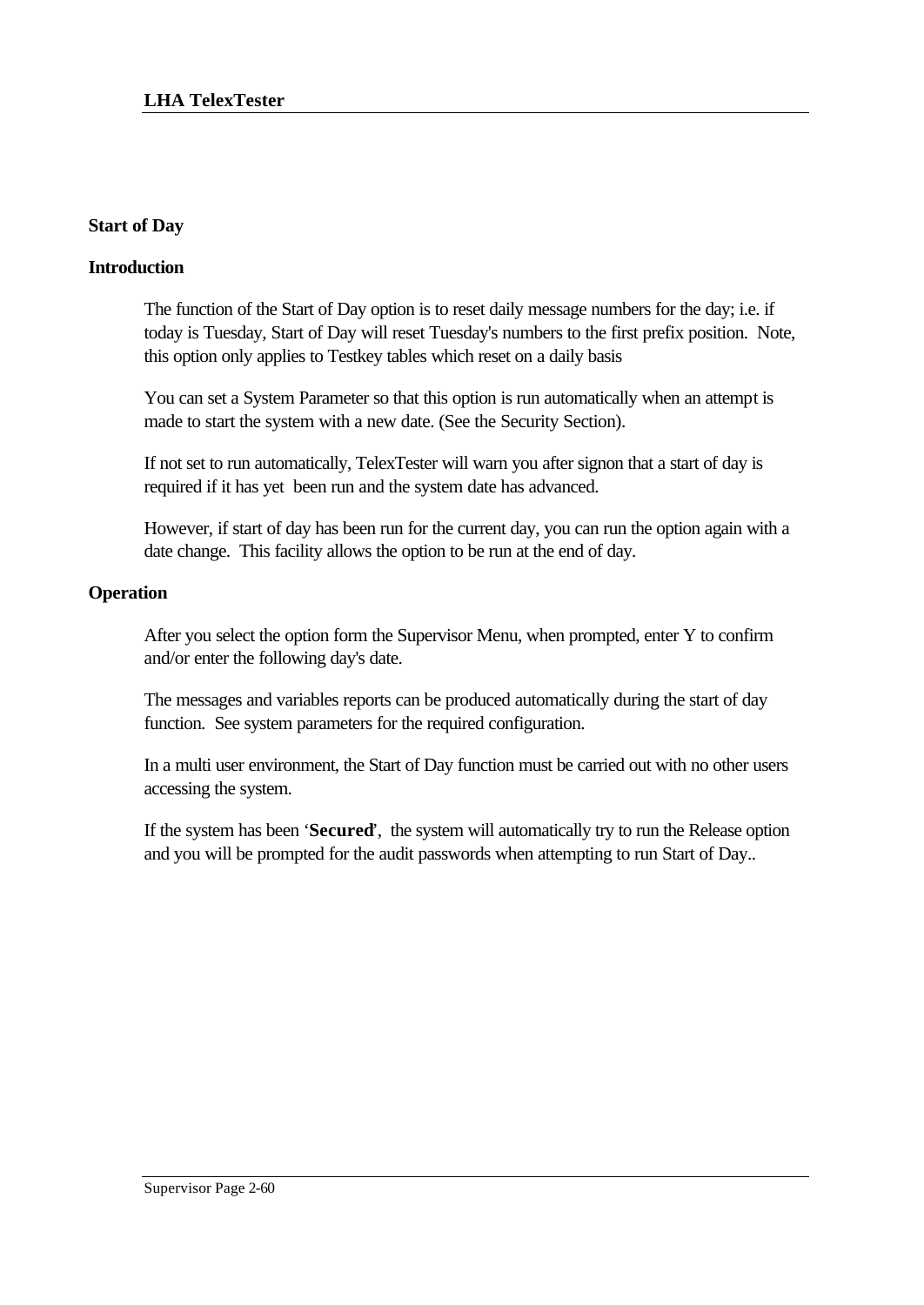#### **Master currency file maintenance**

### **Introduction**

The TelexTester package is delivered with a master currency table containing all commonly used ISO (International Standards Organization) currency codes and their descriptions to which you may add or make changes that correspond to your manual system of key testing.

If changes are required you should access the Currency file maintenance function from the System utilities menu.

#### **Screen**

A screen similar to the following will be displayed:

| +BANK OF LHA, LONDON                                                         |        |                                |  |
|------------------------------------------------------------------------------|--------|--------------------------------|--|
|                                                                              |        |                                |  |
| LHA TelexTester                                                              |        | Maintain Currency Table        |  |
| +User is:                                                                    |        |                                |  |
|                                                                              |        |                                |  |
|                                                                              |        |                                |  |
| Existing code Mew code Description                                           |        |                                |  |
|                                                                              |        |                                |  |
| [ADP]                                                                        | [ADP]  | [ANDORRAN PESETA               |  |
| [AED ]                                                                       | [AED]  | [UAE DIRHAM                    |  |
| [AFA ]                                                                       | [AFA]  | [ AFGHANI                      |  |
| SALL 1                                                                       |        | [ALL ] [ALBANIA LEK            |  |
| [ANG ]                                                                       | [ANG ] | [NETH-ANTILLES GUILDER         |  |
| [AON ]                                                                       | [AON ] | [ANGOLA KWANZA                 |  |
| [ARS ]                                                                       | [ARS]  | [ARGENTINA PESO                |  |
| [ATS ]                                                                       | TATS 1 | [AUSTRIAN SHILLING             |  |
| [AUD ]                                                                       |        | [AUD ] [AUSTRALIAN DOLLAR      |  |
| [AWG ]                                                                       |        | [AWG ] [ARUBAN GUILDER         |  |
| [BBD ]                                                                       | [BBD ] | <b>EXAMPLE SERVICES DOLLAR</b> |  |
| [BDT]                                                                        |        | [BDT ] [BANGLADESH TAKA        |  |
| [BEF ]                                                                       | [BEF]  | [COMMON BELGIAN FRANC          |  |
|                                                                              |        |                                |  |
| If codes are changed, ensure that the new code remains in the same           |        |                                |  |
| position so that existing variables can be used with it.                     |        |                                |  |
|                                                                              |        |                                |  |
| <f1> to save/exit, <f2> to abandon, <pqup> or <pqdn></pqdn></pqup></f2></f1> |        |                                |  |
|                                                                              |        |                                |  |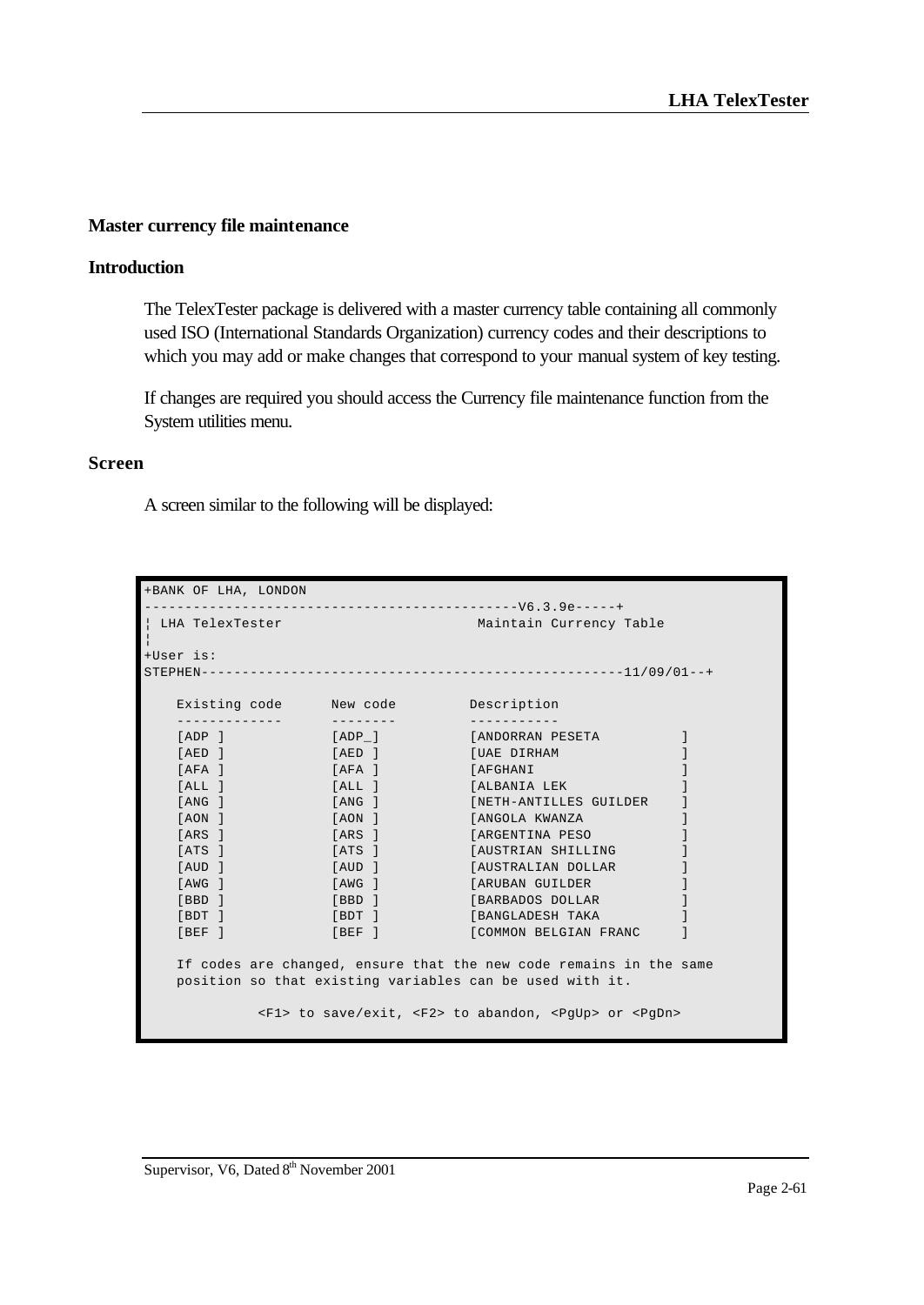## **Changes**

You can use the  $\langle \text{Tab}\rangle$  key to move the cursor from field to the field to make your changes to the displayed codes or description.

Note that there should always be a special currency code called NONE which will not default to any Other Currency value if there is no test value set against it in the correspondent currency table.

Use the <PgUp> and >PgDn> keys to access further screens of codes.

To add currencies to the end of the list, continue to enter <PgDn> until a screen with blank fields are displayed.

Position the cursor in the first blank field and enter the additional codes and description.

## **Exit, abandon**

To abandon your changes, press the <F2> key.

### **Exit, Save**

To end the operation and save your changes, press the <F1> key.

## **Sorting**

The option to sort the currencies by code or description will appear if no changes have been made to the tables.

So, to sort the table, select the 'Maintain Currency Table' option from 'Utilities'. Press the <F1> key to finish then the following prompt will appear:

Enter <C> to sort on Codes, <D> to sort on Description or <Esc>: [ ]

Press <Enter> to do no sort or select <C> or <D> to sort.

## **Apply changes**

If changes to codes were made, the following prompt will appear: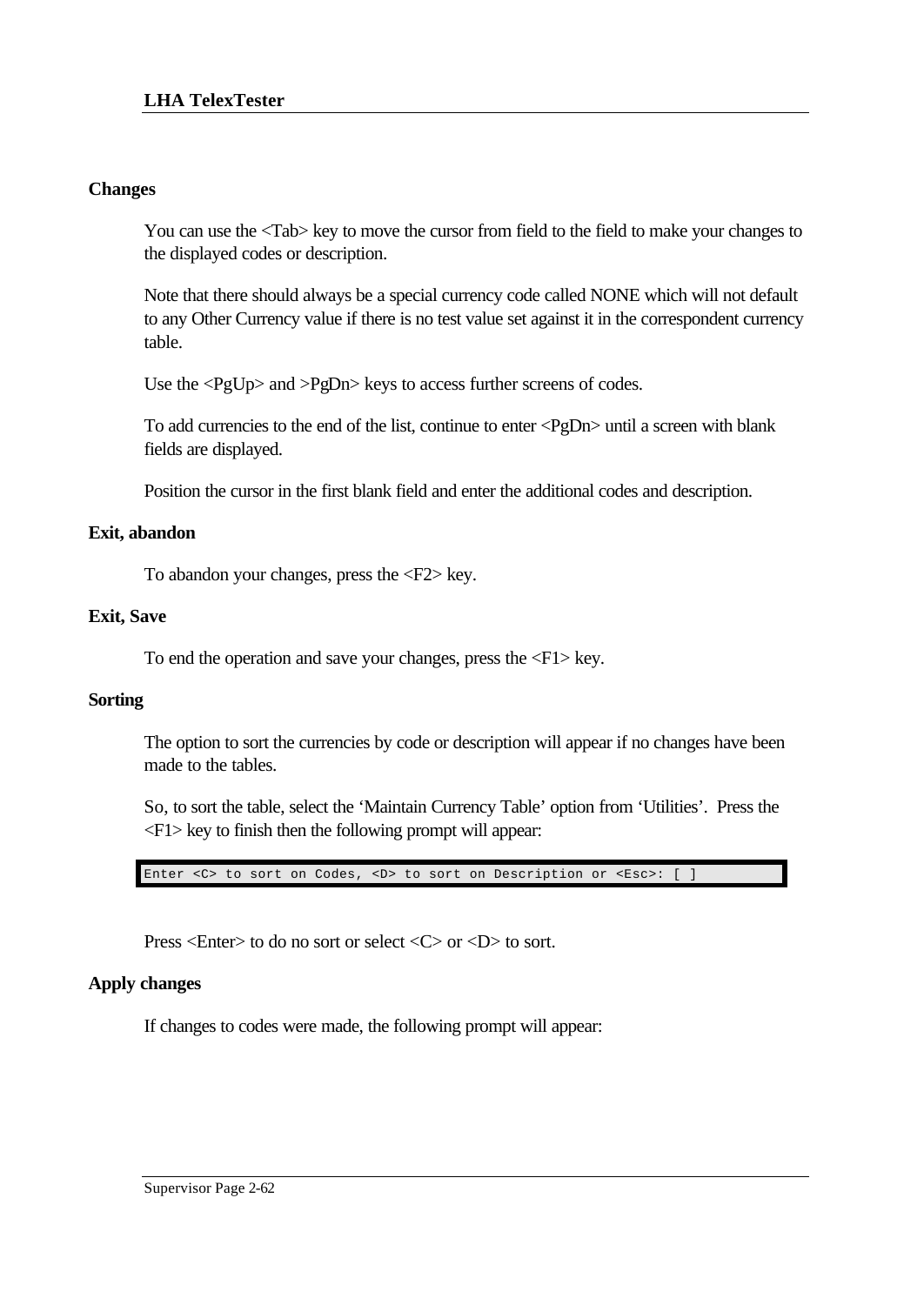You have changed the currency codes, the changes must be transferred to the existing currency tables. Do you want to transfer them now  $(Y/N)$ : [ ]

There are 2 types of changes which could have been made to the currency master file.

Altering the code and/or description of an existing currency or adding new entries to the table.

Removing entries from the table or altering the order of existing entries in any way.

It is important to differentiate between these operations and to carry them out separately.

Answer  $\langle Y \rangle$  to the above prompt only if you have removed entries from the master file or altered the order of entries. Do not answer  $<\y Y>$  if you have altered the codes used by existing correspondents.

It is necessary to exit from the Testkey system after carrying out this function. Otherwise changes which you have made will not be available in the testing functions.

#### **Journal system**

#### **Introduction**

The journal system is designed to protect against loss of data caused by power failures etc. Grid positions are stored in the file VGRID.ISM. A journal backup is maintained on the hard disk to allow recovery in the event of damage to the VGRID file. This backup file is called J.DAT, it will expand to about 100,000 Bytes and then be renamed as J.BAK. A new J.DAT will then be created. These journal files record changes to the grid positions. This ensures approximately 5000 changes are remembered.

The size of the journal file can be controlled through the system parameters option.

All Journalling will be disabled if the system parameter for journalling is set to 'N'. To disable journalling on a floppy disk, set the parameter to space.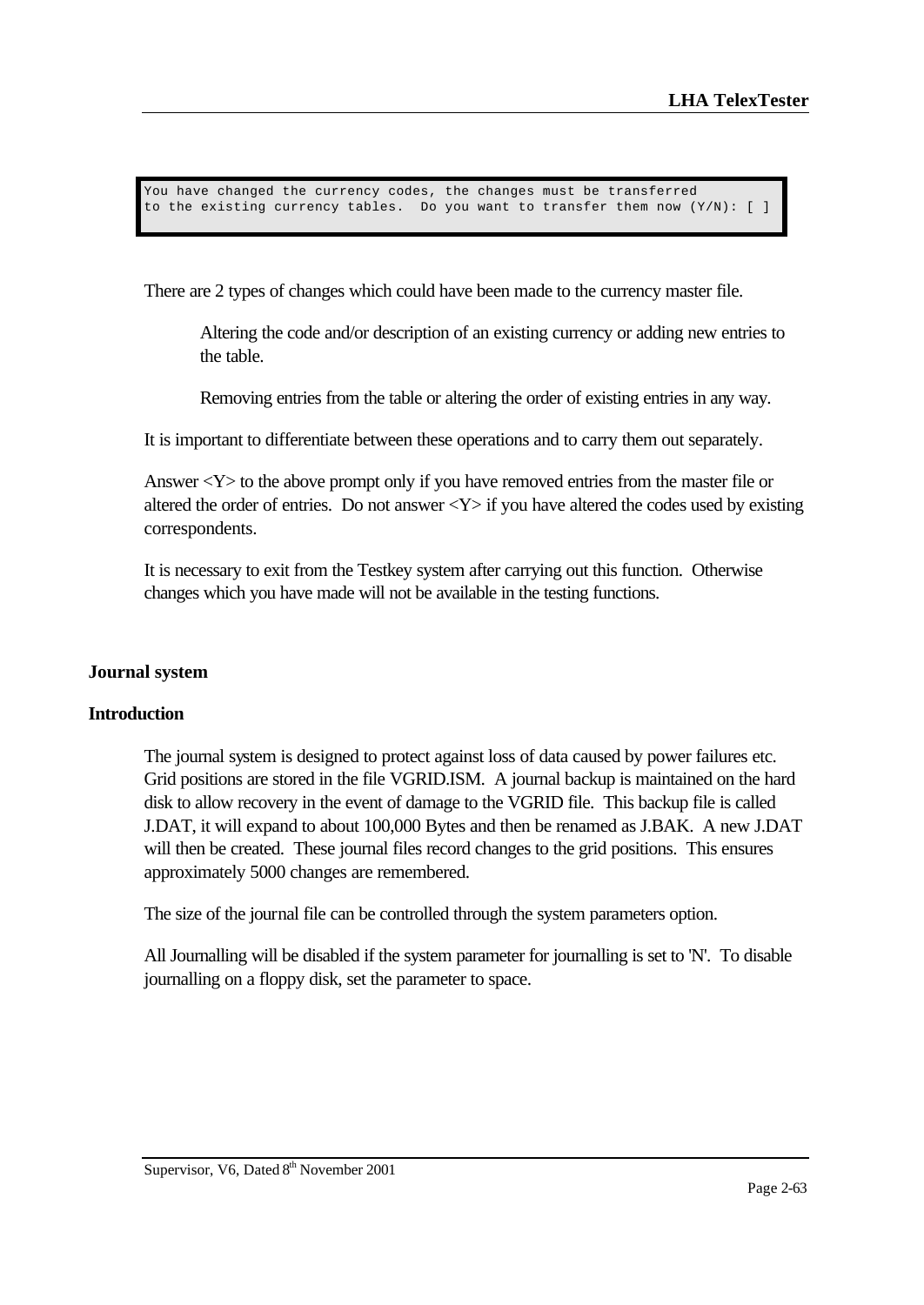### **Journal System parameters**

Although the journal files are always maintained on the hard disk with the rest of the system (but see introduction). In the event of a major disk failure, they may not be accessible. It is possible to maintain an additional journal on a different disk drive, for example, the floppy diskette drive.

By specifying journalling in the system parameters, an additional journal will be maintained on the specified drive.

See the System security Section for details on system parameters.

### **Multi user environment**

In a multi user environment, each user can have their own journal diskette. The recovery facility allows multiple diskettes to be recovered.

### **Recovery from journal**

#### Introduction

In the event of loss of the grid positions, recovery can be made either from the hard disk or floppy disk journals. The journal recovery system allows multiple floppy diskettes to be inserted and sorted automatically so that on a network, many journal diskettes can be consolidated into a new VGRID file.

Journal recovery is an option on the System utilities menu.

#### Screen

On selecting the Journal recovery option, the following screen will be displayed: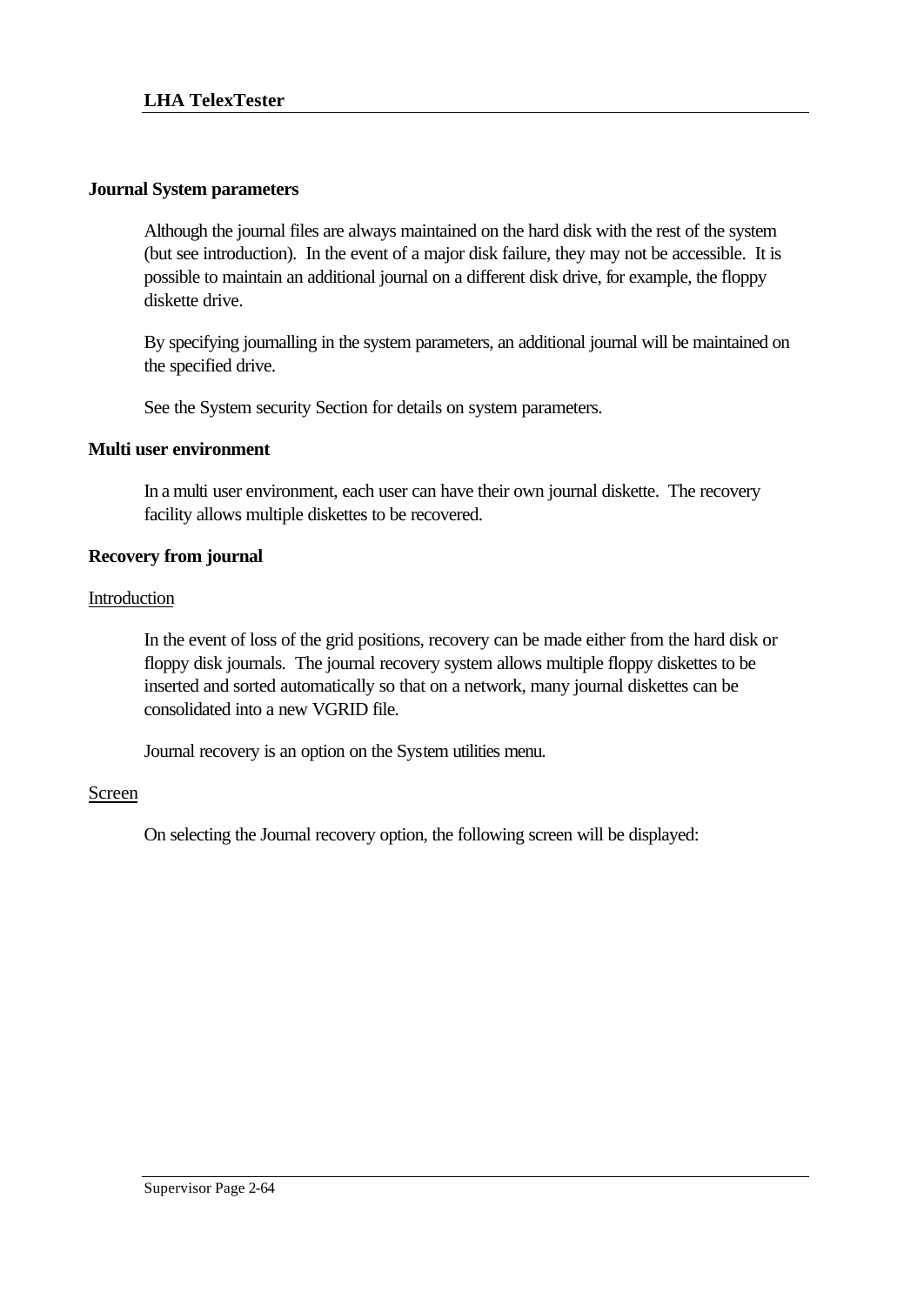```
+BANK OF LHA, LONDON 
 ----------------------------------------------V6.3.9e-----+
 LHA TelexTester JOurnal Recovery
¦
+User is: 
STEPHEN----------------------------------------------------11/09/01--+
 This program is used to recover the VGRID file following a system failure. 
 Grid positions are recovered from the journal files. 
 Please refer to the manual for details on the options available. 
Option: [1] 1 - Recover from internal journal.
                2 * Recover from journal(s) on floppy diskette. 
                3 - Verify all grid records exist. 
                    (Warning. missing grids will be set to 
                              row 1 by this option.) 
                4 - Recover from manually input journal file (GRID.TXT). 
  (* = Option not available) 
            F1 to confirm and execute, <Esc> to abandon
```
#### **Operation**

#### Available options

Although there are four options available on the screen, if any are marked with a flashing star, these are not available.

Options 1 and 3 should always be available.

To select an option, type the number  $(1 \text{ to } 4)$  and press the  $\langle F1 \rangle$  key. Press  $\langle Esc \rangle$  to exit from this screen.

#### Option 1 - Recover from internal journal

This option is used normally to recover grid positions lost through damage to the VGRID file possible caused by the machine being switched off without exiting from the system correctly.

Selecting this option will cause all grid positions to be updated in order as previously applied while normally operating the system.

While operating, you will see the correspondent short codes and grid details being displayed at the bottom of the screen.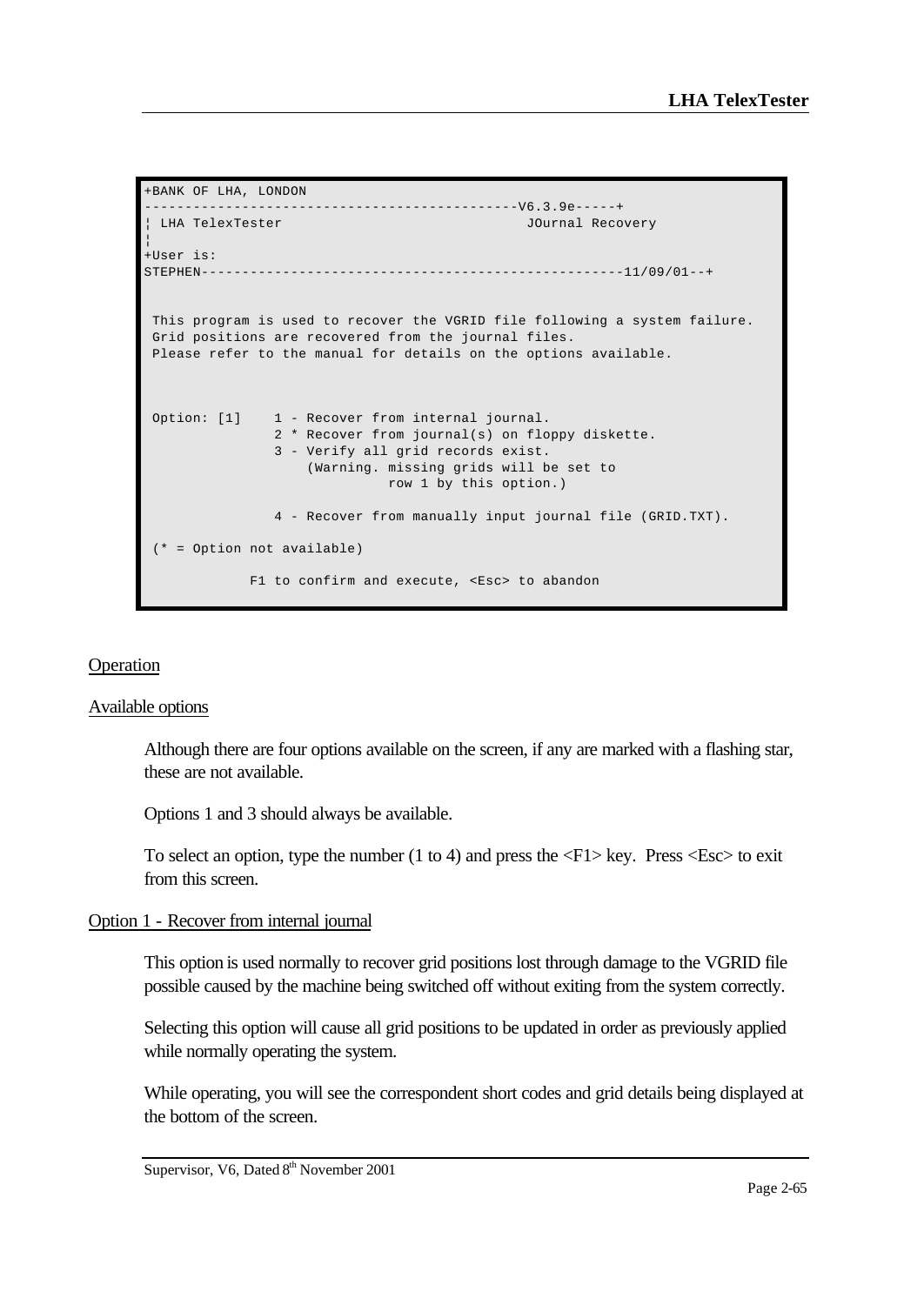### Option 2 - Recover from journal on floppy diskette

This option will only be available if the system parameters have been set to record a journal diskette.

On selecting this option, you will receive the following prompt:

Insert next journal diskette and press <F1> key Press <Esc> key when all journal disks are done

You should ensure a journal disk is in the drive and press the  $\langle F1 \rangle$  key.

The system will read all journal entries from the drive and continue prompting for journal diskettes. Multiple journal diskettes can be inserted in any order.

In a multi user environment, all journal diskettes must be inserted and read.

After the last journal disk has be processed, press the <Esc> key.

The system will now sort all journal entries and apply them to the VGRID file in the correct order.

#### Option 3 - Verify all grid records exist.

In the event of a major disk error, the VGRID file not be recoverable. This situation will be noticed while attempting to start the TelexTester system and receiving errors accessing the VGRID file which cannot be fixed by using the file recovery functions detailed in this manual.

In this situation, a new, empty, VGRID file must be created using the system file build routine (TKBUILD VGRID).

Following this process, grids for all correspondents can be created using option 3 of the journal recovery system. These grids will be set to row 1.

After using this function, you should recover from the journals using either options 1 or 2 above.

## Option 4 - Recover from manually input journal file

This option may used to input grid positions manually. Grid positions would be typed into a file called 'GRID.TXT' and then processed using this option.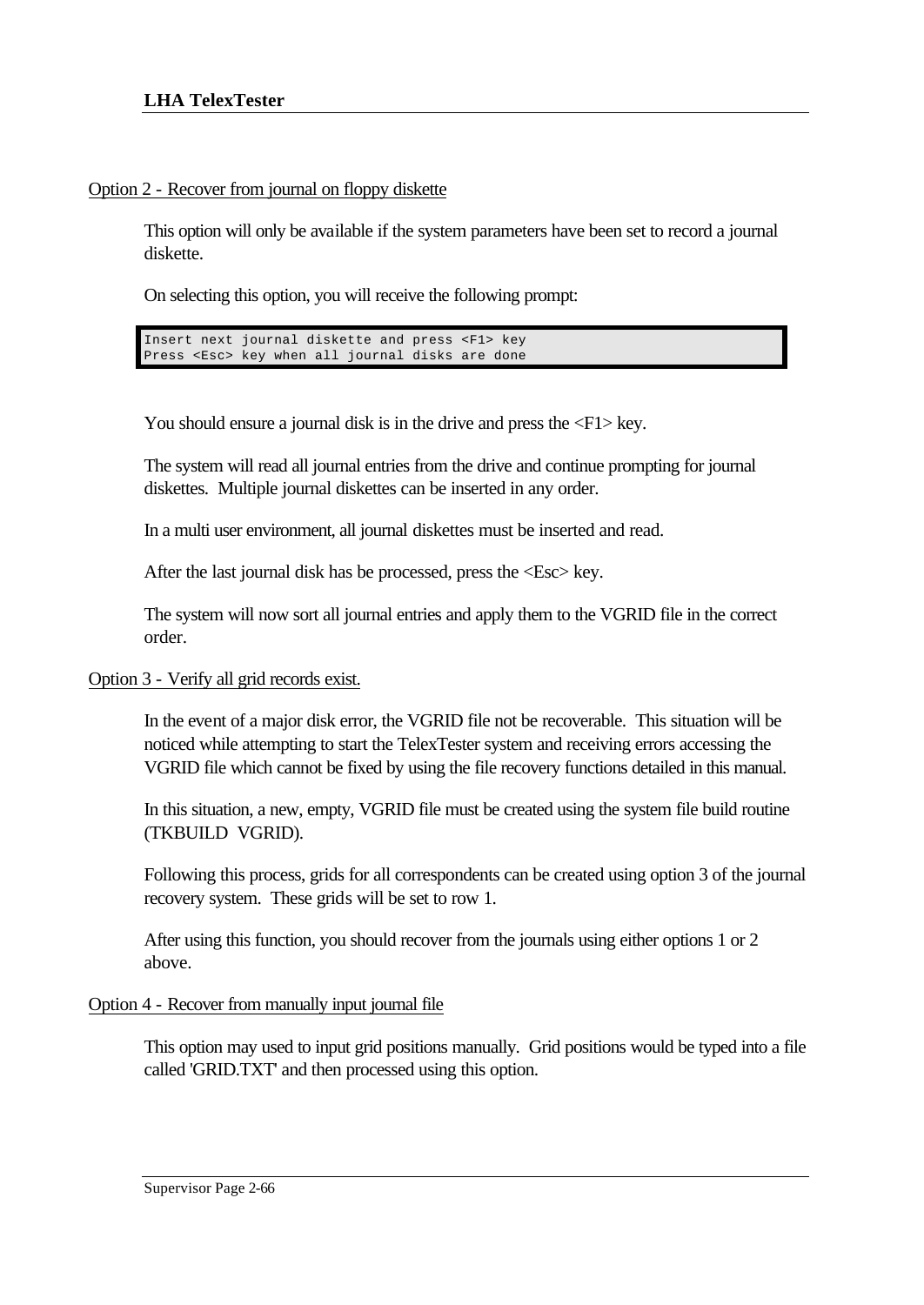The main use of this option is when a system is first installed. Instead of accessing each correspondent through the Grid maintenance option, all initial grid positions can be typed into the file and applied automatically.

The file 'GRID.TXT' is a simple ASCII file with each line structured as follows:

AAA/b/CCC

Where:

AAA is the correspondent short code, up to 12 characters.

b is either I for incoming position or O for outgoing position.

CCC is the next grid row to be used.

Example:

LHABANK1/I/010

LHABANK1/O/012

This would set the grid positions for LHABANK1 to row 10 outgoing and row 12 incoming.

#### **Message file recording**

#### **Introduction**

This option allows the recording of testkey values in an ASCII text file which will normally include the text of a telex message.

This option must be enabled from the System parameters, Programs and data screen.

Following calculation of a Testkey, this option will cause a prompt for a file name (a default file name including the system date is provided if required). This file would normally be found on a floppy disk drive.

The file will then be read and a location for inclusion of the Testkey found. This location is configurable.

The Testkey is added at this point in the file.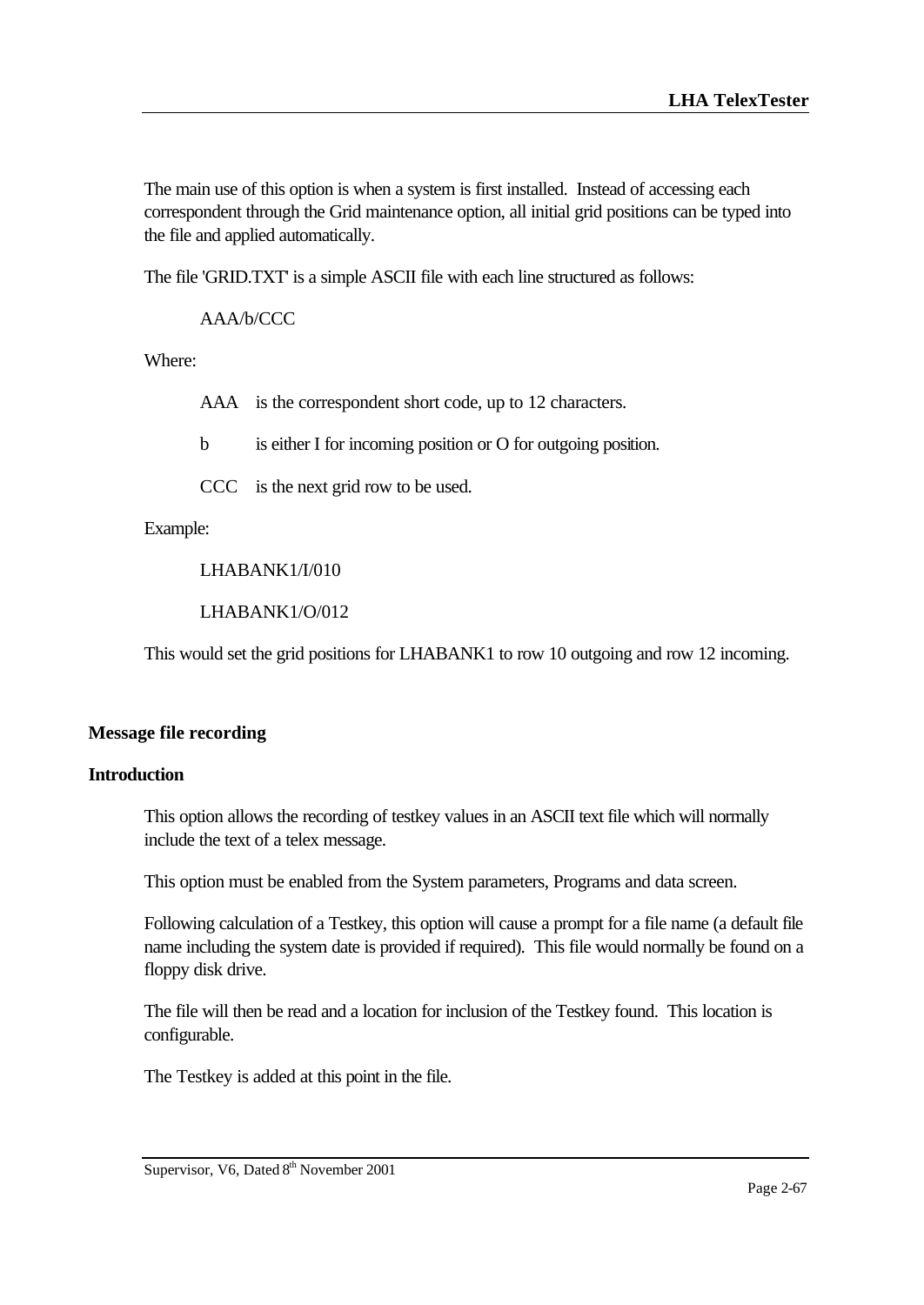The file is then displayed on the screen.

## **Configuration**

### General

Configuration of this option is done within the configuration file TXPARM.TXT.

The following options are available.

## LOC

The text in the file which precedes the location of the testkey, preceded by 2 digit length, range 1 to 30. For example, the default looks for the text:

 $\angle$ TEST KEY : $>$ 

The entry in TXPARM would be:

LOGTK LOC=11TEST KEY :

## FIL

Default input file name, ddmm will cause ddmm to be substituted maximum file name length is 30 characters. This file name can be over typed during operation. For example:

LOGTK FIL=a:\ddmm

# EXT

Default file extension, for example:

LOGTK EXT=txt

# BAK

Backup file extension, blank gives no backup file, for example:

LOGTK BAK=bak

## PRM

Prompt issued for file name, first 2 digits are column for accept, second 2 are column for cursor position. For example:

Supervisor Page 2-68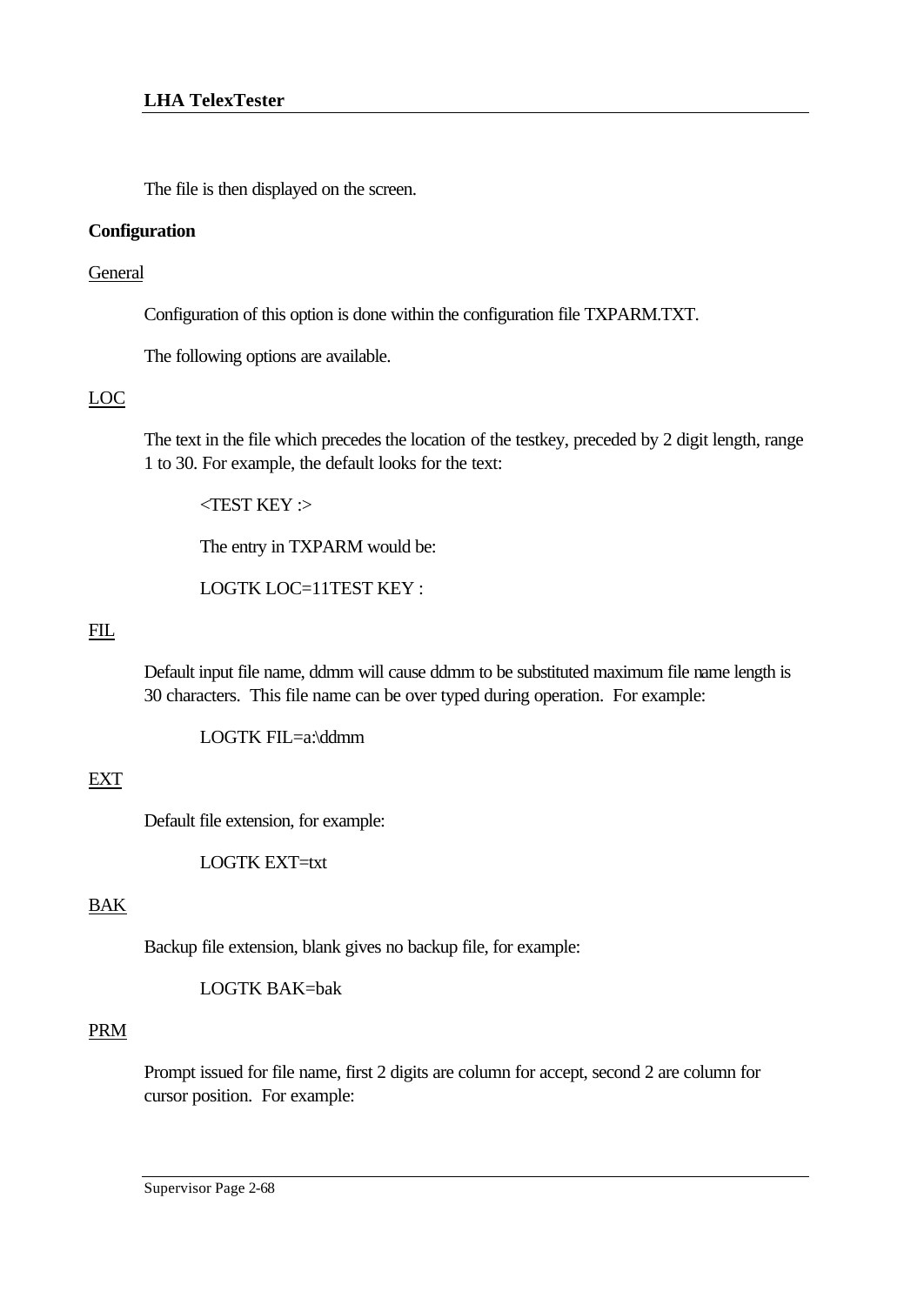LOGTK PRM=1825TELEX FILE NAME: [  $\qquad$  ]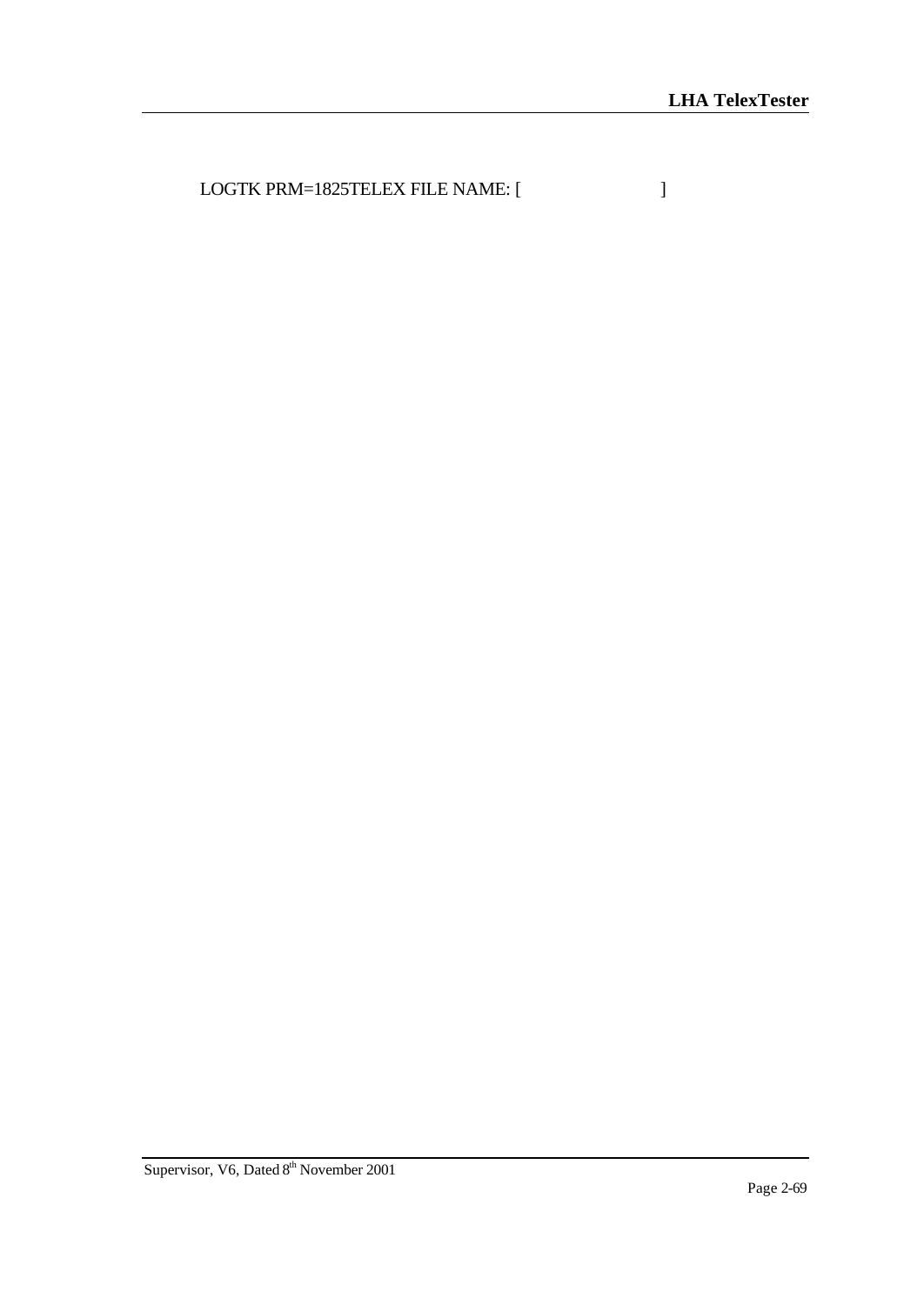#### **Configuring the screen colours**

### **Introduction**

Colours of different elements of the TelexTester system can be set by users.

The colour configuration option is on the Utilities menu.

#### **Screen**

On selecting the colour option, the following screen will be displayed:

```
 Text-Display Attribute Code [15]
               Data-Display Attribute Code [15]
              Error-Message Attribute Code [31]
               Forms. Field attribute code [15]
                     Input attribute code [15]
 F1 to save, F2 to exit, F3 to display colour codes, F4 to try colours.
```
**Colour options**

There are five different colour combinations to set:

#### Text display

This is the basic text of menu options, field descriptions and boundary boxes.

#### Data display

The values (or their defaults) that you enter or have previously entered into various fields.

#### Error messages

Diagnostic or status messages displayed at the bottom of the screen.

Supervisor Page 2-70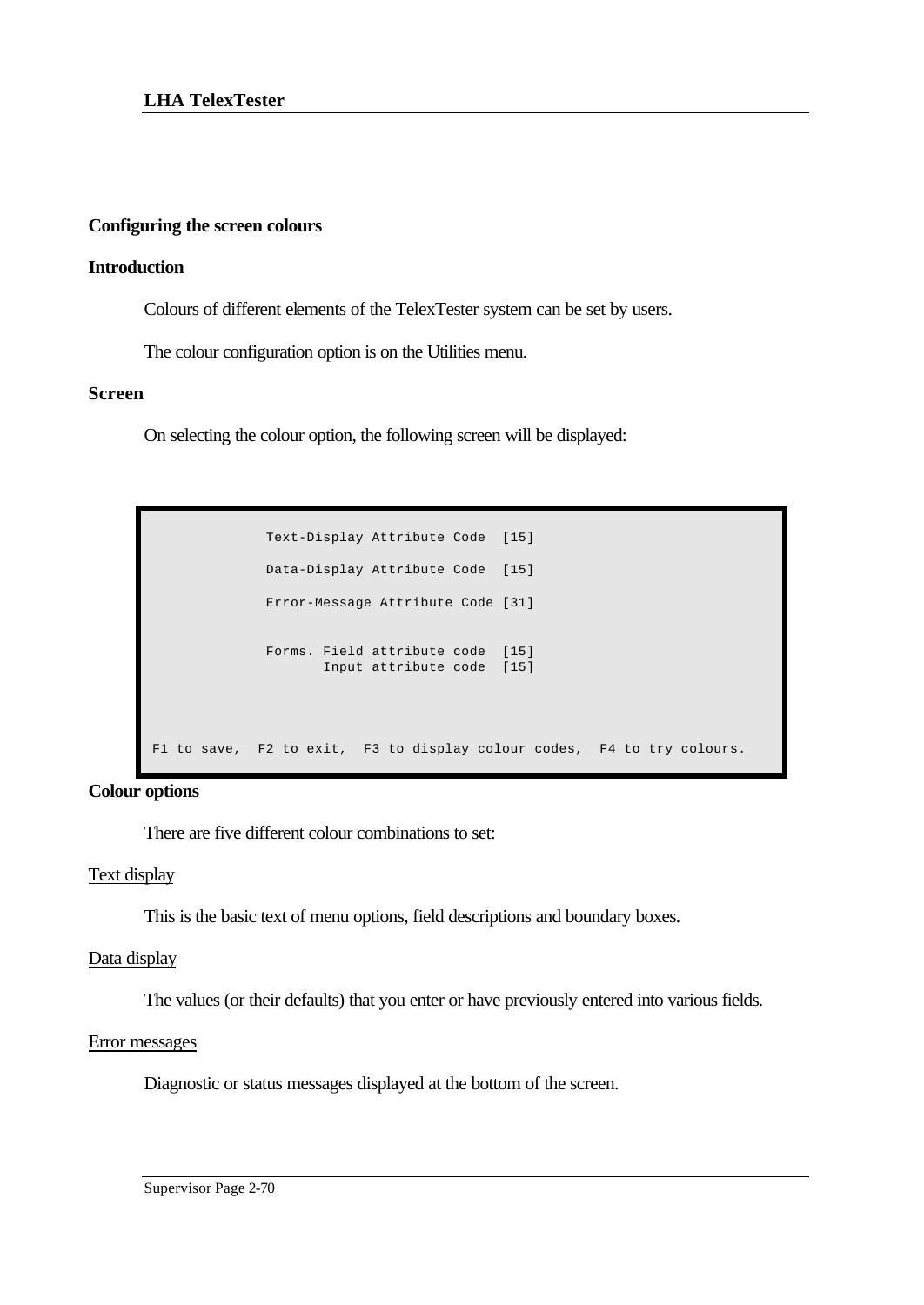# Forms fields

The text and background during entry of data into the forms modules.

# Forms input

The text/data you enter during forms modules.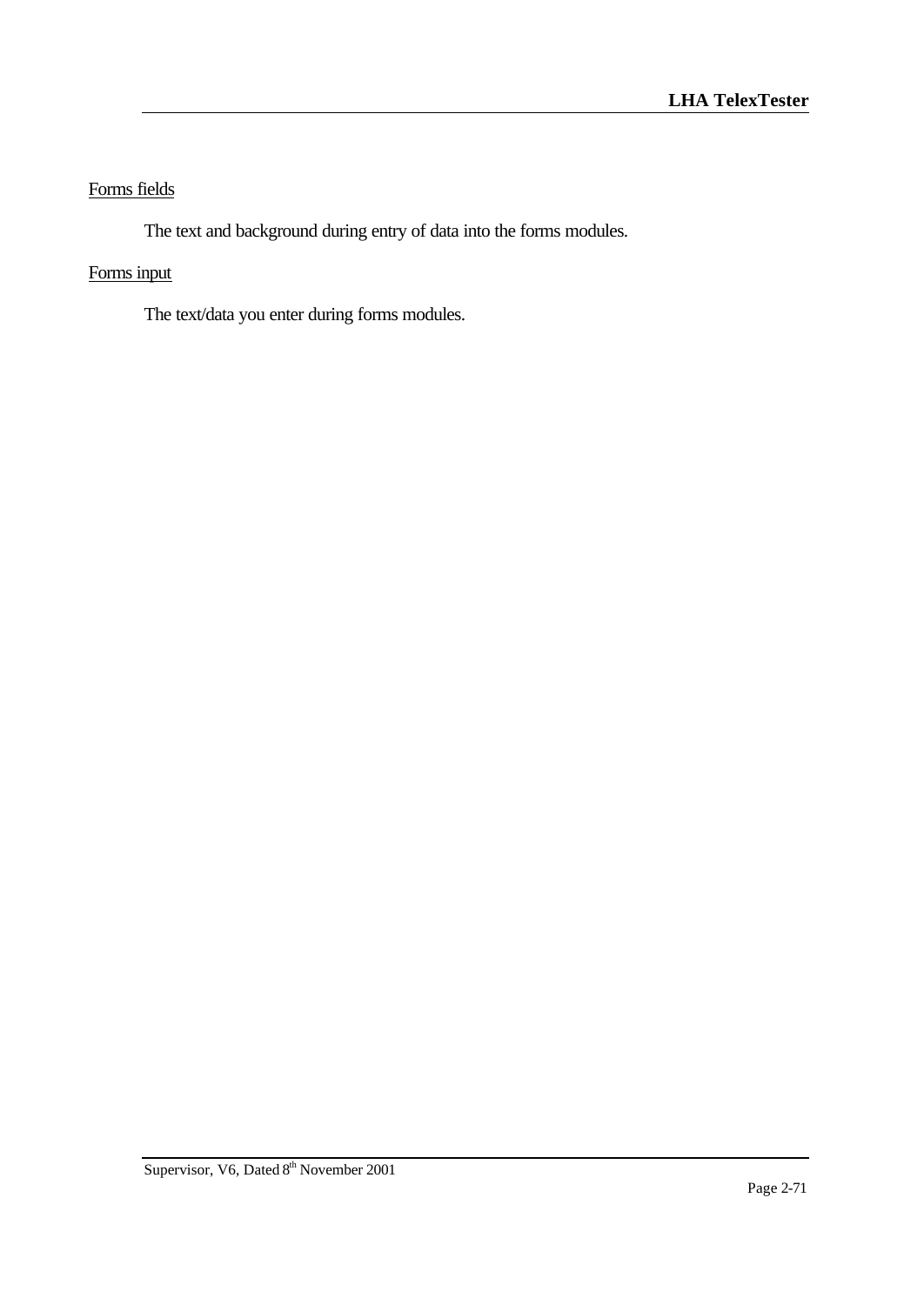## **Prompts**

#### Colour codes

You must enter a number into each of the five colour options. This number represents the colour combination required.

#### F1 save

When satisfied with the colours, press the  $\langle$ F1> key to save the set.

### F2 exit

After saving the set or in order to abandoned changes made, press the <F2> key to exit.

#### F<sub>3</sub> to display codes

To see a table giving the colours associated with each code, press the <F3> key. The following table will be displayed:

|                                  | BACKGROUND                            |                                        |                |                |                |                |                |          |                   |             |  |  |
|----------------------------------|---------------------------------------|----------------------------------------|----------------|----------------|----------------|----------------|----------------|----------|-------------------|-------------|--|--|
|                                  |                                       | <b>BLACK</b>                           | <b>BLUE</b>    | <b>GREEN</b>   | <b>CYAN</b>    | <b>RED</b>     | MAGENTA        | BROWN    |                   |             |  |  |
|                                  | <b>BLACK</b><br><b>BLUE</b>           | 0 <sub>0</sub><br>01                   | 16<br>17       | 32<br>33       | 48<br>49       | 64<br>65       | 80<br>81       | 96<br>97 | N<br>$\circ$      |             |  |  |
| $\mathbf F$<br>$\circ$           | <b>GREEN</b><br><b>CYAN</b>           | 02<br>0.3                              | 18<br>19       | 34<br>35       | 50<br>51       | 66<br>67<br>68 | 82<br>83       | 98<br>99 | $\mathbb R$<br>M  |             |  |  |
| $\mathbb{R}$<br>$\mathbf E$<br>G | <b>RED</b><br>MAGENTA<br><b>BROWN</b> | 0 <sub>4</sub><br>0 <sub>5</sub><br>06 | 20<br>21<br>22 | 36<br>37<br>38 | 52<br>53<br>54 | 69<br>70       | 84<br>85<br>86 |          | $\mathbb{A}$<br>L | I<br>N<br>T |  |  |
| $\mathbb{R}$<br>$\circ$          | LIGHT GREY                            | 07                                     | 23             | 39             | 55             | 71             | 87             |          |                   | E<br>N      |  |  |
| U<br>N                           | DARK GREY<br>LIGHT BLUE               | 08<br>09                               | 24<br>25       | 40<br>41       | 56<br>57       | 72<br>73       | 88<br>89       |          |                   | S<br>I      |  |  |
| $\mathbf{D}$                     | LIGHT GREEN<br>LIGHT CYAN             | 10<br>11                               | 26<br>27       | 42<br>43       | 58<br>59       | 74<br>75       | 90<br>91       |          | H                 | T<br>Y      |  |  |
|                                  | LIGHT RED<br>LIGHT MAGENTA            | 12<br>13                               | 28<br>29       | 44<br>45       | 60<br>61       | 76<br>77<br>78 | 92<br>93       |          | I.<br>G           |             |  |  |
|                                  | YELLOW<br>WHITE                       | 14<br>15                               | 30<br>31       | 46<br>47       | 62<br>63       | 79             | 94<br>95       |          | H                 |             |  |  |

This indicates which number to be entered for each colour code.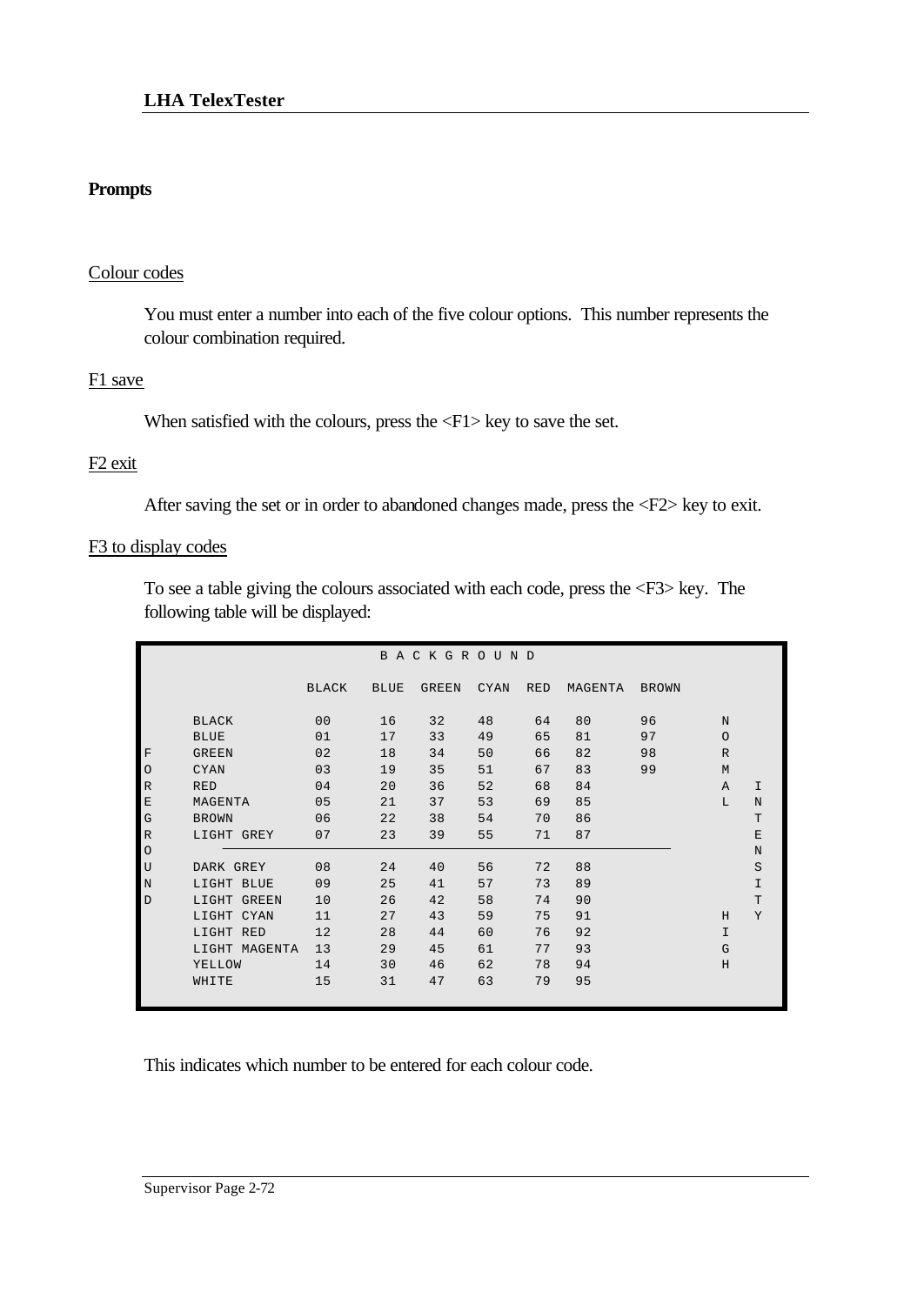### F4 to try colours

If the <F4> key is pressed, a screen will be displayed which shows the effect of the colour selection which has been made.

## **Archiving/restoring program and data files**

It is recommended that you back up your programs and data files on a regular basis, such as at the end of each day and/or at the end of each week. A system failure can happen for many reasons but if the files are backed up and the Next expected variables report regularly printed any problems can be overcome.

In addition, use of the Journal recovery system can prevent any disruption caused by power failures during the day.

You can use the DOS commands BACKUP and RESTORE to carry out the archiving function. It is suggested that the complete TESTKEY directory be backed up each time as the programs and data files will then be included in the backup facilitating a simple restoration task to a completely different machine if necessary.

It is recommended that you make an initial backup of all files and that this will become the first weekly cycle; thereafter, daily backups can be taken of only modified files. It is a false economy to use sub-standard diskettes; also, it does not seem unreasonable to suggest at least 4 complete cycles of backup diskettes incorporating the following:

A daily set for Monday to Thursday.

A set for end-of-week backup on Friday.

In the event of having to restore the data, remember you will have to load your last end-ofweek backup followed by all subsequent end of day backups. This is essential to avoid loss of files which may have only been modified on previous daily backups.

## **System file maintenance and restructuring**

#### **Introduction**

In this version of TelexTester the file maintenance utilities are supplied externally to the Testkey system.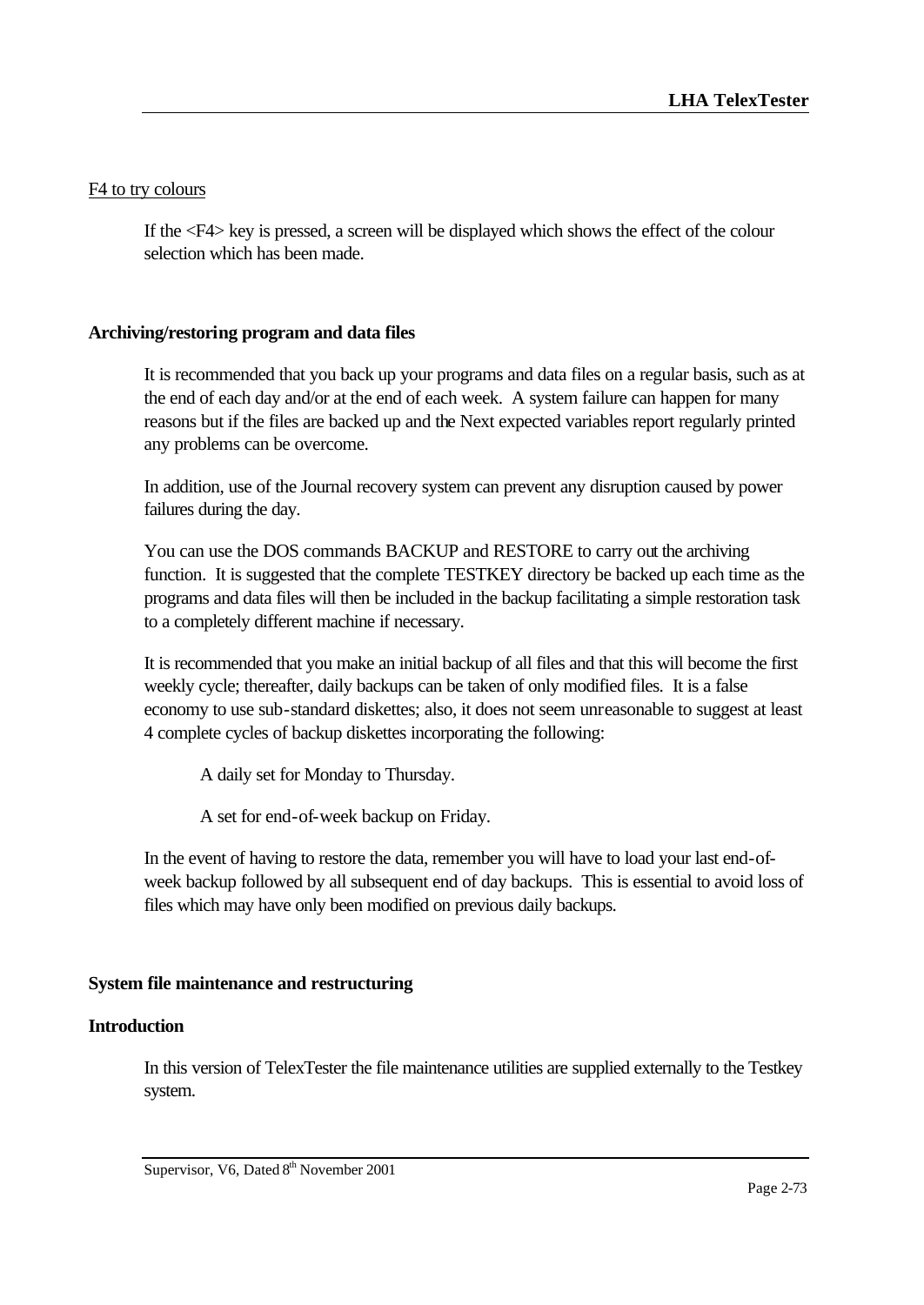A utility is included which automates the process. Two options are available. In the examples which follow the 'C' represents the current drive and should be replaced with correct drive letter if necessary. The command must be entered from the DOS command line in the Testkey directory.

If these utilities are used following a disk fault or power disruption, the Journal recovery option should also be used to restore grid positions correctly.

## **Reorganize**

When records are deleted from the system the space which they occupied is not recovered until this utility is used. This option will also rebuild the indexes.

From the DOS prompt in the Testkey directory, enter the following command:

RB C REORG

## **Reindex**

This option will rebuild the index files, it should be used if for any reason the testkey system is not terminated normally for example in the event of a power failure.

From the DOS command, in the Testkey directory, enter the following command:

RB C REIND

It is possible to rebuild the index to any file individually, for example, if error messages indicate the VGRID file has been damaged the following command may correct it, this method is not as 'clever' as the above methods, it will not rebuild an index which does not exist:

REBUILD VGRID.ISM

## **Analysis code maintenance and reporting.**

## **Introduction**

If the appropriate system parameters and options are configured (see the Security Section), users will be required to enter an Analysis Code during message testing.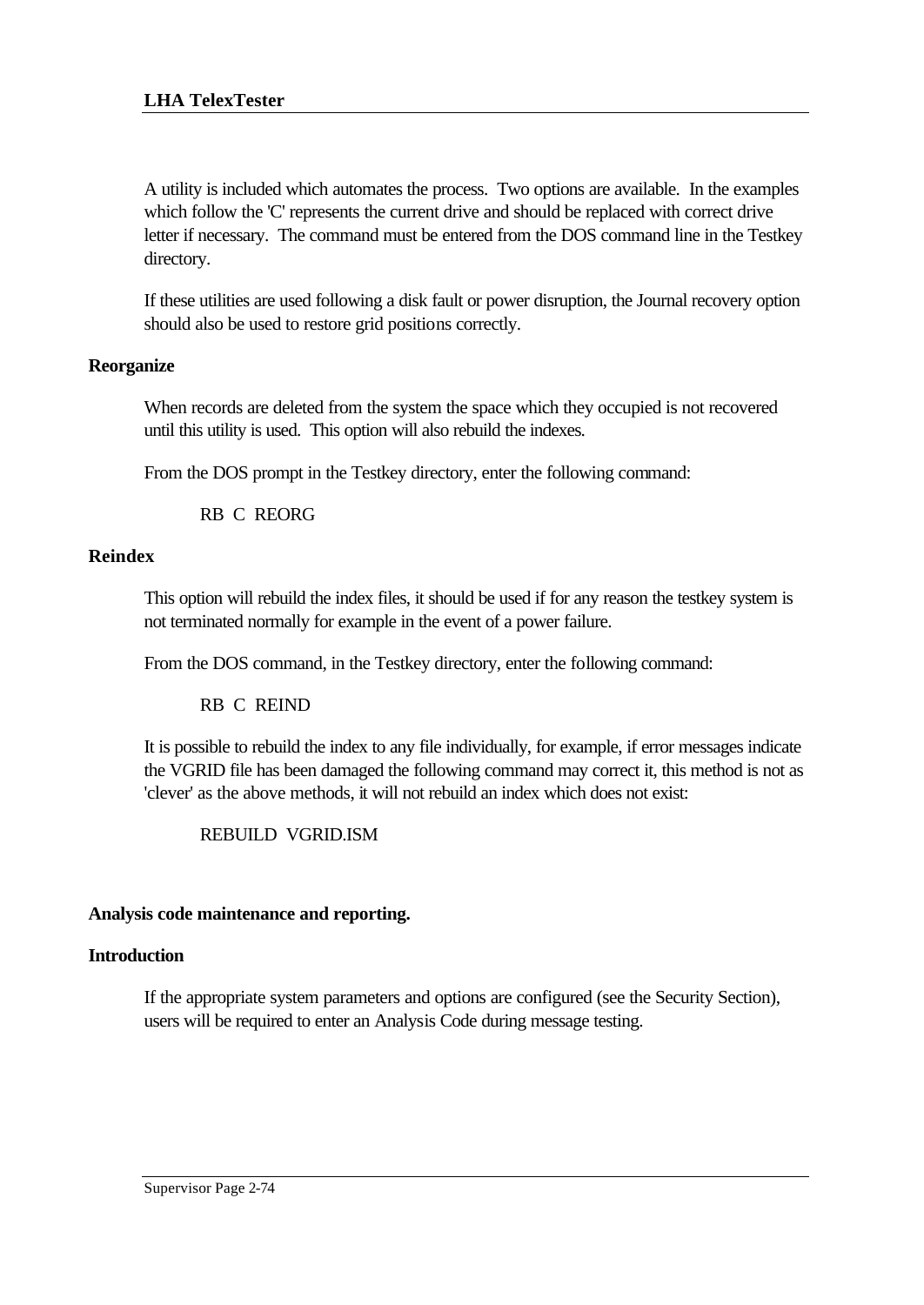This allows reports to be produced which detail the number of tests done against a particular code over a period of time. The information may be used for statistical analysis of testkey traffic or provide charging information (for example if you levy an internal charge for outgoing tests).

In order to implement this option you will need to establish a set of Analysis Codes which are validated on testing.

#### **Maintain analysis codes**

This option is available from the 'Billing' option on the utility menu.

The following screen will be displayed.

|                 | +BANK OF LHA, LONDON |                                           |  |                                |
|-----------------|----------------------|-------------------------------------------|--|--------------------------------|
|                 |                      |                                           |  | $------------V6.3.9e---+$      |
| LHA TelexTester |                      |                                           |  | Analysys Codes Maintenance     |
| +User is:       |                      |                                           |  |                                |
| STEPHEN-        |                      |                                           |  |                                |
|                 |                      |                                           |  | Code Description               |
|                 |                      |                                           |  | [FX ] [FOREIGN EXCHANGE        |
|                 |                      |                                           |  | [PR ] [PAYMENTS AND RECEIPTS]  |
|                 |                      |                                           |  |                                |
|                 |                      | $\begin{bmatrix} 1 & 1 \end{bmatrix}$     |  |                                |
|                 |                      | $\begin{bmatrix} 1 & 1 & 1 \end{bmatrix}$ |  |                                |
|                 |                      |                                           |  |                                |
|                 |                      |                                           |  | PgUp/PgDn, <esc> to exit</esc> |

When complete press [Esc].

#### **Account codes report**

#### Introduction

This is used to produce a report based on the history files and sorted by the system analysis codes. It is available from the 'Billing' menu option on the Utilities menu.

#### Screen

On selecting this option, you will see the following screen: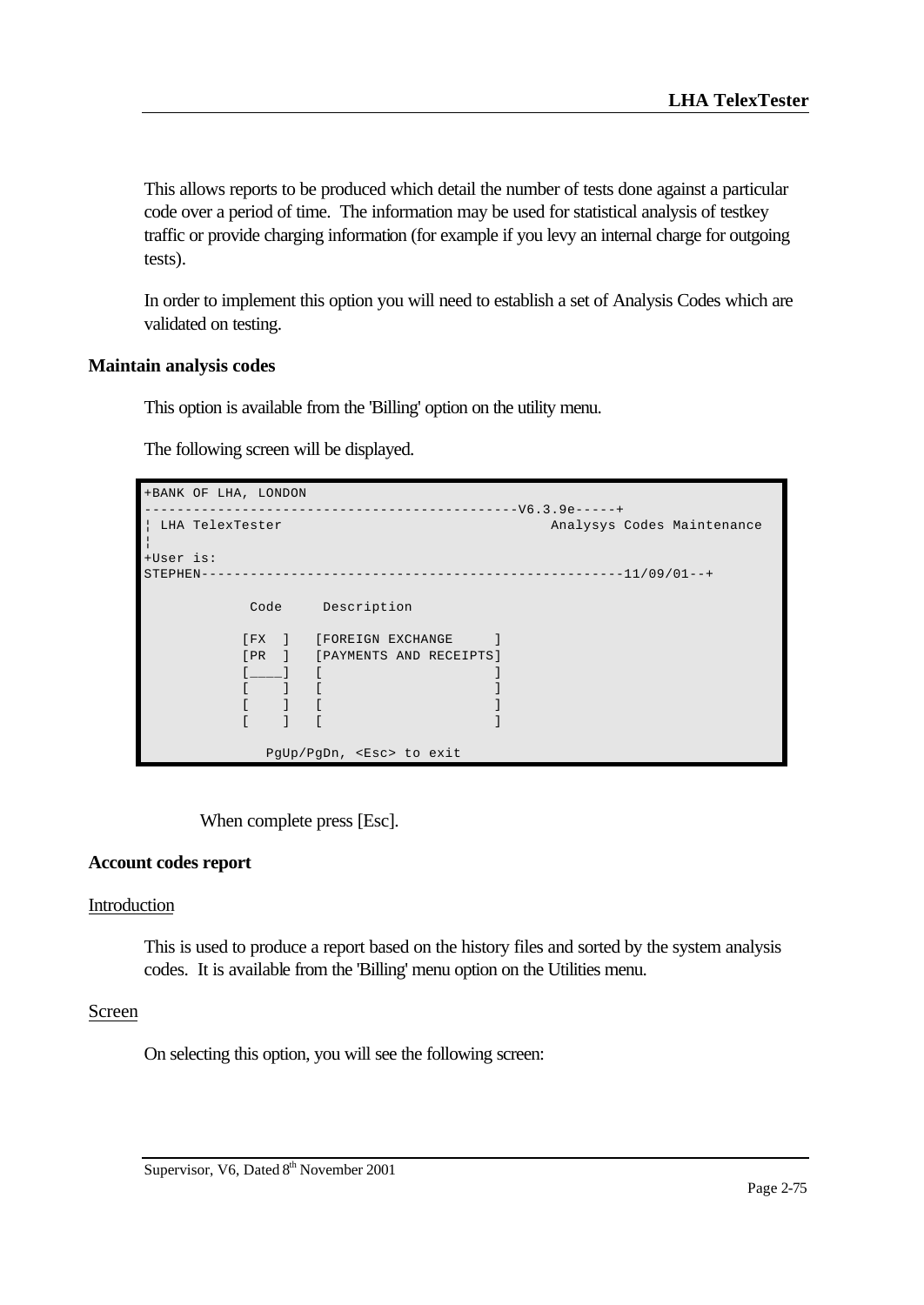```
+BANK OF LHA, LONDON 
 ----------------------------------------------V6.3.9e-----+
¦ LHA TelexTester Accounts Report 
¦
+User is: 
STEPHEN----------------------------------------------------11/09/01--+
  Selection Criteria 
 Incoming/Outgoing: [O] Enter I for incoming, O for outgoing. 
Date Range Start: [03/04/92] DD/MM/YY, dates are inclusive.
             End: [03/04/92] 
            From: [ 5] Enter message numbers to limit selection.
             To: [ 6] 
       Output to: [S] [ ] S for Screen, F for File, P for Print
                                  Enter file name if relevant. 
            <F1> to confirm and execute the report, <F2> to exit
```
### **Options**

#### Incoming/Outgoing

Enter <I> to produce a report on incoming tests, enter <O> for outgoing tests.

#### Date range

Enter the message date range to be included in the report.

#### Message number range

Enter the message numbers if known to limit the time taken for the report to select the results. If not known, these numbers should be set to a wide range. The defaults are the message numbers used on the current date.

#### Report

The system will then extract the appropriate records from the history file, sort them by analysis code order, count the number for each code and produce a report similar to the following: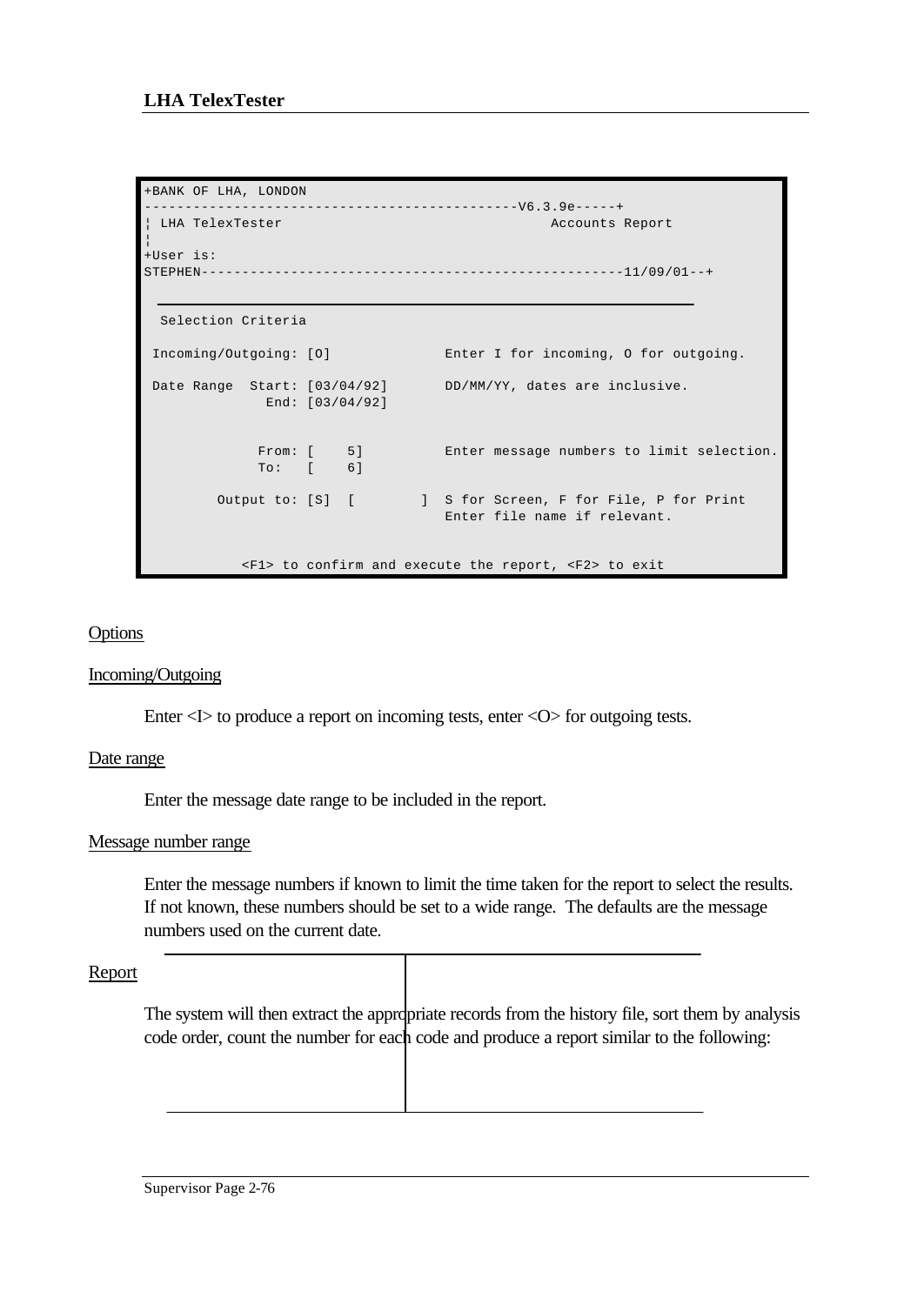```
DEMONSTRATION SYSTEM Accounts
report
LHA TelexTester V3.6 Usr: * Date: 06/04/92 Time: 16:04:36 Page: 
1
    Messages from: 03/04/92 To: 03/04/92
    Outgoing messages from 00005 to 00006
Account Name Total Messages
FX FOREIGN EXCHANGE 8
PR PAYMENTS AND RECEIPTS 1
```
#### **End of month cleanup**

#### Introduction

This function empties the history file in order to reclaim disk space. Its main use is for systems that have limited disk capacity and those that may be backing up onto floppy disk and find that the time taken to backup is excessive because of the history information.

It may be used at any time but ideally you should set the size of the history file in terms of the number of tests carried out in one month and then run this option when all the statistical reports have been produced.

Note that once this option has been run you will not be able to access any messages from the grids or message reports.

#### Screen

On selecting this option you will see the following screen: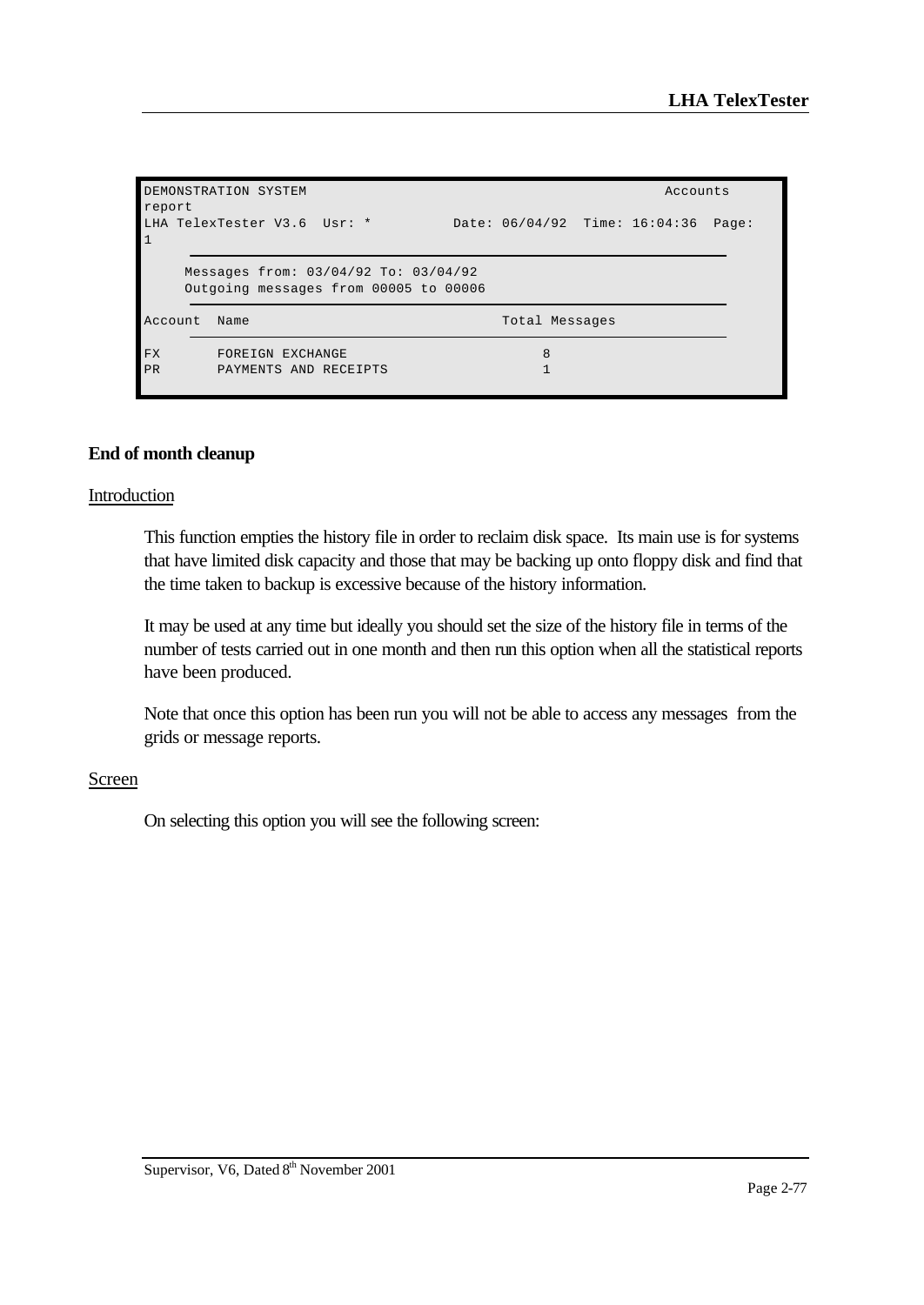```
+BANK OF LHA, LONDON 
----------------------------------------------V6.3.9e-----+
                                                  End of Month Cleanup
¦
+User is: 
STEPHEN----------------------------------------------------11/09/01--+
              This procedure will empty the history files.
              Be sure that you have completed the monthly backup
             and run the analysis code report for the period.
              Enter <I> for Incoming messages
                  <O> for outgoing messages
                 or <B> for both incoming and outgoing: [ ] <Esc> to abandon
```
To clear the 'Incoming history' type <I>, to clear the 'Outgoing history' type <O>, to clear all history, type  $\langle B \rangle$ .

Press the <Esc> key.

You will receive a prompt asking you to confirm that you want to clear the history files, enter  $<$ Y $>$  to confirm this.

## **Maintain fixed numbers.**

Fixed numbers are normally altered during correspondent maintenance. It is possible that the system is configured in such a way that no user has access to the fixed numbers. In this situation access to the Audit passwords is required for the fixed numbers to be altered.

The 'Fixed numbers' option on the Utilities menu allows the fixed numbers for a correspondent to be altered. This option is protected by the Audit passwords.

On entering the Audit passwords a screen similar to that seen during correspondent maintenance is displayed. When a correspondent code is entered the cursor will only travel between the fixed number fields. Enter the new fixed numbers and press <Esc> to exit.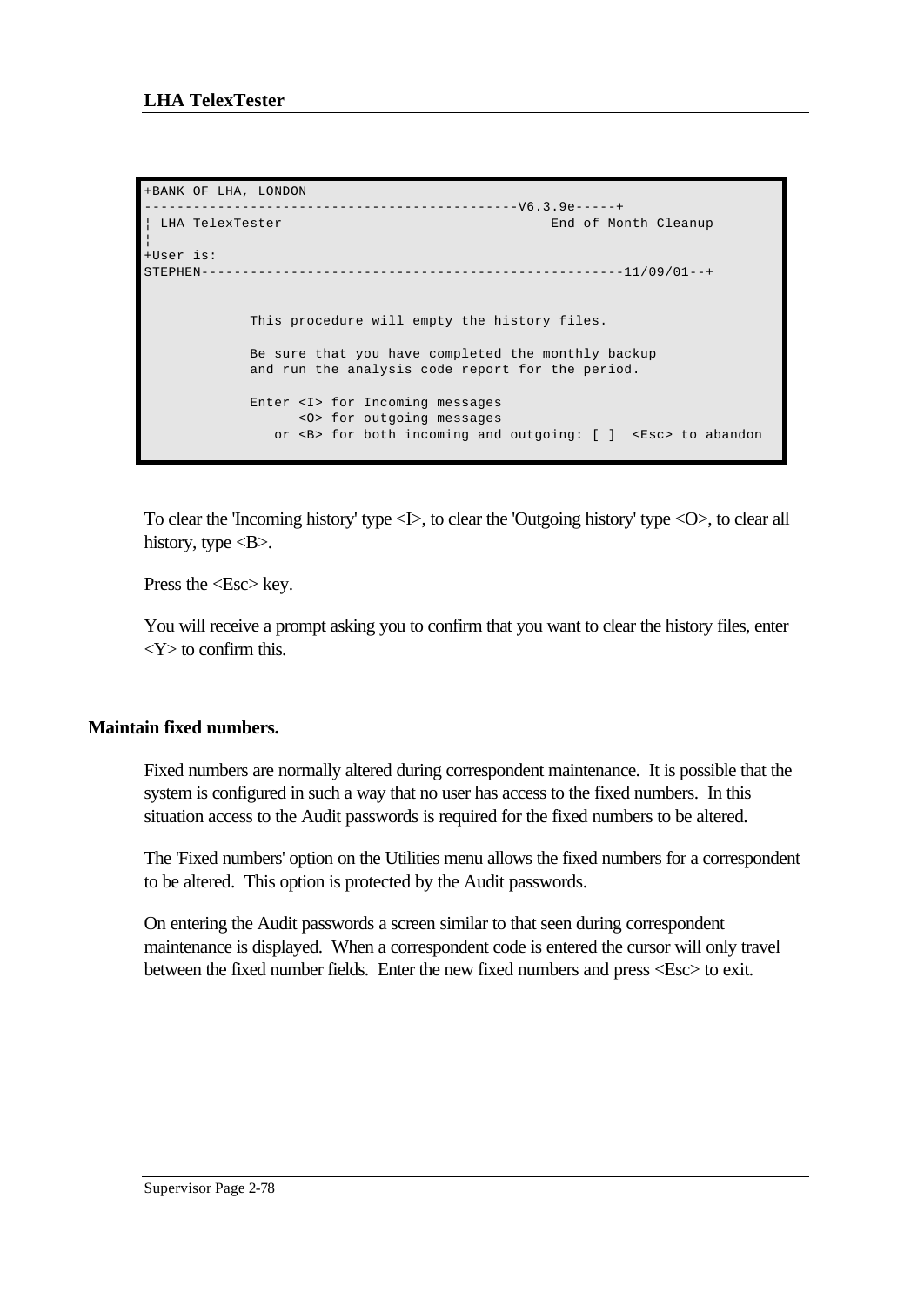# **Help system**

## **Introduction**

The help system is available during testing of messages. For the prompts on the encode and decode screens a series of help prompts can be created.

During testing, the system will look for a file called "HELP.TXT" and if found, will use this file as the source of help prompts.

## **Help file**

The help text file can be created by using the TelexTester system file creation utility "TKBUILD". From the DOS prompt, type the command:

## TKBUILD HELP

This will create a file called "HELP.TXT". This file contains the tags required by the TelexTester system to find the relevant help text.

The HELP.TXT file can be modified using any word processor or editor which can manage a simple ASCII text file. The DOS utility "EDLIN" can be used.

The default help text is only intended as guide to the positioning of text and should be modified as required. In particular, a colon <:> must be inserted before each tag character if not already present.

## **Example**

The following screen is an example of the an outgoing test being made, the operator is being prompted for the correspondent short code and the 2 lines at the top of the screen have been read from the help text file.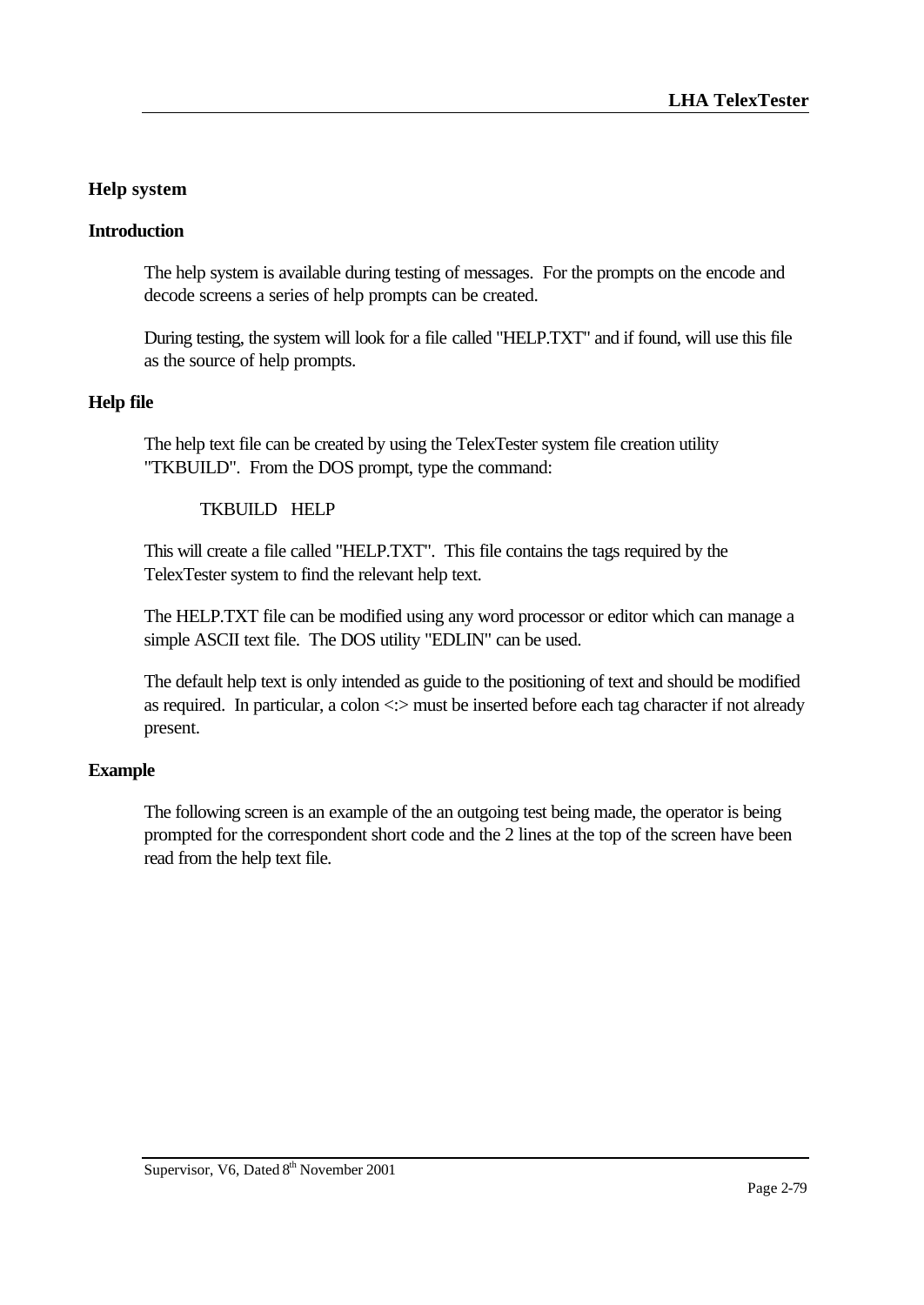## **LHA TelexTester**

```
Enter the short code associated with the correspondent bank
who is to receive the tested message.
 Correspondent [ ]
Date of Message [ ] Message No. [ ] Serial No. [ 
\, \, \,Currency Amount
\begin{bmatrix} 1 & 1 \end{bmatrix}\lbrack \begin{array}{cc} \rule{0.2cm}{0.2cm} & \rule{0.2cm}{0.2cm} \end{array} \rbrack\lbrack \begin{array}{cc} \rule{0.2cm}{0.2cm} & \rule{0.2cm}{0.2cm} \end{array} \rbrack[ ][ ][ ]\lbrack \begin{array}{cc} \rule{0.2cm}{0.2cm} & \rule{0.2cm}{0.2cm} \\ \rule{0.2cm} & \rule{0.2cm}{0.2cm} \end{array}[ ] ===================== Pfx Testkey Sfx
Rmks: [ ][ ][ 
]
```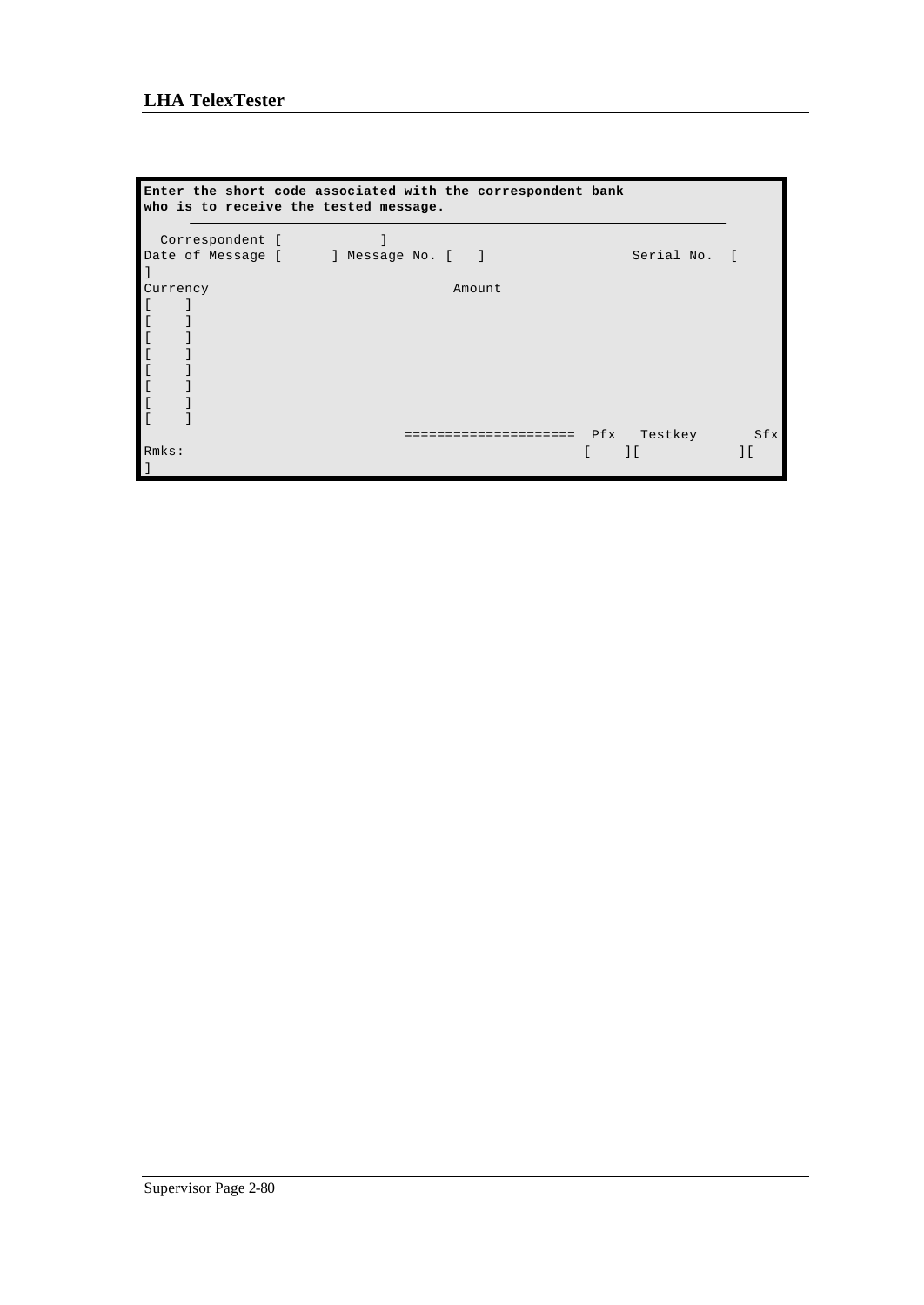# **Chapter 3 Table Maintenance Section**

#### **Introduction**

This Section describes the procedures for adding, altering and deleting testkey tables. It is intended for those Supervisors responsible for Testkey tables.

Correspondent maintenance is an option available to users with 'Supervisor' status. It is used to add and alter the database of correspondent banks and to specify tables and variable numbers for them.

If your system is so configured, the Correspondent Maintenance function may require 2 Supervisor Users to be signed on. If so, when you select the option from the menu, a second sign-on screen will appear. Access will be permitted only after a different Supervisor has entered their user id and password at this screen.

#### **Correspondent Screens**

#### **Correspondent selection**

On selecting 'Correspondent Maintenance' from the Supervisor Menu a screen similar to this will be displayed: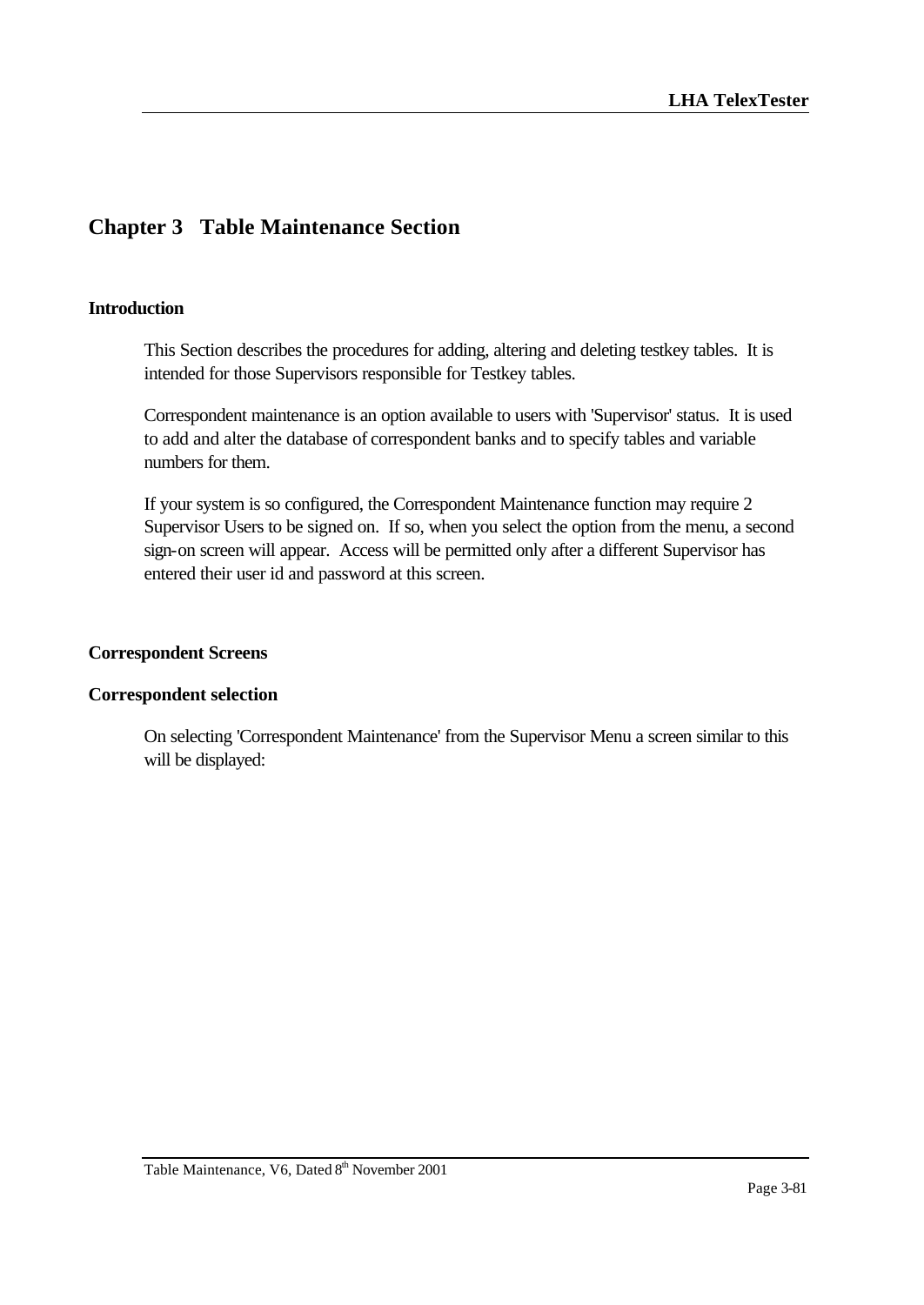```
+ABN AMRO BANK -
KARACHI-------------------------------------------V6.3.9e-----+
¦ LHA TelexTester Correspondent 
Maintenance¦
+User is: 
STEPHEN---------------------------------------------------11/07/01--+
Correspondent Code [ ] Screen Screen Screen Screen Screen Screen Screen Screen Screen Screen Screen Screen Screen Screen Screen Screen Screen Screen Screen Screen Screen Screen Screen Screen Screen Screen Screen Screen Scr
1/5
              Name [ ] b \frac{1}{2} ] b \frac{1}{2} b \frac{1}{2} b \frac{1}{2} b \frac{1}{2} b \frac{1}{2} b \frac{1}{2} b \frac{1}{2} b \frac{1}{2} b \frac{1}{2} b \frac{1}{2} b \frac{1}{2} b \frac{1}{2} b \frac{1}{2} b \frac{1}{2} 
Location [<br>
Testkey Identifier [ ]
Testkey Identifier [ ]
 Country code [ ]
 BIC code [ ]
Telex Routing Code [ ]
 Telex Number [ ]
Answer back [ ] ]
 Fixed Numbers.
Use tables of [ \qquad ] and Active Pending and Old
Central test [ [ ] ] ] ] [ ] [ ] [ ] [ ] ] [ ] ] [ ] ] [ ] ] [ ] ] [ ] ] [ ] ] [ ] ] [ ] ] [ ] ] [ ] ] [ ] ] [ ] ] [ ] ] [ ] ] [ ] ] [ ] ] [ ] ] [ ] ] [ ] ] [ ] ] [ ] ] [ ] [ ] [ ] [ ] [ ] [ ] [ ] [ ] [ ] [ ] [ ] [ ] [ ] [
Specialist [ ] Aux [ ] Out: [ ] [ ] [ ] ]
 Branch: [ ] [ ] [ ]
Restrict use (Y/I/O) [ ]
Group [ ] Last date Old fixed number used: [ ]<br>Marked for selection [ ] [ ] [ ] Last date key can be used: [ ]
                                    Marked: [ ] Last date key can be used: [ ] ]
------------------------------------------------------------------------------
--
Enter Correspondent code; <F2> to exit; <F8> - ABNOUT
<PgUp> <^PgUp> - ABNLONDON <PgDn> <^PgDn> - ABSAZAJJ; <F9>/<ShiftF9> 
Master
```
## **Correspondent code prompt**

#### General Adding/Altering

Pressing <Enter> or <Esc> at the prompt without making an entry returns you to the **Supervisor Menu**.

The correspondent short code is used throughout the system to identify your correspondent banks/companies. Up to 12 characters can be entered, we suggest you decide on some standard for these codes which will make it simpler for operators to remember them during use.

You should enter a code that is easy to remember, e.g. **MHT** if you are going to reference this record for the Master Set of tables used for all branches of Manufacturers Hanover Trust and then **MHT NY** for the individual New York branch.

Table Maintenance Page 3-82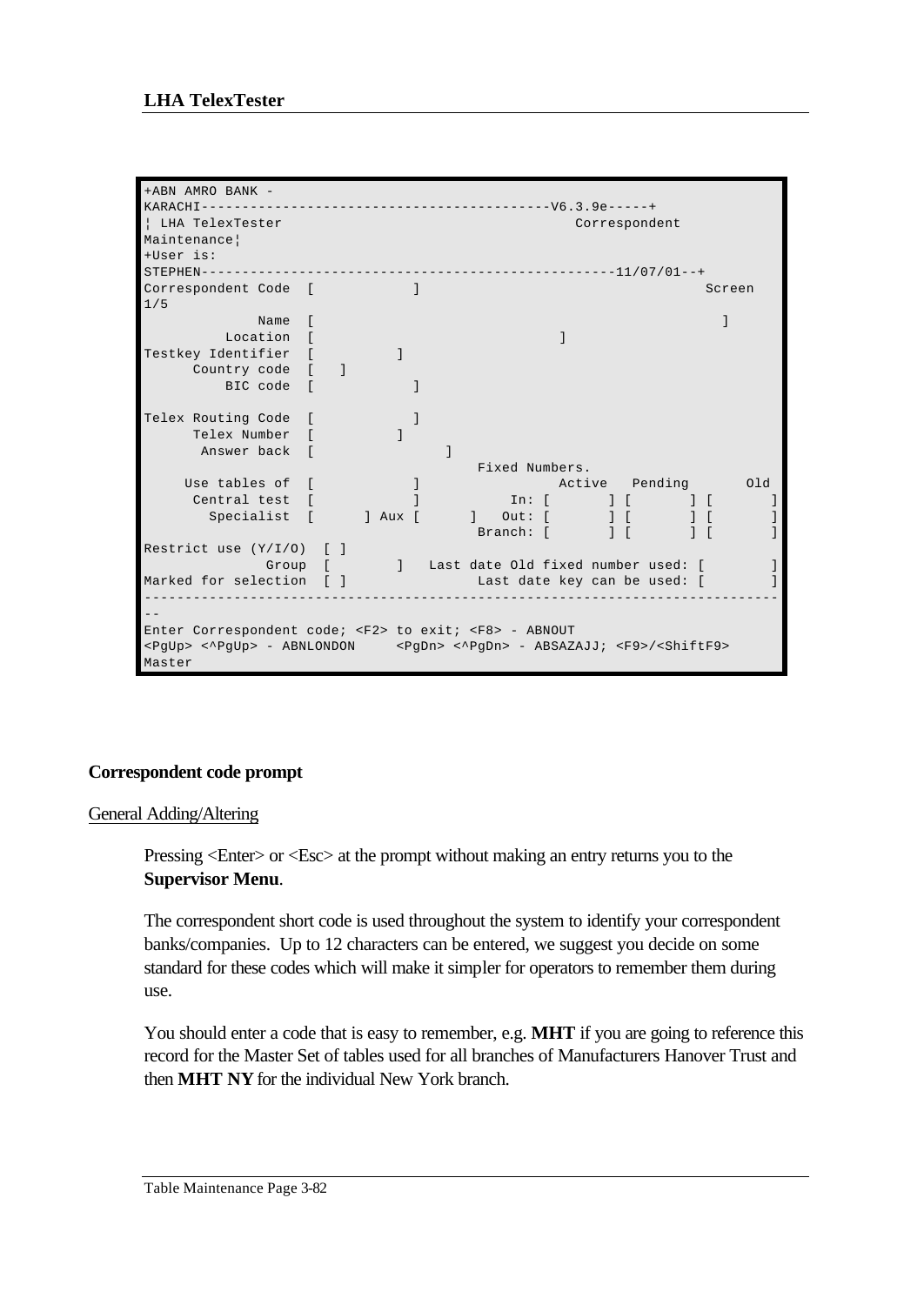When you enter a code at this prompt and press the  $\leq$ Enter $\geq$  key, the system will attempt to access the correspondent details.

If the correspondent code entered does not exist, the system assumes you are adding a new correspondent. This is indicated by a flashing message at the top of the screen '**ENTERING DETAILS FOR A NEW CORRESPONDENT**'. If you made an error typing the code, just press the <Esc> key at this point to be prompted for the code again.

#### Additional retrieval features

#### Introduction

In addition to entering a correspondent code and pressing <Enter>, some codes may be available directly. The available codes are shown at the bottom of the screen.

#### <F8> Most recent access

To retrieve the most recently accessed code, press the <F8> key. This facility is useful if an incorrect code has been entered, the incorrect code will be presented again and can be altered before pressing the <Enter> key to accept it.

#### <PgUp> Previous correspondent

To retrieve the correspondent code alphabetically prior to that available with the F8 key, press the <PgUp> key. The code will be shown at the bottom of the screen if it is available.

#### <PgDn> Next correspondent

To retrieve the correspondent code next in alphabetical sequence to that available with the F8 key, press the <PgDn> key. The code will be shown at the bottom of the screen if it is available.

#### <Ctrl Pg>Show Previous/Next

Pressing the <Ctrl> key together with either the <PgUp> or <PgDn> keys will cycle through the correspondents available, showing the 'Prior', 'Current' and 'Next at the bottom of the screen.

#### <F9> Get Master Option

The use of 'Master' keys is explained later in this Section, however, assuming you are familiar with their use, the Get Master option is available.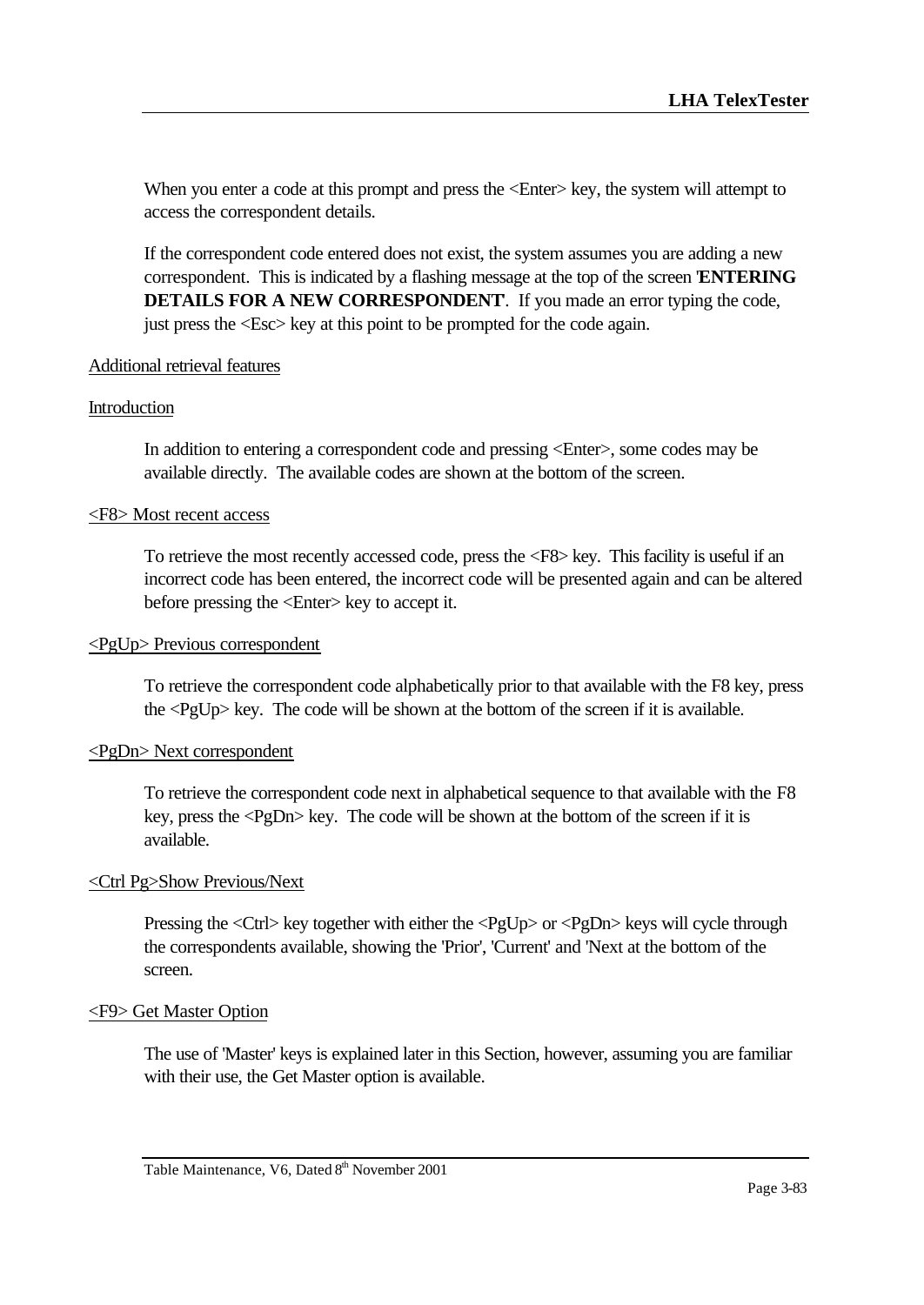To access correspondents which use a particular 'Master' key, first set the Master by pressing the <Shift> key together with the <F9> key. The system will prompt for the Master key, enter the key and press <Enter>.

The first correspondent using this Master key will be accessed.

Pressing the <F9> key alone, will access the next correspondent using a previously specified Master key.

If you have not set a current Master, pressing the <F9> key will retrieve correspondents which have no Master table setting.

### **Adding/changing a correspondent, Introduction**

To add a new correspondent, select 'Correspondent maintenance' from the **Supervisor Menu** enter a new correspondent code and press the <Enter> key.

To alter an existing correspondent, select 'Correspondent maintenance' enter the correspondent code and press the <Enter> key.

There are five correspondent maintenance screens, four of these screens define the tables used and various other elements of correspondent configuration. Press <PgUp> or <PgDn> to access these screens. The fifth screen allows free text to be entered for a correspondent, press the <F10> key to access this screen.

After you enter data into a field, or to skip fields that are not applicable to the correspondent, press <**Enter>** or **<Tab>** to move the cursor to the next field.

When you have no more fields to complete, press the  $\langle F1 \rangle$  key to save the correspondent details and select another correspondent.

## **Correspondent screen 1**

#### Screen

The following is an example of a completed

**Correspondent Maintenance** data entry screen: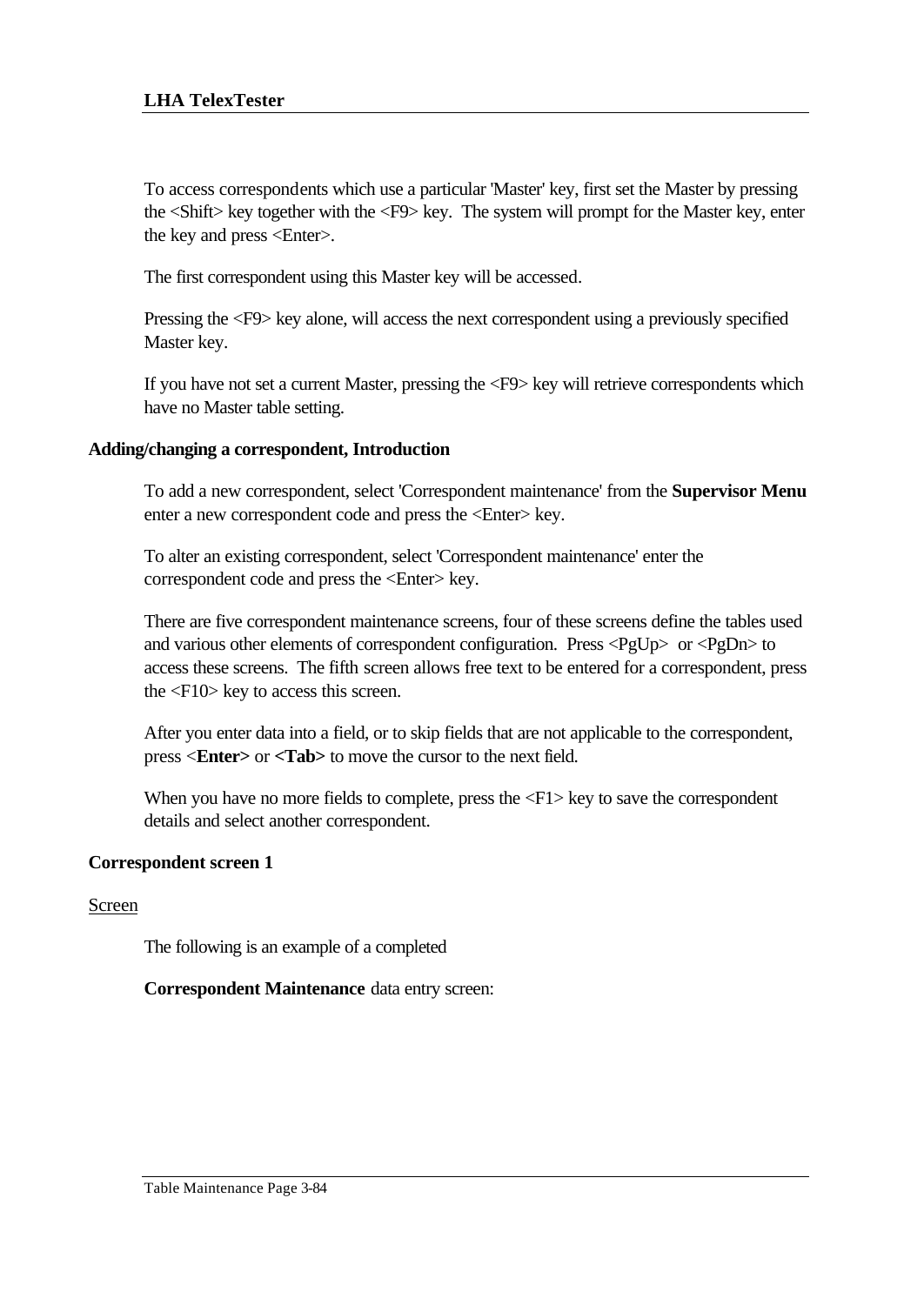| +ABN AMRO BANK -               |                            |                     |  |                |                                                                                                                                   |  |                                               |
|--------------------------------|----------------------------|---------------------|--|----------------|-----------------------------------------------------------------------------------------------------------------------------------|--|-----------------------------------------------|
|                                |                            |                     |  |                |                                                                                                                                   |  |                                               |
| LHA TelexTester                | ENTERING DETAILS FOR A NEW |                     |  |                |                                                                                                                                   |  |                                               |
| CORRESPONDENT                  |                            |                     |  |                |                                                                                                                                   |  |                                               |
| +User is:                      |                            |                     |  |                |                                                                                                                                   |  |                                               |
|                                |                            |                     |  |                |                                                                                                                                   |  |                                               |
| Correspondent Code [TESTBANK ] |                            |                     |  |                |                                                                                                                                   |  | Screen                                        |
| 1/5                            |                            |                     |  |                |                                                                                                                                   |  |                                               |
|                                |                            | Name [TEST BANK LTD |  |                |                                                                                                                                   |  |                                               |
| Location [LONDON               |                            |                     |  |                |                                                                                                                                   |  |                                               |
| Testkey Identifier [           |                            |                     |  |                |                                                                                                                                   |  |                                               |
| Country code [ ]               |                            |                     |  |                |                                                                                                                                   |  |                                               |
| BIC code [                     |                            |                     |  |                |                                                                                                                                   |  |                                               |
|                                |                            |                     |  |                |                                                                                                                                   |  |                                               |
| Telex Routing Code [           |                            |                     |  |                |                                                                                                                                   |  |                                               |
| Telex Number [                 |                            |                     |  |                |                                                                                                                                   |  |                                               |
| Answer back [                  |                            |                     |  |                |                                                                                                                                   |  |                                               |
|                                |                            |                     |  | Fixed Numbers. |                                                                                                                                   |  |                                               |
| Use tables of [                |                            |                     |  |                | Active Pending 01d                                                                                                                |  |                                               |
| Central test [                 |                            |                     |  |                | $\begin{bmatrix} \text{In:} & \text{[} & \text{1234} \text{]} & \text{[} & \text{0} \text{]} & \text{[} & \text{]} \end{bmatrix}$ |  | 0 <sup>1</sup>                                |
| Specialist [ ] Aux [           |                            |                     |  |                | 1 0ut: [ 1234] [ 0] [                                                                                                             |  | 0 <sup>1</sup>                                |
|                                |                            |                     |  |                | Branch: [ 0] [                                                                                                                    |  | $01$ $\Gamma$<br>0 <sup>1</sup>               |
| Restrict use $(Y/I/O)$ [ ]     |                            |                     |  |                |                                                                                                                                   |  |                                               |
|                                | Group [                    |                     |  |                |                                                                                                                                   |  | ] Last date Old fixed number used: [00/00/00] |
| Marked for selection [ ]       |                            |                     |  |                |                                                                                                                                   |  | Last date key can be used: [00/00/00]         |

#### Name

You can enter up to 50 characters for the full name of the correspondent bank and/or any other identifying information.

This information is also displayed during encode/decode to ensure that the user entered the correct code for the correspondent. You can use this information to sort and produce a report on all correspondents by name.

#### **Location**

You can enter up to 30 characters to identify the actual address of the correspondent bank. This information is displayed during encode/decode to ensure that the user entered the correct code for the correspondent and you can sort and produce a report on all correspondents by location.

#### Testkey Identifier

If required, use this field to record which of your testkey algorithms is used by the correspondent.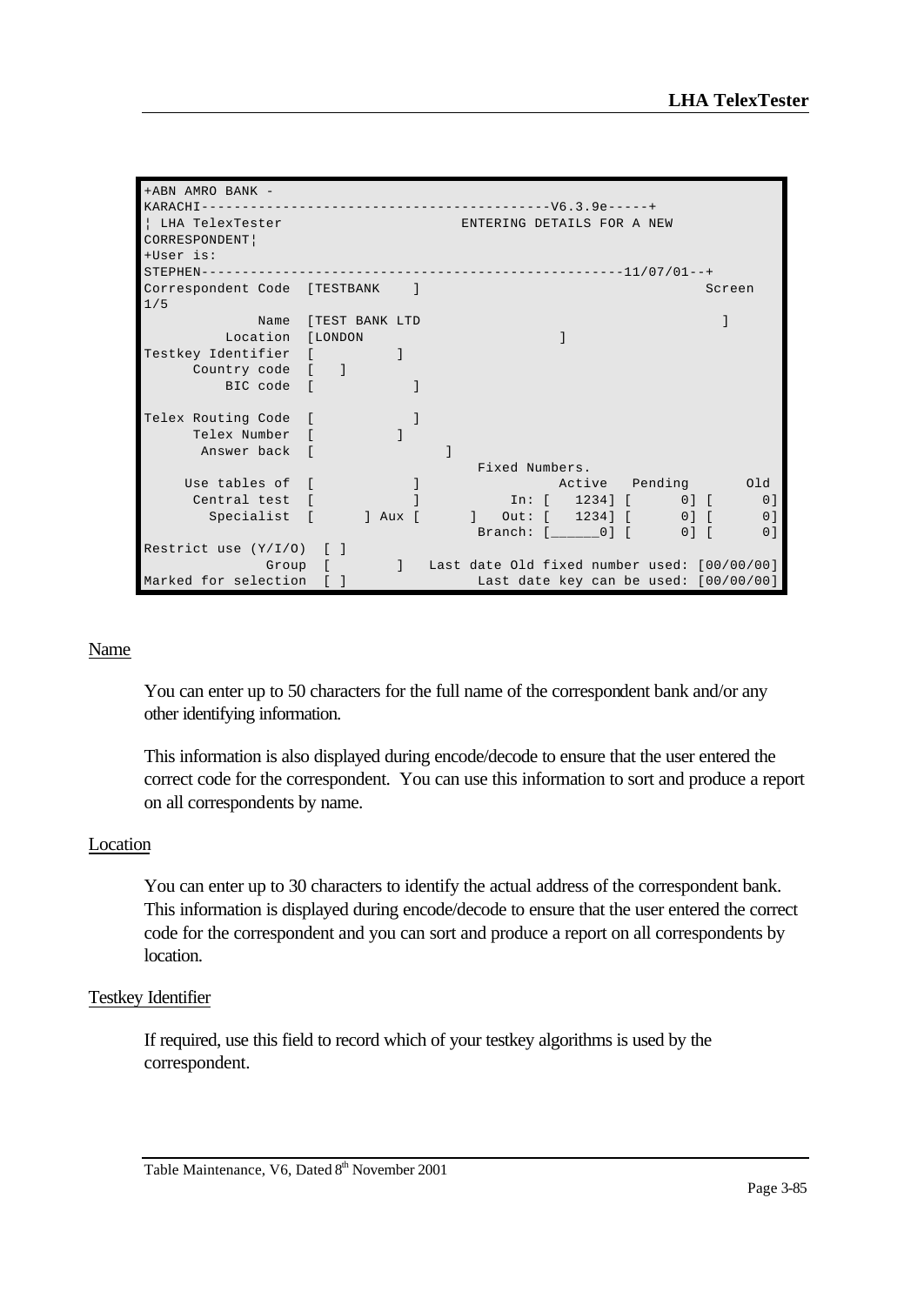## **Country**

You can enter a three character country code. The correspondent reports can be sorted on this field.

## BIC Code

Use this field to record the correspondent's BIC code.

## Telex Routing Code

You can enter up to 12 characters; for example, the bank's telex number. The information entered here is printed on labels which can be automatically produced during encode/decode if you have set your system accordingly. (See **System Parameters** in the **Security Section**.)

## Telex Number

Use this field to record the Telex number for the correspondent.

## Answer back

Use this field to record the correspondent's Telex answer back.

## Use Tables (Master Set)

An extremely useful facility which saves time when entering several correspondents with the same tables and also conserves disk space. For further details see section **Using tables from a Master Set**.

If you are using this option, just enter the **Correspondent Code** for the record you wish to reference.

Before using this option, the Master table must have been entered into the system. See also the **Set slaves** option.

## Central test

Enter a correspondent code here which is the site used for centralized testing. For further details see section **Centralized testing**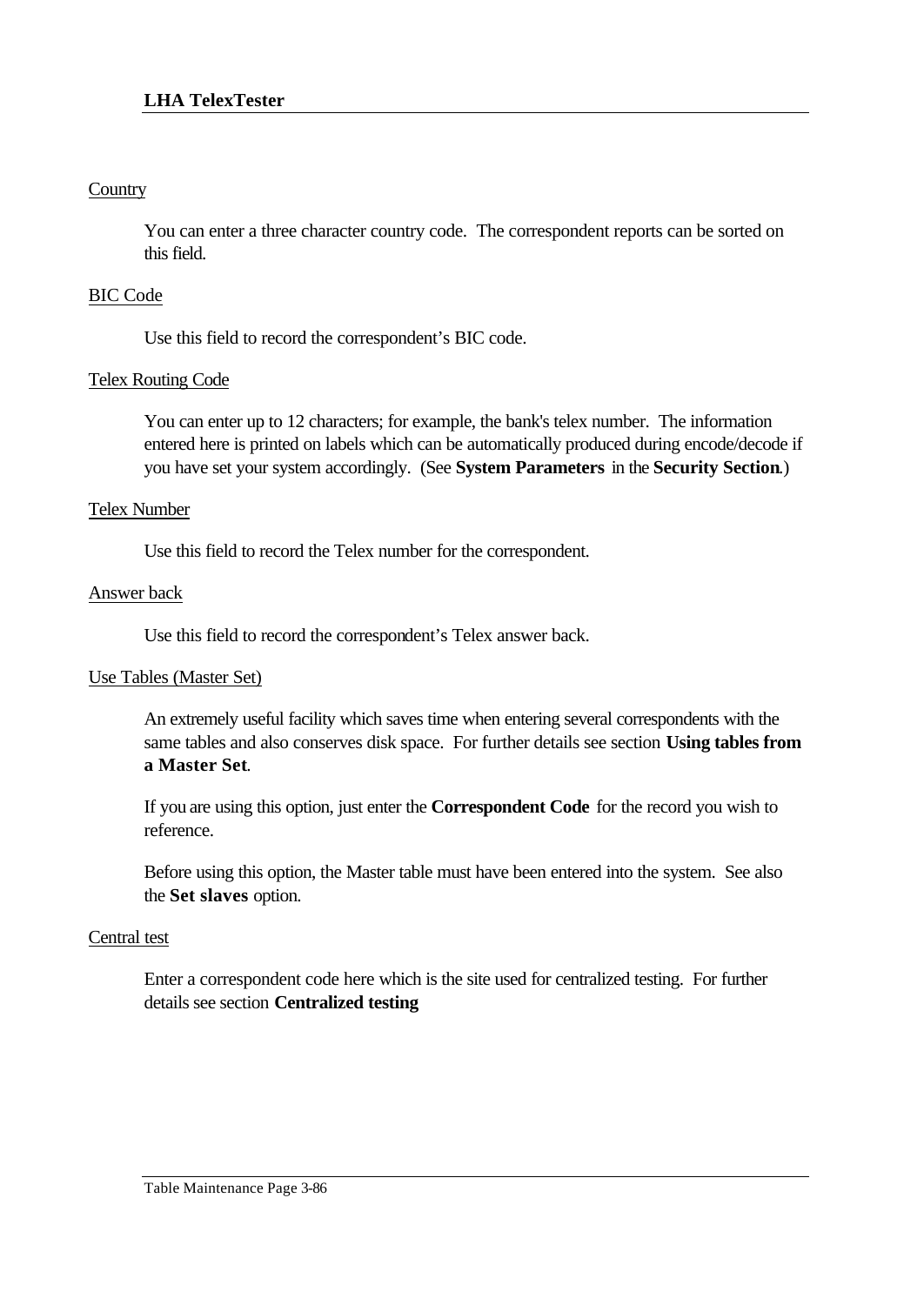## Specialist keys

Some testkey algorithms are either too specialized or confidential to be included in the standard TelexTester package. For these keys a code is entered in this field to indicate which specialist key is to be used. If you have been given access to a specialist key, the documentation will be issued separately.

See Specialist keys Section.

#### Specialist key Auxiliary Value

A numeric value can be entered it is used by some specialist keys.

### Fixed Numbers In/Out

If applicable, enter the correspondent's fixed numbers for incoming and outgoing messages which are often identical but the system caters for correspondents with different numbers.

Only Users whose profile is set to allow fixed number maintenance are able to alter these fields.

It is possible for all users to be restricted from fixed number maintenance. In this case fixed numbers must be altered from the Utilities menu. This option requires the Audit passwords for access.

#### Branch Number

You can enter up to 6 digits if the correspondent requires a branch code as another fixed part of the testkey.

#### Pending fixed numbers

These fields are used to record new fixed number for the correspondent. The Pending fixed numbers will not be used until activated.

See the section **Start new fixed numbers** in the **Security Section** for details.

#### Old fixed numbers

These fields are used to record the previous fixed numbers for the correspondent.

There is also a date field which specifies when the previous fixed numbers expired.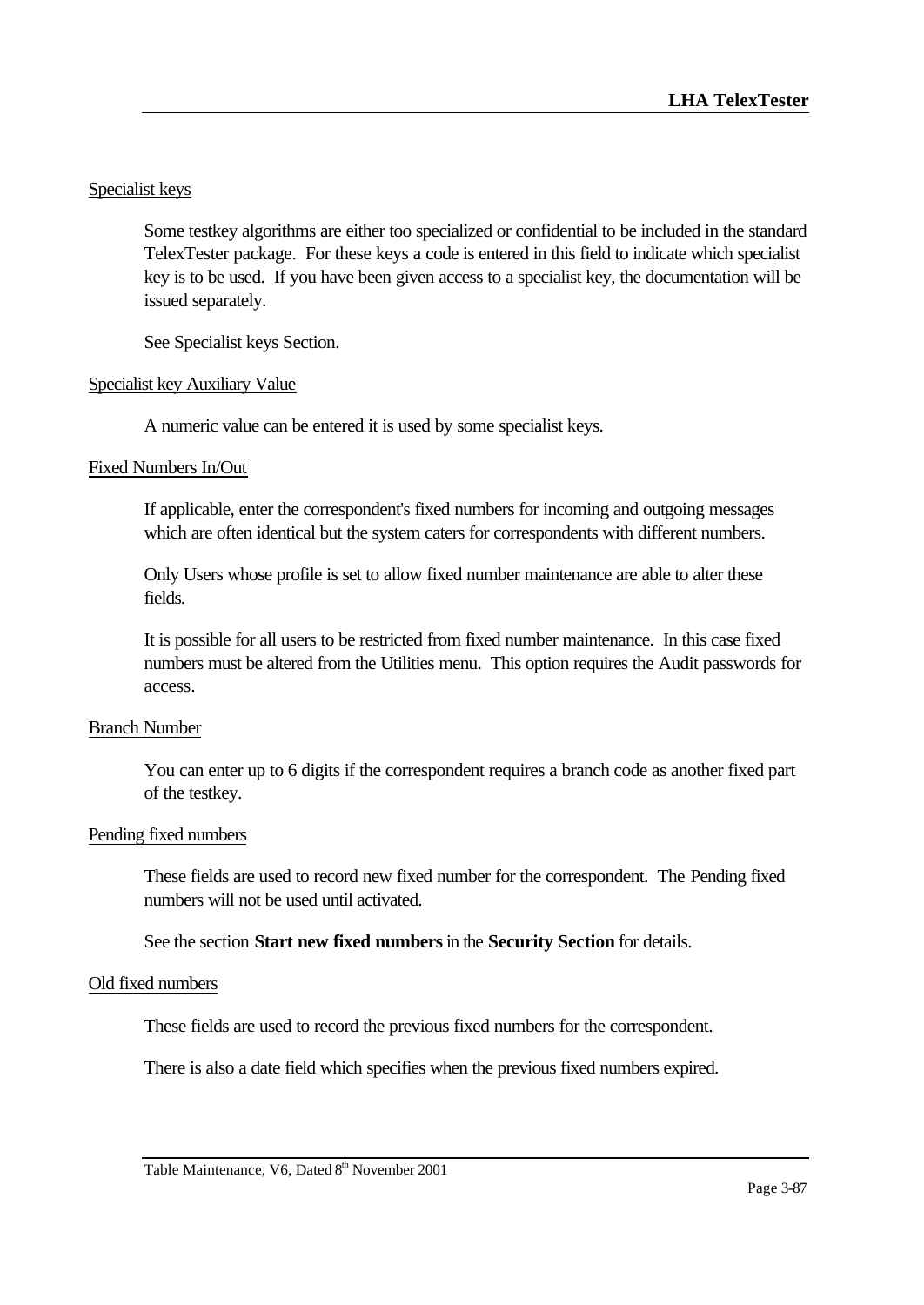If incoming tests are received prior to the fixed number change, they will be validated against the previous fixed numbers instead of the current numbers.

#### Automatic changes

If the automatic 'Start fixed numbers' option is used to transfer pending fixed numbers to current. The current fixed numbers can also be moved automatically to the 'Previous' slots and the expiry date entered as specified.

The Pending fixed numbers will not be used until activated.

See the section **Start new fixed numbers** in the **Security Section** for details.

## Restrict Use (Y/I/O)

When a correspondent's record is marked **Y** for **Restrict Use**, it is not available for use during a testing operation.

For example, when you begin to enter data for a new correspondent, the field automatically displays **Y** as a safeguard against the record being used before it is completed.

Or, if for some reason you must put a hold on transfers to a bank, the correspondent's record can be **taken out of service** temporarily rather than your having to delete it and then add it again.

When the record is ready for use within the system, enter **N** in this field.

Another effect of restricting use is to prevent a correspondent record from being deleted. It is normal to restrict the use of keys used as **Master keys** this prevents them from being used and from accidental deletion.

A further refinement of the **Restrict Use** field is to enter either an 'I' or an 'O'. This will restrict use to either Incoming or Outgoing tests.

## Group

Correspondents can be allocated to groups using this field. The grouping facility enables various options within the TelexTester system to be applied to members of specific groups or sub groups. A sub Group is formed by taking the initial letters of a group, for example, 'ANZE' is a sub group of 'ANZ'.

This field is optional, however, it can be very useful in producing reports etc.

Table Maintenance Page 3-88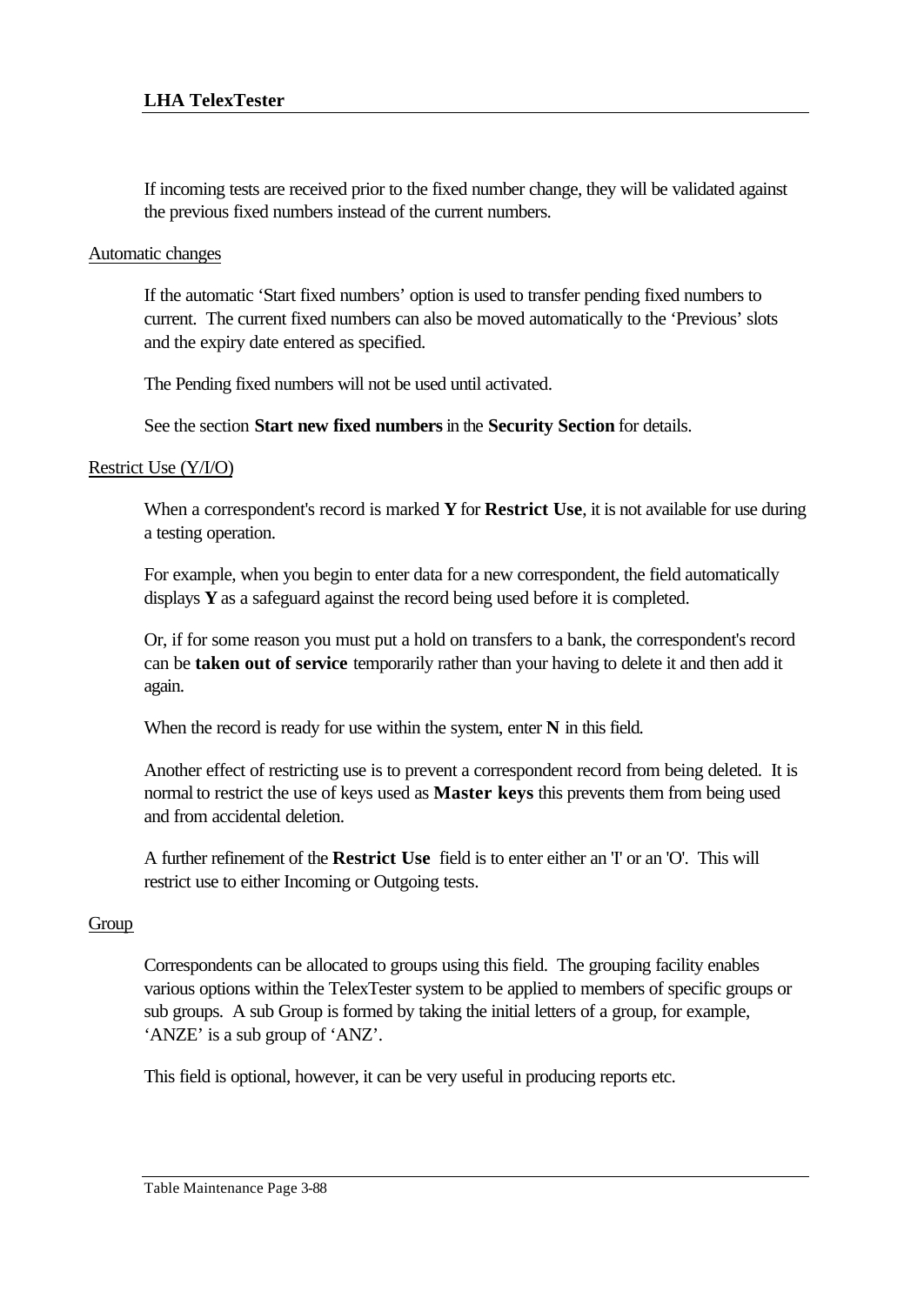## Marked for selection

This field, like Group, is used to make a selection from the correspondents in the system. Some options within the TelexTester system can be made to apply to only those correspondents currently marked for selection.

To mark a correspondent, enter  $<\mathbf{Y}>$  in this field, otherwise, leave it blank.

For further details on correspondent marking, see the '**Administrator Section**'.

### The last date key can be used

Enter a date in this field to cause this key to be put 'Out of Service' from a specific time.

This field may be entered automatically by the Export/Import utility.

On the date specified and any subsequent date, the key will not be valid for any testing, in or outbound. The operator will receive the message:

055/CORRESPONDENT OUT OF SERVICE; REFER TO DBM

## **Correspondent screen 2**

#### Introduction

When the first correspondent screen is completed pressing the <PgDn> key will access the second screen. This screen includes defines the specific tables used by the correspondent.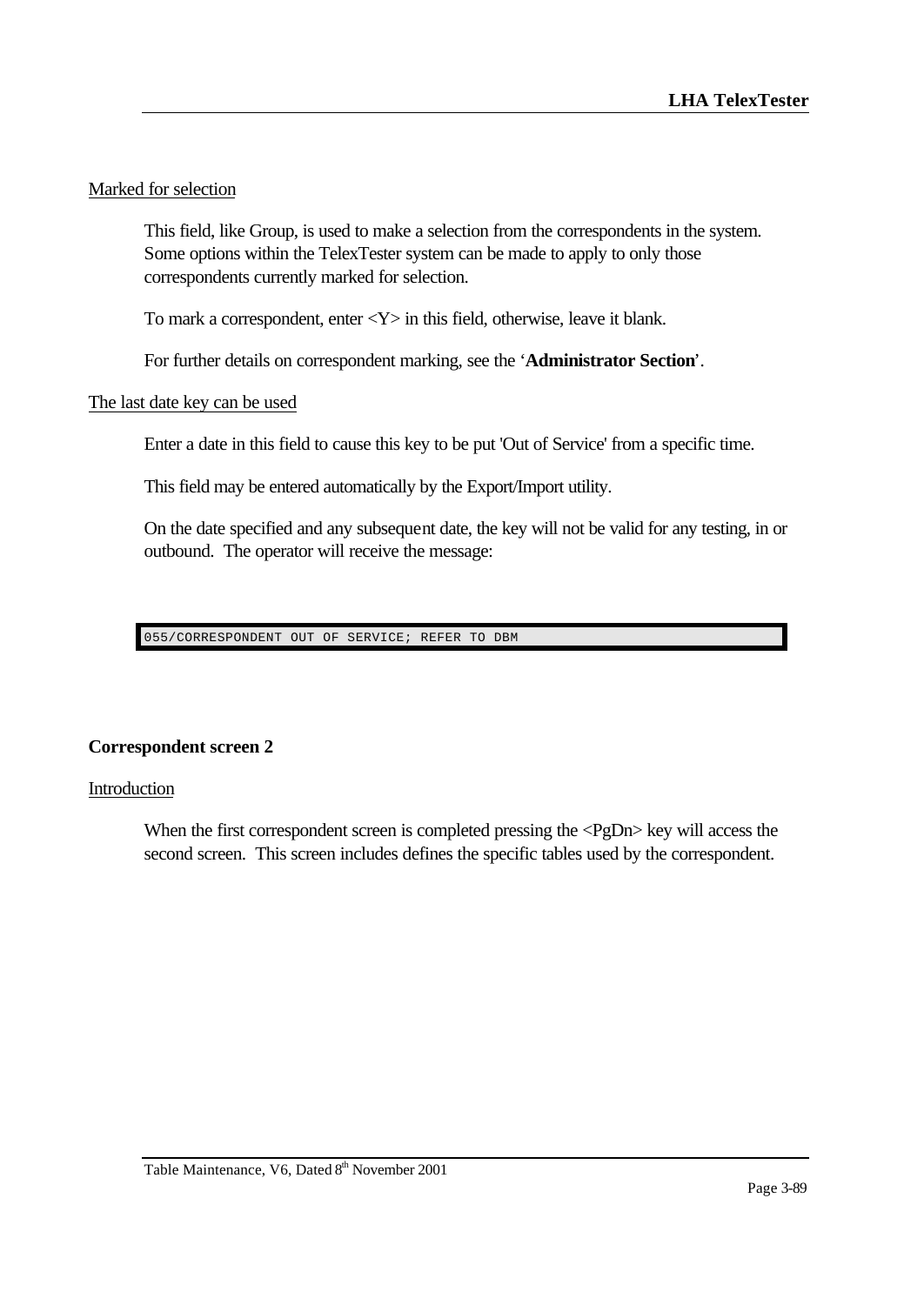### Screen

```
+ABN AMRO BANK -
KARACHI-------------------------------------------V6.3.9e-----+
¦ LHA TelexTester ENTERING DETAILS FOR A NEW 
CORRESPONDENT¦
+User is: 
STEPHEN----------------------------------------------------11/07/01--+
Correspondent Code [TESTBANK ] Screen
2/5Name [TEST BANK LTD ]
       Location [LONDON ]
------------------------------------------------------------------------------
-Day of Week [_] Day of Month [ ] Week of year [ ] Day of mnth/Day of week [ 
]
Julian date [ ] Date of Year [ ] Mnth of year [ ] Day of wk/month of year [ 
]
   DD+MM+YY [ ] Add DDMM [ ] Deduct DD [ ] Mnth of yr/yr of decade [ 
]
Manual value (Y/T(ranslate)) [ ] Manual value prompt [ 
]
           Currency Table [ ] Amount Table [ ]
           Character Table [ ]
  Alpha seq table for no amt [ ] Prohibit multi currency tests [ ]
  Significant decimal amounts [ ]
       Limit testkey length [ ]
```
Day of week

Enter a 'Y' if the correspondent uses variables associated with the 7 days of the week.

#### Day of month

Enter a 'Y' if the correspondent uses variables associated with the 31 days of the month.

#### Week number

Enter a 'Y' if the correspondent uses variables associated with the 52 weeks of the year.

#### Day of month/Day of week

Enter a 'Y' if the correspondent uses variables relating to the day of the month (1 - 31) versus the day of week  $(1 - 7)$ .

#### Julian date

Enter a 'Y' if the correspondent uses variables relating to the Julian date (1 - 366).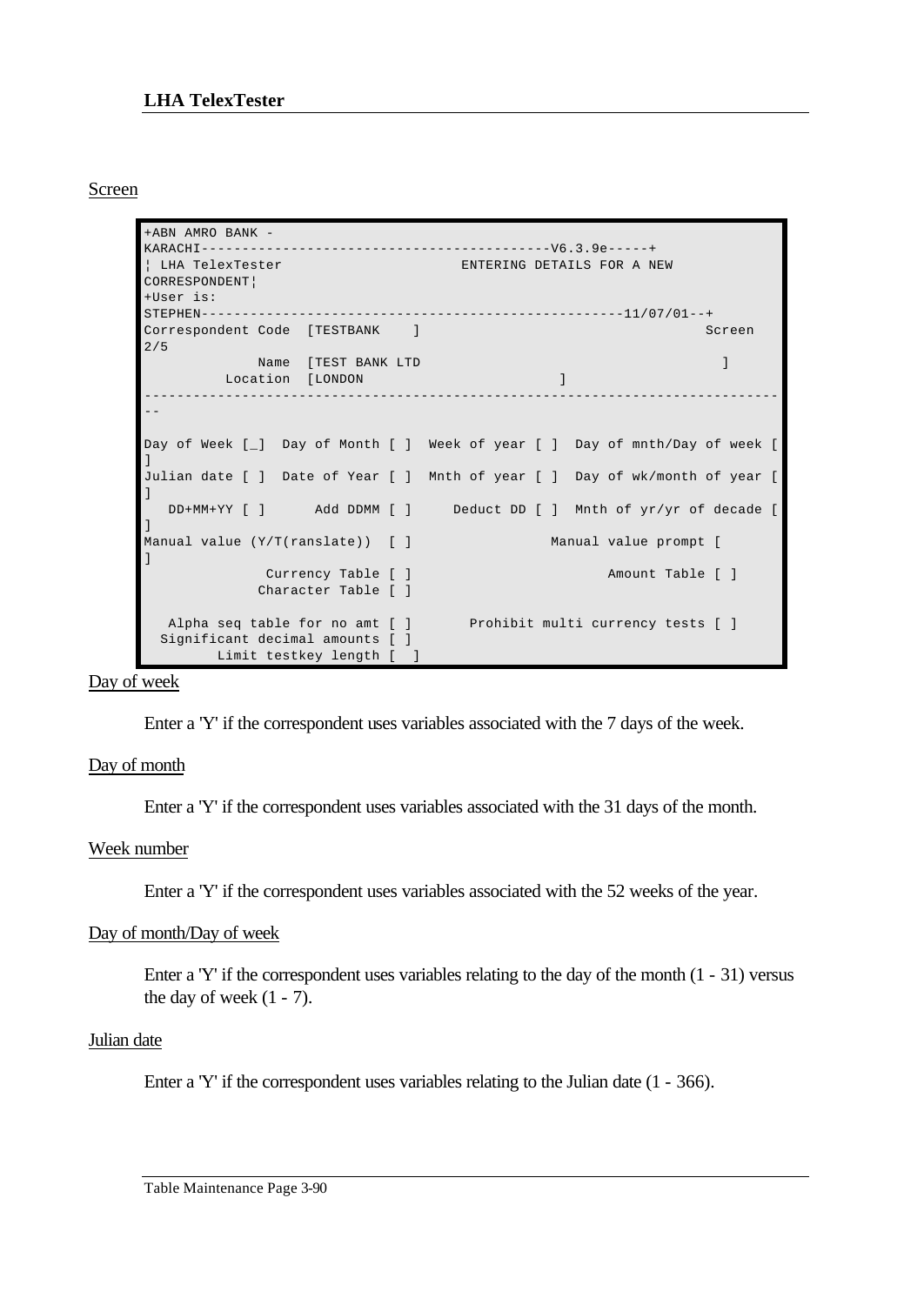## Date of year

Enter a 'Y' if the correspondent uses variables relating to the day of month (1 - 31) versus the month of year  $(1 - 12)$ .

## Month of the year

Enter a 'Y' if the correspondent uses variables associated with the 12 months of the year.

## Day of week Vs Month of year

Enter a 'Y' if the correspondent uses variables relating to the Day of the week (1 - 7) versus the Month of the year  $(1 - 12)$ .

## $DD + MM + YY$

Enter a 'Y' if the testkey includes the value of day plus month plus year, eg. 107 for eight day of August 1991  $(8 + 8 + 91)$ .

## Add in DDMM

Enter a 'Y' if the testkey includes the value of DDMM, eg. for the eighth of September add 809.

## Deduct DD

Enter a 'Y' if the testkey deducts the value day of the month, eg. subtract 8 from the testkey total for the eight day of any month.

## Month of year/Year of decade

Enter a 'Y' if the testkey uses variables relating to the month of the year within each year of the decade.

This table has  $12 * 10 (120)$  variables.

## Manual value

Enter a 'Y' if a value which is not specified in any table needs to be added into the testkey calculation. An example of this is the bank sortcode, a batch or invoice number.

The operator will be prompted during encode/decode for the value to be included.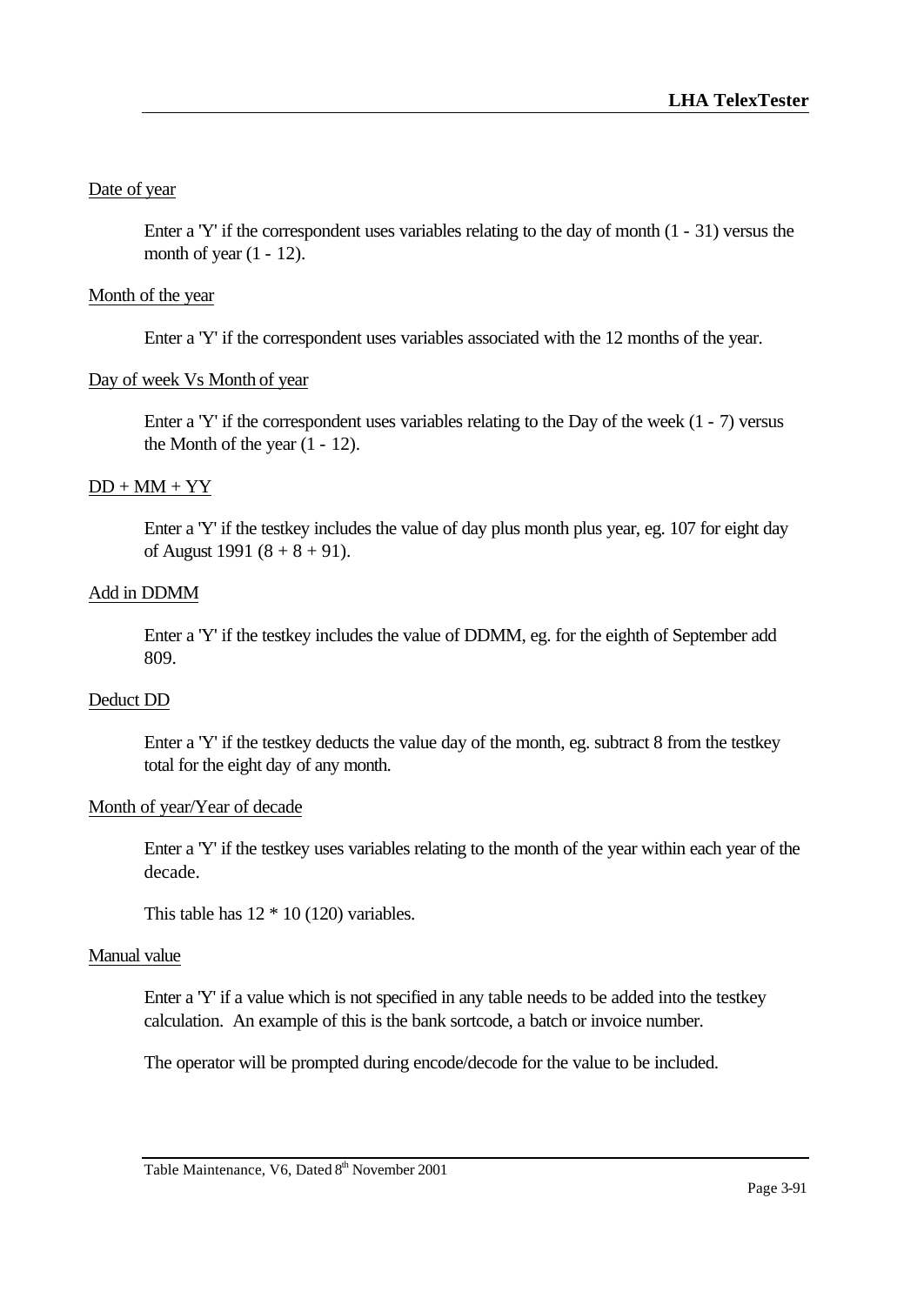This field can also be used to add a value from a testkey table not currently supported by this system.

A refinement of this option is to enter  $a < T$  in this field, this will generate a table of ten variables to be associated with each digit entered as the manual value. These variables are summed with the testkey value. See Section **Manual Value table**.

### Manual value prompt

If a manual value is to be added to the testkey, the text entered in this field will be used to prompt the operator at the time of testing. In the case of a bank sort code being required as part of the testkey calculation, the word 'SortCode' should be entered in this field.

### Currency table

Enter **Y** in this field if the correspondent has variables associated with currencies, see **Currency table** below.

### Amount table

Enter **Y** in this field if the correspondent has variables associated with values, see **Amount table** below.

#### Character table

Enter **Y** in this field if the correspondent has variables associated with characters in the message, see **Character table** below.

#### Use Alpha sequence table for no amount

Enter **Y** in this field if the correspondent uses an alphabetic sequence table for tests with no amount.

#### Prohibit multi currency tests

Enter **Y** in this field if the correspondent testkey does not allow tests with more than a single currency.

#### Significant decimal amounts

Normally decimals in testkey amounts are ignored, for example, two amounts of 1.50 give a total of 2.00 for testing purposes. Enter a 'Y' in this field to indicate that decimals are not to be ignored. If you are not sure, then leave this field blank as it is not often required.

Table Maintenance Page 3-92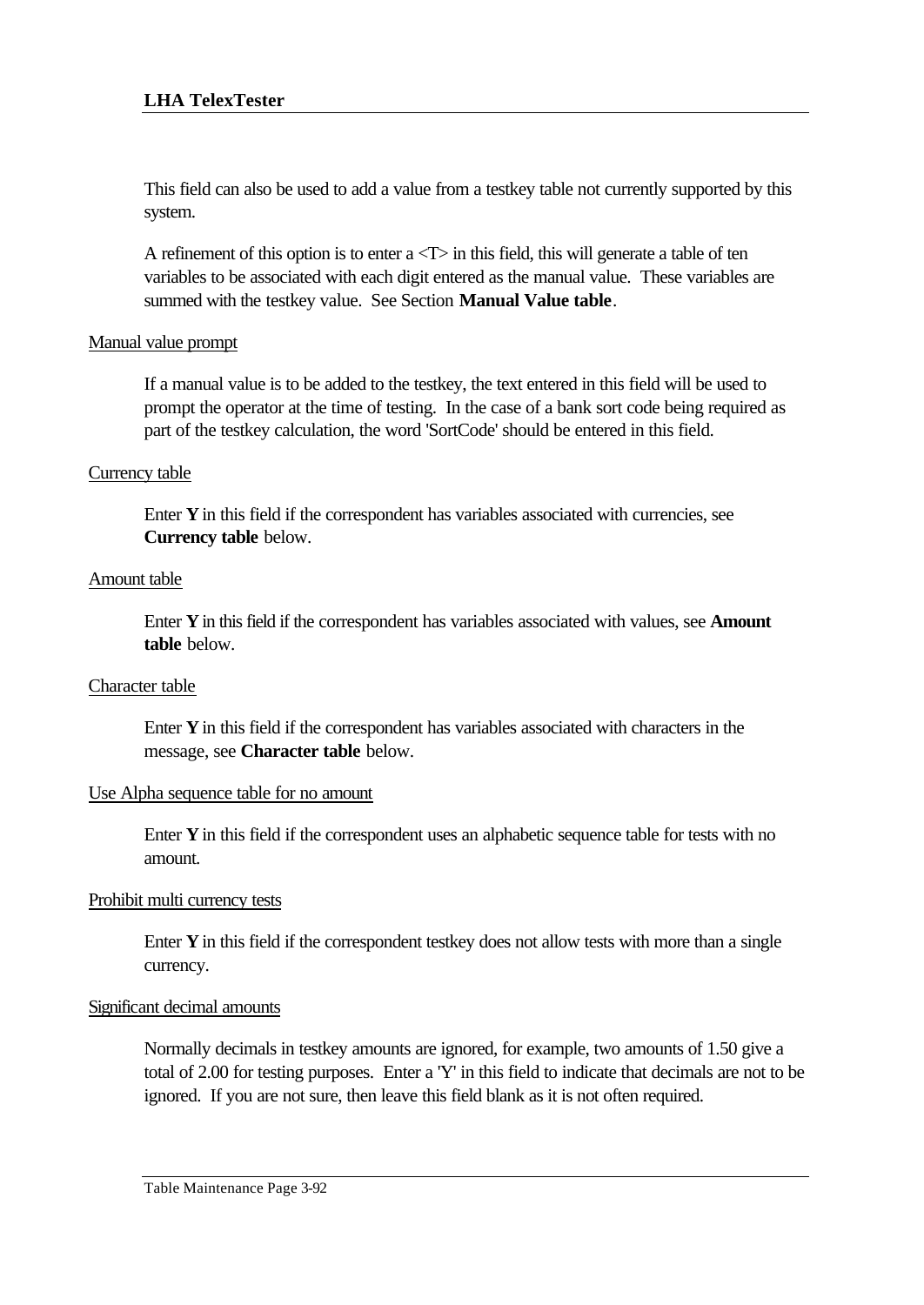### Limit testkey length

If a figure is entered into this field, the resulting testkey for this correspondent will be truncated from the right to the number of digits specified.

## **Correspondent screen 3**

#### Introduction

When the second correspondent screen is completed pressing the <PgDn> key will access the third screen. This screen includes sequencing rules for the correspondent. Even if a correspondent uses no sequence numbers a grid will be maintained, this enables the system to show the order of tests being received and present the test for inspection from the grid maintenance option.

#### Screen

| +ABN AMRO BANK -                                                       |  |  |  |  |  |  |  |  |
|------------------------------------------------------------------------|--|--|--|--|--|--|--|--|
|                                                                        |  |  |  |  |  |  |  |  |
| LHA TelexTester<br>ENTERING DETAILS FOR A NEW                          |  |  |  |  |  |  |  |  |
| CORRESPONDENT                                                          |  |  |  |  |  |  |  |  |
| +User is:                                                              |  |  |  |  |  |  |  |  |
|                                                                        |  |  |  |  |  |  |  |  |
| Correspondent Code [TESTBANK]<br>Screen                                |  |  |  |  |  |  |  |  |
| 3/5                                                                    |  |  |  |  |  |  |  |  |
| Name [TEST BANK LTD                                                    |  |  |  |  |  |  |  |  |
| Location [LONDON                                                       |  |  |  |  |  |  |  |  |
|                                                                        |  |  |  |  |  |  |  |  |
|                                                                        |  |  |  |  |  |  |  |  |
| Size of grids. In: [ 99] Common in & out grids: [N]                    |  |  |  |  |  |  |  |  |
| Out: [ 99] Translate testkey value: [ ]                                |  |  |  |  |  |  |  |  |
| Separate incoming/outgoing tables: [N] Auto cancel missing tests: []   |  |  |  |  |  |  |  |  |
| Missing incoming sequence, gap size: [ 5] Check for missing tests with |  |  |  |  |  |  |  |  |
| duplicate sequence variables: [ ]                                      |  |  |  |  |  |  |  |  |
| Reset SeqVar to row 1 each day: [ ]                                    |  |  |  |  |  |  |  |  |
| Add SeqVar<br>Add Last SeqVar for each cycle of grid: [ ]<br>1         |  |  |  |  |  |  |  |  |
| Minus SeqVar<br>Testkey is cycle dependant: [ ]<br>$\overline{2}$      |  |  |  |  |  |  |  |  |
| 3<br>bbA                                                               |  |  |  |  |  |  |  |  |
| SeqVar, separate table days of week<br><u>an</u>                       |  |  |  |  |  |  |  |  |
| Minus SeqVar, separate table days of week<br>$\overline{4}$            |  |  |  |  |  |  |  |  |
| 5<br>Add<br>SeqVar, separate table days of month                       |  |  |  |  |  |  |  |  |
| 6<br>SeqVar, separate table months of year & days of month<br>Add      |  |  |  |  |  |  |  |  |
|                                                                        |  |  |  |  |  |  |  |  |
| [1] SeqVar Option<br>(SeqVar = Sequence Variable)                      |  |  |  |  |  |  |  |  |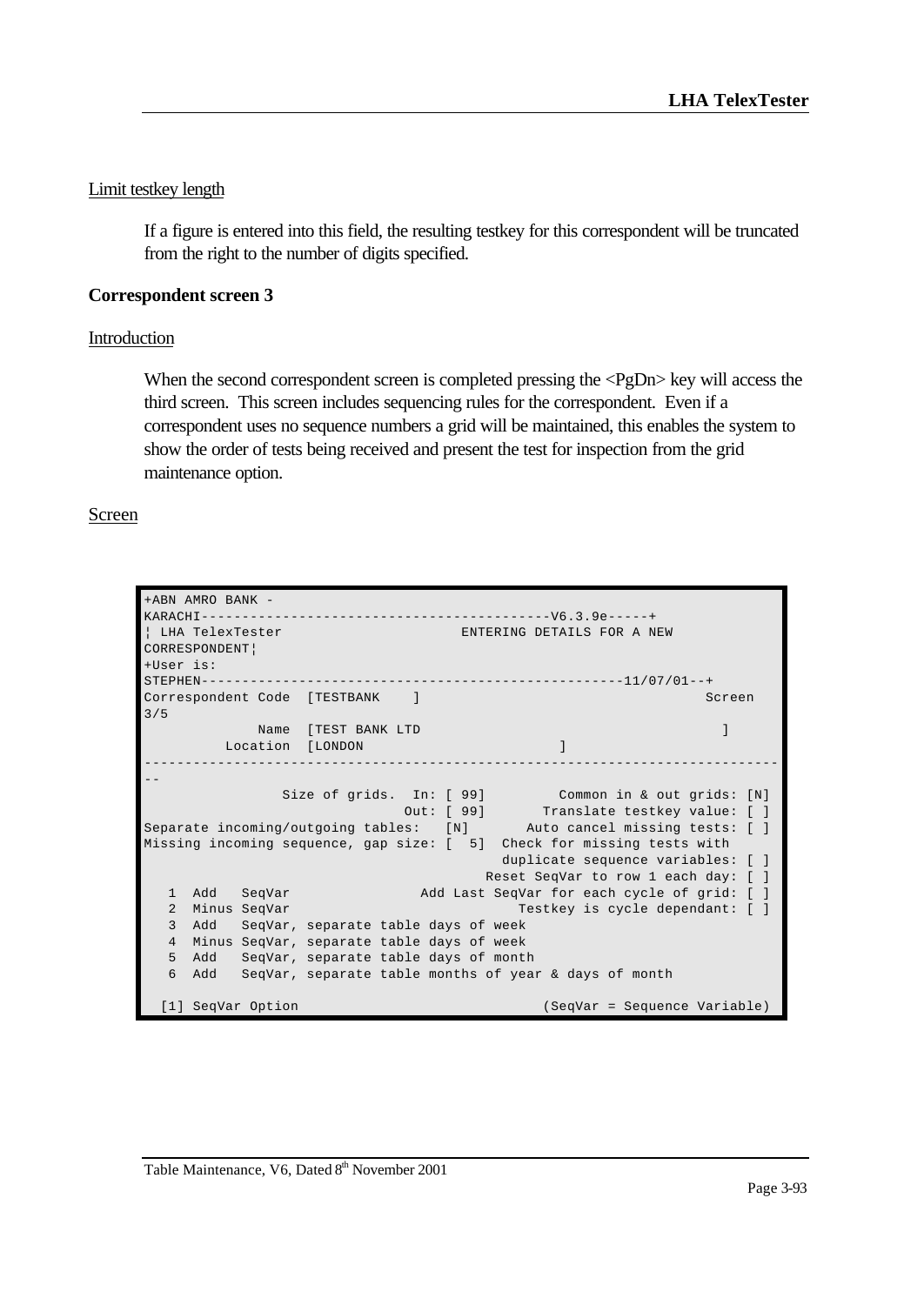## Size of grids

You can specify the grid size of the table for incoming and outgoing messages up to 999. The grid size represents the number of messages processed before the table is repeated. For tables which do not use a grid it is advisable to enter a figure here since this will allow the last sequence of messages to be displayed.

## Separate incoming/outgoing tables

Enter a 'Y' in this field if the sequence variable tables are different for incoming and outgoing tests.

## Missing incoming sequence gap size

The figure entered here will be used to calculate whether a test which has arrived out of sequence can be accepted. It only applies to tests which arrive early, a missing test will always be accepted (dependent upon operator acceptance).

## Common in & out grids

Put a 'Y' in this field if the correspondent uses a single grid for both incoming and outgoing messages, this is not the same as using the same variable tables for in and out messages.

Use of this option is rare, as an example, tests on rows 1 and 2 are outgoing tests, then the next expected incoming test would be on row 3.

## Translate testkey value

Enter a 'Y' in this field if the resulting Testkey value is to be translated using a character translation table. For example, Testkey '123456' becomes 'AXBZ'.

## Auto cancel

If selected, any missing rows for this correspondent will be flagged as 'Cancelled'. This option allows a table to be used in a 'Random' manner with incoming tests on any row being accepted without generating 'Missing' rows.

## Check for missing tests with duplicate sequence variables

This option should only be set to  $\langle Y \rangle$  if the sequence variables in the grid have duplicates present.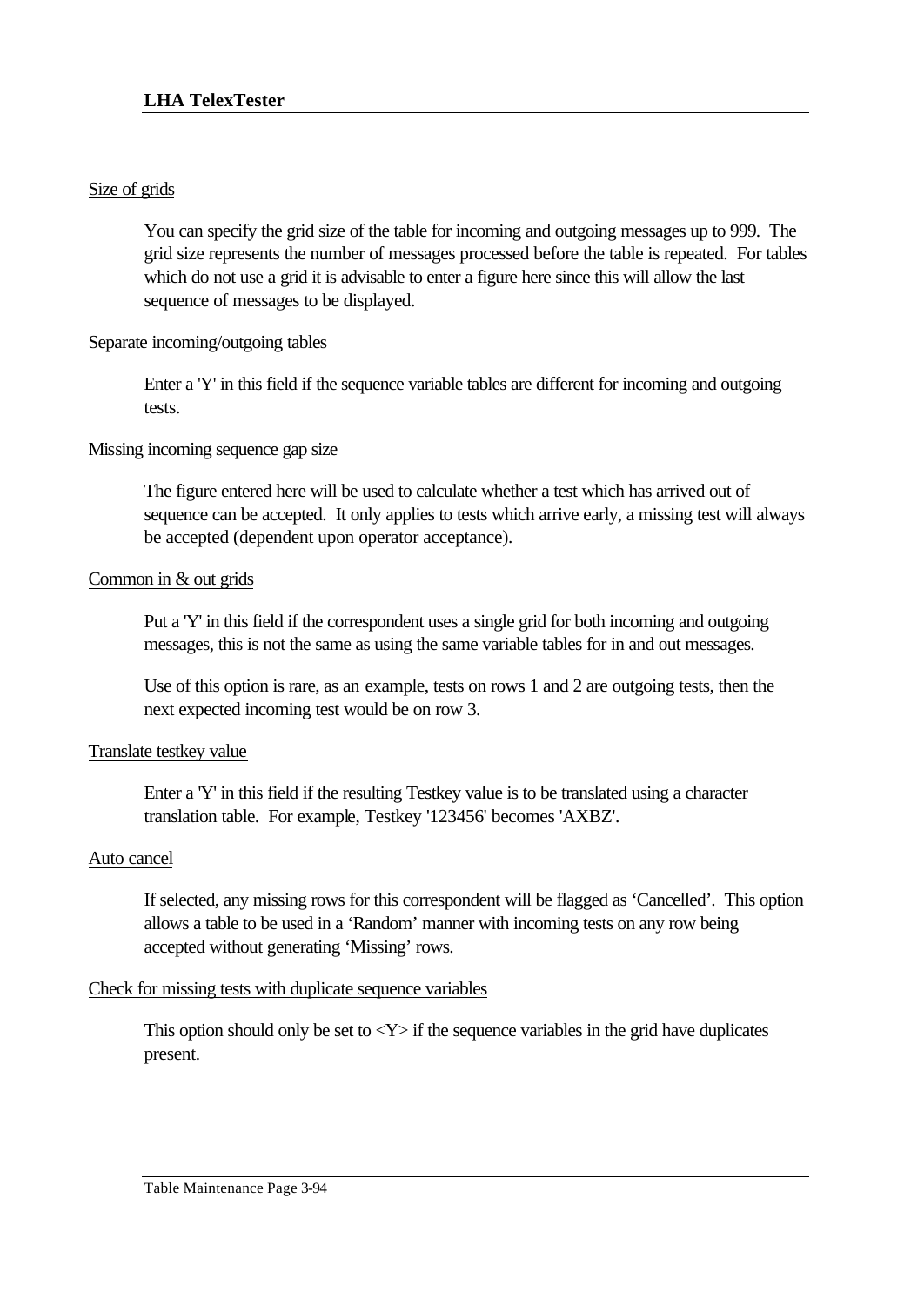It is used when incoming testkeys are received in the wrong order. It will cause the system to perform an additional check of the grid cycles for a correct position on a missing row instead of stopping when the first correct position is found.

Use of this option will cause the system to operate more slowly for incoming test failures.

#### Reset SeqVar to row 1 each day

If selected, during the House Keeping operation (which is run automatically each day) the Next rows for this correspondent will be reset to one.

#### Add Last SeqVar for each cycle of grid

Normally used in addition to '**Reset SeqVar each day**'.

If selected, the final sequence variable in the table is added to the testkey for each rotation of the grid.

When used, the Grid cycles must be set high enough to accommodate all tests carried out in a single day.

#### Testkey is cycle dependant

This option should only be selected for testkeys where the testkey can vary dependant on which cycle of the grid is being used.

The option allows the system to process incoming tests more accurately.

Specify  $\langle Y \rangle$  for example if using prefix option 10 or some Specialist keys.

#### Sequence Variable Option (SeqVar Option)

Enter the requitred option or zero for none. Options are defined below.

#### 1 Add SeqVar

Sequence Variable added to Testkey

#### 2 Minus SeqVar

Sequence Variable subtracted from Testkey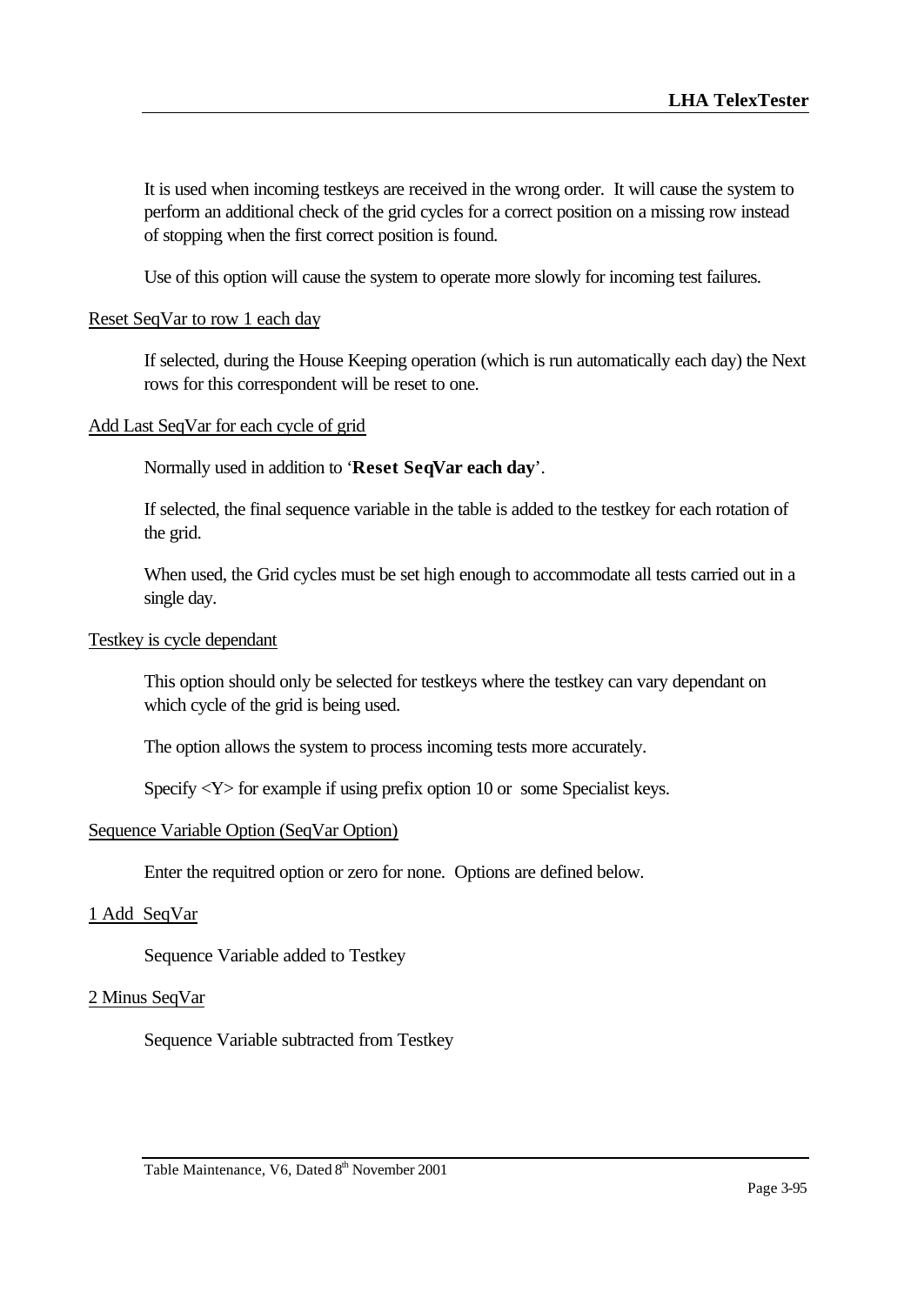## 3 Add SeqVar, separate table days of week

Sequence Variable added to Testkey, seven tables are maintained, Monday, Tuesday etc.

## 4 Minus SeqVar, separate table days of week

Sequence Variable subtracted from Testkey, seven tables are maintained, Monday, Tuesday etc.

### 5 Add SeqVar, separate table days of month

Sequence Variable added to Testkey, 31 tables are maintained,  $1<sup>st</sup>$  to  $31<sup>st</sup>$  day of the month.

### 6 Add SeqVar, separate table months of year & days of month

Sequence Variable added to Testkey,  $12 * 31$  tables are maintained,  $1<sup>st</sup>$  to  $31<sup>st</sup>$ , January to December.

## **Correspondent screen 4**

### Introduction

When the third correspondent screen is completed pressing the <PgDn> key will access the fourth screen. This screen includes the Prefix and Suffix options for the correspondent.

## **Screen**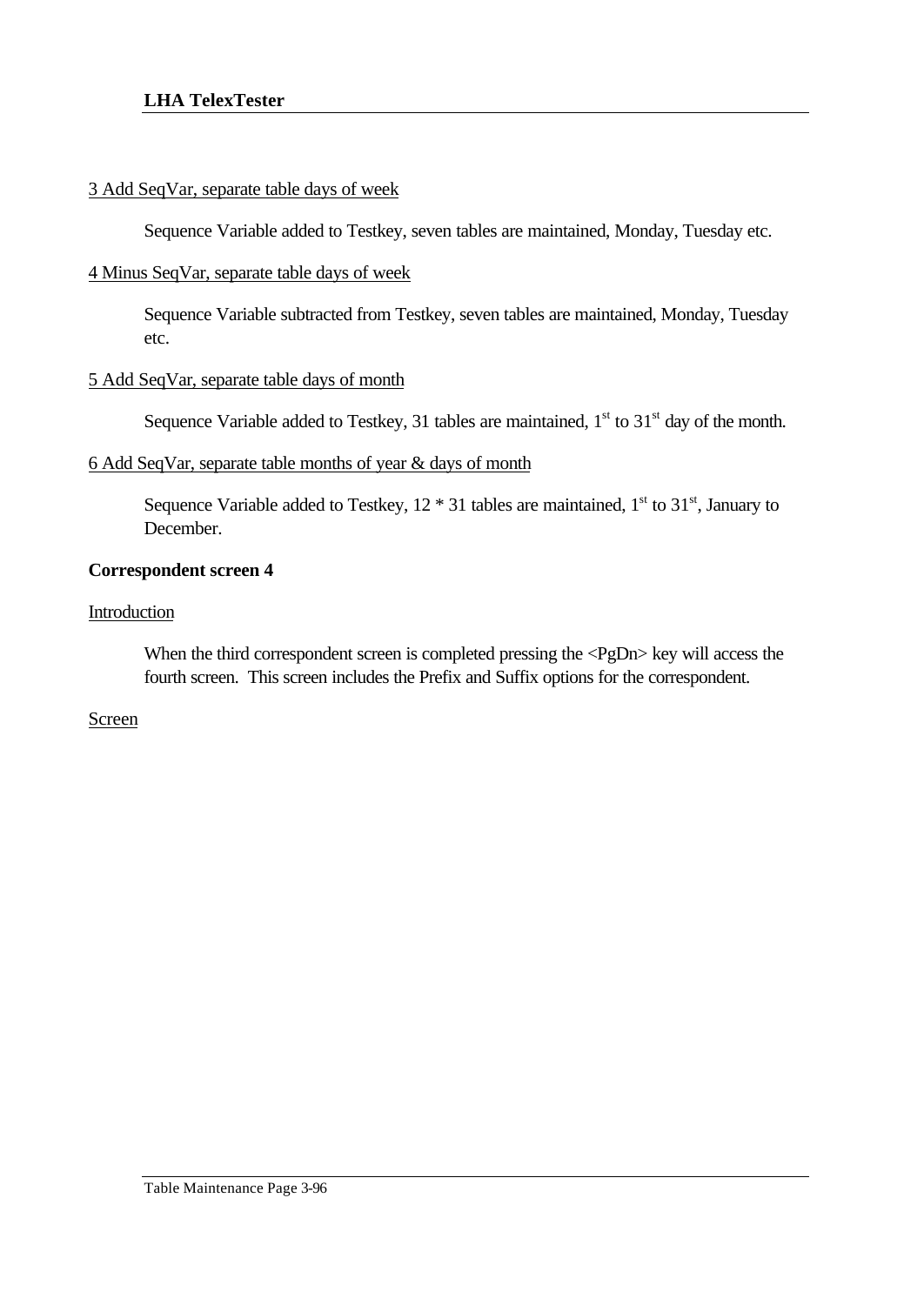+ABN AMRO BANK - KARACHI-------------------------------------------V6.3.9e-----+ ¦ LHA TelexTester Correspondent Maintenance¦ +User is: STEPHEN----------------------------------------------------11/08/01--+ Correspondent Code [TESTBANK ] Screen 4/5 name **[** ] **Name [** ] **Name [** ] **] Name [** ] **] Name is a set of the set of the set of the set of the set of the set of the set of the set of the set of the set of the set of the set of the set of the set of the set o** Location [ ] ------------------------------------------------------------------------------ -- Sequence number as prefix ....... 1 Daily despatch number as prefix.. 2 No of digits in amount as prefix. 3 Prefix from prefix tables........ 4 Prefix from alpha tables......... 5 Optional sequence no as prefix .. 6 Day of month as prefix .......... 7 Sequence number as suffix........1 Prefix from day of week table ... 8 Sequence variable as suffix......2 Day of Month plus Month of Year . 9 No of digits in amount as suffix.3 Sequence + (Grid size \* Cycles) .10 Nos tests today (same ccy & amt).4 Prefix Option [\_0] Suffix Option [0] Separate prefix table each day of week: [ ]

#### Prefix Options

#### Introduction

The package has been designed to cater for all currently known methods of arriving at the prefix value and you can enter one of the options as follows.

#### Sequence number as prefix

This option allows you to use the sequence number as a prefix without having to set up a prefix table as would be the case with option **4**.

An example of how this option works is:

The 53rd message is sent to Demo Bank which we will refer to as the 53rd **sequence number**.

#### The 53rd **sequence number** has a **sequence variable** of 278.

When calculated, the value 278 will be added to the testkey with 53 appearing as a **prefix**, e.g 53/34567.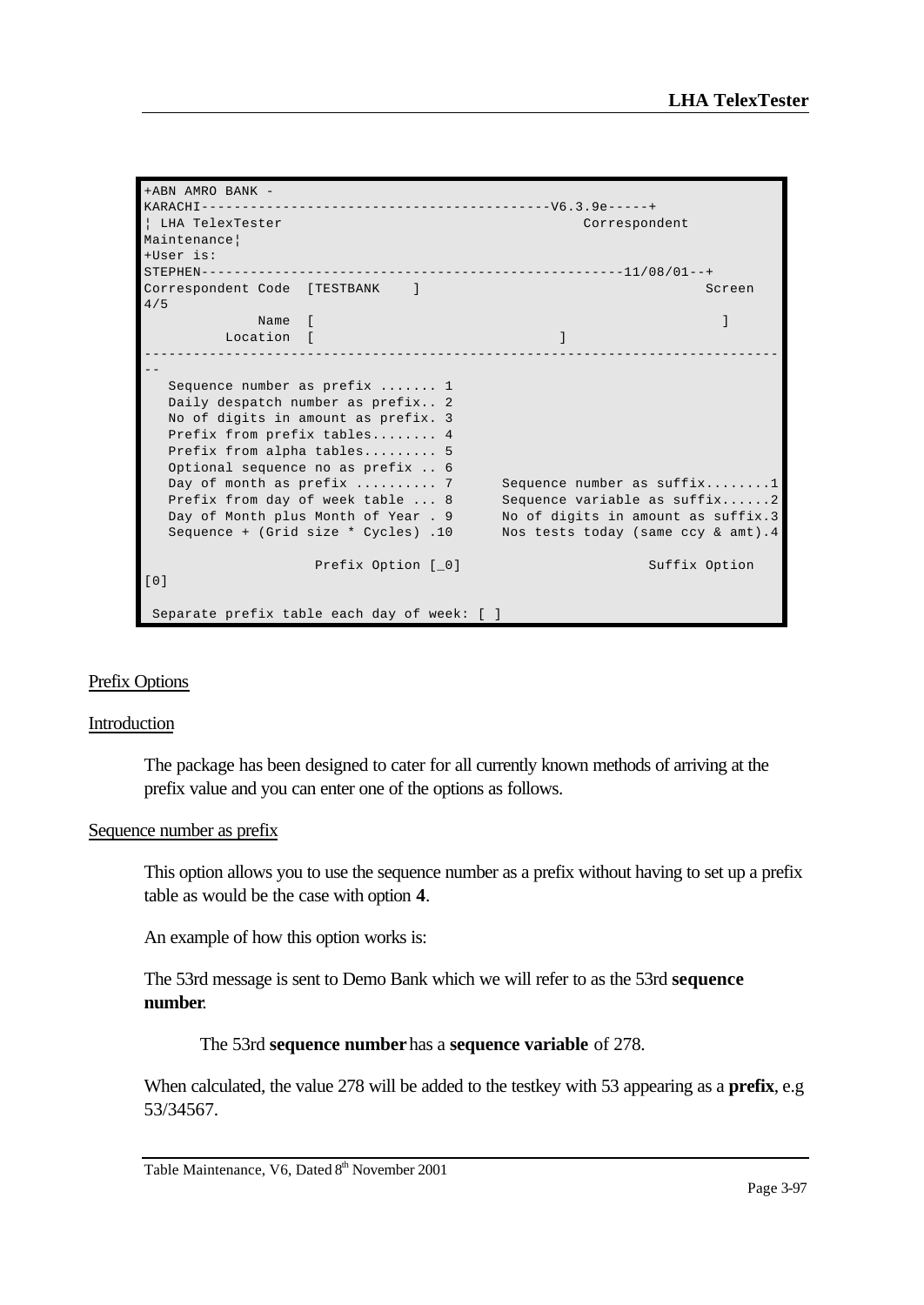### Daily dispatch number as prefix

This option is similar to option 1 except that the prefix resets to 1 when Housekeeping is run.

This option is only used if the correspondent uses both a sequence variable and a prefix number which is reset each day and has a different size to the sequence grid.

An entry in this field allows the prefix to cycle independently of the sequence variable.

For example, ABCBANK uses a daily message number as a prefix which has a table size of 9 but uses a sequence variable which cycles through 100 values.

If the daily dispatch is the same size as the grid and the grid is reset to 1 each day then do not use this option, use option 1 instead as this will give more control of out of sequence tests.

If this option is selected then after the second correspondent screen has been completed another screen will be displayed allowing the prefix grid size to be specified and positions for the previous month to be entered. This screen is defined and explained in **Grid maintenance**.

### No. of digits in amount as prefix

The system automatically adds up the number of digits in the amount to be tested and uses the total as the prefix for the calculated testkey. For example:

A test for the amount 1,765,218 would be prefixed by 007/.

## Prefix from prefix table

Similar to option 1, except that the system uses a set value from an established prefix table.

For example, using the same scenario as given for option **1**, but this time the testkey result uses this option for issuing the prefix.

The 53rd message is sent to Demo Bank which we will refer to as the 53rd **sequence number**.

## The 53rd **sequence number** has a **sequence variable** of 278.

But, in this case, the 53rd **sequence number** has a **prefix variable** in an established **prefix table** of, let's say, the value 87.

When calculated, the value 278 will be added to the testkey, but since the 53rd **sequence number** in the **prefix table** has a value of 87, this appears as the **prefix**, e.g 87/34567.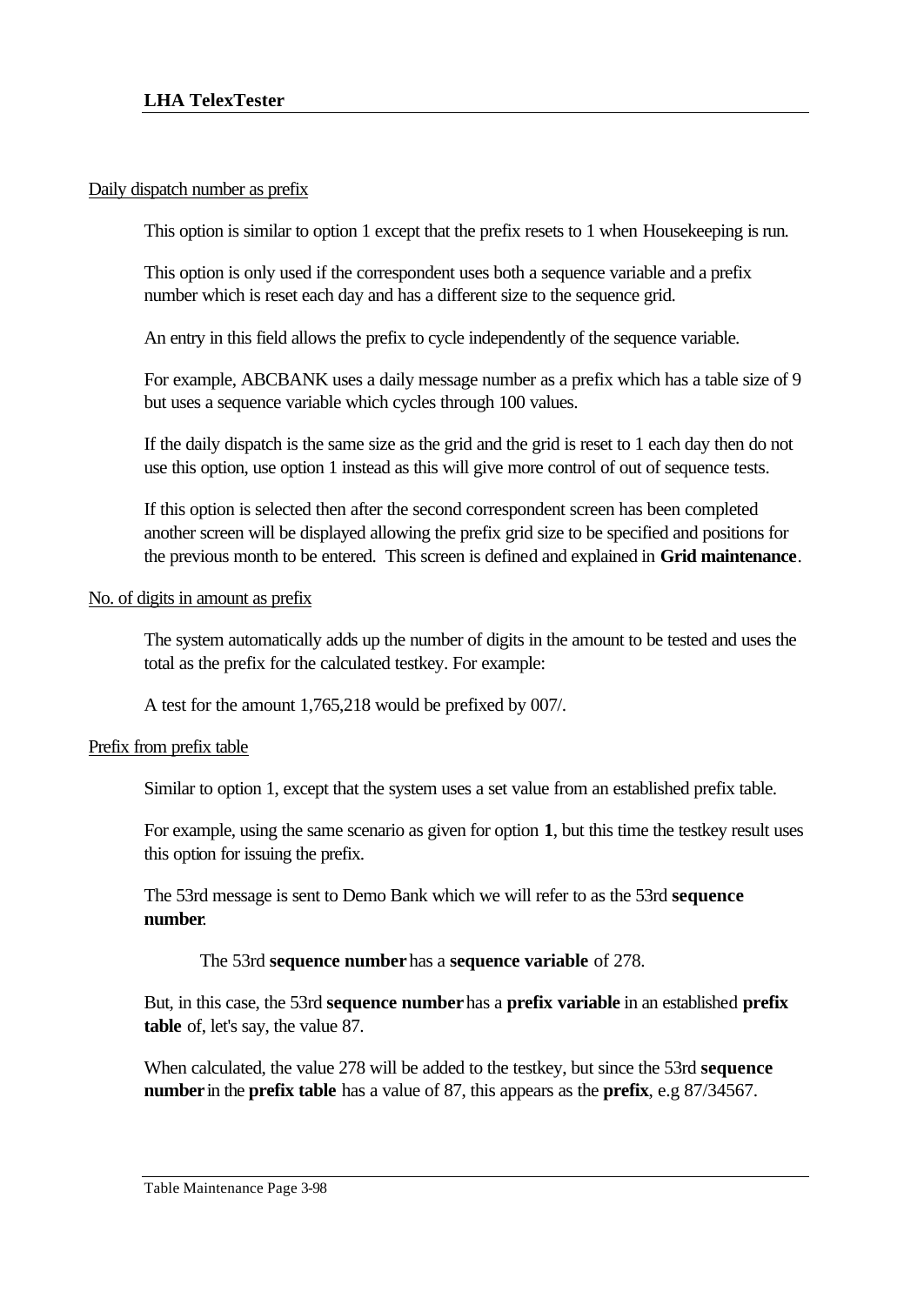## Prefix from alpha table

Same as above except using values from an established alpha table. This enables values such as '0' (zero) or '00' or even 'ABCD' to be used as a prefix.

### Optional sequence number as prefix

Same as above option 1 except that for incoming tests if the prefix is not entered then it will be supplied by the system based upon where in the grid the testkey fits.

### Day of month as prefix

The day of the month (1 - 31) of the testkey date is used as the prefix.

For example, for a testkey of 2345 on 8 August the complete key will be 8/2345.

#### Prefix from day of week table

The prefix value is taken from the **Day of week** table. If this option is used a 'Day of week' table needs to be established. If, however, the variable from this table is not to be added to the testkey value, do not set the 'Day of week' option on the first correspondent screen.

#### Day of Month plus Month of year

Add the current day of the month to the current month of the year and use the result as the prefix.

#### Sequence  $+$  (Grid size  $*$  cycles)

Prefix option 10 will use the sequence position as prefix, then, when all the sequences have been used the prefix will continue sequentially, not reset to row 1.

The prefix is dependant on the grid cycle, so the number of cycles must be set as required.

If used with the option 'Reset to row 1 each day', this prefix will produce the number of tests for the day, or 'Daily Despatch Number'.

Also, see 'Cycle Depandant' option.

#### Separate prefix table for each day of week

Enter a 'Y' in this field if the prefix variable tables are different for each day of the week.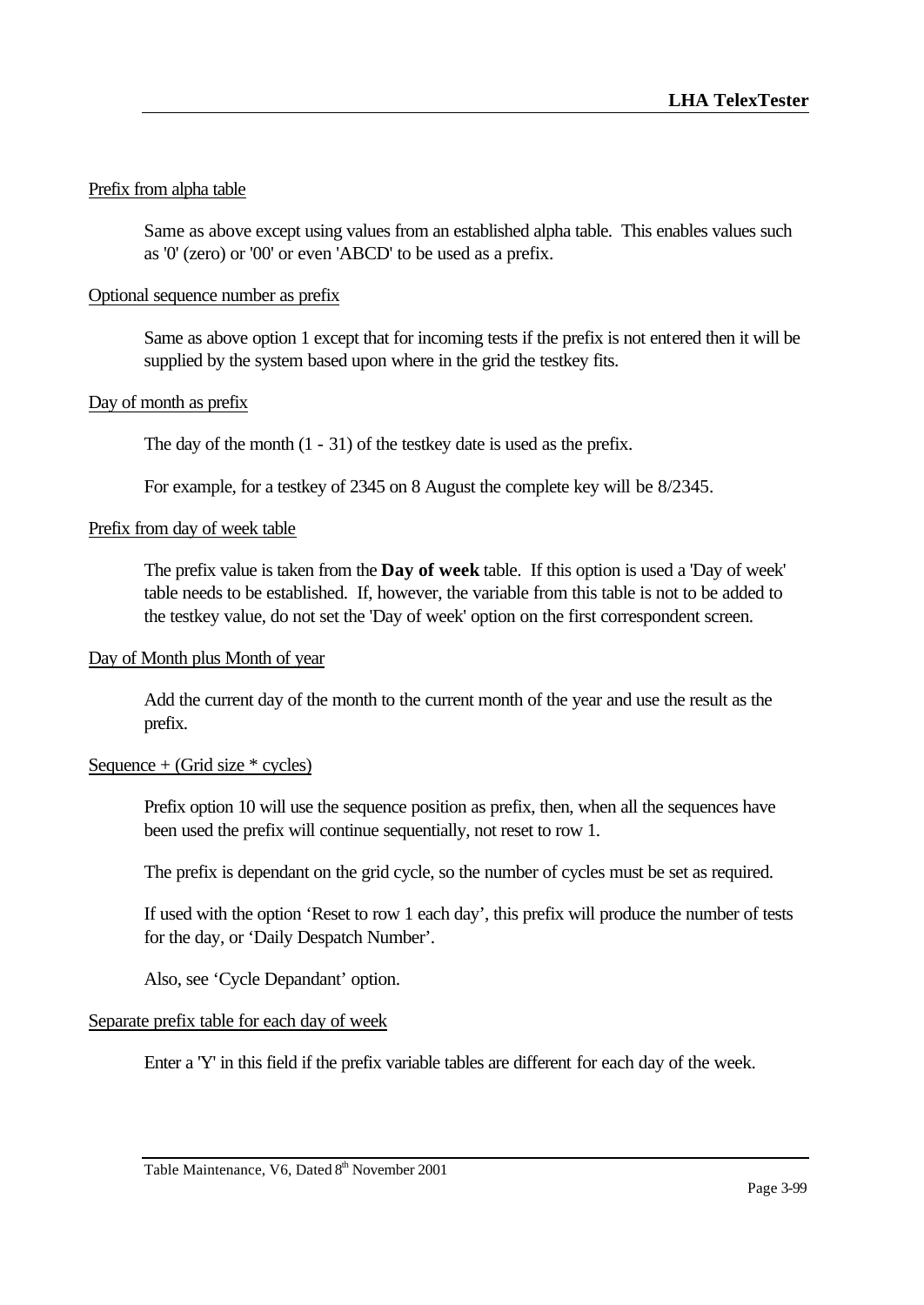## Suffix Option

## Introduction

The four suffix options are similar in operation to the prefix options although not as common, but a testkey may have any combination of prefix and suffix options.

## Sequence number as suffix

The number of the current grid position is used as suffix. See **prefix option 1** for detailed description.

### Sequence variable as suffix

The variable associated with the current grid position is used as the suffix.

## Number of digits in amount

Same as prefix option 3.

### Nos tests today (same ccy & amt)

This option will add a suffix to the testkey which is a count of the tests done today with the same currency and amount.

## **Correspondent screen 5**

#### Introduction

The fifth correspondent screen is used to record the type of key and various dates. This screen is accessed by pressing the <PgUp>/<PgDn> keys after accessing a correspondent.

#### Screen

The following is an example of screen 4: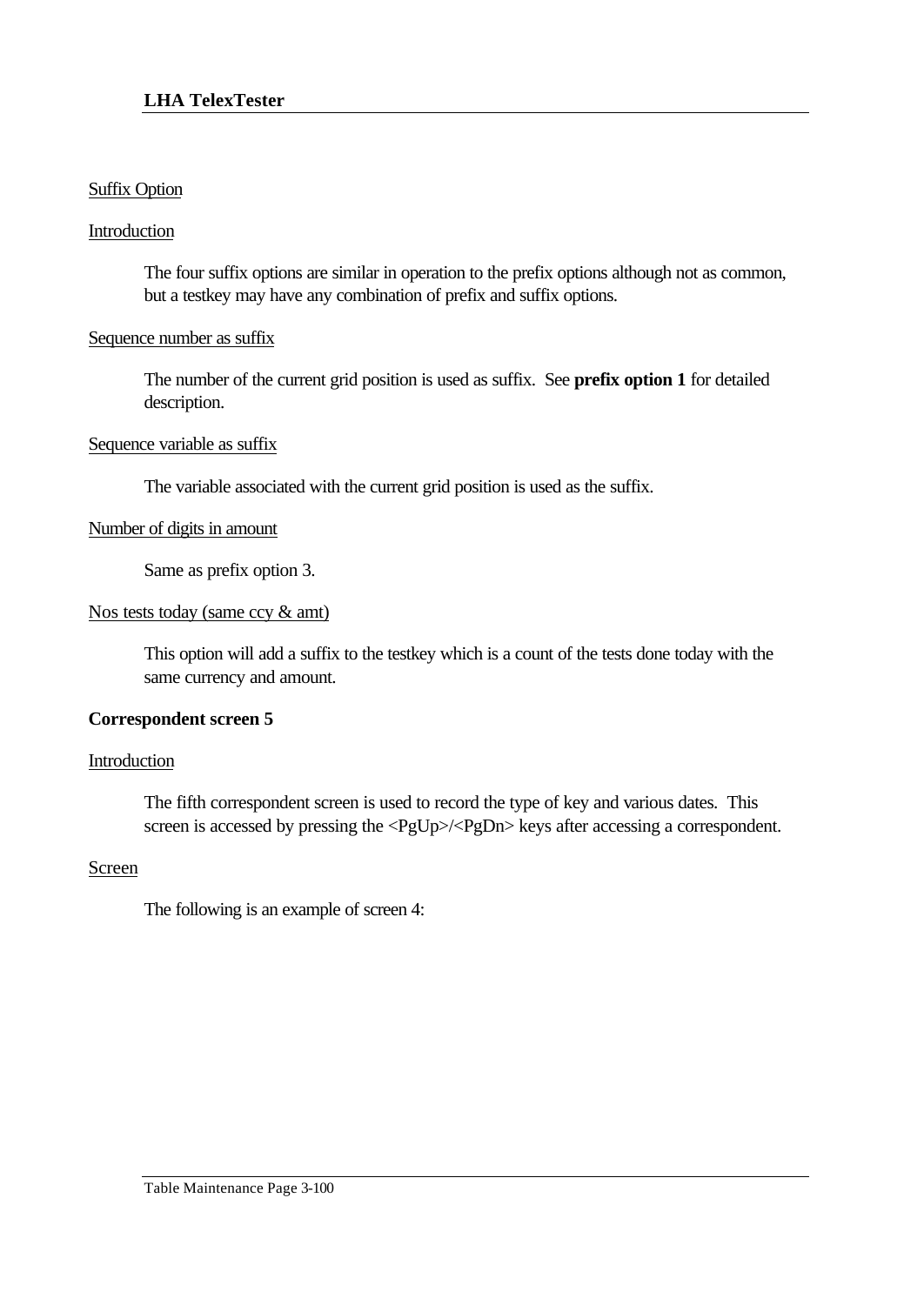```
+BANK OF LHA, LONDON 
 ----------------------------------------------V6.3.9e-----+
¦ LHA TelexTester Correspondent Maintenance 
¦
+User is: 
STEPHEN----------------------------------------------------11/09/01--+
Correspondent Code [LHALONDON ]
Name [BANK OF LHA LTD ] [ ] ] [ ] ] [ ] [ ] ] [ ] [ ] ] [ ] [ ] [ ] ] [ ] [ ] [ ] [ ] [ ] [ ] [ ] [ ] [ ] [ ] 
Location [LONDON ]
             Type of key: [__________]
          Date key issued: [12/01/94]
            Acknowledged: [13/01/94]
Date fixed numbers issued: [12/01/94]
            Acknowledged: [13/01/94]
       Date key operative: [01/02/94]
<F1> to save; <F2> to abandon; <PgUp> or <PgDn>; <F10> General Information
<F9> Tables; Shift <F1> direct table; <F3> Set Slaves; <F4> Copy; <F5> Delete
```
#### **Description**

The information entered into these fields is recorded by the system and can be produced in correspondent reports.

#### **Correspondent screen 6**

#### Introduction

The sixth correspondent maintenance screen is used to record general information about the correspondent bank.

To access this screen, press <F10> from any of the other screens.

The first line entered on this screen will be displayed during input of tests, it was previously called 'SPECIAL INSTRUCTIONS'.

A screen similar to the following will be displayed.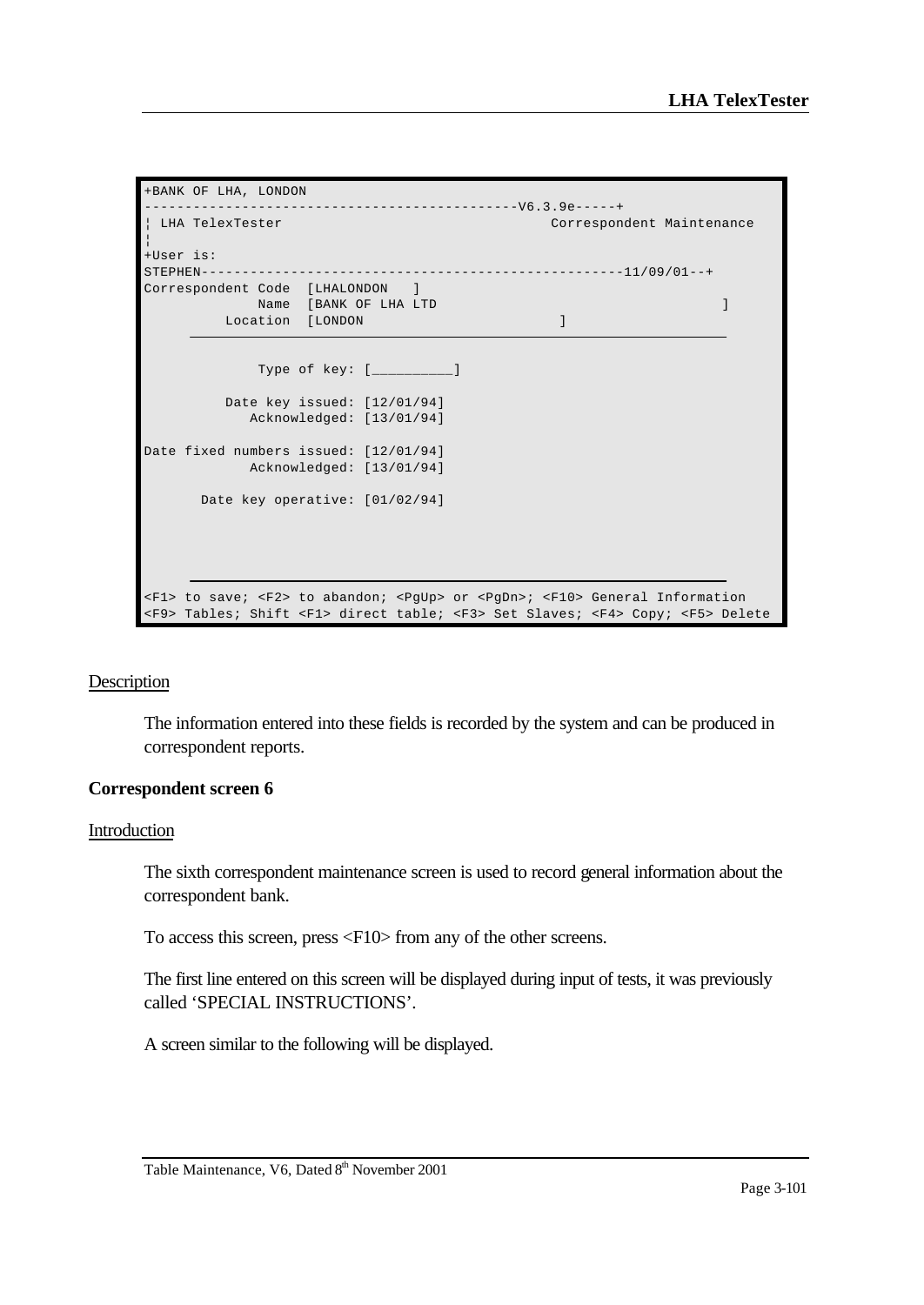### Screen

```
+BANK OF LHA, LONDON 
 ----------------------------------------------V6.3.9e-----+
¦ LHA TelexTester Correspondent Maintenance 
¦
+User is: 
STEPHEN----------------------------------------------------11/09/01--+
Correspondent Code [LHALONDON ] 
Name [BANK OF LHA LTD ]
       Location [LONDON ]
Information, contacts etc. First line will be shown to operator during 
testing.
¦No Third Party Tests! 
¦
¦ 
¦
¦26 FRITH STREET 
¦
¦LONDON W1 
¦
¦ 
¦
¦GEORGE TURNABLE, 0181 399 1489 
¦
¦ 
¦
¦KEY RECEIVED 12TH AUGUST 1993 
¦
¦ 
¦
¦ 
¦
¦ 
¦
<F1> save/exit, <Esc> to abandon changes <Shift F1> more
```
Options available

#### F1 Save

When all changes have been made, press the  $\langle F1 \rangle$  key to save the information and return to the correspondent maintenance screens.

#### Escape abandons

Press the <Esc> key to exit without saving changes.

You will receive a warning if changes have been made.

Table Maintenance Page 3-102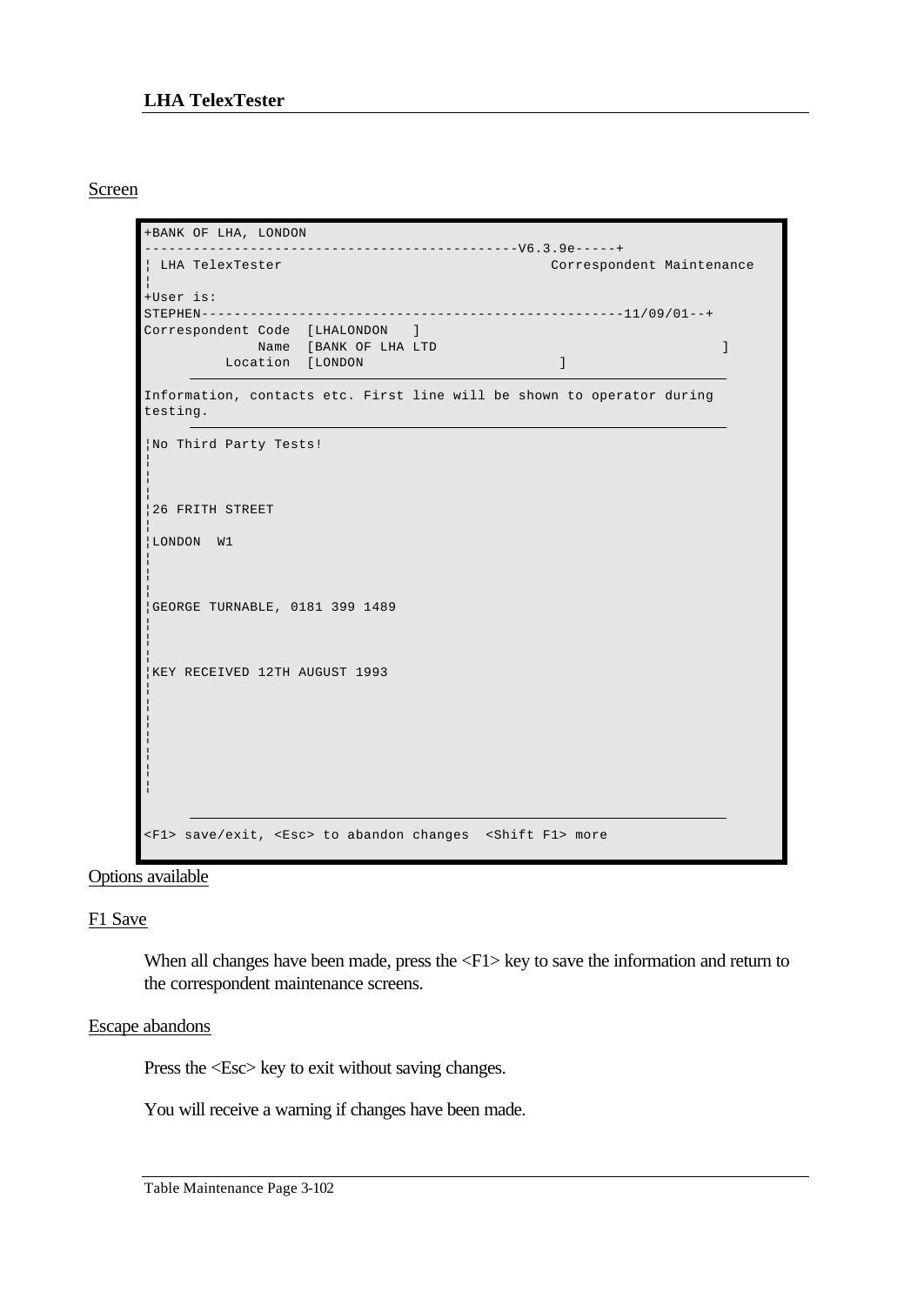## Shift F1

Further options are available by pressing the <Shift> and <F1> keys together.

These options are '**General Edit**' options, they are described in the **Operators Section.**

## **Correspondent maintenance prompts**

## F1 Save

When all changes to the correspondent are complete, press the  $\langle F1 \rangle$  key to save the changes and prompt for another correspondent.

## F2 Abandon

To abandon any changes you have made, press the <F2> key. Note, the abandon option will only apply to changes to the correspondent record. Any changes made to table contents will still stand.

## PgUp/PgDn

The <PgUp> and <PgDn> keys will cycle through the four correspondent maintenance screens.

## F9 Tables

When the details of which tables are used have been completed on the second correspondent screen, pressing the <F9> key will access the variables for selected tables.

## F10 General Information

Pressing the <F10> key will access the editor for entering Special Instructions and General information.

## Shift F1, direct table

To access the variables for a specific table directly, set the cursor on the required field and press the <Shift> key together with the <F1> key.

## F3 Set slaves

The <F3> key accesses the set slaves option, see **Set Slaves** later in this Section for details.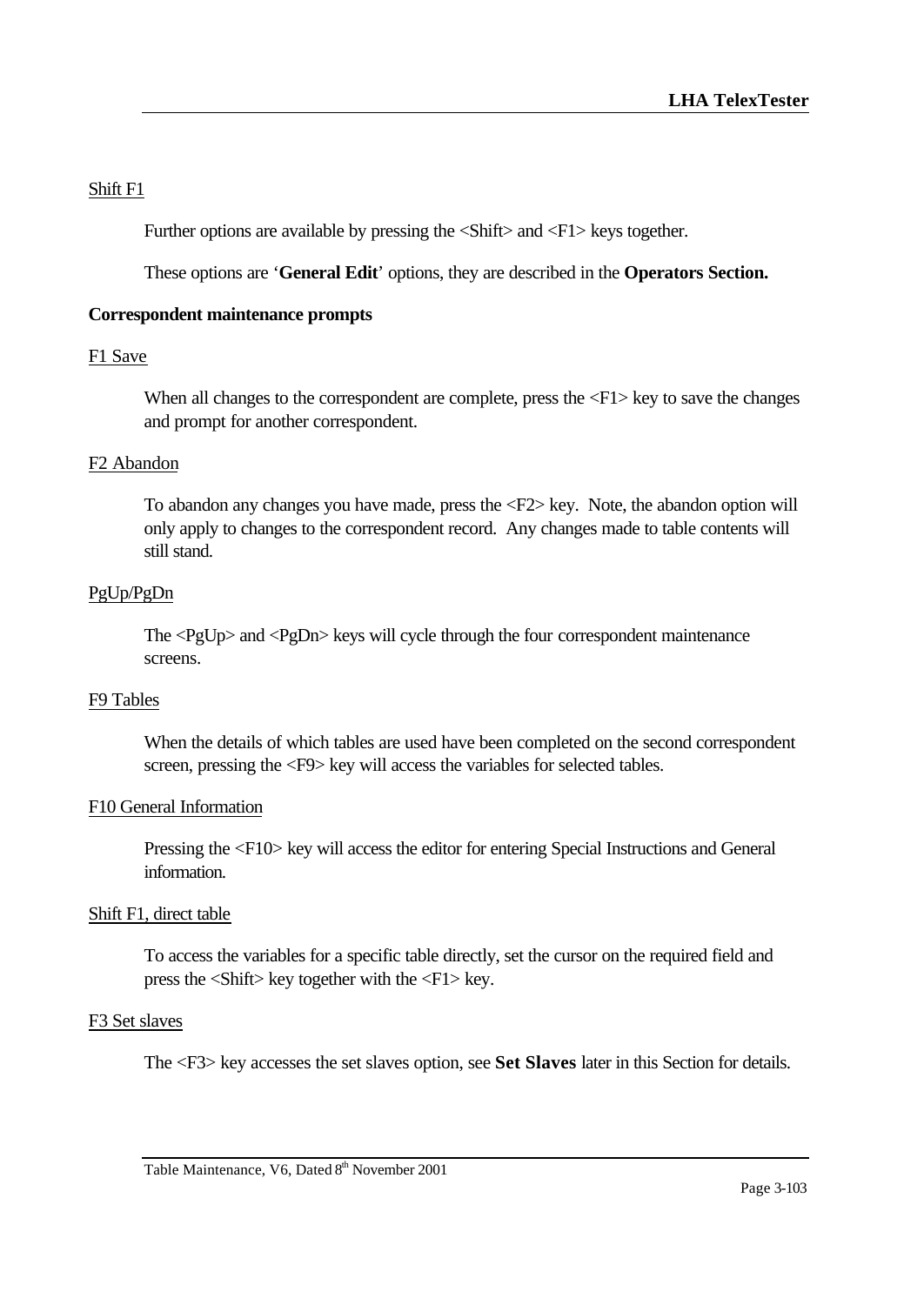## F4 Copy

The <F4> key allows details from an existing correspondent record to be copied over the current record

After pressing the <F4> key you are prompted for a correspondent code, enter the code from which to copy and press the  $\leq$  Enter $\geq$  key. The table details from the specified correspondent will be copied over the current correspondent details.

This feature differs from using a Master Set in that duplicate copies of the tables you want to use are made and you have the facility to change individual tables as needed for the correspondent you are adding without affecting others which use the same tables.

For example:

Let us suppose that you have already added the correspondent **MHT NY** (Manufacturers Hanover Trust New York) and now wish to add a record for the London branch. Let us further suppose that the tables for London are marginally different, say different sequence tables (otherwise you would use the Master Set as previously described for adding the New York branch).

When adding this correspondent, you enter **MHT LD** as the code for London, its full name, location and unique fixed numbers and then enter **MHT NY** in the **Copy From** field and press the <Enter> key. The screen will then display:

Please Wait. Table copy in progress

and then if the original set has been added correctly:

Table copy successful

At this point the tables have been duplicated for London and you can make modifications to the sequence tables (which, for the sake of this example, are different from New York) or add a new table, or change any others.

A word of warning: be sure that the original tables are accurate before using this option as any error in the table will be propagated to each correspondent that you copy to.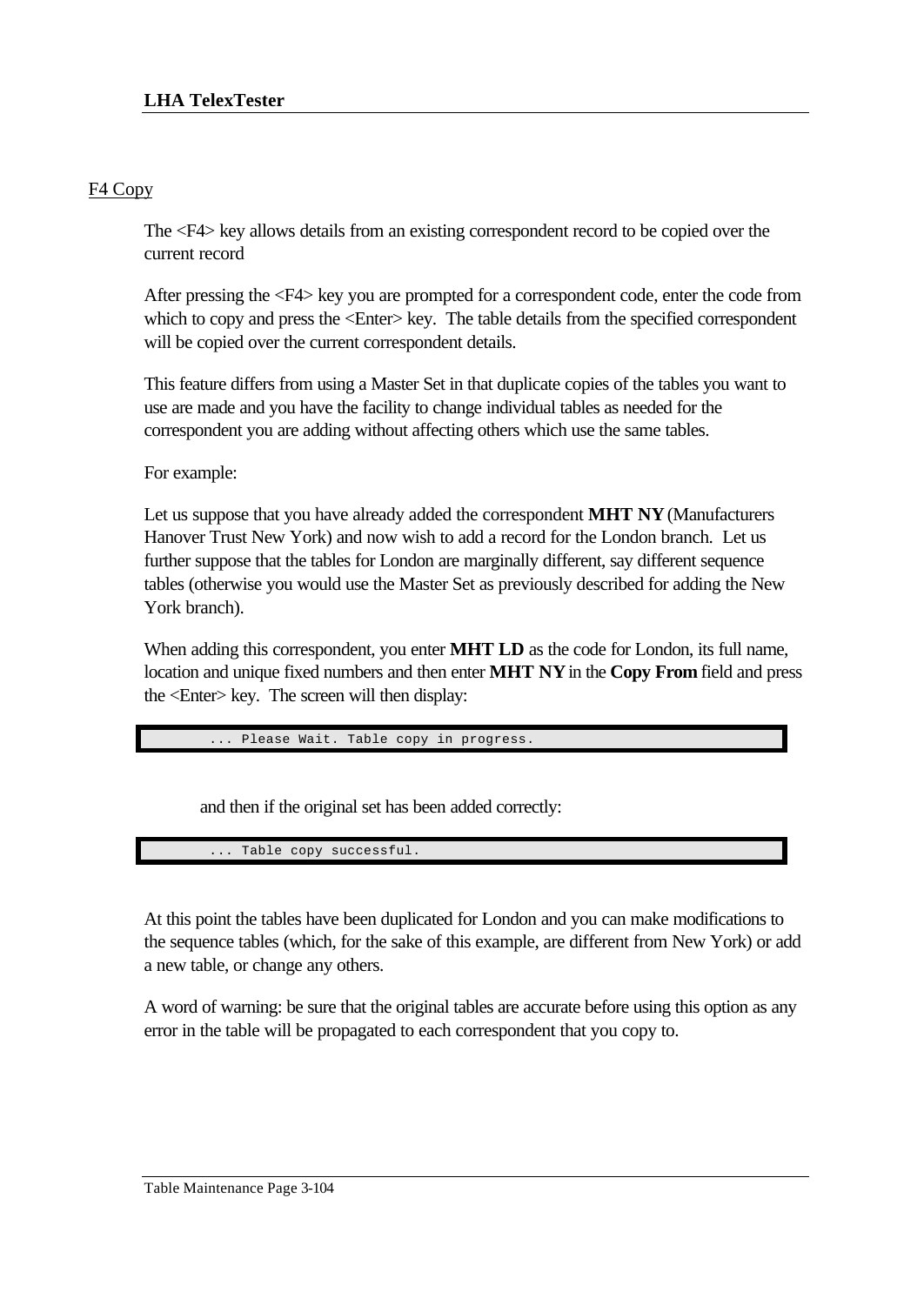## F5 Delete

To delete a correspondent, press the <F5> key, you will be prompted for confirmation that you want to delete the correspondent, enter <Y> and press <Enter> to confirm and delete the correspondent record and all it's tables.

If a correspondent is marked as 'Out of service' you will not be able to delete it. This feature exists to protect 'Master' correspondent keys which are normally marked as Out of service.

## **Using tables from a Master Set**

### Introduction

Most major banks have standard testkey tables which are issued to all of its branches or correspondents throughout the world with the only differences being the fixed incoming and outgoing numbers.

Therefore, once you have added a correspondent record containing the head office tables, it is an easy operation to add records for the branches or other correspondents with a different correspondent code and the relevant fixed numbers and then simply reference the testkey tables from the record containing the Master Set.

This facility saves space on the system as only the one table set is referenced although separate Sequence Positions are maintained for each correspondent using the Master Set. Maintenance is also easier because you only have to change the Master Set if the change is applicable for all those correspondents using it.

## Example

Let us suppose that you have added the correspondent **MHT** (Manufacturers Hanover Trust) with all standard table data (the Master Set) and now wish to add a record for the NY branch with unique fixed incoming and outgoing numbers.

When adding this correspondent, you enter **MHT NY** as the **Correspondent Code**, the full name and location of the bank, the unique fixed numbers and then simply enter **MHT** in the Use Tables field and press <F1> to save.

On pressing <F1> the system will transfer the Master table details to the 'Slave'.

Although the grid sizes for users of master tables must be the same as the master, it is possible to set individual branches with their own tolerance for incoming tests.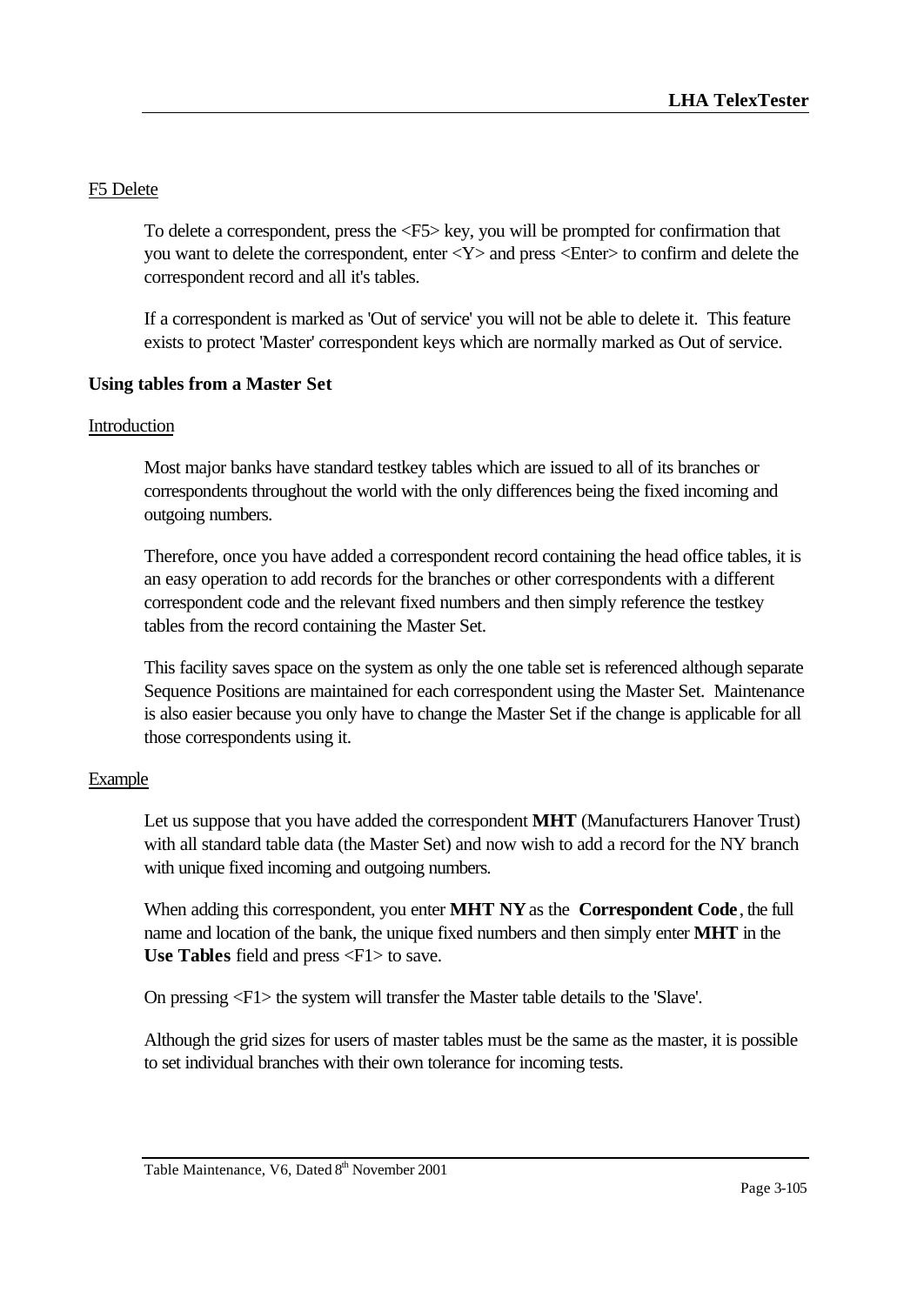## Set Slaves option

### Introduction

This option is available from the C**orrespondent Maintenance** prompt. It is used when a **Master** correspondent record has been changed. The table selections, grid sizes and prefix/suffix options specified for the Master set must be transferred to its user correspondents. These are called the Slaves.

Access the correspondent record for the 'Master' key. Then press the <F3> key to set the slaves.

### Screen

On selecting this option the following screen will be displayed:

```
+BANK OF LHA, LONDON 
    ----------------------------------------------V6.3.9e-----+
¦ LHA TelexTester Correspondent Maintenance 
¦
+User is: 
STEPHEN----------------------------------------------------11/09/01--+
This option is used to update correspondents which use the tables of another
correspondent after this Master correspondent has been altered.
New Master correspondent: [MASTER ] MASTER KEY
                                     BANK OF LHA
Select from the following those settings which you want transferred from the
the Master correspondent record to the Slaves.
Name: [_] Missing sequence gap size: [ ]
Incoming fixed number: [ ] Prefix option: [Y]
Outgoing fixed number: [ ] Suffix option: [Y]
Branch number: [ ] All table selections: [Y]
Reset grid positions to first row: [ ]
Alter the 'Use Tables' option and apply these changes only
to those correspondents currently using Master tables of: [ ]
                  <F1> to confirm and execute, <F2> to exit
```
#### Operation

The default options are normally correct, however, they may be changed if necessary.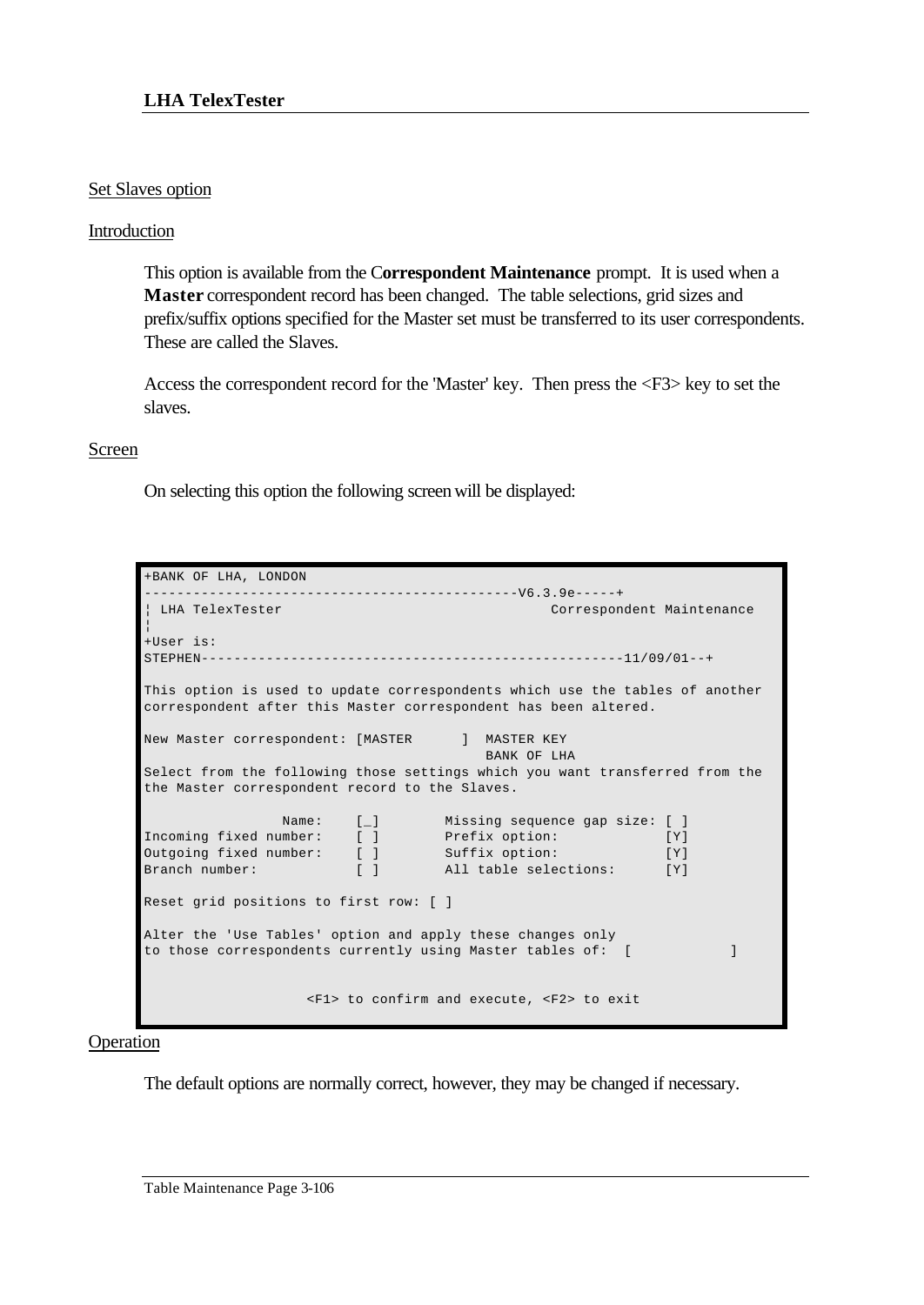The Set Slaves option can be used to alter the Master key on all slave keys using a particular master. If this is required, enter the original master key in the field 'Alter the Use Tables option'.

Press <F1> to confirm and execute the operation.

## **Centralized testing**

This field is used to specify a correspondent short code whose tables will be used to calculate and record all tests for this correspondent. It follows that all other table entries will be ignored.

During initial encode/decode the original correspondent details (Name/Location) will be displayed. Once the calculate button is used the central test details will be displayed, the original code is recorded in the remarks field.

## **Date Tables and Date Options**

### **Introduction**

The **TelexTester** package has been designed to handle all known types of date tables and any additional tables that may be required can be provided on request.

Date tables are accessed through the Correspondent maintenance option, by pressing the <F9> key or directly by pressing <Shift F1>.

#### **Scope of the Date Tables**

Current date tables included are:

| Day of week:                | Monday to Sunday                        |
|-----------------------------|-----------------------------------------|
| Day of month:               | 1 to 31                                 |
| Date of year:               | Date and month                          |
| Week of year:               | 1 to 53                                 |
| Month of year:              | January to December                     |
| Month of yr Vs Yr of decade | January to December against<br>1 to ten |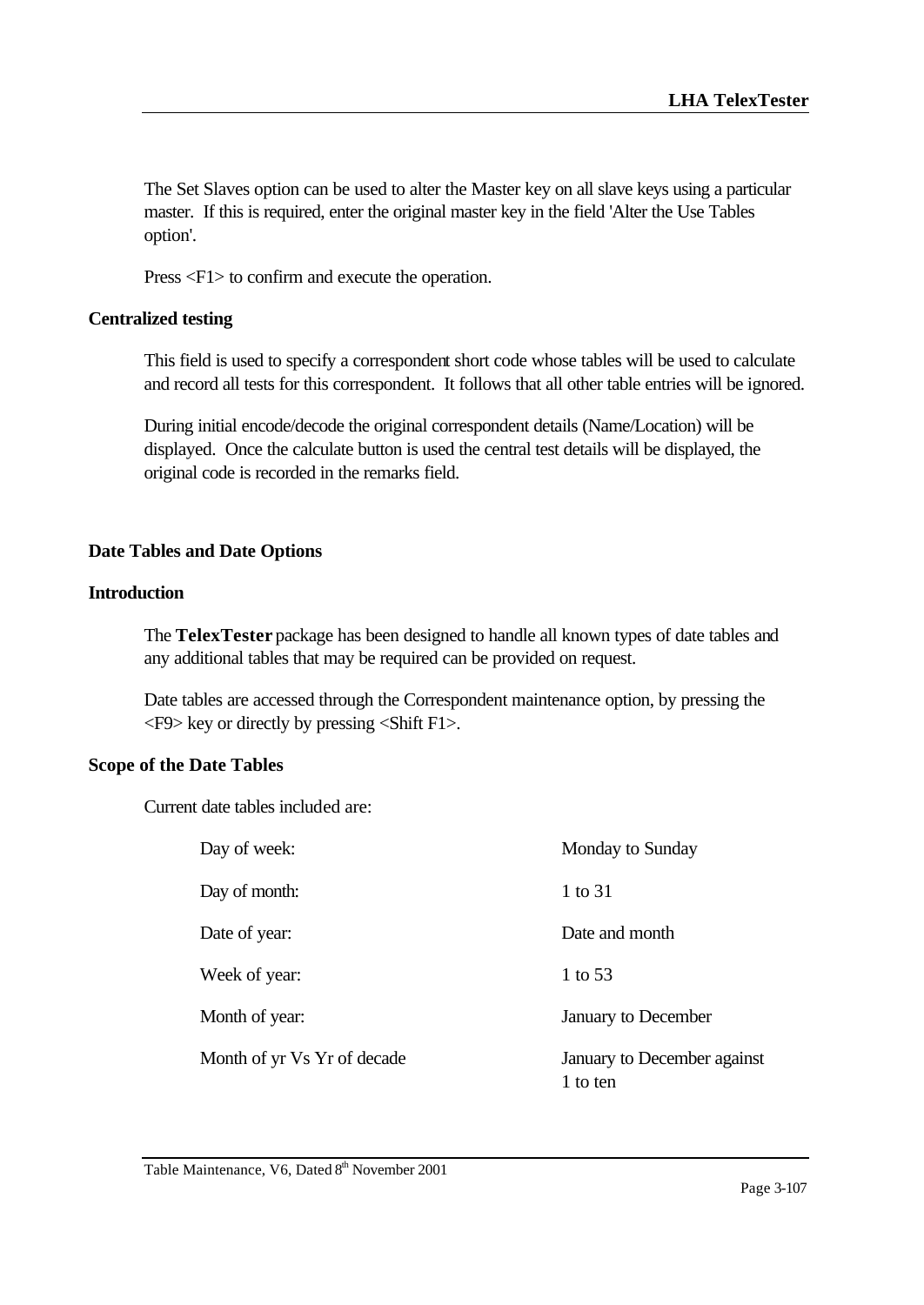| Day of Month Vs Weekday: | 1 to 31 against Monday to<br>Sunday                                                                |
|--------------------------|----------------------------------------------------------------------------------------------------|
| Day of week Vs month:    | Monday to Sunday against<br>January to December                                                    |
| Julian date:             | Day of year 1-366                                                                                  |
| <b>DDMM</b>              | Date of month $+$ month of<br>year i.e. $1312 = 13$ th<br>December. No table is<br>produced.       |
| <b>DDMMYY</b>            | Add or subtract date of year,<br>e.g., $13/12/88 = 13+12+88$<br>$= 110$ . No table is<br>produced. |

### **Table maintenance**

When you select <F9> to continue with the tables, from correspondent maintenance, the tables will be presented individually.

Enter the variables associated with the correspondent and Date table. In some cases the variables are too many to fit on a screen, in this case you will see a 'PgUp/PgDn' prompt at the bottom. Press <PgUp> and <PgDn> to scroll the variables.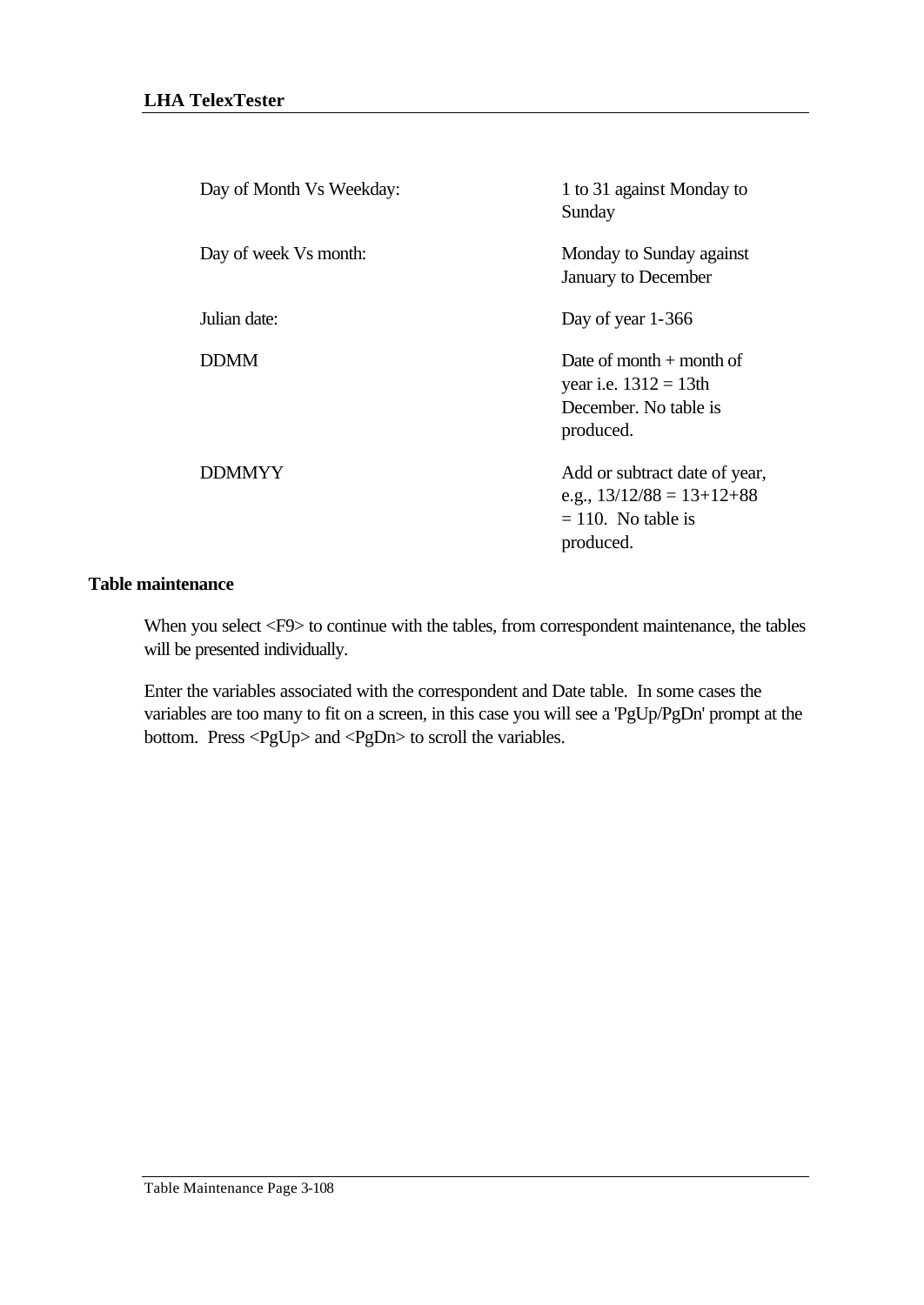## **Day of week table**

| +BANK OF LHA, LONDON |            |  |                                                                             |
|----------------------|------------|--|-----------------------------------------------------------------------------|
| LHA TelexTester      |            |  | Day of Week                                                                 |
| +User is:            |            |  |                                                                             |
| Correspondent [      |            |  |                                                                             |
|                      | In/Out Out |  |                                                                             |
| Monday [_____] [ ]   |            |  |                                                                             |
| Tuesday [ ] [ ]      |            |  |                                                                             |
| Wednesday [ ] [ ]    |            |  |                                                                             |
| Thursday [ ] [ ]     |            |  |                                                                             |
| Friday [ ] [ ]       |            |  |                                                                             |
| Saturday [ ] [ ]     |            |  |                                                                             |
| Sunday [ ] [ ]       |            |  |                                                                             |
|                      |            |  | Enter 'S' to subtract variable [ ] Enter 'Y' for separate In/Out tables [ ] |
|                      |            |  | Enter values, <esc> to finish.</esc>                                        |

Enter variables only in the column marked In/Out unless variables are different for incoming/outgoing messages in which case use both columns and enter 'Y' in the In/Out field.

Enter <S> in the subtract variable only if the associated variables are to be subtracted from the testkey value.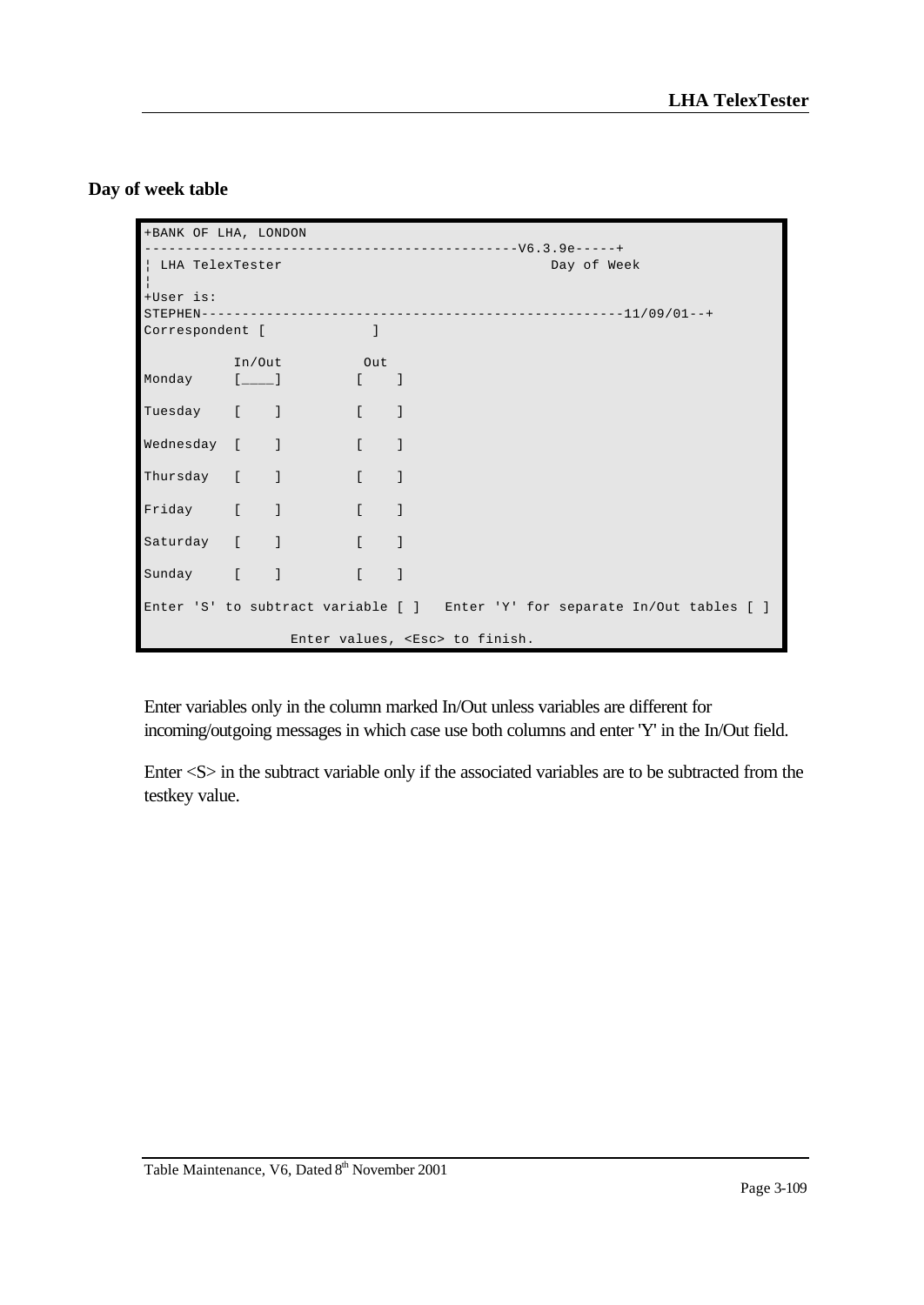# **Day of month table**

| +BANK OF LHA, LONDON                   |  |                             |                                      |                                   |                    |  |
|----------------------------------------|--|-----------------------------|--------------------------------------|-----------------------------------|--------------------|--|
|                                        |  |                             |                                      |                                   |                    |  |
| LHA TelexTester                        |  |                             |                                      |                                   | Day of Month Table |  |
| +User is:                              |  |                             |                                      |                                   |                    |  |
| STEPHEN-                               |  | --------------------------- |                                      | ----------------------11/09/01--+ |                    |  |
| Correspondent [                        |  |                             |                                      |                                   |                    |  |
|                                        |  |                             |                                      |                                   |                    |  |
|                                        |  |                             |                                      |                                   |                    |  |
|                                        |  |                             |                                      |                                   |                    |  |
|                                        |  |                             |                                      |                                   |                    |  |
|                                        |  |                             |                                      |                                   |                    |  |
|                                        |  |                             |                                      |                                   |                    |  |
| Day 31                                 |  |                             |                                      |                                   |                    |  |
| Multiply value by sequence number: [ ] |  |                             |                                      |                                   |                    |  |
|                                        |  |                             | Enter values, <esc> to finish.</esc> |                                   |                    |  |

The option 'Multiply by sequence number' will cause the variable associated with the day to be multiplied by the row number of the sequence grid before adding to the testkey.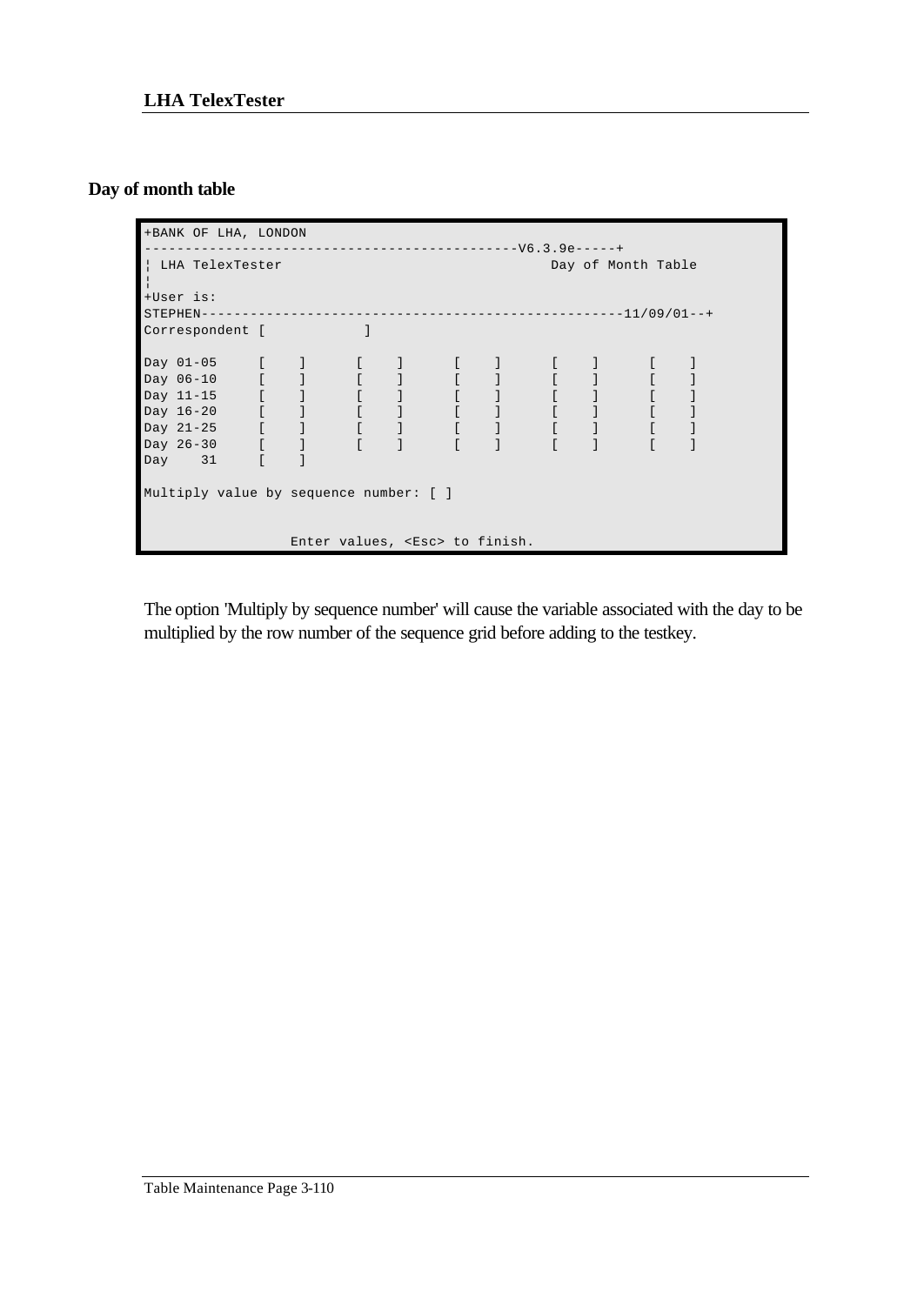# **Week of year table**

| +BANK OF LHA, LONDON               |              |                                                |                                                                             |                                       |                                                         |                                           |                                            |                                                         |                                                |  |
|------------------------------------|--------------|------------------------------------------------|-----------------------------------------------------------------------------|---------------------------------------|---------------------------------------------------------|-------------------------------------------|--------------------------------------------|---------------------------------------------------------|------------------------------------------------|--|
|                                    |              |                                                |                                                                             |                                       |                                                         |                                           |                                            |                                                         |                                                |  |
| LHA TelexTester                    |              |                                                |                                                                             |                                       |                                                         |                                           |                                            | Week of Year Table                                      |                                                |  |
| +User is:                          |              |                                                |                                                                             |                                       |                                                         |                                           |                                            |                                                         |                                                |  |
|                                    |              |                                                |                                                                             |                                       |                                                         |                                           |                                            |                                                         |                                                |  |
|                                    |              |                                                |                                                                             |                                       |                                                         |                                           |                                            |                                                         |                                                |  |
| Correspondent [API1   NAME OF API1 |              |                                                |                                                                             |                                       |                                                         |                                           |                                            |                                                         |                                                |  |
|                                    |              |                                                |                                                                             |                                       |                                                         |                                           |                                            | Week No Value Meek No Value Meek No Value Meek No Value |                                                |  |
| $\mathbf{1}$                       |              | $\begin{bmatrix} 1 & 1 \\ 1 & 1 \end{bmatrix}$ |                                                                             |                                       | 14 [ ] 27                                               | $\mathbb{R}$                              |                                            | $\frac{1}{2}$ 40                                        | $\mathbb{R}$                                   |  |
| 2                                  |              |                                                |                                                                             |                                       |                                                         |                                           |                                            | 28 [ ] 41                                               | $\begin{bmatrix} 1 & 1 \\ 1 & 1 \end{bmatrix}$ |  |
| 3                                  |              |                                                |                                                                             |                                       | 29                                                      |                                           |                                            | $\begin{bmatrix} 1 & 1 \end{bmatrix}$ 42                |                                                |  |
| $\overline{4}$                     |              |                                                | $\begin{bmatrix} 1 & 1 & 17 & 1 & 1 & 30 \end{bmatrix}$                     |                                       |                                                         |                                           |                                            | $1 \t 43$                                               |                                                |  |
| 5                                  |              |                                                | $\begin{bmatrix} 1 & 1 & 18 & 1 \end{bmatrix}$                              |                                       | 31                                                      |                                           | $\begin{bmatrix} 1 & 1 \end{bmatrix}$      | 44                                                      |                                                |  |
| б                                  |              |                                                |                                                                             |                                       | 32                                                      | $\mathbf{r}$                              |                                            | 45                                                      |                                                |  |
| 7                                  |              |                                                | 20                                                                          | $\begin{bmatrix} 1 & 1 \end{bmatrix}$ | 33                                                      |                                           |                                            | 46                                                      |                                                |  |
| 8                                  |              |                                                | $[ \qquad \qquad ] \qquad \qquad 21 \qquad [ \qquad \qquad ] \qquad \qquad$ |                                       | 34                                                      | $\mathbb{R}$                              |                                            | 47                                                      |                                                |  |
| 9                                  |              |                                                | $22$ [ ]                                                                    |                                       | 35                                                      | $\mathbf{r}$                              |                                            | 48                                                      |                                                |  |
| 10                                 |              | $\begin{bmatrix} 1 & 1 & 1 \end{bmatrix}$      |                                                                             |                                       | 36                                                      | $\begin{bmatrix} 1 & 1 & 1 \end{bmatrix}$ |                                            | 49                                                      |                                                |  |
| 11                                 |              |                                                |                                                                             |                                       | $\begin{bmatrix} 1 & 1 & 24 & 1 & 1 & 37 \end{bmatrix}$ | $\mathbf{r}$                              | <b>Contract Contract Contract Contract</b> | 50                                                      |                                                |  |
| 12                                 |              |                                                | $\begin{bmatrix} 1 & 1 & 25 & 1 \end{bmatrix}$                              |                                       | 38                                                      | $\mathbf{r}$                              |                                            | $\frac{1}{2}$ 51                                        |                                                |  |
| 13                                 | $\mathbb{R}$ |                                                | $26$ [ ]                                                                    |                                       | 39                                                      | $\Gamma$                                  |                                            | 52                                                      |                                                |  |
|                                    |              |                                                |                                                                             |                                       |                                                         |                                           |                                            | 53                                                      | $\mathbf{r}$                                   |  |
|                                    |              |                                                |                                                                             |                                       |                                                         |                                           |                                            |                                                         |                                                |  |
|                                    |              |                                                |                                                                             |                                       | Enter values, <esc> to finish</esc>                     |                                           |                                            |                                                         |                                                |  |

# **Month of year table**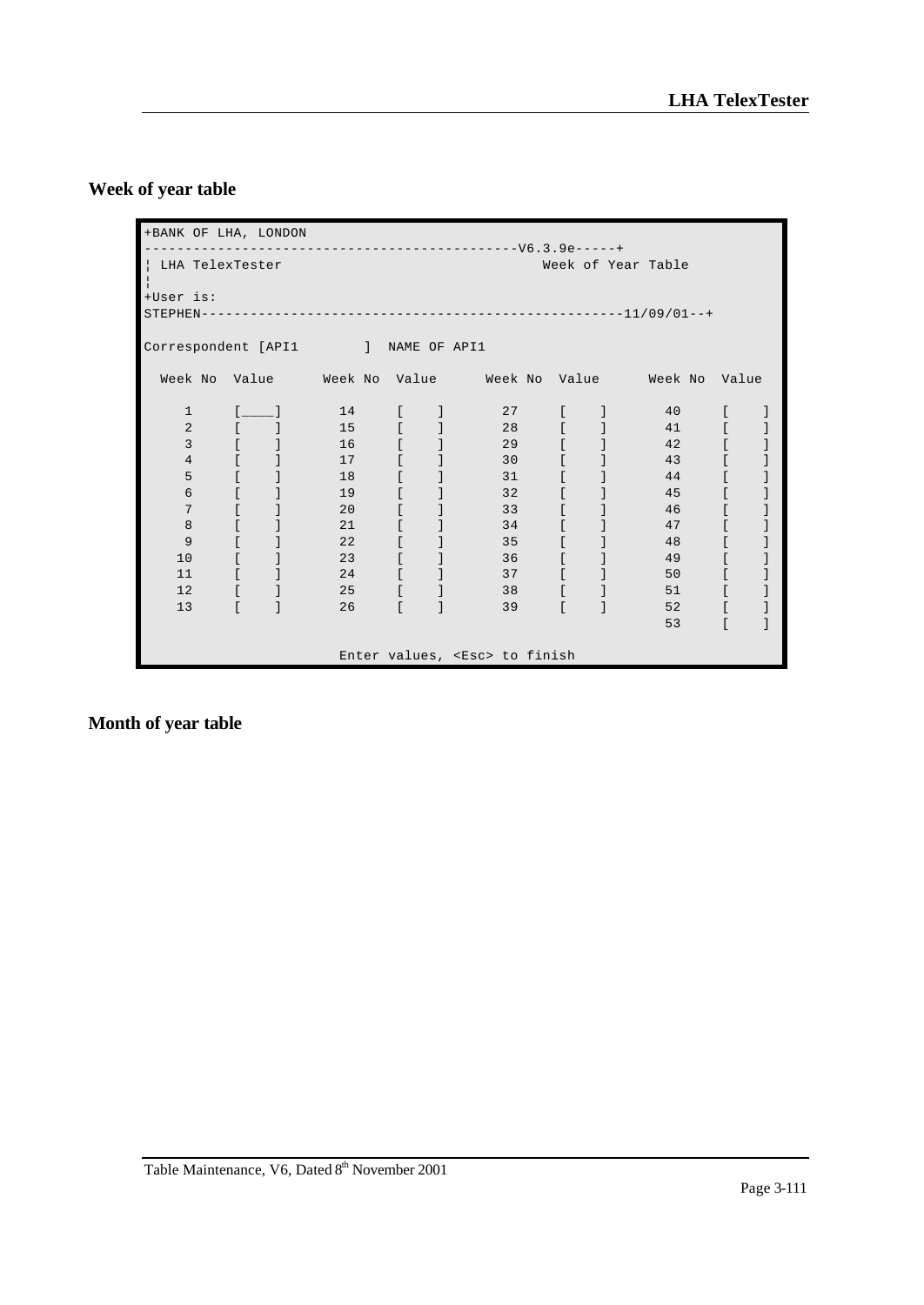```
+BANK OF LHA, LONDON 
----------------------------------------------V6.3.9e-----+
| LHA TelexTester Month of Year Table
¦
+User is: 
STEPHEN----------------------------------------------------11/09/01--+
Correspondent [API1 ] NAME OF API1
January [____] February [ ] March [ ]
 April [ ] May [ ] June [ ]
  July [ ] August [ ] September [ ]
 October [ ] November [ ] December [ ]
                  Enter values, <Esc> to finish
```
**Date of year table**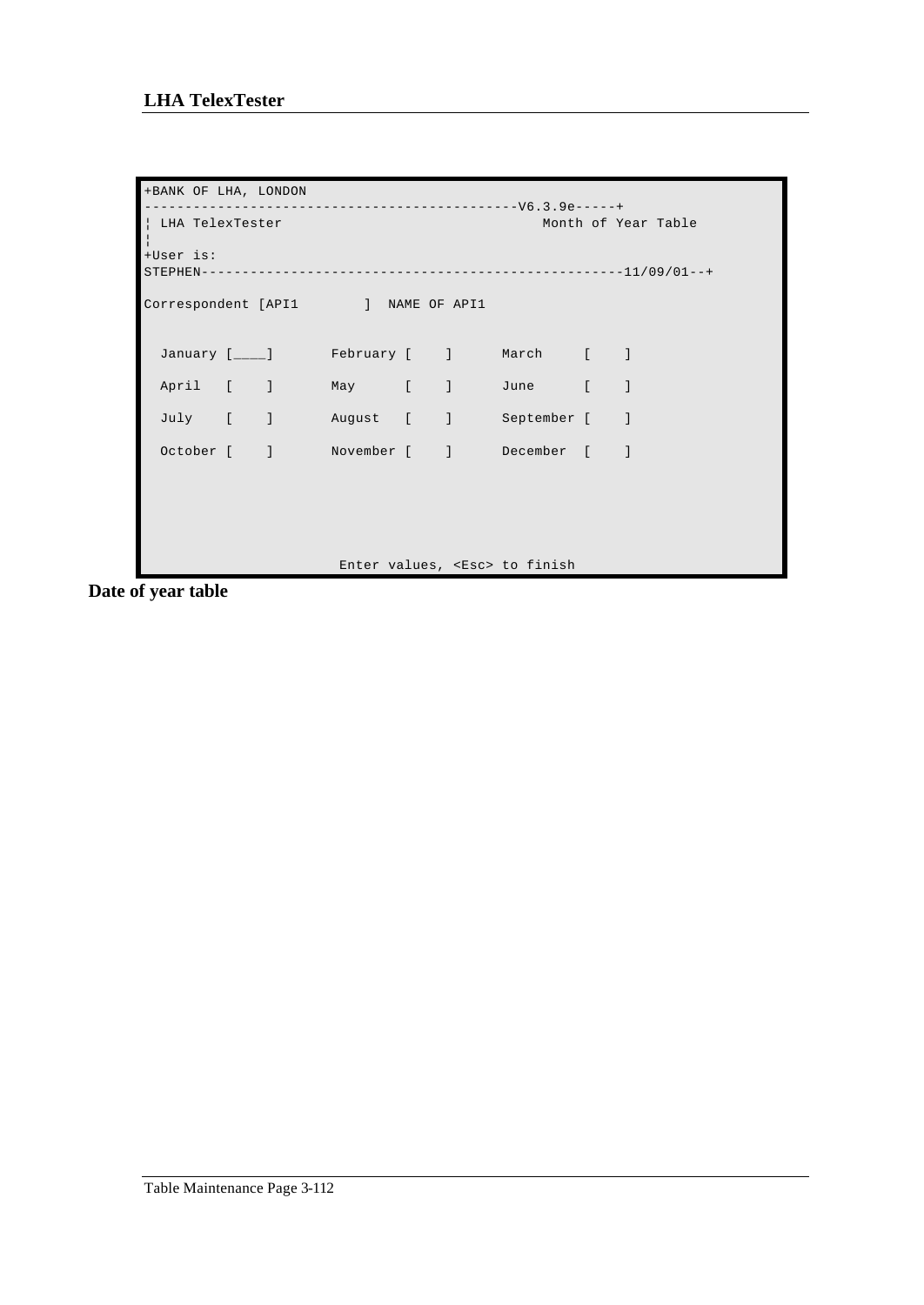|                     | +BANK OF LHA, LONDON |  |                           |                          |                                                         |                                            |                          |                          |                           |                             |                           |                           |                           |                           |
|---------------------|----------------------|--|---------------------------|--------------------------|---------------------------------------------------------|--------------------------------------------|--------------------------|--------------------------|---------------------------|-----------------------------|---------------------------|---------------------------|---------------------------|---------------------------|
| $\frac{1}{2}$       |                      |  |                           | LHA TelexTester          |                                                         |                                            |                          |                          |                           |                             |                           | Date of Year Table        |                           |                           |
| +User is:           |                      |  |                           |                          |                                                         |                                            |                          |                          |                           |                             |                           |                           |                           |                           |
|                     |                      |  |                           |                          |                                                         |                                            |                          |                          |                           |                             |                           |                           |                           |                           |
|                     |                      |  |                           |                          | Correspondent [API1   NAME OF API1                      |                                            |                          |                          |                           |                             |                           |                           |                           |                           |
| Day                 |                      |  | Jan                       | Feb                      | Mar                                                     |                                            | Apr May Jun Jul Aug      |                          |                           |                             |                           | Sep Oct                   | Nov                       | Dec                       |
| $\mathbf{I}$        | 1:                   |  | $1$ <sub>____</sub> ] $1$ |                          | $\frac{1}{2}$                                           | $\overline{\phantom{a}}$                   | $\overline{\phantom{a}}$ | $\overline{\phantom{a}}$ | $\overline{\phantom{a}}$  | $\overline{\phantom{a}1}$ [ | $\frac{1}{2}$             | $\frac{1}{2}$             | $\frac{1}{2}$             | $\overline{\phantom{a}}$  |
| $\,$ $\,$ $\,$      | 2:                   |  | $\mathfrak{r}$            | $\frac{1}{2}$            | $\frac{1}{2}$                                           | $\overline{\phantom{a} \cdot \phantom{a}}$ | $\overline{\phantom{a}}$ | $\overline{\phantom{a}}$ | $\overline{\phantom{a}}$  | $\frac{1}{2}$               | $\overline{\phantom{a}}$  | $\frac{1}{2}$             | $\frac{1}{2}$             | $\overline{\phantom{a}}$  |
| $\,$ $\,$ $\,$      | 3:                   |  | $\Gamma$                  | $\frac{1}{2}$            | $\frac{1}{2}$                                           | $\frac{1}{2}$                              | $\frac{1}{2}$            | $\overline{\phantom{a}}$ | $\overline{\phantom{a}}$  | $\overline{\phantom{a}}$    | $\overline{\phantom{a}}$  | $\overline{\phantom{a}}$  | $\overline{\phantom{a}1}$ | $\overline{\phantom{a}}$  |
|                     | 4:                   |  | $\mathbb{I}$              | $\frac{1}{2}$            | $\overline{\phantom{a}}$                                | $\frac{1}{2}$                              | $\frac{1}{2}$            | $\overline{\phantom{a}}$ | $\overline{\phantom{a}1}$ | $\overline{\phantom{a}}$    | $\overline{\phantom{a}}$  | $\overline{\phantom{a}1}$ | $\overline{\phantom{a}1}$ | $\overline{\phantom{a}}$  |
| $\,$ $\,$ $\,$      | 5:                   |  | $\Gamma$                  | $\overline{\phantom{a}}$ | $\frac{1}{2}$                                           | $\overline{\phantom{a}}$                   | $\overline{\phantom{a}}$ | $\overline{\phantom{a}}$ | $\overline{\phantom{a}}$  | $\mathbf{1}$                | $\overline{\phantom{a}}$  | $\mathbf{1}$              | $\mathbf{1}$              | $\overline{\phantom{a}}$  |
| $\overline{1}$      | 6:                   |  | $\Gamma$                  | $\overline{\phantom{a}}$ | $\frac{1}{2}$                                           | $\frac{1}{2}$                              | $\frac{1}{2}$            | $\mathbf{J}$ [           | $\overline{\phantom{a}}$  | $\overline{\phantom{a}}$    | $\overline{\phantom{a}}$  | $\overline{\phantom{a}}$  | $\overline{\phantom{a}}$  |                           |
| $\mathbf{I}$        | 7:                   |  | $\Gamma$                  | $\frac{1}{2}$            | $\frac{1}{2}$                                           | $\frac{1}{2}$                              | $\frac{1}{2}$            | $\overline{\phantom{a}}$ | $\overline{\phantom{a}}$  | $\overline{\phantom{a}}$    | $\overline{\phantom{a}}$  | $\overline{\phantom{a}}$  | $\frac{1}{2}$             | $\overline{\phantom{a}}$  |
| $\,$ $\,$           | 8:                   |  | $\Gamma$                  | $\frac{1}{2}$            | $\overline{\phantom{a}}$                                | $\frac{1}{2}$                              | $\frac{1}{2}$            | $\frac{1}{2}$            | $\overline{\phantom{a}1}$ | $\overline{\phantom{a}1}$   | $\overline{\phantom{a}1}$ | $\overline{\phantom{a}1}$ | $\overline{\phantom{a}}$  | $\overline{\phantom{a}1}$ |
| $\,$ $\,$ $\,$      | 9:                   |  | $\Gamma$                  | $\overline{\phantom{a}}$ | $\frac{1}{2}$                                           | $\frac{1}{2}$                              | $\frac{1}{2}$            | J <sub>L</sub>           | $\overline{\phantom{a}}$  | $\overline{\phantom{a}}$    | $\overline{\phantom{a}}$  | $\overline{\phantom{a}1}$ | $\overline{\phantom{a}1}$ | $\overline{\phantom{a}}$  |
| $\mathbf{l}$        | 10 :                 |  | $\mathbb{L}$              | $\overline{\phantom{a}}$ | $\overline{\phantom{a}}$                                | $\frac{1}{2}$                              | $\overline{\phantom{a}}$ | 1 <sup>1</sup>           | $\overline{\phantom{a}}$  | $\overline{\phantom{a}}$    | $\frac{1}{2}$             | $\overline{\phantom{a}}$  | $\overline{\phantom{a}}$  | $\overline{\phantom{a}}$  |
| $\mathbf{I}$        | 11:                  |  | $\mathfrak{r}$            | $\overline{\phantom{a}}$ | $\frac{1}{2}$                                           | $\overline{\phantom{a}}$                   | $\frac{1}{2}$            | $\frac{1}{2}$            | $\frac{1}{2}$             | $\frac{1}{2}$               | $\frac{1}{2}$             | $\frac{1}{2}$             | $\frac{1}{2}$             | $\frac{1}{2}$             |
| $\overline{1}$      | 12:                  |  | $\Gamma$                  | $\frac{1}{2}$            | $\frac{1}{2}$                                           | $\frac{1}{2}$                              | $\overline{\phantom{a}}$ | 1 <sup>1</sup>           | $\overline{\phantom{a}}$  | $\overline{\phantom{a}}$    | $\frac{1}{2}$             | $\frac{1}{2}$             | $\frac{1}{2}$             |                           |
| $\mathbf{I}$        | 13:                  |  | $\Gamma$                  | $\overline{\phantom{a}}$ | $\frac{1}{2}$                                           | $\overline{\phantom{a}}$                   | $\overline{\phantom{a}}$ | 1 <sup>1</sup>           | $\overline{\phantom{a}}$  | $\overline{\phantom{a}}$    | $\overline{\phantom{a}}$  | $\overline{\phantom{a}1}$ | $\overline{\phantom{a}}$  | $\overline{\phantom{a}}$  |
| $1 -$               | 14:                  |  | $\Gamma$                  | $\overline{\phantom{a}}$ | $\frac{1}{2}$                                           | $\frac{1}{2}$                              | $\overline{\phantom{a}}$ | J <sub>L</sub>           | $\overline{\phantom{a}}$  | $\overline{\phantom{a}}$    | $\overline{\phantom{a}}$  | $\overline{\phantom{a}}$  | $\overline{\phantom{a}1}$ | $\overline{\phantom{a}}$  |
| $\mathbf{1}$        |                      |  |                           |                          |                                                         |                                            |                          |                          |                           |                             |                           |                           |                           |                           |
| 15:<br>$\mathbf{I}$ |                      |  | $\Gamma$                  | $\overline{\phantom{a}}$ | $\frac{1}{2}$                                           | $\frac{1}{2}$                              | $\frac{1}{2}$            | $\frac{1}{2}$            | $\overline{\phantom{a}1}$ | $\overline{\phantom{a}1}$   | $\overline{\phantom{a}}$  | $\overline{\phantom{a}1}$ | $\overline{\phantom{a}}$  | $\overline{\phantom{a}}$  |
| $\mathbf{1}$        | 16:                  |  | $\mathfrak{r}$            | $\mathbf{1}\mathbf{1}$   | $\frac{1}{2}$                                           | $\frac{1}{2}$                              | $\frac{1}{2}$            | $\,$ I [                 | $\frac{1}{2}$             | $\frac{1}{2}$               | $\frac{1}{2}$             | $\frac{1}{2}$             | $\frac{1}{2}$             |                           |
|                     |                      |  |                           |                          | Enter values and press PqUp/PqDn, <esc> to finish</esc> |                                            |                          |                          |                           |                             |                           |                           |                           |                           |

You will need to press the <PgUp>/<PgDn> keys to access the other days of the month.

# **Day of month versus day of week table**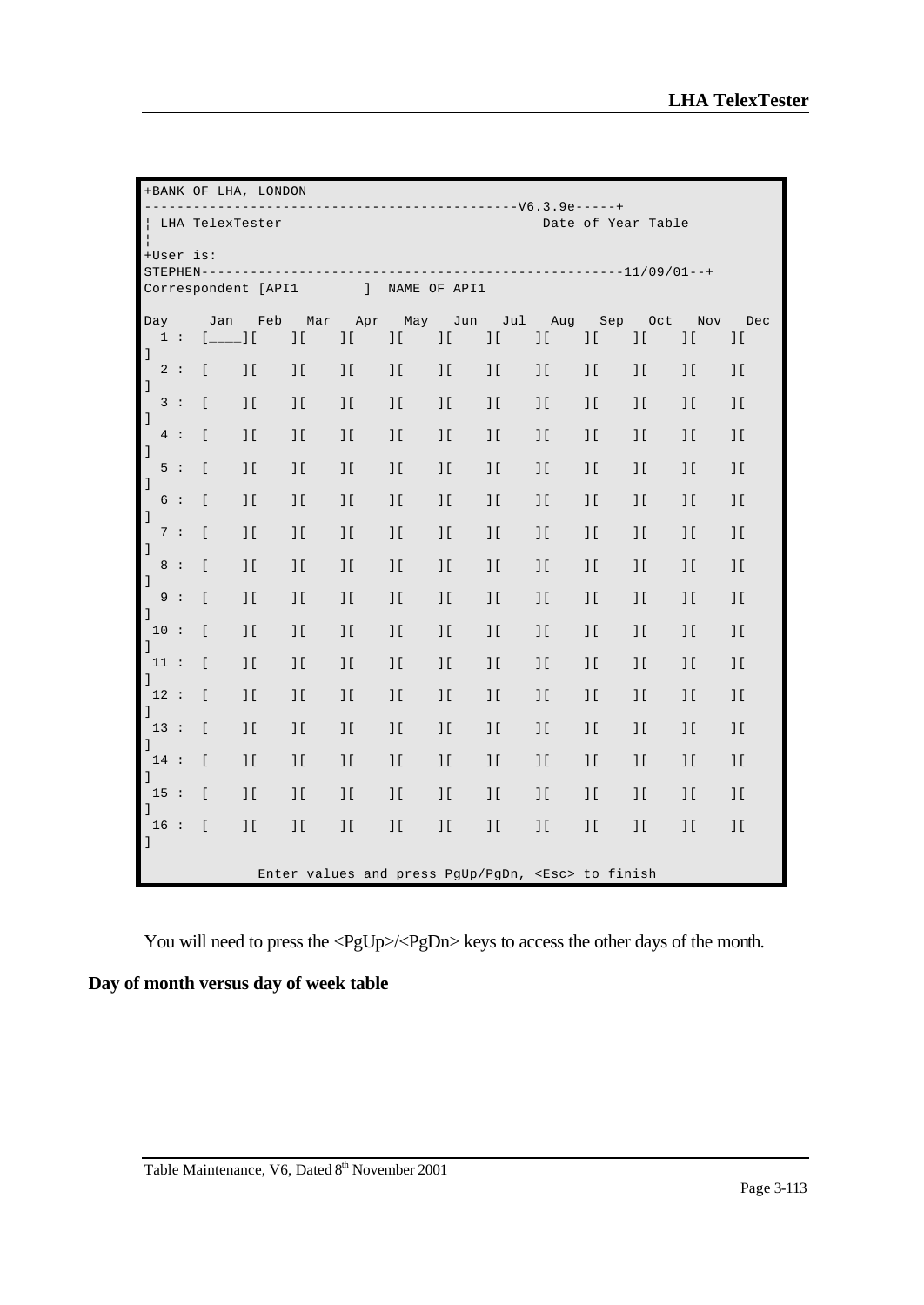| +BANK OF LHA, LONDON               |              |                                       |                |               |  |                                                                                                                                                                                                                                                                                                                                                                                                                                                                                                                                                                                              |                                 |                                               |                                                                |               |                                                         |
|------------------------------------|--------------|---------------------------------------|----------------|---------------|--|----------------------------------------------------------------------------------------------------------------------------------------------------------------------------------------------------------------------------------------------------------------------------------------------------------------------------------------------------------------------------------------------------------------------------------------------------------------------------------------------------------------------------------------------------------------------------------------------|---------------------------------|-----------------------------------------------|----------------------------------------------------------------|---------------|---------------------------------------------------------|
|                                    |              |                                       |                | ------------- |  |                                                                                                                                                                                                                                                                                                                                                                                                                                                                                                                                                                                              | ------------------V6.3.9e-----+ |                                               |                                                                |               |                                                         |
| LHA TelexTester                    |              |                                       |                |               |  |                                                                                                                                                                                                                                                                                                                                                                                                                                                                                                                                                                                              |                                 |                                               |                                                                |               | Day of Month / Day of Week Table                        |
| +User is:                          |              |                                       |                |               |  |                                                                                                                                                                                                                                                                                                                                                                                                                                                                                                                                                                                              |                                 |                                               |                                                                |               |                                                         |
|                                    |              |                                       |                |               |  |                                                                                                                                                                                                                                                                                                                                                                                                                                                                                                                                                                                              |                                 |                                               |                                                                |               |                                                         |
|                                    |              |                                       |                |               |  |                                                                                                                                                                                                                                                                                                                                                                                                                                                                                                                                                                                              |                                 |                                               |                                                                |               |                                                         |
| Correspondent [API1   NAME OF API1 |              |                                       |                |               |  |                                                                                                                                                                                                                                                                                                                                                                                                                                                                                                                                                                                              |                                 |                                               |                                                                |               |                                                         |
|                                    |              |                                       |                |               |  |                                                                                                                                                                                                                                                                                                                                                                                                                                                                                                                                                                                              |                                 |                                               |                                                                |               |                                                         |
| Day                                |              |                                       |                |               |  |                                                                                                                                                                                                                                                                                                                                                                                                                                                                                                                                                                                              | Mon Tue Wed Thu Fri Sat Sun     |                                               |                                                                |               |                                                         |
| $\mathbf 1$                        |              | $\begin{bmatrix} 1 & 1 \end{bmatrix}$ |                |               |  | $\begin{array}{ccc} 1 & 1 & 1 \end{array}$                                                                                                                                                                                                                                                                                                                                                                                                                                                                                                                                                   |                                 |                                               | $1 \quad 1 \quad 1$                                            |               |                                                         |
| 2                                  |              | $\blacksquare$ $\blacksquare$         |                |               |  | $\begin{bmatrix} 1 & 1 & 1 \end{bmatrix}$                                                                                                                                                                                                                                                                                                                                                                                                                                                                                                                                                    |                                 | $\left  \right $                              |                                                                |               |                                                         |
| 3                                  |              |                                       | 1 <sup>1</sup> |               |  | $\begin{array}{cccc} \begin{array}{cccc} \end{array} & \begin{array}{cccc} \end{array} & \begin{array}{cccc} \ \end{array} & \begin{array}{cccc} \ \end{array} & \begin{array}{cccc} \ \end{array} & \begin{array}{cccc} \ \end{array} & \begin{array}{cccc} \ \end{array} & \begin{array}{cccc} \ \end{array} & \begin{array}{cccc} \ \end{array} & \begin{array}{cccc} \ \end{array} & \begin{array}{cccc} \ \end{array} & \begin{array}{cccc} \ \end{array} & \begin{array}{cccc} \ \end{array} & \begin{array}{cccc} \ \end{array} & \begin{array}{cccc} \ \end{array} & \begin{array}{$ |                                 |                                               | $\left  \begin{array}{ccc} 1 & 1 \\ 1 & 1 \end{array} \right $ |               |                                                         |
| 4                                  | $\mathbf{r}$ |                                       | $1 \Gamma$     |               |  | $\begin{array}{ccc} 1 & 1 & 1 \end{array}$                                                                                                                                                                                                                                                                                                                                                                                                                                                                                                                                                   |                                 | $\left  \cdot \right $                        |                                                                |               |                                                         |
| 5                                  | $\Gamma$     |                                       | $\frac{1}{2}$  |               |  | $J$ $I$ $J$ $I$ $J$ $I$                                                                                                                                                                                                                                                                                                                                                                                                                                                                                                                                                                      |                                 | $\frac{1}{2}$                                 |                                                                |               |                                                         |
| 6                                  |              |                                       | 1 <sup>1</sup> |               |  | $\begin{bmatrix} 1 & 1 & 1 \end{bmatrix}$                                                                                                                                                                                                                                                                                                                                                                                                                                                                                                                                                    |                                 | $1 \Gamma$                                    |                                                                |               |                                                         |
| 7                                  |              | 1 <sup>1</sup>                        |                |               |  |                                                                                                                                                                                                                                                                                                                                                                                                                                                                                                                                                                                              |                                 | $1 \quad$ [                                   |                                                                |               |                                                         |
| 8                                  |              | $1 \Gamma$                            |                |               |  | $1$ $1$ $1$ $1$ $1$ $1$                                                                                                                                                                                                                                                                                                                                                                                                                                                                                                                                                                      |                                 |                                               | $1 \int$                                                       | $\frac{1}{2}$ |                                                         |
| 9                                  |              |                                       | 1 <sup>1</sup> |               |  | $\begin{array}{ccc} 1 & 1 & 1 \end{array}$                                                                                                                                                                                                                                                                                                                                                                                                                                                                                                                                                   |                                 | $1 \Gamma$                                    |                                                                |               |                                                         |
| 10                                 |              | 1 <sup>1</sup>                        |                |               |  |                                                                                                                                                                                                                                                                                                                                                                                                                                                                                                                                                                                              |                                 | $\left  \begin{array}{c} \end{array} \right $ |                                                                |               |                                                         |
| 11                                 | $\Gamma$     | 1 <sup>1</sup>                        |                |               |  |                                                                                                                                                                                                                                                                                                                                                                                                                                                                                                                                                                                              |                                 |                                               | $\begin{array}{ccc} & & & & \\ & & & & \end{array}$            |               |                                                         |
| 12                                 | $\mathbf{r}$ |                                       | 1 <sup>1</sup> |               |  |                                                                                                                                                                                                                                                                                                                                                                                                                                                                                                                                                                                              |                                 |                                               |                                                                |               |                                                         |
| 13                                 |              |                                       | 1 <sup>1</sup> | $1 \Gamma$    |  |                                                                                                                                                                                                                                                                                                                                                                                                                                                                                                                                                                                              | $\frac{1}{2}$                   | 1 <sup>1</sup>                                |                                                                |               |                                                         |
|                                    |              |                                       |                |               |  |                                                                                                                                                                                                                                                                                                                                                                                                                                                                                                                                                                                              |                                 |                                               |                                                                |               |                                                         |
|                                    |              |                                       |                |               |  |                                                                                                                                                                                                                                                                                                                                                                                                                                                                                                                                                                                              |                                 |                                               |                                                                |               | Enter values and press PgUp/PgDn, <esc> to finish</esc> |

You will need to press the <PgUp>/<PgDn> keys to access the other days of the month.

**Day of week versus month of year table**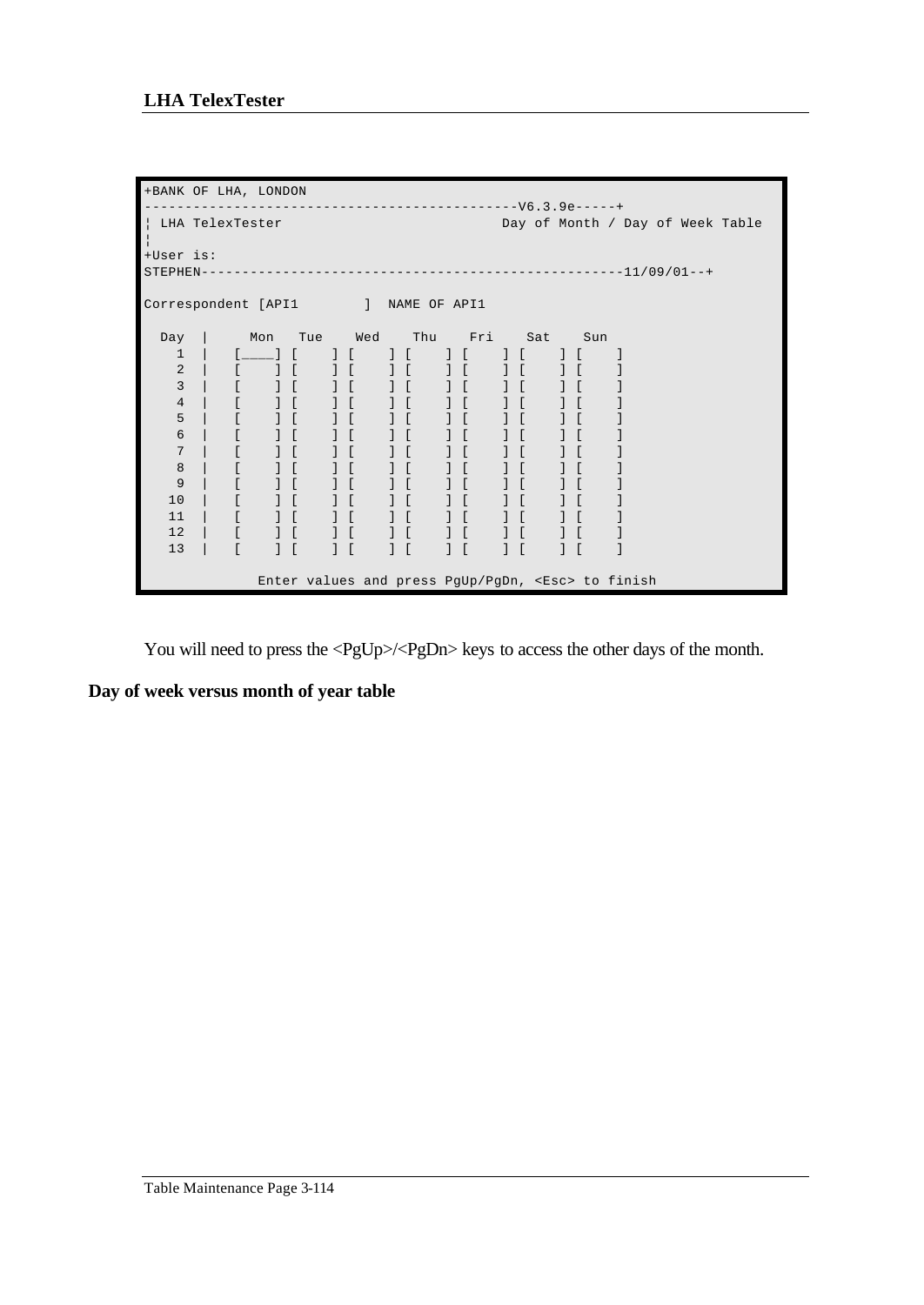|                                    |  |                                                | +BANK OF LHA, LONDON     |                                                                                                                                                                                                                                                                                                                     |                           |                             |                                     |                           |                          |                          |                             |                             |                           |
|------------------------------------|--|------------------------------------------------|--------------------------|---------------------------------------------------------------------------------------------------------------------------------------------------------------------------------------------------------------------------------------------------------------------------------------------------------------------|---------------------------|-----------------------------|-------------------------------------|---------------------------|--------------------------|--------------------------|-----------------------------|-----------------------------|---------------------------|
| $\frac{1}{2}$                      |  | LHA TelexTester                                |                          |                                                                                                                                                                                                                                                                                                                     |                           |                             |                                     |                           |                          |                          |                             | Day of Week / Month of Year |                           |
| +User is:                          |  |                                                |                          |                                                                                                                                                                                                                                                                                                                     |                           |                             |                                     |                           |                          |                          |                             |                             |                           |
| Correspondent [API1   NAME OF API1 |  |                                                |                          |                                                                                                                                                                                                                                                                                                                     |                           |                             |                                     |                           |                          |                          |                             |                             |                           |
| Day<br>$---$                       |  |                                                |                          | Jan Feb Mar Apr May Jun Jul Aug Sep Oct                                                                                                                                                                                                                                                                             |                           |                             |                                     |                           |                          |                          |                             |                             | Nov Dec                   |
| Mon<br>$\mathbf{I}$                |  | $[- \ldots ]$                                  |                          | $\frac{1}{2}$ $\frac{1}{2}$ $\frac{1}{2}$ $\frac{1}{2}$ $\frac{1}{2}$ $\frac{1}{2}$ $\frac{1}{2}$ $\frac{1}{2}$ $\frac{1}{2}$ $\frac{1}{2}$ $\frac{1}{2}$ $\frac{1}{2}$ $\frac{1}{2}$ $\frac{1}{2}$ $\frac{1}{2}$ $\frac{1}{2}$ $\frac{1}{2}$ $\frac{1}{2}$ $\frac{1}{2}$ $\frac{1}{2}$ $\frac{1}{2}$ $\frac{1}{2}$ |                           | $\frac{1}{2}$               | $\prod$                             | $\prod$                   | $\prod$                  | $\prod$                  | $\prod$                     | $\overline{\phantom{a}}$    | $\frac{1}{2}$             |
| Tue $\vert$<br>$\mathbf{1}$        |  | $\begin{bmatrix} 1 & 1 \\ 1 & 1 \end{bmatrix}$ | $\frac{1}{2}$            | $\frac{1}{2}$                                                                                                                                                                                                                                                                                                       | $\Box$                    | $\overline{\phantom{a}}$    | $\frac{1}{2}$                       | $\overline{\phantom{a}}$  | $\frac{1}{2}$            | $\prod$                  | $\overline{\phantom{a}}$    | $\frac{1}{2}$               | $\overline{\phantom{a}1}$ |
| $Wed$  <br>$\mathbf{I}$            |  | $\lceil$                                       | $\cdot$                  | $\overline{\phantom{a}}$                                                                                                                                                                                                                                                                                            | $\overline{\phantom{a}1}$ | $\overline{\phantom{a}1}$   | $\frac{1}{2}$                       | $\overline{\phantom{a}1}$ | $\cdot$                  | $\overline{\phantom{a}}$ | $\overline{\phantom{a}}$    | $\overline{\phantom{a}1}$   | $\overline{\phantom{a}1}$ |
| Thu $\vert$<br>$\mathbf{I}$        |  | $\lceil$                                       | $\frac{1}{2}$            | $\frac{1}{2}$                                                                                                                                                                                                                                                                                                       | $\frac{1}{2}$             | $\frac{1}{2}$               | $\frac{1}{2}$                       | $\overline{\phantom{a}}$  | $\overline{\phantom{a}}$ | $\overline{\phantom{a}}$ | $\overline{\phantom{a}1}$ [ | $\overline{\phantom{a}1}$   | $\overline{\phantom{a}1}$ |
| $Fri$  <br>1                       |  | $\lceil$                                       | $\frac{1}{2}$            | $\frac{1}{2}$                                                                                                                                                                                                                                                                                                       | $\frac{1}{2}$             | $\frac{1}{2}$               | $\frac{1}{2}$                       | $\overline{\phantom{a}}$  | $\frac{1}{2}$            | $\frac{1}{2}$            | $\overline{\phantom{a}}$    | $\overline{\phantom{a}}$    | $\overline{\phantom{a}1}$ |
| $Sat$ [<br>$\mathbf{I}$            |  |                                                | $\frac{1}{2}$            | $\frac{1}{2}$                                                                                                                                                                                                                                                                                                       | $\overline{\phantom{a}}$  | $\overline{\phantom{a}}$    | $\frac{1}{2}$                       | $\overline{\phantom{a}1}$ | $\frac{1}{2}$            | $\overline{\phantom{a}}$ | $\overline{\phantom{a}}$    | $\overline{\phantom{a}}$    | $\overline{\phantom{a}}$  |
| $Sun$  <br>$\mathbf{I}$            |  | $\lceil$                                       | $\overline{\phantom{a}}$ | $\frac{1}{2}$                                                                                                                                                                                                                                                                                                       | $\frac{1}{2}$             | $\overline{\phantom{a}1}$ [ | $\frac{1}{2}$                       | $\prod$                   | $\frac{1}{2}$            | $\prod$                  | $\overline{\phantom{a}1}$   | $\overline{\phantom{a}1}$ [ | $\cdot$                   |
|                                    |  |                                                |                          |                                                                                                                                                                                                                                                                                                                     |                           |                             | Enter values, <esc> to finish</esc> |                           |                          |                          |                             |                             |                           |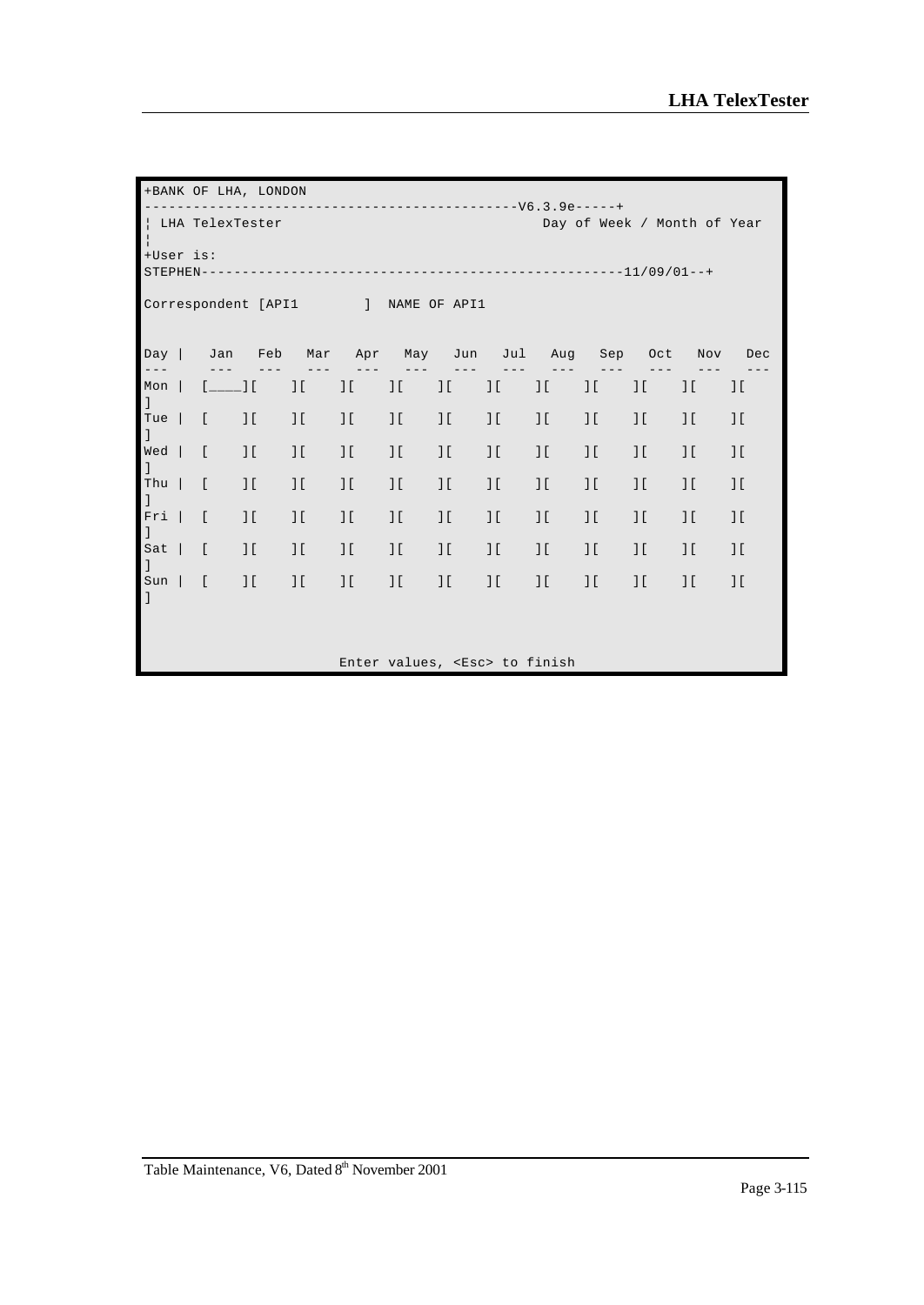## **Month of Year versus Year of decade**

```
+BANK OF LHA, LONDON 
  ----------------------------------------------V6.3.9e-----+
| LHA TelexTester Month of Year of
Decade¦
+User is: 
STEPHEN----------------------------------------------------11/09/01--+
Correspondent [MASTER ] BANK OF LHA
 00 01 02 03 04 05 06 07 08 09
 -- -- -- -- -- -- -- -- -- --
Jan | [____] [ ] [ ] [ ] [ ] [ ] [ ] [ ] [ ] [ ]
Feb | [ ] [ ] [ ] [ ] [ ] [ ] [ ] [ ] [ ] [ ]
Mar | [ ] [ ] [ ] [ ] [ ] [ ] [ ] [ ] [ ] [ ]
Apr | [ ] [ ] [ ] [ ] [ ] [ ] [ ] [ ] [ ] [ ]
May | [ ] [ ] [ ] [ ] [ ] [ ] [ ] [ ] [ ] [ ]
Jun | [ ] [ ] [ ] [ ] [ ] [ ] [ ] [ ] [ ] [ ]
Jul | [ ] [ ] [ ] [ ] [ ] [ ] [ ] [ ] [ ] [ ]
Aug | [ ] [ ] [ ] [ ] [ ] [ ] [ ] [ ] [ ] [ ]
Sep | [ ] [ ] [ ] [ ] [ ] [ ] [ ] [ ] [ ] [ ]
Oct | [ ] [ ] [ ] [ ] [ ] [ ] [ ] [ ] [ ] [ ]
Nov | [ ] [ ] [ ] [ ] [ ] [ ] [ ] [ ] [ ] [ ]
Dec | [ ] [ ] [ ] [ ] [ ] [ ] [ ] [ ] [ ] [ ]
                Enter values, <Esc> to finish
```
**Julian date (day of year)**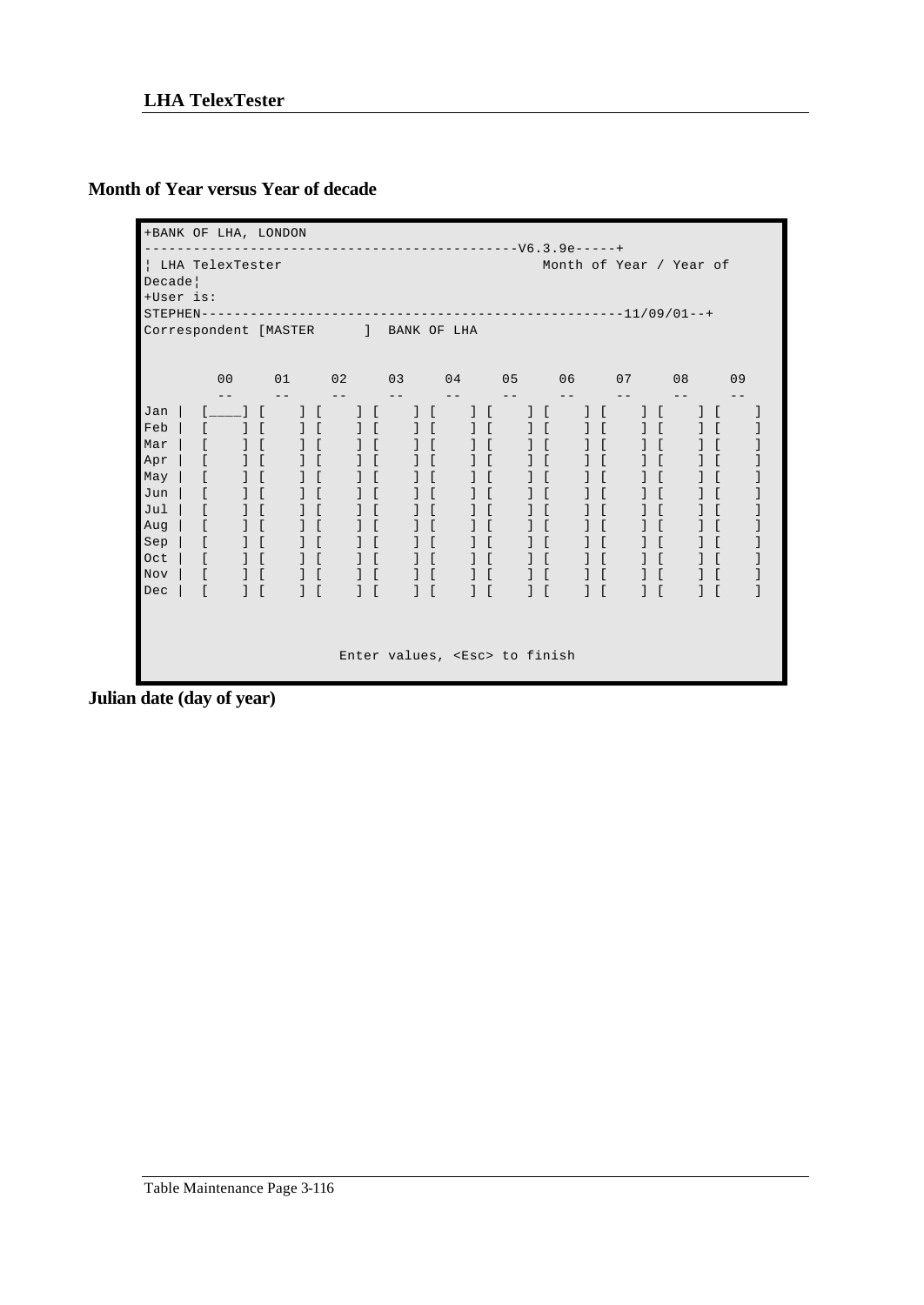| +BANK OF LHA, LONDON |                |                                                         |                             |                           |                             |                                 |                           |                             |                             |                             |  |
|----------------------|----------------|---------------------------------------------------------|-----------------------------|---------------------------|-----------------------------|---------------------------------|---------------------------|-----------------------------|-----------------------------|-----------------------------|--|
| LHA TelexTester      |                |                                                         |                             |                           |                             | ------------------V6.3.9e-----+ |                           | Julian Date Table           |                             |                             |  |
| $\frac{1}{2}$        |                |                                                         |                             |                           |                             |                                 |                           |                             |                             |                             |  |
| +User is:            |                |                                                         |                             |                           |                             |                                 |                           |                             |                             |                             |  |
| $STEPHEN---$         |                |                                                         |                             |                           |                             |                                 |                           |                             |                             |                             |  |
| Correspondent [API1  |                |                                                         |                             |                           |                             |                                 |                           |                             |                             |                             |  |
|                      |                |                                                         |                             |                           |                             |                                 |                           |                             |                             |                             |  |
| Day                  | $\overline{0}$ | $\mathbf{1}$                                            | 2                           | 3                         | $\overline{4}$              | $-5$                            | $6\overline{6}$           | 7                           | 8                           | 9                           |  |
|                      |                | $[$ $\qquad$ $]$ $[$                                    | $\frac{1}{2}$               | $\overline{\phantom{a}1}$ | $\frac{1}{2}$               | $\overline{\phantom{a}1}$       | $\overline{\phantom{a}1}$ | $\overline{\phantom{a}1}$ [ | $\overline{\phantom{a}}$    | $\overline{\phantom{a}1}$ [ |  |
| 10                   | $\sqrt{2}$     | $\overline{\phantom{a}1}$                               | $\overline{\phantom{a}}$    | $\frac{1}{2}$             | $\overline{\phantom{a}1}$   | $\overline{\phantom{a}}$        | $\overline{\phantom{a}}$  | $\overline{\phantom{a}}$    | $\overline{\phantom{a}}$    | $\frac{1}{2}$               |  |
| 20                   | L              | $\overline{\phantom{a}1}$                               | $\overline{\phantom{a}1}$   | $\overline{\phantom{a}}$  | $\frac{1}{2}$               | $\overline{\phantom{a}1}$       | 1 <sup>1</sup>            | $\overline{\phantom{a}}$    | $\overline{\phantom{a}1}$   | $\frac{1}{2}$               |  |
| 30                   | L              | $\frac{1}{2}$                                           | $\overline{\phantom{a}1}$   | $\frac{1}{2}$             | $\overline{\phantom{a}1}$   | $\frac{1}{2}$                   | 1 <sup>1</sup>            | $\overline{\phantom{a}}$    | $\overline{\phantom{a}}$    | J <sub>L</sub>              |  |
| 40                   | $\Gamma$       | $\frac{1}{2}$                                           | $\overline{\phantom{a}1}$   | $\frac{1}{2}$             | $\overline{\phantom{a}1}$   | $\frac{1}{2}$                   | $\frac{1}{2}$             | $\overline{\phantom{a}1}$ [ | $\overline{\phantom{a}1}$ [ | 1 <sup>1</sup>              |  |
| 50                   | $\Gamma$       | $\frac{1}{2}$                                           | $\overline{\phantom{a}1}$   | $\frac{1}{2}$             | 1 <sup>1</sup>              | $\frac{1}{2}$                   | $\overline{\phantom{a}}$  | $\overline{\phantom{a}1}$ [ | $\overline{1}$ [            | 1 <sup>1</sup>              |  |
| 60                   | t              | $\frac{1}{2}$                                           | $\overline{\phantom{a}1}$ [ | $\overline{\phantom{a}1}$ | $\overline{\phantom{a}1}$ [ | $\frac{1}{2}$                   | 1 <sup>1</sup>            | $\overline{\phantom{a}}$    | $\overline{\phantom{a}}$    | J <sub>L</sub>              |  |
| 70                   | $\lceil$       | 1 <sup>1</sup>                                          | $\frac{1}{2}$               | $\overline{\phantom{a}1}$ | J <sub>L</sub>              | $\overline{\phantom{a}}$        | J(f)                      | $\overline{\phantom{a}}$    | $\overline{\phantom{a}}$    | $\frac{1}{2}$               |  |
| 80                   | $\Gamma$       | $\overline{\phantom{a}1}$                               | $\overline{\phantom{a}1}$   | $\overline{\phantom{a}1}$ | $\overline{\phantom{a}1}$ [ | $\frac{1}{2}$                   | $\frac{1}{2}$             | $\overline{\phantom{a}}$    | $\overline{\phantom{a}}$    | 1 <sup>1</sup>              |  |
| 90                   | $\Gamma$       | $\frac{1}{2}$                                           | $\frac{1}{2}$               | $\frac{1}{2}$             | $\frac{1}{2}$               | $\frac{1}{2}$                   | 1 <sup>1</sup>            | $\overline{\phantom{a}1}$ [ | $\overline{1}$ [            | 1 <sup>1</sup>              |  |
| 100                  |                | $\frac{1}{2}$                                           | 1 <sup>1</sup>              | $\frac{1}{2}$             | $\frac{1}{2}$               | $\overline{\phantom{a}1}$ [     | 1 <sup>1</sup>            | 1 <sup>1</sup>              | $\overline{1}$ [            | $\frac{1}{2}$               |  |
| 110                  | $\Gamma$       | $\frac{1}{2}$                                           | $\overline{\phantom{a}1}$   | $\frac{1}{2}$             | $\frac{1}{2}$               | $\frac{1}{2}$                   | $\frac{1}{2}$             | $\overline{\phantom{a}}$    | $\overline{\phantom{a}}$    | $\frac{1}{2}$               |  |
| 120                  | $\overline{a}$ | $\frac{1}{2}$                                           | 1 <sup>1</sup>              | $\overline{\phantom{a}1}$ | $\overline{\phantom{a}1}$ [ | $\overline{\phantom{a}1}$ [     | $\frac{1}{2}$             | $\overline{\phantom{a}}$    | $\overline{\phantom{a}}$    | $\frac{1}{2}$               |  |
| 130                  |                | $\frac{1}{2}$                                           | $\overline{\phantom{a}1}$   | $\overline{\phantom{a}1}$ | $\overline{\phantom{a}1}$ [ | $\frac{1}{2}$                   | 1 <sup>1</sup>            | $\overline{\phantom{a}}$    | $\overline{\phantom{a}}$    | $\frac{1}{2}$               |  |
| 140                  | $\lceil$       | $\overline{\phantom{a}1}$                               | $\overline{\phantom{a}1}$   | $\overline{\phantom{a}1}$ | $\overline{\phantom{a}1}$   | $\overline{\phantom{a}1}$       | $\overline{\phantom{a}}$  | $\overline{\phantom{a}}$    | $\overline{\phantom{a}}$    | J(f)                        |  |
|                      |                |                                                         |                             |                           |                             |                                 |                           |                             |                             |                             |  |
|                      |                | Enter values and press PqUp/PqDn, <esc> to finish</esc> |                             |                           |                             |                                 |                           |                             |                             |                             |  |

You will need to press the <PgUp>/<PgDn> keys to access the other days of the year.

### **Other Testkey Tables**

#### **Introduction**

The basic commands and operations for adding and maintaining the other table types required by correspondents are defined individually below.

These tables are accessed from the correspondent maintenance screens, by pressing the <F9> key. Tables will be presented one after another. To access a table directly, locate the cursor at the relevant point on the correspondent screen and press the <Shift F1> key.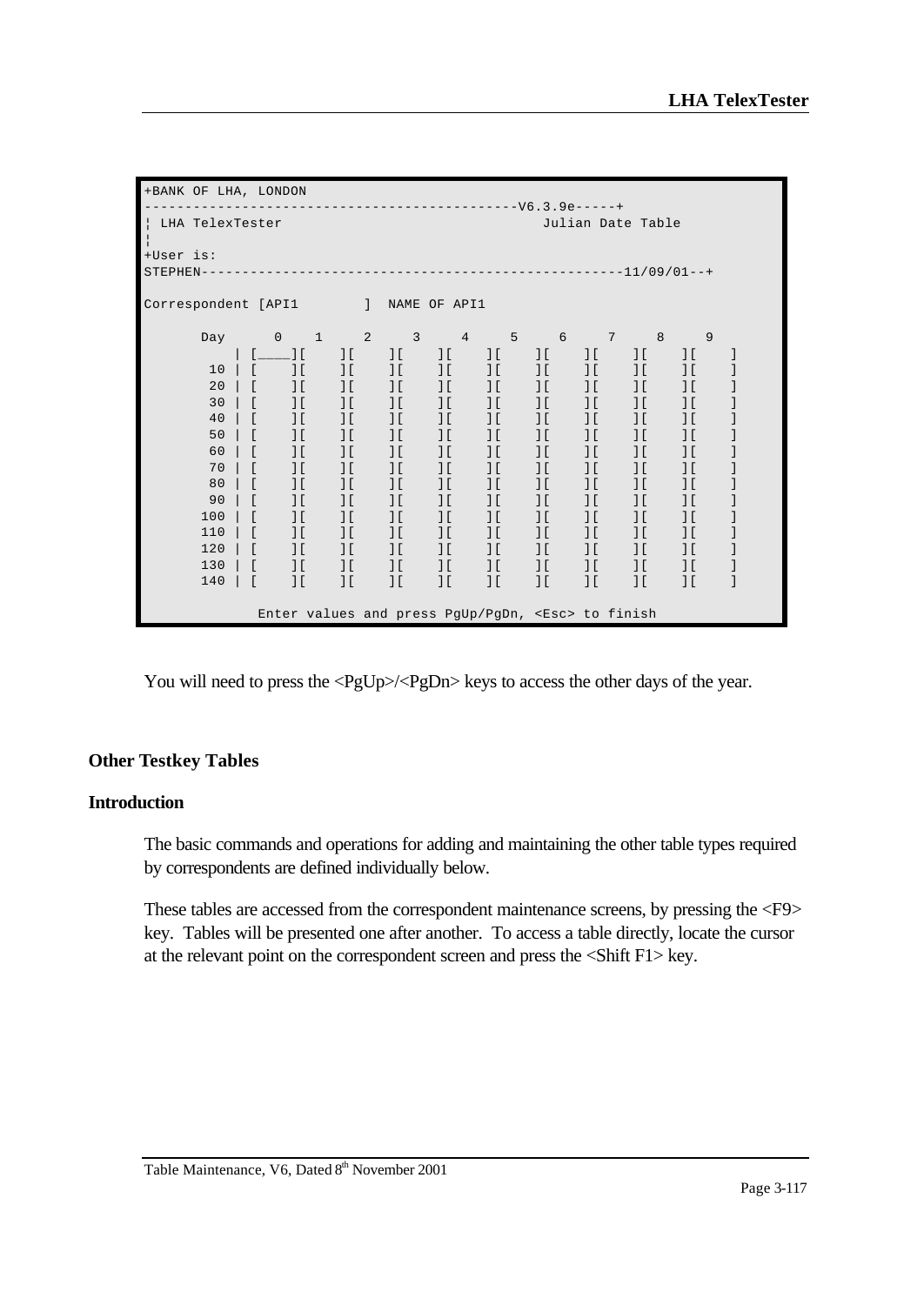#### **Currency tables**

### Introduction

Prior to setting up correspondent currency tables you should read the section **Maintaining Currency Master File** in the Supervisor Section. This documents the maintenance of the master currency list.

#### Screen

On selecting a Currency Table a screen similar to the following will be displayed, the currency codes and descriptions displayed will depend upon your Currency table configuration:

|            | +BANK OF LHA, LONDON                                  |              |                                                                        |               |  |
|------------|-------------------------------------------------------|--------------|------------------------------------------------------------------------|---------------|--|
|            |                                                       |              |                                                                        |               |  |
|            | LHA TelexTester                                       |              | Currency Table                                                         |               |  |
| +User is:  |                                                       |              |                                                                        |               |  |
|            |                                                       |              |                                                                        |               |  |
|            | Correspondent: [DEMO BANK ] DEMONSTRATION BANK        |              |                                                                        |               |  |
|            | Other Currencies: [888] Enter 'Y' to use Maximum test |              |                                                                        |               |  |
|            |                                                       |              | 'Other Currencies' amount in                                           |               |  |
|            |                                                       |              | value as default. thousands.                                           |               |  |
| TZS        | TANZANIAN SHILLING                                    |              | $\begin{pmatrix} 1 & 1 & 1 \end{pmatrix}$<br>[Y]                       |               |  |
| UGX        | UGANDA SHILLING                                       |              | $\mathbf{I}$ and $\mathbf{I}$ and $\mathbf{I}$ and $\mathbf{I}$<br>[Y] |               |  |
| USD        | US DOLLAR                                             |              | $\begin{bmatrix} 3344 \end{bmatrix}$<br>$\lceil Y \rceil$              |               |  |
| <b>USN</b> | US DOLLAR NEXT DAY FUNDS [ ]                          |              | [Y]                                                                    |               |  |
| UYP        | URUGUAYAN PESO                                        | $\mathbb{R}$ | [Y]                                                                    |               |  |
| VEB        | BOLIVAR                                               |              | [Y]                                                                    |               |  |
| <b>VND</b> | VIETNAM DONG                                          |              | $\lceil Y \rceil$                                                      |               |  |
| <b>VUV</b> | VANUATU VATU                                          |              | [Y]                                                                    |               |  |
| WST        | SAMOA TALA                                            |              | $\lceil Y \rceil$                                                      |               |  |
| XAF        | CFA FRANC BEAC                                        |              | $\lceil Y \rceil$                                                      |               |  |
| XAG        | SILVER                                                |              | [N]                                                                    |               |  |
| XAU        | GOLD                                                  |              | $\lceil N \rceil$                                                      |               |  |
|            | XBA EUROPE COMPOSITE (EURCO) [ ]                      |              | [Y]                                                                    |               |  |
| XBB        | EUROPE MONT. UNIT (EMU-6) [                           |              | $\lceil Y \rceil$                                                      |               |  |
|            |                                                       |              |                                                                        | F3 to find: [ |  |
|            |                                                       |              | Enter values and press PqUp/PqDn, Esc to finish                        |               |  |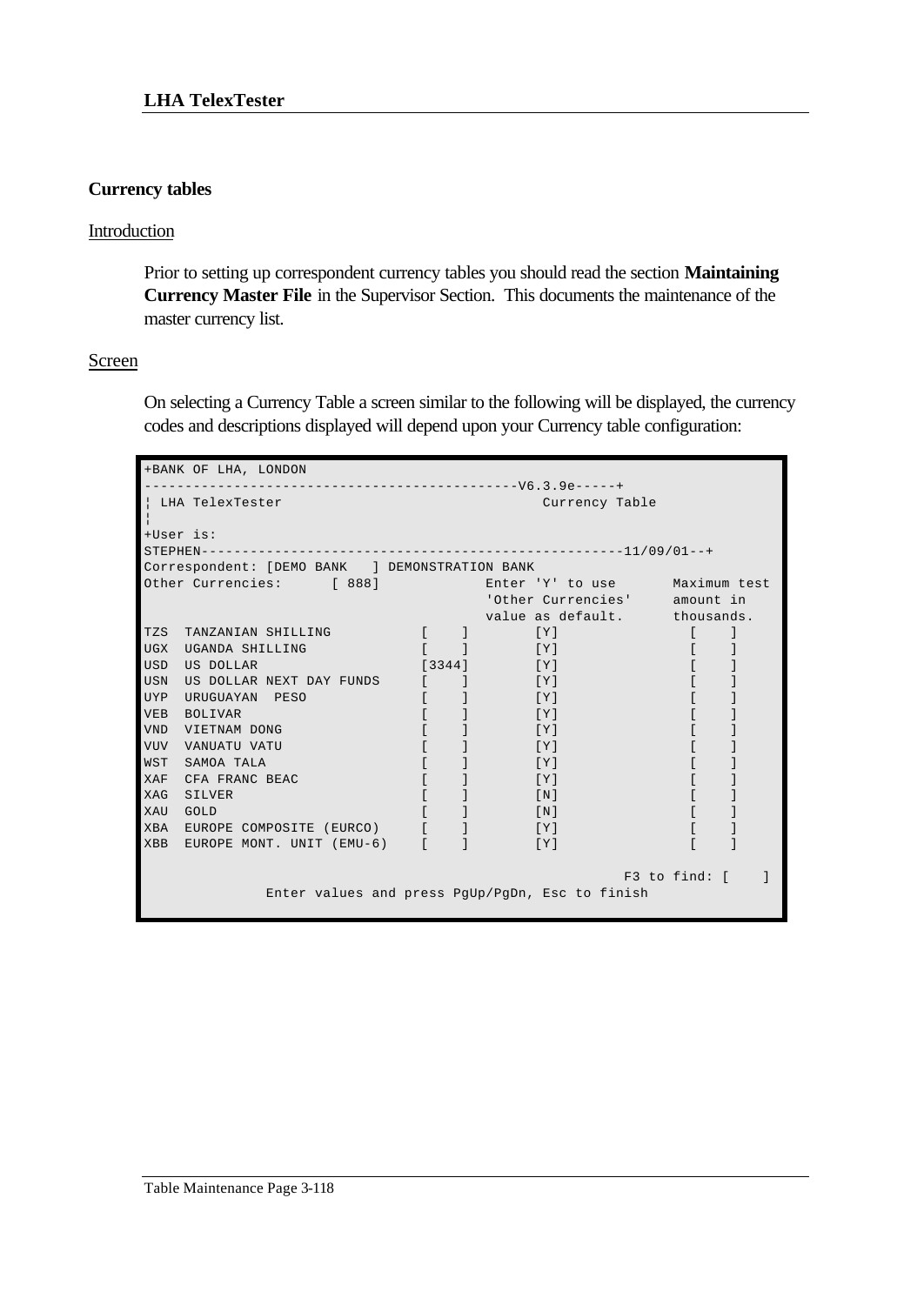## Prompts

In the above example a test using 'USD' or US Dollars will use a variable 3344. Most other currencies will use the value for 'Other' currencies, in this example it is 888. The exceptions are Silver and Gold, you will notice in the second column a 'N' has been entered against Silver and Gold, this will prevent the use of the 'Other' currencies value for these codes. The default is to use the 'Other' currencies value for any currency which has no variable entered. You must enter 'N' against those where 'Other' currencies is not relevant.

The column titles 'Maximum test amount in thousands' is used to limit test amounts for specific currencies. To limit the test amount in the above example to 100,000 US dollars the figures '1000' would be entered in the last column against USD.

Currencies can be located in the list by pressing either the <PgUp> or <PgDn> keys. Alternatively, press the <F3> key to select the seek field then enter the code of the currency required and press <Enter> or <F3> to locate it.

When all changes are complete press the  $\langle Esc \rangle$  key.

### **Amounts Tables**

#### Introduction

On selecting an Amount Tables, a screen similar to the following will be displayed: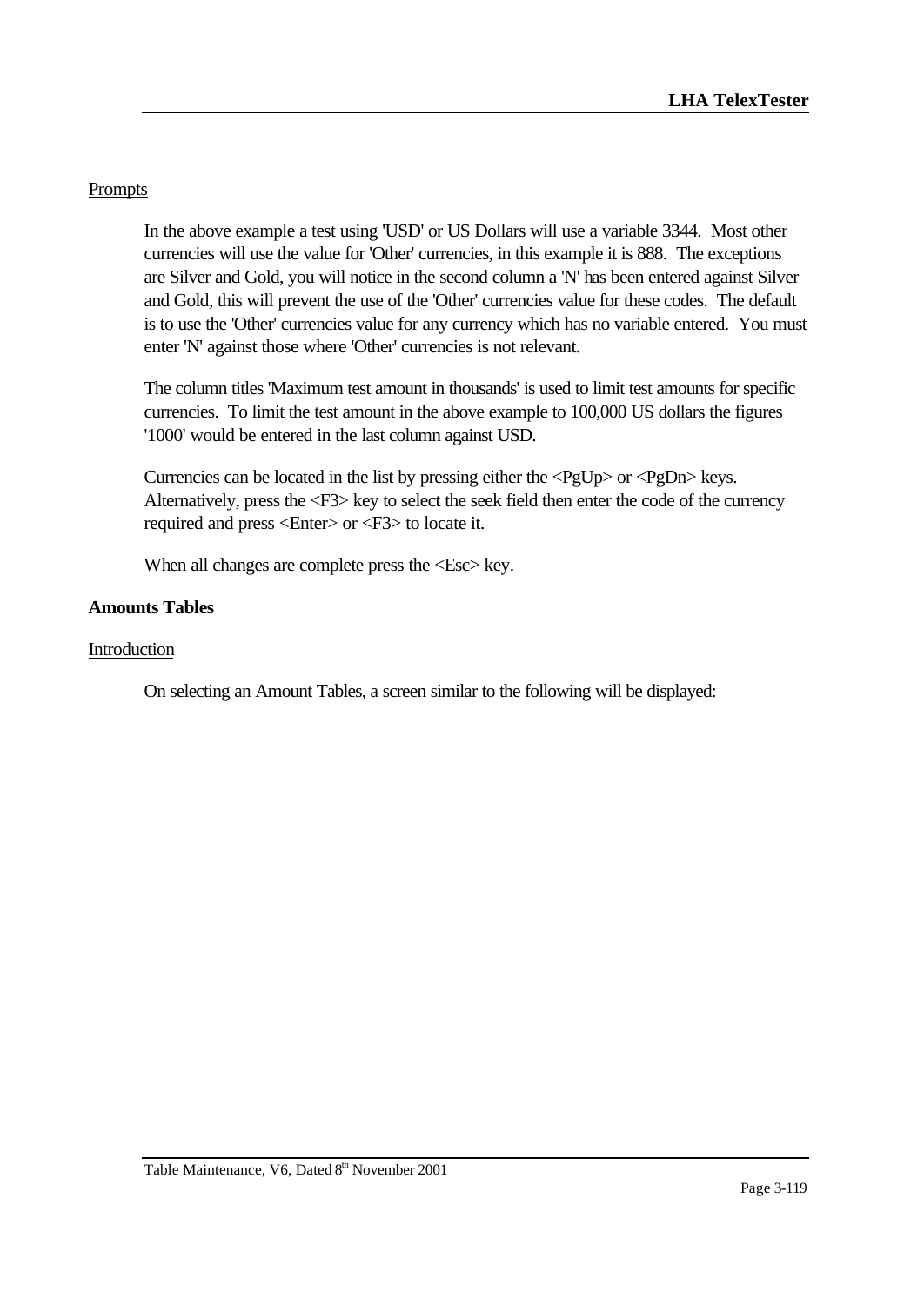```
+BANK OF LHA, LONDON 
----------------------------------------------V6.3.9e-----+
¦ LHA TelexTester Amounts Tables 
¦
+User is: 
STEPHEN----------------------------------------------------11/09/01--+
Correspondent: [MASTER ] BANK OF LHA
Each digit position 1-9, 10-90, 100-900 etc. . . . . . . . 1
Each digit position with separate tables for values 1-99 . 2
Standard Test Key using message amounts and Julian date
(tables are automatically generated \ldots, . . . . . . . . 3
Substitute each digit in amount . . . 4 Bank of Ireland (variation on 3) . 8
Sum each digit in amount (0 = [00]) . 5 Amount bands . . . . . . . . . . . 9
Separate table for each weekday . . . 6 Number of digits in amount . . . . A
As option 3 less Julian date. . . . . 7
                               Please Select Table Option 1 - 9 or A: [1]
Separate test for each amount: [ ] Ignore values less than 1000 for [ ]
Add prefix value to amount: [ ] Add amount divided by max amount: [ ]
Separate test for each line: [ ] Multiply testkey by amount total: [ ]
```
Primary Amount Table Options

#### Option 1, Each digit position

The most commonly used table.

For values between 1-9, 10-90, 100-900, 1000-9000, 100000-900000 etc.

Selection of this option will cause a second screen to be displayed when the rest of the screen has been filled in or the <Esc> key is pressed.

#### Option 2, Each digit position, separate 1 - 99

Similar to Option 1, but a separate table for values between 1 and 99 will be prompted for before the second screen of option 1.

#### Option 3, Standard test key

The standard testkey table used mainly by Midland Bank and National Westminster. If this option is required, there will be no need to enter any data as the algorithm is contained in the package software. It also adds in the Julian date so there is no need to set up a separate Julian date table.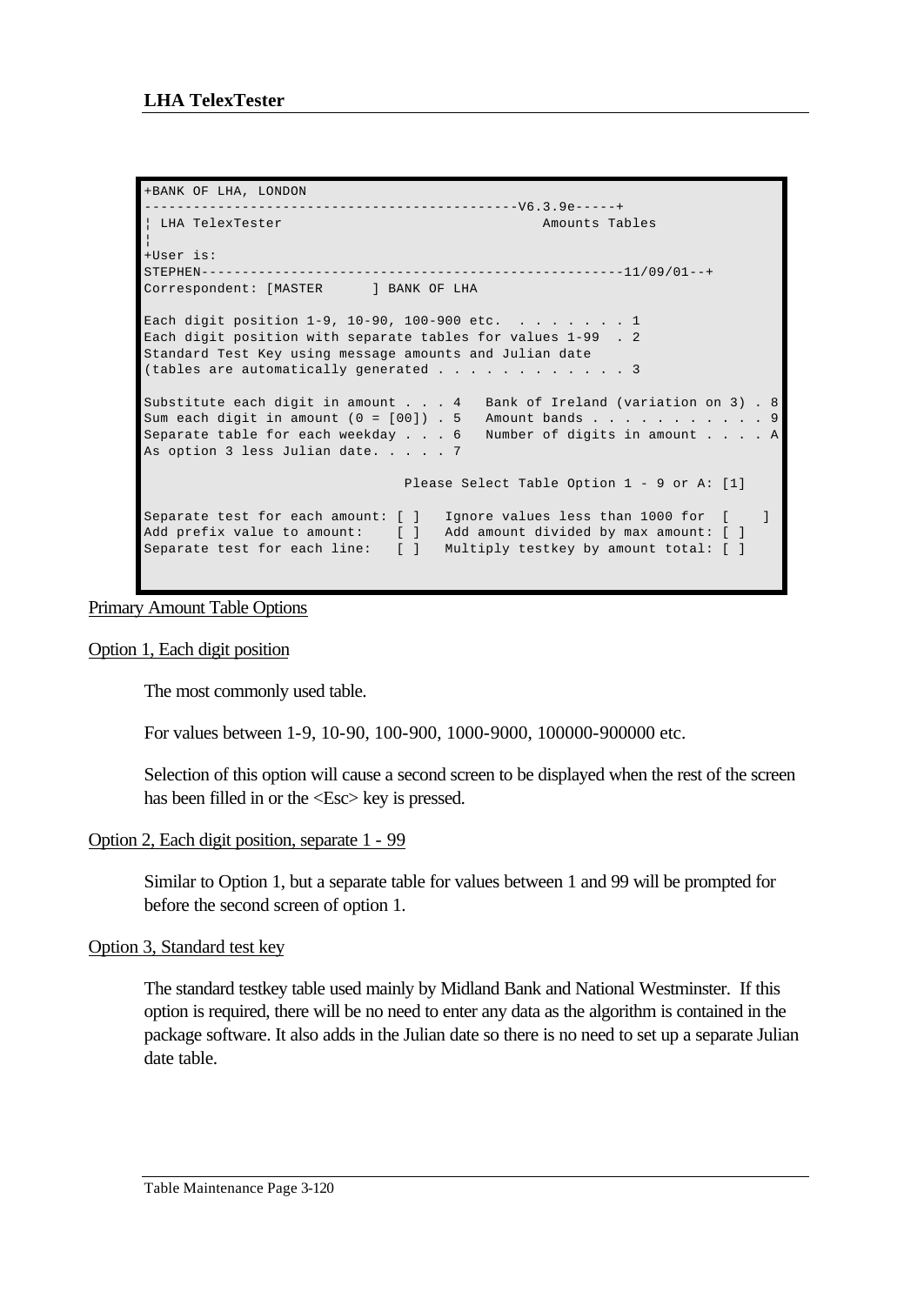#### Option 4, Substitute digits

Digit substitution. Table substitutes values in the tested amount.

For example: 1,746,609 could be 2,381,165 the sum of which will then be added to the other table values to arrive at the test code  $(2+3+8+1+1+6+5 = 26)$ .

Selection of this option will cause a second screen to be displayed when the rest of the screen has been filled in or the  $\langle$ Esc $>$  key is pressed.

#### Option 5, Sum digits in amount

The individual digits in the amount are added together.

The value for zero can be entered, it is normally 19.

For example: 100 would be  $(1 + 19 + 19 = 39)$ .

#### Option 6, Each digit position, separate days of week

As option 1 but a separate amount table is entered for each day of the week.

#### Option 7, Standard test key, less Julian date

Calculates amounts the same as option 3 but it does not automatically add in the Julian date. This is the 'Thomas Cooke' option.

#### Option 8, Standard test key, Bk Ireland variation

Calculates amounts the same as option 3 with a slight variation to accommodate Bank of Ireland.

#### Option 9, Amount banding

Variables are assigned to various ranges of amounts.

For example: 0 to 1000 could be 3333, 1001 to 100000 could be 5555. Therefore a test on 6000 would use 5555 as the key.

Selecting this option will result in a further screen being displayed. Further explanation follows later in this manual.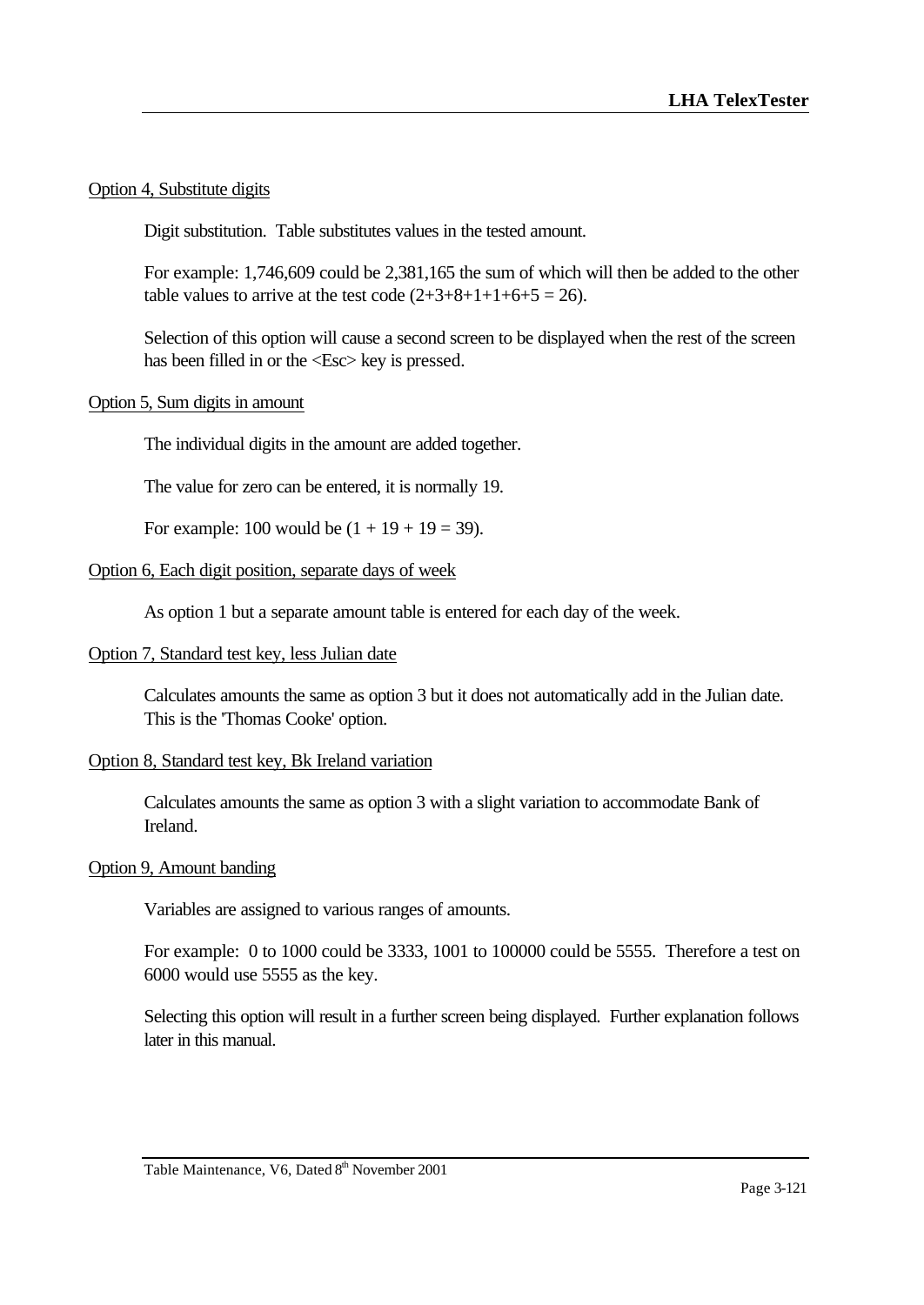#### Option A. Number of digits in amount

This option requires entry of a table where variables are associated with the number of digits in the amount.

### Other amount table settings

#### Separate test for each amount

Most tests are calculated on an amount total which is the sum of all the amounts entered independent of currency. If **Y** is entered in this field the amounts will be added by currency, tested on each sub-amount and the generated tests are then summed.

For example: if the test is entered as

| GBP | 1,000 |        |
|-----|-------|--------|
| USD | 2,000 |        |
| GBP | 2,000 |        |
| USD |       | 10,000 |
|     |       |        |

The test will be calculated for 12,000 (USD) and 3,000(GBP) and the two test values added rather than testing total of 15,000.

#### Add prefix value to amount

Before calculating the amount test, the prefix is calculated and added to the total amount.

#### Separate test for each line

Most tests are calculated on an amount total which is the sum of all the amounts entered independent of currency. If **Y** is entered in this field the amounts will be tested on each line entered and the generated tests are then summed.

For example: if the test is entered as

| GBP | 1,000  |
|-----|--------|
| USD | 2,000  |
| GBP | 2,000  |
| USD | 10,000 |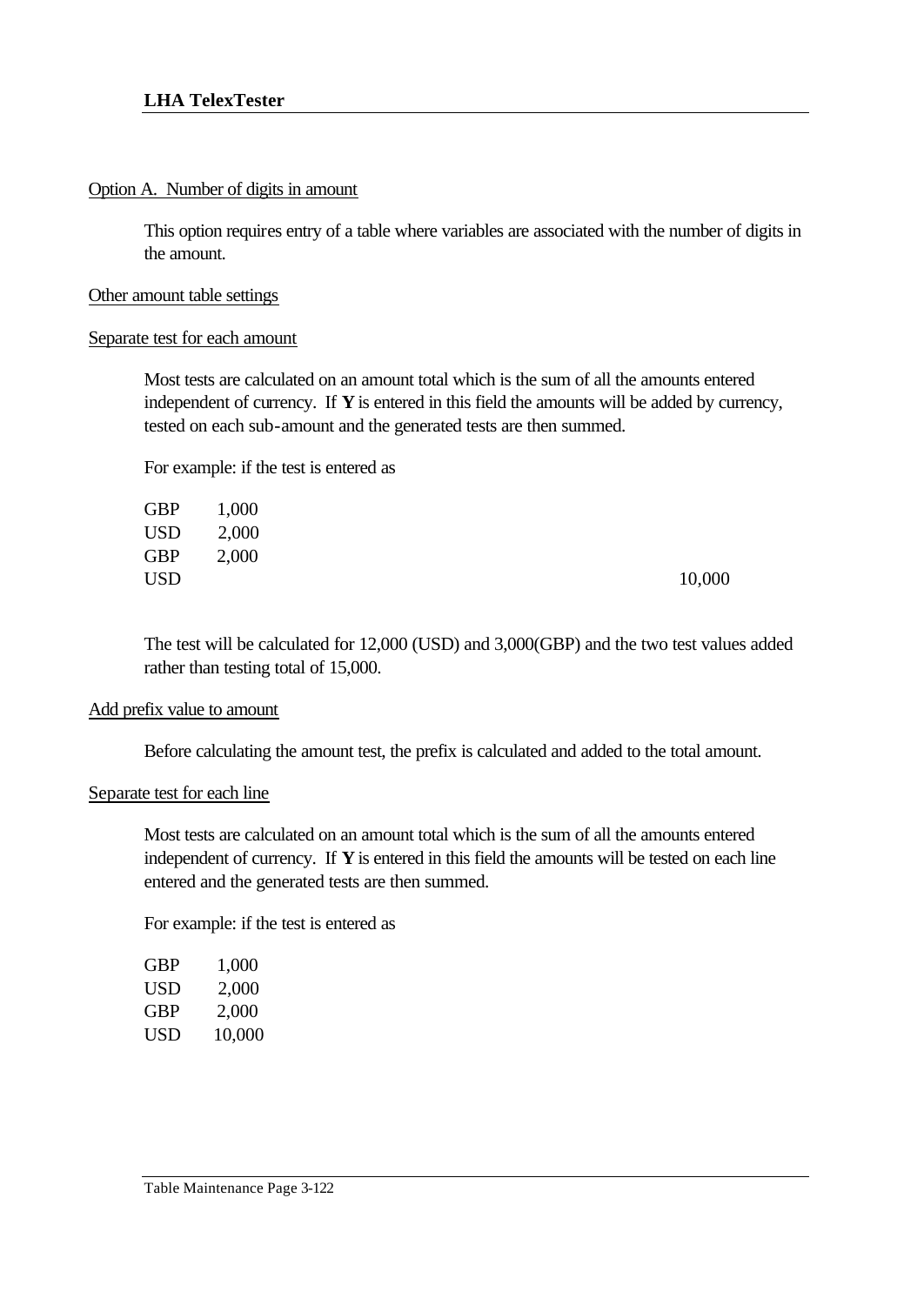The test will be calculated for 1,000 (GBP), 2,000 (USD), 2,000 (GBP) and 10,000(USD) and the four test values summed.

#### Ignore values < 1000 for

A currency code can be entered into this field. Tests done on this currency will be rounded down to the next thousand before amount test is done.

#### Add amount divided by max amount

This option applies to amount types 1, 2 and 6 only.

If selected, for amounts greater than the highest in the table, this will cause the amount to be incremented by how many times the amount is greater than the highest in the table.

For example:

Highest amount in table is 1,000,000

Amount is 3,500,000

Amount for testing will be 500,003

#### Multiply testkey by amount total

This option if selected will cause the final testkey value to be multiplied by the amount total. It can be used in association with an amount type 0 if no other amount options are required.

For example:

Amount value is 1,000,000

Testkey value is 12345

Final testkey value is 12345000000

Additional amount table screens

#### Separate 1 to 99 tables. (Option 2)

This screen is used to assign variables to the amounts between 1 and 99.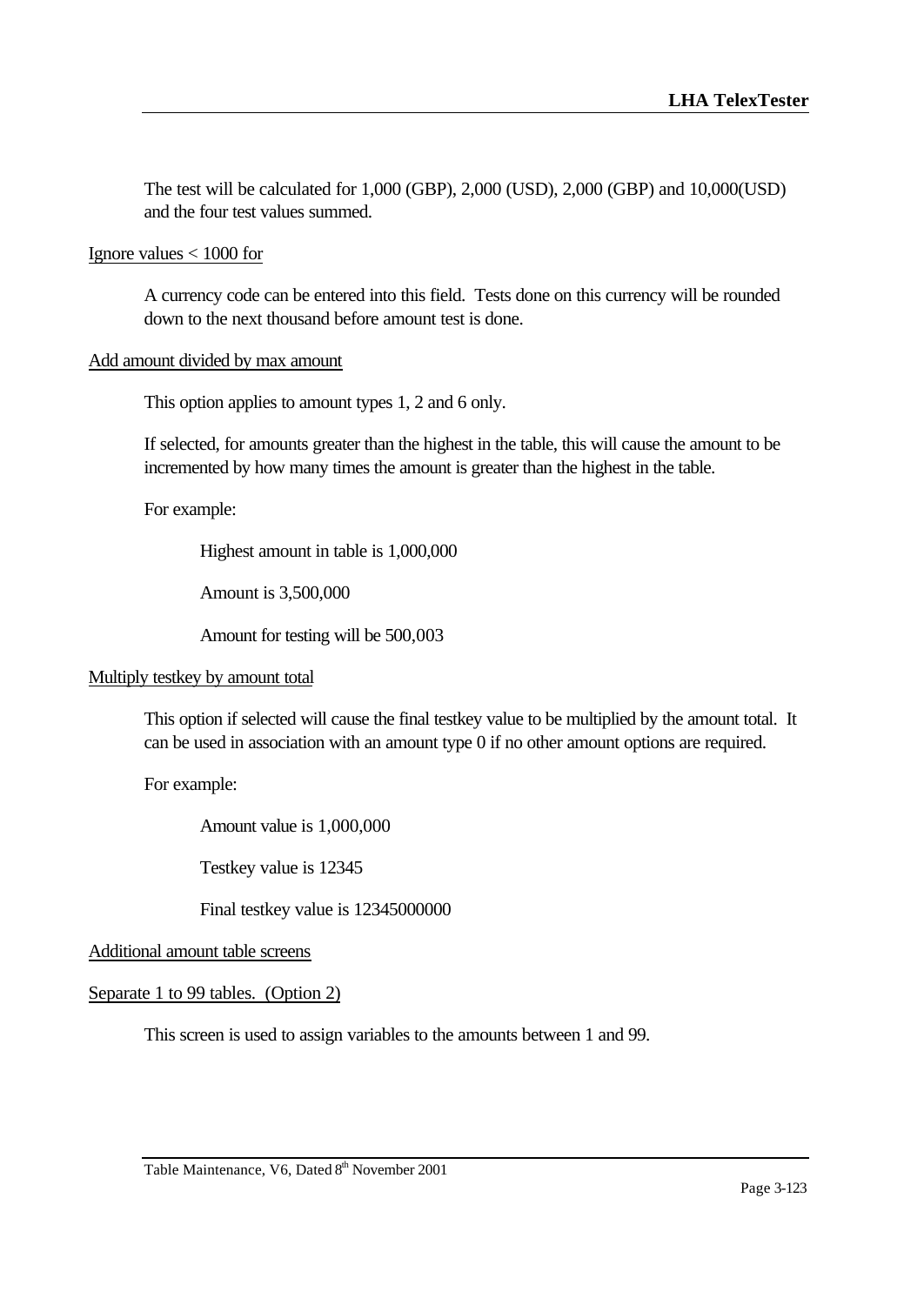|        |                |                                    | Correspondent [DEMO BANK   |                   | $\Box$                               |                | DEMONSTRATION BANK     |                               |            |         |          |  |  |
|--------|----------------|------------------------------------|----------------------------|-------------------|--------------------------------------|----------------|------------------------|-------------------------------|------------|---------|----------|--|--|
|        |                |                                    | 2                          | 3                 | 4 <sup>7</sup>                       | 5 <sup>5</sup> | - 6                    | 7                             | 8          | 9       | 10       |  |  |
|        |                |                                    |                            |                   | $0:$ [ 22] [ 33] [ 44] [ 55] [ 66] [ |                | 77][                   | 88][                          | 9911       | 8811    | 761      |  |  |
| 10     | $\ddot{\cdot}$ | 5411                               |                            | 321 [ 121 [ 341 ] |                                      | 5611           | 7811                   |                               | 9811 77611 | 6511    | 41       |  |  |
| 20:    |                | $\begin{bmatrix} 32 \end{bmatrix}$ | 111                        | 211               | 311                                  | 41             | 51                     | $61$ $\Gamma$                 | 7 I L      |         | 81「99881 |  |  |
| 30     |                | 7 ] [                              | $61$ [                     | 61                | 511                                  | 51             | $4$ ] [                | 41                            | 411        | 311     | 31       |  |  |
| 40     |                | 211                                | $34$   $6 - 45$   $6 - 16$ |                   | 511                                  | 51             | 61                     | $6$ ] [                       | $671$      | 771     | 81       |  |  |
| 50 : 1 |                | $81$ [                             | 7 ] [                      |                   | 6116611                              | 51             | 51                     | $54$ $\overline{\phantom{1}}$ | 411        | 411     | 4 1      |  |  |
|        |                | 60 : 4516611                       |                            | 61                | 711                                  | 7711           | 711                    | 711                           | 8811       | 81      | 771      |  |  |
| 70     | $\cdot$ :      | 7 I L                              |                            |                   | 71 771 871 661                       |                | 7 I L                  | $6$ ] [                       | 51         | 41      | 341      |  |  |
| 80     | $\cdot$ :      | 5611                               |                            | 71 891 1          |                                      |                | 7   [ 665   [ 4433 ] [ | 411                           | 5511       | 5611    | 6 1      |  |  |
| 90:    |                | 771                                | $5$ ] [                    | $4$ ] [           | 311                                  | $2$ ] [        | 341                    | $5$ ] [                       | $6$ ] [    | $8$ ] [ | 6]       |  |  |

# Amount Tables Digit by Digit. (Options 1 & 2).

*Screen*

| LHA TELEXTESTER      |                                  |                |                                      |           |                |                     |                 |              | V4.T.7A |
|----------------------|----------------------------------|----------------|--------------------------------------|-----------|----------------|---------------------|-----------------|--------------|---------|
| LHA TelexTester      |                                  |                |                                      |           |                | Each digit position |                 |              |         |
| Correspondent: [DEMO | - 1                              |                | Highest amount in table:             |           |                |                     |                 |              |         |
| 1000000]             |                                  |                |                                      |           |                |                     |                 |              |         |
|                      |                                  |                | No amount val: [ 23] Over max val: [ |           |                |                     |                 |              |         |
| $\mathbf{I}$         |                                  |                |                                      |           |                |                     |                 |              |         |
|                      | $\mathbf{1}$                     | $\overline{2}$ | $\overline{3}$                       | $\sim$ 4  | 5 <sup>1</sup> | $6\overline{6}$     | $7\overline{ }$ | $\mathbf{8}$ | 9       |
| n                    |                                  |                |                                      |           |                |                     |                 |              |         |
| n <sub>0</sub>       |                                  |                |                                      |           |                |                     |                 |              |         |
| n00                  | 45                               | 31             |                                      | 54 654657 | 54             | 654                 |                 | 654   646544 |         |
| 54                   |                                  |                |                                      |           |                |                     |                 |              |         |
| n000                 | 6546                             |                | 54 654 654 64 4 654654 654           |           |                |                     |                 |              |         |
| 4654                 |                                  |                |                                      |           |                |                     |                 |              |         |
| n0,000               | 654 8487 645 45 6464 3546 746544 |                |                                      |           |                |                     |                 | 84           |         |
| 54                   |                                  |                |                                      |           |                |                     |                 |              |         |
| n00,000              | $98448$ 674 648464 484864 546    |                |                                      |           |                |                     | 6454 86         | 54           |         |
| 874                  |                                  |                |                                      |           |                |                     |                 |              |         |
| n000,000             | 654                              |                |                                      |           |                |                     |                 |              |         |
| n0,000,000           |                                  |                |                                      |           |                |                     |                 |              |         |
| n00,000,000          |                                  |                |                                      |           |                |                     |                 |              |         |
| n000,000,000         |                                  |                |                                      |           |                |                     |                 |              |         |
| n0,000,000,000       |                                  |                |                                      |           |                |                     |                 |              |         |
| n00,000,000,000      |                                  |                |                                      |           |                |                     |                 |              |         |
| n000,000,000,000     |                                  |                |                                      |           |                |                     |                 |              |         |
| n0000,000,000,000    |                                  |                |                                      |           |                |                     |                 |              |         |
| 00000, 000, 000, 000 |                                  |                |                                      |           |                |                     |                 |              |         |
| 000000000,000,000    |                                  |                |                                      |           |                |                     |                 |              |         |
|                      |                                  |                |                                      |           |                |                     |                 |              |         |

Note that in this example the first 99 values are blank in the 'digit by digit' table as we have chosen option 2 to illustrate the separate 1 to 99 tables.

Table Maintenance Page 3-124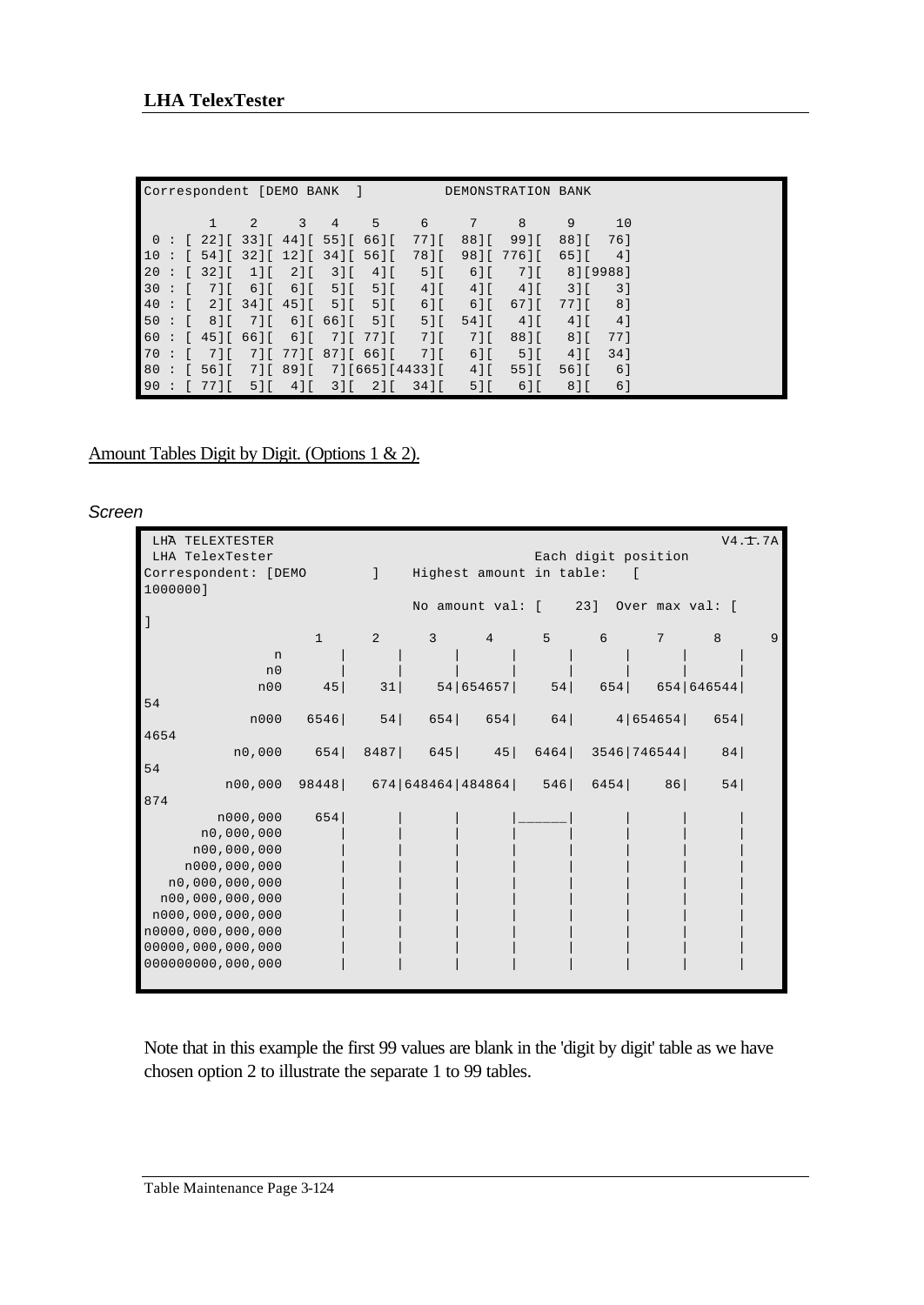#### *Highest Amount in table*

It is necessary to enter the highest amount value covered by the table in this field. Calculations will be based on the variable associated with this figure if the amount to be tested exceeds it.

Normally multiples of this amount will be used, however, see 'Over max value' below.

## *No amount value*

Both options 1 and 2 cater for no amount values which are prompted for on the top left hand corner of the data entry screen. If no nil amount value is required simply press **[Enter]** to move to the next field.

### *Over max value*

A variable to be used if the test value exceeds the highest amount value. Leave this blank to use multiples of the variable associated with the 'Highest amount in table'.

#### Substitute digits in amount

```
+BANK OF LHA, LONDON 
  ----------------------------------------------V6.3.9e-----+
¦ LHA TelexTester Substitute Digits in Amount 
¦
+User is: 
STEPHEN----------------------------------------------------11/09/01--+
Correspondent [DEMO BANK ] DEMONSTRATION BANK
   0 : [ ] 1 : [ ]
    2 : [ ]
    3 : [ ]
    4 : [ ]
    5 : [ ]
    6 : [ ]
    7 : [ ]
    8 : [ ]
    9 : [ ]
```
Enter the ten digits to be substituted for the total amount value.

#### Amount bands

If the amount bands option is selected the following screen will be displayed, this example has already been completed: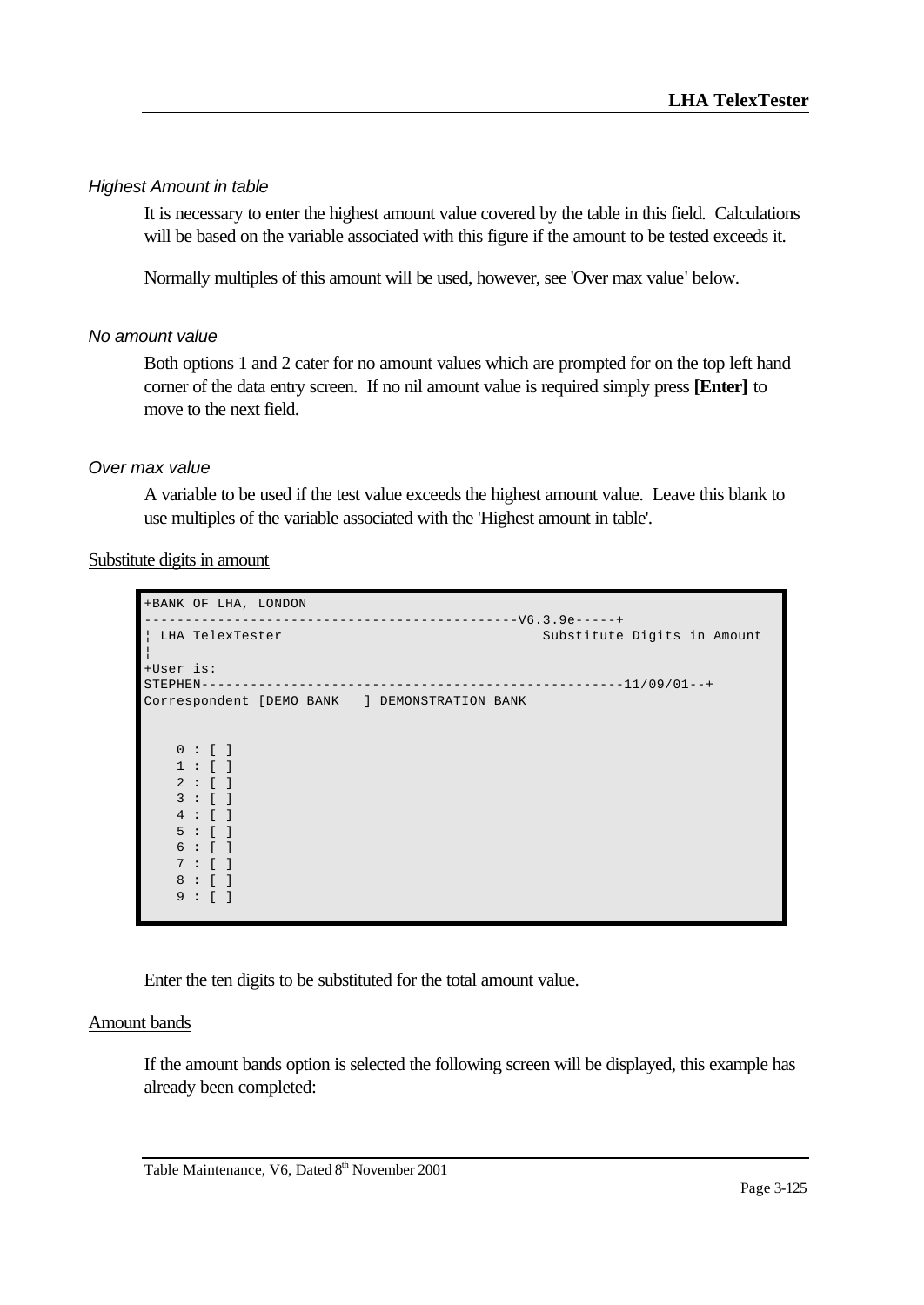```
+ABN AMRO BANK -
KARACHI-------------------------------------------V6.3.9e-----+
| LHA TelexTester Amount banding
¦
+User is: 
STRPHEN------------------------------------------------------11/08/01--+Correspondent: [TESTBANK ]
Amount less than [ 1,000] gives [ 2233]
 " [ 10,000] " [ 4455]
 " [ 100,000] " [ 6677]
 " [ 1,000,000] " [ 8899]
\blacksquare \blacksquare \blacksquare \blacksquare \blacksquare \blacksquare \blacksquare \blacksquare \blacksquare \blacksquare \blacksquare \blacksquare \blacksquare \blacksquare \blacksquare \blacksquare \blacksquare \blacksquare \blacksquare \blacksquare \blacksquare \blacksquare \blacksquare \blacksquare \blacksquare \blacksquare \blacksquare \blacksquare \blacksquare \blacksquare \blacksquare \blacks\blacksquare \blacksquare \blacksquare \blacksquare \blacksquare \blacksquare \blacksquare \blacksquare \blacksquare \blacksquare \blacksquare \blacksquare \blacksquare \blacksquare \blacksquare \blacksquare \blacksquare \blacksquare \blacksquare \blacksquare \blacksquare \blacksquare \blacksquare \blacksquare \blacksquare \blacksquare \blacksquare \blacksquare \blacksquare \blacksquare \blacksquare \blacks " [_______________________] " [ ]
" [ ] " [ ]
      Use multiples of final band value: [ ]
```
In the above example, a test value of 5 million would use variable 11122.

The ranges and variables are completely flexible, however, ranges which do not sensibly increase will not be accepted.

## Use multiples of final band value: [ ].

If selected, if the amount exceeds all the band amounts, the amount specified as the last band amount will be divided into the total amount, rounded up. This result is then multiplied by the variable for the last band amount.

The last band amount will normally be lower than the second last band for this purpose.

Also, the first band can be specified as 1 to give a zero amount variable.

#### Number of digits in amount

If this option is selected the following screen will be displayed, this example has already been completed: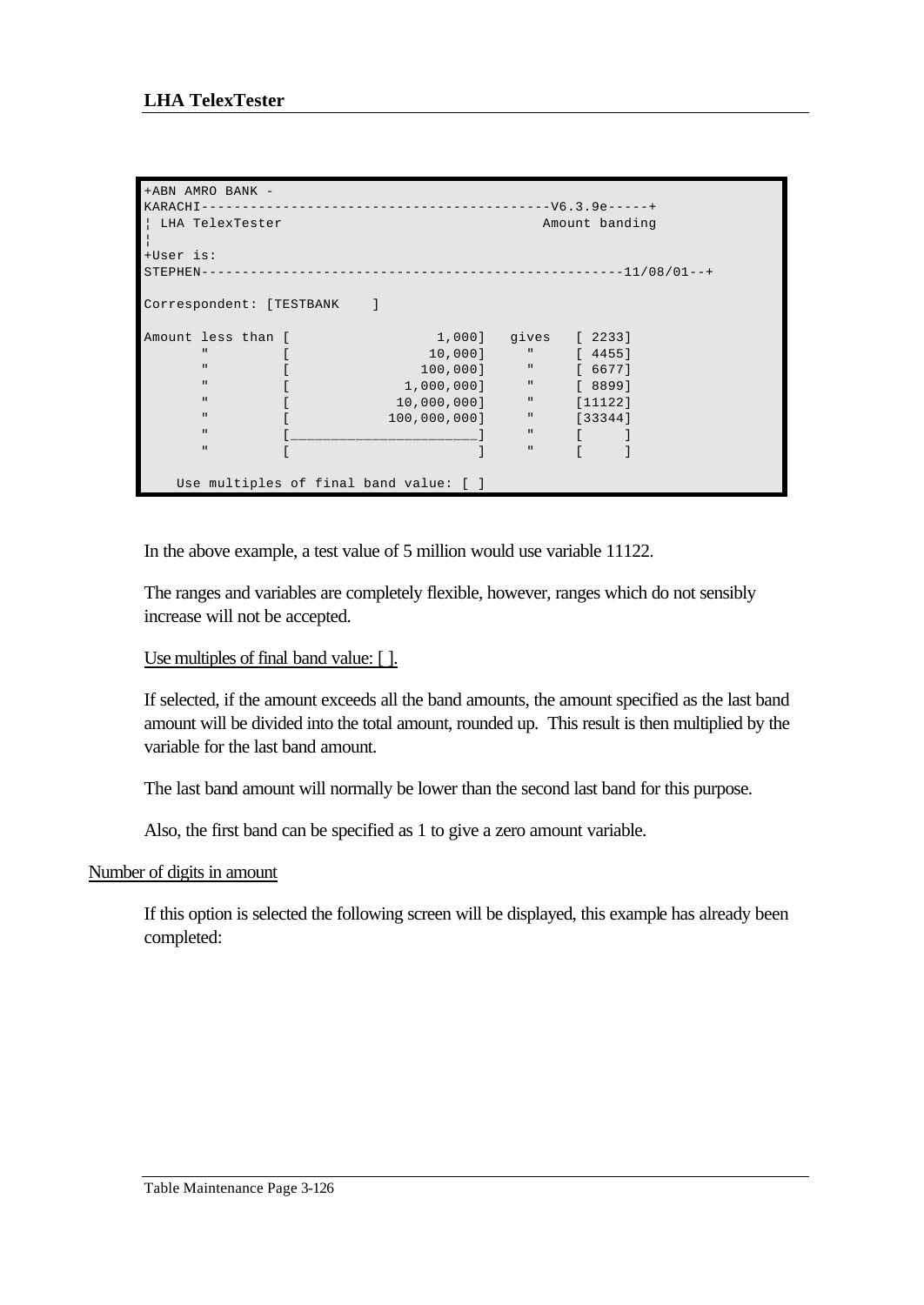```
+BANK OF LHA, LONDON 
----------------------------------------------V6.3.9e-----+
¦ LHA TelexTester Number of Digits in Amount 
¦
+User is: 
STRPHEN------------------------------------------------------11/09/01--+Correspondent: [MASTER ] BANK OF LHA
Variables associated with number of digits in amount.
         1 [ 258] 9 [ 35]
         2 [197637] 10 [ 435]
        3 [395016] 11 [<br>4 [589824] 12 [<br>5 [ 23] 13 [
 4 [589824] 12 [ 45]
 5 [ 23] 13 [ 345]
         6 [ 324] 14 [ 435]
         7 [ 34] 15 [344355]
         8 [ 325] 16 [ 753]
```
In the example above, an amount of 1 million would take the variable 34 (7 digits).

#### **Character tables**

#### Introduction

The character tables allow text within a message to affect the testkey calculation.

If a correspondent has a character table then during encoding and decoding of messages the operator will be prompted for **Characters in Message**. At the same time the operator will see the rule for characters to be entered, for example, 'Enter the Beneficiaries name'.

The prompts for characters are configurable, up to 99 different prompt templates can be created. Any one of these templates can then be specified for a correspondent.

The character table consists of variables to be associated with the letters of the alphabet together with the digits 0 - 9. Also, the amount of text which can be entered by the operator is configurable in terms of the number of lines entered.

There are two algorithms for calculating the character table value, defined below.

The variables associated with letters and numbers can be either positive or negative values.

If weighting by position is used, only the characters in the character table  $(A - Z, 0 - 9, and '?)$ are considered. This means that line breaks and spaces do not affect the testkey calculation.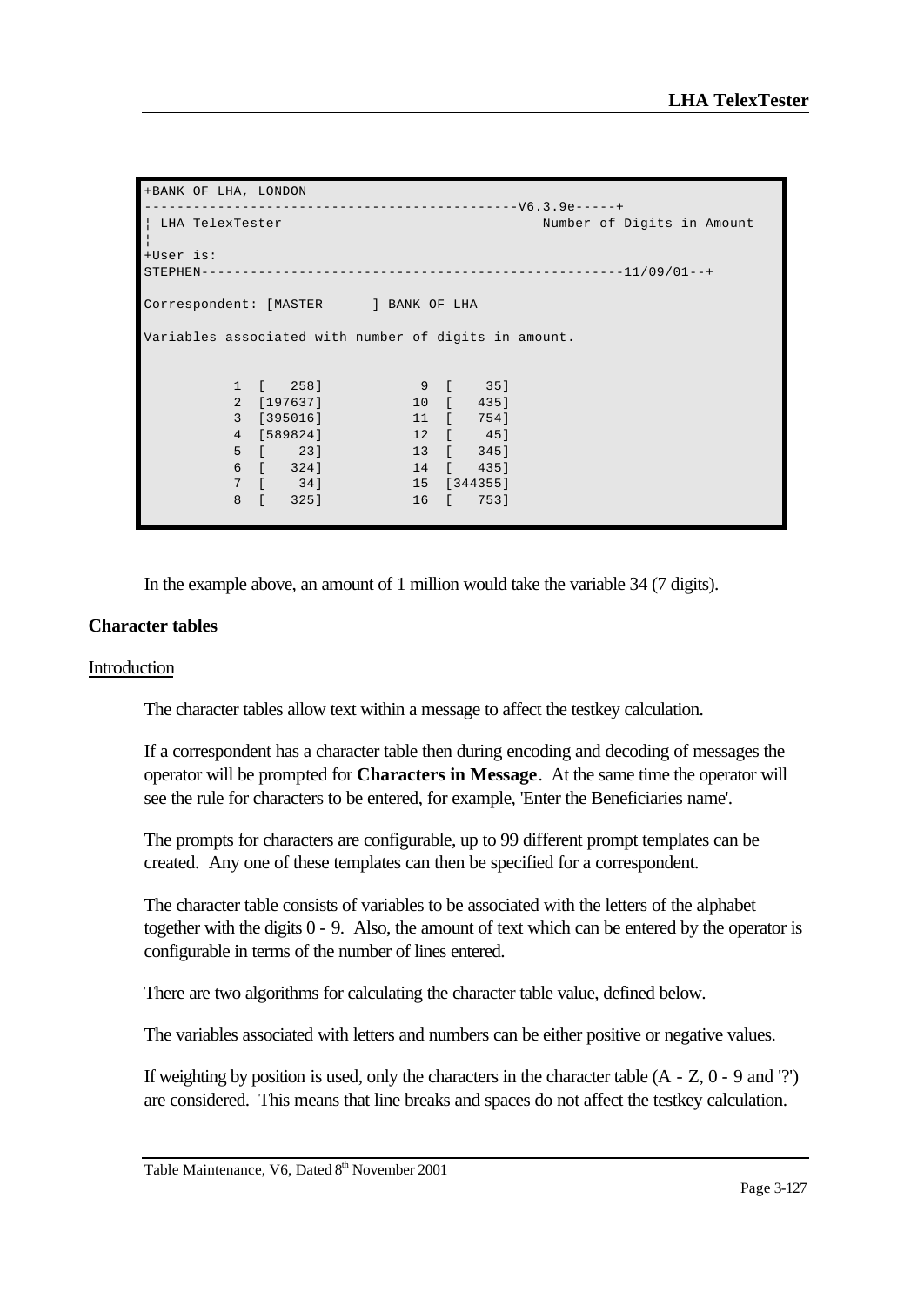#### Character table screen

On selecting 'Character Tables' from the supervisor menu you will see the following screen:

```
+BANK OF LHA, LONDON 
                               ------V6.3.9e---++¦ LHA TelexTester Character Tables 
¦
+User is: 
STEPHEN----------------------------------------------------11/09/01--+
Correspondent [MASTER ] BANK OF LHA
   Weight value by position (Y/N): [ ] Subtract variable: [ ]
Number of lines to accept (1 - 10): [1]Use prompts from prompt template #: [00] (Press <F3> to modify this template)
Base table on: [ ] [ ] Base table on: [ ] ] Base table on: [ ] ] ] \mathbb{R}Character table algorithm: [1] (1 or 2)
```
#### Weight value by position

This field specifies whether the testkey is calculated by simply summing the variables associated with each letter or the position of the letters is taken in to account.

For example;

Character table entry  $A = 10$ ,  $B = 20$ ,  $C = 30$ 

Test on the letters 'ABC'

Weight by position is 'N' gives  $(10 + 20 + 30 = 60)$ .

Weight by position is 'Y' gives  $((1 * 10) + (2 * 20) + (3 * 30) = 140)$ .

This table allows you to enter values up to 9999 for each character A to Z, the digits 0 to 9 and the character '?'.

#### Subtract variable

If set to  $\langle Y \rangle$ , this will cause the total character table value to be subtracted from the testkey total.

#### Number of lines to accept

You can enter a number here between 1 and 10.

Table Maintenance Page 3-128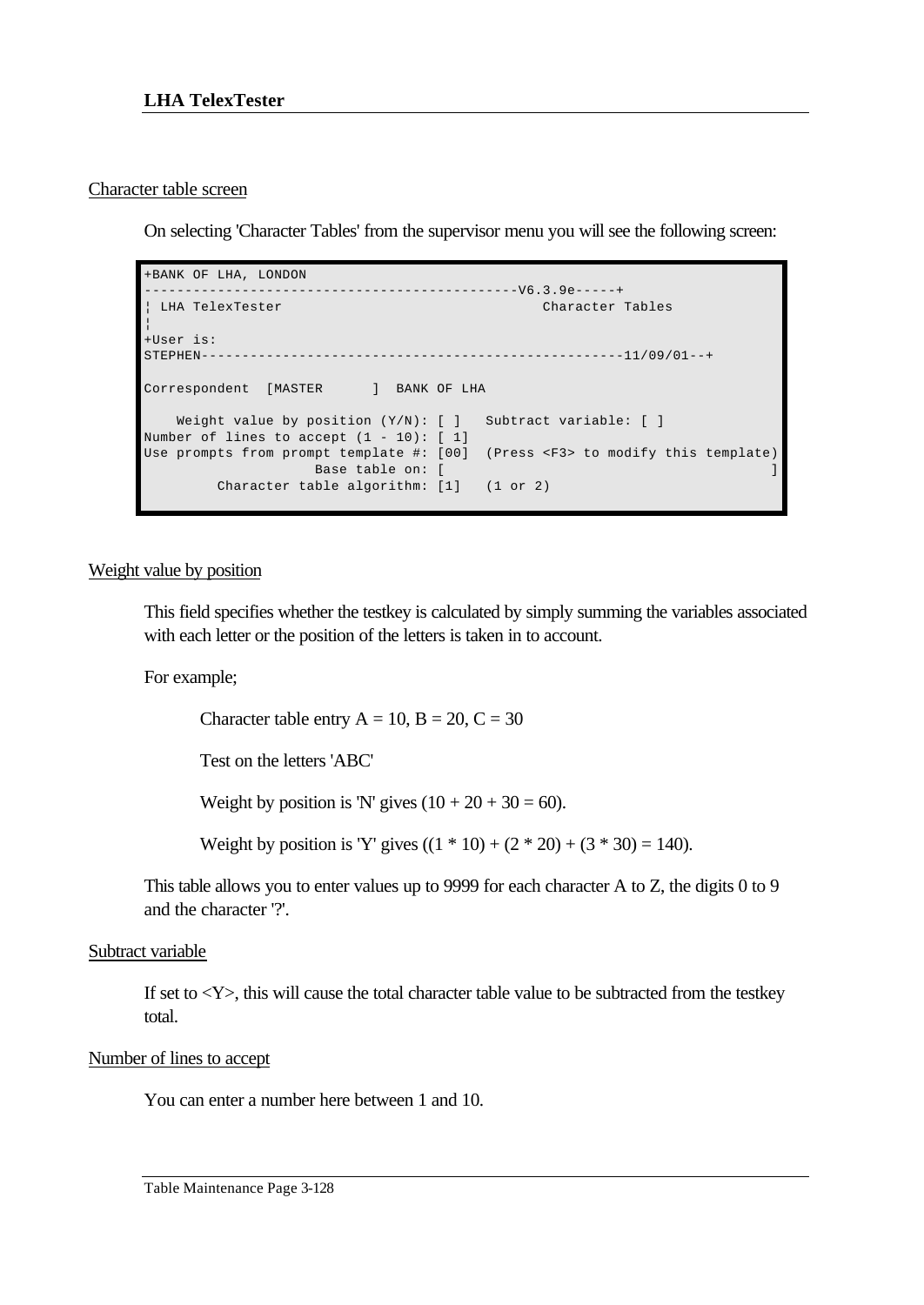During testing the operator will be allowed to enter lines of text up to 45 characters in length. This field specifies how many of these lines can be entered.

#### Use prompts from prompt template

This field defines the prompt template to be used for this correspondent. Up to 99 prompt templates can be defined and a figure from 1 to 99 may be entered here. If zero is entered, the prompt "Characters in message" will be used as default.

If a number is entered, the prompt template can be created or modified by then pressing the <F3> key.

#### Character table algorithm

1, Sum the values associated with each letter and optionally to weight this value by the position in the text entered.

2, As above, but work on pairs of characters.

#### Input screen, algorithm 1

| ¬              |  | 8 |                                                                     | 9 |  | $\mathbb{A}$ |  | B |  |   |  | D |  | E |  |
|----------------|--|---|---------------------------------------------------------------------|---|--|--------------|--|---|--|---|--|---|--|---|--|
|                |  |   |                                                                     |   |  |              |  |   |  |   |  |   |  |   |  |
| F              |  | G |                                                                     | H |  |              |  | J |  | K |  | L |  | M |  |
|                |  |   |                                                                     |   |  |              |  |   |  |   |  |   |  |   |  |
| N              |  |   |                                                                     | P |  | Q            |  | R |  | S |  | m |  |   |  |
|                |  |   |                                                                     |   |  |              |  |   |  |   |  |   |  |   |  |
| $\overline{V}$ |  | W |                                                                     | X |  | Y            |  | Z |  |   |  |   |  |   |  |
|                |  |   |                                                                     |   |  |              |  |   |  |   |  |   |  |   |  |
|                |  |   |                                                                     |   |  |              |  |   |  |   |  |   |  |   |  |
|                |  |   | Enter values and press PgUp/PgDn; <f8> Generate; Esc to finish</f8> |   |  |              |  |   |  |   |  |   |  |   |  |

A single entry screen is available for each letter/number.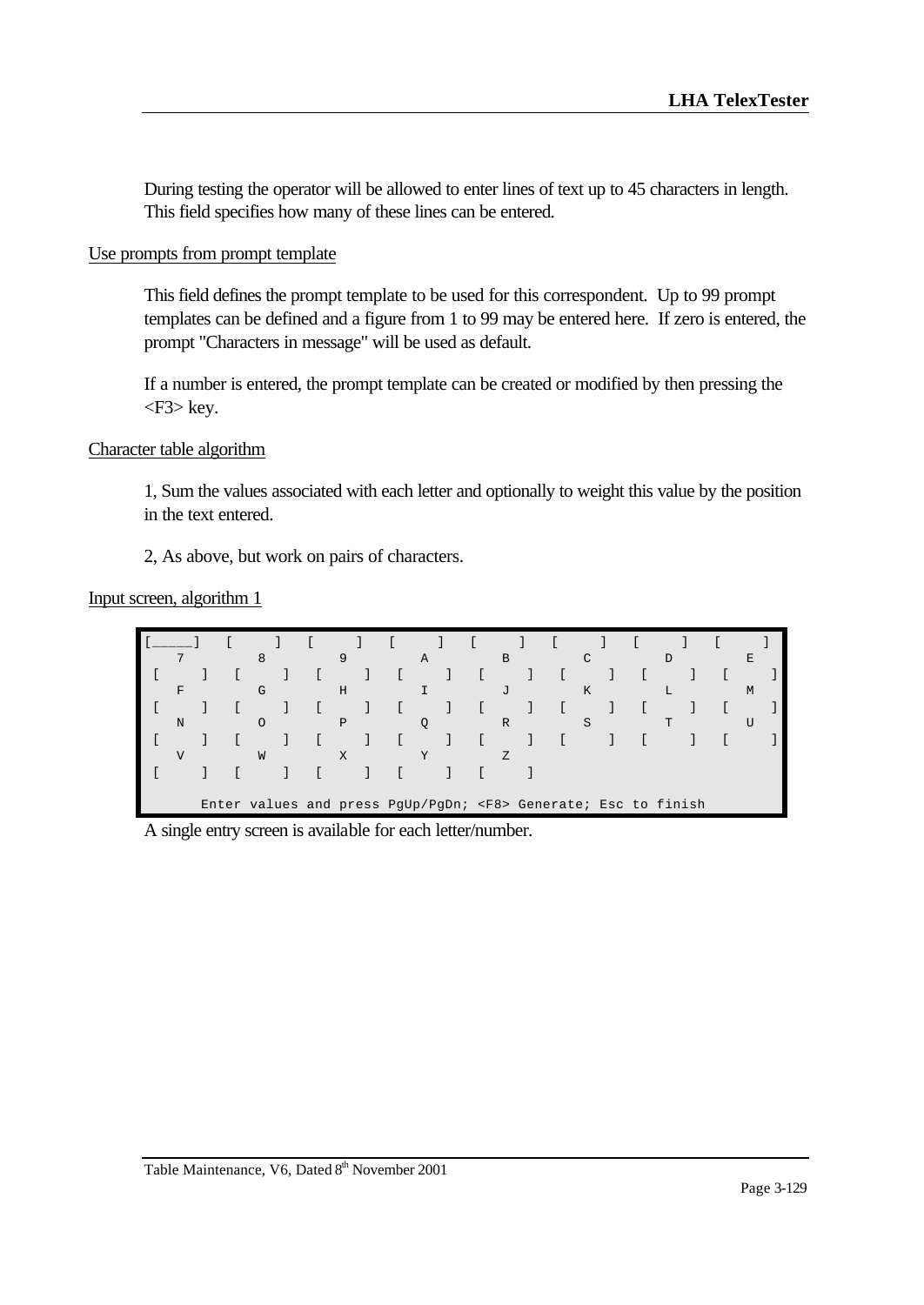## Input screen, algorithm 2

| When the<br>first |                                                                     | Second letters: |  |                |  |               |  |   |               |   |        |              |  |         |  |   |  |
|-------------------|---------------------------------------------------------------------|-----------------|--|----------------|--|---------------|--|---|---------------|---|--------|--------------|--|---------|--|---|--|
| letter            |                                                                     | $\mathbb{A}$    |  | $\overline{B}$ |  | $\mathcal{C}$ |  | D |               | E |        | $_{\rm F}$   |  | G       |  | H |  |
| is: A             |                                                                     |                 |  |                |  |               |  |   | $\frac{1}{2}$ |   | $\Box$ |              |  |         |  |   |  |
|                   |                                                                     | I               |  | J              |  | K             |  | L |               | М |        | N            |  | $\circ$ |  | P |  |
|                   |                                                                     |                 |  |                |  |               |  |   | $\mathbf{1}$  |   |        |              |  |         |  |   |  |
|                   |                                                                     | $\mathsf{Q}$    |  | $\mathbb R$    |  | S             |  | T |               | U |        | $\mathbf{V}$ |  | W       |  | X |  |
|                   |                                                                     |                 |  |                |  |               |  |   |               |   |        |              |  |         |  |   |  |
|                   |                                                                     | Y               |  | Z              |  |               |  |   |               |   |        |              |  |         |  |   |  |
|                   |                                                                     |                 |  |                |  |               |  |   |               |   |        |              |  |         |  |   |  |
|                   | Enter values and press PqUp/PqDn; <f8> Generate; Esc to finish</f8> |                 |  |                |  |               |  |   |               |   |        |              |  |         |  |   |  |

An input screen is provided for each letter of the alphabet, the example shows input for the letter 'A'. Press the PgUp/PgDn keys to scroll through the letters and enter a value for each pair.

For both algorithms, the 'F8' key can be used to generate a random selection of numbers.

# Modifying a character table prompt template

## Screen

After pressing the <F3> key a screen similar to the following will be displayed: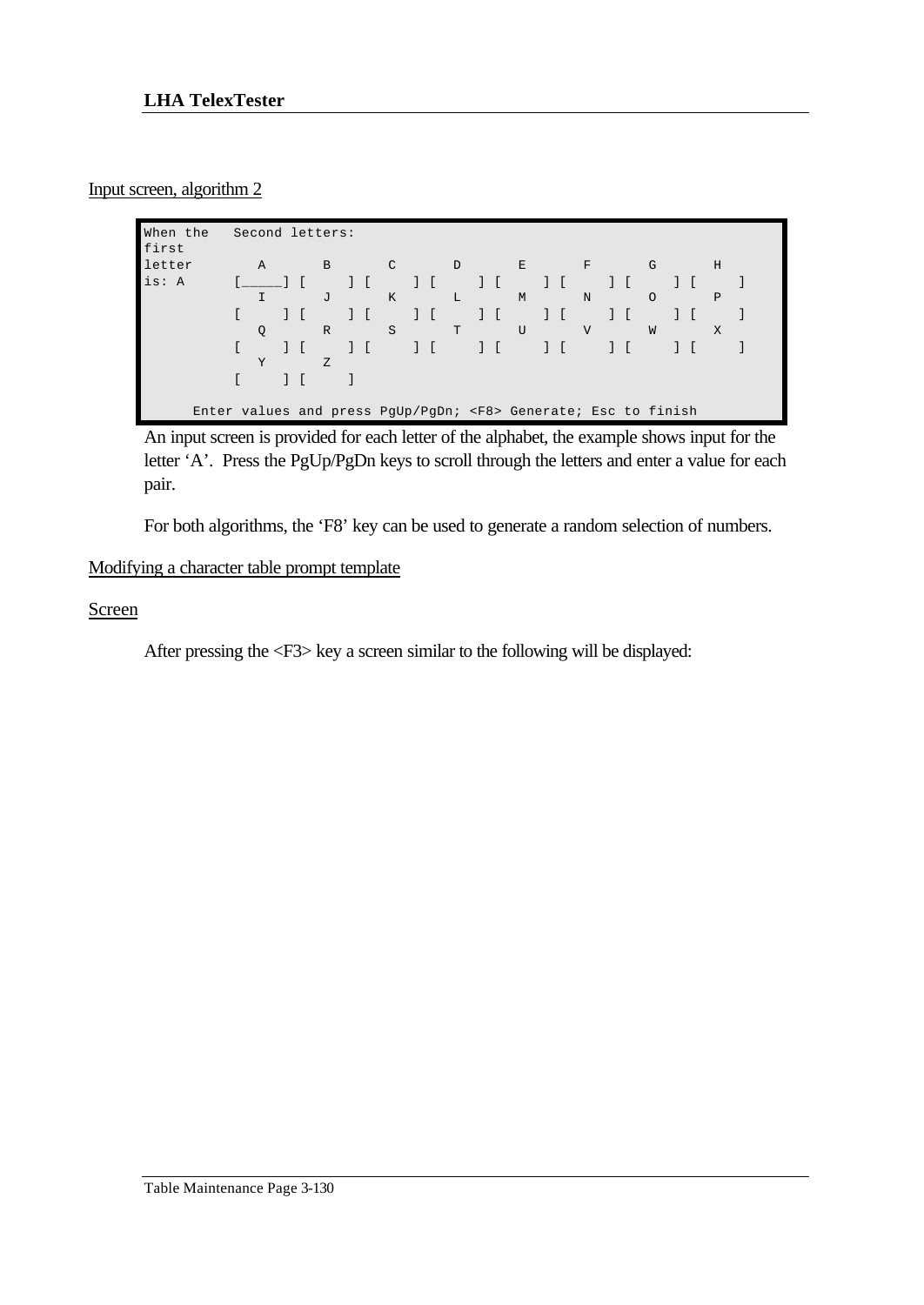```
+BANK OF LHA, LONDON 
----------------------------------------------V6.3.9e-----+
¦ LHA TelexTester Character Tables 
¦
+User is: 
STEPHEN----------------------------------------------------11/09/01--+
Correspondent [ ] NAME OF DEMO BANK 4
    Weight value by position (Y/N): [ ]
Number of lines to accept (1 - 10): [ 8]
Use prompts from prompt template #: [01] (Press <F3> to modify this template)
                     Base table on: [ ] ]
\mathbf{I} and \mathbf{I} are the contract of \mathbf{I} and \mathbf{I} are the contract of \mathbf{I}\mathbf{I} and \mathbf{I} are the contract of \mathbf{I} and \mathbf{I} are the contract of \mathbf{I}\mathbf{I} and \mathbf{I} are the contract of \mathbf{I} and \mathbf{I} are the contract of \mathbf{I}\mathbf{I} and \mathbf{I} are the contract of \mathbf{I} and \mathbf{I} are the contract of \mathbf{I}\mathbf{I} and \mathbf{I} are the contract of \mathbf{I} and \mathbf{I} are the contract of \mathbf{I}\mathbf{I} and \mathbf{I} are the contract of \mathbf{I} and \mathbf{I} are the contract of \mathbf{I}\mathbf{I} and \mathbf{I} are the contract of \mathbf{I} and \mathbf{I} are the contract of \mathbf{I}\mathbf{I} and \mathbf{I} are the contract of \mathbf{I} and \mathbf{I} are the contract of \mathbf{I} <F1> save; <F2> Abandon
```
#### Explanation

The size of the prompt screen is dependent on the number of lines which have been specified previously for the correspondent.

You must enter the prompts which you want the operator to receive during testing using this correspondent.

These prompts will be displayed on the screen during encode/decode of a test. The operator will be expected to read them and understand which components of the message are to be typed in for character table testing.

When you have finished entering or modifying the prompts, press the  $\langle F1 \rangle$  key to save the screen, press the <F2> key to abandon any changes.

#### Base table on

This field defines the rules for entering the characters from the message during testing. The text entered in this field will be displayed for the operator during encoding and decoding. It is used in addition to any prompts defined in the template.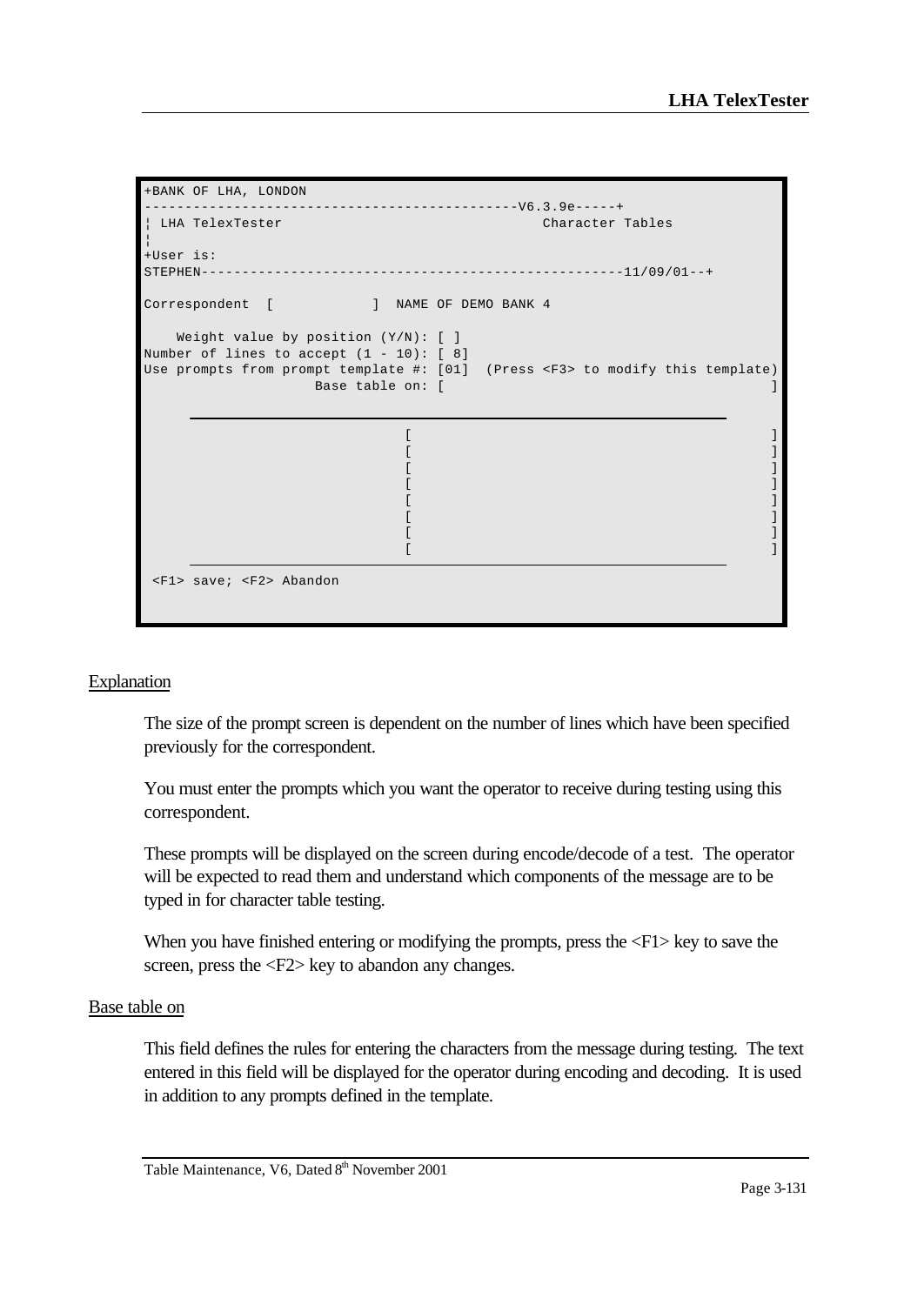## **Translation table**

#### Introduction

The translation table can be activated by entering a 'Y' in the relevant field on the second correspondent screen.

This table is used to translate the calculated Testkey value following calculation.

There are three conversion algorithms available.

#### Translation Rule 1

Takes the right hand 4 digits of the testkey, splits this into 2 pairs of digits and translates the two pairs into 2 character pairs.

The table now accommodates two sets of 100 twelve character variables. For Rule 1, only the first two characters of the first set are relevant. For Rule 3 only the first character of the first ten variables are relevant.

The displayed indexes when maintaining this table are from 0 to 99 for rules 1 and 2, from 1 to 100 for rule 2.

#### Translation Rule 2

The final testkey value is divided by 100 with the remainder being an index into the translation table.

The two sets of variables will be used in turn dependent on the current cycle of the grid.

This allows a twelve character names sequence table to be utilised, enter a set of sequence variables from 1 to the grid size in the sequence variable table, and enter as many names as grid positions in the translate table.

Specify 'Testkey is Cycle Dependant' in correspondent maintenance.

#### Translation Rule 3

The testkey value is padded with leading zeroes to at least four digits.

Each digit, up to twelve digits is translated individually using the first ten variables in the table.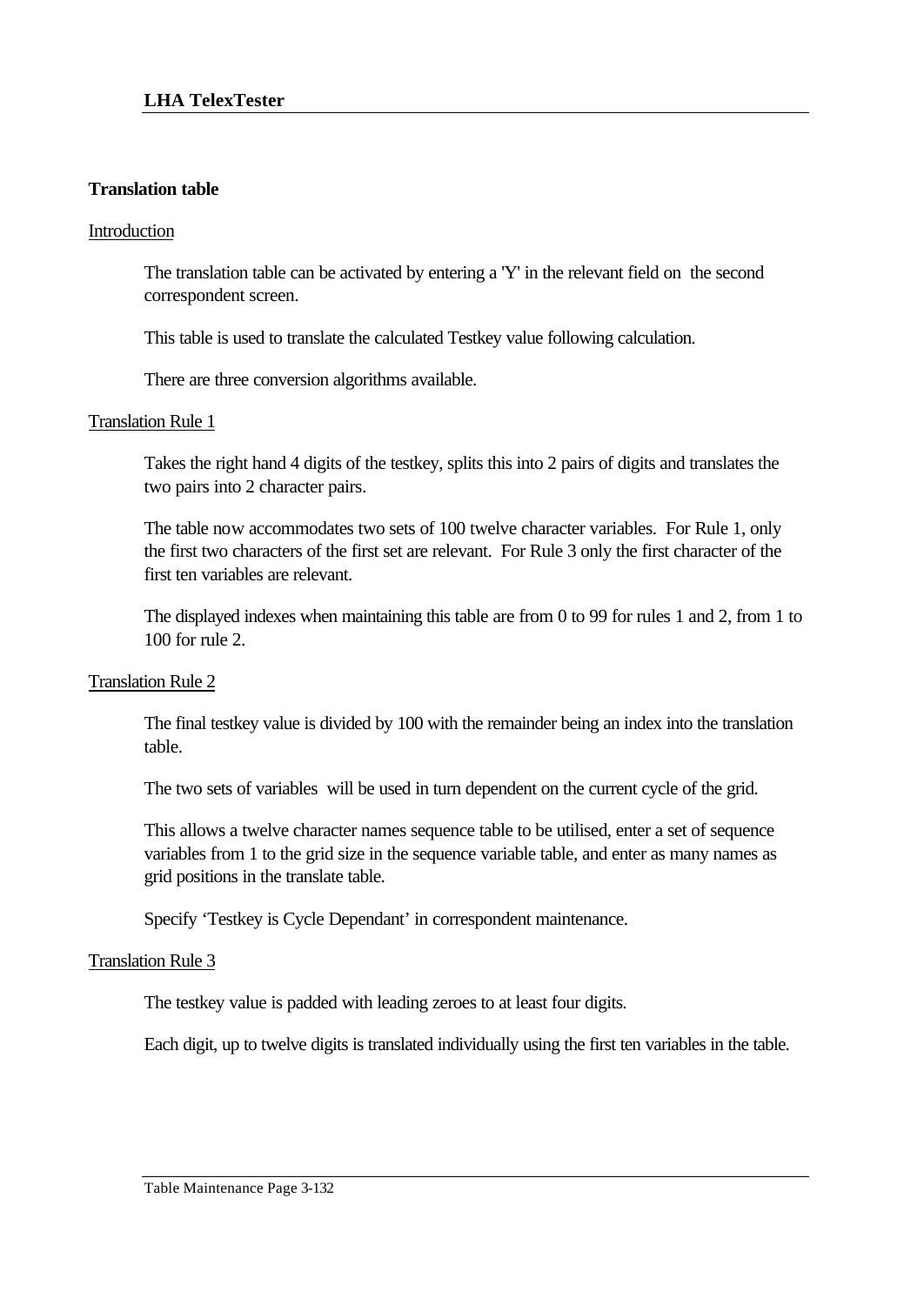## Screen

On selecting the Translate table option, the following screen will be displayed:

```
+ABN AMRO BANK -
KARACHI-------------------------------------------V6.3.9e-----+
¦ LHA TelexTester Translation table 
¦
+User is: 
STEPHEN----------------------------------------------------11/08/01--+
Correspondent [TESTBANK ]
 0|____________| | | | |
 6| | | | | |
12| | | | | |
18| | | | | |
24| | | | | |
30| | | | | |
36| | | | | |
42| | | | | |
48| | | | | |
54| | | | | |
60| | | | | |
66| | | | | |
72| | | | | |
78| | | | | |
84| | | | | |
90| | | | | |
96| | | | |
                Set 1 Translation rule: [0] (1 -
3)
      Enter values and press PgUp/PgDn, Esc to finish
```
## Prompts and operation

The table accommodates two sets of 100 twelve character variables. For Rule 1, only the first two characters of the first set are relevant. For Rule 3 only the first character of the first ten variables are relevant.

The displayed indexes when maintaining this table are from 0 to 99 for rules 1 and 2, from 1 to 100 for rule 2.

# **Manual Value Table**

## Introduction

Normally, when the manual value option is selected on correspondent screen 1, the operator will be prompted for a value which is then added directly into the testkey. This is used for example when the bank sort code is part of the testkey algorithm.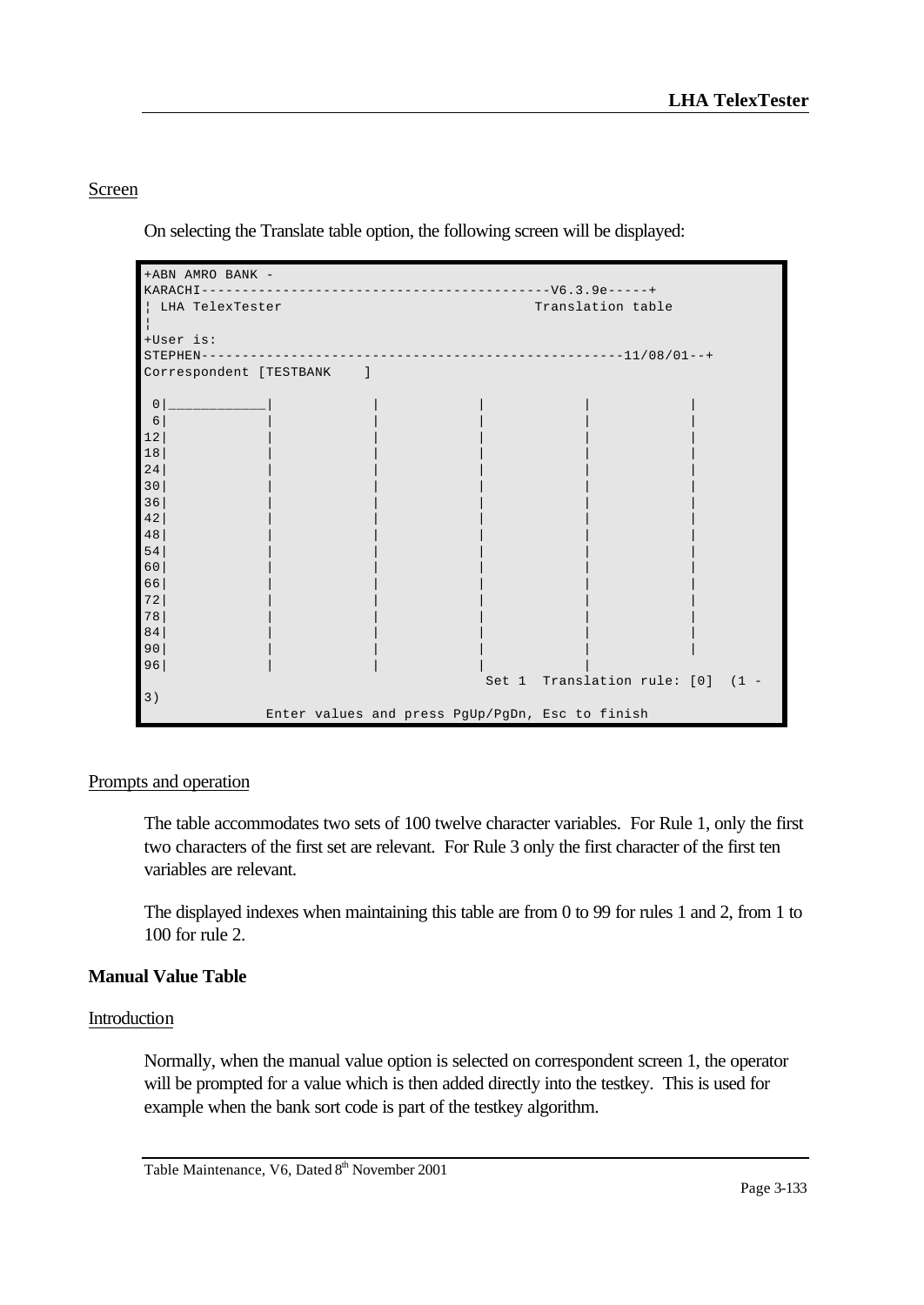This table allows the value entered by the operator to be translated to another value.

#### Screen

```
+BANK OF LHA, LONDON 
    ----------------------------------------------V6.3.9e-----+
¦ LHA TelexTester Manual Value 
¦
+User is: 
STEPHEN----------------------------------------------------11/09/01--+
Correspondent [S1 ] NAME S1
         Manual value prompt: [ ]
0 1 2 3 4
 [___23] [ 5476] [ 345] [ 78] [ 234]
         5 6 7 8 9
        [ 654] [ 687] [ 2] [ 654] [ 765]
                  Enter values, <Esc> to finish
```
## **Example**

Using the above example, if the operator were to enter the manual value of 1234, this would become:

 $5476 + 345 + 78 + 234 = 6133$ 

The value 6133 would be added to the testkey calculation.

## **Sequence Variable table**

## Introduction

The sequence variable tables allow variables to be associated with the order of messages sent and received. The sequence size can be up to 999. This size is specified on the second correspondent screen.

When the sequence exceeds the grid size the sequence will repeat.

Table Maintenance Page 3-134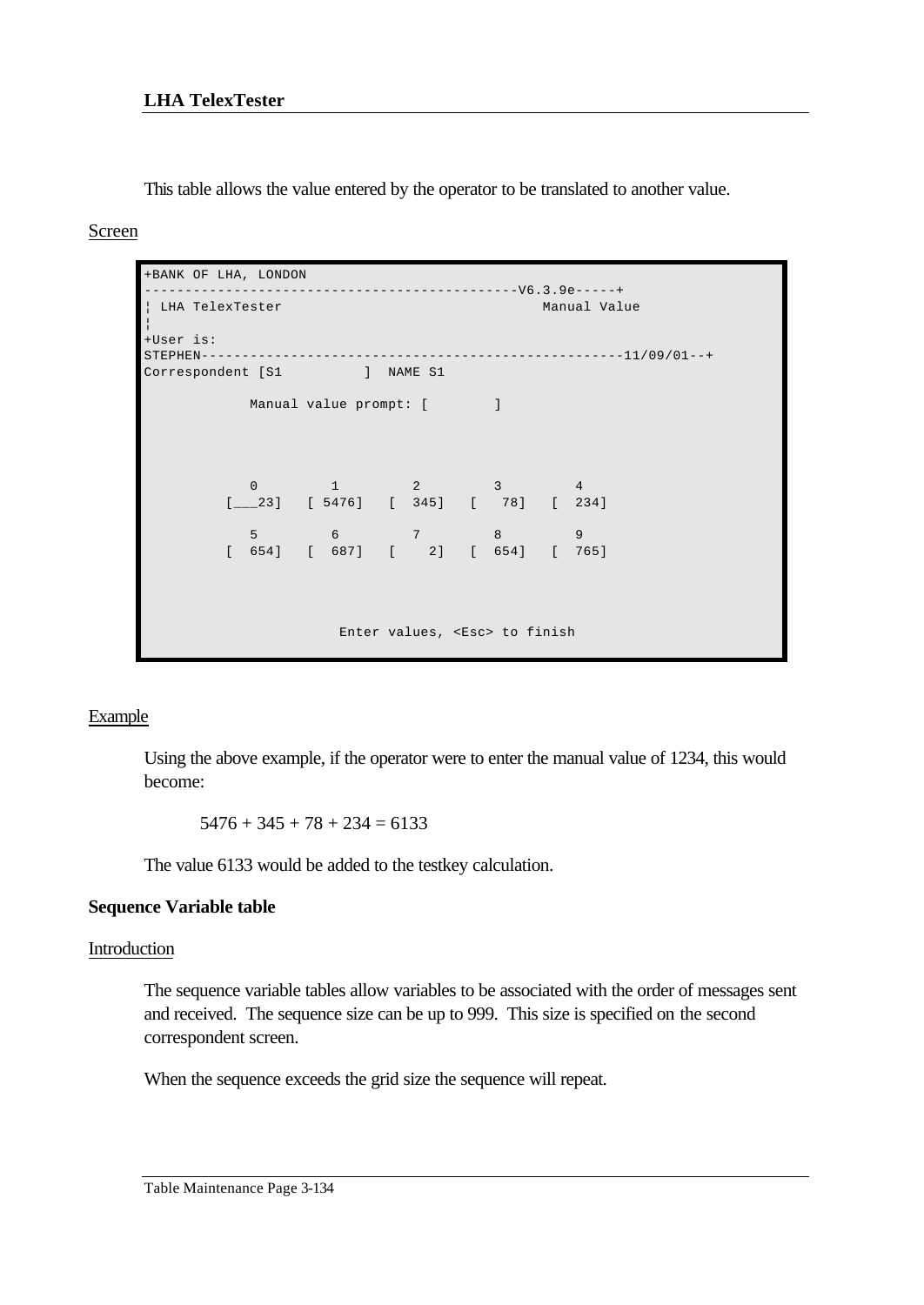## Screen

On entering sequence variable maintenance, via correspondent maintenance, a screen similar to the following will be displayed.

|                 | +BANK OF LHA, LONDON |                            |                         |    |    |                                                                    |                            |             |                                                                                |
|-----------------|----------------------|----------------------------|-------------------------|----|----|--------------------------------------------------------------------|----------------------------|-------------|--------------------------------------------------------------------------------|
|                 |                      |                            |                         |    |    |                                                                    |                            |             |                                                                                |
|                 | LHA TelexTester      |                            |                         |    |    |                                                                    | Sequence Numbers Table     |             |                                                                                |
|                 |                      |                            |                         |    |    |                                                                    |                            |             |                                                                                |
| +User is:       |                      |                            |                         |    |    |                                                                    |                            |             |                                                                                |
| $STEPHEN------$ |                      |                            |                         |    |    |                                                                    |                            |             |                                                                                |
|                 |                      |                            |                         |    |    | Correspondent [DEMOBANK2 ] DEMONSTRATION BANK NUMBER 2 [Incoming ] |                            |             |                                                                                |
|                 |                      |                            |                         |    |    | Separate incoming and outgoing tables [Y]                          |                            |             |                                                                                |
|                 |                      |                            |                         |    |    | Table size (max 999) [ 9]                                          |                            |             |                                                                                |
|                 |                      |                            |                         |    |    |                                                                    |                            | Day [Monday |                                                                                |
|                 |                      |                            |                         |    |    |                                                                    |                            |             |                                                                                |
|                 | $\mathbf{1}$         | $\overline{\phantom{0}}$ 2 | $\overline{\mathbf{3}}$ | 45 | 67 |                                                                    | $\overline{\phantom{a}}$ 8 | 9           | 10                                                                             |
|                 |                      |                            |                         |    |    |                                                                    |                            |             |                                                                                |
| 10:             |                      |                            |                         |    |    |                                                                    |                            |             |                                                                                |
| 20:             |                      |                            |                         |    |    |                                                                    |                            |             |                                                                                |
| 30:             |                      |                            |                         |    |    |                                                                    |                            |             |                                                                                |
| 40:             |                      |                            |                         |    |    |                                                                    |                            |             |                                                                                |
| 50:             |                      |                            |                         |    |    |                                                                    |                            |             |                                                                                |
| 60 :            |                      |                            |                         |    |    |                                                                    |                            |             |                                                                                |
| 70:             |                      |                            |                         |    |    |                                                                    |                            |             |                                                                                |
| 80:             |                      |                            |                         |    |    |                                                                    |                            |             |                                                                                |
| 90:             |                      |                            |                         |    |    |                                                                    |                            |             |                                                                                |
| 100:            |                      |                            |                         |    |    |                                                                    |                            |             |                                                                                |
| 110:            |                      |                            |                         |    |    |                                                                    |                            |             |                                                                                |
| 120:            |                      |                            |                         |    |    |                                                                    |                            |             |                                                                                |
| 130:            |                      |                            |                         |    |    |                                                                    |                            |             |                                                                                |
|                 |                      |                            |                         |    |    |                                                                    |                            |             | Esc; PgUp/PgDn; F7 for Outgoing; F5/F6 to rotate days; F4 to copy; F8 generate |

## Sequence variable input

Sequence variables ensure that 2 tests for the same correspondent, currency and amount are not identical. There are many ways to configure sequence variables. The configuration of a correspondent is completed on the first and second screens of Correspondent maintenance. The options available on the sequence variable input screens reflect this configuration. In the above example the correspondent 'DEMOBANK2' has the following configuration:

Different variable numbers for each day of the week.

Different variables for incoming and outgoing messages.

If the table size exceeds the screen size you can use the PgUp/PgDn keys to see more of the table.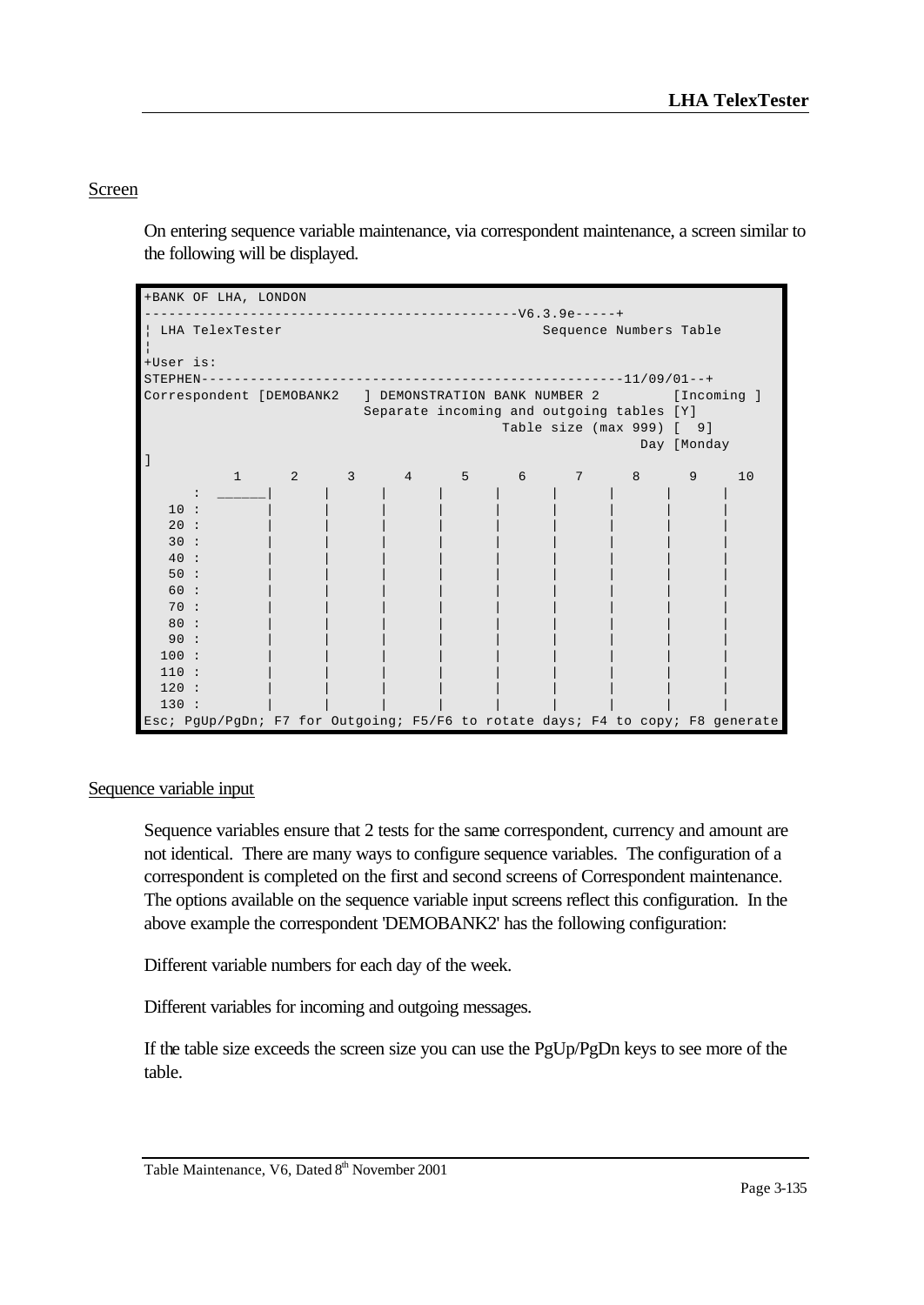Use the **F7** key to toggle between incoming and outgoing tables. This is only available when the key has different variables for incoming and outgoing tests.

Use the **F6** key to rotate the days forward and **F5** to rotate back. This is only available for keys which use different tables for each day of the week. The use of a key with this feature is not the same as a key which resets to the first row each day. To select a key which resets each day see **Daily Message Number.**

Use the <**F4**> key to import variables from another correspondent. This option can be used for dual entry of variables where two users enter different variables which are added to give the true variable. An option will be given to replace or add the imported variables.

Use the <F8> key to generate a random table.

The grid size is set when the correspondent is added to the system. If you choose a size of 999 then the table will be pre-filled with its own position value i.e. the first entry will contain 1, the second 2, etc. This feature is to facilitate ease of setup for a certain bank's key. If you require a table size of 999 but do not require these values, set the initial size to say 998 and then add the table. Then modify the size of the table to 999. The table is only auto filled when it is first added.

If you wish to use the SEQUENCE NUMBER (sometimes referred to as row number or grid position) as a prefix to the test you would select **Prefix Option 1** when you add the correspondent.

See **The Message Grids**, for instructions on how to synchronize the SEQUENCE NUMBER with your manual system when automating a particular key for the first time.

# **Daily Message Tables**

Daily message tables work on the same principle as sequence variable tables except that when the **Start of Day** option is run, the next expected sequence number will be reset to 1 for that particular day. If you test for a previous day the position will be remembered (for up to 1 month).

Maintenance of this table is the same as **Sequence variable tables** above.

This type of table normally uses prefix option 1, sequence as prefix. **Do not use prefix option 2 with Daily message tables.**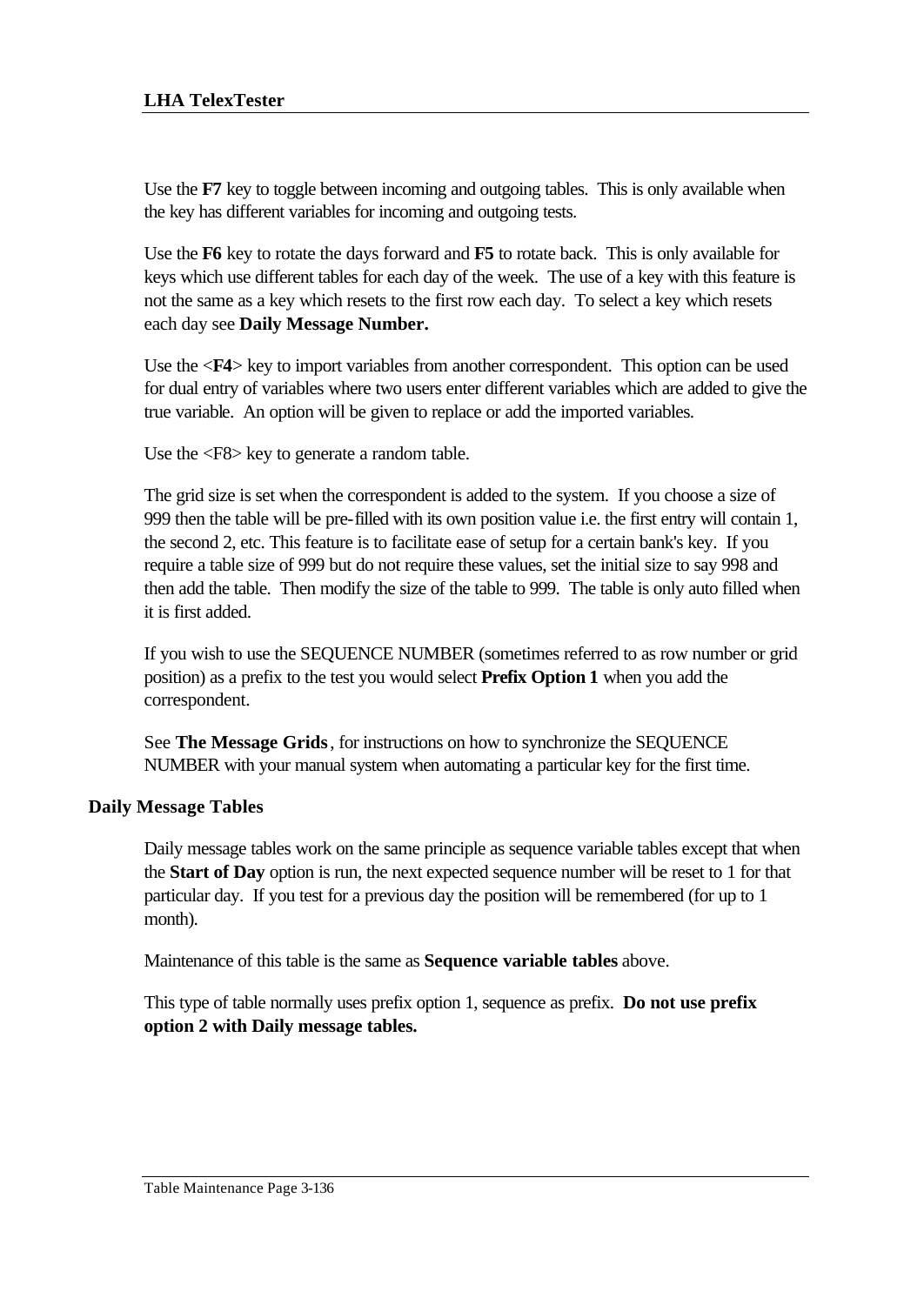## **Prefix Variable Tables**

### Introduction

The prefix variable tables allow variables to be associated with the order of messages sent and received and used as a prefix to the testkey. These tables are not required if the prefix is simply the row number of the test. The sequence size can be up to 999. This size is specified on the second correspondent screen.

When the sequence reaches the grid size the sequence will repeat.

#### **Screen**

On entering prefix variable maintenance, via correspondent maintenance, a screen similar to the following will be displayed.

| +BANK OF LHA, LONDON                                   |                                  |                |                  |                               |                |                    |                                                 |        |                               |                           |                  |              |                                               |    |            |             |  |
|--------------------------------------------------------|----------------------------------|----------------|------------------|-------------------------------|----------------|--------------------|-------------------------------------------------|--------|-------------------------------|---------------------------|------------------|--------------|-----------------------------------------------|----|------------|-------------|--|
|                                                        |                                  |                |                  |                               |                |                    |                                                 |        |                               |                           |                  |              |                                               |    |            |             |  |
| LHA TelexTester                                        |                                  |                |                  |                               |                |                    |                                                 |        |                               | Prefix Variables Table    |                  |              |                                               |    |            |             |  |
| +User is:<br>$STEPHEN---$                              |                                  |                |                  |                               |                |                    |                                                 |        |                               |                           |                  |              |                                               |    |            |             |  |
| Correspondent [DEMOBANK2 ] DEMONSTRATION BANK NUMBER 2 |                                  |                |                  |                               |                |                    |                                                 |        |                               |                           |                  |              |                                               |    |            | [Incoming ] |  |
|                                                        |                                  |                |                  |                               |                |                    | Separate incoming and outgoing tables [Y]       |        |                               |                           |                  |              |                                               |    |            |             |  |
|                                                        |                                  |                |                  |                               |                |                    |                                                 |        |                               | Table size (max 999) [ 9] |                  |              |                                               |    |            |             |  |
|                                                        |                                  |                |                  |                               |                |                    |                                                 |        |                               |                           |                  |              | Day [Not                                      |    |            |             |  |
| separate]                                              |                                  |                |                  |                               |                |                    |                                                 |        |                               |                           |                  |              |                                               |    |            |             |  |
|                                                        | 1                                | $\overline{2}$ |                  | $\overline{\phantom{a}}$ 3    | $\overline{4}$ |                    | 5                                               |        |                               | 6 7                       |                  | 8            |                                               | 9  |            | 10          |  |
| $\ddot{\cdot}$                                         | $\begin{array}{ccc} \end{array}$ |                | $\left  \right $ | $\blacksquare$ $\blacksquare$ |                | $\left  \ \right $ |                                                 | $\Box$ | $\blacksquare$ $\blacksquare$ | $\left  \right $          |                  |              | $\left  \begin{array}{c} \end{array} \right $ | -1 | $\sqrt{ }$ | 1           |  |
| 10:                                                    | $1 \Gamma$                       |                | 1 <sup>1</sup>   |                               |                | $\left  \right $   | $\Box$                                          |        | $1 \Gamma$                    |                           | $\left  \right $ |              | $\frac{1}{2}$                                 |    |            | J           |  |
| 20:                                                    | 1 <sup>1</sup>                   |                | 1 <sup>1</sup>   |                               |                | $1 \Gamma$         | $\frac{1}{2}$                                   |        |                               |                           | $1 \Gamma$       |              |                                               |    |            |             |  |
| 30:                                                    | 1 <sup>1</sup>                   |                |                  |                               |                | 1 <sup>1</sup>     |                                                 |        |                               |                           |                  |              |                                               |    |            |             |  |
| 40:                                                    |                                  |                |                  |                               |                |                    |                                                 |        |                               |                           |                  |              |                                               |    |            |             |  |
| 50:                                                    | $1-1$                            |                |                  |                               |                | $1 \Gamma$         |                                                 |        |                               |                           |                  |              |                                               |    |            |             |  |
| 60:                                                    |                                  |                |                  |                               |                | $1 \Gamma$         |                                                 |        |                               |                           |                  |              |                                               |    |            |             |  |
| 70:                                                    | 1 <sup>1</sup>                   |                |                  |                               |                | $1 \Gamma$         |                                                 |        |                               |                           |                  | $1-1$        |                                               |    |            |             |  |
| 80:                                                    |                                  |                | $1 \Gamma$       |                               |                | $1 \Gamma$         | $\mathbf{1}$                                    |        |                               |                           |                  | $\mathbf{1}$ |                                               |    |            |             |  |
| 90:<br>$\sqrt{ }$                                      | 1 <sup>1</sup>                   |                | 1 <sup>1</sup>   |                               |                | $1 \Gamma$         | $\mathbf{1}$                                    |        |                               | $1 \Gamma$                |                  | $\mathbf{1}$ |                                               |    |            |             |  |
|                                                        |                                  |                |                  |                               |                |                    | Esc; PgUp/PgDn; F7 for Outgoing; F8 to generate |        |                               |                           |                  |              |                                               |    |            |             |  |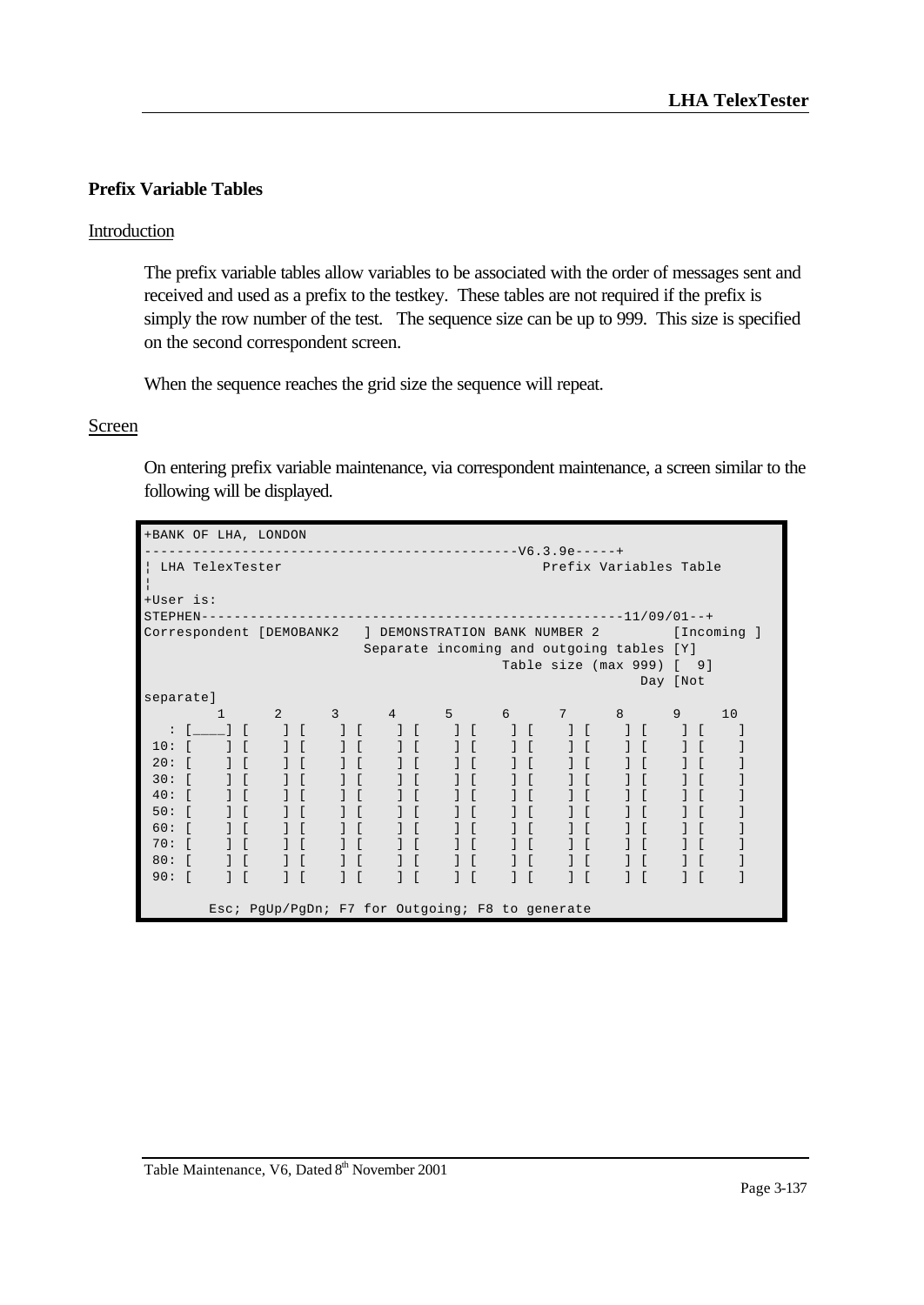## Prefix variable input

Prefix variables ensure that 2 tests for the same correspondent, currency and amount can be distinguished without the sequence be apparent. There are many ways to configure prefix variables. The configuration of a correspondent is completed on the first and second screens of Correspondent maintenance. The options available on the prefix variable input screens reflect this configuration. In the above example the correspondent 'DEMOBANK2' has the following configuration:

Different variable numbers for each day of the week.

Different variables for incoming and outgoing messages.

If the table size exceeds the screen size you can use the PgUp/PgDn keys to see more of the table.

Use the **F7** key to toggle between incoming and outgoing tables. This is only available when the key has different variables for incoming and outgoing tests.

Use the **F6** key to rotate the days forward and **F5** to rotate back. This is only available for keys which use different tables for each day of the week. The use of a key with this feature is not the same as a key which resets to the first row each day. To select a key which resets each day see **Daily Message Number** in **section 3.**

The grid size is set when the correspondent is added to the system.

Prefix variables are used to provide a random prefix as opposed to prefixing the test with the SEQUENCE NUMBER itself.

They must be selected on the first screen displayed during the **Correspondent Maintenance** option and are invoked by selecting **Prefix Option 4** or **5** from the second screen.

Maintenance of this table is the same as for Sequence variables above. The prompts available depend on the configuration of the correspondent.

## **Sequence & Prefix Generation**

When generating random variables the system will prompt as follows: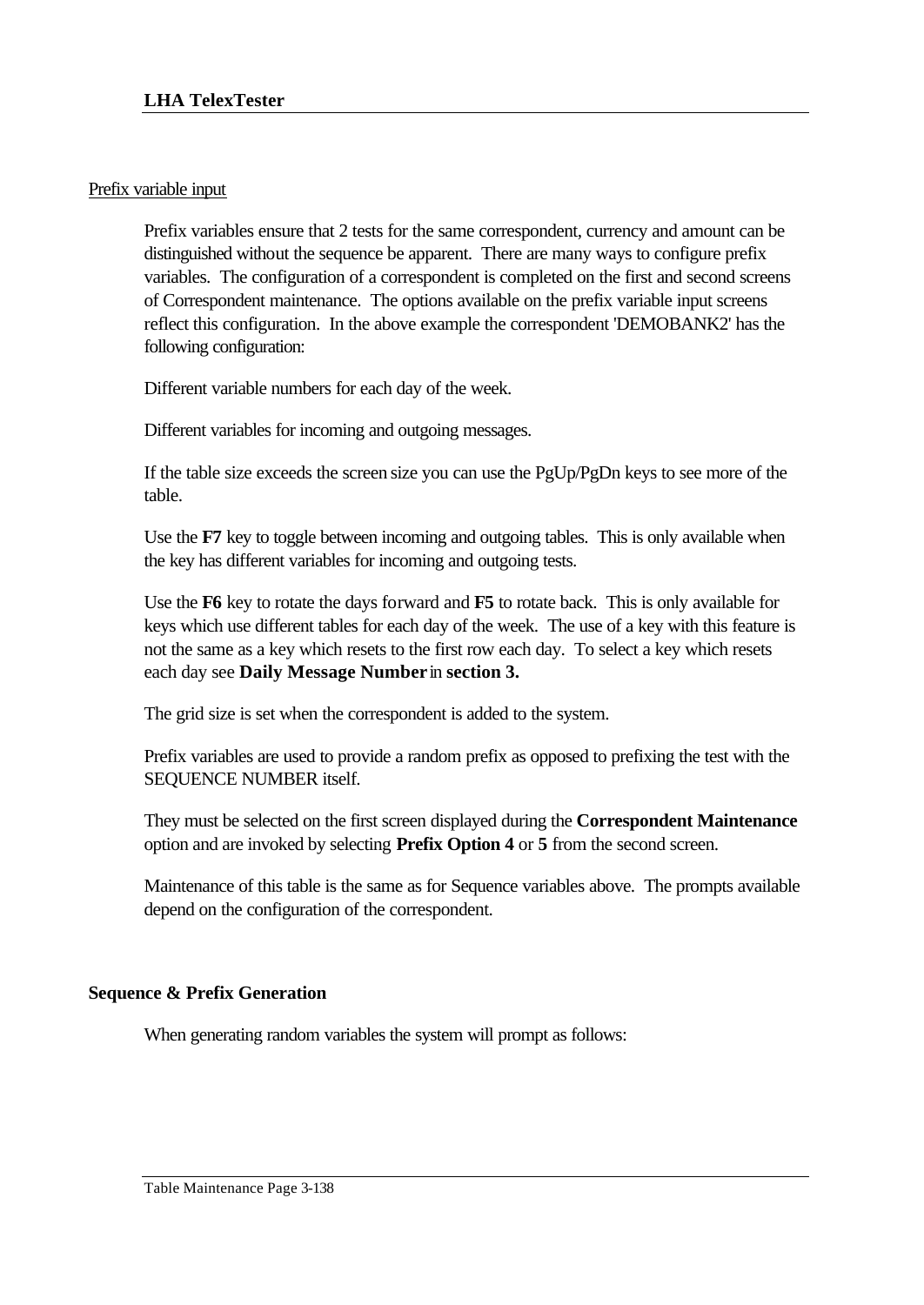| 120  |  |                                                                |  |  |  |  |  |
|------|--|----------------------------------------------------------------|--|--|--|--|--|
| 130: |  |                                                                |  |  |  |  |  |
|      |  | Digits in each variable, zero for sequence or <esc>: [4]</esc> |  |  |  |  |  |

Enter a number from 0 to 6 inclusive. This determines the maximum length of each variable generated.

The special value '0' will cause the variables to be generated as a sequence. The sequence is controlled by the existing numbers entered in the first two positions in the table. The first number is the starting point, the second number is the increment. So, to set the variables to 10, 20, 30 etc, set the first entry in the table to 10 and the second to 10. To fill all variables with the same number, enter it in the first position and enter zero in the second position.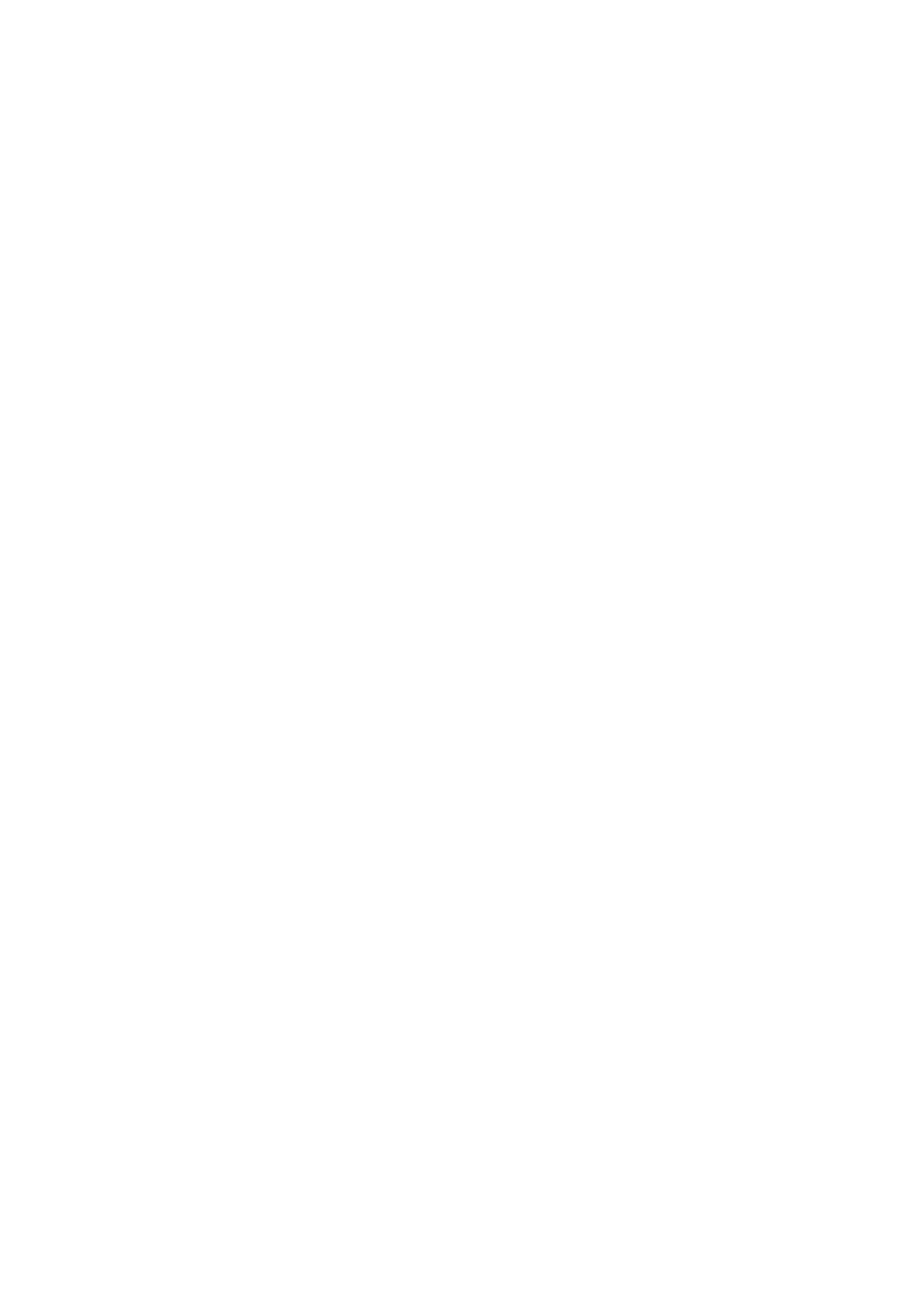# **Chapter 4 Operator Section**

#### **Introduction**

This Section details instructions for testing incoming messages (decoding) and calculating the test for outgoing messages (encoding and verifying). It is intended for those users responsible for testing messages; that is, they are registered in the system with Operator or Verifier status.

Those users with Supervisor status who are responsible for testing and/or verifying messages should also reference this Section for instructions and procedures to follow when using the option Testkey Messages from the Supervisor Menu.

#### **Accessing the System**

#### **Entering TelexTester**

If your system has been configured with a proprietary menu, just select the TelexTester option as instructed by your system administrator.

If your system has not been configured to start automatically, at the DOS prompt you should enter the command:

**Testkey** 

If your system is so configured, it will request a STARTUP diskette. Insert this and press any key. Again, depending on your configuration, the system may prompt for two startup passwords.

Type the startup passwords, pressing <Enter> after each and, once the program is loaded, remove the STARTUP diskette and place it in a secure place.

#### **Copyright banner**

The first action of the system is to display a Copyright screen, this includes telephone numbers which can be used to call LHA for support.

The copyright screen will be displayed for a few seconds or until a key is pressed.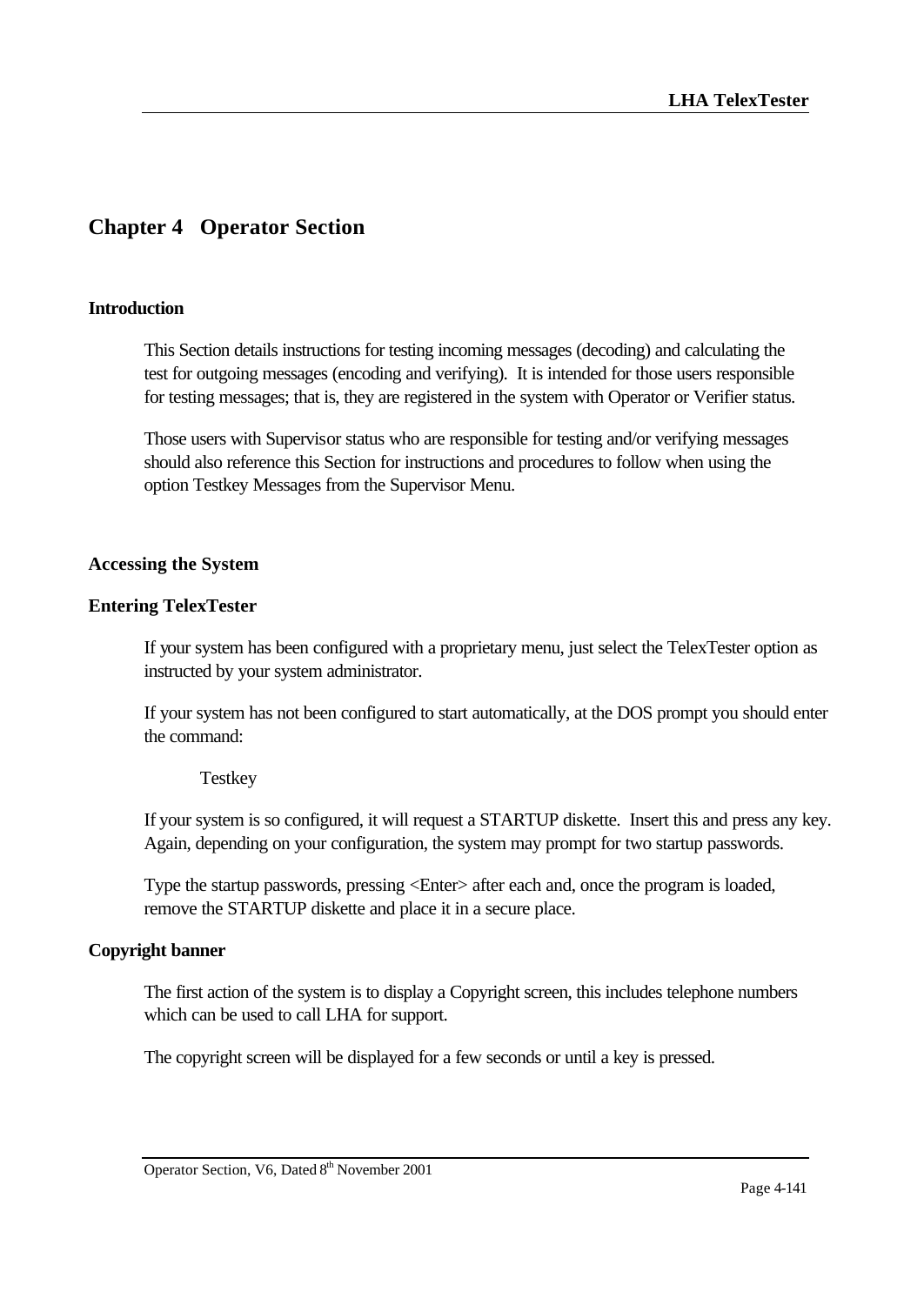THIS PROGRAM IS PROTECTED BY INTERNATIONAL COPYRIGHT LAWS LICENSED ONLY TO THE ORGANISATION SPECIFIED ON THE SCREEN DEMONSTRATION VERSIONS ARE VALID FOR 30 DAYS FROM THE INSTALLATION DATE. A SUBSTANTIAL REWARD WILL BE PAID FOR ANY INFORMATION LEADING TO THE IDENTIFICATION OF ANY UNAUTHORISED COPIES OF THIS SOFTWARE. TelexTester Is a trademark of LHA For more information or assistance please contact: LHA TelexTester **Presence Corporation**  Lucknow House, 1A St Leonard's Road 5 Hillandale Avenue Surbiton, KT6 4DE Stamford, CT 06902-2800 England. United States of America. Tel: (44) 181 390 4200 Tel: (1) 203 358 3950 Fax: (44) 181 399 6227 Fax: (1) 203 358 3944 Or your local supplier

#### **Start of Day**

After loading the main program, the TelexTester system checks to see whether the date has advanced since the system was last used and, if so, whether the Start of Day option must be performed.

For your information, the main function of the Start of Day option is to reset the daily message numbers and optionally to produce a set of reports.

Therefore, once you load the program, the system may display the following screen:

```
 Warning: Start of day required 
 Run Start of Day after signing on 
        Press <Enter>
```
Operator Section Page 4-142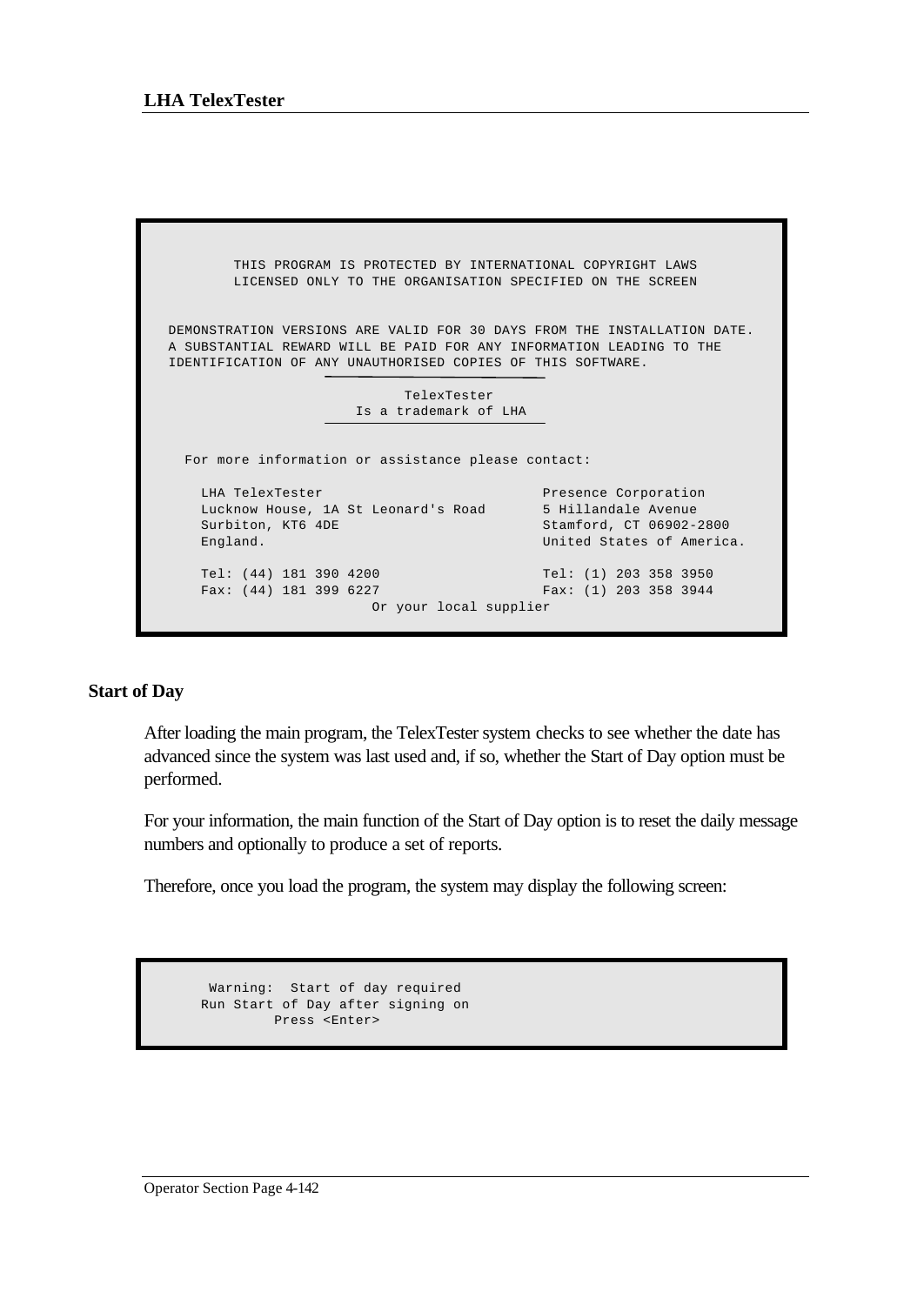As illustrated, this is a reminder to run the Start of Day option. As instructed by your supervisor, you should:

Stop and report that this screen has appeared. If your system is configured to automatically run Start of Day after loading the main program, this screen indicates some change or problem with the date function of your PC.

Press <Enter> and proceed to the signon screen.

Your system may be configured to run the Start of day automatically. In this case the following message will appear:

060/System date has advanced

Press the <Enter> key and the system will prompt:

Run Start of Day [ ]

At this point you must enter  $<\mathbf{Y}>$  to allow the system to carry out the Start of Day functions. In this situation the Testkey system will not allow access until this function is complete.

In the event that you need to start the system without running start of day, you must reset the system parameters to allow an optional start of day before accessing the system. Instructions for this are in the Security Section.

#### **Signon**

### Screen

The user sign on screen will appear after the system introduction banners.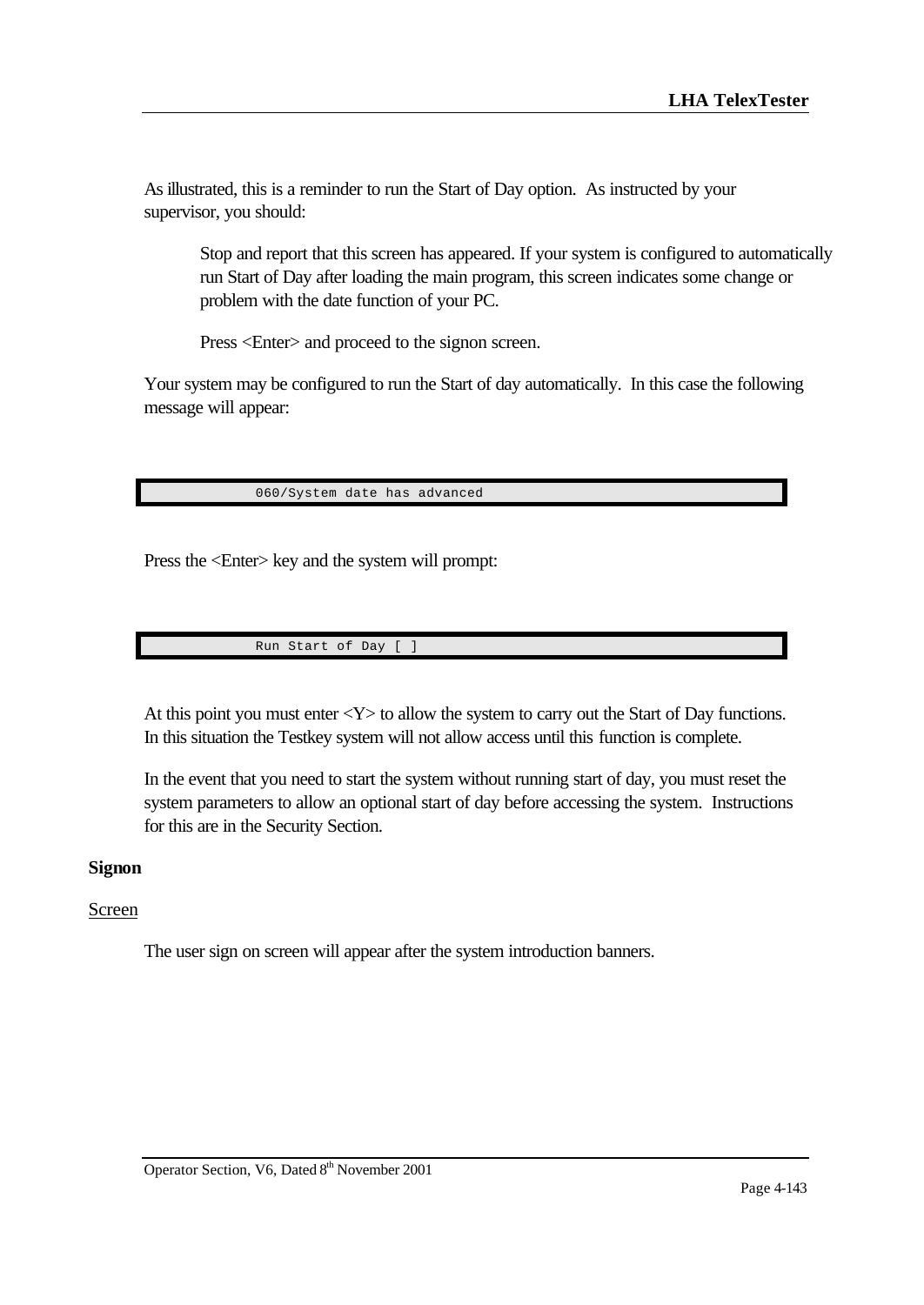

# **Operation**

### Normal

At the signon screen you are required to enter your user identification and personal password as issued by the system supervisor.

First type your identification and press the <Enter> key. The cursor will move to the Password prompt, enter your password, (this will not be displayed on the screen) and press the <Enter> key. Your password will be validated against your identification and if all is well the Testkey system menu will be displayed.

### Password Expired

Passwords are given a validation period, following this period they must be changed. If your password has expired you will be informed of this and requested to enter a new password, follow the procedure below to set the new password.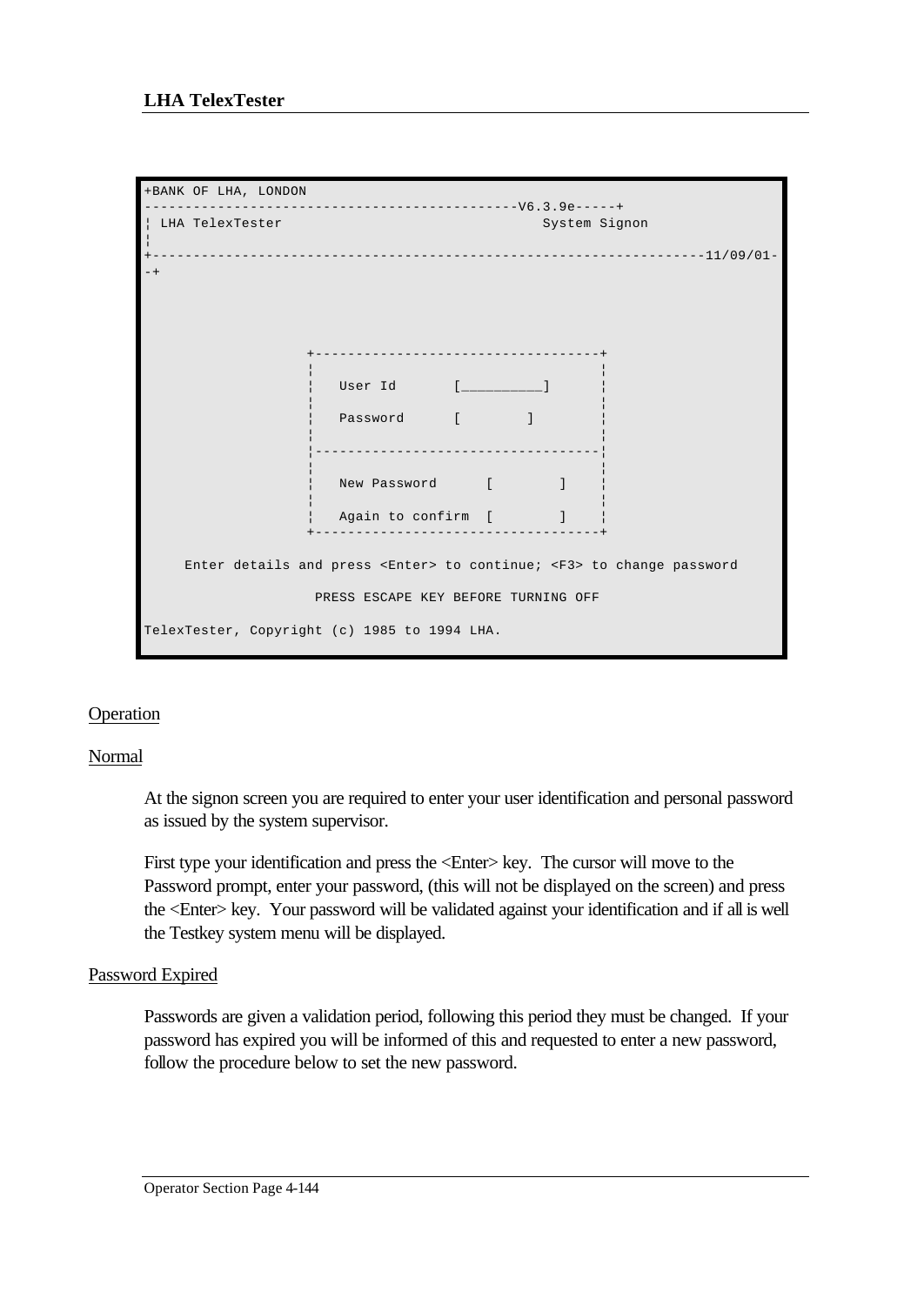# Changing Passwords

To force a change of password, press the <F3> key following entry of the old password. At this point the cursor will move to the box labeled 'New Password'.

Enter a new password and press the <Enter> key. The minimum length of this password may have been defined by your system administrator. The cursor will move to the 'Again to confirm' box, this is to ensure that you have typed what you intended to type. Enter your new password again and press the <Enter> key. If both attempts at entering the new password were the same and if the password is a valid password, the message 'Password changed, please continue' will be displayed. If anything was wrong the relevant message will be displayed and you will be required to enter the new passwords again.

If you do not wish to change your password and have entered a new password by mistake, press the <Esc> key when prompted for the confirmation password.

### Closing the TelexTester system

If nothing is entered as a user identification and the <Esc> key is pressed, the Testkey system will close down.

If an invalid password is attempted more than three times the Testkey system will be closed down. In these circumstances, if the system, is so configured, the user identification code will be removed from the system.

A log is made of all successful and unsuccessful attempts at accessing the system.

### **User Status**

If you are a user with Operator status, after you have successfully signed on, the Operator Menu illustrated in the next section will be displayed.

This menu may not be complete. Options available will depend upon your user profile as set by the system supervisor. If options are available which are not detailed below the instructions may be found in the Supervisors Section.

If you are a user with Verifier status, after you have successfully signed on, no menu appears, just the verify messages screen. Continue reading from the Verify messages section.

If you are a user with Supervisor status, for message testing purposes, the instructions in this Section are applicable after you signon and select the option Testkey Messages, from the Supervisor Menu.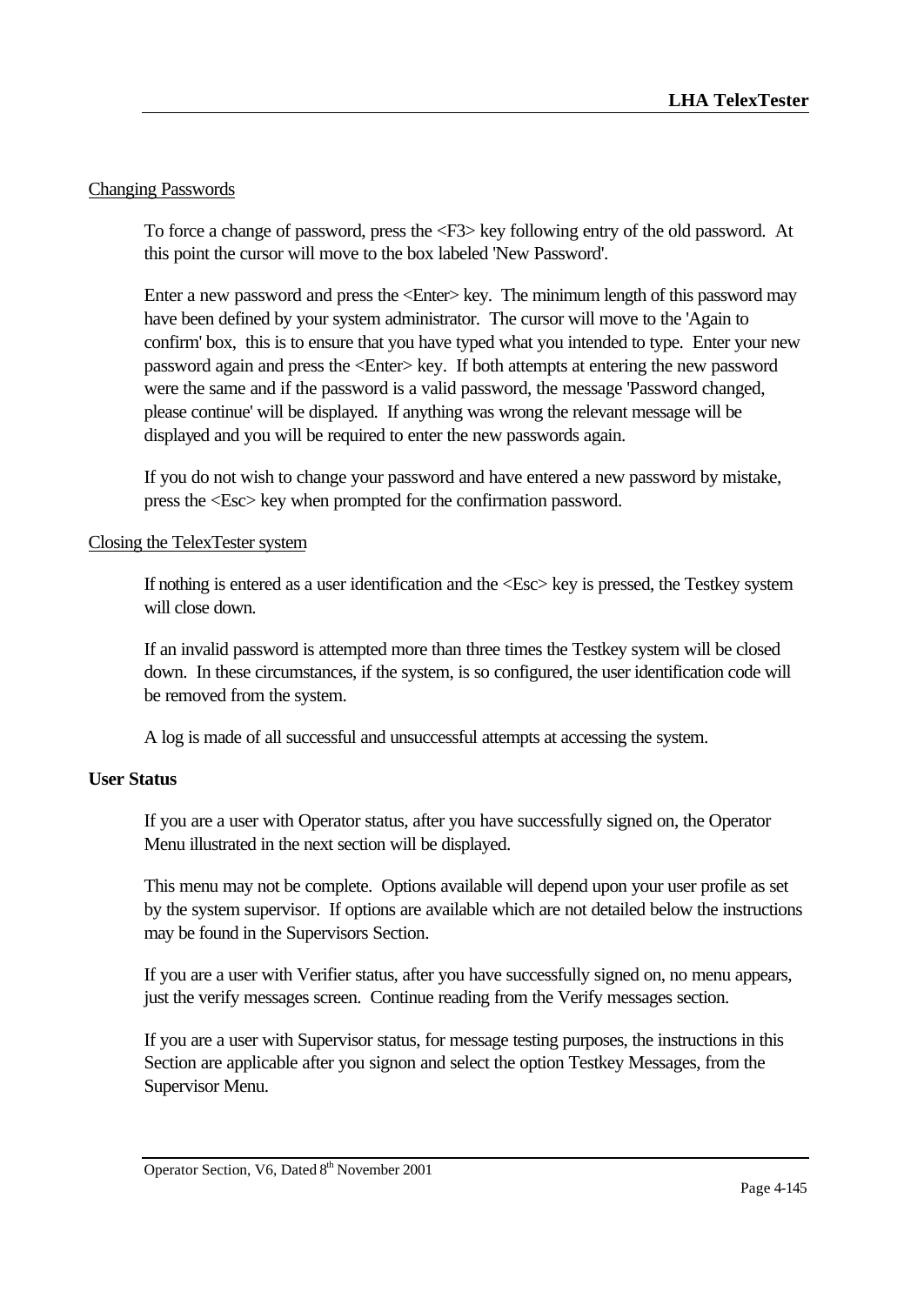### **The Operator Menu**

As noted above, after you successfully sign on, the Operator Menu is displayed.

```
+BANK OF LHA, LONDON 
  ----------------------------------------------V6.3.9e-----+
 LHA TelexTester Messaging Menu
¦
+User is: 
STEPHEN----------------------------------------------------11/09/01--+
                            1 - Encode Outgoing Testkey
                            2 - Encode on Sequence Number
                            3 - Verify Encoded Testkey
                            4 - Decode Incoming Testkey
                            5 - Decode on Sequence Number
                            6 - Verify incoming Testkey
                            7 - Grid Maintenance
                            8 - Diary maintenance
      Please select option [ ] - Enter 'EX' or <F2> to Exit
```
To select an option from the menu, type the corresponding number, then press <Enter>.

To return to the signon screen, type EX, then press <Enter>.

Grid maintenance is not covered by this Section, if you have access to the option 'Grid maintenance' you should request to see the Supervisor Section as this contains the relevant information.

# **Encode Outgoing Testkey**

### **Introduction**

This option may not be available depending on your user configuration.

On selection of this option the following data entry screen will appear:

Operator Section Page 4-146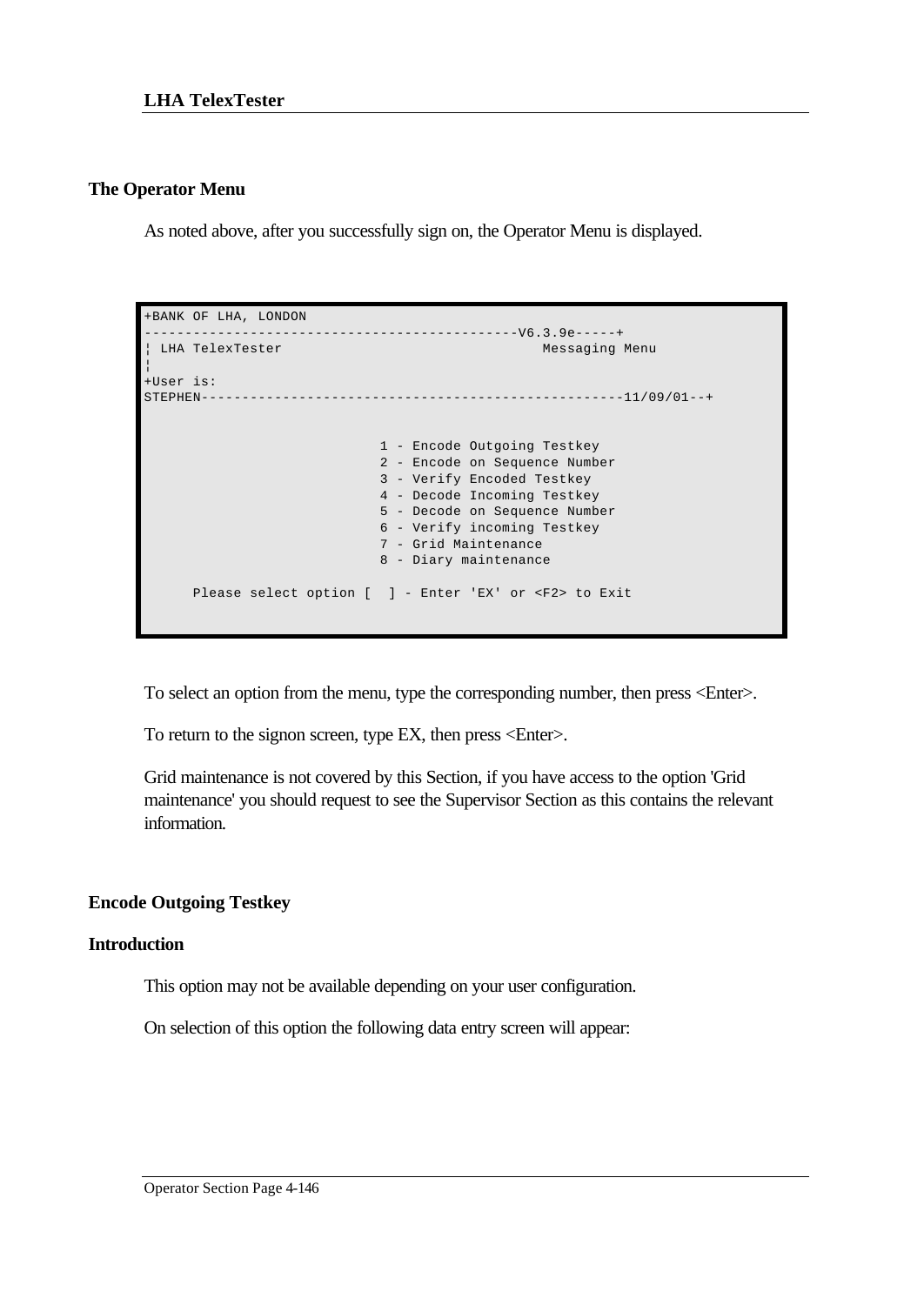

#### **Prompts**

You must complete the fields as follows:

#### Correspondent

The short name for the bank to which you are sending the message.

If the function keys F5, F6, F7 have been set up by the supervisor for frequently used correspondents, you can just press one of these keys and the short name is entered automatically.

If you have previously accessed a correspondent correctly, you can press the <F8> key to repeat it.

Otherwise, you must enter a short name that has been defined in the system by the supervisor. If you enter an incorrect name, the following error message appears at the bottom right of the screen: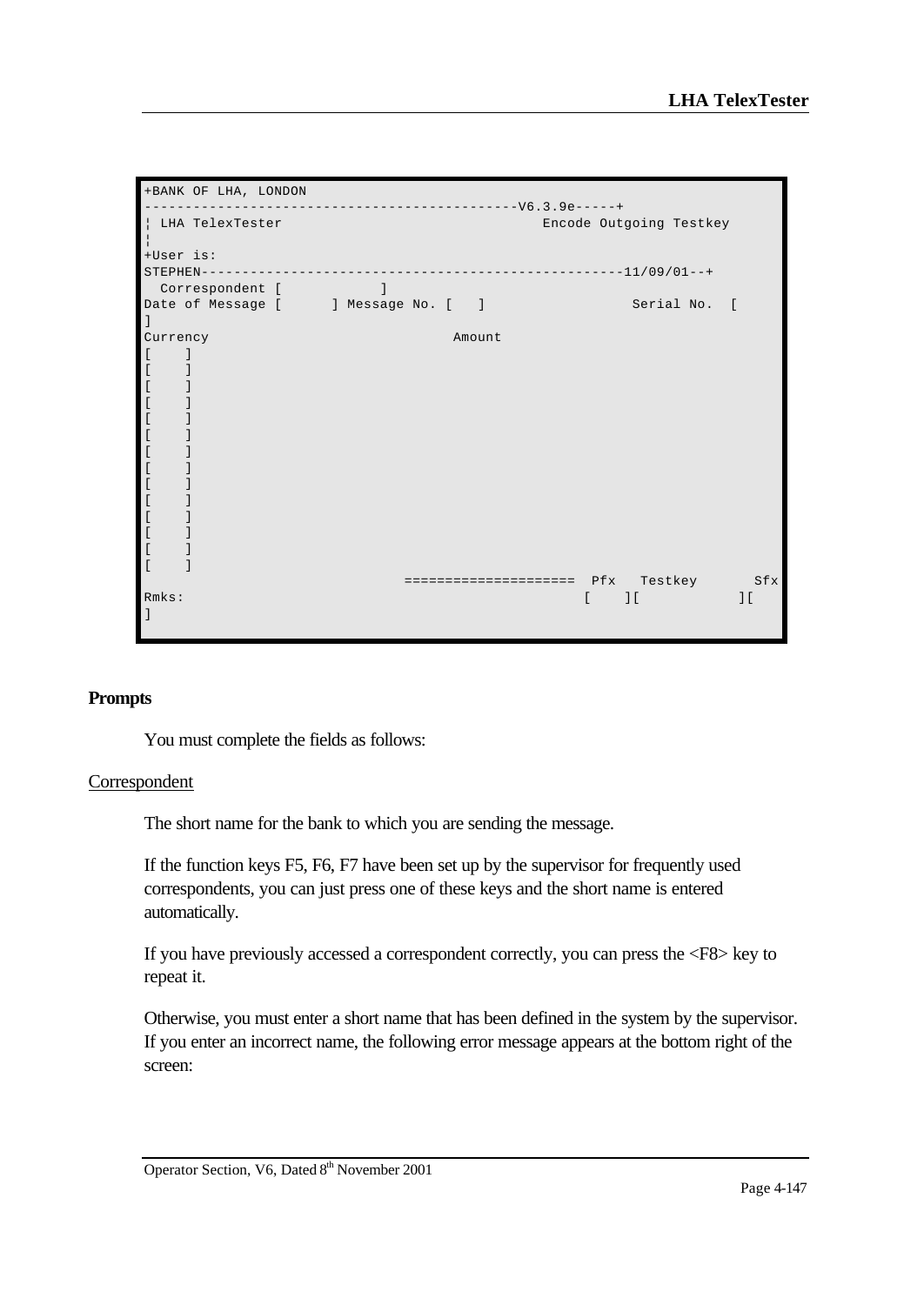#### Error reading file or Correspondent not found

If this message is displayed, simply press <Enter> and the cursor will move back up to the Correspondent field and await entry of the correct short name.

If a correct code is entered the name and location of the corresponding bank will be displayed.

Pressing <Esc> at this field ends the encode option and returns you to the Operator Menu.

### Serial No

This field displays a number that is automatically allocated by the system.

You will need to note this number if you intend to Verify the test as it uniquely identifies the message within the system.

The number is also entered in the message grid together with the test date.

The number will not appear until the entry of the test is completed.

#### Date of Message

The date of the message on which the test is to be calculated. Usually the date is the current date in which case simply press <Enter> and the date maintained by the system is automatically inserted for you.

In the case of a telex arriving the following day (usually from overseas branches in different time zones) enter the date in the format DDMMYY (Day/Month/Year). For systems so configured the date may be entered in the format MMDDYY.

You may press the  $\leq$ Escape $>$  key while in this field if you have entered an incorrect correspondent code.

#### Message No

This field automatically displays the correspondent's next sequence number. In some configurations this number will not be displayed until the message is verified.

#### **Currency**

The currency code for the particular transaction will be entered in this field.

Operator Section Page 4-148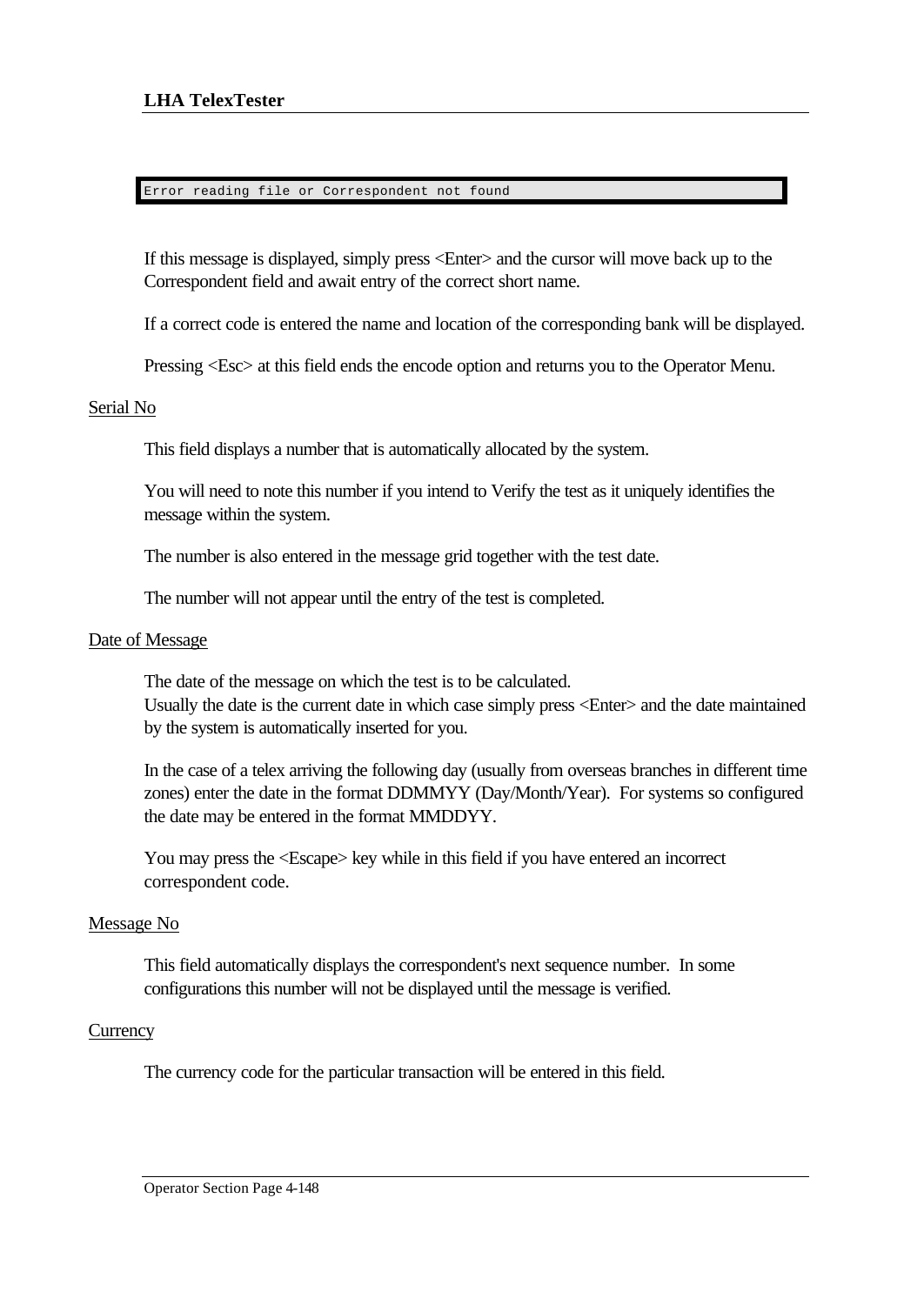If the function keys F5 to F10 have been set up by the supervisor for frequently used currencies, you can just press one of these keys and the code is entered automatically.

Otherwise, you must enter a code from the list defined in the system by the supervisor.

When a code is entered into the field, the full name of the currency appears to the right of the field. If an invalid currency code is entered this will be indicated by an error message.

If the message does not include any currency, for example, if the transaction consists of a number of stocks or shares, simply press <Enter> and No Currency will be displayed.

#### Amount

The amount that relates to the particular currency.

You can enter amounts in the Billions, Millions and Thousands with the abbreviations B, M and T to two decimal places. For example, if you enter 1.75M, it will be recorded and displayed as 1,750,000.

If the transaction includes additional currencies and/or amounts, continue until all currency codes and amounts have been entered.

Once completed, you can:

Press F3 after typing the last amount to move the cursor directly to the next field.

Press <Enter> twice at the next blank Currency field to move the cursor down to the next field.

Press F4, if no entry is required in the Rmks field, to immediately calculate the test.

#### Characters in msg

You will be required to complete these fields only if the correspondent uses associated character tables. If so, when the cursor leaves the last amount field it enters the character fields. The prompts for the character fields are configurable for individual correspondent, the default is Characters in message.

The basis for the values you must enter is displayed at the bottom of the screen.

For example: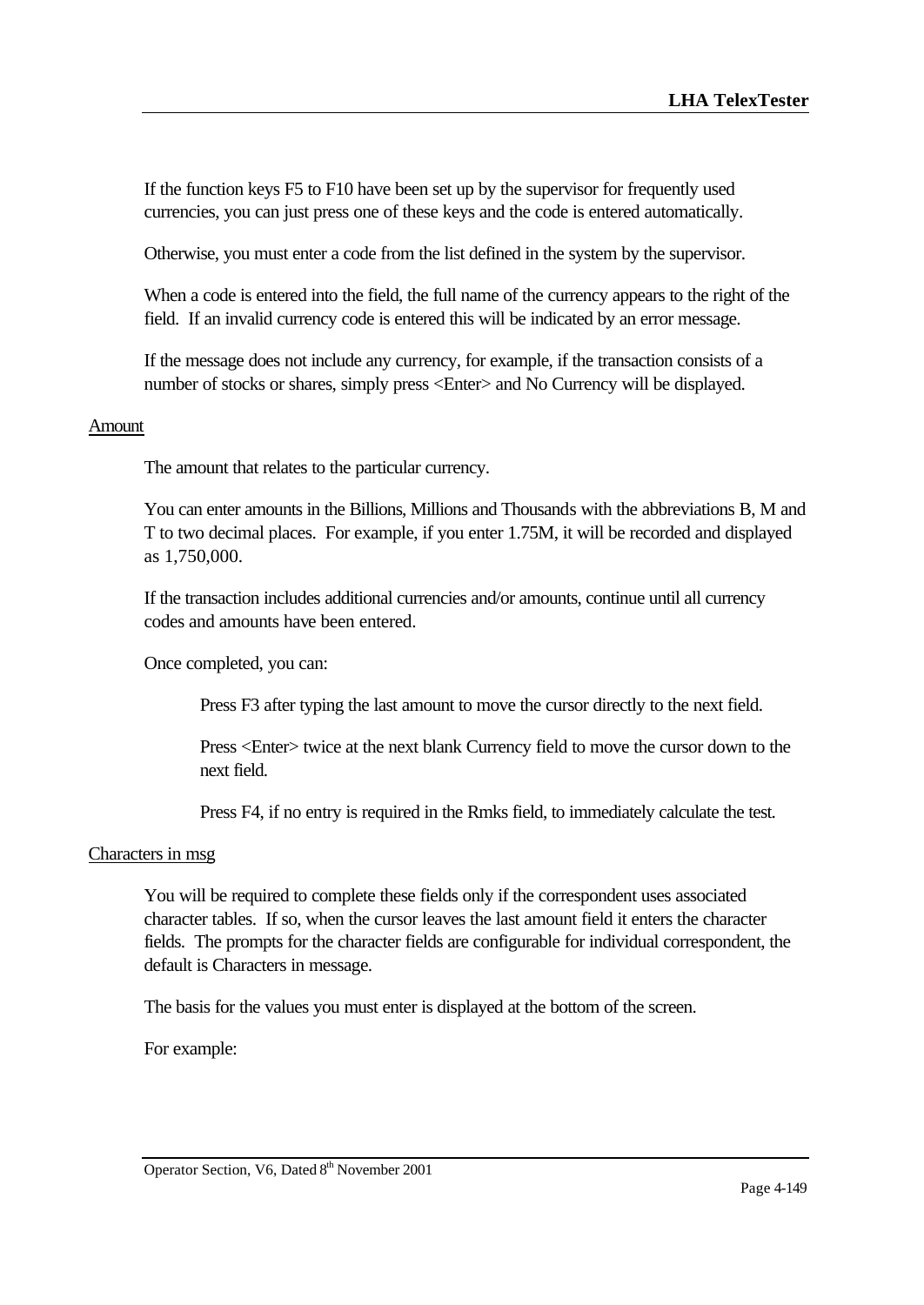#### The first two characters of the beneficiary name

Complete as many character fields as required then press <ESC> in the next blank field to move on to the Rmks field.

#### Rmks

Short for Remarks.

You can enter any comment to identify the nature of the test.

For example:

Documentary Credit

If Duplicate Checking (Outgoing) is enabled, (See Text Parameters) the Test will be rejected if the Narrative matches a previous message.

#### Acct

Short for Account.

If this prompt appears you must enter a valid account code, only systems where account validation has been enabled will prompt for this.

#### Manual Prompt

Some testkey algorithms require entry of a manual component, for example, the bank sort code or a batch or invoice number may be part of the testkey. In these circumstances a prompt will appear for the manual component of the test.

### **Calculating**

After completing all fields, the following prompt appears at the bottom of the screen:

C(alculate testkeys), Q(uit), ENTER to Modify [ ]

When this prompt appears, you can:

Enter C to calculate the testkey.

Enter Q to quit if you wish to abandon the entire operation.

Operator Section Page 4-150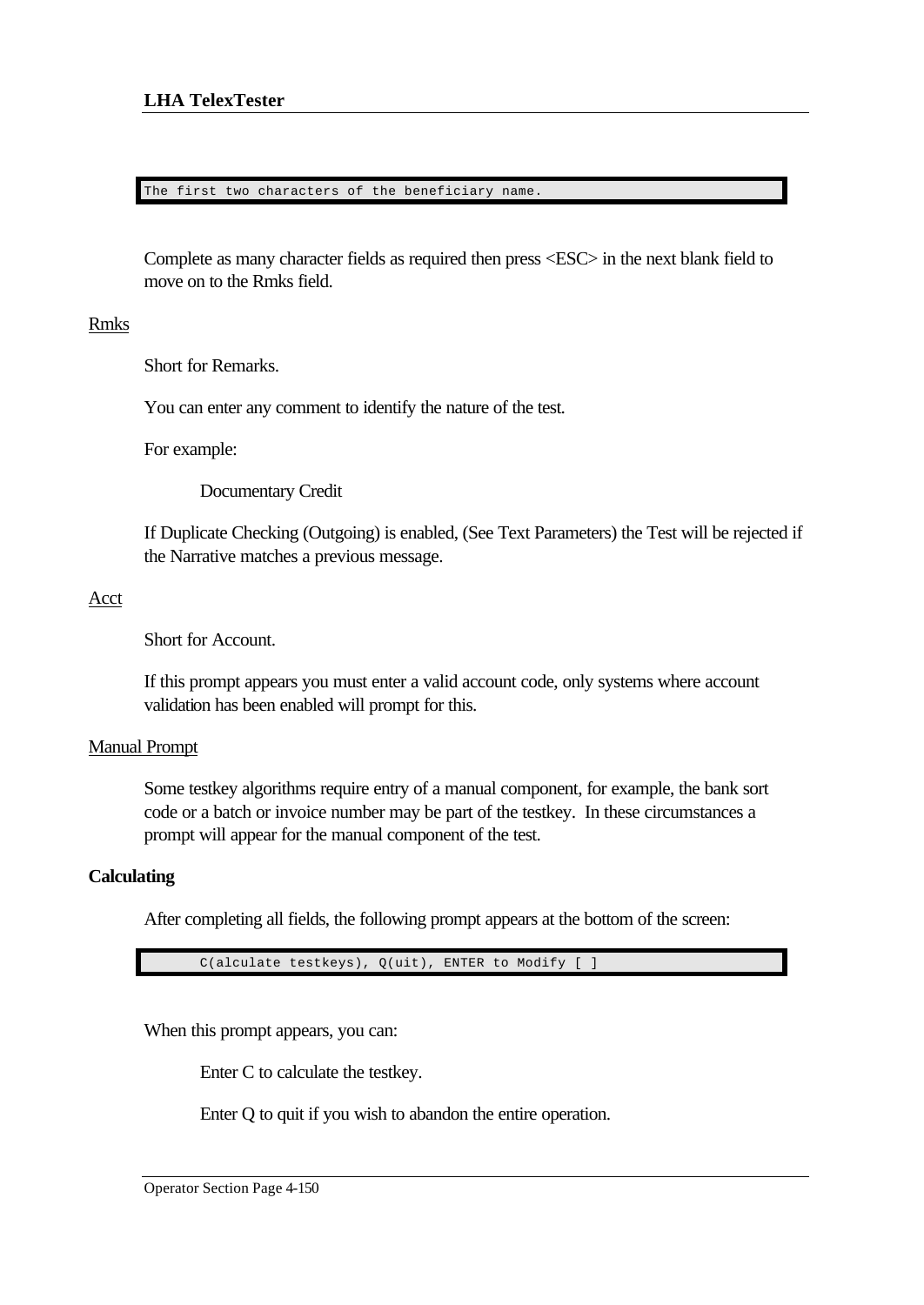Press <Enter> to go back and correct any errors you made in the fields. You can use the Tab key to move from field to field to make corrections, then enter C to calculate the test.

Where and when the calculated testkey appears is dependent on how your system has been configured to meet security requirements:

If you have a two-stage operation, the test calculation will not be displayed until the Verification stage in which case after entering 'C' to calculate, the Serial Number of the message should be noted for the Verify operator.

The calculated testkey may be revealed in the appropriate fields at the bottom right corner of the screen, automatically printed out, or both. Even if printed, you should write the testkey on the message.

The calculation may be displayed or printed and there still may be a requirement for Verification in which case both the testkey and Serial Number of the message should be noted for the Verify operator.

However, after every test, the transaction and operation are reported on the audit trail for future reference and security reasons with the amount of detail recorded again depending on the way your system has been configured.Example

The following is an example of producing an outgoing test for a correspondent, DEMOBANK, for 1 Million US Dollars.

The field entries indicate information either entered by the operator or calculated and displayed by the system (for example, you would enter 1M in the Amount field which the system then displays as 1,000,000).

The example includes a 'Characters' element, the prompts have been configured specifically for this correspondent.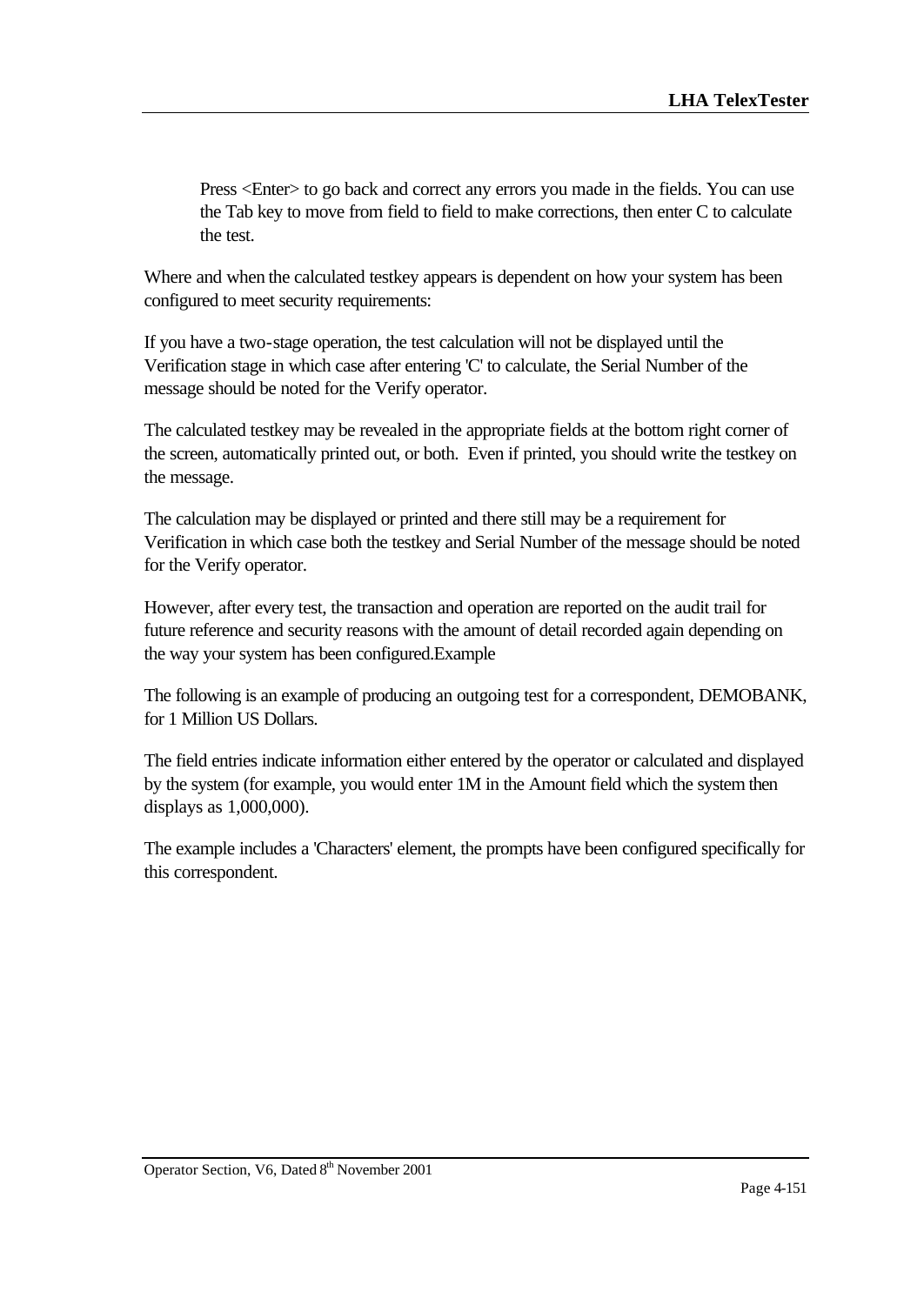```
+BANK OF LHA, LONDON 
----------------------------------------------V6.3.9e-----+
¦ LHA TelexTester Encode Outgoing Testkey 
¦
+User is: 
STEPHEN----------------------------------------------------11/09/01--+
 Correspondent [DEMO BANK ]DEMONSTRATION BANK NAME, DEMO CITY, DEMOGRAPHIA
Date of Message [230492] Message No. [ 1] Serial No. [
17]
Currency Amount
[USD ]US DOLLAR 1,000,000
[ ][- ]\lceil \lceil \lceil\begin{bmatrix} 1 & 1 \end{bmatrix}Beneficiary account number: [10234412 ]
    Beneficiary initials: [ ]
        Beneficiary name: [LHA INC ]
By:OSBERT ======================== Pfx Testkey Sfx
-<br>Rmks:TEST MESSAGE 1,000,000 [ 1][ 5678][
]
249*Testkey Encoded
```
#### **Continuing and Analysis**

After noting the required details of the test, press the <Enter> key and the following prompt will appear:



When this prompt appears, you can:

Enter <C> if another test is to be carried out on the same correspondent. This will save the time required to read the tables into memory.

Press <Enter> to clear the entries in all fields and return the cursor to the Correspondent field to enter data for another correspondent.

Press <Esc> twice to end the encode option and return to the Operator Menu.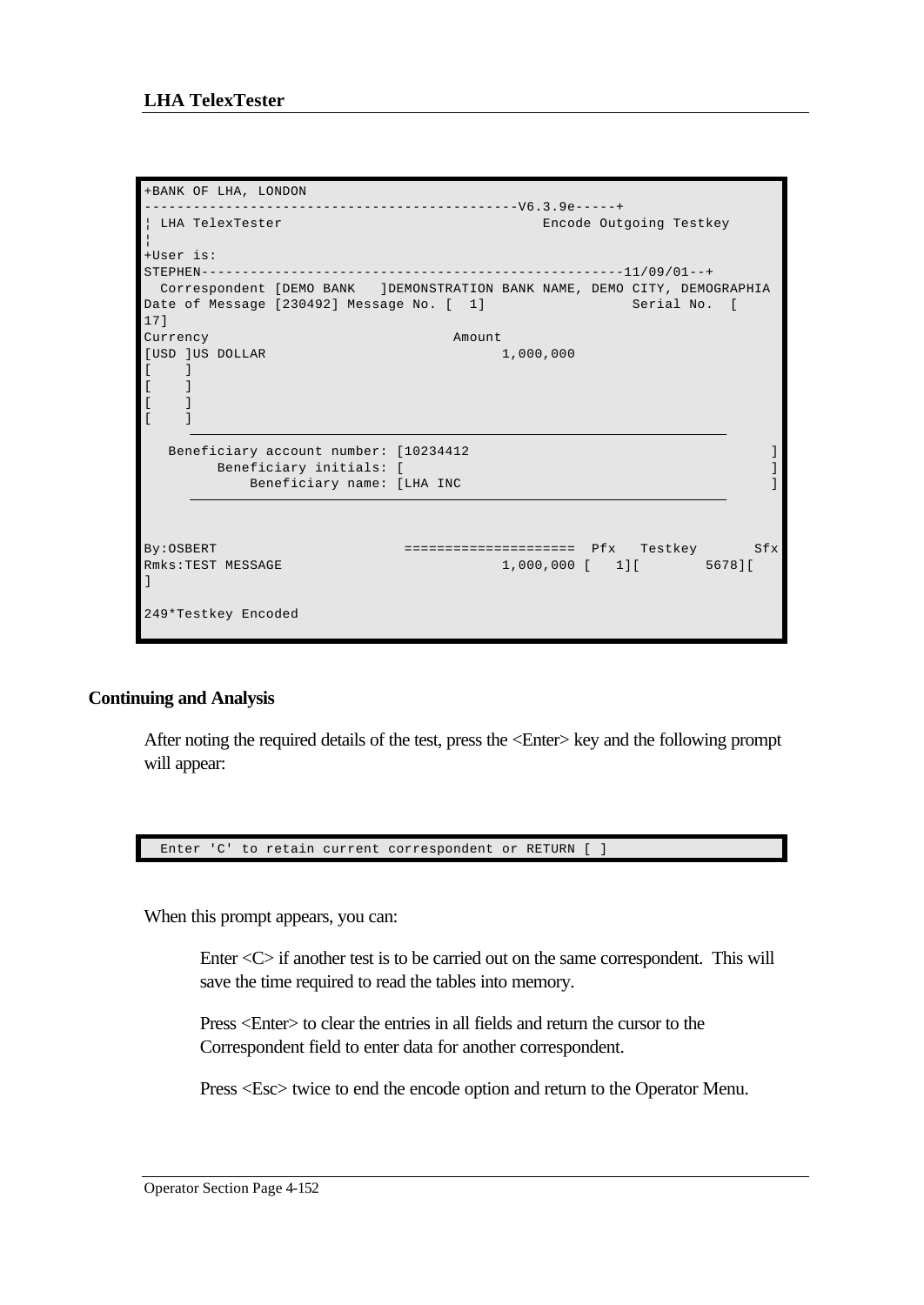Enter <A>, if your system is configured to produce an Analysis of the Testkey Result which is an operation that may be allowed or suppressed by the supervisor.

For example, using the test result illustrated in the previous screen, entering <A> would reveal a screen similar to the following which displays the analysis of the testkey computation.

| Fixed numbers  | 5678 |  |
|----------------|------|--|
|                |      |  |
| Day of week    |      |  |
| Amount table   |      |  |
| Currency table |      |  |
| Sequence table |      |  |

You can press <Esc> or <Enter> to return to the encode data entry screen to continue.

#### **Encode on Sequence Number**

This option may not be available depending on your system/user configuration.

This option is used to generate a test on a specific row. It should not normally be used.

The operation is identical to that described in the Encode Outgoing Testkey option but with the following prompt displayed at the bottom of the screen before the test is calculated:

Enter Sequence Variable Row Num to test against [ ]

This prompt requires your entry of the row number corresponding with the prefix number to be included in the calculation.

In most cases the row number will be identical to the prefix number but to be absolutely sure, you can examine the outgoing message grid before using this option (Display Outgoing Message Grid).

Use of this option to calculate a test will result in the test being entered on the grid at the appropriate row but the 'Next' pointer on the grid will not be altered. It should not be used to calculate tests in advance of the 'Next' pointer as they will be overwritten and recalculated.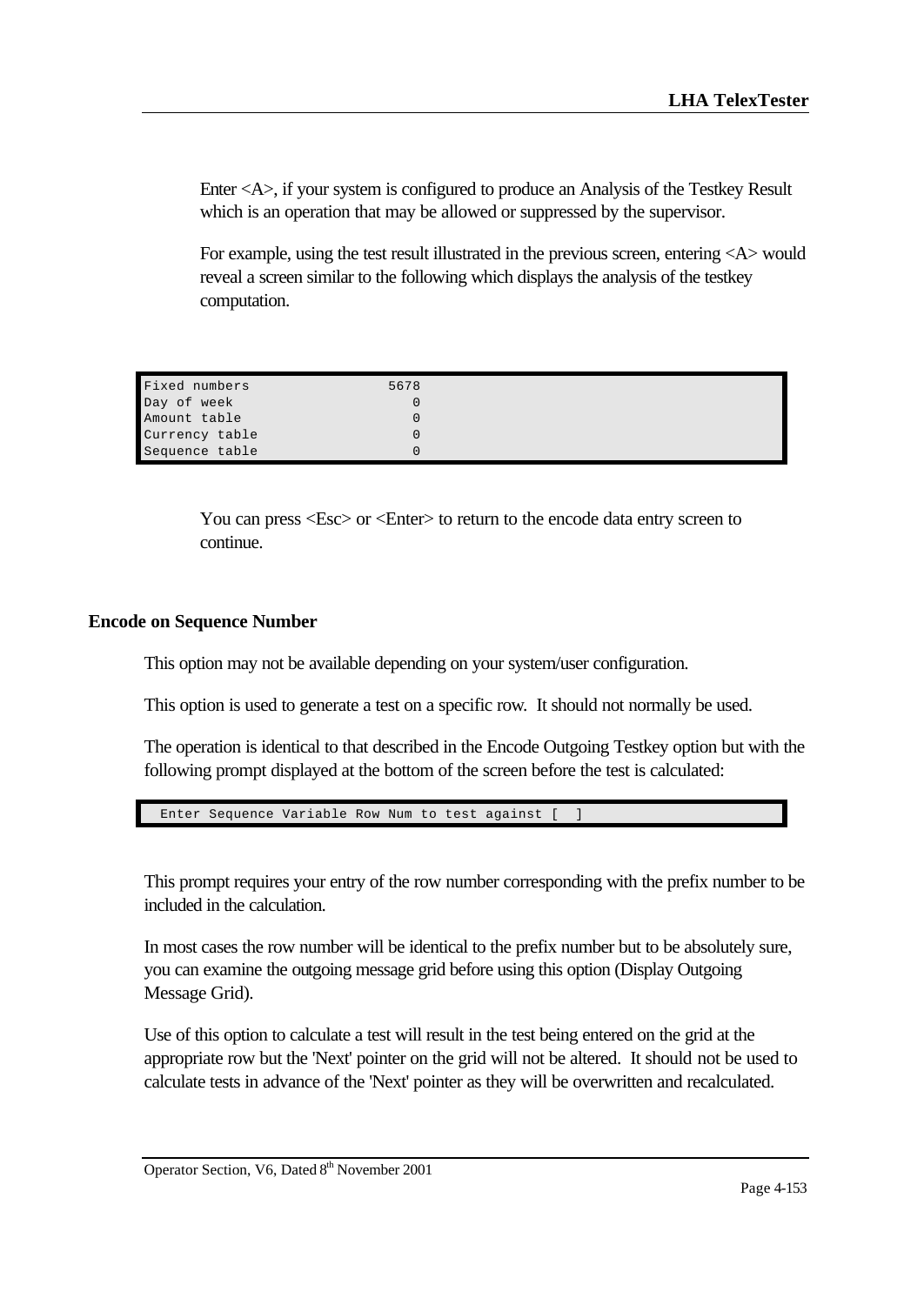# **Verify Encoded Testkey**

### **Introduction**

This option may not be available depending on your system/user configuration.

There are two ways of verifying messages, just viewing the original test result or full data entry. Both are described below and the procedure you follow depends on the System Parameter set by the supervisor for Message Verification Rules.

Also, the system is normally configured so that it is mandatory for all tests to be verified by someone other than the user responsible for entering the original test data.

This configuration can be set in two ways:

All tests are verified by an Operator other than the one responsible for entering the original test data. If this is the case, you select this option from the Operator Menu and follow one of the procedures described below.

Only a user with status V can verify messages. If this is the case, the option does not appear on the Operator Menu and, as a Verifier, after signon you are prompted to select either Incoming or Outgoing messages to verify and then follow one of the procedures described below.

### **Screen**

When you select option 3 from the Operator Menu (or immediately after signing on as a Verifier), the following screen will be displayed with the cursor positioned in the Serial No. field.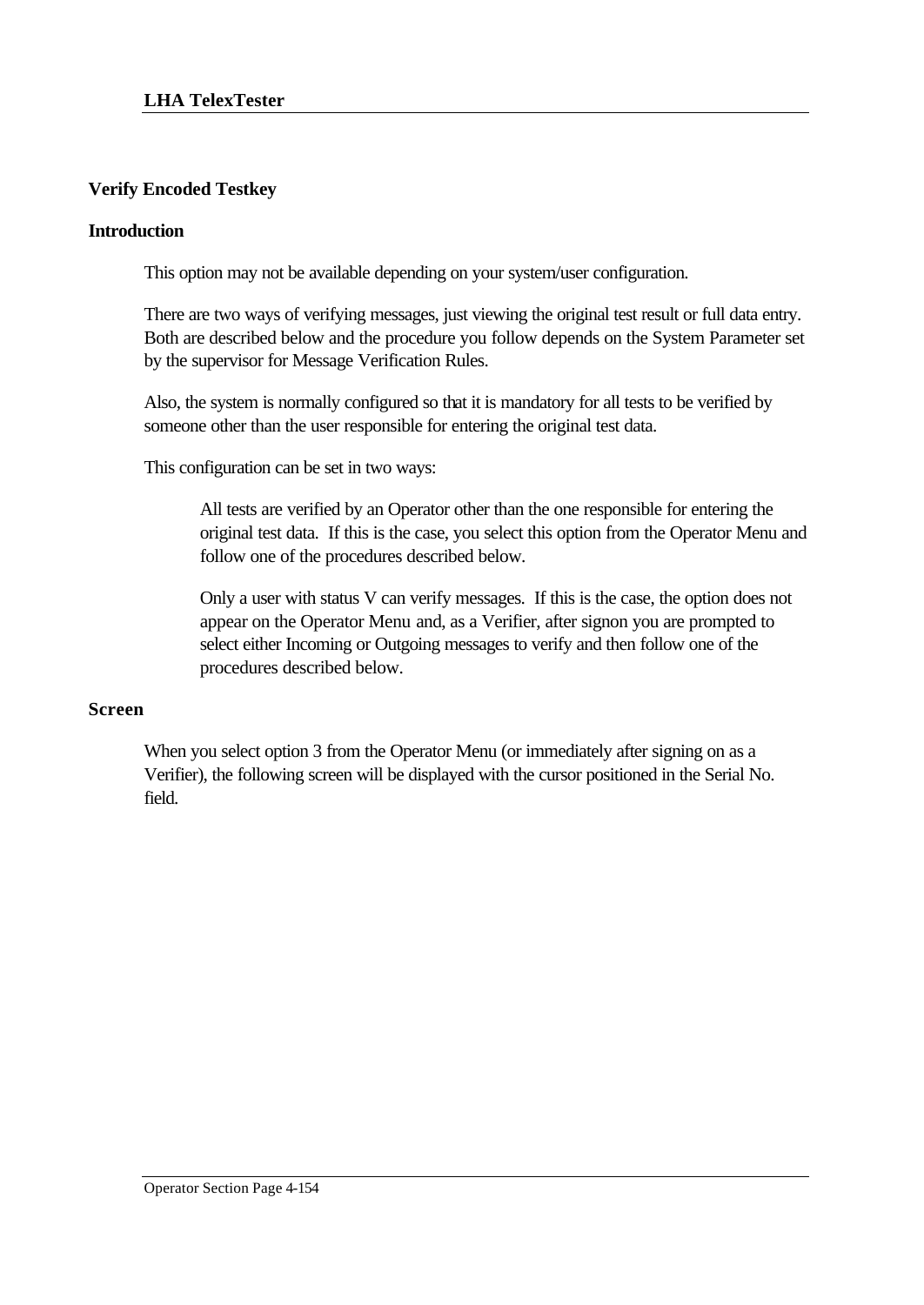|                                             | +BANK OF LHA, LONDON |                                                                                                                                                                                                                                |                                          |                                                           |   |                         |  |
|---------------------------------------------|----------------------|--------------------------------------------------------------------------------------------------------------------------------------------------------------------------------------------------------------------------------|------------------------------------------|-----------------------------------------------------------|---|-------------------------|--|
|                                             |                      |                                                                                                                                                                                                                                |                                          | $----------V6.3.9e---++$                                  |   |                         |  |
|                                             | LHA TelexTester      |                                                                                                                                                                                                                                |                                          |                                                           |   | Verify Outgoing Testkey |  |
| +User is:                                   |                      |                                                                                                                                                                                                                                |                                          |                                                           |   |                         |  |
|                                             | $STEPHEN---$         |                                                                                                                                                                                                                                |                                          |                                                           |   |                         |  |
|                                             | Correspondent [      | and the contract of the property of the contract of the contract of the contract of the contract of the contract of the contract of the contract of the contract of the contract of the contract of the contract of the contra |                                          |                                                           |   |                         |  |
| $16$ ]                                      |                      |                                                                                                                                                                                                                                | Date of Message [ ] Message No. [ ]      |                                                           |   | Serial No. [            |  |
| Currency                                    |                      |                                                                                                                                                                                                                                |                                          | Amount.                                                   |   |                         |  |
| $\overline{a}$                              |                      |                                                                                                                                                                                                                                |                                          |                                                           |   |                         |  |
| $\overline{L}$                              |                      |                                                                                                                                                                                                                                |                                          |                                                           |   |                         |  |
| $\lbrack$                                   |                      |                                                                                                                                                                                                                                |                                          |                                                           |   |                         |  |
| $\lceil$                                    |                      |                                                                                                                                                                                                                                |                                          |                                                           |   |                         |  |
| $\lbrack$                                   |                      |                                                                                                                                                                                                                                |                                          |                                                           |   |                         |  |
| $\lbrack$                                   |                      |                                                                                                                                                                                                                                |                                          |                                                           |   |                         |  |
| $\begin{bmatrix} \phantom{-} \end{bmatrix}$ |                      |                                                                                                                                                                                                                                |                                          |                                                           |   |                         |  |
| $\overline{[}$                              |                      |                                                                                                                                                                                                                                |                                          |                                                           |   |                         |  |
| $\lceil$                                    |                      |                                                                                                                                                                                                                                |                                          |                                                           |   |                         |  |
| $\lbrack$                                   |                      |                                                                                                                                                                                                                                |                                          |                                                           |   |                         |  |
|                                             |                      |                                                                                                                                                                                                                                |                                          |                                                           |   |                         |  |
|                                             |                      |                                                                                                                                                                                                                                |                                          | F1 to accept message number displayed   F2 to exit        |   |                         |  |
|                                             |                      |                                                                                                                                                                                                                                |                                          |                                                           |   |                         |  |
|                                             |                      |                                                                                                                                                                                                                                | F5 to set short code limit, currently: [ |                                                           | 1 |                         |  |
|                                             |                      |                                                                                                                                                                                                                                |                                          | F3/F4 to find next non-verified message Backward/Forward. |   |                         |  |

Type the number as noted on the message and press <Enter> to continue with verification. The function keys available at this point are explained later.

After entering a serial number the system will check if the message requires verification and that the current operator is allowed to verify it. In the event of an invalid serial number being entered, one of the following message will be displayed:

Message Not Found. A message with this number does not exist.

Record already verified. The message has already been verified.

Test has been abandoned. The message number applies to an abandoned test.

Same user cannot verify message. You entered the tests originally and the system has been configured to prevent the same user from verifying his messages. In his case you can select the 'Abandon' option if a mistake has been made, to prevent the test being verified by another operator.

When a correct message number has been entered the operation depends upon the system configuration, either 'View verification' or 'Data entry verification'.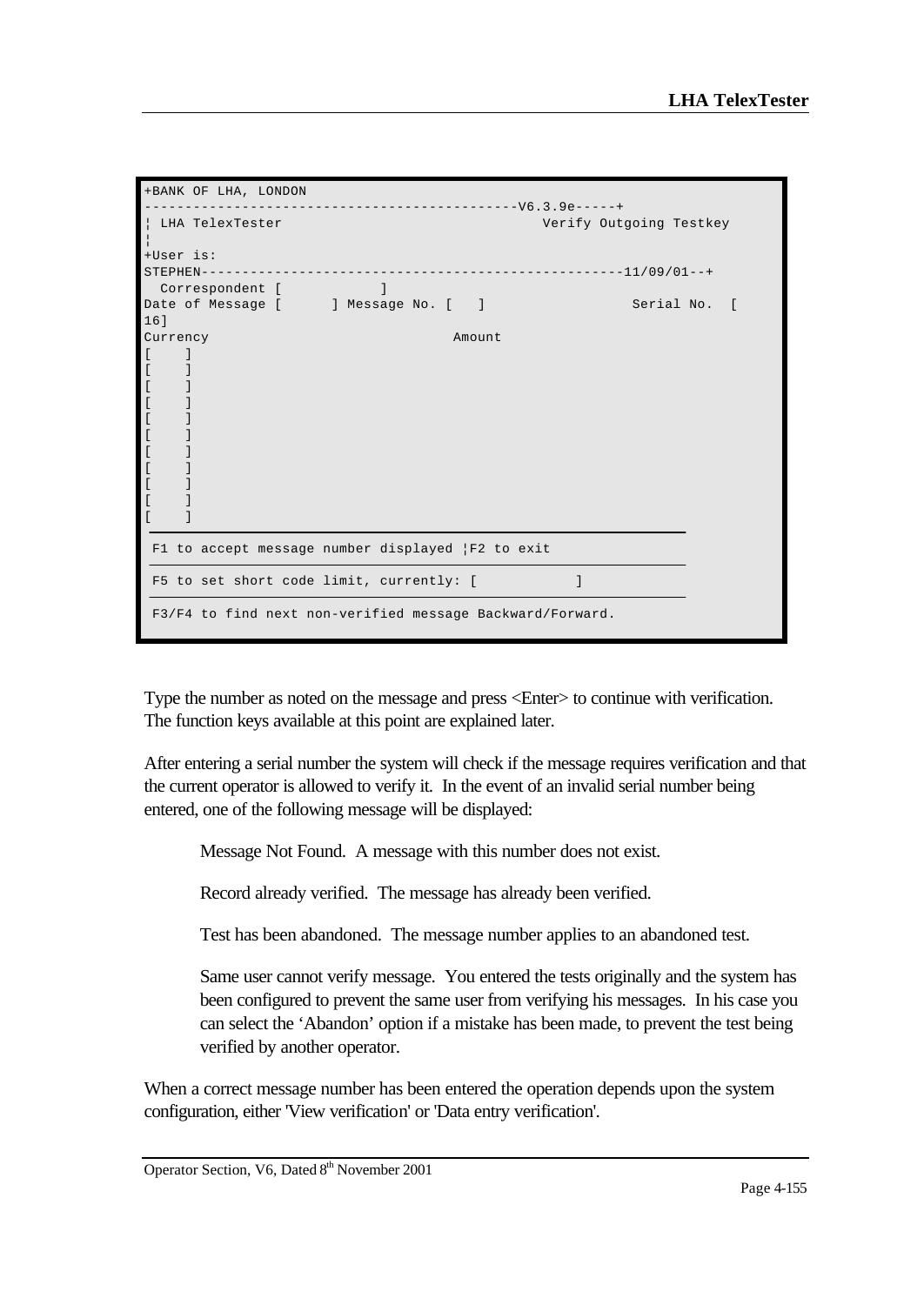These options are explained next.

### **View verification.**

In this configuration the message is displayed for visual checking as follows:

```
+BANK OF LHA, LONDON 
 ----------------------------------------------V6.3.9e-----+
| LHA TelexTester Message Display
¦
+User is: 
STEPHEN----------------------------------------------------11/09/01--+
 Correspondent [DEMO BANK ]DEMONSTRATION BANK NAME, DEMO CITY, DEMOGRAPHIA
Date of Message [230492] Message No. [ 1] Serial No. [
17]
Currency Amount
[USD ]US DOLLAR 1,000,000
\lceil \lceil \lceil\sqrt{ }[ ][ ]\lceil \rceil\lceil \rceil\lceil \rceilBeneficiary account number: [10234412 ]
     Beneficiary initials: [ ]
      Beneficiary name: [LHA INC ]
By:OSBERT ===================== Pfx Testkey Sfx
Rmks:TEST MESSAGE 1,000,000 [ 1][ 1][ 
\mathbb{I} V(erify message, A(bandon test, Q(uit [V]
249*Testkey Encoded
```
To exit the operation (for example, if it is the wrong message), enter 'Q' or just press <Enter>.

To verify the message, just press  $\leq$  Enter $>$  if a V is displayed in the prompt already or type the V, then press <Enter>.

To abandon the test (for example, if the message contents are incorrect), enter 'A'. This option has the effect of canceling this message without using a grid position. If the test is incorrect and left unverified it will appear as such on reports, use the abandon option to clear unverified and unwanted tests.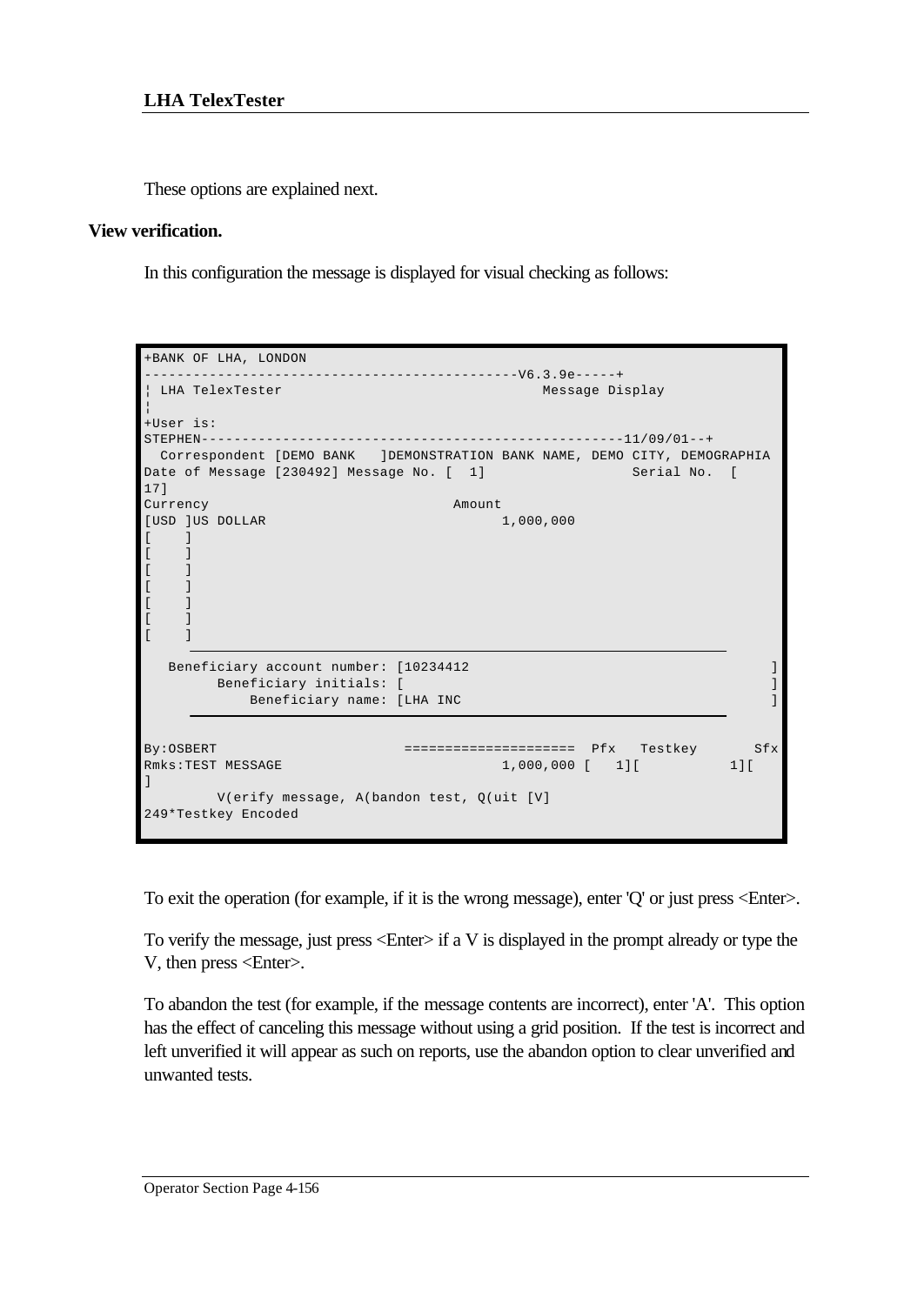# **Data entry verification.**

In this configuration the details of the message must be entered as they were during the initial input of the test. Depending on the system configuration the correspondent short code may not be required.

The input screen will be displayed as defined in the section dealing with 'Outgoing Tests' and instructions for input of the test are also defined there.

The lines of currency and amount can be entered in any order so long as the actual data entered is the same as the original.

When data entry is complete the following prompt will appear:

V(erify, A(bandon test, Q(uit or <Enter> to modify [ ]

To exit the operation without any action enter 'Q' and press <Enter>.

To verify the message, just press  $\leq$  Enter $>$  if a V is displayed in the prompt already or type the V, then press <Enter>.

To abandon the test (for example, if the message contents are incorrect), enter 'A'. This option has the effect of canceling this message without using a grid position. If the test is incorrect and left unverified it will appear as such on reports, use the abandon option to clear unverified and unwanted tests.

Press <Enter> to correct any input errors.

If the 'V' option is taken the message contents will be compared with the original entry and any errors indicated. If no errors are found the message will be verified.

#### **Post verify**

If your system is so configured, the testkey result may be revealed (on screen, printed, or both) only after successful verification. If so, and even if printed, you should write the verified testkey on the message.

### **Function keys in verify**

When the verify screen is waiting for a message number to check for verification the following functions are available: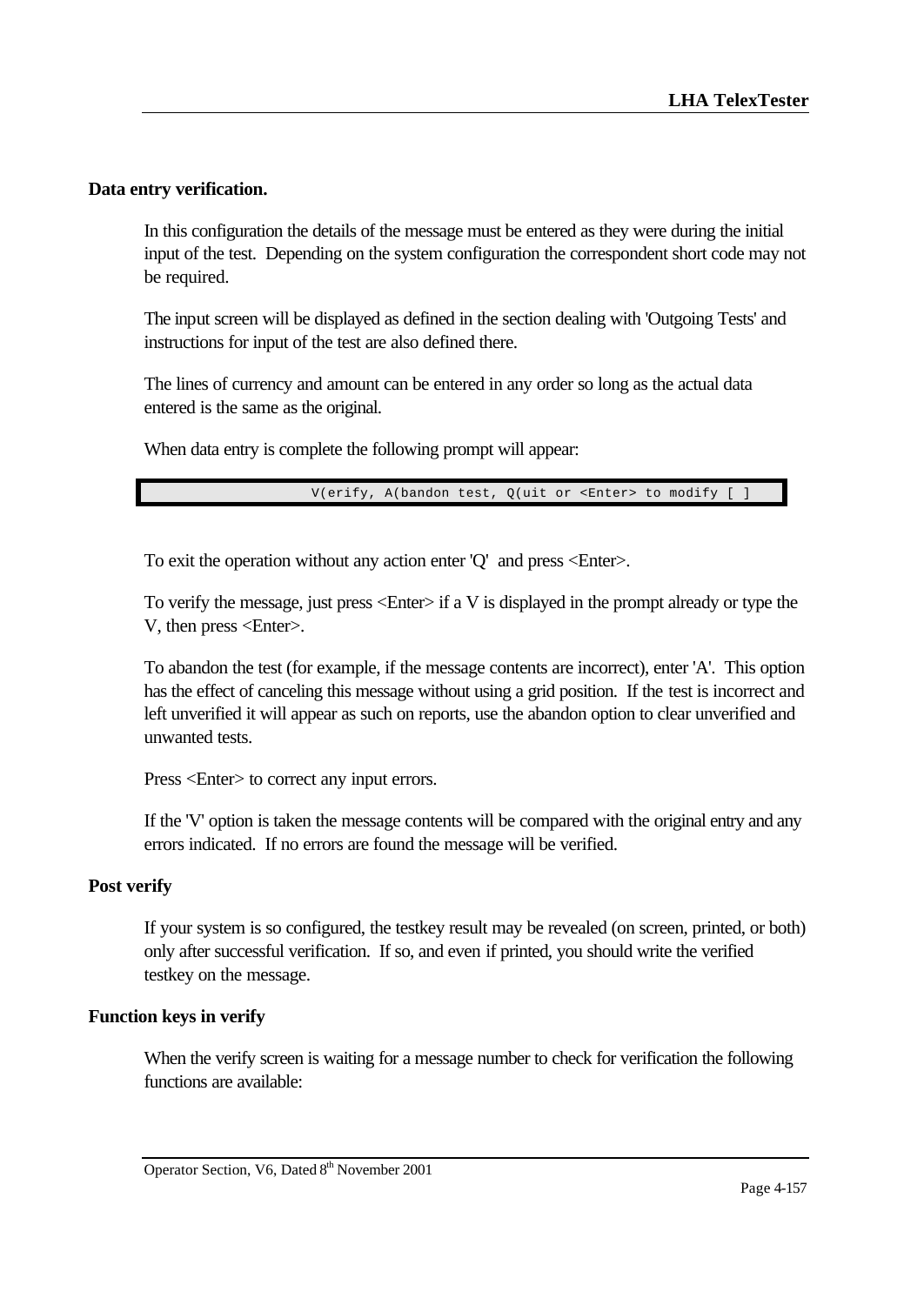### F1

Acts the same as the [Enter] key to accept the displayed message number.

### F2

Acts the same as the [Escape] key to exit from verify.

# $F<sub>3</sub>$

Searches from the message number currently displayed backwards for unverified messages which the current user is authorised to verify. When found the message number is displayed and verification continues as if the number had been entered manually.

### F4

As with F3 except that the system searches forwards.

### F5

Moves the cursor to the short code field where a correspondent's short code can be entered. This operates in conjunction with the F3/4 keys. If a short code is entered only messages for that correspondent will be retrieved.

### **Decode Incoming Testkey**

### **Introduction**

This option may not be available depending on your system/user configuration.

This option is used to check the validity of testkeys on incoming messages.

The operation of the option is identical to the Encode Outgoing Testkey option described previously with the exception that you will be prompted for the testkey following entry of the message.

The required components of the test will be requested, these will consist of an optional prefix, the testkey, an optional suffix.

Following entry of the testkey the following prompt will appear:

Operator Section Page 4-158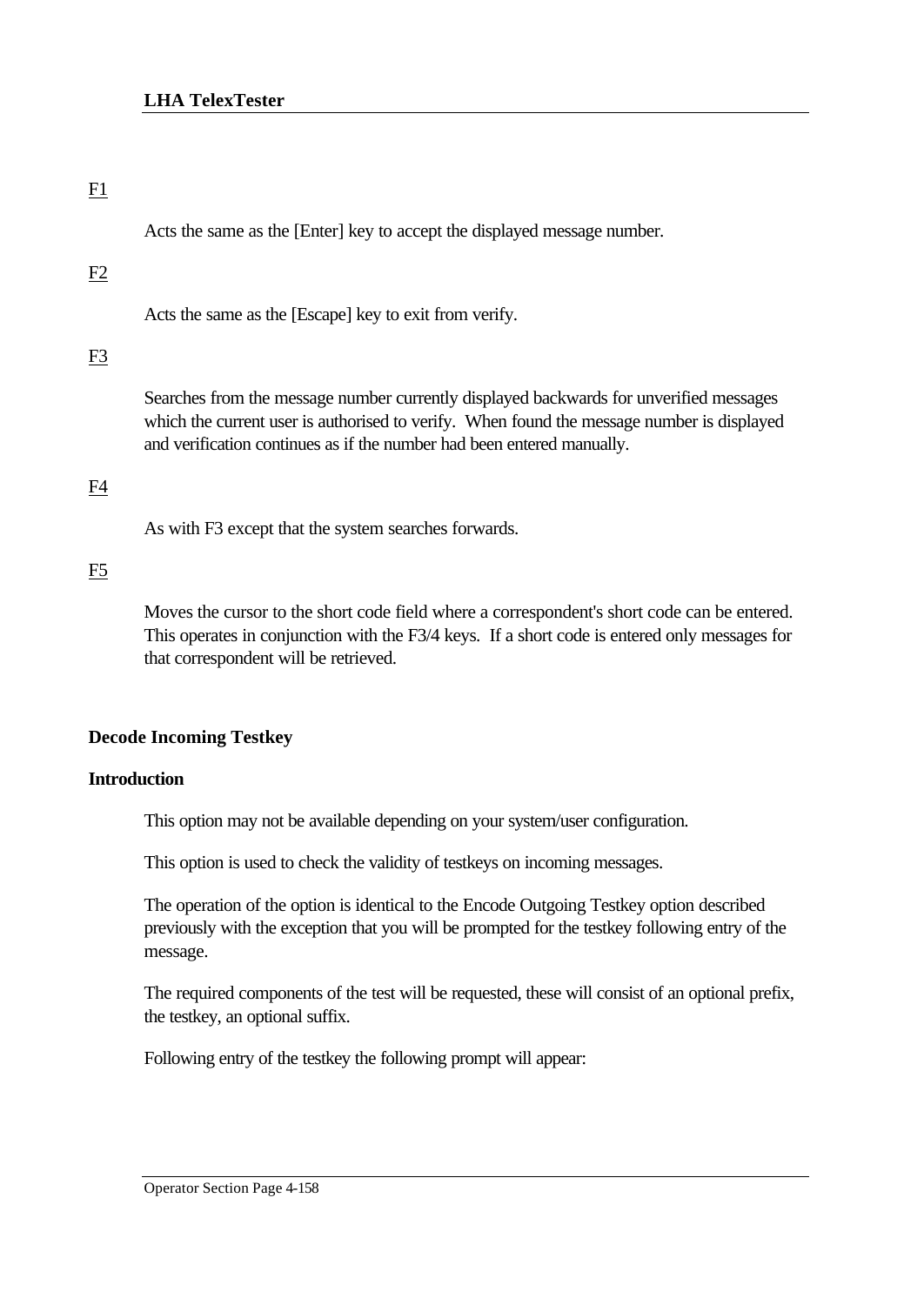V(alidate testkey), Q(uit), 'Enter' to Modify [ ]

Enter 'V' to check the validity of the test.

Enter 'Q' to abandon the test.

Press the [Enter] key alone to correct the test details.

The operation at this point depends upon the system configuration, validity of the test and previous tests.

#### **Duplicate test**

Test is correct at the expected grid position or a grid position within the acceptable tolerance for this correspondent but the testkey is identical to a test previously recorded for this correspondent on this date and at this grid position.

The test in these circumstances is considered a possible duplicate.

If the system parameters are configured to prohibit duplicates the test will be failed at this point with the message 'Testkey decode failed (Duplicate)'.

If the operator is not allowed grid display the test will be failed at this point with the message 'Testkey decode failed (Duplicate)'.

If the current user is authorised to display message grids and duplicates are acceptable the system, the grid for this correspondent will be displayed. The options available in grid display are documented in 'Grid Maintenance' in the supervisor Section, some of these options are available at this point. The main point of the grid display is to allow the operator to accept or fail the test. Press 'A' to accept the test and record an exception, press 'F' to fail it.

If the test is accepted and out of sequence then the grid may be displayed again to check that this second exception is correct.

### **Correct test**

Test is correct at the expected grid position.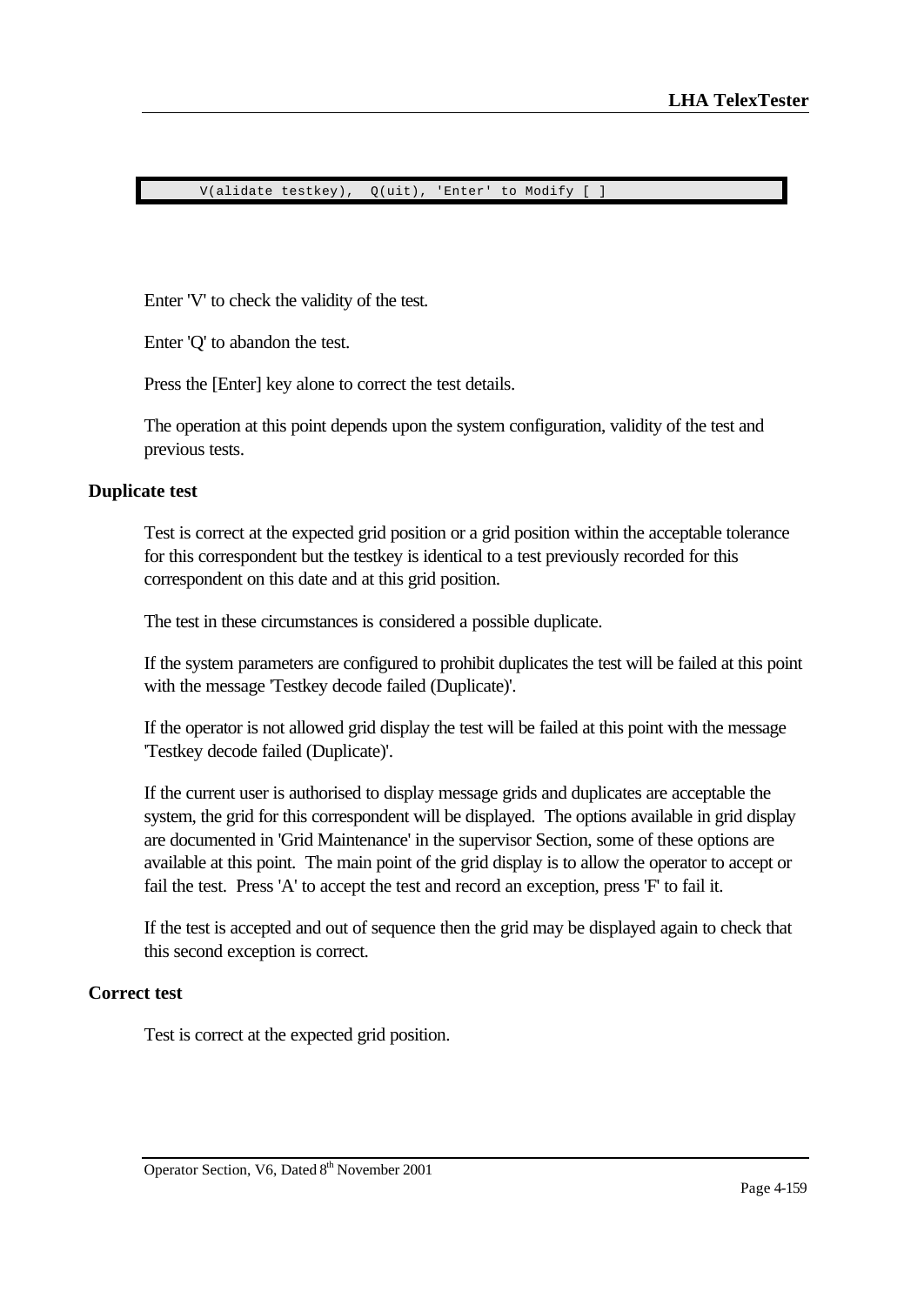The message 'Testkey decoded' appears. Press the [Enter] key and continue with another message. The system will record the test and increment the 'Next expected row' in the grid cycle.

### **Out of sequence test**

Test is incorrect at the expected grid position but is correct at a position which is within the tolerance determined for this correspondent.

If the current user is authorised to display message grids, the grid for this correspondent will be displayed. The options available in grid display are documented in 'Grid Maintenance' in the supervisor Section, some of these options are available at this point. The main point of the grid display is to allow the operator to accept or fail the test. Press 'E' to accept the test and record an exception, press 'F' to fail it.

If the current user is not authorised to display message grids or if the user accepts the test by typing 'E' to record the exception the test will be accepted and the message 'Testkey decoded, exception out of sequence' displayed.

This will result in 1 or more rows of the grid being flagged as missing and the 'Next expected row' being moved to the row following the entered row.

#### **Previously missing test**

Test is correct at a position which is currently flagged as 'Missing', 'Wrong test' or 'Wired'

If the current user is authorised to display message grids, the grid for this correspondent will be displayed. The options available in grid display are documented in 'Grid Maintenance' in the supervisor Section, some of these options are available at this point. The main point of the grid display is to allow the operator to accept or fail the test. Press 'E' to accept the test and record an exception, press 'F' to fail it.

If the current user is not authorised to display message grids or if the user accepts the test by typing 'E' to record the exception the test will be accepted and the message 'Testkey decoded, previously missing' displayed.

In these circumstances the 'Next expected row' will not be altered.

### **Incorrect test**

Test is incorrect at the expected row and any row within tolerance.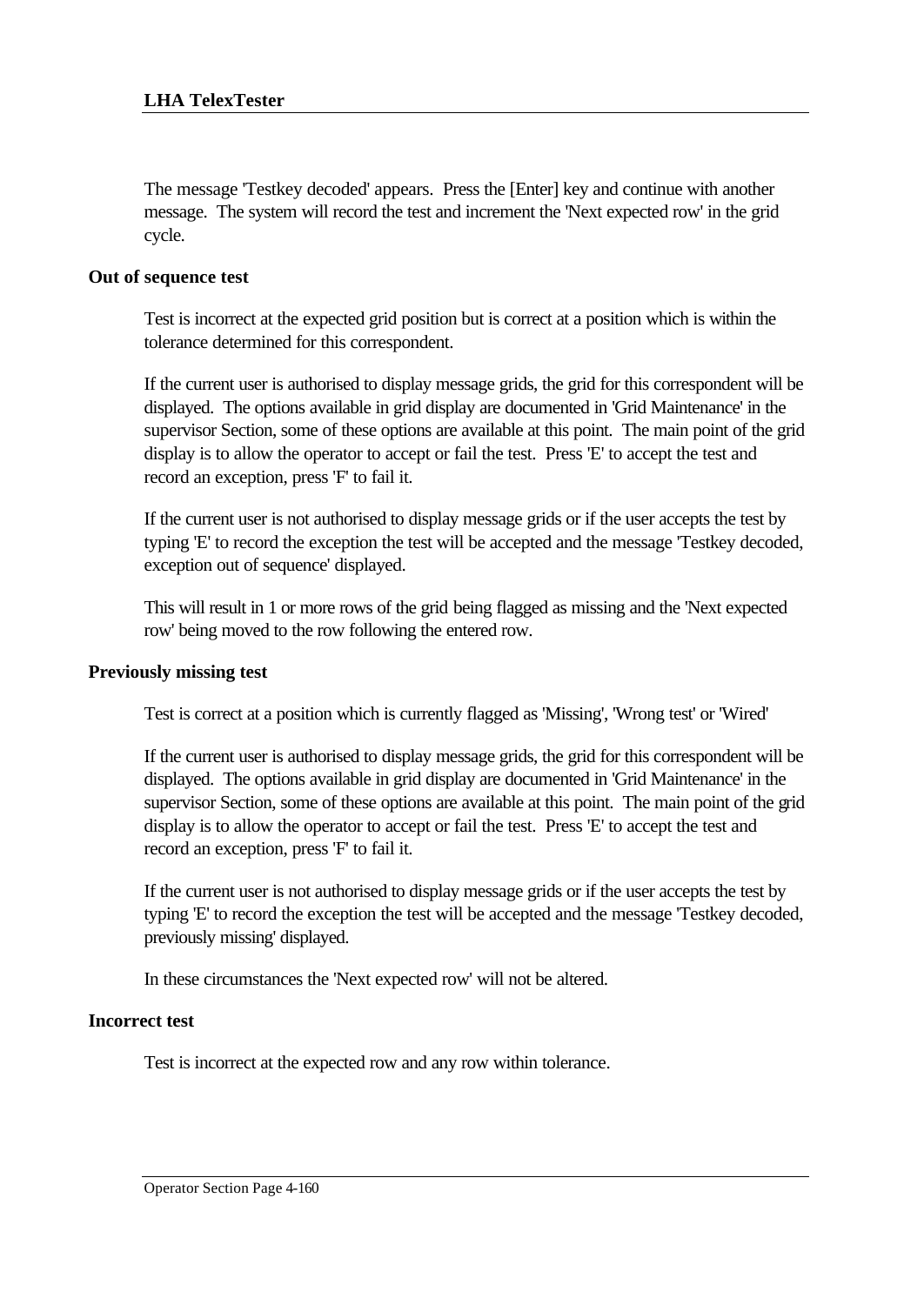The message 'Testkey decode failed' will be displayed. This message will appear twice to ensure it is noticed. Note that the tolerance given to a correspondent for out of sequence tests applies only in a forward direction. Tests will only be accepted prior to the 'Next expected row' if they are missing.

### **Incorrect test, duplicate**

Test is correct at a row other than that expected, test is out of tolerance and duplicates a previous test.

If the current user is authorised to display message grids, the grid for this correspondent will be displayed. The options available in grid display are documented in 'Grid Maintenance' in the supervisor Section, some of these options are available at this point. The main point of the grid display is to allow the operator to see the previous messages. Press 'F' to fail the test.

### **Decode on Sequence Number**

This option may not be available depending on your system/user configuration.

This option is used only to generate a test on a specific row. It should not normally be used.

The operation is identical to that described in the Decode Incoming Testkey option but with the following prompt displayed at the bottom of the screen before the test is calculated:

Enter Sequence Variable Row Num to test against [ ]

This prompt requires your entry of the row number corresponding with the prefix number to be included in the calculation.

Use of this option to calculate a test will result in the test being entered on the grid at the appropriate row but the 'Next' pointer on the grid will not be altered. It should not be used to calculate tests in advance of the 'Next' pointer as they will be overwritten and recalculated.

This option should no longer be used. Correct use of correspondent tolerance and correct setting of grid position make this option obsolete.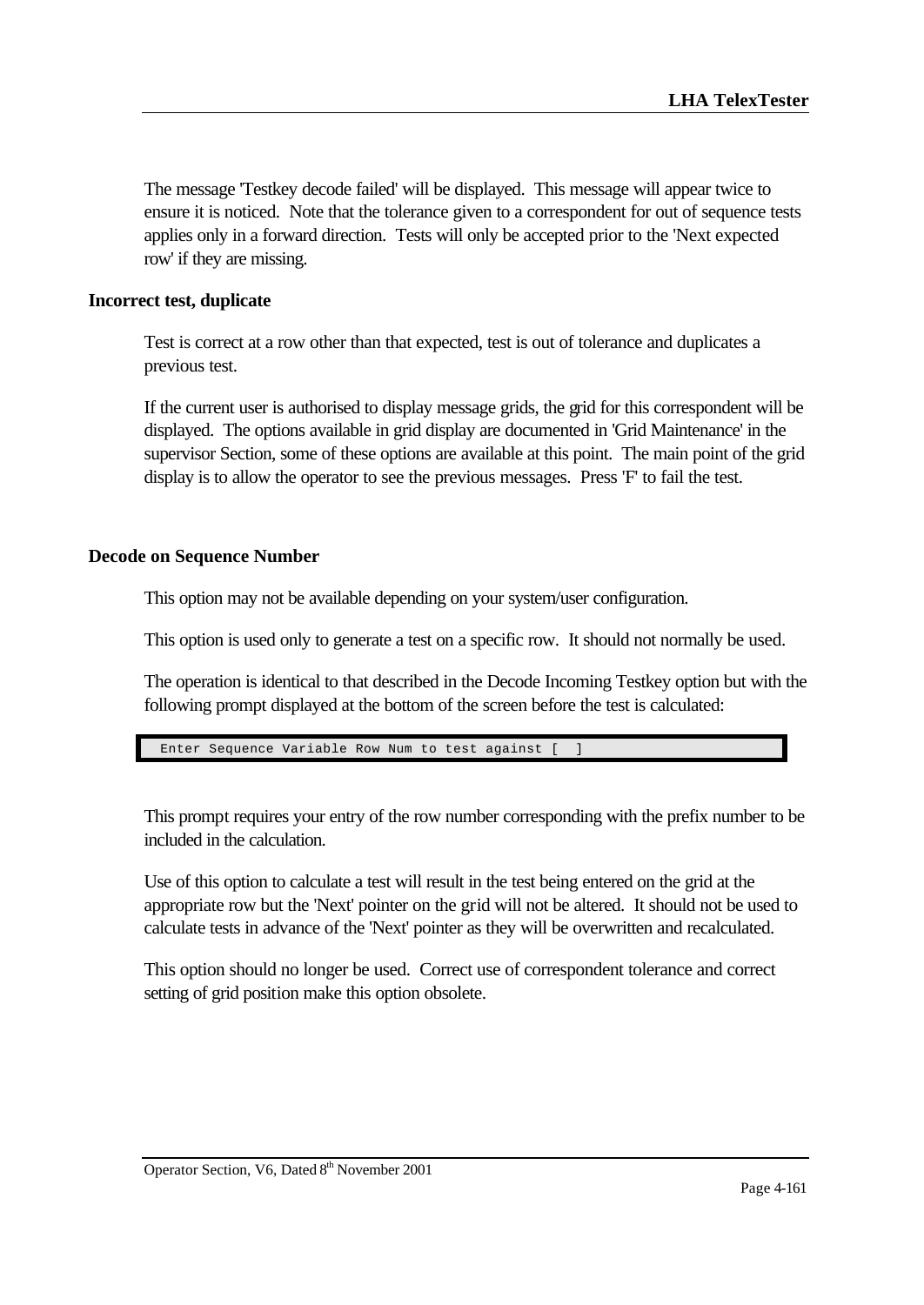# **Verify Decoded Testkey**

### **Introduction**

This option may not be available depending on your system/user configuration.

This option provides a means for visual verification of incoming tests. In conjunction with this option, a report is available to report on only inbound tests which have not been verified.

The system is normally configured so that verification can only be carried out by an operator other than the user responsible for carrying out the original decode operation.

#### **Screen**

When you select the 'Verify Decode incoming' option from the Operator Menu the following screen will be displayed with the cursor positioned in the Serial No. field.

| +BANK OF LHA, LONDON                                                             |                                                           |
|----------------------------------------------------------------------------------|-----------------------------------------------------------|
|                                                                                  |                                                           |
| LHA TelexTester                                                                  | Verify Incoming Testkey                                   |
| +User is:<br>$STEPHEN---$<br>Correspondent [ [ [ ]                               |                                                           |
| Date of Message [ ] Message No. [ ]<br>13]                                       | Serial No. [                                              |
| Currency.<br>$\Box$<br>$\lceil$<br>-1<br>-1<br>$\blacksquare$<br>- 1<br>$\lceil$ | Amount.                                                   |
|                                                                                  | F1 to accept message number displayed   F2 to exit        |
| F5 to set short code limit, currently: [                                         |                                                           |
|                                                                                  | F3/F4 to find next non-verified message Backward/Forward. |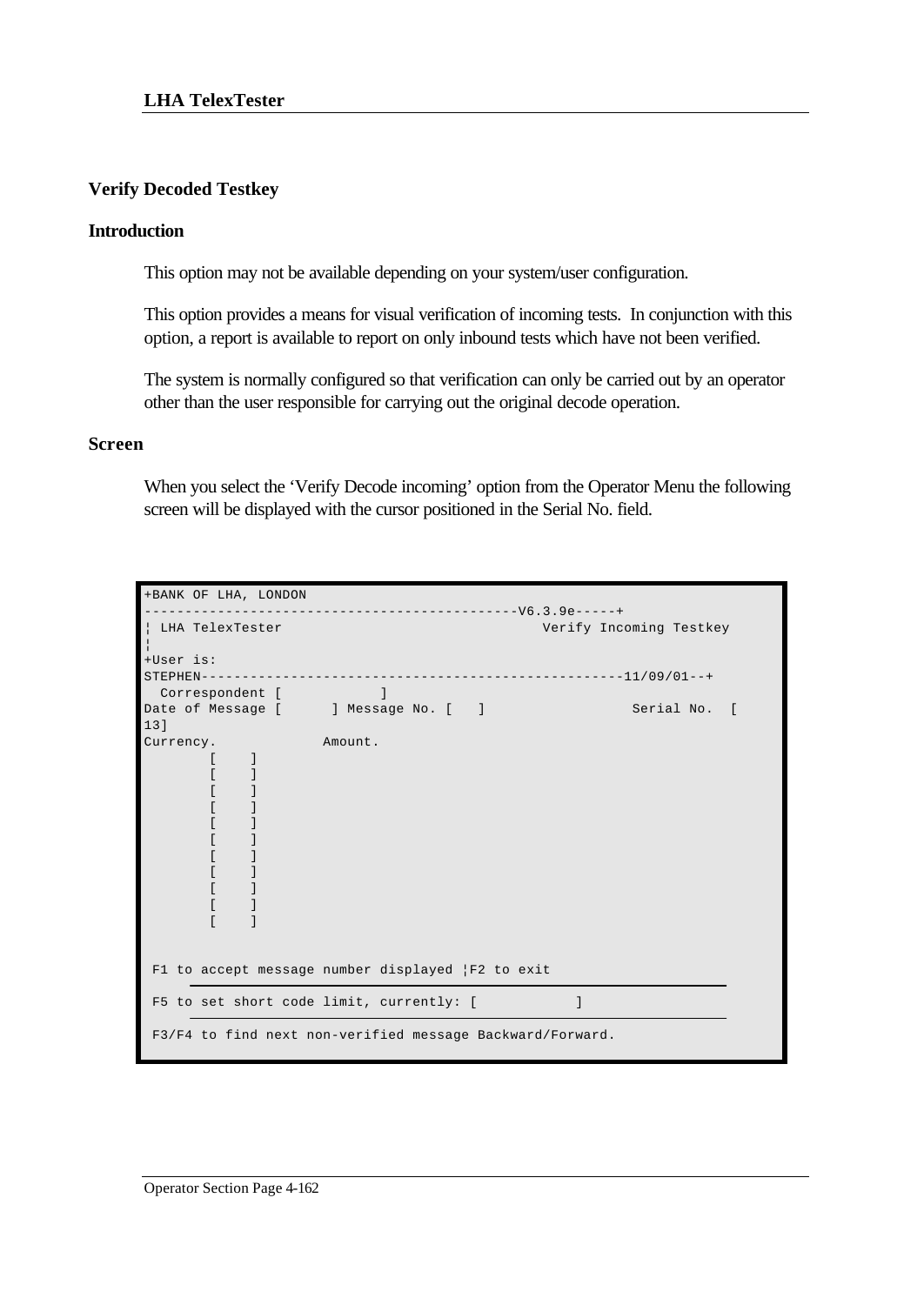Type the number as noted on the message and press <Enter> to continue with verification. The function keys available at this point are explained in the section 'Verify Outgoing message'.

After entering a serial number the system will check if the message requires verification and that the current operator is allowed to verify it. In the event of an invalid serial number being entered, one of the following message will be displayed:

Message Not Found. A message with this number does not exist.

Record already verified. The message has already been verified.

Test has been abandoned. The message number applies to an abandoned test.

Same user cannot verify message. You entered the tests originally and the system has been configured to prevent the same user from verifying his messages.

When a correct message number has been entered the message will be presented for verification. You can then enter <V> to verify the message or just press the <Enter> key to quit.

#### **House-keeping**

System house keeping consists of resetting testkey tables which use daily tables/prefixes.

The house keeping function will run automatically when the system is started on a new day.

The function will automatically include any missed days since the previous run. This allows the system to ignore weekends/holidays.

The function will remember which correspondents require to be reset, this allows the function to operate very rapidly on most systems.

#### **Diary Maintenance**

### **Introduction**

The Diary system is used to provide reminders to all Users of the TelexTester system. You can make Diary entries for yourself of other users.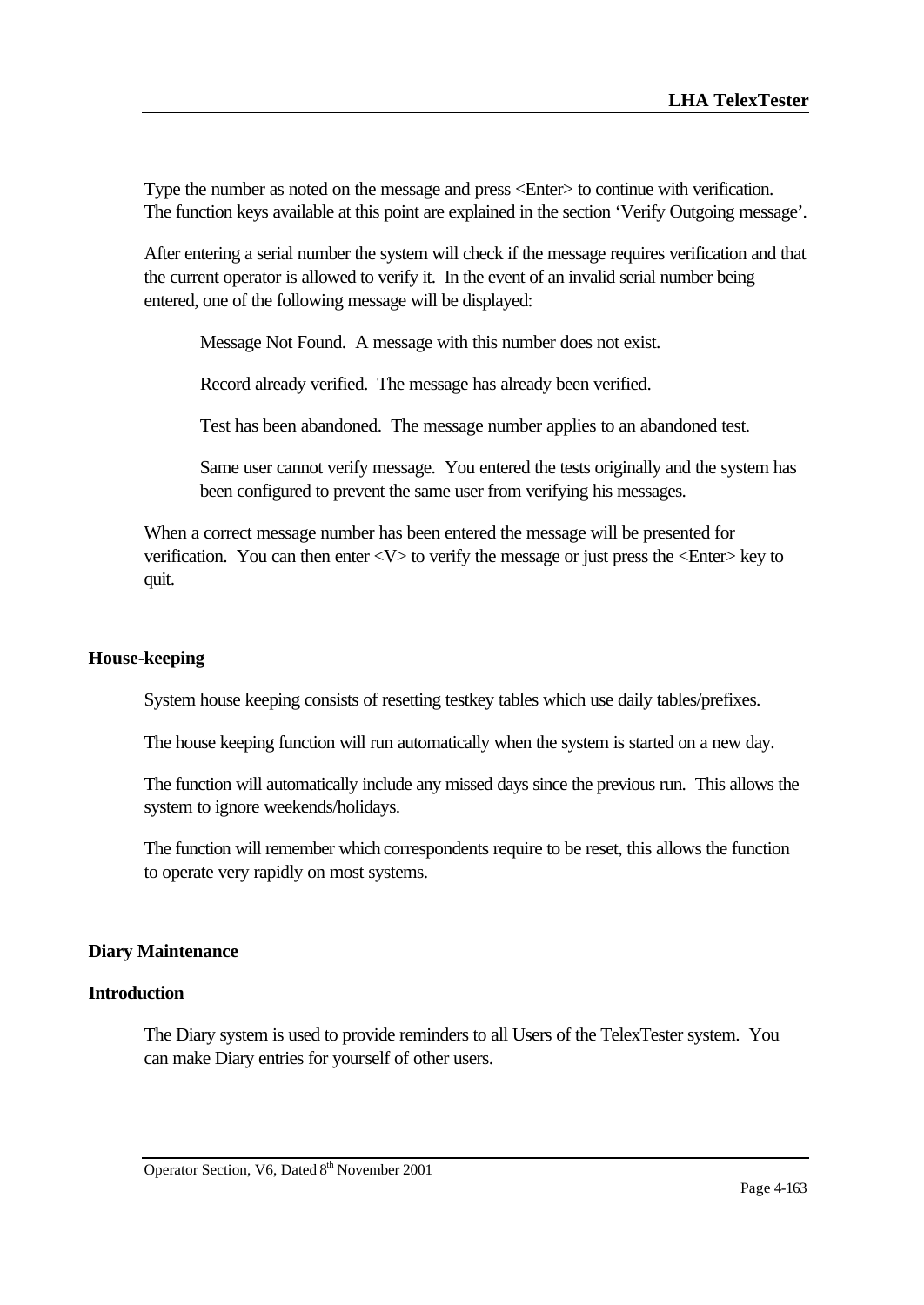If the system is so configured, the Diary will be checked each time you sign on to the system and any outstanding reminders shown to you.

The Diary can be further checked at any time by selecting the Diary option from the menu.

In System parameters, if the 'Auto' run diary option is set to <S> the diary will be run only for 'Supervisors' when they sign on, not for 'Operators'.

The option 'Create diary reminder on grid cycle change' is added to correspondent maintenance. If selected this option will cause a diary reminder to be generated when the grid cycle changes and the row reverts to row one.

This option is useful for correspondents which alter their sequence variables on each cycle of the grid.

#### **Screen**

On selecting Diary Maintenance, a screen similar to the following will be displayed:

| +BANK OF LHA, LONDON                                                 |                                                                                                                                                      |
|----------------------------------------------------------------------|------------------------------------------------------------------------------------------------------------------------------------------------------|
| ! LHA TelexTester                                                    | Diary Maintenance                                                                                                                                    |
| +User is:                                                            |                                                                                                                                                      |
| Notes: [                                                             | Date: [ ] Correspondent Code: [<br>Remind Operator: [ ] (Blank for all)                                                                              |
| Diary report, selection criteria<br>$Correspondents: [$ $__________$ | Leave blank for all correspondents to be                                                                                                             |
| Cutoff Date: $[28/11/94]$<br>Operator id: [ERIC]                     | included. Selection will be limited to<br>those whose initial characters match.<br>Enter latest date to include<br>Enter operator id to limit report |
|                                                                      | Press <f1> to run report; <f2> to exit; <f3> to set reminders.</f3></f2></f1>                                                                        |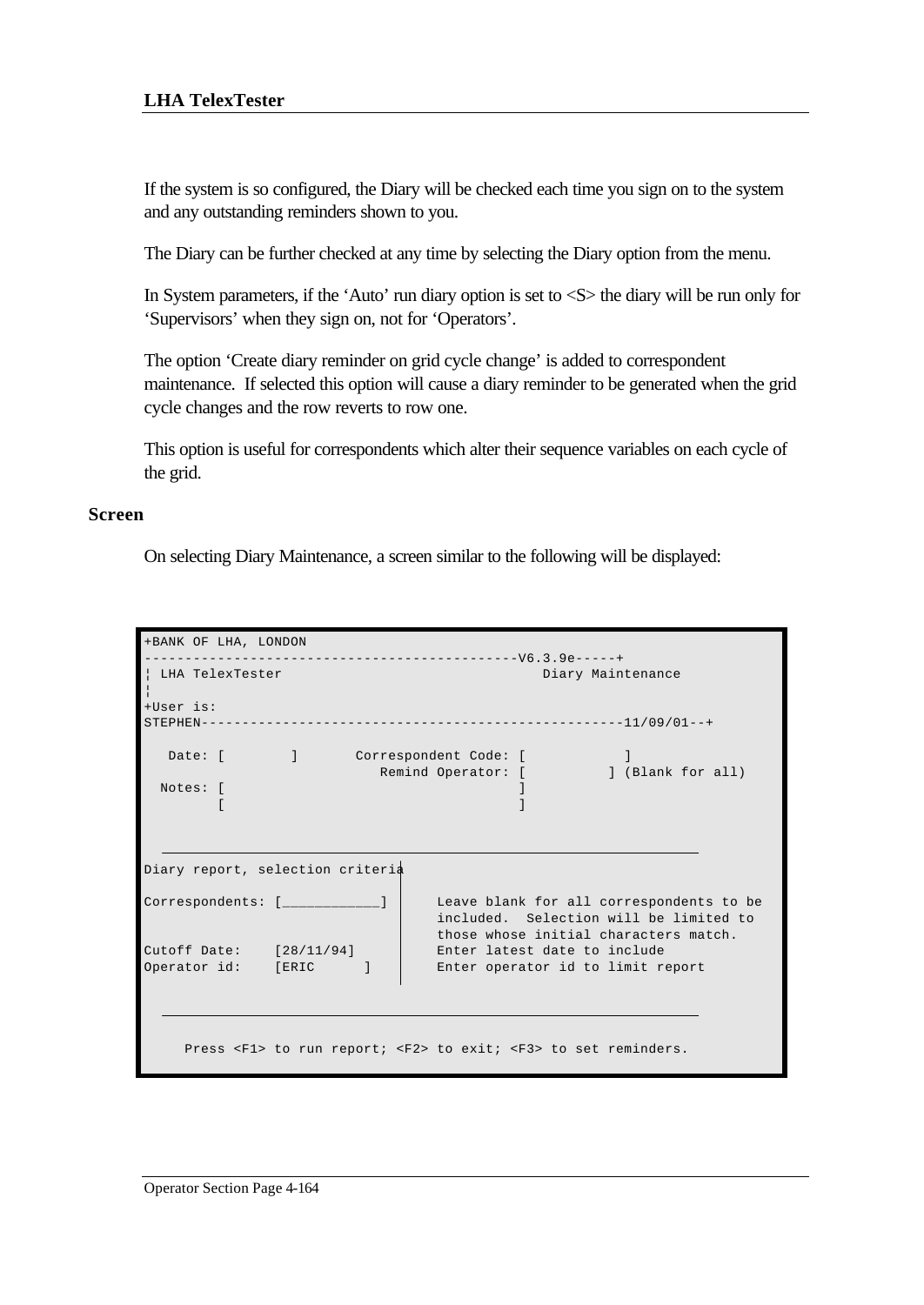# **Report Options**

#### Correspondents

When Diary entries have been set for specific correspondents, the relevant correspondent code can be entered in this field limiting the report to entries for this correspondent.

### Cutoff Date

Enter a date in this field, only diary entries up to and including this date will be listed. This defaults to the current date.

#### Operator id

Diary entries will be listed for a single operator. Normally leave this field at the default value, which will be your own id.

If set to your own id, all reminders for yourself and all reminders for 'all' operators will be listed.

If this field is cleared, all reminders for your own id, and any which you have made for other operators will be listed.

If this field is set to another operator id, only reminders which you have set for the other operator will be listed.

#### F1 Run report

Press the <F1> key to produce the Diary listing.

#### F2 Exit

Press <F2> to exit from Diary maintenance and return to the operator menu.

#### F3 Set reminders

Press the <F3> key to access the top area of the screen which is used to set reminders for yourself and other operators.

### **Reminder Setting options**

#### Date

Enter the date from which the reminder is to be listed.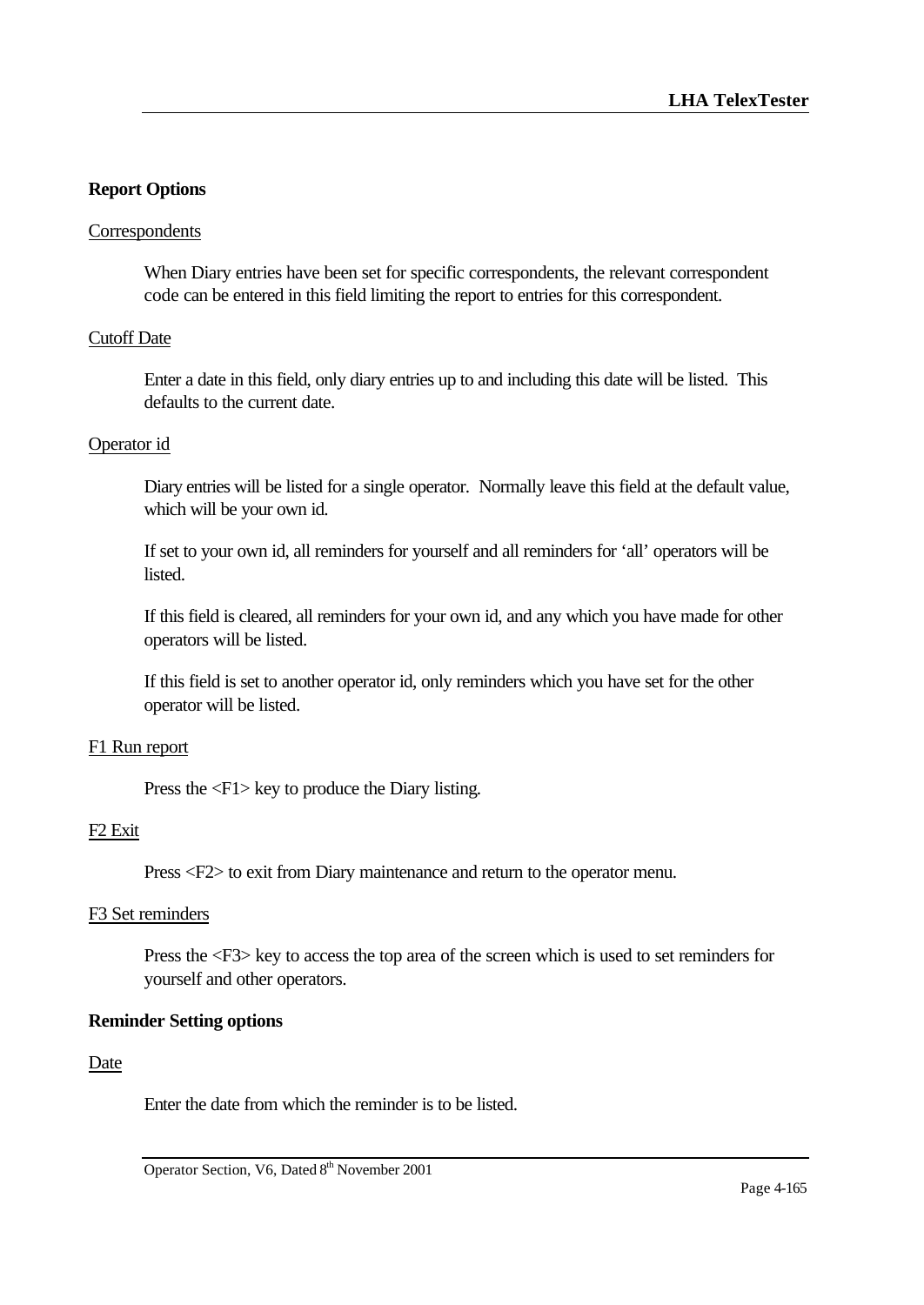# Correspondent Code

If required, enter a correspondent code to be reminded of.

### Remind Operator

Enter the operator id to be reminded, leave blank to remind all operators.

### **Notes**

Enter up to two lines of text to be included in the reminder.

# F1 Save

Press the <F1> key to save the current reminder.

# F2 Exit

Press <F2> to exit from Diary maintenance and return to the operator menu.

# F3 Report

Press the <F3> key to access the lower area of the screen to run the report.

### **Example report**

The following is a sample report: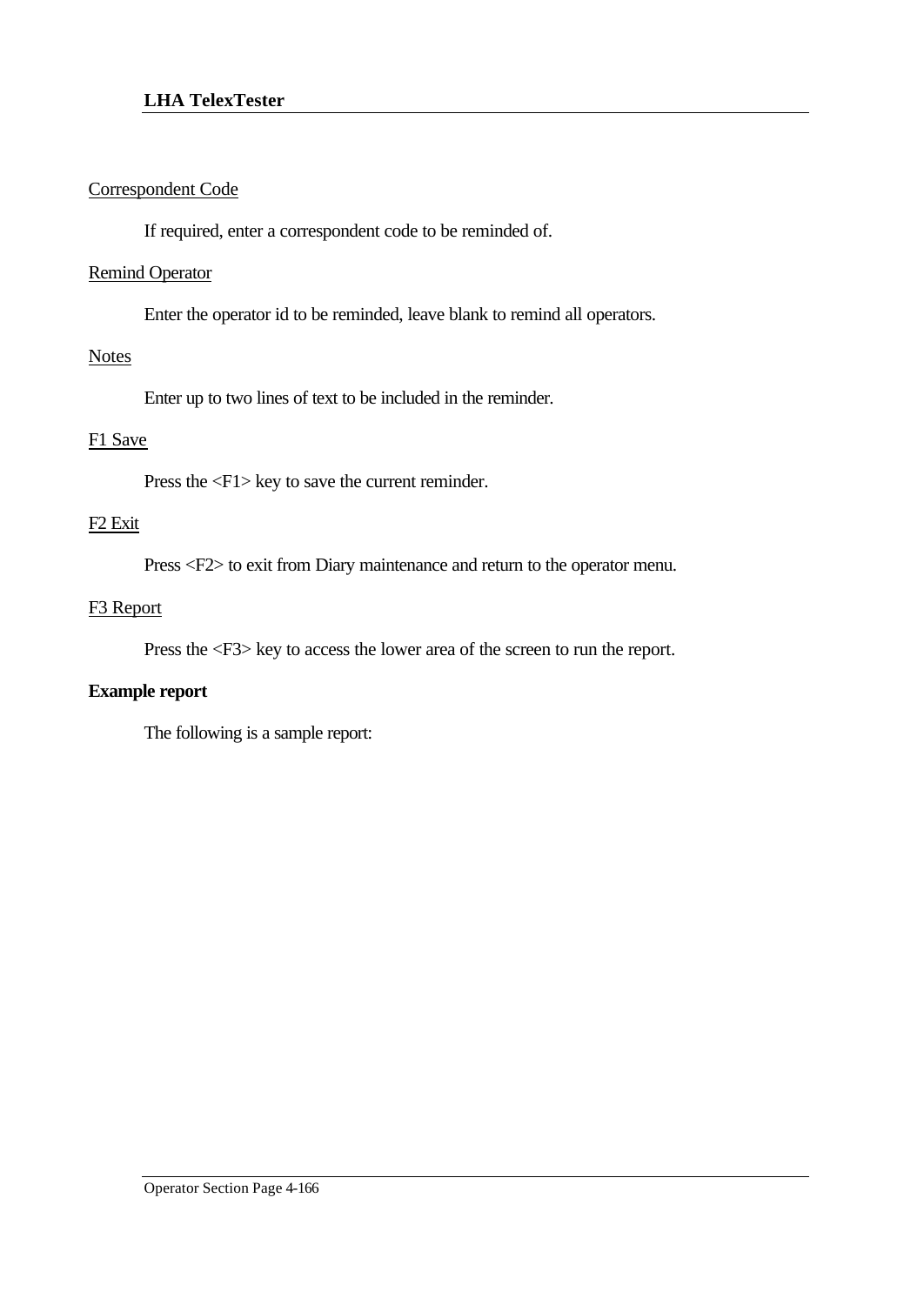| +BANK OF LHA, LONDON       |                                                                                                      |            |
|----------------------------|------------------------------------------------------------------------------------------------------|------------|
|                            |                                                                                                      |            |
| LHA TelexTester            | Diary Maintenance                                                                                    |            |
| +User is:                  |                                                                                                      |            |
|                            |                                                                                                      |            |
| Diary entries to: 29/11/94 |                                                                                                      |            |
| Entries for operator: ERIC |                                                                                                      |            |
| DATE SHORT CODE USER NOTES |                                                                                                      | ORIGINATOR |
| 28/11/94                   | STAFF MEETING AT 12 NOON                                                                             | ERIC       |
| 28/11/94                   | ALL OPERATORS TO SUBMIT EXPENSES<br>CLAIMS BY FRIDAY 2ND!!                                           | STEPHEN    |
|                            | 29/11/94 DEMOBKLOND ERIC REMEMBER TO CHANGE FIXED NUMBERS                                            | ERIC       |
|                            |                                                                                                      |            |
|                            |                                                                                                      |            |
|                            |                                                                                                      |            |
|                            | PgUp/Dn & Arrows scroll; <f2> exits; <f5> Remove entry; &lt;^P&gt; Prints; &lt;^F&gt; File</f5></f2> |            |

#### **Report Prompts**

#### PgUp/PgDn

Use the Page up and Down keys together with the cursor keys to scroll through the report.

#### F2 Exit

Press <F2> to exit from the report screen and return to the selection screen.

#### F5 Remove entry

To prevent a reminder from appearing in further listings, press the <F5> key while the reminder is highlighted. An asterisk will show to the left of the selected item.

You will only be able to remove items which are reminders for your specific operator id, or which you have created.

#### Print/File

To print the listing or send it to a file, press the  $\langle F \rangle$  or  $\langle P \rangle$  keys in conjunction with the <Ctrl> key. For the file option, you will then be prompted for a file name.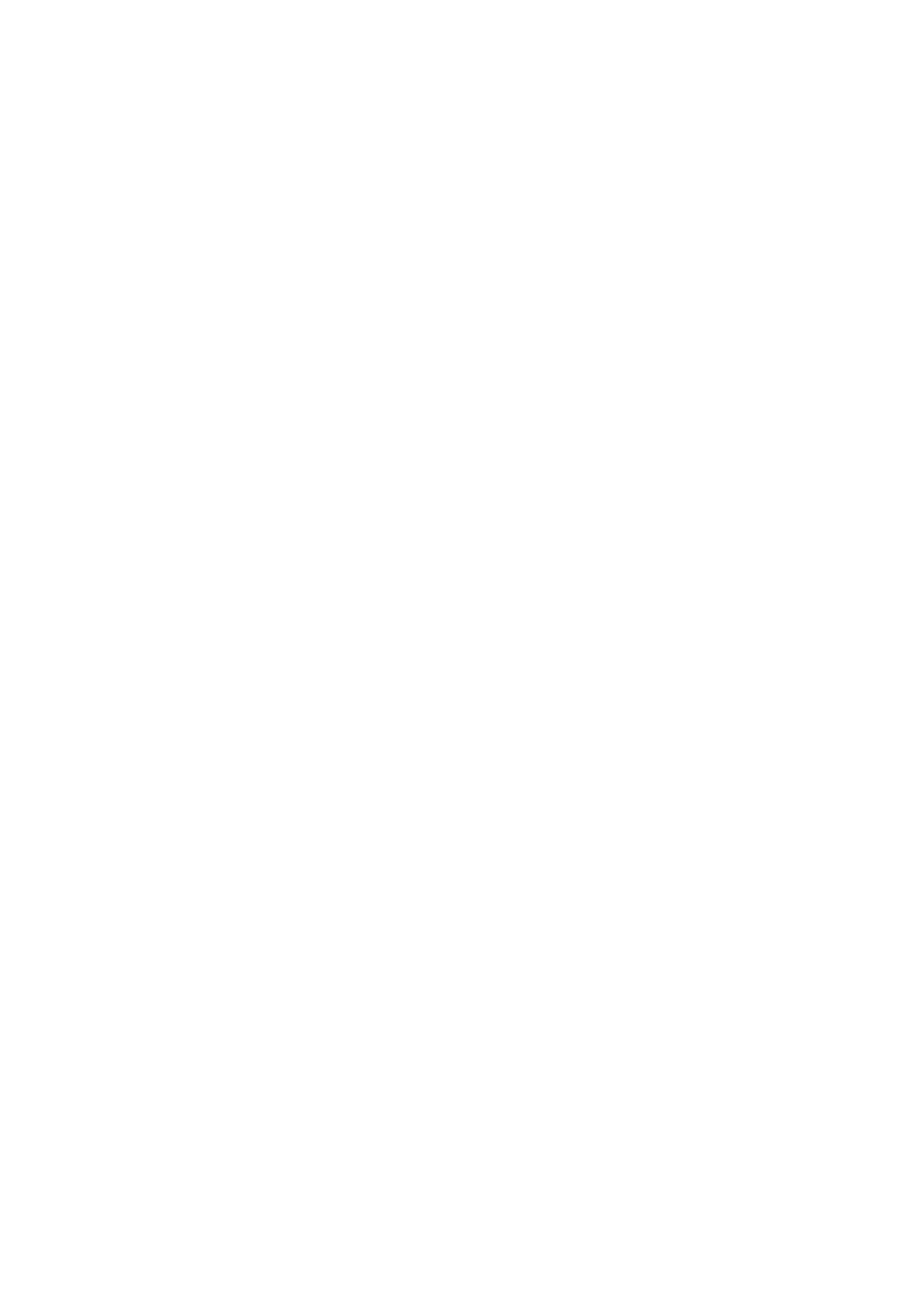# **Chapter 5 Security Section**

### **Introduction**

This Section describes in detail the security functions of the **TelexTester** system running on an IBM or compatible personal computer and is intended for anyone who is responsible for maintaining overall system security.

The Section teaches how to use the **TelexTester** features that control system security.

Security is maintained through the following features:

Optional dual password control for system start up which may require a 'key' floppy disk to be inserted.

Password protection access to the system and the ability to establish **user profiles** which dictate the menu items that a user is allowed to select.

Dual password control for key security functions such as adding new users, changing system parameters or accessing fixed numbers.

Division of responsibilities and dual control requirements.

System parameters that control what information is displayed on the screen or printed on the audit log.

A facility to remove the fixed numbers and lock the system.

When the system is installed a set of default parameters and passwords are established for you. The first thing you should do is to add your own users and remove the defaults. In order to do this refer to the section entitled **User Maintenance**.

Then read through the section **System Parameters** to determine the changes that need to be made to bring the system into line with your bank's own security requirements.

Finally, use the **Users & Passwords** option to change the **audit** passwords and system **start up** passwords, if you intend to use this particular option.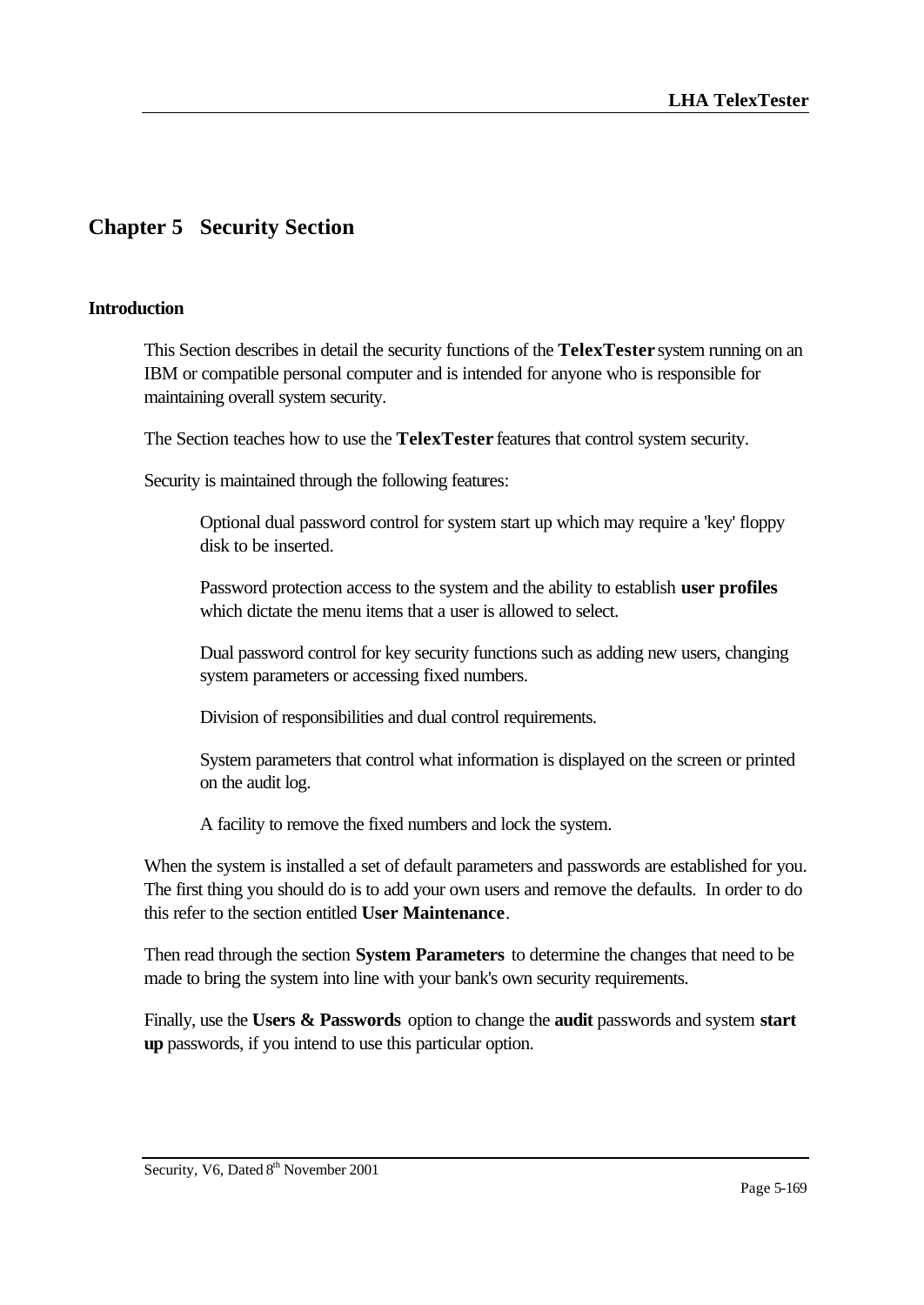This Section may also be read by any bank internal auditors who wish to appreciate the levels of security offered by the system. The **TelexTester** security options have been approved by many audit departments but any further comments or requirements for security enhancements would be welcomed by LHA.

# **Users and Password Maintenance**

# **Accessing**

To access **Users and Password Maintenance**, you must first select the **Utilities menu** from the **Supervisor Menu.**

**Users and Passwords** are then accessed from this menu.

When you select the **Users and Passwords** option, the system prompts for two **Audit** passwords.

When first installed, the system is configured with an asterisk  $\langle * \rangle$  for each password, so, the first time you want to access this option, type an <**\*>** then press **<Enter**> in both the **Audit Pass1** and **Audit Pass2** fields.

Instructions for changing these passwords are given later.

### **User and Passwords menu**

On selecting the 'User and Passwords' option and entering the Audit passwords correctly, the following screen will be displayed: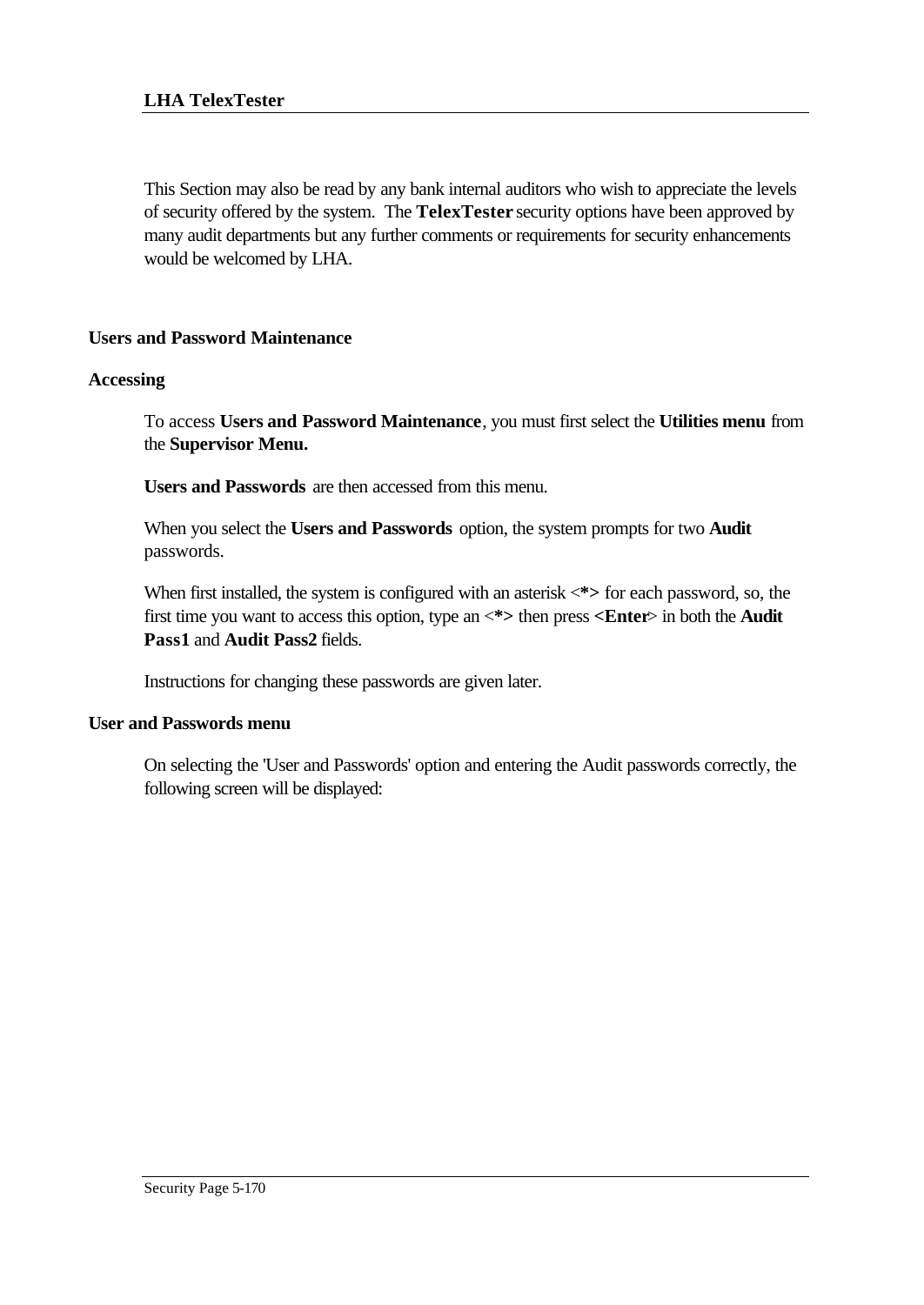```
+BANK OF LHA, LONDON 
----------------------------------------------V6.3.9e-----+
                                                 Users and Passwords
¦
+User is: 
STEPHEN----------------------------------------------------11/09/01--+
                             1 - User Maintenance
                             2 - Print Users
                            3 - Change Audit Passwords
                             4 - Change Startup Passwords
                   Please select option, 'X' to exit [ ]
```
#### **User maintenance**

#### Initial Screen

On selecting User Maintenance the following screen will appear:

```
+BANK OF LHA, LONDON 
                  ----------------------------------------------V6.3.9e-----+
¦ LHA TelexTester User Maintenance 
¦
+User is: 
STEPHEN----------------------------------------------------11/09/01--+
User id: [ ] Name: [ ] ] [ ] [ ] [ ] ] [ ] ] [ ] ] [ ] ] [ ] ] [ ] ] [ ] ] [ ] ] 
Password: [ ] Operation Status: [ ] S(upervisor, O(perator, 
V(erifier
Suspended (Y/N): [ ] Language: [ ] Limit Accesses (Y/N): [
]
                            Initial menu: [ ] Limit to this many: [ 
]
```
#### User id

To alter, add or delete a user, type the user's id in this field.

A user id consists of any characters up to 10 in length. Leave this field blank and press the <Enter> key to exit from User maintenance.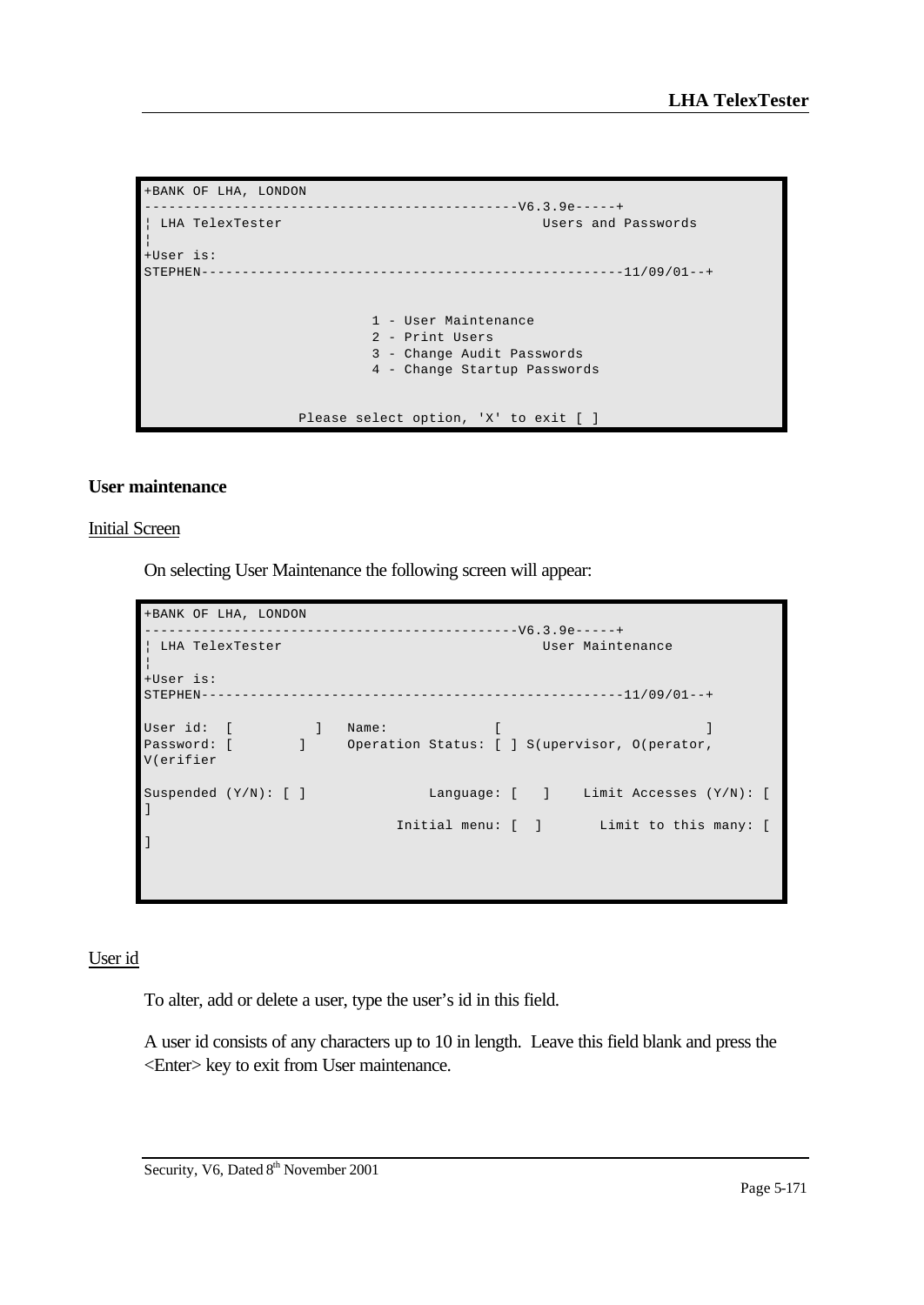### **LHA TelexTester**

If a user id is entered the cursor will move to the 'Name' field and the user details will be displayed for amendment if the user exists, if this is a new user a blank screen will be displayed for you to enter new user details.

This is the identification a user requires when accessing the TelexTester system.

User ids should be unique for the initial 6 characters, this is because the verify option checks only the first 6 characters of the user id.

User profile screen

After entering a user id, a screen similar to the following will be displayed:

```
+BANK OF LHA, LONDON 
----------------------------------------------V6.3.9e-----+
¦ LHA TelexTester User Maintenance 
¦
+User is: 
STEPHEN----------------------------------------------------11/09/01--+
User id: [SJA ] Name: [________________________]
Password: [ ] Operation Status: [ ] S(upervisor, O(perator, 
V(erifier
                           Language: [ ] Limit Accesses (Y/N): [
Suspended (Y/N): [ ]
                        Initial menu: [ ] Limit to this many: [
]
Profile, Enter Y to give access.
--------------------------------
Maintain fixed nos (Y/E): [ ] Run Variables report: [ ]
Display previous tests: [ ] Run Testkeys report: [ ]
Display test analysis: [ ] Run Messages report: [ ]
Change grid pos & cycles: [ ] Run Daily reports: [ ]
Display grids: [ ] Recover from Journal: [ ]
Outgoing messages: [ ] Analysis code maintenance: [ ]
Incoming messages: [ ] Send messages: [ ]
Verify outgoing messages: [ ] Purge messages: [ ]
Verify incoming messages: [ ] Administration functions: [ ]
Access API testing: [ ] Maximum test value: [ 
]
Test on sequence (Y/N/O): [ ]
Disp/Change seq/pfx vars: [ ]
<F1> Save; <F2> Exit; <F4> Copy
```
#### User maintenance prompt

During addition or alteration of a user the prompt displayed at the bottom of the screen will be either: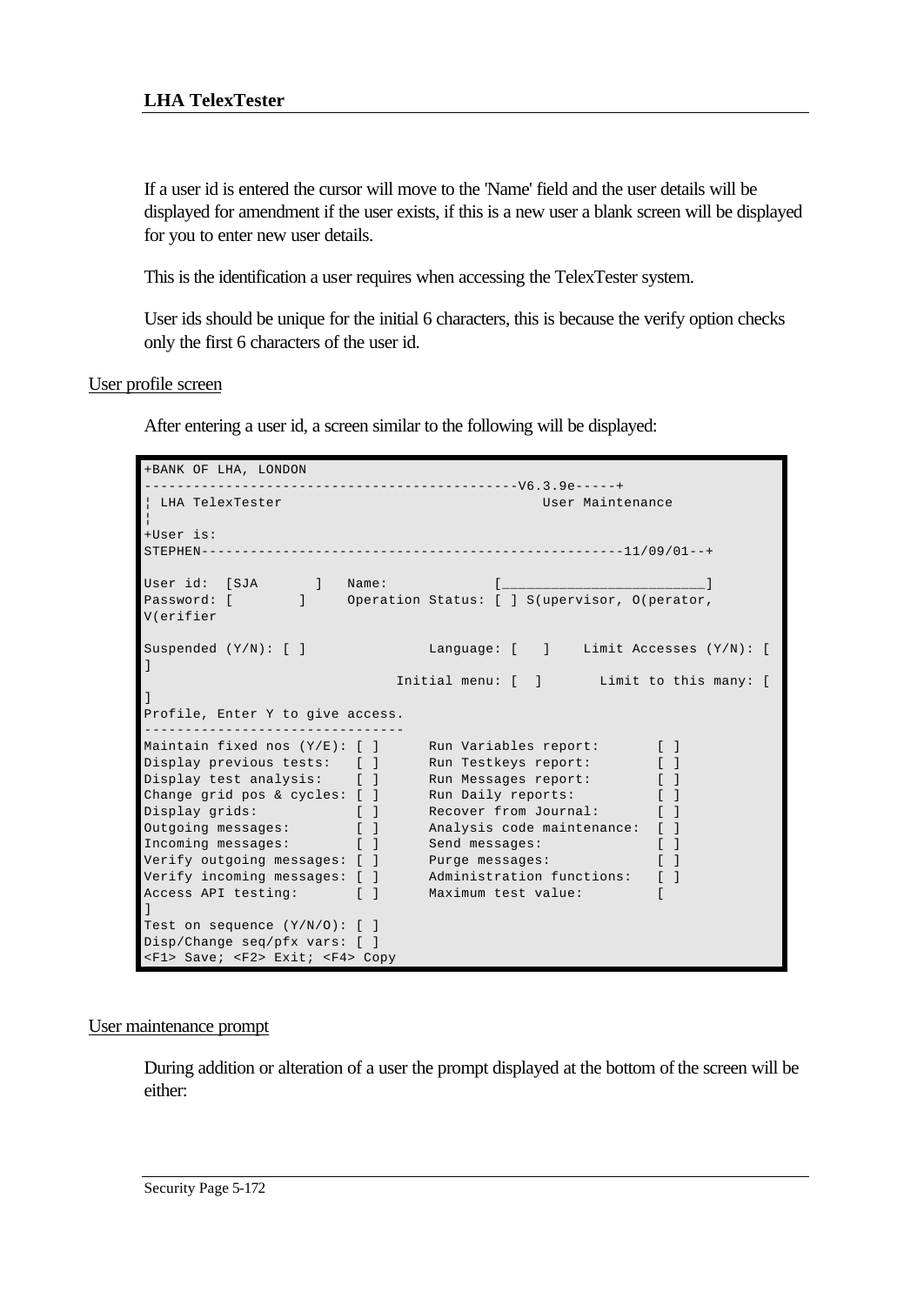F1 to Save; F2 to Exit

#### or F1 to Save; F2 to Exit; F4 to Copy; F5 to Delete

Press F1 to save any changes and exit.

Press F2 to abandon any changes and exit.

Press F4 to copy the profile from another user.

Press F5 to delete the displayed user and exit. This option will be displayed for existing users only. (It will not be displayed if changes are being made to the user who is currently signed on.)

#### Name

You can enter up to 40 characters to identify the user. No validation is done on this field but it is used to fully identify the user and will appear on the user report.

#### Password

You can enter up to 8 characters for the user's access password. This will be visible on the screen when entered for the first time but will then be encrypted and therefore not available.

The password must be specified when a user is added to the system, the length of password is not validated at this point.

If you are altering a user's access rights or other details it is not necessary to alter his password, simply leave the password field alone.

You can however alter a user's password if required.

If you are adding several users to the system a good tip is to make the password the same as the user name. It may subsequently be changed to something more private by the user when he accesses the system for the first time.

When a user changes his password from the signon screen the password will be validated for length. The minimum password length is set from the **System Parameters**.

When a User id is first used he will be forced to change the password.

#### Operation Status

User status defines which menus will be displayed for this user.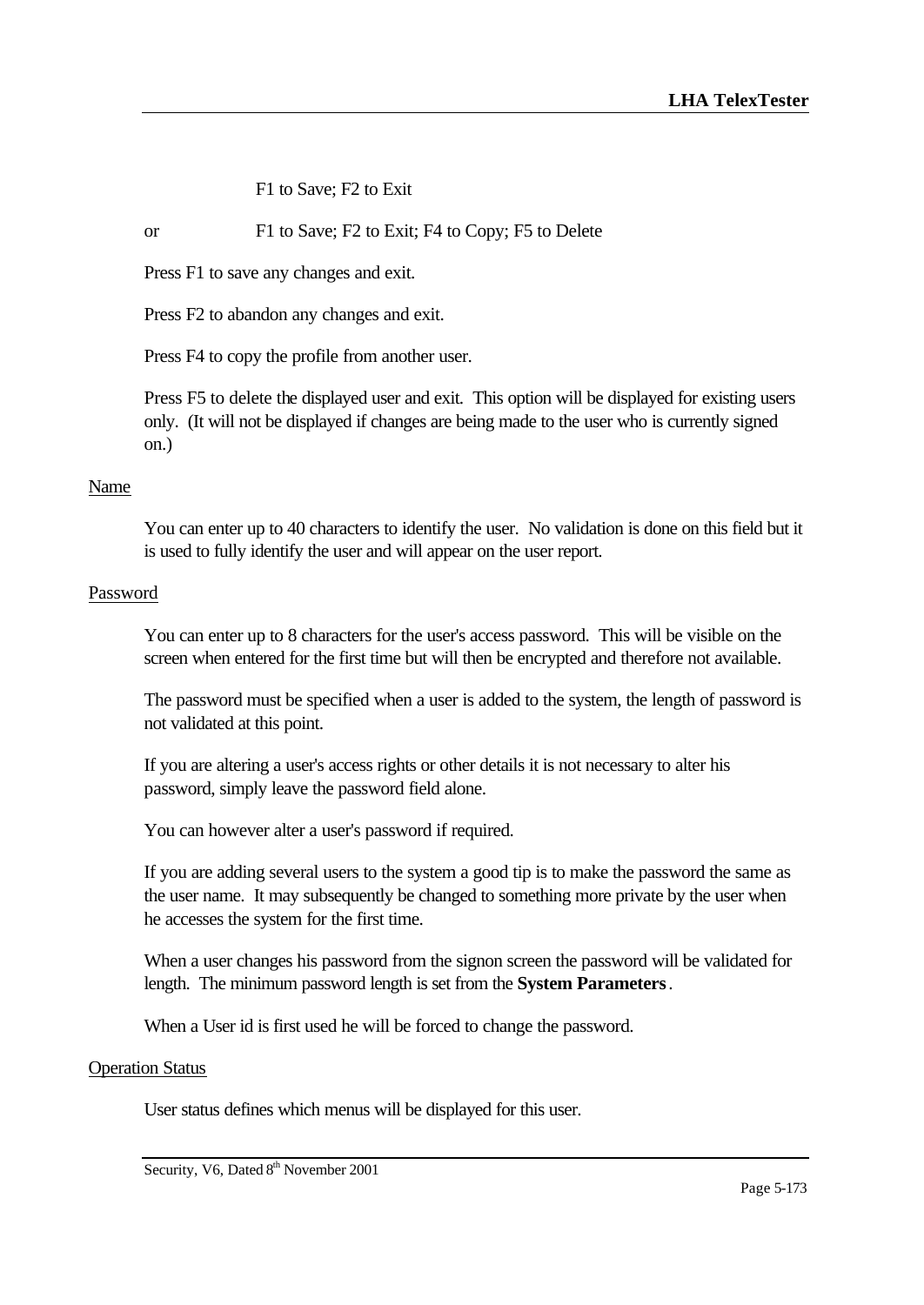Enter the character **O**, **S** or **V** to control the functions accessible by the user as follows:

**O - Operator Status.** Access restricted to the **Operator Menu** to test and verify messages. The ability to verify messages and display message grids may be further restricted (see profile below).

**V - Verifier Status.** Restricts the user solely to verifying messages. On sign-on this user is presented with a **Verify** prompt screen with no other menu choices. See the **Operator Section** for a full description of the verify process.

**S - Supervisor Status.** Allows the user to maintain testkey tables and carry out all the functions described in the **Supervisor Section**. Supervisors may be restricted from testing messages if so desired by setting the appropriate **System Parameters.**

All the above status' can be further refined through the user's profile.

### Suspend User

The field "Enter 'Y' if user is suspended" allows a user id to be disabled temporarily. Entering a 'Y' in this field will prevent the user id from being used.

This facility is used when it is known that a user will not require to access the system for a period of time.

### Language

Normally leave this field blank or enter 'ENG'. This will cause the default language files to be used. If you have been supplied with other specific language files enter the 3 character language id here.

### Limit Accesses

This option allows a user to be given only a specified number of accesses to the system. Enter a <Y> in the field to enable the option.

This option can be used to provide a 'one shot' user which suspends immediately following use. To do this, set the 'Limit' to two and test it. While testing, the password will be forced to change as normal.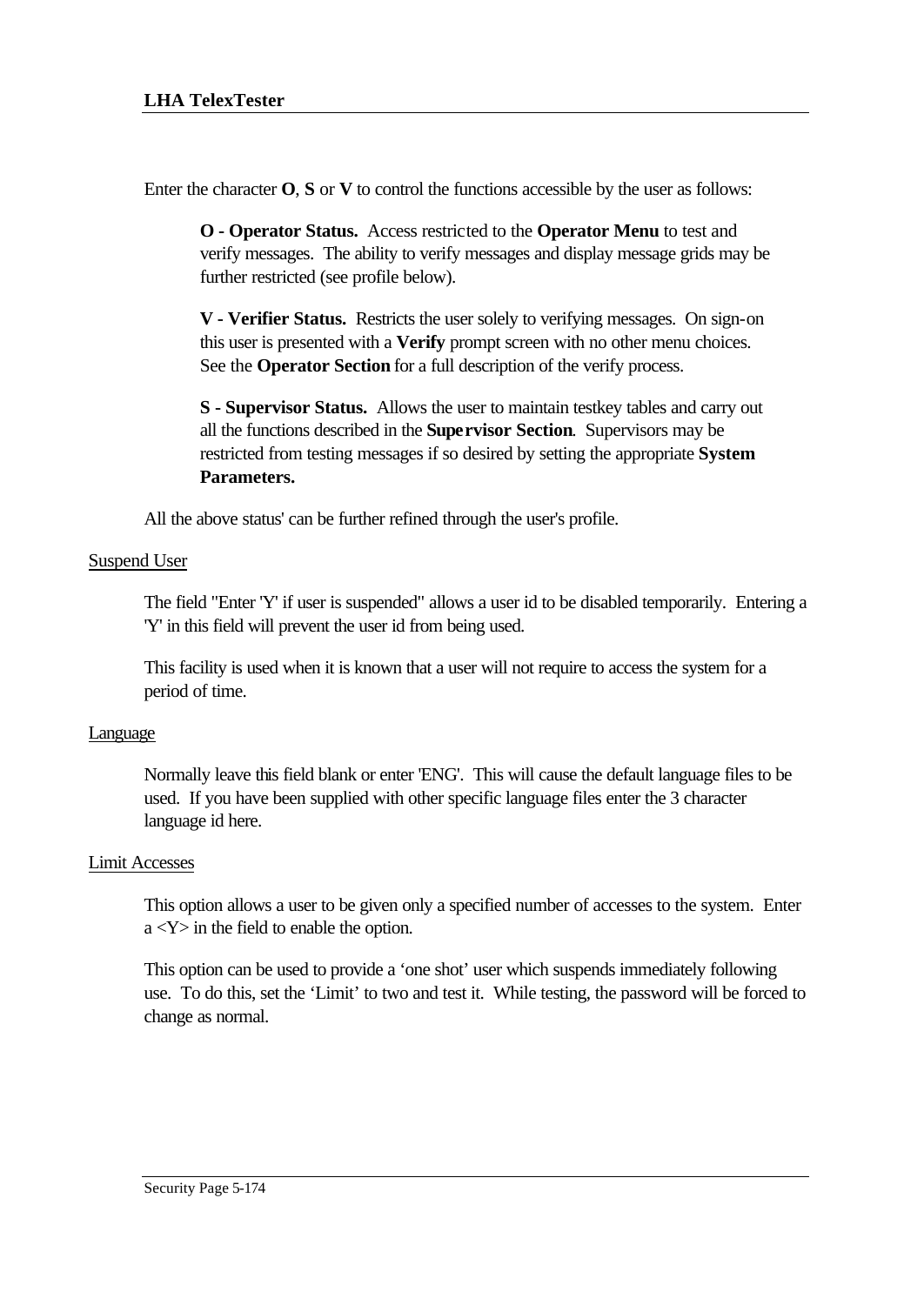### Limit to this many

Used in conjunction with 'Limit Accesses'. Enter a figure in this field to specify the number of accesses a user is allowed. This figure will decrement by one each time the user id is used for sign on. When zero the user will be automatically suspended.

#### Initial menu

Setting the operator status above specifies to the system which menu set to use. For certain users it may be necessary to enter a different initial menu in this field.

This option is provided for users with knowledge of the TelexTester menu configurations.

For example, if a menu 'AD' is set to enable the API system directly, a user can be given 'AD' as his initial menu. When signing on, the user will not be provided with any menu options but will be directed to the API system automatically.

### User Profile

The user's profile allows each user to be individually configured dependent on his ability and requirements. Enter a 'Y' against each task which the user will need to carry out.

#### Maintain fixed numbers

This field enables a user to see and alter a correspondents fixed numbers. A user will only be able to alter fixed numbers if he has access to the correspondent maintenance screens. If all users are stopped from accessing fixed numbers then fixed numbers must be altered from the System Utilities screen, this option is protected by the Audit passwords.

If 'E' is entered, the user will only be allowed access to an encrypted form of the fixed numbers.

#### Display previous tests

A user who has access to grid maintenance can be allowed to view previous tests by entering a 'Y' in this field.

#### Display test analysis

If this option is set to 'Y' the user will be allowed to breakdown the test result into component pieces following encode or decode, and when viewing historicaly tests.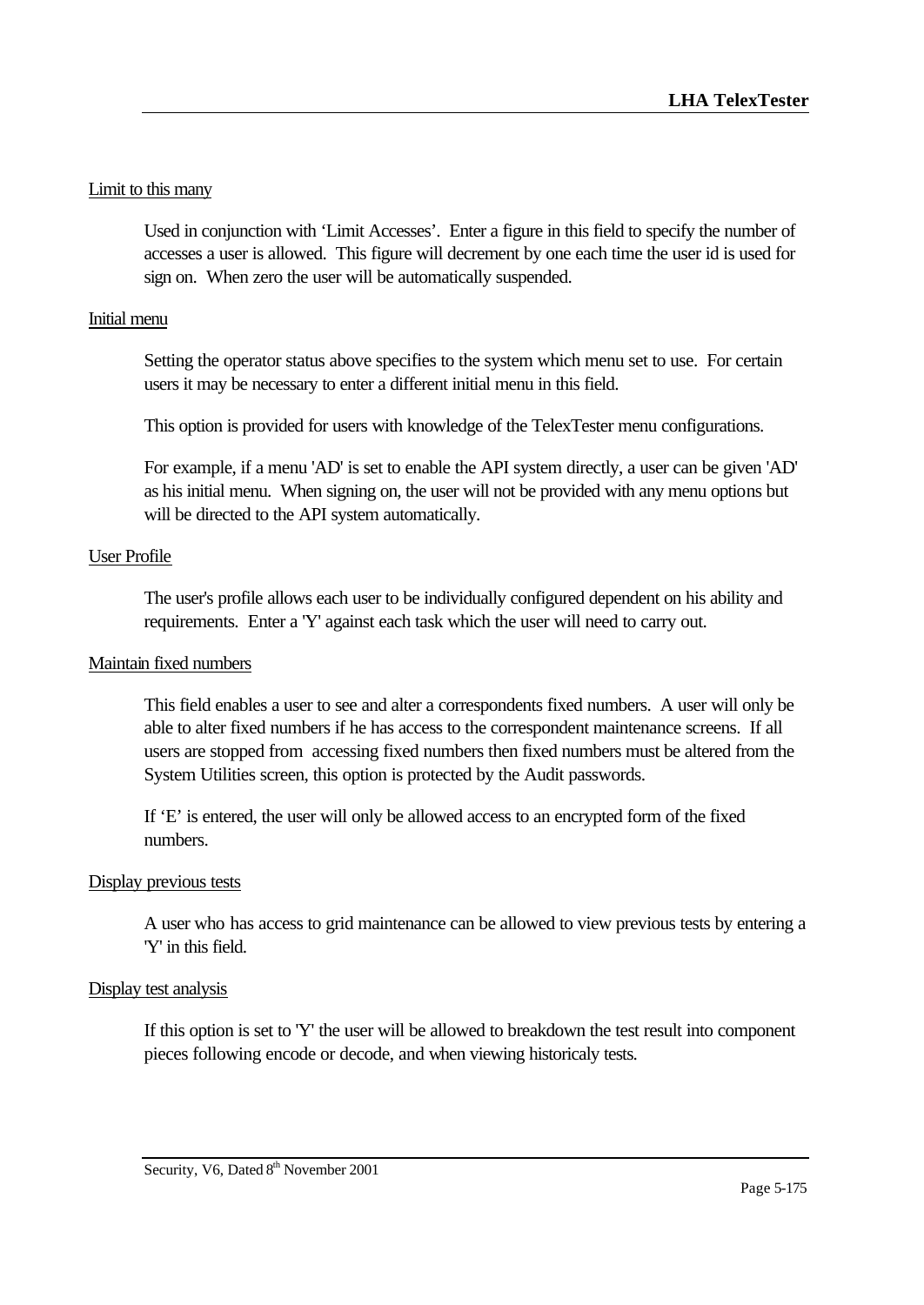### Change grid pos & cycles

A user who has access to grid maintenance can be allowed to move the 'Next' pointer and alter the cycles of a correspondent by entering a 'Y' in this field.

# Display grids

Entering a 'Y' in this field will allow the user to display grids for any correspondent. This option will cause a grid to be displayed when an exception is generated during decode of an incoming test. If this option is not set to 'Y' previously missing and out of sequence test will be automatically accepted, possible duplicates will be failed.

### Outgoing messages

A 'Y' is required in this field for the user to be able to test outgoing messages.

### Incoming messages

A 'Y' is required in this field for the user to be able to test incoming messages.

# Verify outgoing messages

A 'Y' is required in this field for the user to be able to verify outgoing messages.

### Verify incoming messages

A 'Y' is required in this field for the user to be able to verify incoming messages.

# Access API testing

A 'Y' is required in this field for the user to be able to initiate tests through the API.

The API is an additional method of operating TelexTester. See the API documentation for further details.

# Test on sequence (Y/N/O)

A 'Y' in this field will allow a user to encode and decode tests on specific rows. Testing on sequence numbers is retained for compatibility with previous versions, it should not normally be used. If an 'O' is entered in this field then testing will be allowed on sequence numbers for outgoing messages only.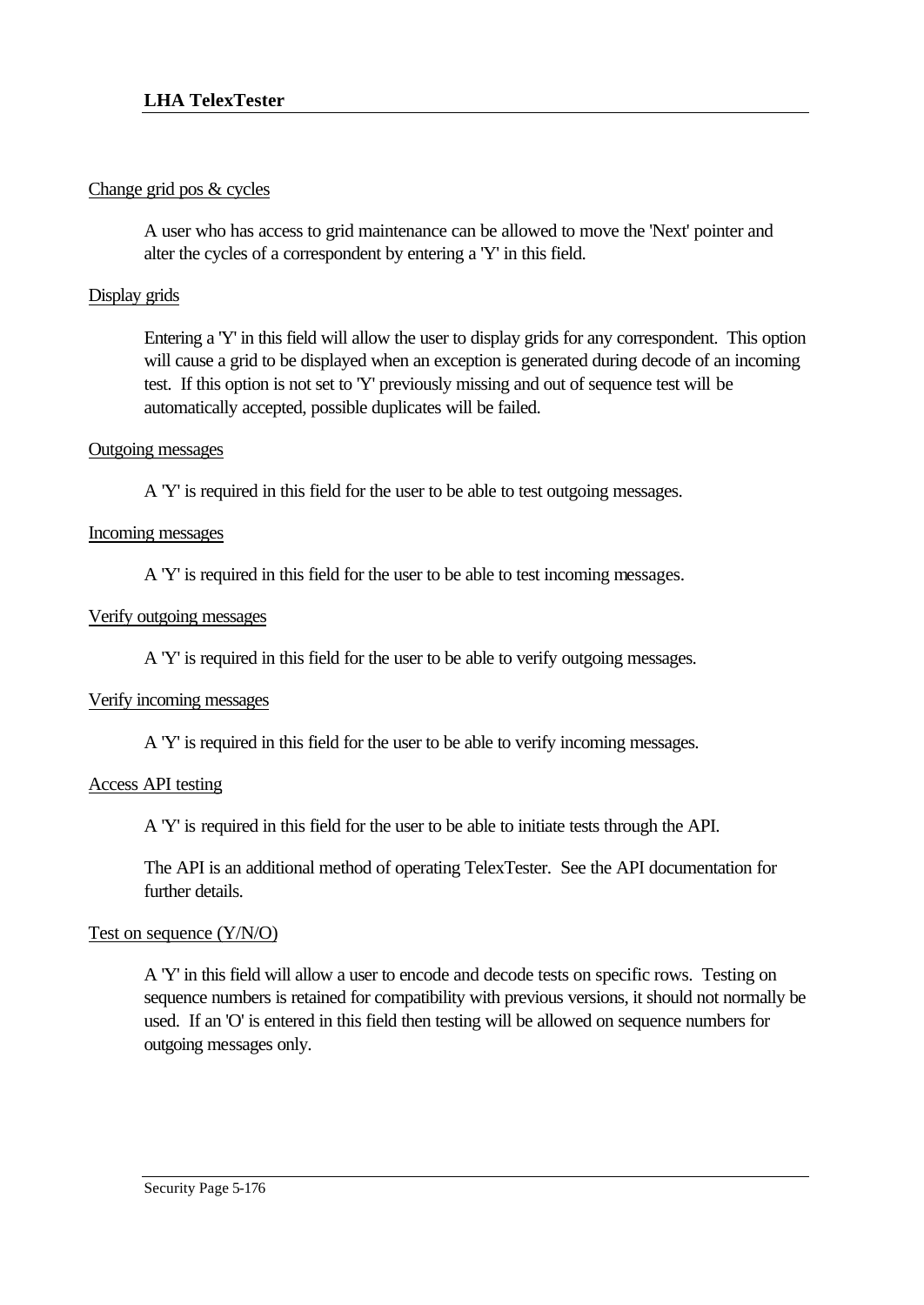# Disp/Change seq/pfx vars

See the section '**Dual Control of Correspondent Maintenance**' for details.

A 'Y' in this field will allow a user to see the sequence variables during grid display and variables report.

### Run variables report

A 'Y' in this field will allow operators to run the 'Next expected' and 'Missing' variables reports.

### Run Testkeys report

A 'Y' in this field will allow operators to run the tested messages reports.

#### Run Messages report

A 'Y' in this field will allow users to run the Forms messages report.

See MessageTester Sections for details.

#### Run Daily Reports

A 'Y' in this field will allow operators to run the Daily Reports functions.

### Recover from journal

A 'Y' in this field will allow operators to run the recover from journal function.

#### Analysis code maintenance

A 'Y' in this field will allow operators to run the Analysis code maintenance function.

#### Send messages

A 'Y' in this field will allow users to access the 'Send messages' option.

See MessageTester Sections for details.

#### Purge messages

A 'Y' in this field will allow users to access the 'Purge messages' option.

See MessageTester Sections for details.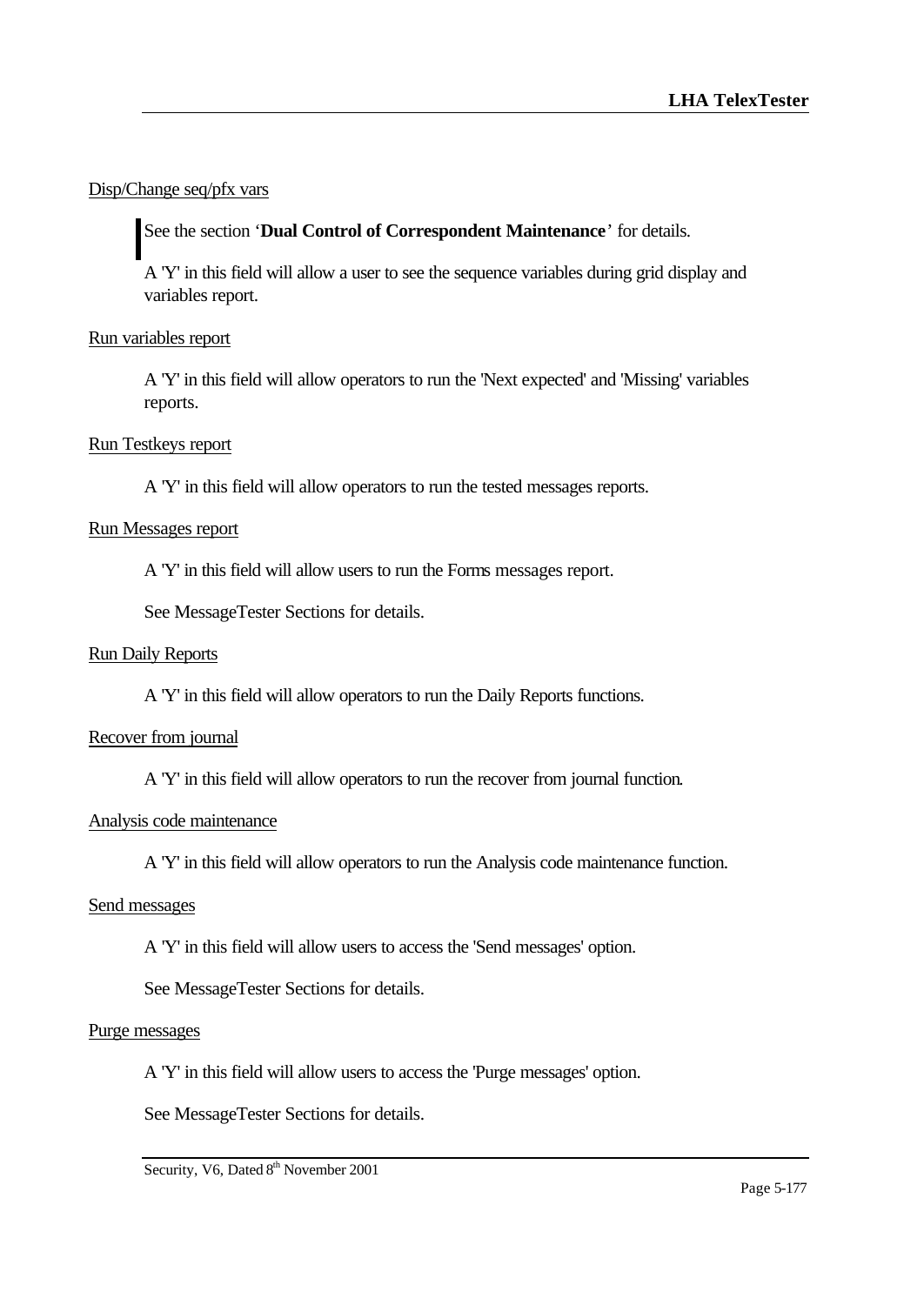### Administration functions

Administration functions are only available in the Administration version of TelexTester.

Enter  $a *Y* > in this field if the user (Supervisors only) is allowed to access the additional$ administration functions.

### Maximum test value

Entering a figure in this field will cause the user to be limited to testing of amount totals not exceeding this figure.

Leave the field blank (zero) if this option is not required.

### **Print user list**

This option is used to produce a report listing all User names currently on the system. A list of users together with their status and profile will be sent to the printer. Here is an example including 3 users differently configured, see the relevant sections for explanations of the authority: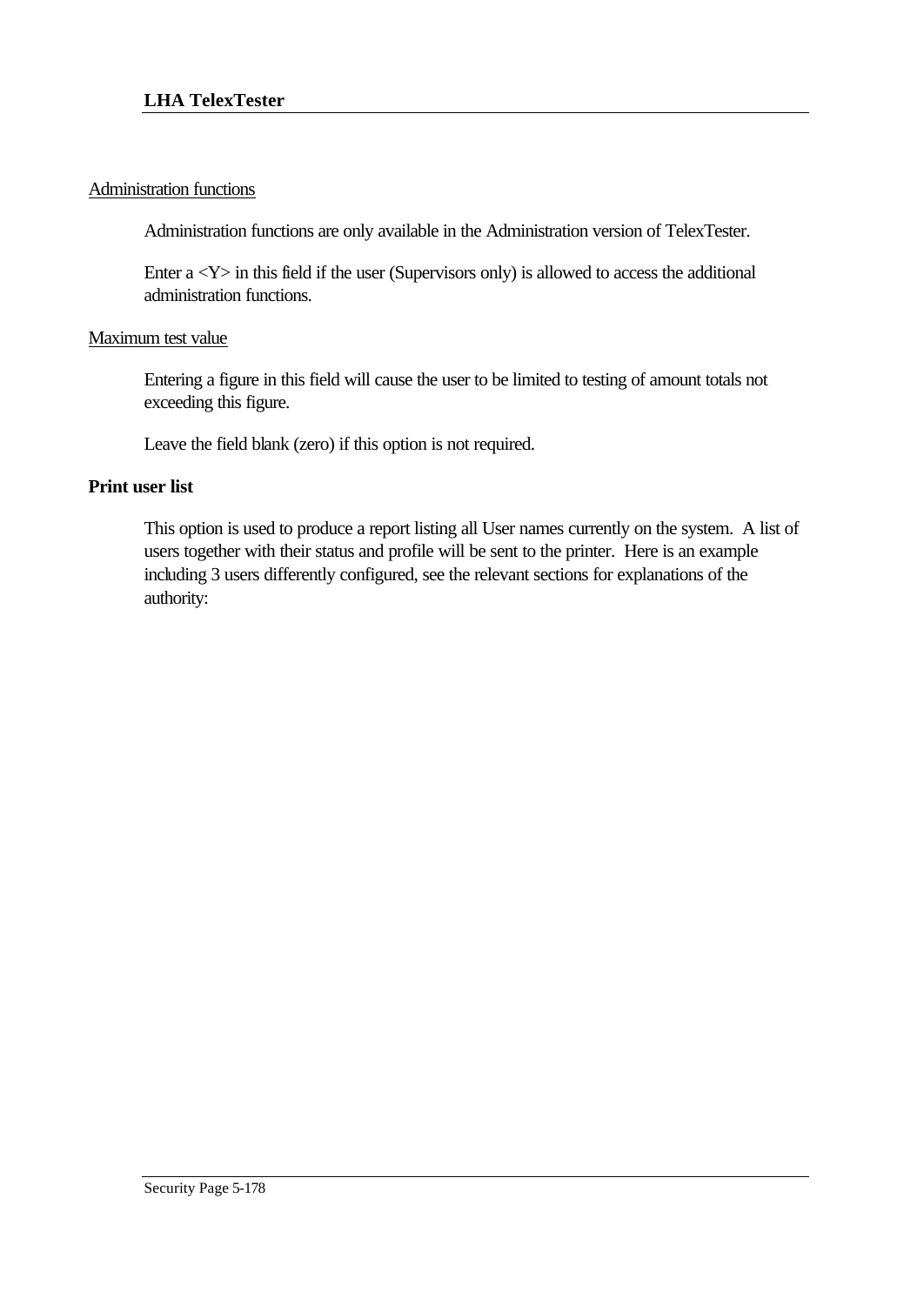| DEMONSTRATION SYSTEM<br><b>USER</b><br>LIST |                              |  |        |          |                                                                                                                        |  |
|---------------------------------------------|------------------------------|--|--------|----------|------------------------------------------------------------------------------------------------------------------------|--|
| $\mathbf{1}$                                | LHA TelexTester V2.7 User: * |  |        |          | Date: 13/01/91 Time: 07:23:18 Page:                                                                                    |  |
| UserId                                      | Name                         |  | Status |          | Special Authority                                                                                                      |  |
| USER1                                       | NAME OF USER 1               |  | Active |          | Supervisor Fixed Numbers<br>Display Tests<br>Change Grids<br>Display Grids                                             |  |
| USER <sub>2</sub>                           | NAME OF USER 2               |  | Active | Operator | Display Tests<br>Change Grids<br>Display Grids<br>Incoming tests<br>Outgoing tests<br>Verify tests<br>Test on sequence |  |
| no                                          |                              |  |        |          |                                                                                                                        |  |
| USER3                                       | NAME OF USER 3               |  | Active | Verifier | Verify tests                                                                                                           |  |

### **Change audit passwords**

#### **Introduction**

Various parts of the TelexTester system are protected by Audit level passwords, two passwords are required for these options to be accessed. The system can be configured with up to 4 different audit passwords, any 2 from these four will allow access to the protected areas. This option is used to alter the Audit level passwords.

### **Screen**

On selecting this option a screen similar to the following is displayed: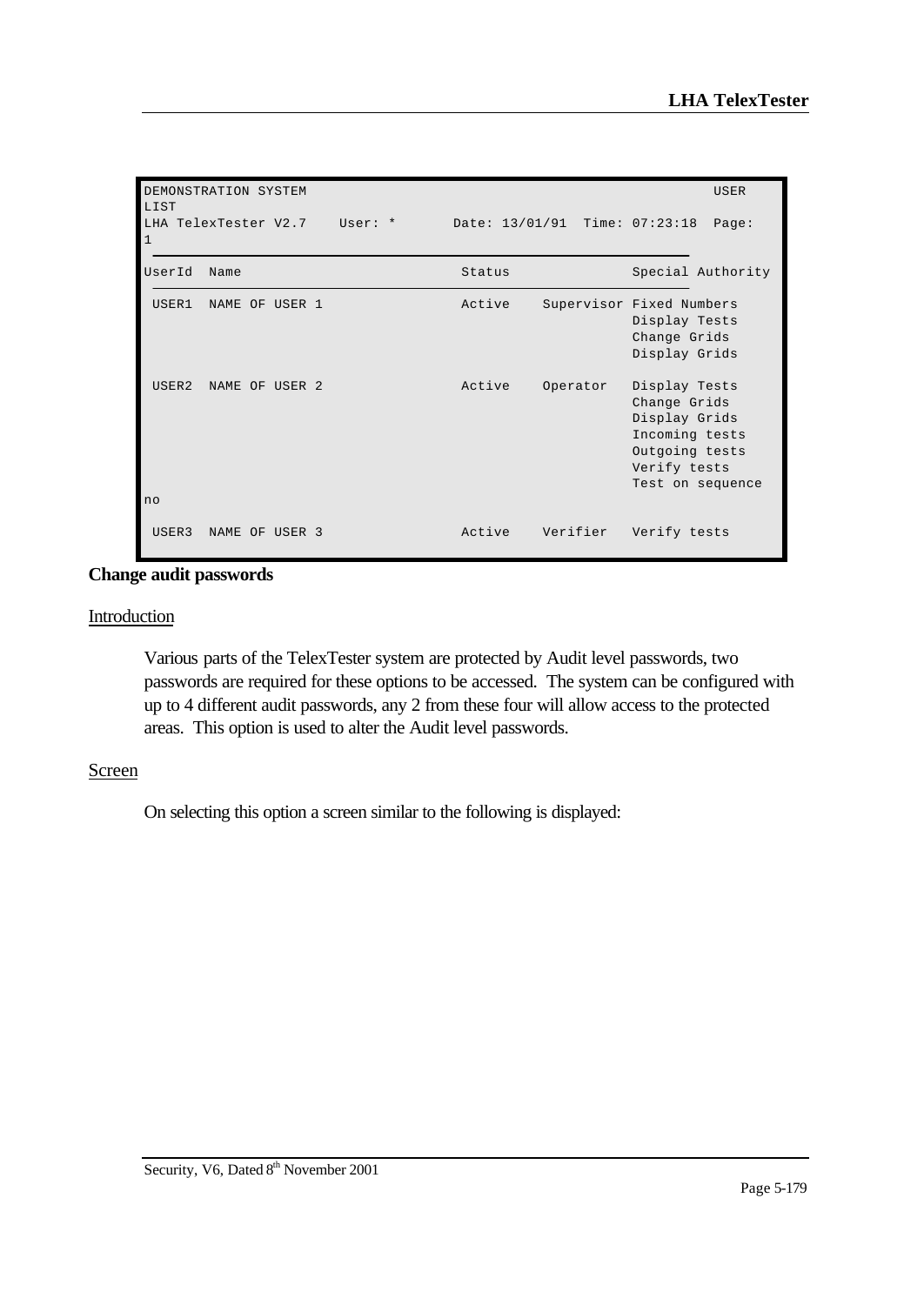```
+BANK OF LHA, LONDON 
----------------------------------------------V6.3.9e-----+
¦ LHA TelexTester Change Audit Passwords 
¦
+User is: 
STEPHEN----------------------------------------------------11/09/01--+
       Current password state.
       Option 1 Audit 1
       Option 2 Audit 2
        Option 3 Audit 3 Unset
        Option 4 Audit 4 Unset
        Please select option [ \vert - Enter 'EX' or <F2> to Exit
```
The screen will indicate which of the four audit passwords are set. When the system is first installed, the Audit passwords 1 & 2 are set to a single asterisk  $\langle\text{*}\rangle$ .

### Prompts

Enter 1, 2, 3 or 4 to alter a password. Press the <F2> key to exit. Once altered, a password will indicate with the word '**changed**' that it is altered. You can only alter a password once during each maintenance session.

### Entering new Audit passwords

Enter the number of the password you wish to change and press the <Enter> key. The following prompts will appear:

```
 Enter new password for Audit 2 
 New password Rekey to confirm 
 [ ] ] [ ] [ ] [ ] [ ] [ ] [ ] [ ] [ ] [ ] [ ] [ ] [ ] [ ] [ ] [ ] [ ] [ ] [ ] [ ] [ ] [ ] [ ] [ ] [ ] [ ] [ ]  Press <F1> to confirm and save 
         <Esc> to abandon change
```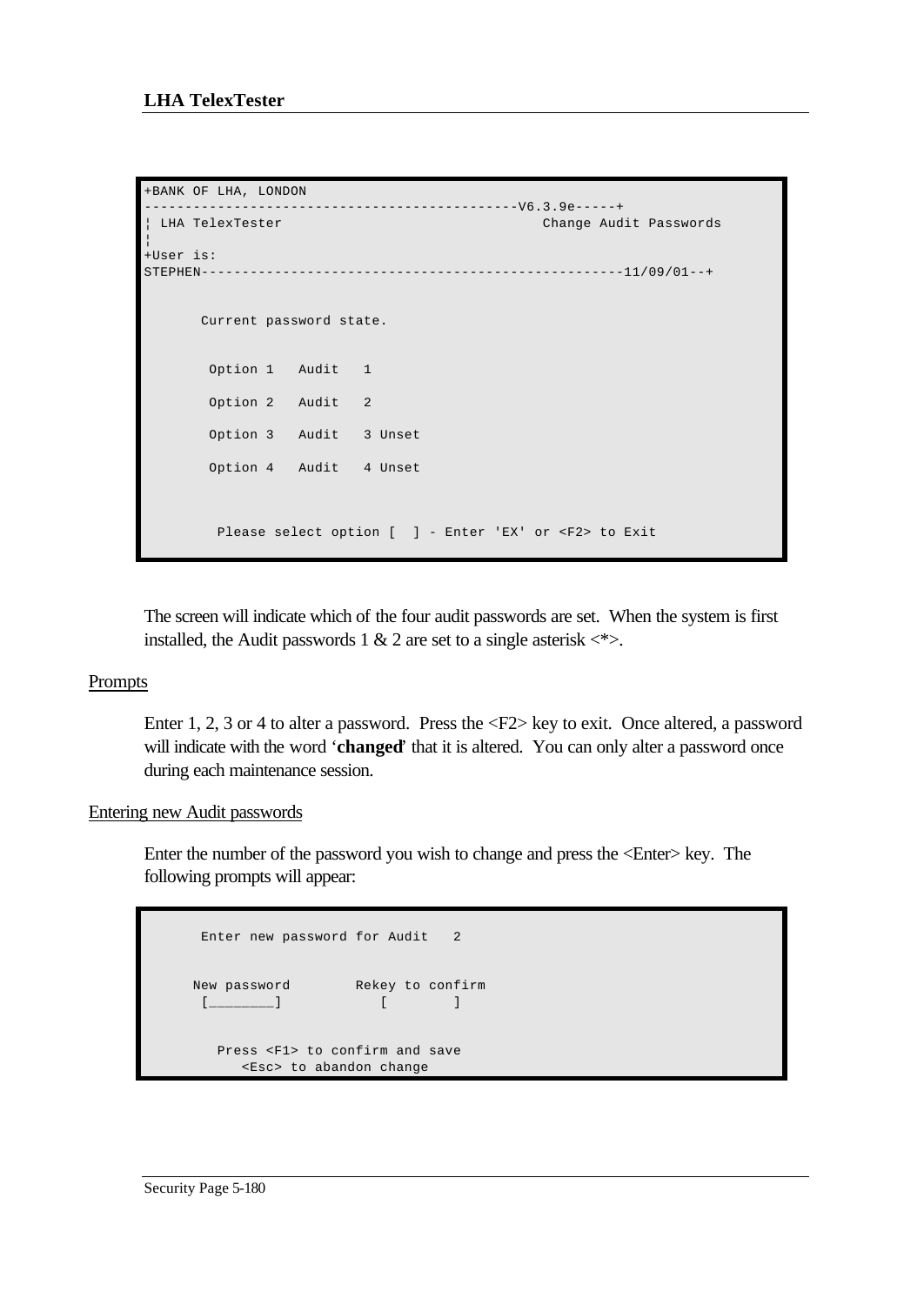Enter the new password and press the <Enter> key, enter the new password again and press the <Enter> key. Press <Esc> to abandon changes, press the <F1> key when you have correctly entered the new password 2 times.

Passwords 1 & 2 must not be left blank, passwords 3 & 4 may be left blank.

## **Change startup passwords**

The TelexTester system may be configured to require the input of special 'STARTUP' passwords when first started and when accessing various areas. This configuration is set from within the System Parameters section. See this section for details on configuration.

The Startup passwords are set in a similar manner to the Audit passwords above. Up to 4 startup passwords can be configured with any 2 required for access.

Refer to the section on setting Audit password above for details on setting the startup passwords.

## **System Parameters**

### **Accessing**

To access **System Parameters**, you must first select the **Utilities option** from the **Supervisor Menu.** Then select the option 'System parameters' and enter the Audit passwords when prompted.

It is possible to access the system parameters without going through the above procedure. From the operating system command line enter the following command:

Testkey  $(+1)$ 

This method still requires the audit passwords but is included in order to bypass the Startup system.

### **Introduction**

On acceptance of the **Audit** passwords the first parameter screen will be displayed.

There are 8 parameter screens, each covering a different topic. These are summarized as follows. The details for each are given later.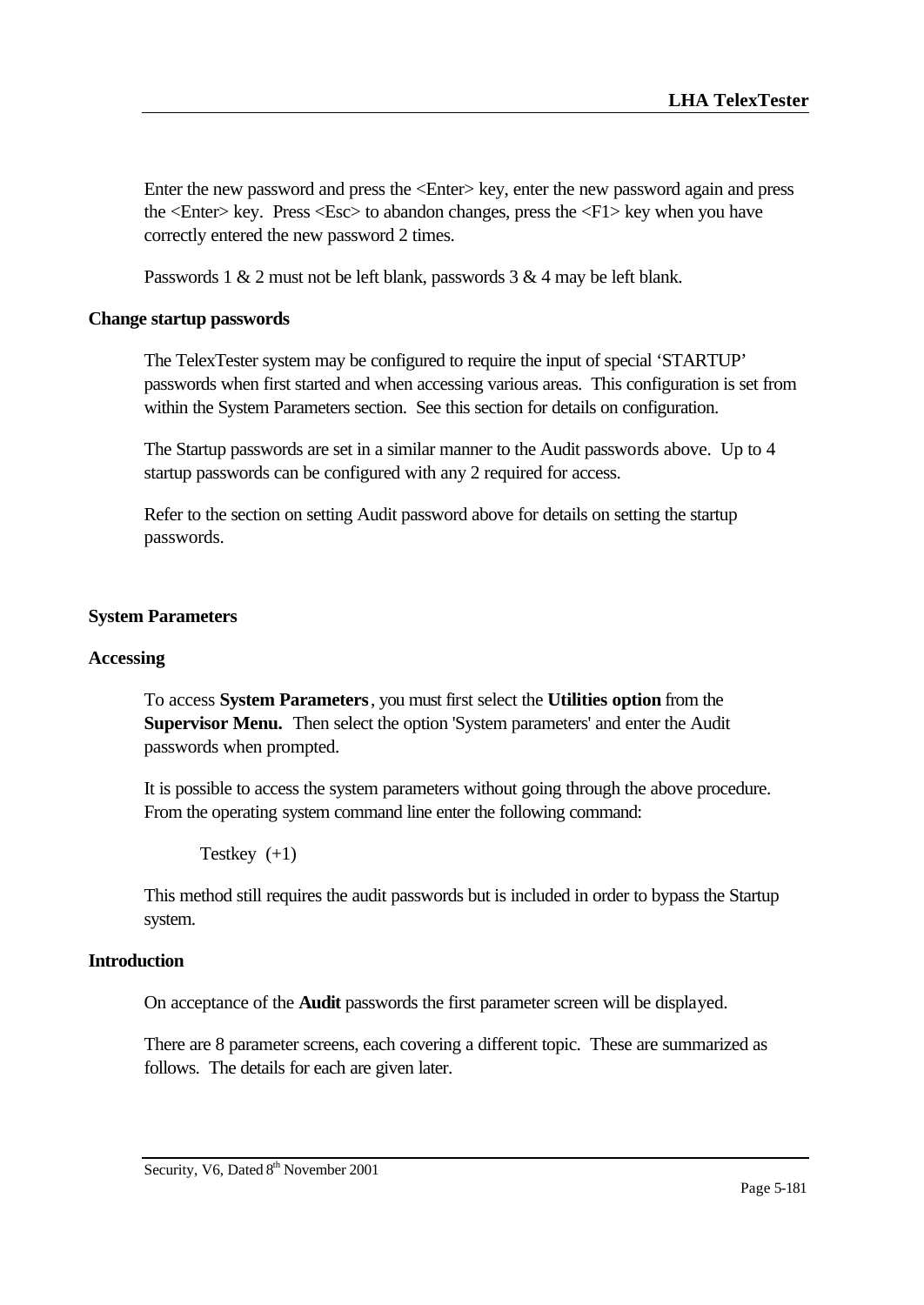#### **Screens overview**

#### Screen 1, Printer options

Allows you to configure printer lines per page, select label options and to establish whether to print an audit trail and message test details to log.

### Screen 2, Screen display and date options

Deals with how and what information is displayed on the screen during testing. Also sets US date (MMDDYY) format if required.

### Screen 3, Function key setup

Allows you to link commonly used **Currency** and **Correspondent** codes to function keys for rapid data entry during testing.

### Screen 4, System security

Allows you to change journal options, keyboard timeouts and user password expiration limits.

### Screen 5, Programs and data

Determines where information is stored and allows sizing of history files. Includes API parameters.

### Screen 6, Testkey rules

Establishes type of verification required for outgoing messages.

# Screen 7, Start of day options

Establishes whether **Start of Day** is mandatory when the system is first started and the date has advanced, and the reports required when the option is run.

# Screen 8, Additional options

Liocence information and other options.

### **Prompts**

### PgUp/PgDn

To select each of the parameter screens, press either the PgUp or the PgDn keys.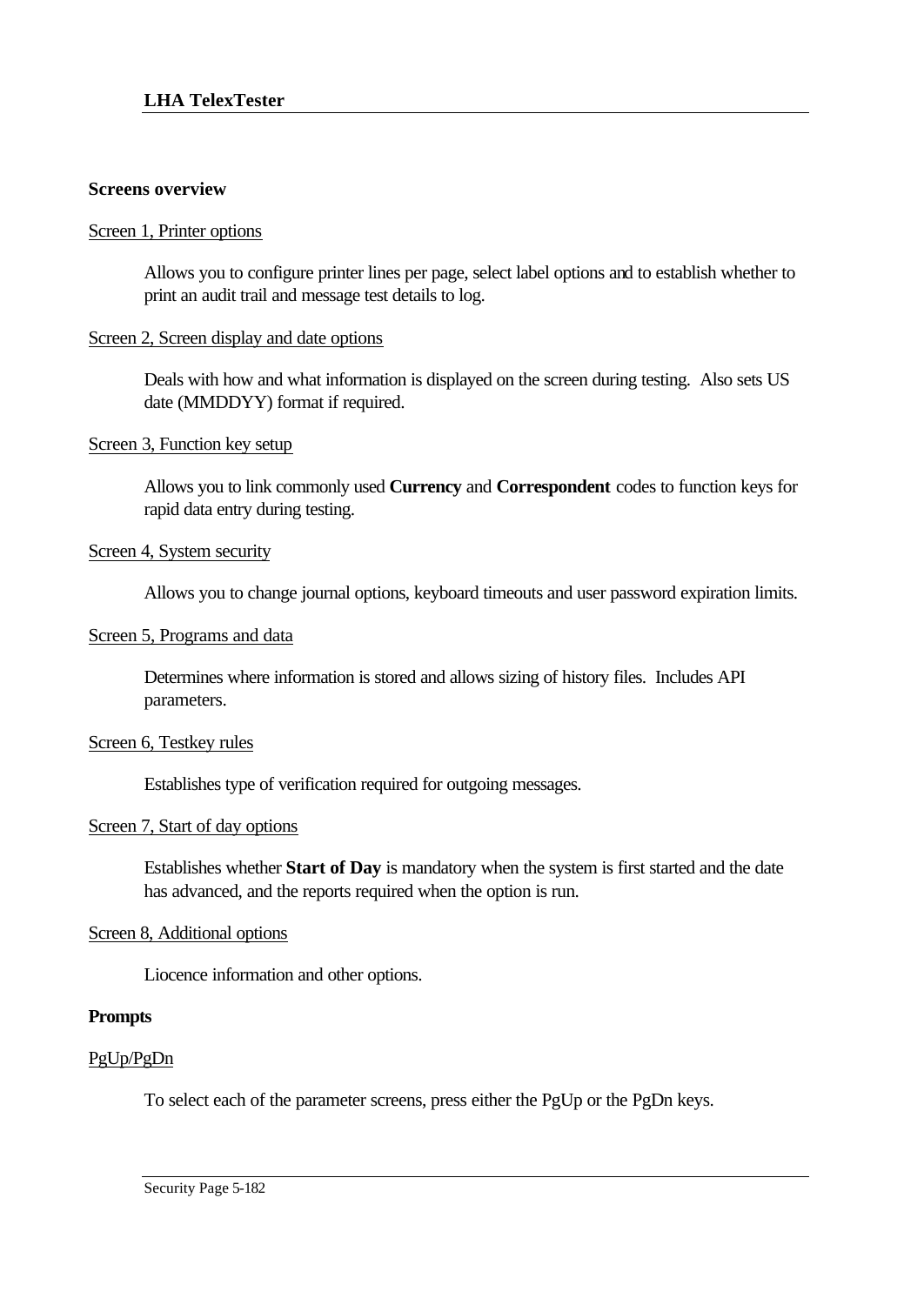## F1 save/F2 Exit

To save changes which have been made and to finish with Parameter maintenance, press the  $\langle F1 \rangle$  key. If you want to exit without making any changes, press the  $\langle F2 \rangle$  key.

#### Exiting system parameters

When exiting from the system parameters menu, if the Startup option is set to '4', you will be asked to insert the Startup diskette. The Startup diskette will be altered at this point and must not be write protected.

#### **Printer Options**

#### Screen

When you select System Parameters the following screen appears:

```
+BANK OF LHA, LONDON 
                                   ---------V6.3.9e-----+¦ LHA TelexTester Printer Options 
¦
+User is: 
STEPHEN----------------------------------------------------11/09/01--+
Printer lines per page ............... [66]
Print device for reports (1 or 2).... [1]
Write continuous log, to printer..... [N] and to disk ...... [N]
Redirect printer to disk ............. [ ]
Print during message transmission.... [ ] and during receipt [ ]
Testkey Results Form.
   Print Incoming ................... [ ] Print Outgoing .... [ ]
  Lines per Form, (99 \text{ for page}) \dots [07] Start column for Form ............ [001] Format (1-4) ...... [4]
  Print to second printer (lpt2) ... [ ] Save Form in File . [ ]
Print coding result format (1 or 2)... [ ] Print results of verify .[N]
Print Testkey on log.................. [Y]
Print Sequence number variable on log. [Y]
Suppress print of variables on reports [Y]
               <F1> to save/exit, <F2> to abandon, <PgUp> or <PgDn>
```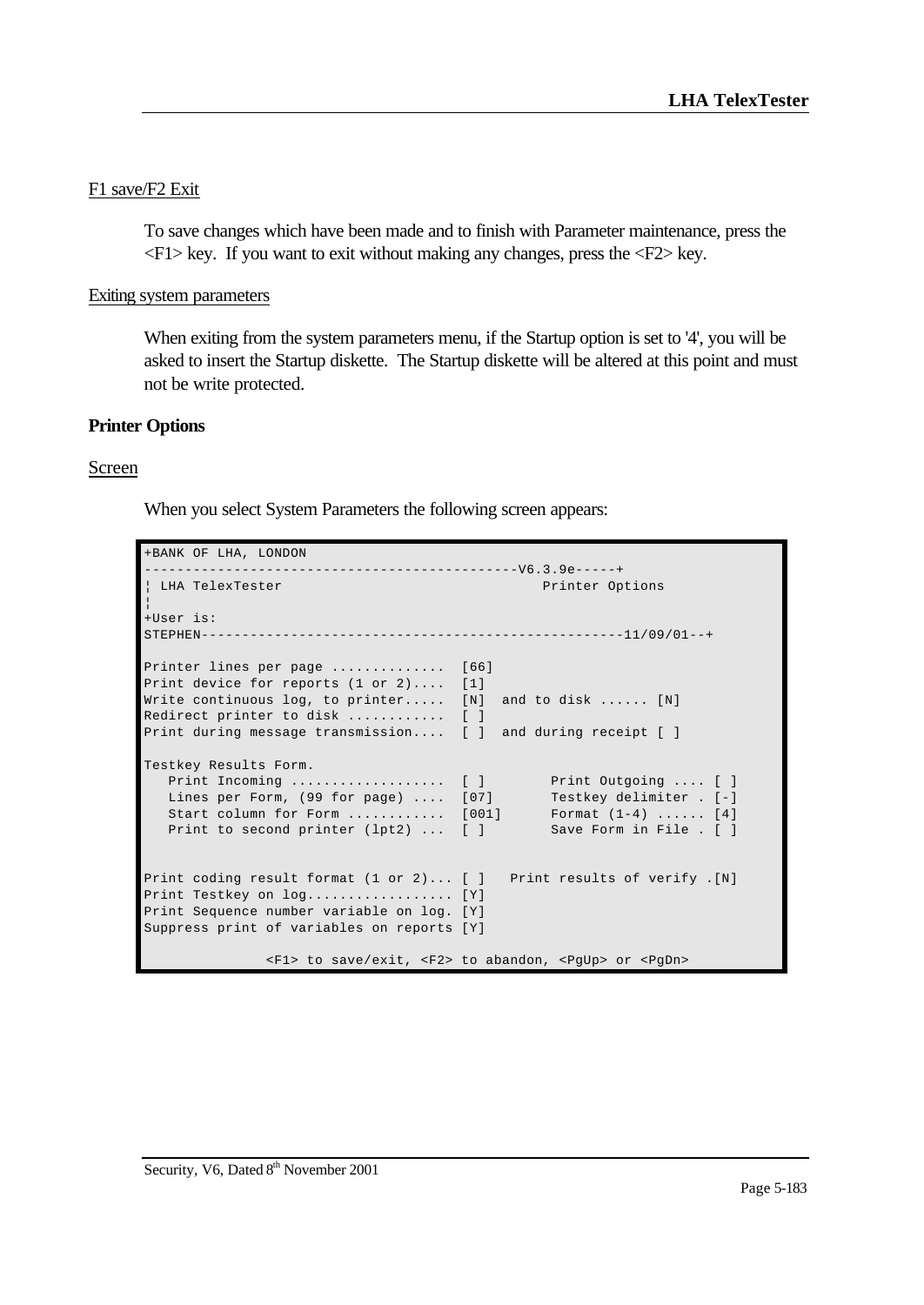### Printer lines per page

The number of lines used on a page before a new header is printed. The default is 66 (standard for 8-1/2" x 11" paper and a printer which prints 6 lines to an inch). If you are using a larger or smaller sheet size or printer font, you can adjust this accordingly. For example, legal size, common in the USA, measures 84 lines per page when printed at 6 lines per inch.

# Print device for reports (1 or 2)

When 'Print' is selected for reports, output will be directed to the DOS device 'LPT1' or 'LPT2'. This parameter determines which of these is used. Enter the figure  $\langle 1 \rangle$  or  $\langle 2 \rangle$ .

Default is 1.

## Write continuous log to printer

Enter  $Y$  to have the system produce an audit log to date and time stamp all events and write them to your printer. For example, system signon, table changes, additions, etc. Examples of the audit log are listed in the **Supervisor Section**.

Default is **N** (do not write).

# Write continuous log to disk

As above but write to file TKLOG.TXT. Even though written to disk, the log may be printed when **Start of Day** is run (see **Supervisor Section**.)

Default is **N** (do not write).

### Redirect printer to disk

If the printer is absent, you may send **all** printer output to disc. The file name will be 'PRINTER.LST'.

Default is **N** (do not redirect).

It is not advisable to leave this setting permanently on as a large disk file will be created.

# Print during message transmission/receipt

This option is not implemented in the standard TelexTester system but is used by other LHA products.

If set to 'Y' message text will be printed during transmission/receipt.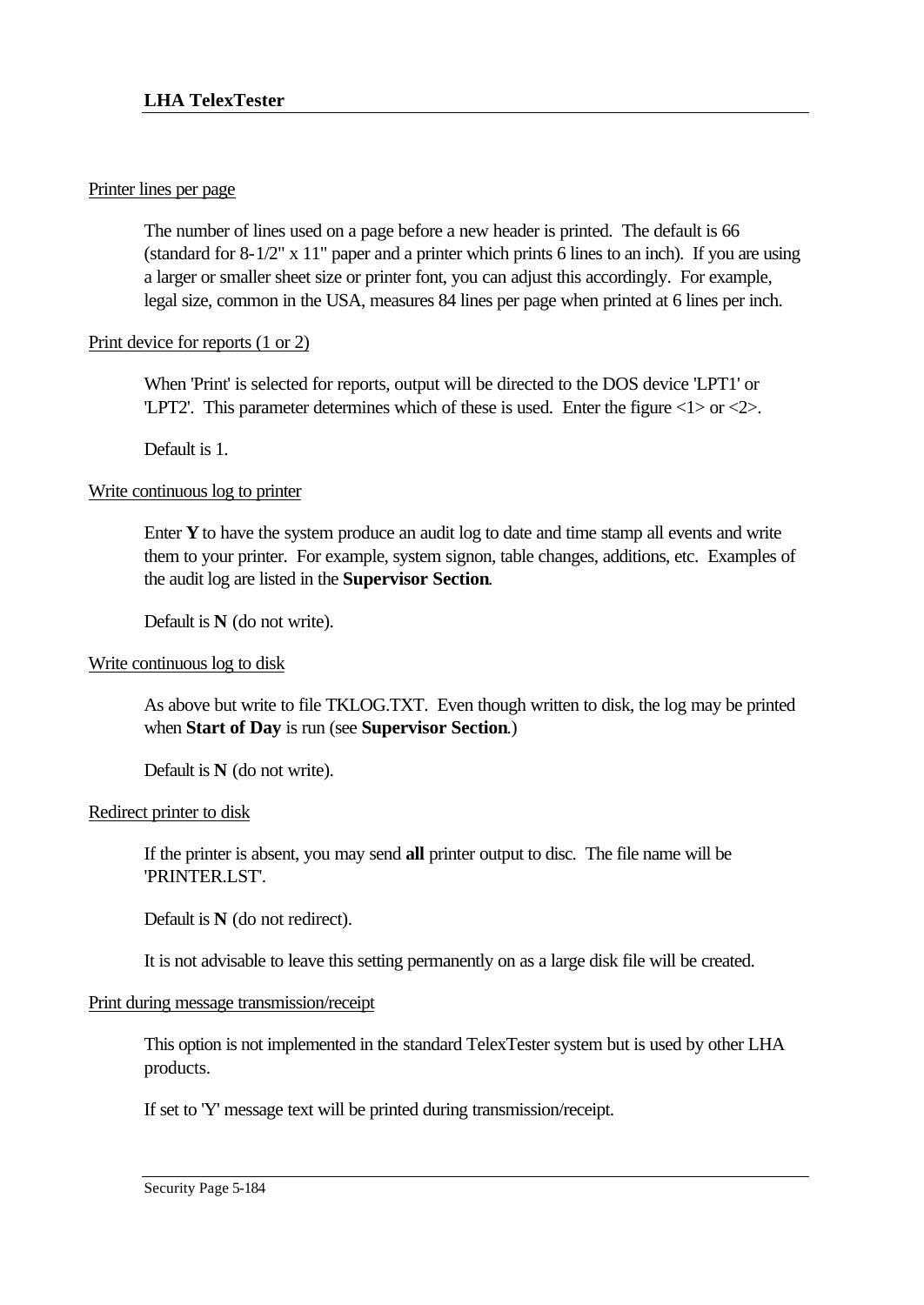## Testkey Results Form

### Print Incoming/Outgoing

Select either or both options to produce printed results for testkey calculations.

This option can also write the results to a file.

#### Lines per form

If set to 99 a single page will be produced for each testkey. Also, the printer will be closed and reopened to force page eject.

To provide a page eject on a network printer, try running the testkey system with the command line:

TESTKEY (+P)

#### Testkey Delimiter

Character used between Prefix and Testkey

#### Start column for Form

Allows form to be positioned horizontally on the page

# Format

### *Format 1*

Format 2

Adds 'Remarks' instead of the 'Routing' code.

### *Format 3*

Includes only the Date and Time on the first line

The Testkey on the second line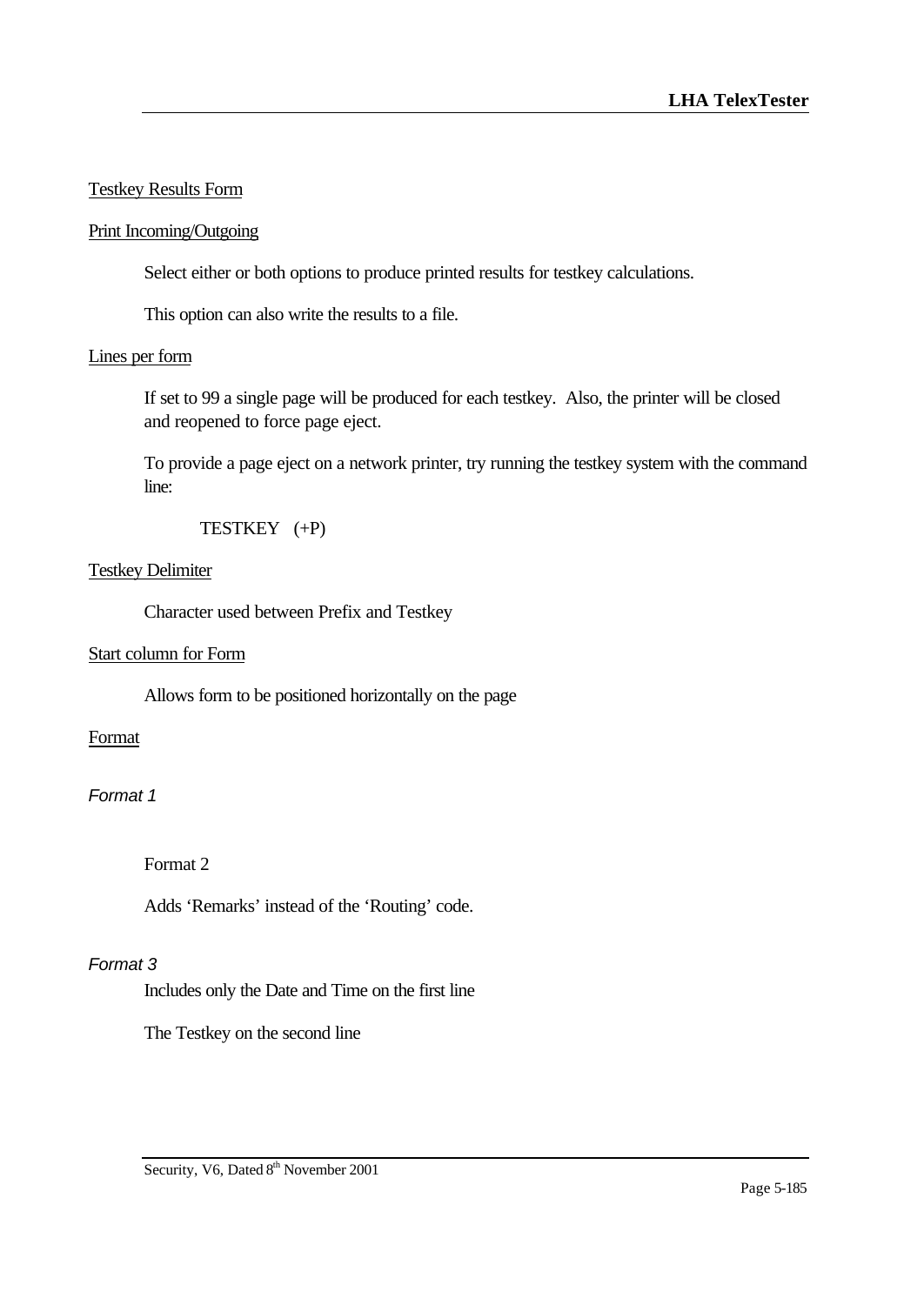## *Format 4*

Includes full Testkey details, including routing code, remarks, all character field detail and prompts.

This option also includes individual currency and amounts.

# *Save Form in File*

This allows the Testkey results form to be directed to a file instead of printer.

The file name default is specified in 'Text Parameters' and also prompted following Testkey calculation.

## Print Coding result format (1 or 2)

Should the details of the test (Currency, Amount, Correspondent, Date, Testkey, Sequence Variable, etc.) print automatically after the testing operation. Default is **N** (do not print).

If set to  $\langle Y \rangle$  or  $\langle 1 \rangle$ , the standard format is used.

If set to <2>, a new format is used which includes the correspondent name and location.

### Print results of verify

As above but print after outgoing message verification only. Default is **N** (do not print).

### Print Testkey on log

If the **Print results of Encode/Decode** parameter is set to **Y,** this parameter can be set to **N**  to suppress the print of testkey. Default is **N** (do not print).

### Print sequence number variable on log

As above but suppress print of sequence variable. Default is **Y** (print sequence variable on log).

## Suppress print of variables on reports

Do not print sequence or prefix variables on **Missing Variables** or **Next Expected Variable** reports. Default is **N** (do not suppress).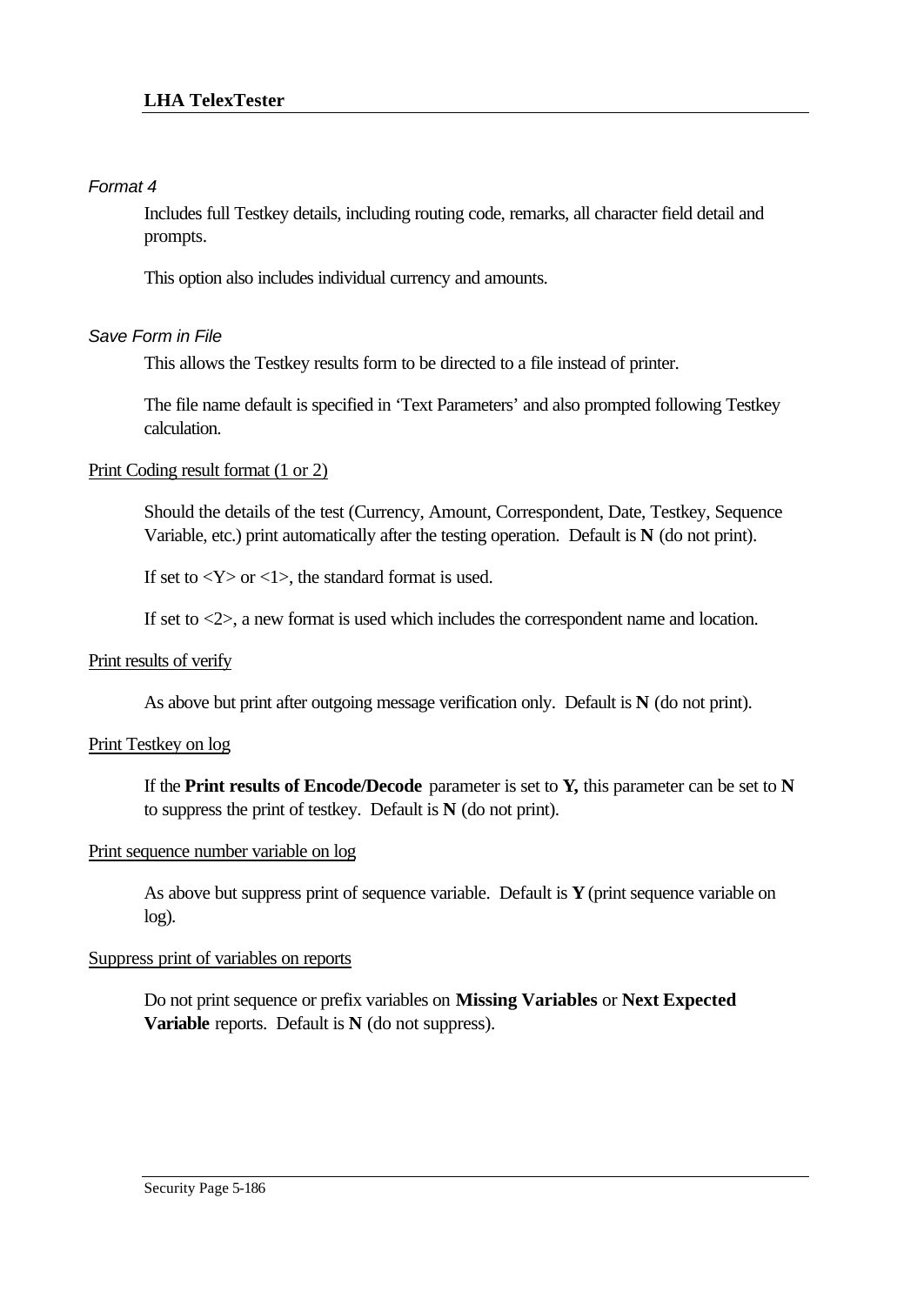# **Screen Display and Date Options**

### **Screen**

When you select Screen Display the following screen appears:

```
+BANK OF LHA, LONDON 
                                -------------V6.3.99-----++¦ LHA TelexTester Screen Display Options 
¦
+User is: 
STEPHEN----------------------------------------------------11/09/01--+
USA Date Format (MMDDYY)...................... [N]
Number of alarms on decode failures.............. [ ]
Display correct result during decode ............ [Y]
Display testkey result during encode & verify ... [Y]
Suppress display of sequence variables on grid .. [ ]
               <F1> to save/exit, <F2> to abandon, <PgUp> or <PgDn>
```
### Date Format

Enter **Y** to have all dates accepted and displayed in MMDDYY format. Default is **N** ( print and accept date as DDMMYY).

### Number of alarms on decode failure

The number entered here is the number of times the computer's bell will sound, in addition to the normal 1, during decode, when a message is failed. This is provided to ensure an operator notices the failure in situations where the computer's bell is not very loud.

### Display correct result during decode

On decoding an incoming test, the operator enters the test in the appropriate field and the test is validated against the value calculated by the system.

Setting this parameter to **Y** allows the display of the calculated value in the bottom left corner of the screen. The facility is useful when the system is being tested prior to live running as it gives an indication on test failures that tables may have been entered in error.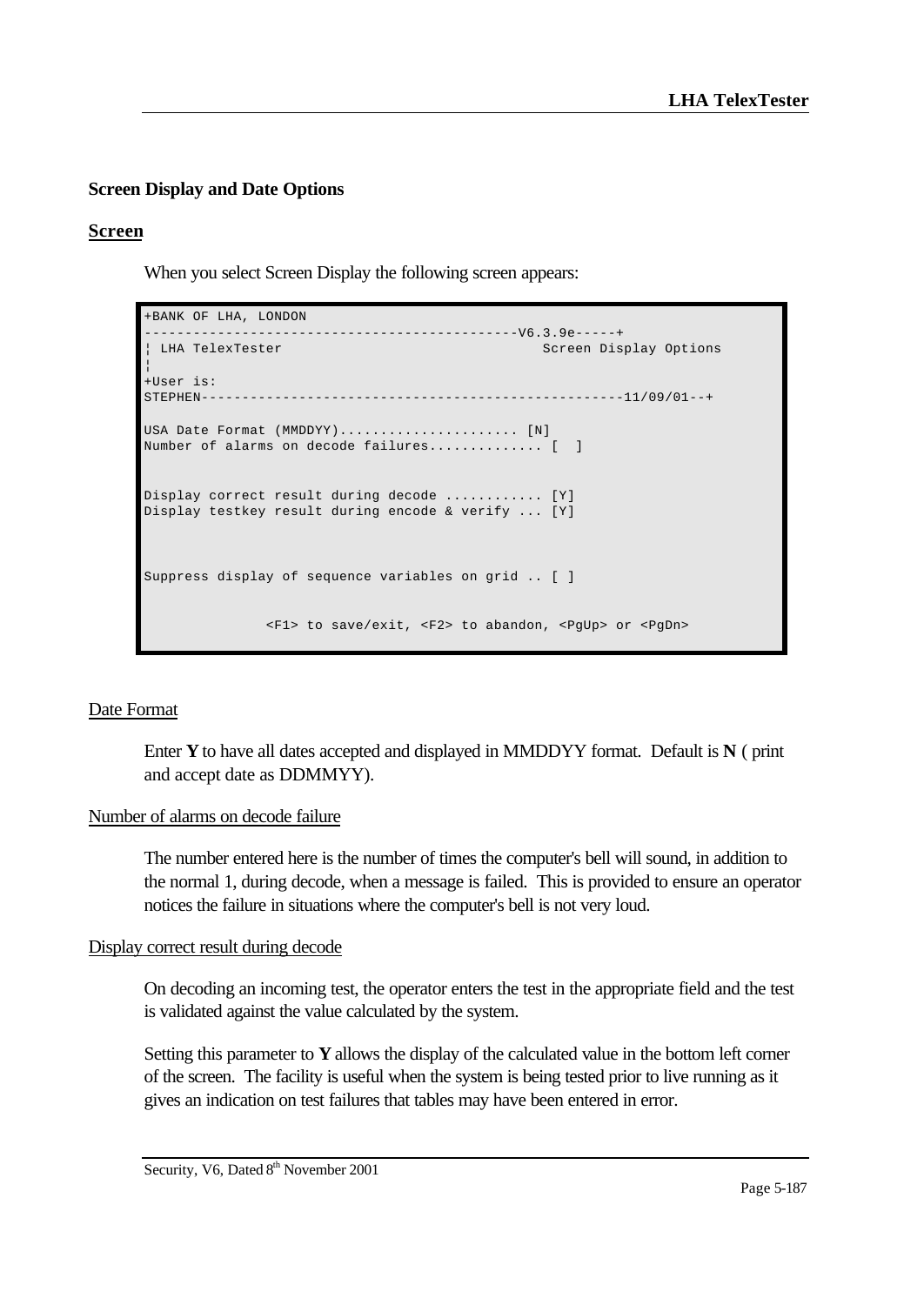Default is **Y** (display result).

# Display testkey result during encode & verify

The display of a calculated testkey may be suppressed on the screen for outgoing messages. This only makes sense if you are obtaining the test from the printer so the default is **Y** (display result).

# Suppress display of sequence variables on grid

Enter **N** if you want any sequence or prefix variables to appear on the screen when the incoming and outgoing message grids are displayed. Default is N (do display).

# **Function Key Setup**

# **Screen**

When you select **Function Key** the following screen appears: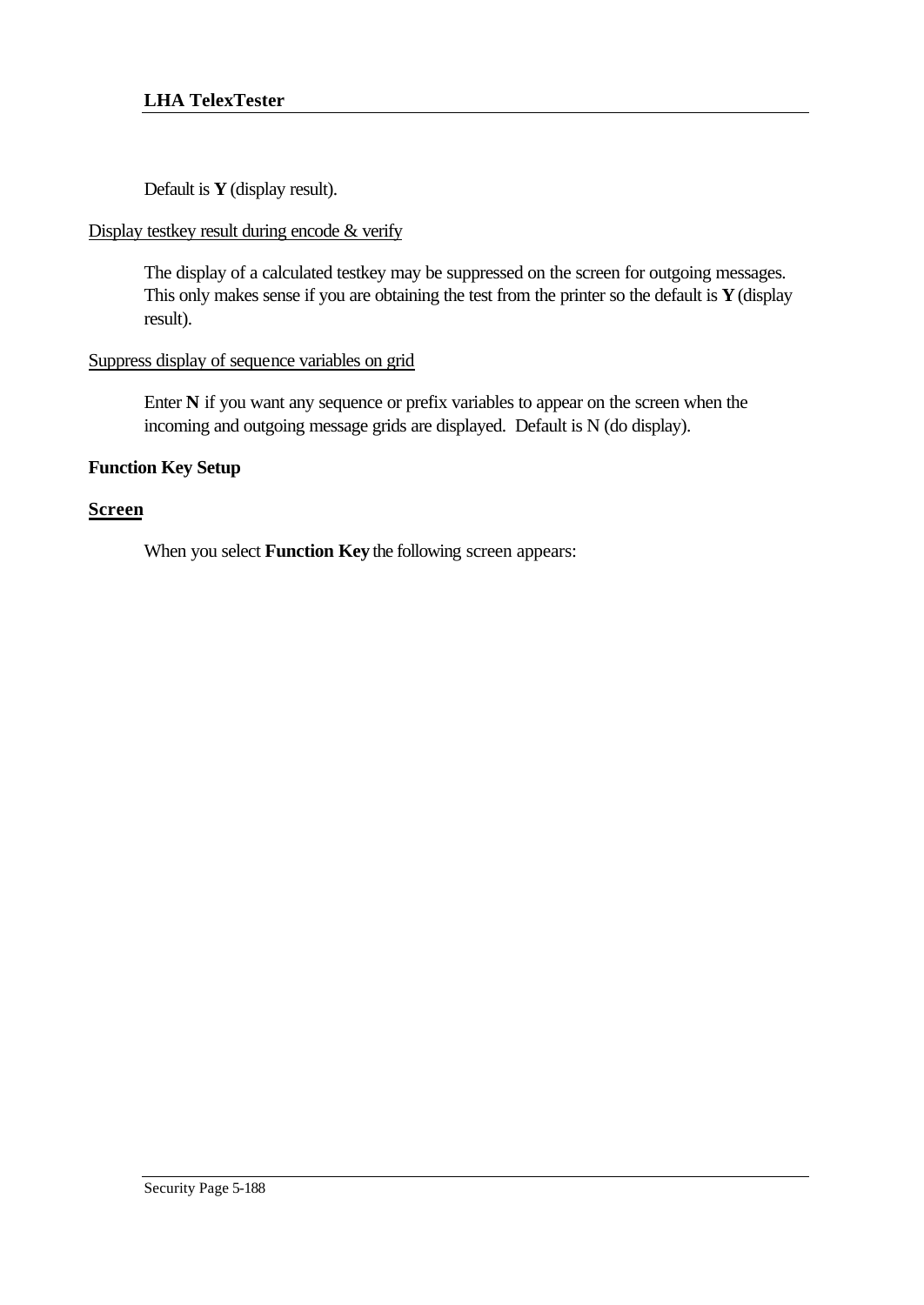```
+BANK OF LHA, LONDON 
 ----------------------------------------------V6.3.9e-----+
| LHA TelexTester Function Key Setup
¦
+User is: 
STEPHEN----------------------------------------------------11/09/01--+
Currency codes returned by F5 - F10 .... [__] [ ] [ ] [ ] [ ] [ ] [
Correspondents returned by F5 - F7.....
Use 'F5' as default correspondent ...... [ ]
Stop access to both SeqVars and Date/Ccy/Amt Vars [ ]
Fixed prefix to remarks field. Encode: ............... [ ]
Fixed prefix to remarks field.Decode: ............ [ ]
Validate analysis code in remarks field.Encode .. [ ]
Validate analysis code in remarks field.Decode .. [ ]
              <F1> to save/exit, <F2> to abandon, <PgUp> or <PgDn>
```
### Currency Codes returned by F5 - F10

The values set in the six fields will be entered into the currency fields of the testkey data entry screen when the appropriate function key is pressed.

For example, using the above illustration, when **F5** is pressed the code for United States Dollars (**USD**) will be entered into the currency field during testing. Each currency code you set must be a valid one set up during the **Master Currency Maintenance** option.

### Correspondents returned by F5 - F7

As above but when set, these function keys will return a short code when pressed in the **Correspondent** field of the testkey data entry screen.

Finally, if you set any function keys for the direct entry of currency or short codes, we suggest that you photocopy this page of the manual to include in the **Operator Section** so testers and verifiers will know which keys they can use.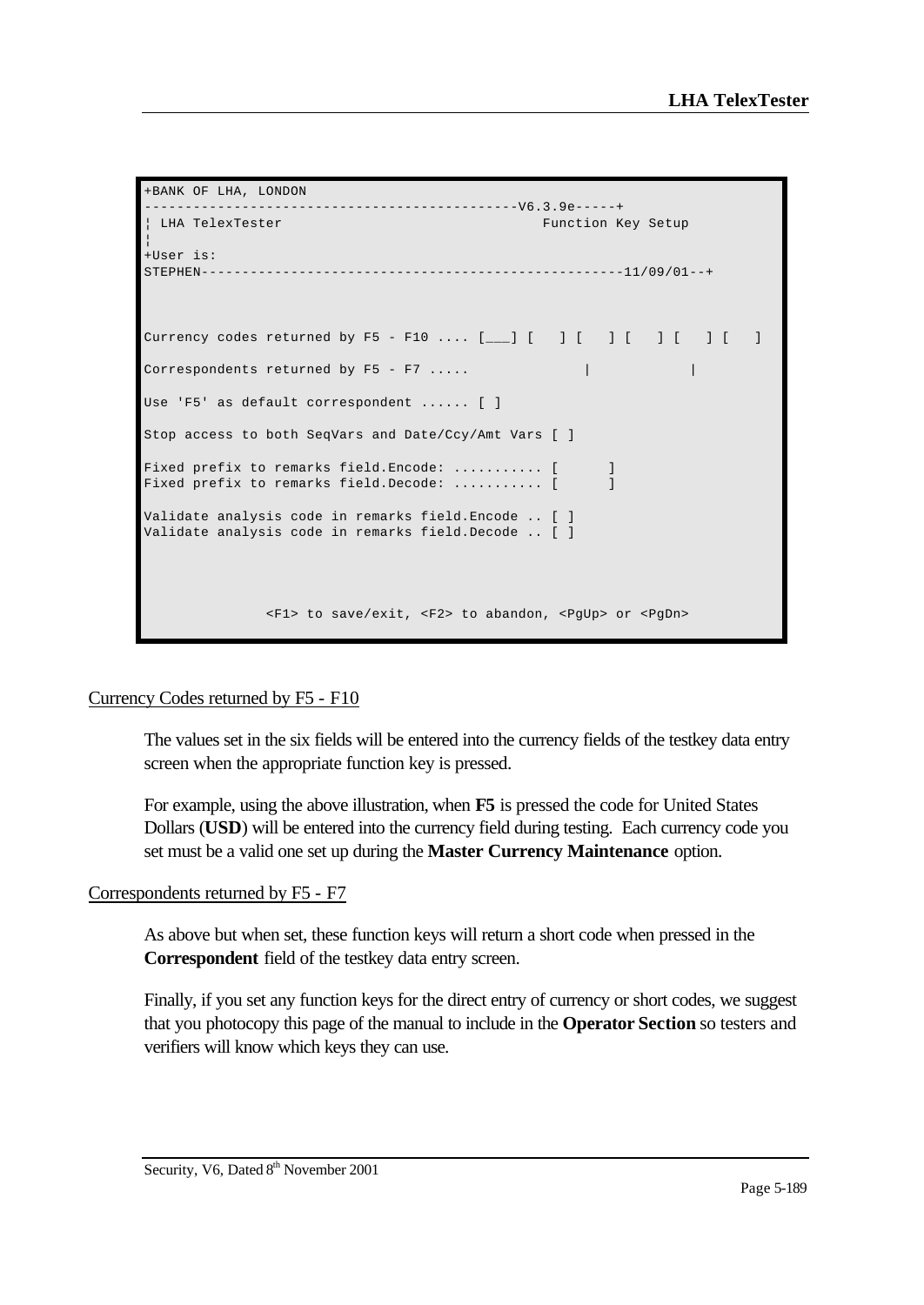## Use F5 as default correspondent

If a 'Y' is entered in this field and a correspondent code has been entered against F5 above, this correspondent code will automatically appear when the encode or decode options are selected.

### Stop access to both SeqVars and Date/Ccy/Amt Vars

This allows dual control of correspondent maintenance. See the section '**Dual Control of Correspondent Maintenance**' for details.

## Fixed prefix to remarks field.Encode

You can enter up to 6 alphanumeric characters as a fixed prompt to be displayed in the **Remarks** field of the encode data entry screen in order to remind an operator that an entry should be made; for example, **Dept:**.

Default is blank (no fixed remarks).

## Fixed prefix to remarks field.Decode

Same as above but for incoming messages.

# Validate analysis code. Encode

If this parameter is set to **Y**, an extra prompt 'ACCT' will appear during testing. This allows a code to be entered which will be checked against preset codes, e.g., FX - Foreign Exchange or PR - Payments and Receipts. Analysis reports may be produced on the number of tests performed for each code. See the **Supervisor Section** for details on establishing analysis codes and generating reports.

Default is **N** (do not validate analysis codes).

### Validate analysis code. Decode

Same as above but for incoming messages.

### **System Security**

### **Screen**

When you select **System Security** the following screen appears: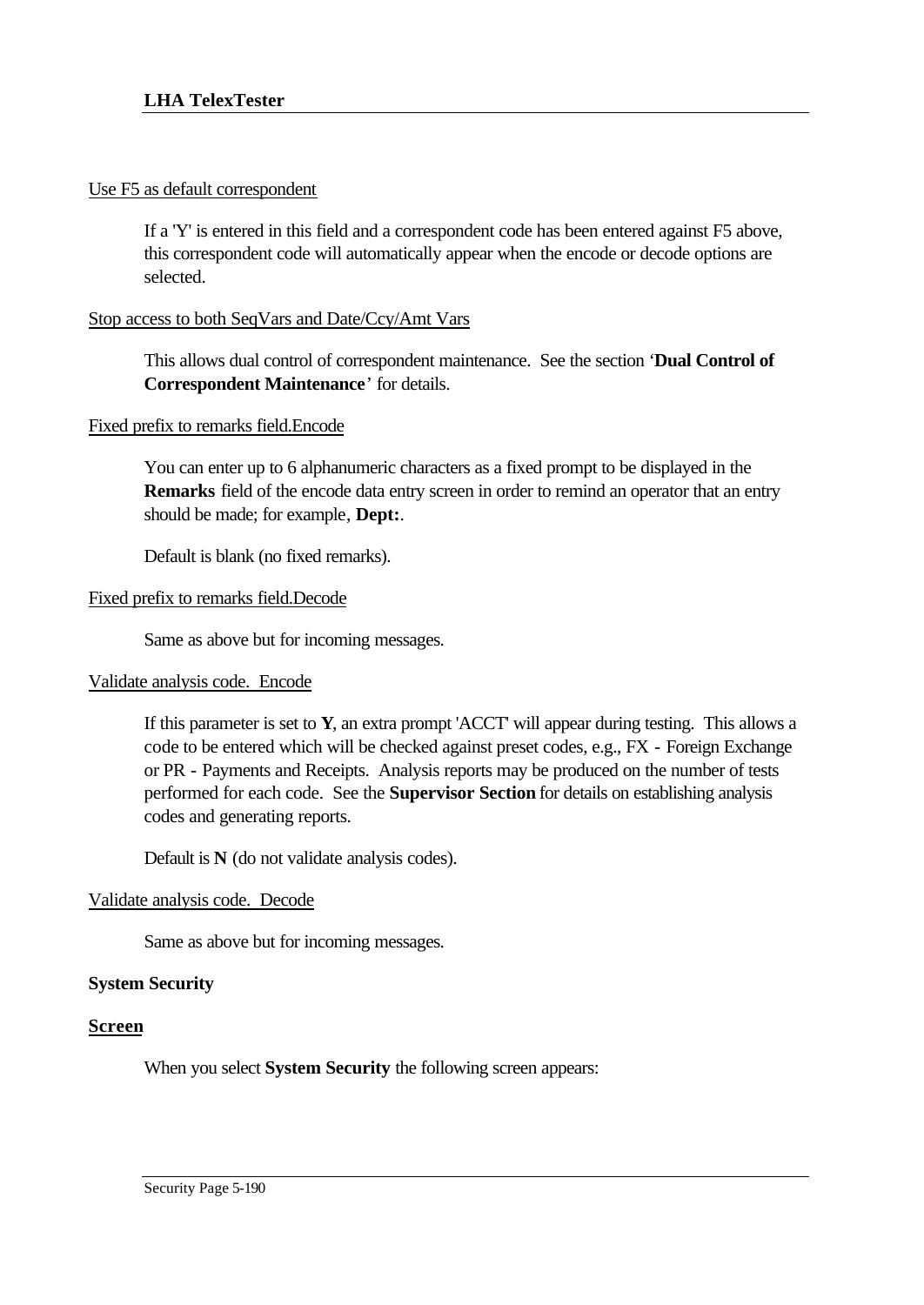```
+BANK OF LHA, LONDON 
  ----------------------------------------------V6.3.9e-----+
| LHA TelexTester System Security
¦
+User is: 
STRPHEN------------------------------------------------------11/09/01--+Startup security level ........................... [0]
Drive and program name for startup ............... [ ]
Journalise (Y/N), drive letter and maximum size... [ ] [ ] [ 100000]
Allow Operators to change their password ......... [Y] Remember old pwds [N]
Disable User if passwords invalid (3 attempts).... [N] Strict Passwords [N]
Minimum length of user's passwords ................ [3]
Days between forced password changes ............. [90]
Disable remote audit option \dots\dots\dots\dots\dots\dots. [Y]
Keyboard timeout in seconds ...................... [999]
Possible Duplicates 0-allow 1-warn 2-prohibit .... [0]
Use swipe card validation during sign on ......... [ ]
               <F1> to save/exit, <F2> to abandon, <PgUp> or <PgDn>
```
#### Startup security level

You can enter a code in the range 0 - 4 which dictates the startup requirements for the **TelexTester** system and access to the **Utility Menu** options, **System Parameters** and **User Maintenance**.

The codes are as follows:

- **0** Allow system to be started immediately, i.e. on entering the command **testkey** at the DOS prompt will proceed to the signon screen.
- **1** The **testkey** command will first check the system date and if it has changed since the system was last started, it will look in the **Drive letter and program name for Startup** field (see the next field description) for the name of the **Startup** program. The system is issued with a program called **Startup** which prompts for the two **startup** passwords prior to allowing **TelexTester** to run. The **Startup** program may be moved onto a floppy disk and its name changed if so desired. By keeping the floppy disk in safe storage an additional level of physical security may be maintained.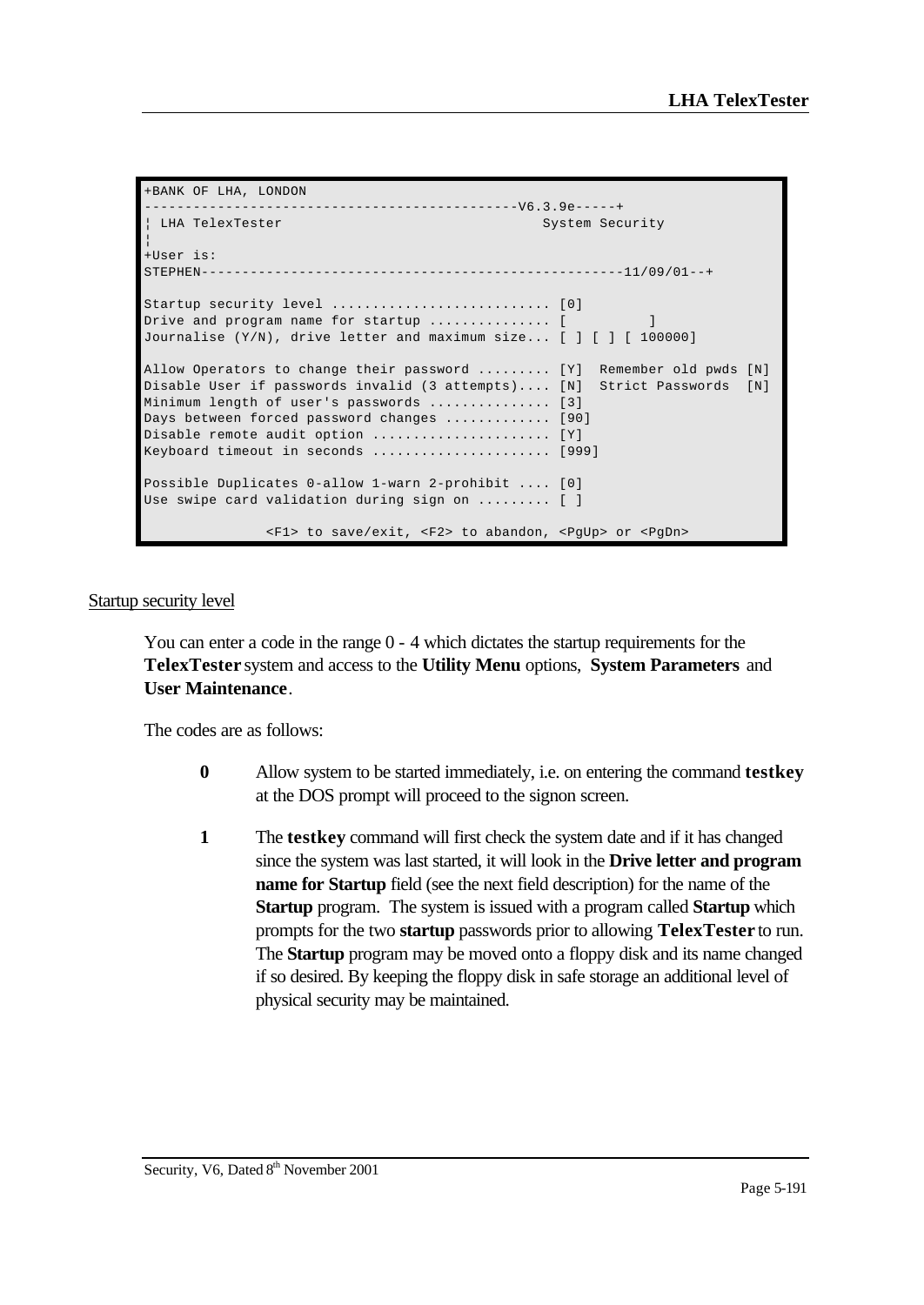- **2** In addition to requiring running the **Startup** program when the system is started, the **Startup** program must be run again in order to access the **Utility Menu** options **System Parameters** and **User Maintenance**. Thus as for code **1**, the floppy disk would need to be inserted in addition to providing two of the AUDIT PASSWORDS for these options.
- **3** The **Startup** program will need to be run whenever the **testkey** command is issued; that is, whenever **TelexTester** is started irrespective of the date. The **Startup** program will also be run in order to access the **Utility Menu** options **System Parameters** and **User Maintenance**.
- **4** As option 3, but in addition, the Startup disk will be updated every time TelexTester is run, this means that this disk must be the same copy as was last used. The Startup disk cannot be copied unless it is copied in association with the TelexTester system. If the Startup disk is lost or damaged the system will not start without access to the audit passwords.

The default option is **0** (no **startup** program required).

## Drive and program name for startup

An entry in this field is relevant if security level codes 1, 2, 3 or 4 are set as described above in order to determine where the **Startup** program is to be found. For example, if the **Startup** program has been moved to floppy disk and called **Access**, the field would contain **A:ACCESS**.

After altering the startup options you may be prompted to insert the Startup disk before exiting from system parameters.

### Journalise (Y/N), journal drive letter and size

Entering **Y** in the first field and then a drive parameter in the second causes a journal entry to be written to a file on that drive every time the message grids are updated during testing; that is, it records all **Sequence Number** movements.

In the event of a catastrophic failure of the system, the journals may be applied to a backup copy of the **TelexTester** database in order to restore it to the state immediately prior to the failure.

# See **Recovering from Journals** in the **Supervisor Section**.

The default is blank fields (do not journalise).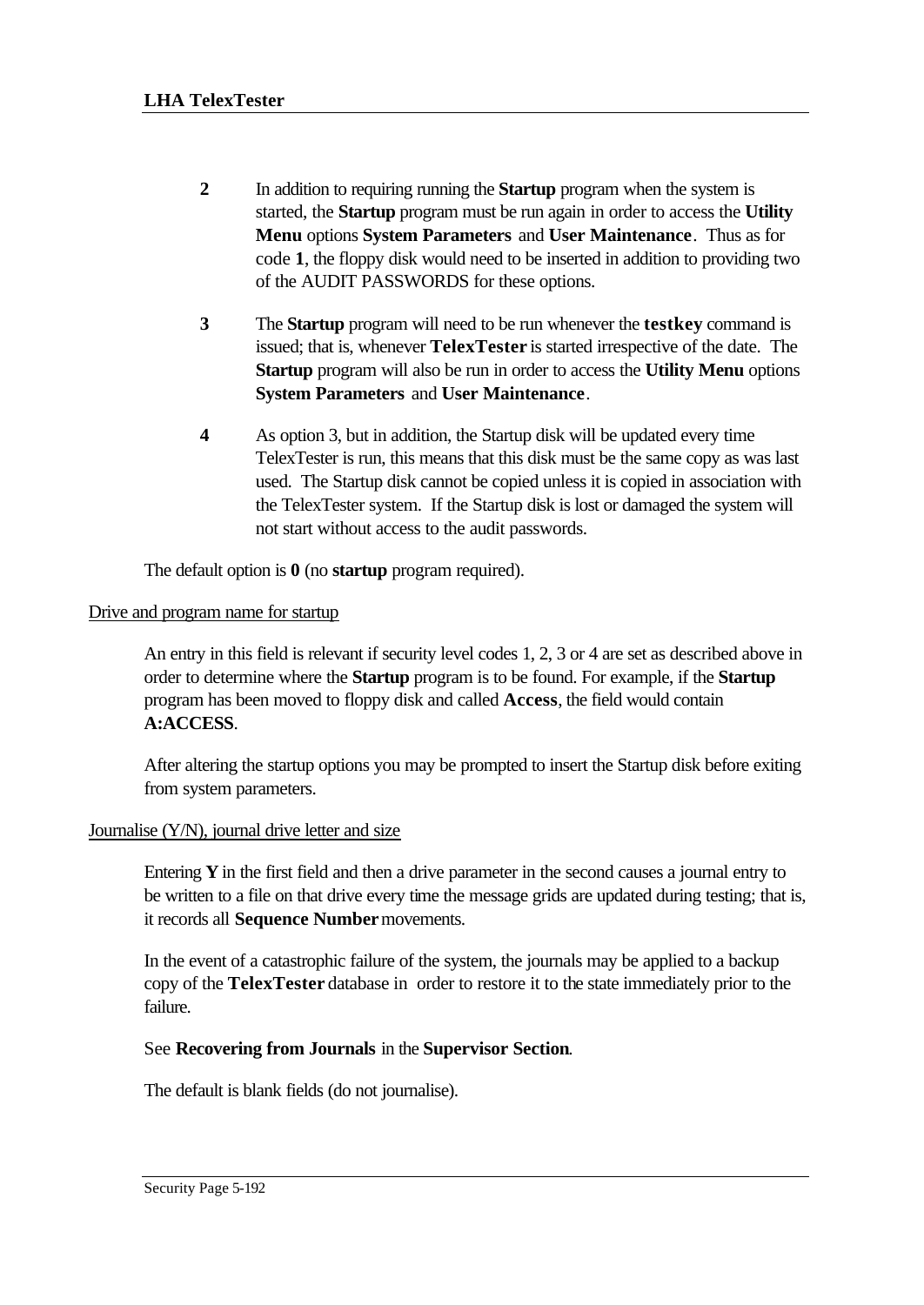If selected it is necessary to create a directory on the disk in the journal drive. This directory is called '\PREFIX'. This process is designed to prevent creation of journal entries on the wrong disk.

If left empty a journal is still created on the hard disk drive. If set to 'N', no journal is maintained.

The size parameter is the maximum size in bytes that the journal file will grow to, when this size is reached, the journal file will be renamed as Journal.bak and a new file created.

### Allow Operators to change their password

Entering **N** as the parameter prevents users registered with **operator** status from being able to change their access password.

The default is **Y** (allow operators to change passwords).

#### Remember Old Passwords

If specified as <Y>, the system will record five generations of a users password changes.

Users will not be allowed to use passwords which are remembered as previously used.

#### Disable User if passwords invalid (3 attempts)

Entering **Y** as the parameter allows for the automatic suspension of a user who fails to enter the correct password in three attempts to signon to the system.

If this occurs, the Security Manager(s) will have to reset the user by following the instructions in **Chapter 1** of this manual.

The default is **N** (do not suspend).

### Strict Passwords

If set to  $\langle Y \rangle$  the system will enforce rigid password validation as follows:

| <b>Rule</b>            | <b>Invalid</b>      | <b>Valid</b>        |
|------------------------|---------------------|---------------------|
| No repititions above 2 | 1QWEEER             | 1QWEERR             |
| No sequences above 2   | 1ABC470<br>1FEDERAL | 1AABBCC<br>1FDEERAL |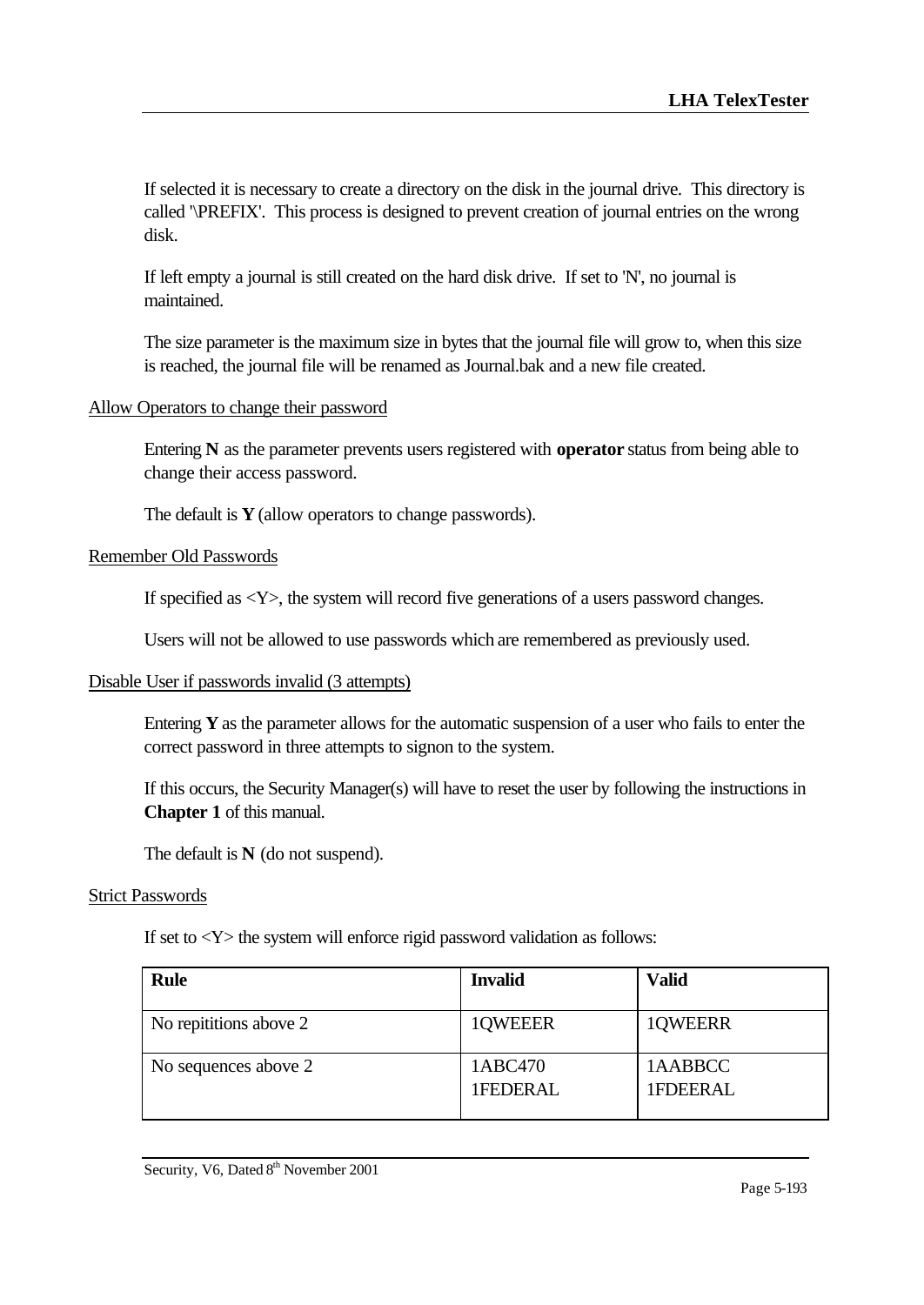| Must contain digits          | <b>QWERTYU</b>      | 1QWERTY     |
|------------------------------|---------------------|-------------|
| Must contain letters         | 1357926             | A135792     |
| Must not contain the User Id | <b>1STEVE/STEVE</b> | 1FRED/STEVE |
| No leading spaces            |                     |             |

# Minimum length of user's password

Enter a number here to set the minimum length which a user's password may be. This only applies when user alters their own password from the sign on screen.

## Days between forced password changes

When a user is added to the system the date is recorded. Also, when the user changes his password, the date is recorded. When the user signs on to **TelexTester** the number of days are calculated between the current date and the date user was entered or when the password was last changed. If the number of days exceeds the value (up to 99) in this field, the user is prompted to change the password. The user must enter a new password correctly twice in succession and the password is checked to ensure that it is different from the old value. The user is then prompted to signon again with the new password.

The default is 99 days which disables the option.

### Disable remote audit option

The remote audit option is a means for controlling the Audit passwords from a remote site. This option is not implemented in the standard TelexTester system but is used by other LHA products. Enter 'Y' in this field to disable the remote audit control so that the standard dual password control is used.

### Keyboard timeout in seconds

If the keyboard is left unattended by the operator for more than the number of seconds specified in this field then the operator is prompted for his or her password when keyboard input is resumed. If the password entered is invalid, the operator is immediately signed off the system. This prevents any unauthorized person entering details into the system if it is left unattended.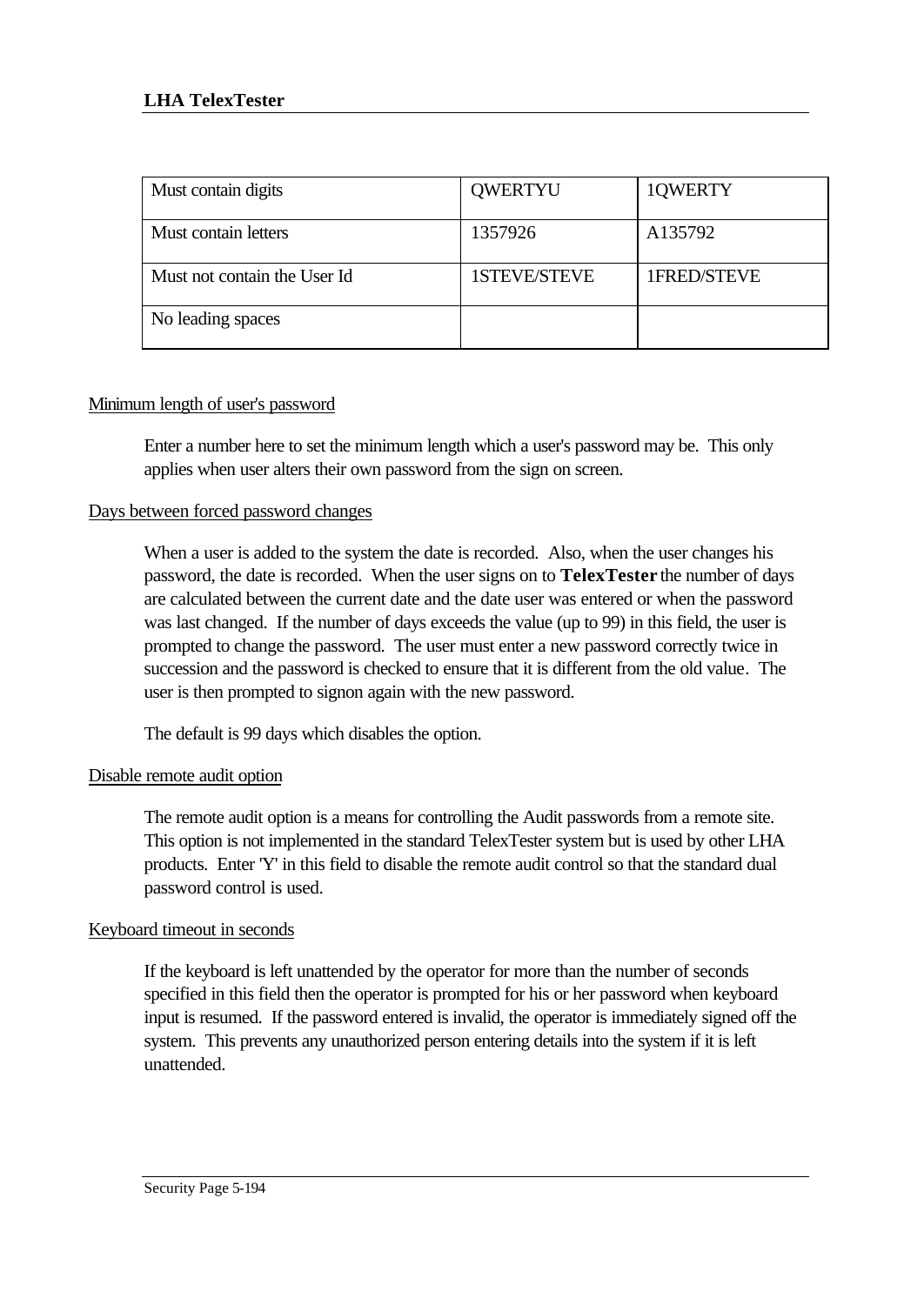During testing the process is slightly different. If a user takes more than the timeout period to enter a complete test then the keyboard timeout will operate.

The default value is 999 seconds.

## Possible Duplicates 0-allow 1-warn 2-prohibit

A duplicate message is a decoded (incoming) message that occupies the same grid position with the same testkey as a previously tested message.

This normally means that the test is a duplicate and should be failed. The system will normally fail such tests including a message 'Duplicate' in the status returned.

In exceptional circumstances it is possible for the grid to have been completely used and an identical test received. Only in these circumstances will the following action be taken.

The parameters which you can set here to control this range from 0 - 2 and have the following meaning:

**0** If operator has grid display in his user profile he will be presented with a grid display and invited to accept or fail the tests. If accepted the test will be placed on the next expected row or if out of sequence then the normal out of sequence processing will take place.

If operator is not allowed grid display the test will be failed.

- **1** This is identical to 0 above and is only for compatibility with previous versions.
- **2** On detecting a possible duplicate, the test will be failed and the reason logged to the audit trail.

The default is 0 (allow duplicates with confirmation).

### Use swipe card validation during sign on

This option allows an additional level password protection to be imposed.

If set to  $\langle Y \rangle$ , following a user signing on to the system, he will be prompted to pass a magnetic striped card through a card reader.

Card reader keyboards are commercially available. The card reader can be included within a standard keyboard.

If enabled, this option will cause the card swipe prompt to be enabled during user maintenance.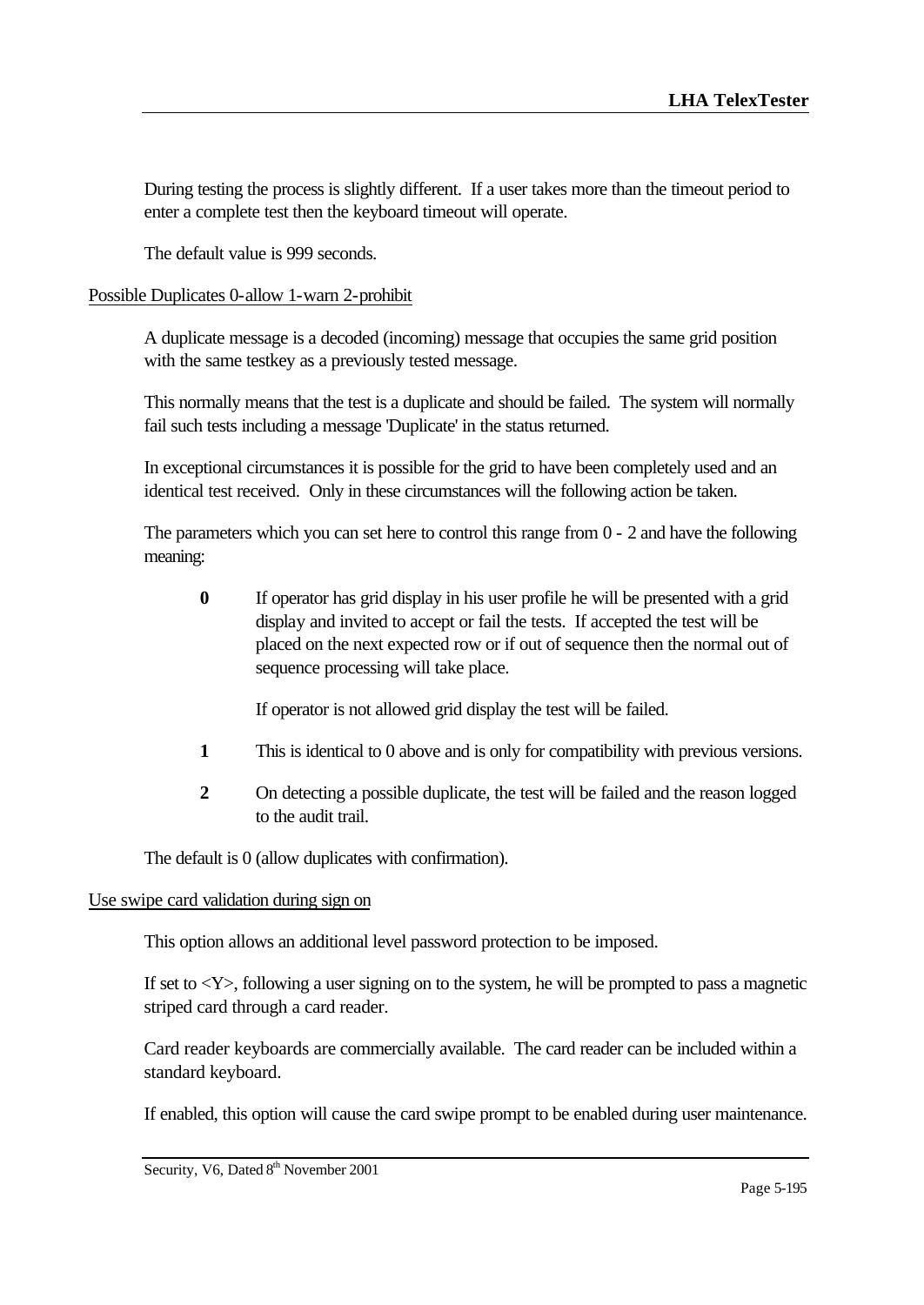## **Programs and Data**

### **Screen**

When you select Programs and data the following screen appears:

```
+BANK OF LHA, LONDON 
      ----------------------------------------------V6.3.9e-----+
¦ LHA TelexTester Programs and Data 
¦
+User is: 
STEPHEN----------------------------------------------------11/09/01--+
Number of messages kept in history files...... [00500]
Record testkey in message file ................ [ ]
Maintain historical record file................ [Y]
API system ................................... [21]
API parameters ............................... [02] [00] [05] [01] [000]
Suppress leading zeroes in api results ....... [Y]
Maintain API report file...................... [Y]
Next record to be used in api report file .... [ 37]
Default number days (forms) messages retained [ ]
Next forms message numbers ...............In. [ 1]
                                          Out [ 3]
               <F1> to save/exit, <F2> to abandon, <PgUp> or <PgDn>
```
Number of messages kept in history files:

Specifies the number of records to be written before the file is rewound back to record number one. The number of records will depend on how much disk storage is available and/or how much history information is required. Many banks try to keep at least one month's records on file and in order to do this you should work out how many tests are calculated in one month (incoming and outgoing) and enter this value into the field. The **Supervisor Section** contains more details on file organization and sizing.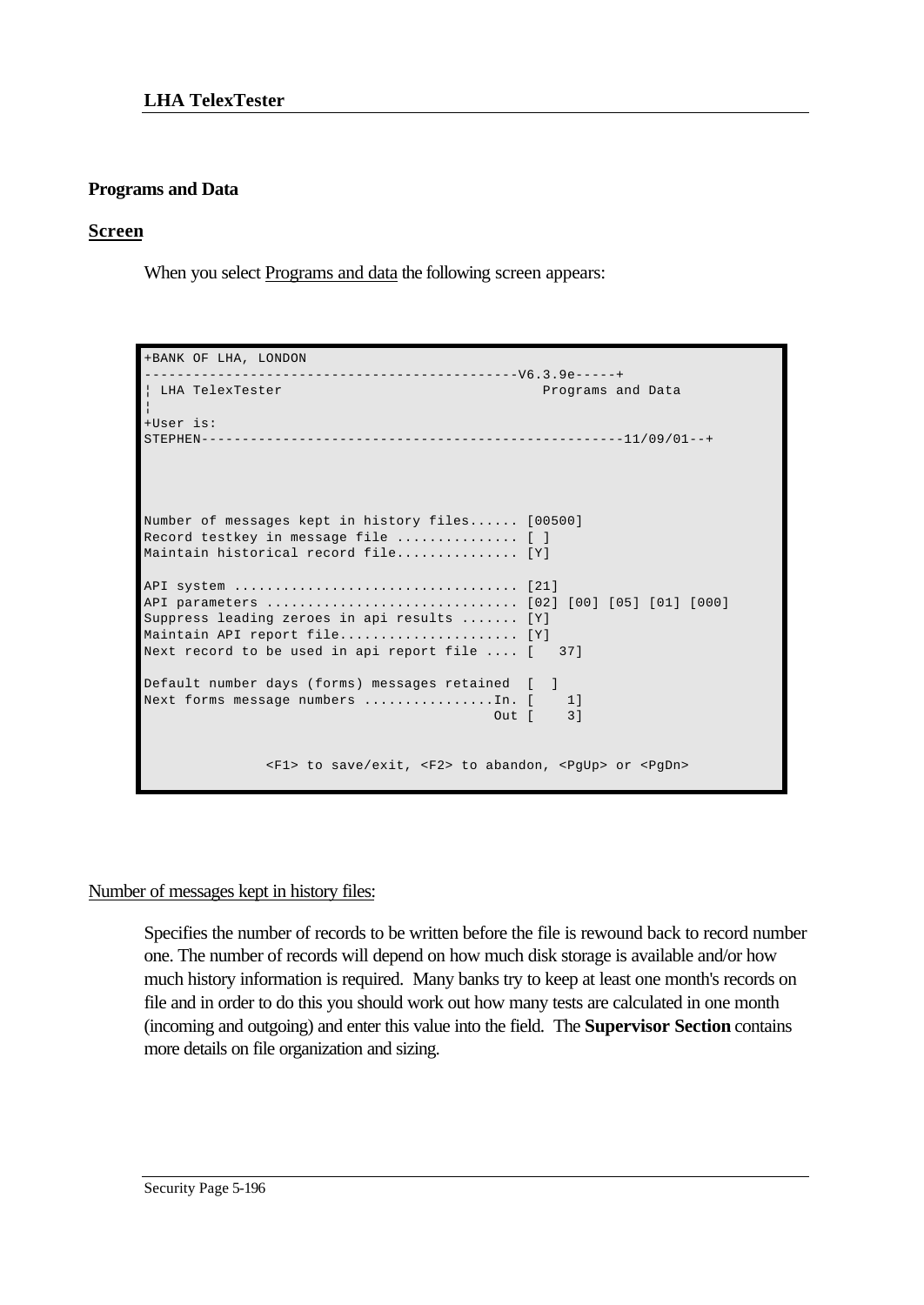The default value is 100. The maximum is 65000. Please note that a setting of 65000 will eventually require disk space of 35 MBytes for the history files alone, plus at least as much again for sorting of reports.

### Record testkey in message file

If set to  $\langle Y \rangle$ , this option will cause the testkey value to be recorded in an ASCII text file which will normally include the text of a telex message. See the '**Supervisor Section**', '**Message file record**' for details.

### Maintain historical record file

If set to  $\langle Y \rangle$ , the system will record all changes to fixed numbers in a historical record file. The history of changes can then be archived and reported on later.

See the '**Administrator Section**' for details on this option.

### API system

This parameter is only for specialist applications. API stands for Application Programming Interface. The TelexTester system can be connected to various other systems for automated testing.

### API parameters

See relevant API documentation.

### Suppress leading zeroes in api result

Only applicable to API systems (including MessageTester), this will cause the prefix and testkey components to be trimmed from the left, leading zeroes will be removed and the results shunted together.

### Maintain API report file

Set to 'Y' to enable use of the API 21 traffic report file.

### Next record to be used in api report file

After enabling the report file above, this parameter should be set to 1.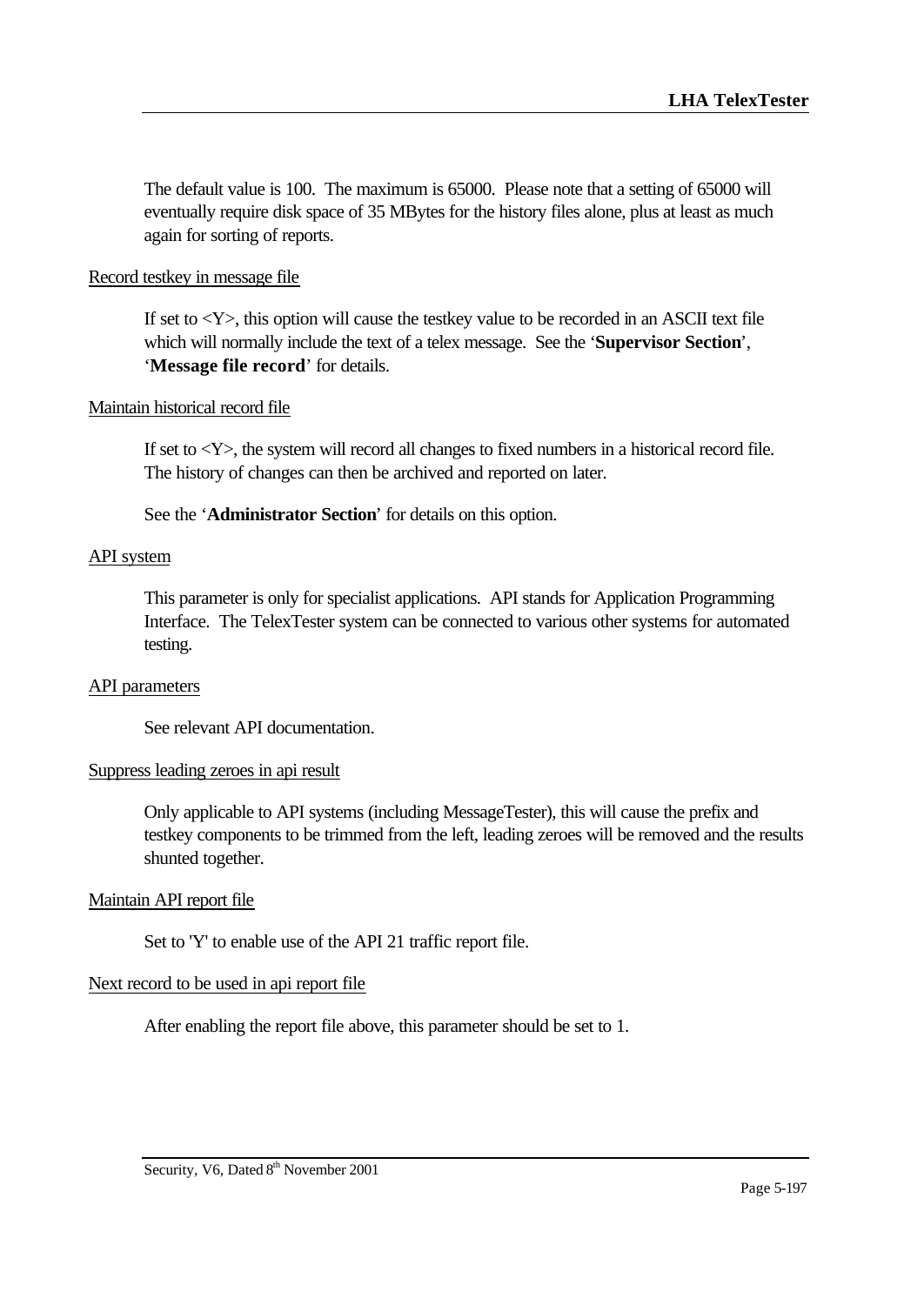## Default number of days (forms) messages retained

This option is not implemented in the standard TelexTester system but is used by other LHA products.

This refers to messages via the communications interface, for example in MessageTester.

The number entered will be the number of days messages are kept on disk.

Incoming messages are purged dependent on this parameter during the Start of day procedure.

### Next forms message number

This option is not implemented in the standard TelexTester system but is used by other LHA products.

This refers to the message numbers allocated to incoming and outgoing messages from MessageTester.

## **Testkey Rules**

### **Screen**

When you select **Testkey Rules** the following screen appears: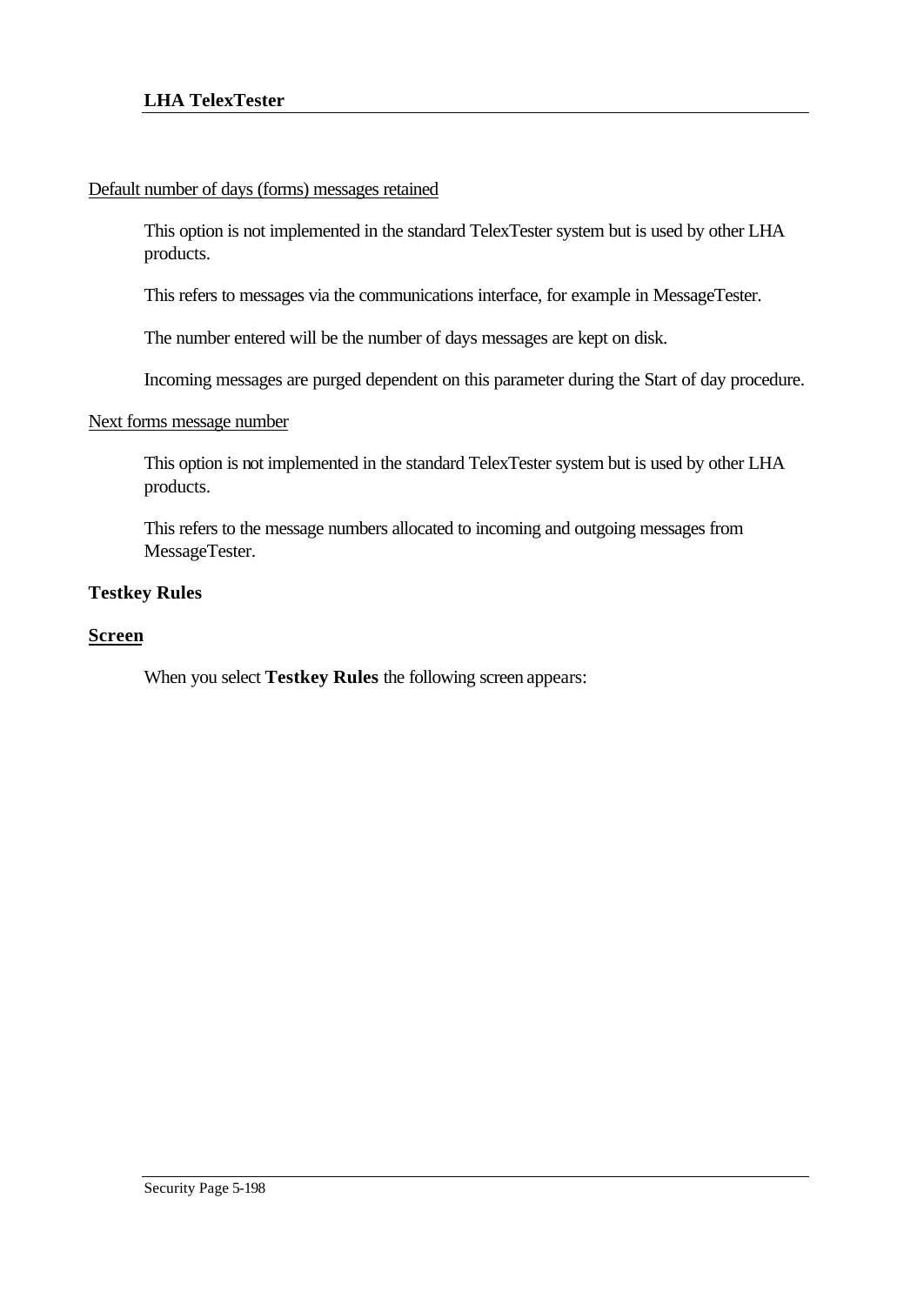```
+BANK OF LHA, LONDON 
  ----------------------------------------------V6.3.9e-----+
| LHA TelexTester Testkey Rules
¦
+User is: 
STEPHEN----------------------------------------------------11/09/01--+
Print/display Test results only at Encode verify....... [Y]
Prevent Outgoing Tests on Previous dates ............... [N]
Re-key reqd for verification (2 to exclude short code). [Y]
Allow same user to verify message ........................ [N]
Make tests through API status verified ................ [ ]
Default option when verifying message ................... [V]
Allow backout of testkey calculations ..................... [Y]
               <F1> to save/exit, <F2> to abandon, <PgUp> or <PgDn>
```
### Print/display Test results only at Encode verify

When this parameter is set to **Y** a message is simply recorded after the encode stage and only when successfully verified is the testkey calculated and the grid position allocated. This is an important parameter if you wish to establish a two stage operation for calculating tests for outgoing messages. An operator may encode many messages and another operator may then verify them independently of the sequence in which they were initially entered.

The default is **N** (display at encode stage).

### Prevent outgoing tests on previous dates

If set to  $\langle Y \rangle$ , the date for outgoinig tests cannot be set earlier than the current date.

### Re-key required for verification

If this parameter is set to  $Y$ , at the verify stage, an the operator is presented with a blank testkey data entry screen and must re-enter the complete details of the message. The system will then compare the contents of the screen with the original message. Messages must be identical (except in the **Remarks** field) for the verification to be successful.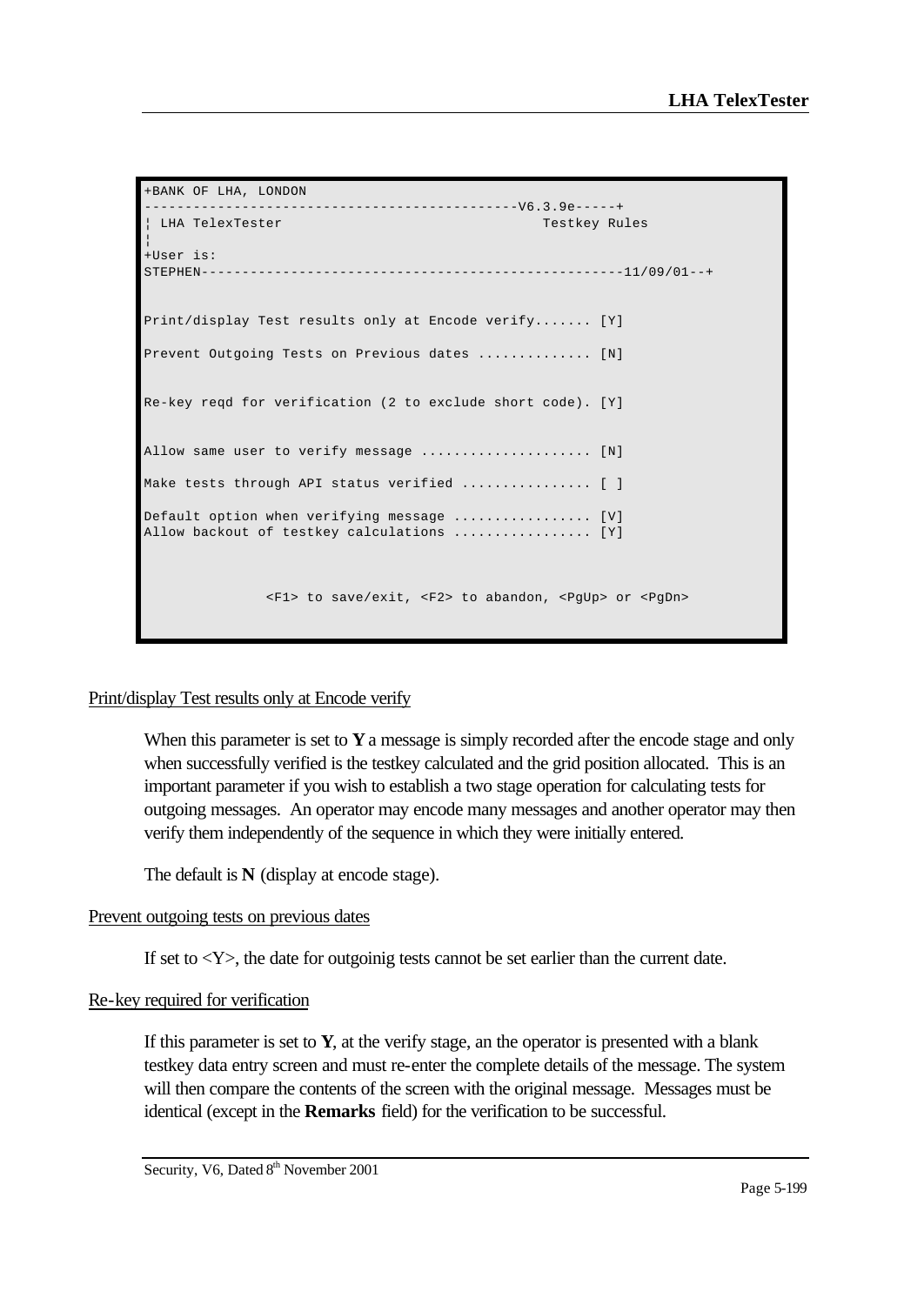## **LHA TelexTester**

If this parameter is set to  $N$  (or blank) then the completed message is presented for at verification for visual approval.

Setting this option to '2' is the same as the 'Y' setting except that the correspondent short code is not required to be reentered.

The default is **N** (Full re-key not required).

#### Allow same user to verify message

When a message is encoded, the operator's Id is recorded. If this parameter is set to **N** then the same operator may not verify a message that he or she previously encoded.

The default is **Y** (allow same user to encode and verify the same message).

Only the first 6 characters of a user's id is recorded, if this option is implemented the uniqueness of user ids should be considered.

### Make tests through API status verified

This option is only used in conjunction with the API, it causes tests encoded via the API to be marked as already verified.

#### Default option when verifying message

When a message has been selected for verification the operator must type **V** then press **[Enter]** at the prompt to begin the verification process. Entering **V** for this parameter presets the prompt field in order to save keystrokes.

The default is **V**.

### Allow backout of testkey calculations

If set to  $\langle Y \rangle$  this will allow an outgoing testkey calculation to be reversed if it the last test for the correspondent. This is currently only used by some APIs.

### **Start of Day Options**

### **Screen**

When you select **Start of day** the following screen appears: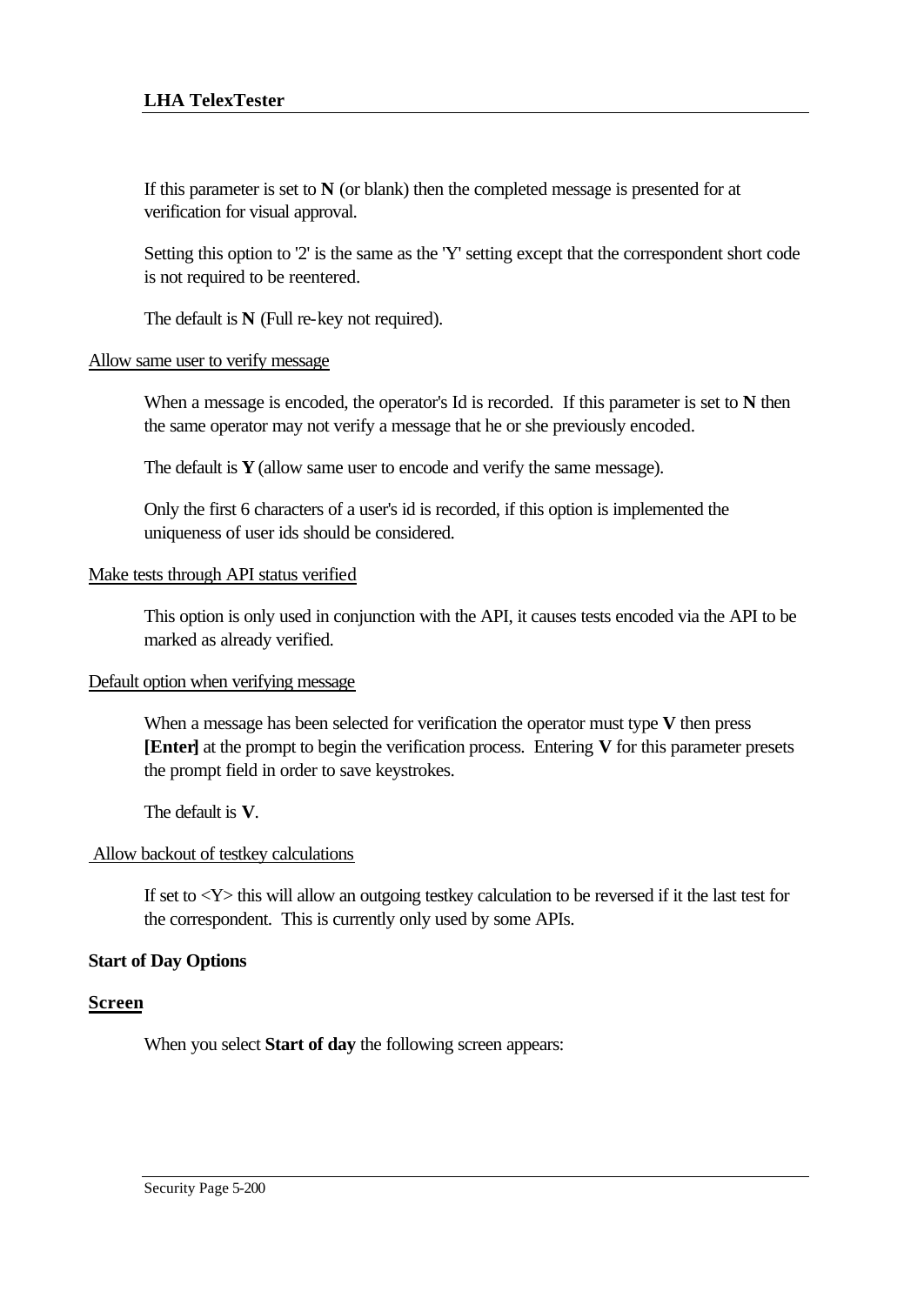```
+BANK OF LHA, LONDON 
  ----------------------------------------------V6.3.9e-----+
| LHA TelexTester Start of Day Options
¦
+User is:<br>STEPHEN-----------
                         STEPHEN----------------------------------------------------11/09/01--+
Current testkey date . . . . . . . . . . . . . . . . . [11/08/01] (MM/DD/YY)
House-keeping has been done for . . . . . . . . . . . [11/08/01]
Daily reports were done on \ldots \ldots \ldots \ldots \ldots [06/09/00]
Run Daily reports automatically \ldots . . . . . . . . [ ]
Prompt before automatically running reports . . . . . [ ]
Included in Daily reports:
   Missing Variables report . . . . . . . . . . . [Y]
   Next expected variables report . . . . . . . . . [Y]
   Print ALL next expected variables . . . . . . . . [Y]
   Print messages ('W' for wide report). . . . . . . [W]
   Print log (1 = All, 2 = Adult only) . . . . . . . [1]Run Diary after sign on (Y/N or S(upervisors only)) . [Y]
Entries to save in log file following daily report. . [1000]
       <F1> to save/exit, <F2> to abandon, <PgUp> or <PgDn>
```
#### Current testkey date

The system date is established when **TelexTester** is started. The format is YYMMDD.

#### House-keeping has been done for

The date when the last House Keeping was run.

#### Daily Reports were done on

Last date the Daily Reports option was run.

### Run Daily Reports automatically

When set to **Y**, this parameter allows for the automatic running of the Daily Reports option at start up of **TelexTester** if the system date has advanced.

Default is **N** (do not run automatically).

#### Prompt before automatically running reports

If set to 'Y', the Daily Report will not run until confirmed.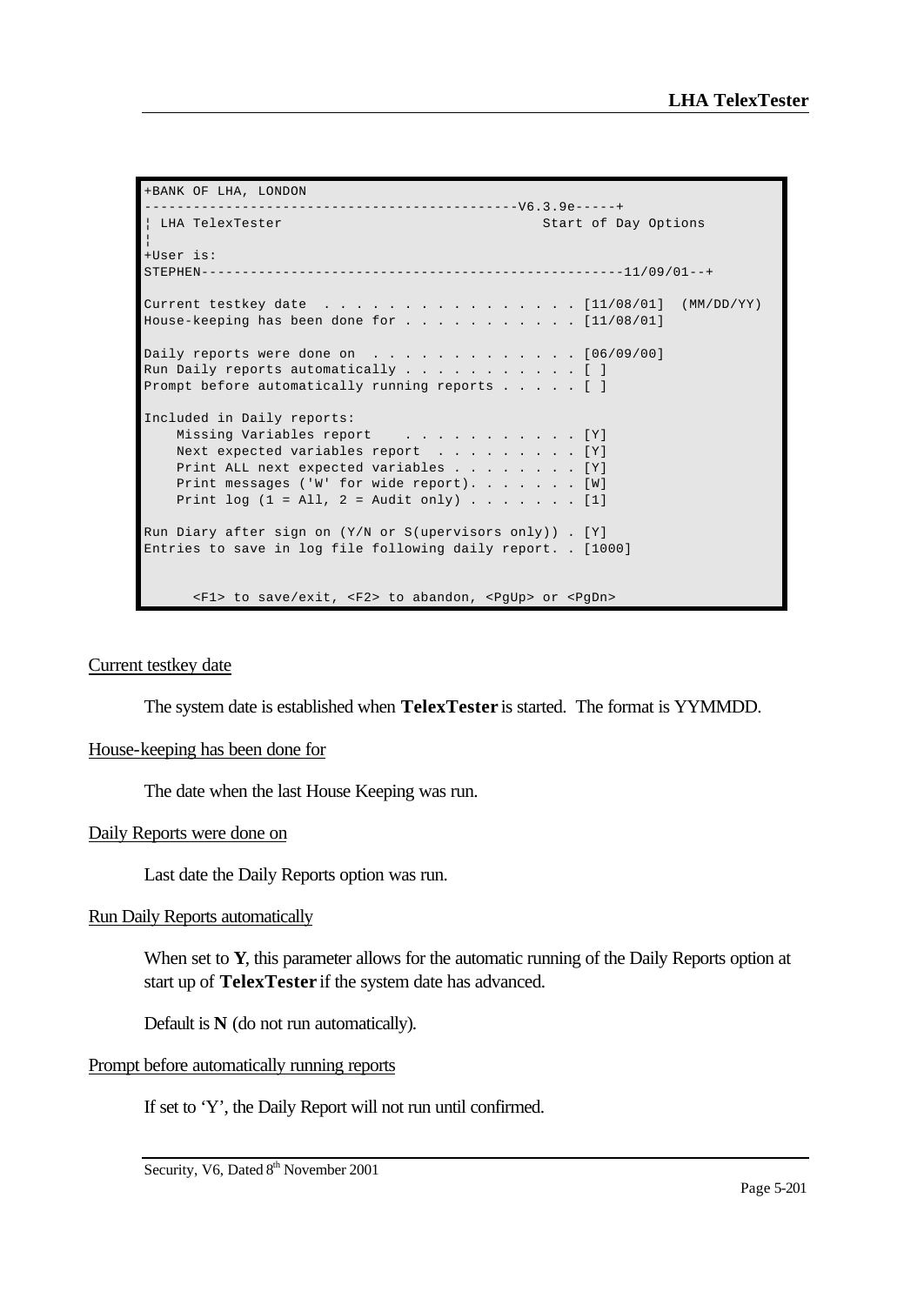Included in Daily Reports

Missing Variables report

Next expected variables report

Print ALL next expected variables

Print messages ('W' for wide report)

## Print  $log(1 = All, 2 = Audit only)$

If you have set the parameter to **Write Continuous log to Disk** the disk file TKLOG.TXT will be printed when Daily Reports are run.

Default is **N** (Do not print log).

To print all of the log at Start of day, set this option to  $\langle 1 \rangle$ .

To print only those items protected by the Audit passwords, set this option to <2>.

### Run Diary after sign on

The TelexTester system internal diary can check for a users reminders automatically when they sign on to the system, enter  $a < Y$  in this field to utilise this function.

Diarys can be checked by using the menu option if the automatic option is not suitable.

See the section **Diary Maintenance** in the Operators Section for details.

### Entries to save in log file

During Start of day, the log file is cleared. To retain entries which can then be viewed through the View/Print log facility, set this entry to the number of entries to be retained.

### **Additional Options**

### **Screen**

When you select **Additional Options** the following screen appears: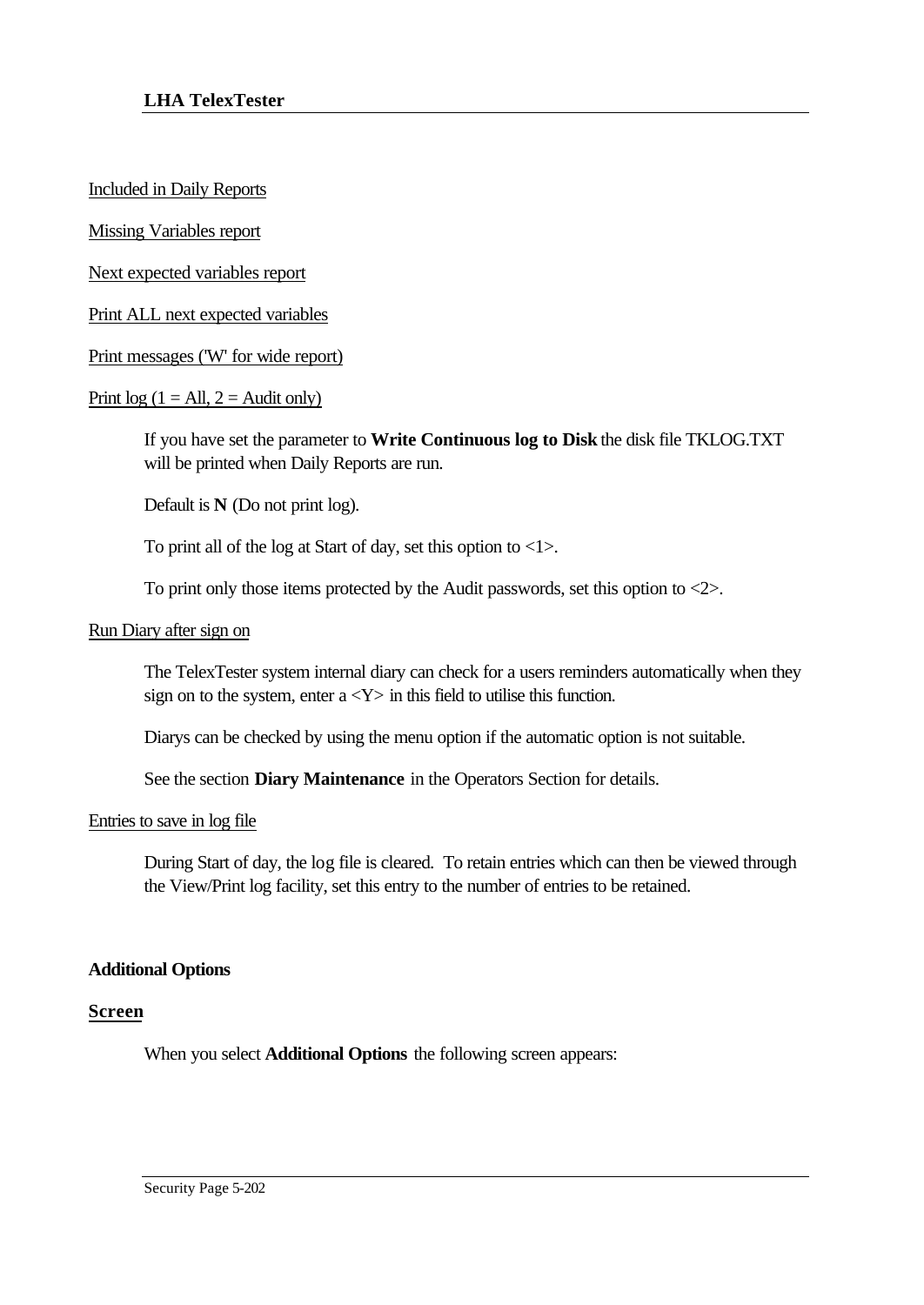```
+DEMONSTRATION SYSTEM 
-------------------------------------------V6.3.9e-----+
¦ LHA TelexTester Additional options 
¦
+User is: 
STEPHEN----------------------------------------------------11/09/01--+
Bank Name...[DEMONSTRATION SYSTEM____________________] <- do not alter.
Licence No..[0010323219]
Sequence numbers.
 Daily messages log, incoming... [000001] Outgoing [000005] <-Do not 
alter
Message serial number, incoming... [00278] Outgoing [00177] "
2nd supervisor required for table maintenance .... [ ]
2nd supervisor required for grid maintenance ..... [ ]
Allow 'SECURE' option without audit passwords .... [ ]
               <F1> to save/exit, <F2> to abandon, <PgUp> or <PgDn>
```
### Bank Name

This name is set up by LHA it must not be altered.

#### Licence No

As above.

### 2nd Supervisor required for table maintenance

If set to 'Y', when a supervisor attempts to access the **Correspondent Maintenance** option, the system will prompt for the user id and password of a second supervisor.

#### 2nd Supervisor required for grid maintenance

If set to 'Y', when an operator or supervisor attempts to access the **Grid Maintenance** option, the system will prompt for the user id and password of a second supervisor.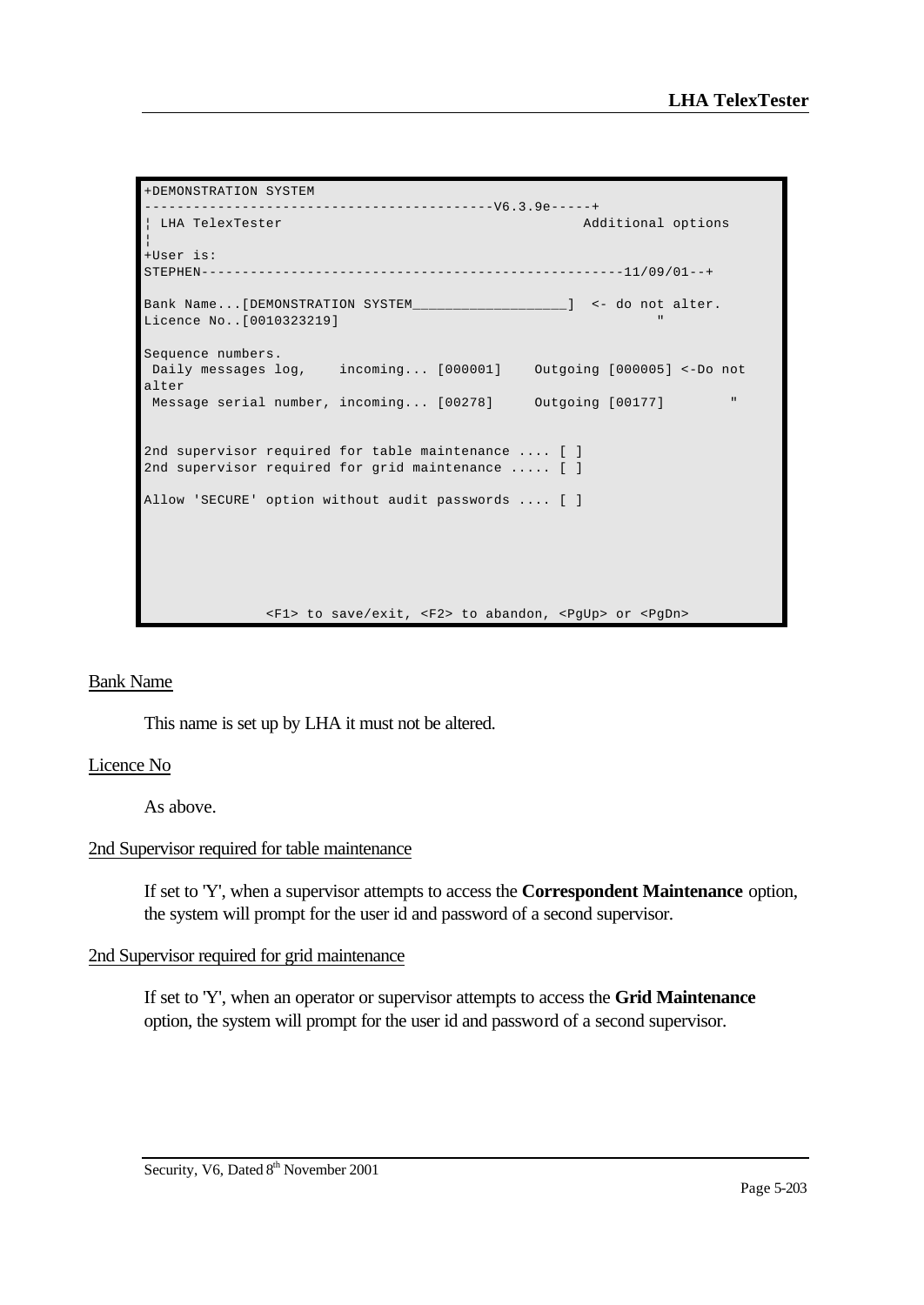### Allow 'SECURE' option without audit passwords

Normally, access to the Export/import functions and the Secure option require input of the 2 Audit passwords.

Setting this option to 'Y' will allow access to the Secure option without the audit passwords. This is provided to enable operators to run the secure option at the end of day when the Supervisor or Audit holders may not be available. Once run in this way, the TelexTester system cannot be used until 'Released'. The function 'Release' will require the Audit passwords as normal.

# **Text Parameters**

# **Introduction**

In addition to the system parameters, further flexibility is provided by use of the Text parameters.

The text parameters are held in an ASCII text file called 'TXPARM.TXT' in the Testkey directory. Each parameter is defined on a single line in the format:

xxxxxxyyy=....................

These text parameters are used by various components of the Testkey system.

The first 6 characters on each line are the section of Telextester which the parameter refers to.

The next 3 characters are the specific parameter.

The next character is always the  $\leq$  >. Then follows the actual parameter.

The following information on Text parameters is divided into the Sections of TelexTester to which it refers.

# **Outgoing Testing (Duplicates)**

To enable checking for duplicates of Outgoing messages, add the line:

CODINGRDP=Y

When enabled, the 'Narrative' field (remarks) are compared with previous tests and the test is rejected if duplicated.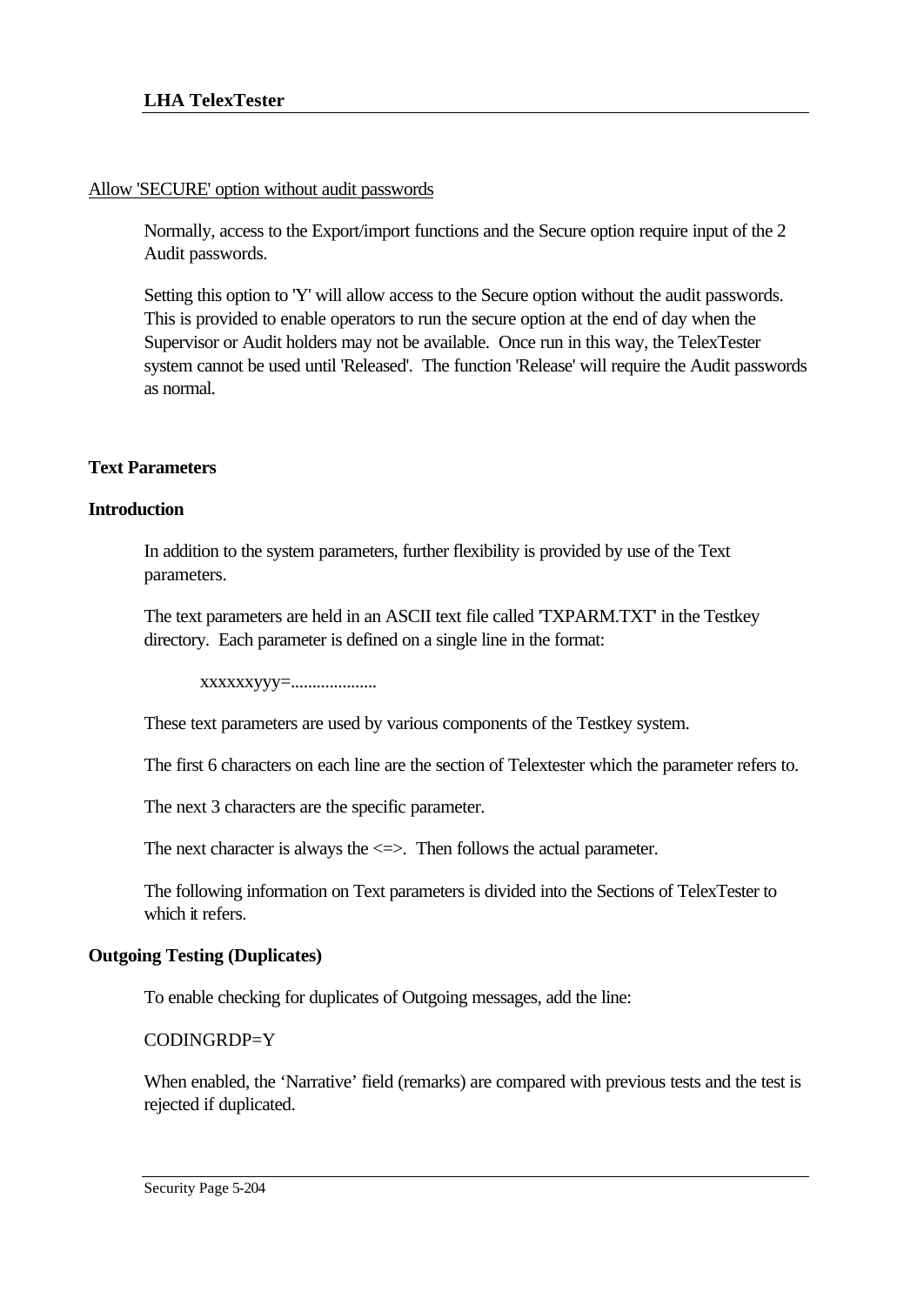# **Tested messages Report**

Default Order (Manually run report)

REPMSGOR1=C

Sets default to 'C' (Correspondent)

Default Order (Automatically run report)

REPMSGOR2=M

Sets defaul to 'M' (Message order)

### Default Format

REPMSGDEF=1

Sets format to 1

### **Temporary files**

The system uses the DOS environment setting <TEMP> to locate some temporary files. In addition, some functions will use the following parameters:

The directory for temporary files:

<TMPFILDIR=\temp>

The file name of temporary files, the number 000 will be incremented if multiple files are created:

<TMPFILFIL=temp000.tmp>

# **Limited TelexTester**

### MENUCO, Menu configuration

The default menus for Limited system Telextester can be configured the defaults are:

Supervisors <MENUCOSUP=AA>

Operators <MENUCOOP =AB>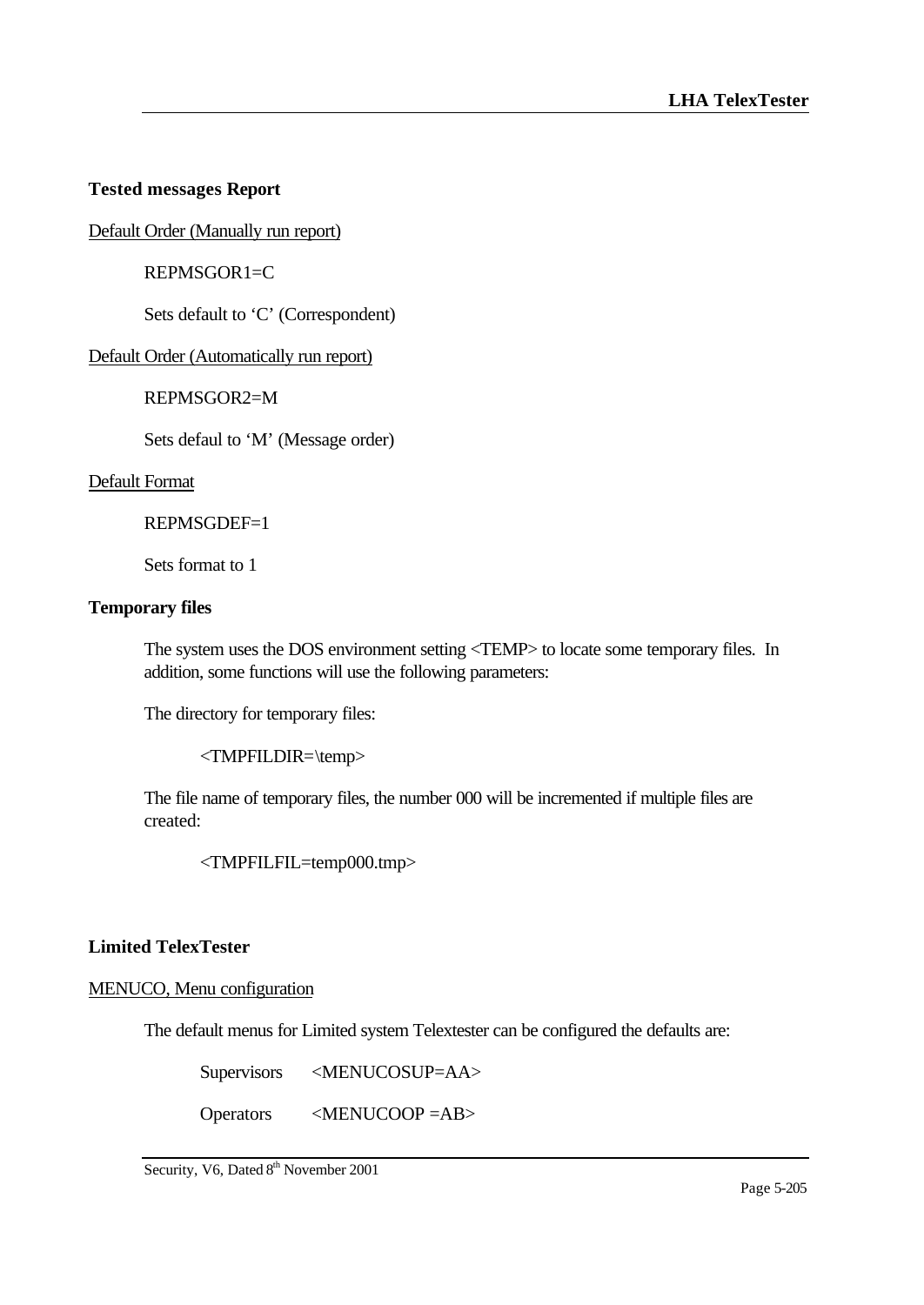Verifiers <MENUCOVER=AC>

### **User Maintenance**

### LSEM, Default language

The default language for a system can be specified, this default is used if no language is set in the user profile, default is:

<LSEM LAN=ENG>

# **MessageTester**

## TXMAIN, Default values

The default value for a field on a form can be entered in the form definition as <TXMAIN>. This is followed by the tag value which is any 3 characters.

For example, if a field is type <DOSDEST> and the default value is <TXMAINDDT> then the actual default value will be taken as <xxxxxxxxxxxxx> in the example:

## TXMAINDDT=xxxxxxxxxxxxxxxxx

The use of TXPARM for defaults in this way allows default values longer than that available in the normal forms definition. Also, defaults can be changed more easily to reflect local conditions instead of having to change the form definitions.

### **COMPOSUNL**

This defines the character in the prefix and suffix fields which is translated into a space character.

The default value is <COMPOSUNL=\_>, the underscore.

# COMPOSPD

This supplies text for input into a message which may be a duplicate.

When a message send fails or the status is changed from 'Sent' the message text will have this inserted at the beginning of the message.

For example, <COMPOSPD =\*\*\* WARNING POSSIBLE DUPLICATE>.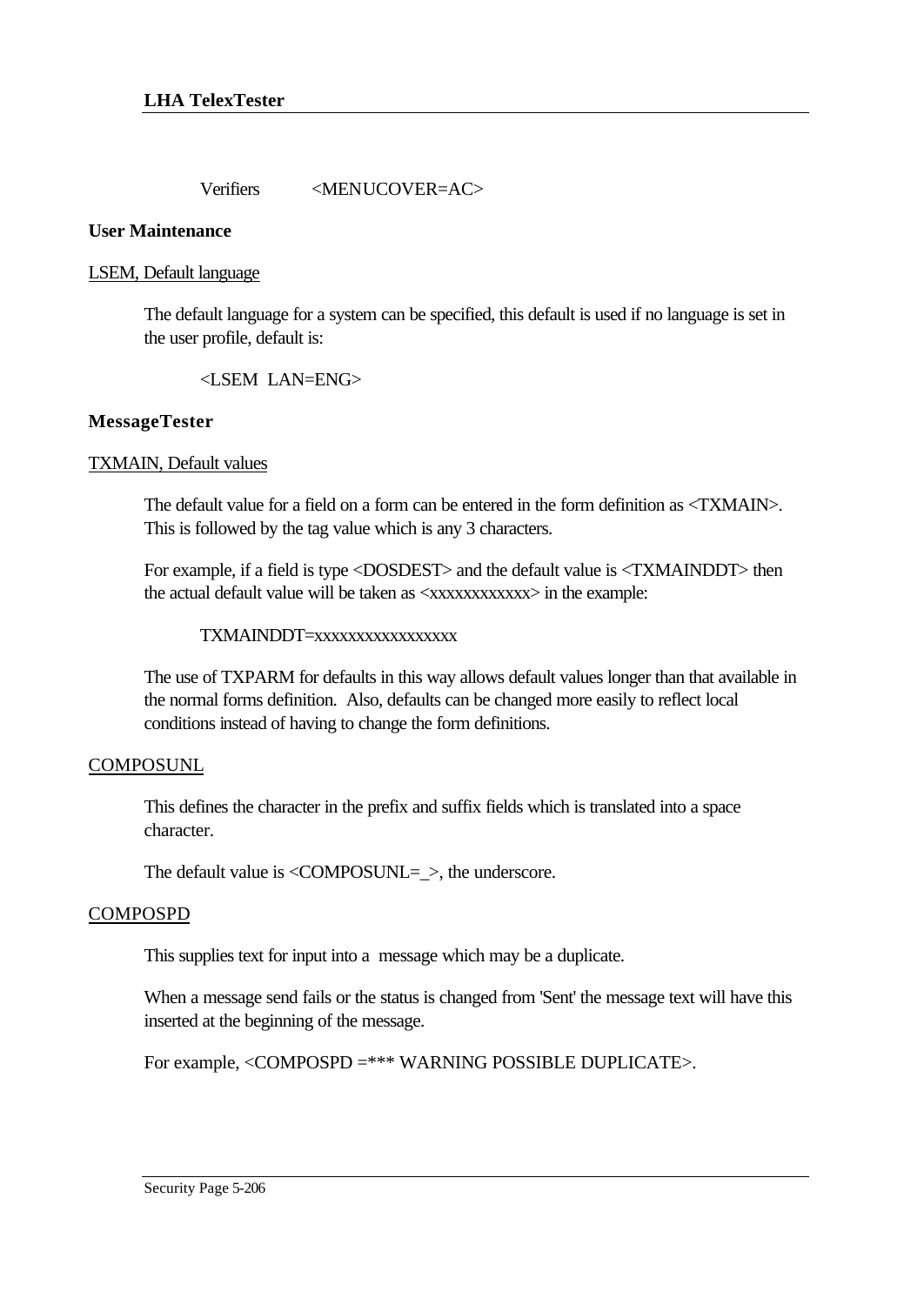# REPTLX

The titles above the user defined columns of the outgoing messages report.

The defaults are:

<REPTLXRE1=User>

<REPTLXRE2=Verifier>

The title above the text column for incoming messages report:

<REPTLXINT=Text

# **Default file name for 'Testkey Results Form'**

LOGCODFIL=logcod

The file name to save testkey results.

# **Default file name extention for 'Testkey Results Form'**

## LOGCODEXT=txt

The default extention to LOGCODFIL.

### **Printer control**

## SETGLO PCT=xxxxxxxxxxx

This will set the name of the printer control file.

## **API40 Access Interval**

API40 IOT=n

The number of milli secs between io operations when waiting for an input file.

Default is 50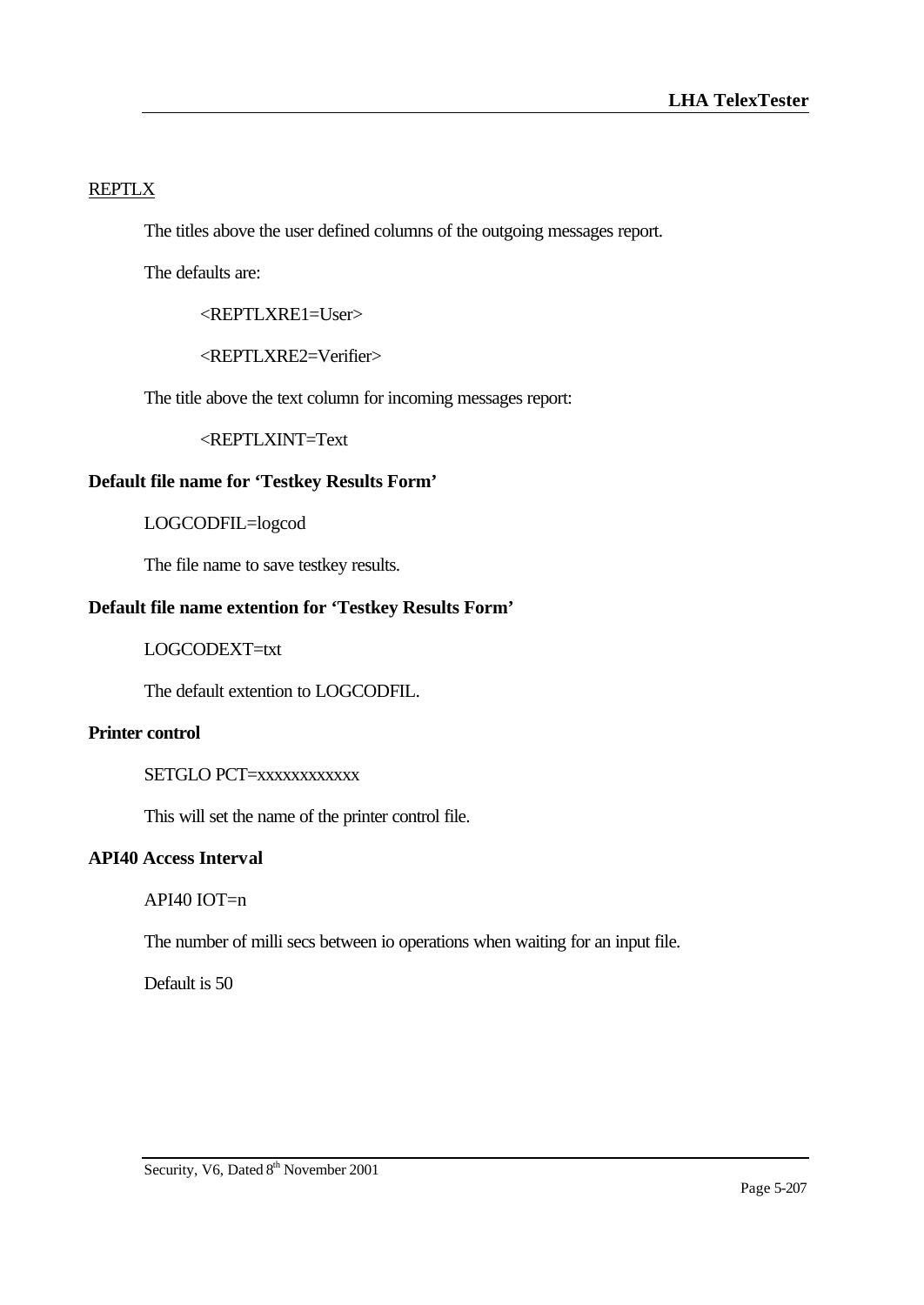# **System Security**

### **Introduction**

This section gives suggestions for security while the system is inactive and unmanned. While in operation the TelexTester system is protected from unauthorised use by the combinations of User profiles, Audit passwords and Startup passwords. Details of these are elsewhere in this Section.

The data in TelexTester is partly encrypted, files and records are of variable length. However, the fact that information is there somewhere means it could possible be accessed.

### **Physically secure computer**

The computer can be physically secured, it could be stored in a safe or secured area. It may be convenient to use a Notebook sized PC, this could be locked away when not in use in the same way as Testkey tables are secured. During use, some notebook PCs have devices to secure them to walls or desks.

## **Physically secure hard disk**

The hard disk used could be removable, allowing just this to be secured.

# **Physically secure data**

The data can be removed and the hard disk erased. This could be achieved in one of the following ways.

### DOS Tape/Floppy backup

The data could be backed up onto tape or floppy disks, these could then be secured and the hard disk erased.

### TelexTester Export utility

The testkey tables could be backed up using the export utility, then the tables could be erased.

### TelexTester Secure utility

The secure and release options are available from within the Export/Import system. This option is fully documented in the **Supervisors Section**.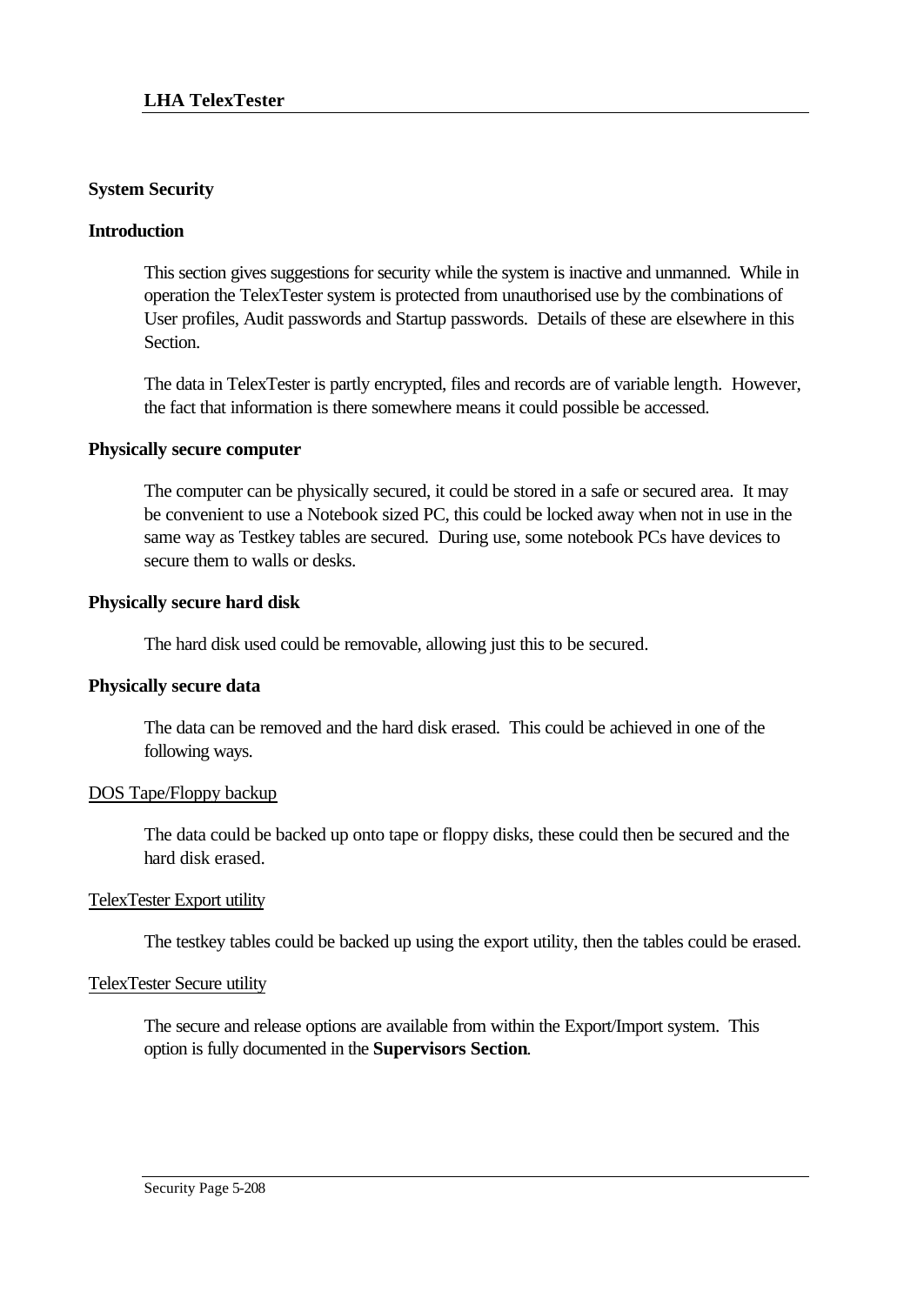The secure option is used to remove the fixed numbers from the Testkey system and transfer them to a floppy disk which can then be conveniently secured. At the same time correspondent records are made inaccessible. This function makes the Testkey system unusable without the floppy disk.

The release option is used to reverse the operation of secure.

## **Encrypt data**

A proprietary security package could be installed, this will provide hard disk encryption if required. Users can then be configured in addition to the TelexTester user profiles giving them restricted access to the machine's resources.

## **Start new fixed numbers**

### **Introduction**

This option is provided on the **Utilities** menu. It allows fixed numbers to be changed for individual or groups of correspondents.

The new fixed numbers are entered in the 'Pending' area of correspondent maintenance and activated later using this option.

New fixed numbers can be manually entered in the standard TelexTester system. The Administrator systems have facilities for generating ranges of fixed numbers randomly.

## **Screen**

On selecting 'Start fixed numbers', a screen similar to the following will be displayed: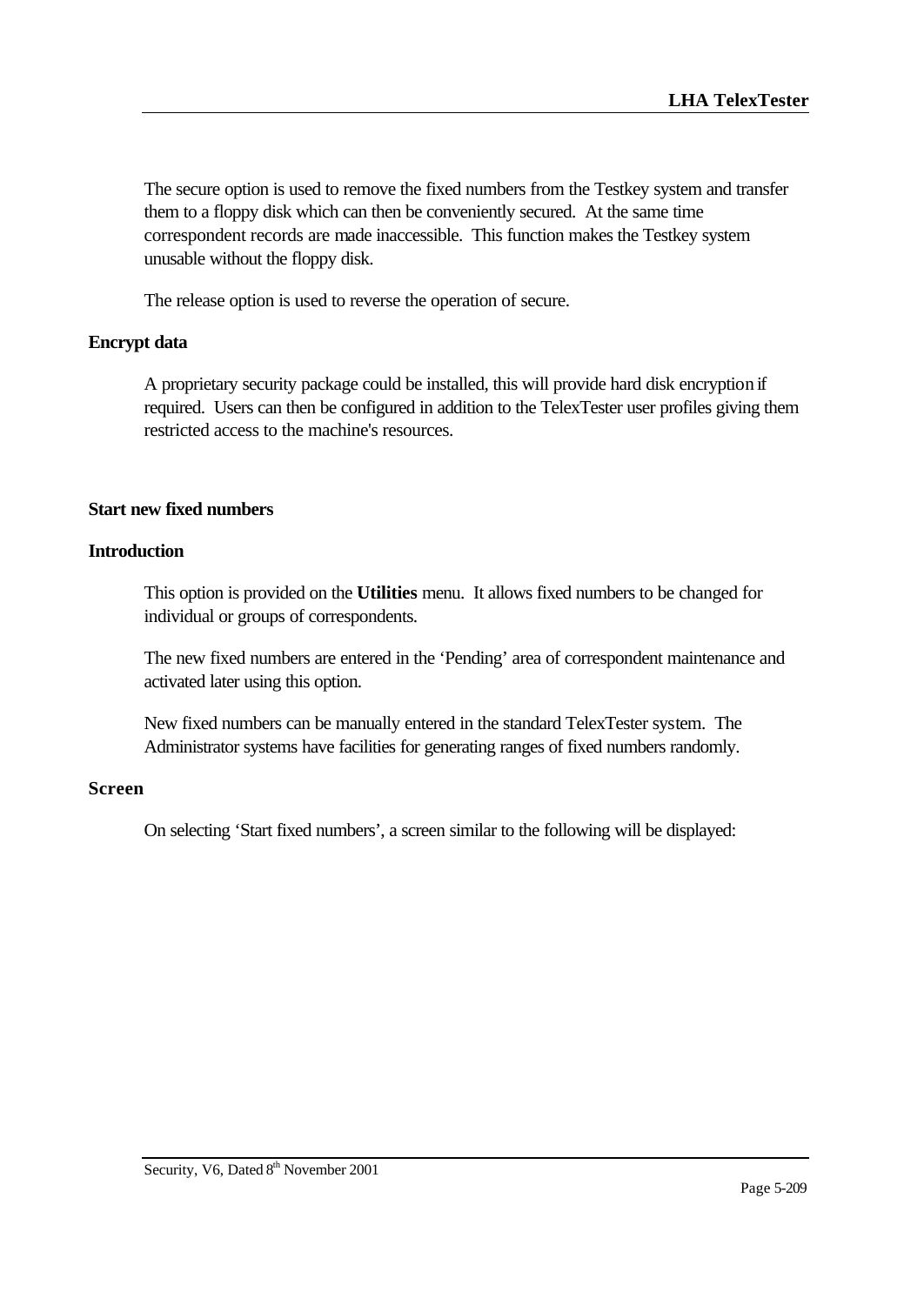```
+BANK OF LHA, LONDON 
----------------------------------------------V6.3.9e-----+
                                                Start New Fixed Numbers
¦
+User is: 
STEPHEN----------------------------------------------------11/09/01--+
  THIS PROGRAM WILL TRANSFER FROM THE PENDING FIXED NUMBERS TO THE ACTIVE 
  FIXED NUMBER FIELDS FOR THE SELECTED RANGE OF CORRESPONDENTS. 
   Limit operation to 'Marked' correspondents (Y/N): [Y] 
  Correspondent Group to further limit operation: [ ]
   Transfer Option: 1 Inbound 
                     2 Outbound 
                    3 Branch 
                    4 Inbound & Outbound 
                    5 Inbound, Outbound & Branch [4] 
   Save previous fixed numbers in 'Memo' text (Y/N): [N] 
                     <F1> to confirm and execute, <F2> to exit
```
# **Options**

### Limit operation to Marked correspondents

During correspondent maintenance, correspondents can be flagged as 'Selected'.

Enter  $a < Y$  in this field to limit this operation to only those correspondents currently flagged as selected.

# Correspondent Group

During correspondent maintenance, correspondents can be allocated to groups, see the Table Maintenance Section for details.

Entering a group in this field will limit the operation to correspondents within the selected group.

A full group title can be entered, or, a group hierarchy followed by  $a \ll 1$  to indicates sub groups to be included.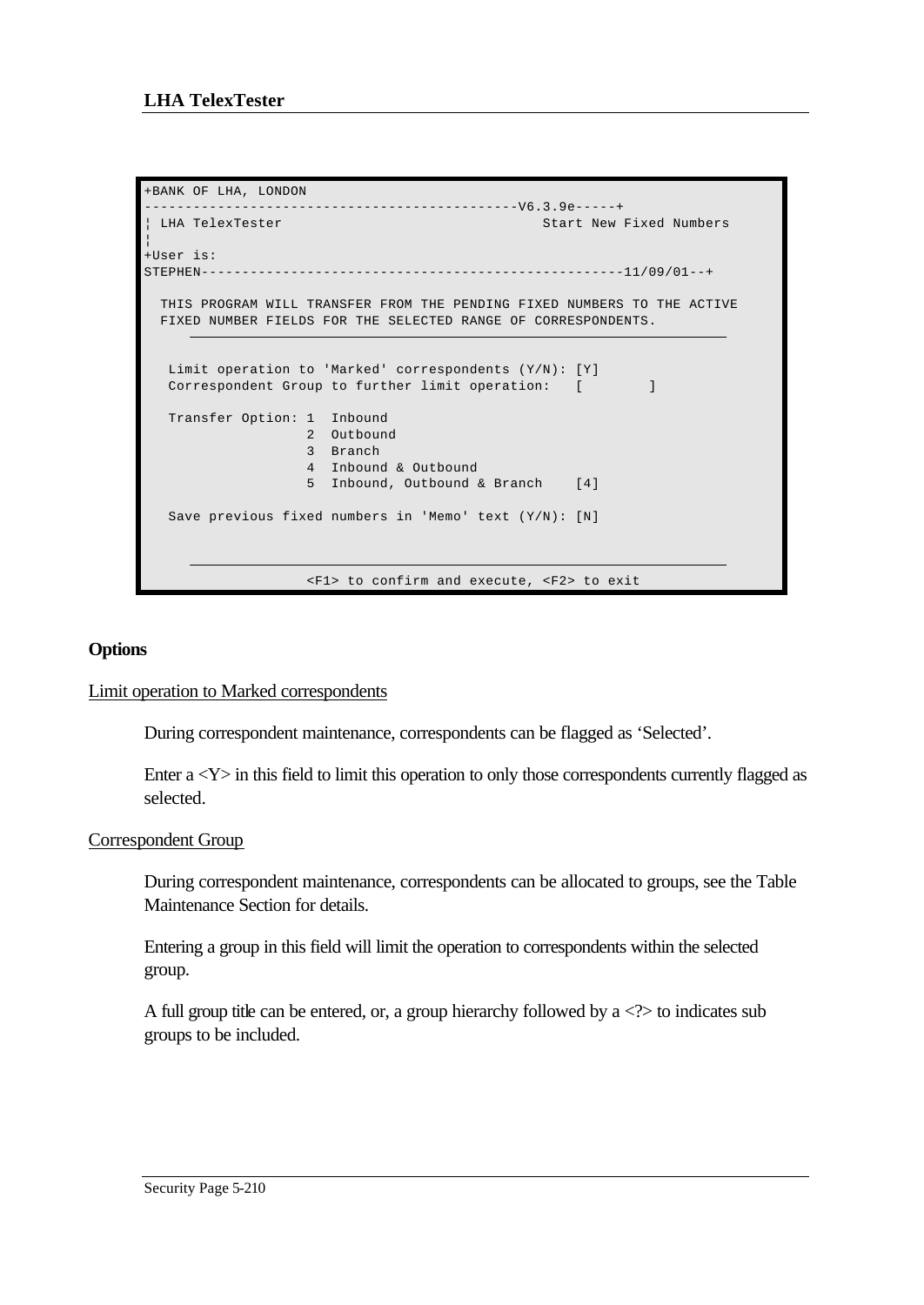# Transfer Option

Enter a number from 1 to 5 to indicate which numbers are to be transferred as follows:

- 1 Transfers only Inbound numbers
- 2 Transfers only Outbound numbers
- 3 Transfers only Branch numbers
- 4 Transfers both Inbound & Outbound numbers
- 5 Transfer Inbound, Outbound & Branch numbers

# Save previously 'Active' numbers as 'Old' numbers (Y/N)

If selected, the fixed numbers will be moved to the 'Old' fixed number fields.

## Use 'Old' numbers up to and including this date:

If selected, the 'Use old fixed number up to' field will be completed with this date.

## F1 to confirm

When all options have been checked, press the  $\langle F1 \rangle$  key to start the transfer.

### F2 to exit

Press the <F2> key to exit from this option.

# **Dual Control of Testkey tables**

### **General**

This facility allows responsibility for correspondent maintenance to be divided between Supervisors.

If enabled, a Supervisor doing correspondent maintenance will be able to view/change either the sequence/prefix variables or the date/currency/amount variables but not both.

### **Implementation**

To implement this option there are two controls.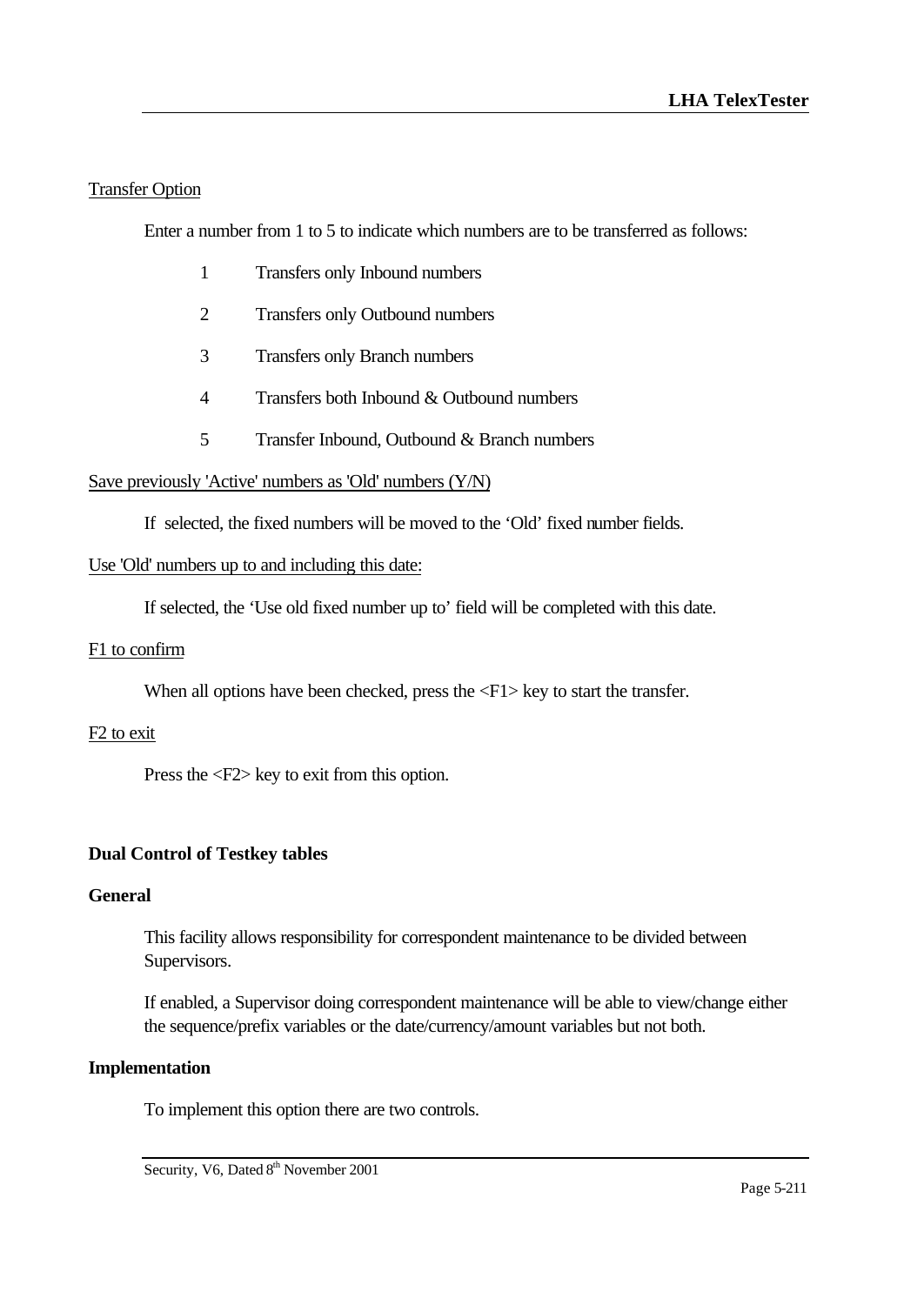## User Maintenance

In user maintenance, the profile option:

'Disp/Change seq/pfx vars'

Set this option to  $\langle Y \rangle$  to allow a user to view/change sequence/prefix variables.

If the user is an 'Operator', the option only refers to viewing the variables in for example 'Grid Maintenance'.

If the user is a 'Supervisor' the option also refers to 'Correspondent Maintenance'.

# System Parameters

In System Parameters, the option:

'Stop access to both SeqVars and Date/Ccy/Amt Vars'

Set this option to  $\langle Y \rangle$  to prevent a users who has access to Sequence/Prefix variables from also accessing the Date/Ccy/Amount variables.

# **Fixed number Translation**

This option is available on the 'Additional Utilities' Menu.

It allows users to be specified in the user profile as having access to the fixed numbers but only in a translated format.

When selected a screen like this will be displayed: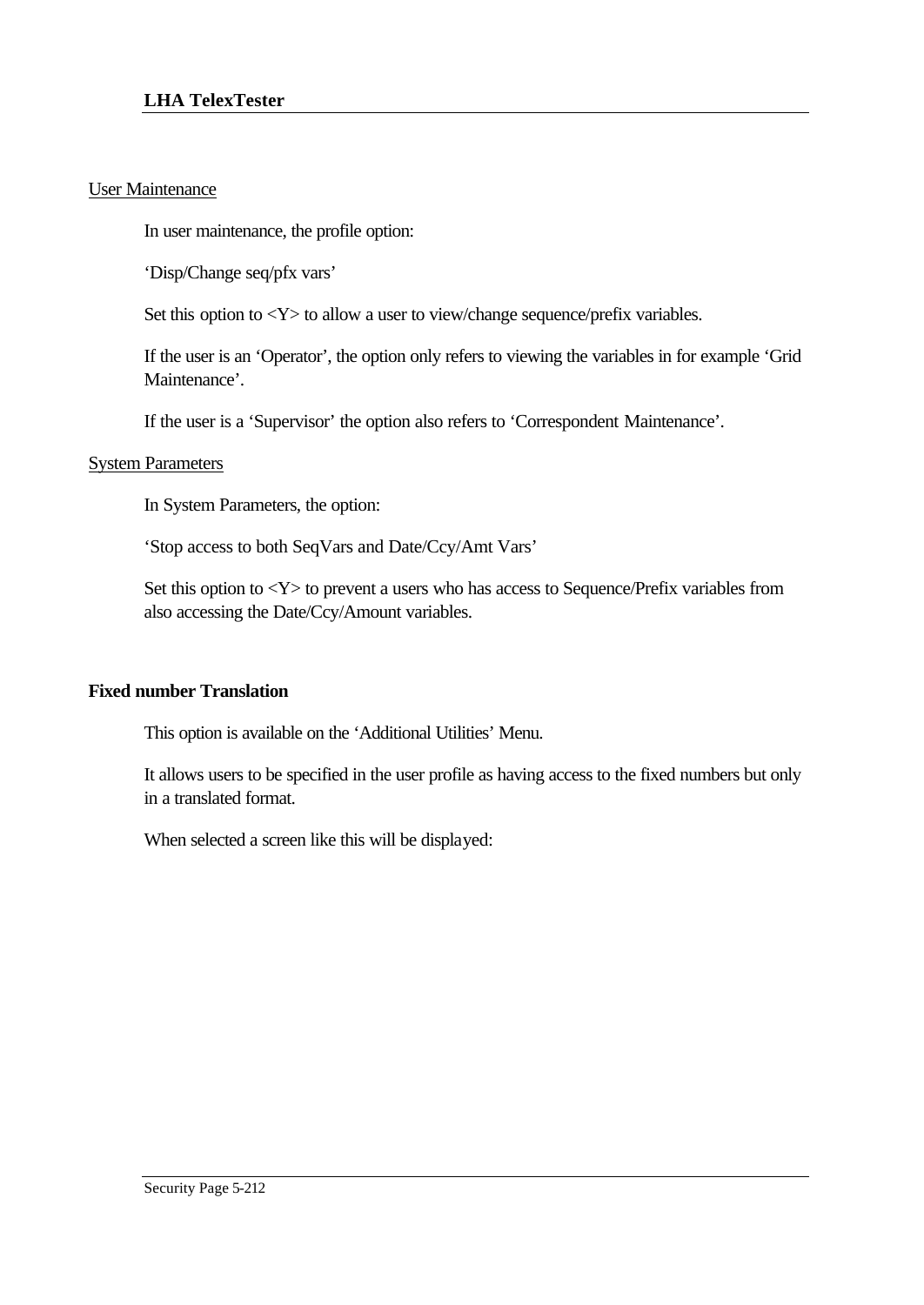```
+ABN AMRO BANK -
KARACHI-------------------------------------------V6.3.9e-----+
                                       Fixed number translation
table¦
+User is: 
STEPHEN----------------------------------------------------11/09/01--+
 Lower limit: [ 1] Upper limit: [ 6]
 Clear Coded Clear Coded Clear Coded Clear Coded Clear Coded
 1:_____18 2: 44 3: 26 4: 48 5: 
28
     6: 3 : : : :
 : : : : :
 : : : : :
 : : : : :
<F1> Save & Exit; <F2> Abandon & Exit; <separation of the set of the set of the set of the set of the set of the set of the set of the set of the set of the set of the set of the set of the set of the set of the set of the
<PgUp>/<PgDn>; <^PgUp> Top; <^PgDn> Bottom; 
<F3> Check for duplicates; <F4> Set limits; 
<F5> Screen List; <F6> File List; <F7> Print List; 
<F8> Generate; <F9> Sort on Clear; <F10> Sort on Encrypted
```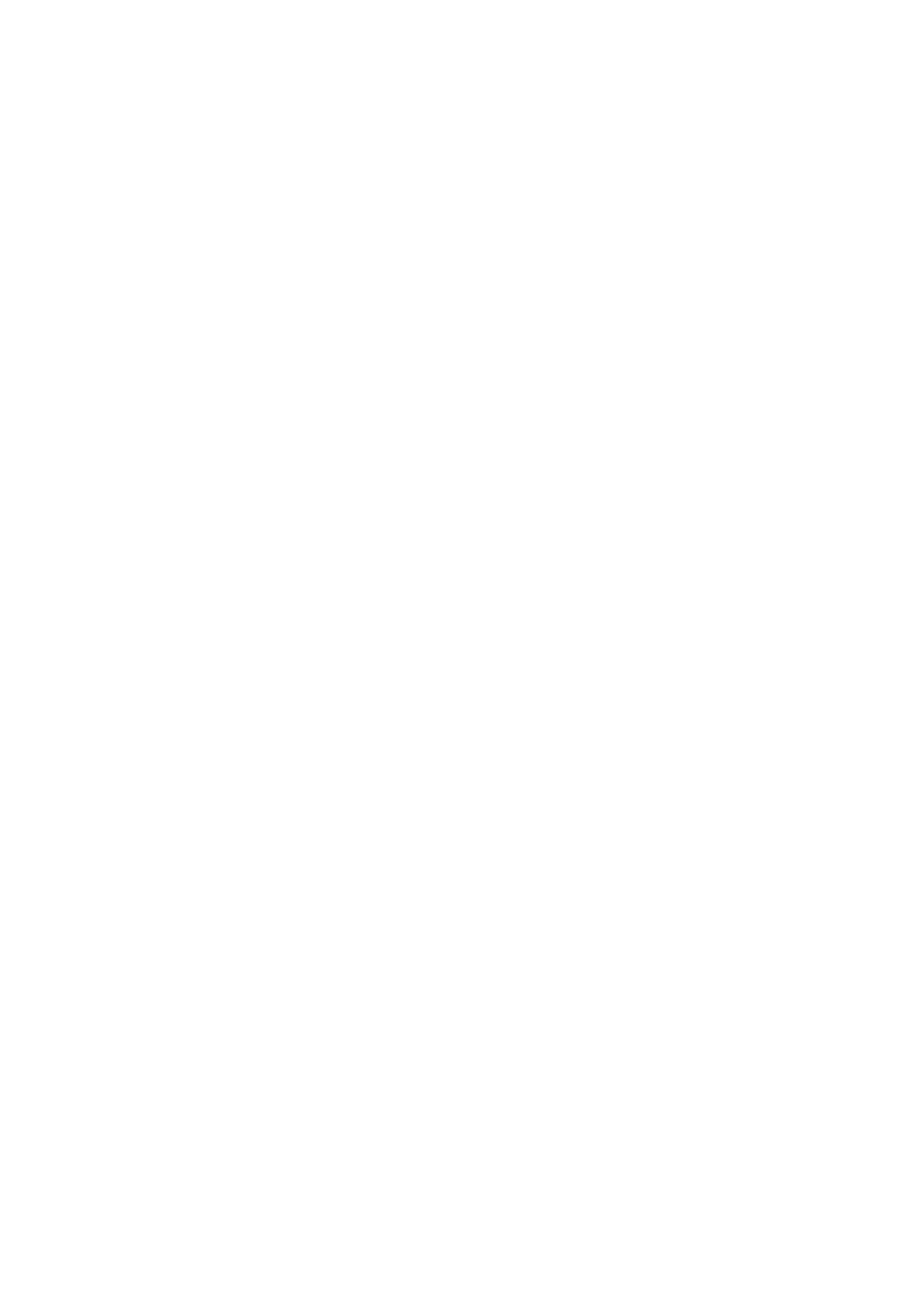## **Appendix A Sample Testkey**

The following represents a sample bank's test key tables and is provided for educational purposes only.

| CYPHER KEY                                                                      |
|---------------------------------------------------------------------------------|
| for use between                                                                 |
| <b>LHA BANK</b>                                                                 |
| MONEY TRANSFER AND WIRE<br>Suite 11B, 50 Glenbrook Road<br>Stamford<br>CT 06902 |
| and                                                                             |
| <b>VP International Money Transfer</b>                                          |
| <b>International Bank Inc</b><br>Wall Street, 34th Floor<br>New York, NY 99999  |

This Cypher Key is confidential. It should be safeguarded against misuse and be accessible ONLY to personnel authorized to use it. ERIC SHEPHERD BANK, CT, disclaims any responsibility in circumstances which may arise through the omission of its correspondents to observe such precautions.

If this Cypher key is lost or stolen, LHA BANK, CT should be advised immediately by wire.

This Cypher Key is intended for reciprocal use, unless otherwise arranged.

All correspondence relating to this arrangement is to be marked CONFIDENTIAL.

## **INSTRUCTIONS ON THE USE OF THIS KEY**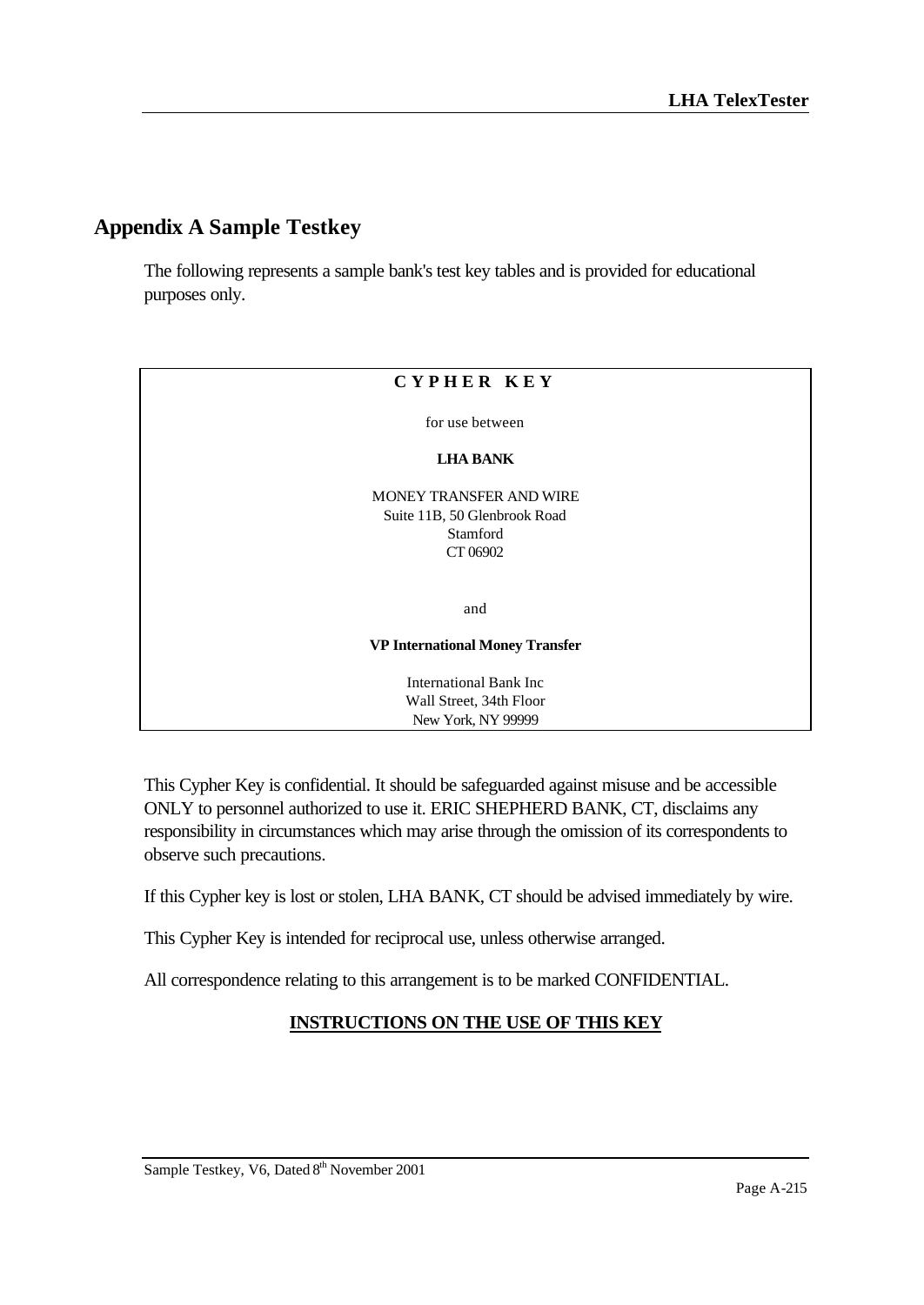TEST ALL messages ordering or involving payments and transfers, purchase, sale and delivery of securities; containing acknowledgments of receipt of funds, advices of collections paid, advices of issuance of letters of credit and amendment; and other matters of importance requiring positive proof of origin.

Calculate TEST by adding together the following:

| 1.               | Fixed number from                           | Table (i)    |
|------------------|---------------------------------------------|--------------|
| 2.               | Variable referring to the month from        | Table (ii)   |
| 3.               | Variable referring to the date from         | Table (iii)  |
| $\overline{4}$ . | Variable referring to the currency from     | Table $(IV)$ |
| 5.               | Variable referring to the total amount from | Table (v)    |

(All fractions or decimals omitted BEFORE totaling)

## **SECURITIES**

BONDS: Test for face amount. However when ordering payment against receipt of a stated face amount of bonds, test for the total face amount of the bonds as well as for the full amount to be paid or received.

SHARES OF STOCK: Test for the number of shares. However, when ordering payment made against receipt of a number of shares, test for the number of shares mentioned as well as for the amount to be paid or received.

WHEN MONEY AMOUNT OR NUMBER OF SHARES is NOT mentioned in message, compute test only from Tables (i), (ii) and (iii).

## **EXAMPLES**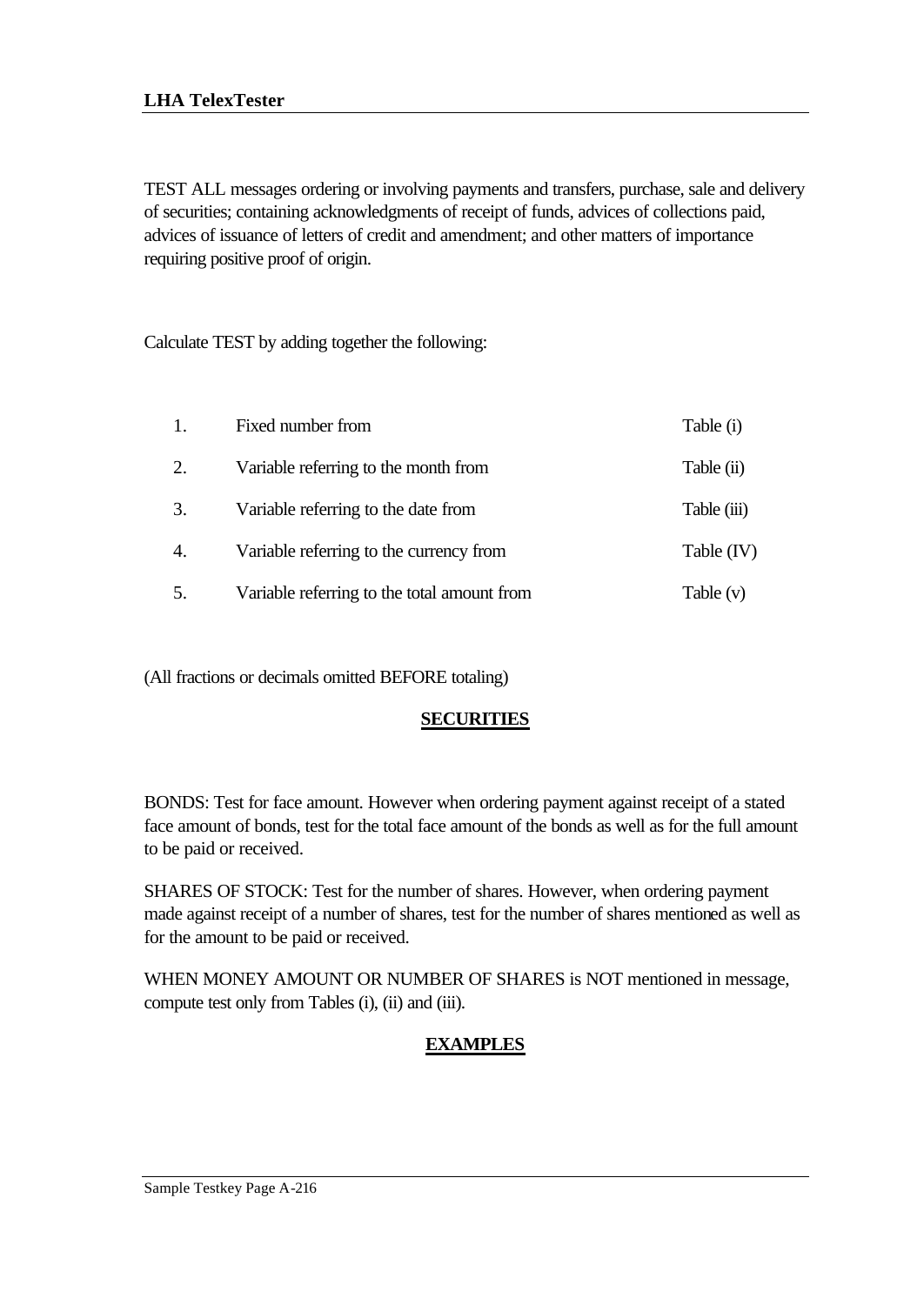## **A message is dispatched January 27th ordering payments of:**

| <b>United States Dollars</b> | 5,281.50  |
|------------------------------|-----------|
| <b>United States Dollars</b> | 12,528.16 |
| Pounds Sterling              | 26,189.45 |
| Total of amounts             | 43,999.11 |

## Tested as follows:

| fixed number |                              | 8512 |
|--------------|------------------------------|------|
| month:       | January                      | 21   |
| Date:        | 27 <sup>th</sup>             | 15   |
| currency:    | <b>United States Dollars</b> | 123  |
| currency:    | Pounds, Sterling             | 200  |

| Total amount | 43,999.11 |     |
|--------------|-----------|-----|
|              | 40,000    | 86  |
|              | 900       | 118 |
|              | 90        | 145 |
|              | 9         | 175 |
|              |           |     |

Test: 9525

## **A message dispatched April 3rd ordering sale of:**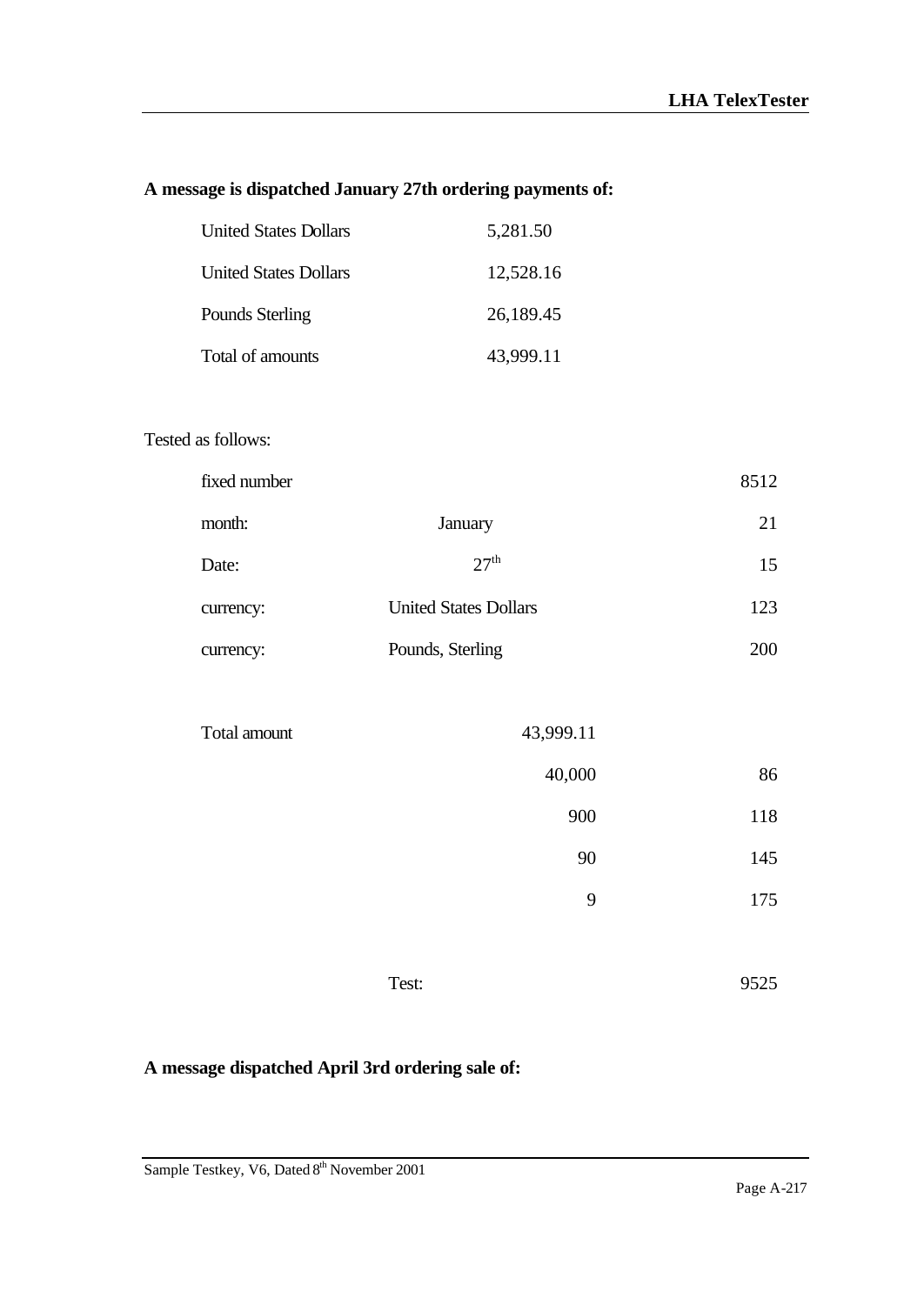## **LHA TelexTester**

Shares of stock and payment of 4,250 United States Dollars against receipt of bonds with face value of 5,000 United States Dollars

Tested as follows:

| fixed number |                 | 8512 |
|--------------|-----------------|------|
| month        | April           | 37   |
| date         | 3 <sup>rd</sup> | 29   |
| currency     | <b>USD</b>      | 123  |
|              |                 |      |
| Total amount | 9,400           |      |
|              | 9000            | 101  |
|              | 400             | 139  |
|              |                 |      |
|              | Test:           | 8941 |

## **TEST, WRONG OR OMITTED**

When the test is wrong, or is omitted from a message important enough to be tested, instructions are not to be executed. The sender of the message is to be notified immediately, unless the correct test can be quickly obtained by a Service message.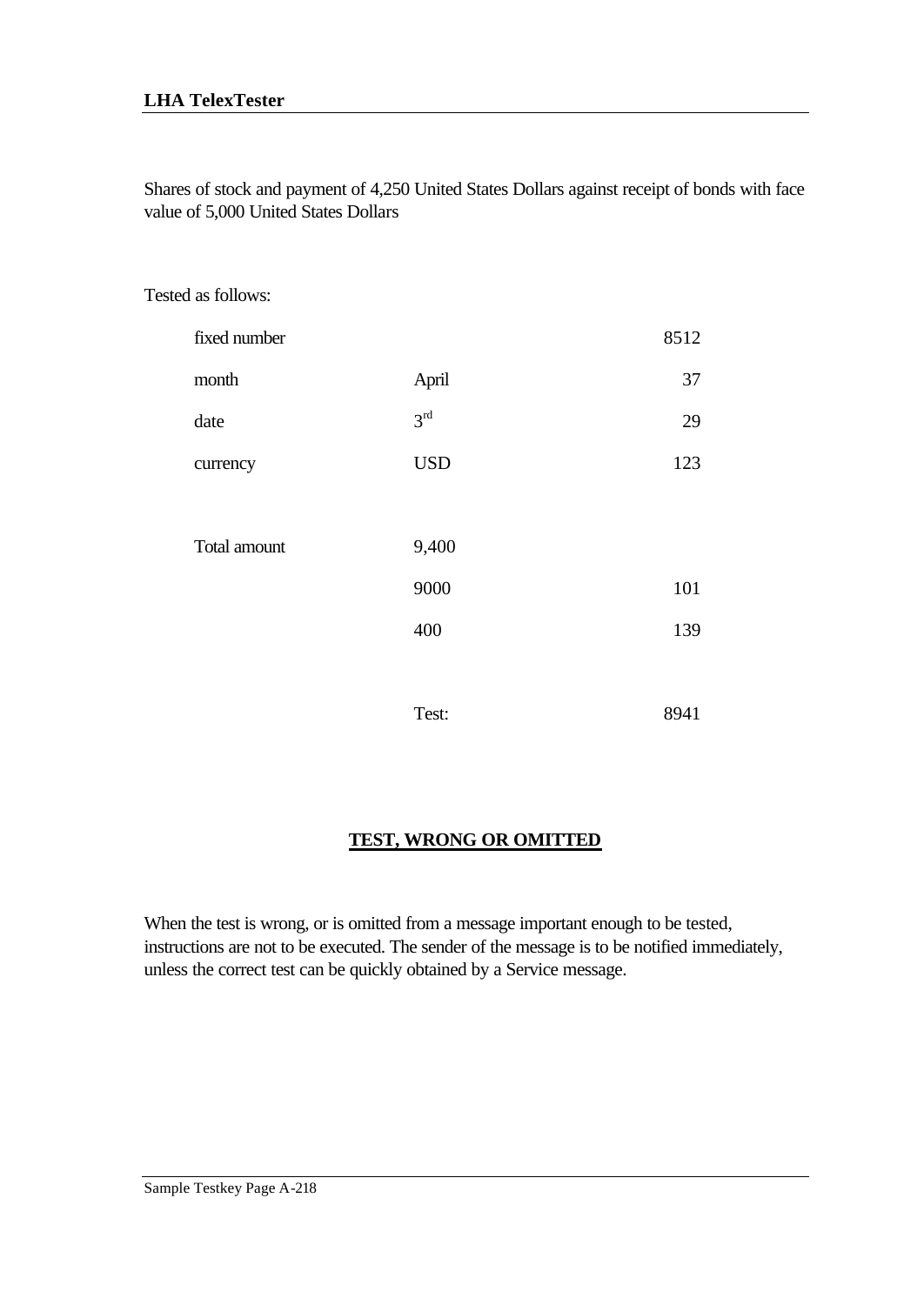## **NAME OF SENDER**

In addition to being tested, messages are also to bear the sender's signature.

## **CONSECUTIVE MESSAGE NUMBERS**

When, by separate arrangement, consecutive message numbers are used and are prefixed to the test, these numbers are not part of this testing system.

When such a consecutive message number is skipped or appears to be mutilated or is omitted altogether, the test itself, if correct, is not affected. Instructions in the message are to be executed and the sender is to be advised in the matter by either message.

However, when a consecutive message number is duplicated, instructions are not to be executed and the sender of the message is to be notified immediately.

| TABLE (i) - FIXED NUMBER |      |
|--------------------------|------|
| Inbound                  | 2921 |
| Outbound 8512            |      |

|  |  |  | <b>TABLE (ii) - MONTH</b>                          |  |  |
|--|--|--|----------------------------------------------------|--|--|
|  |  |  | JIAN FEB MAR APR MAY JUNE JUL AUG SEPT OCT NOV DEC |  |  |
|  |  |  | 21 28 31 37 42 46 53 56 64 69 73 75                |  |  |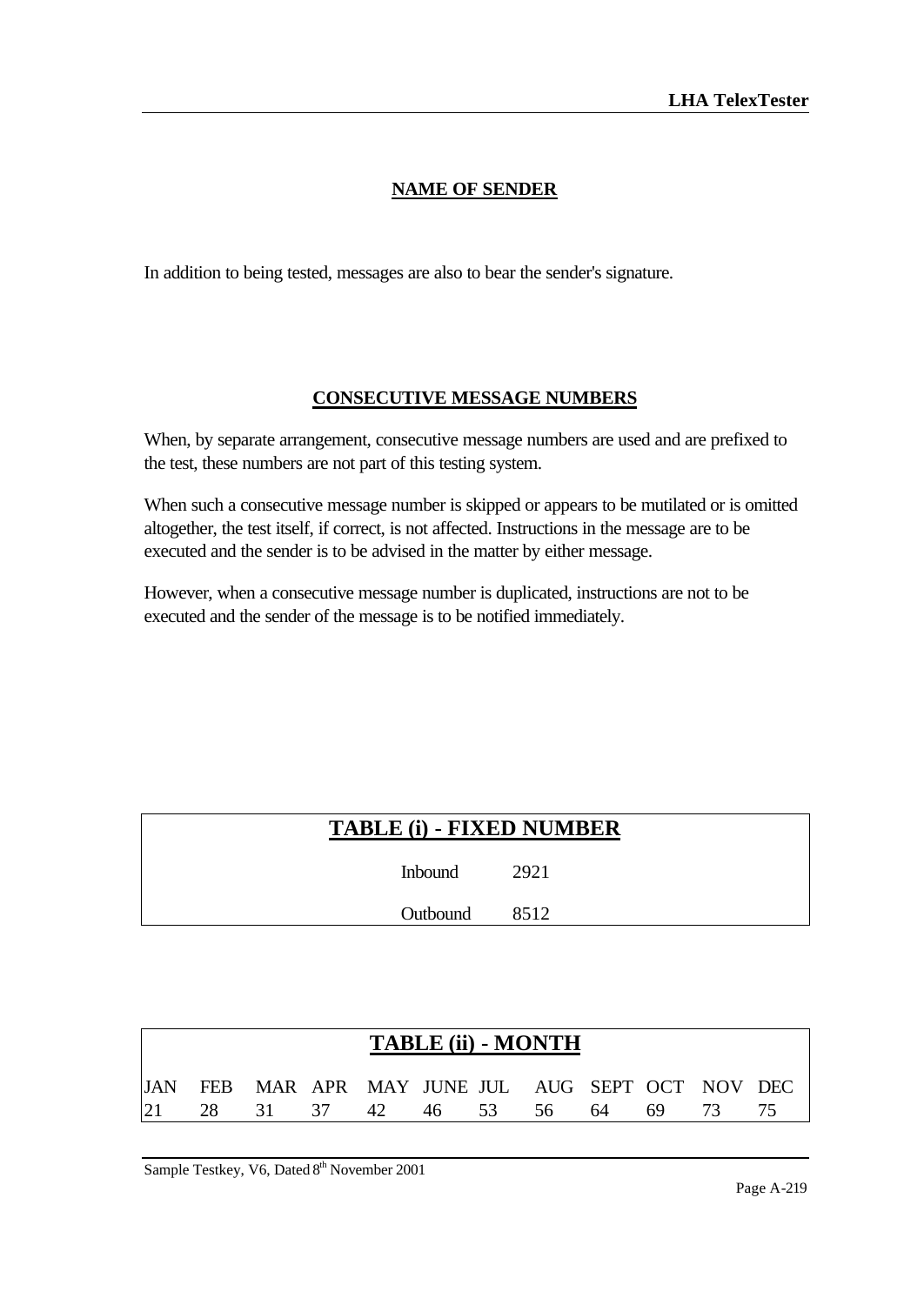## **TABLE (iii) - Day of Month**

1....31 6.....26 11....21 16....16 21....11 26....67

2 ...30 7.....25 12....20 17....15 22....10 27....15

3 ...29 8.....24 13....19 18....14 23....19 28....45

4 ...28 9.....23 14....18 19....13 24....18 29....73

5 ...27 10....22 15....17 20....12 25....17 30....25

31....21

## **TABLE (IV) - CURRENCIES**

| <b>BOLIVARES</b>              |     |
|-------------------------------|-----|
| <b>CRUZEIROS</b>              | 181 |
| DOLLARS, CANADIAN             |     |
| 11.11<br><b>UNITED STATES</b> | 123 |
| 11.11<br><b>AUSTRALIAN</b>    | 155 |
| 11.11<br><b>NEW ZEALAND</b>   | 168 |
| <b>ESCUDOS</b>                | 143 |
| FRANCS, BELGIAN<br>88         |     |
| "<br><b>FRENCH</b>            | 93  |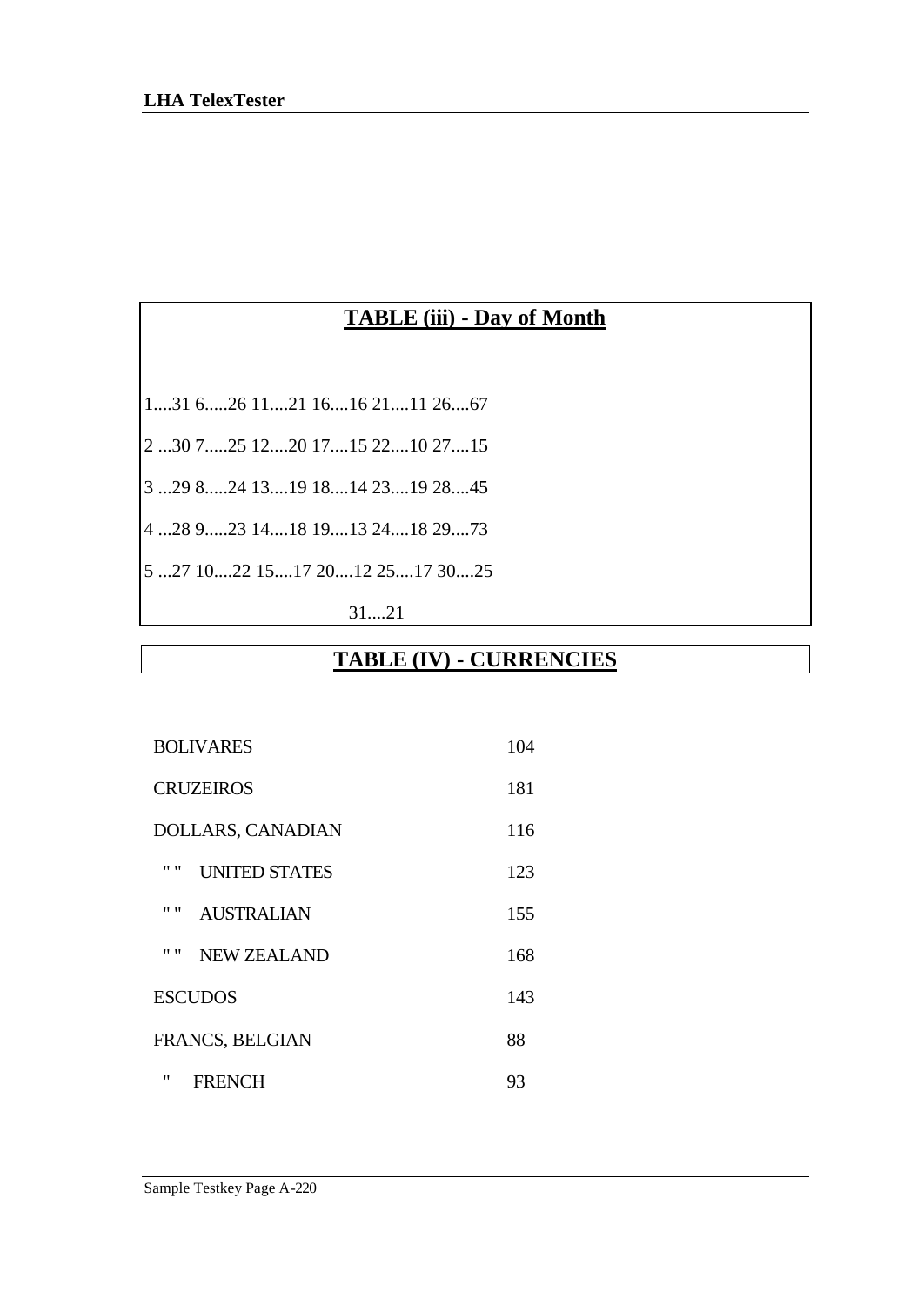| $^{\prime\prime}$<br><b>SWISS</b>        | 99  |
|------------------------------------------|-----|
| <b>GUILDERS, NETHERLANDS</b>             | 137 |
| KRONEN,<br><b>CZECHOSLOVAKIAN</b>        | 74  |
| <b>KRONER, DANISH</b>                    | 91  |
| "<br><b>NORWEGIAN</b>                    | 84  |
| <b>KRONOR, SWEDISH</b>                   | 152 |
| LIRE, ITALIAN                            | 172 |
| <b>MARKS, FINNISH</b>                    | 189 |
| 11<br><b>GERMAN</b>                      | 192 |
| <b>PESETAS</b>                           | 118 |
| <b>PESOS</b>                             | 159 |
| POUNDS, EGYPTIAN                         | 146 |
| $^{\bullet}$<br>"<br><b>ISRAELI</b>      | 127 |
| " STERLING                               | 200 |
| $^{\prime\prime}$<br>"<br><b>TURKISH</b> | 111 |
| <b>RANDS</b>                             | 129 |
| RUPEES, INDIAN                           | 102 |
| "<br><b>PAKISTAN</b>                     | 69  |
| <b>YEN</b>                               | 20  |
| ANY OTHER CURRENCY                       | 100 |
|                                          |     |

# **Table (v) - Amounts**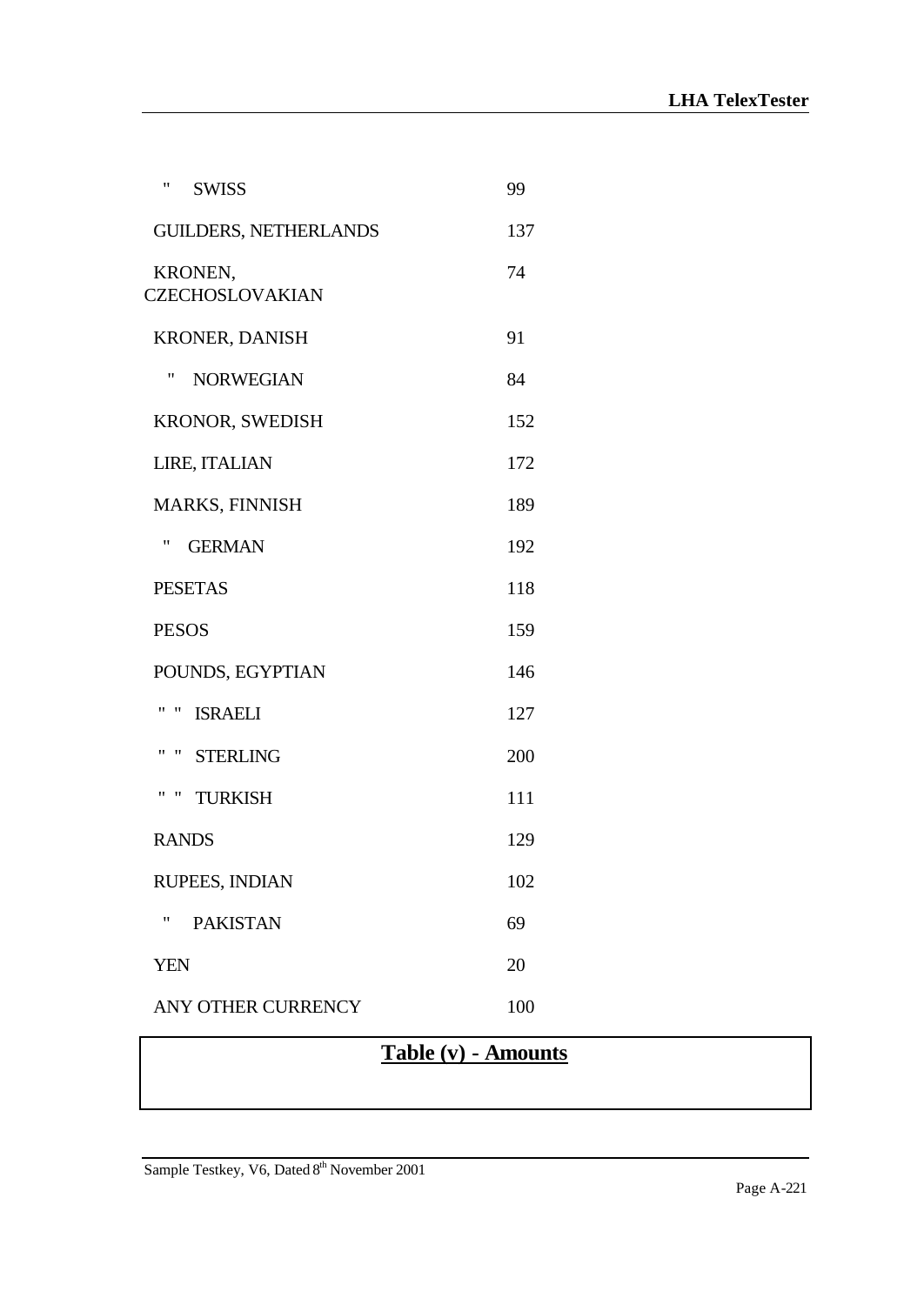| 1199 10169<br>100133 1,000114                |
|----------------------------------------------|
| 2182 20154<br>200142<br>2,000126             |
| 3194 30174<br>300140<br>3,000130             |
| 40165<br>400139<br>4,000121<br>4187          |
| 5,000119<br>50157<br>500122<br>5168          |
| $600$ 128<br>$6,000$ 107<br>6151<br>$60$ 161 |
| 70149<br>700134<br>7177<br>7,00099           |
| 8,000103<br>80137<br>800110<br>8189          |
| 90145<br>900118<br>9,000101<br>9175          |
|                                              |
| 10,00097<br>100,00093<br>$1,000,000$ 51      |
| 2,000,00067<br>20,00082<br>200,000100        |
| 30,00094<br>300,00074<br>3,000,00059         |
| 40,00086<br>400,00081<br>4,000,00048         |
| 5,000,00080<br>50,00079<br>500,00073         |
| 60,00092<br>6,000,00053<br>600,00054         |
| 70,00089<br>700.00069<br>7,000,00070         |
| 80,00095<br>8,000,00039<br>800,00058         |
| 90,00071<br>900,00072<br>9,000,00011         |
|                                              |
| 10,000,00046<br>50,000,00038                 |
| 60,000,00021<br>20,000,00039                 |
| 30,000,00049<br>70,000,00017                 |
| 40,000,00025<br>80,000,0009                  |
| 50,000,00040<br>90,000,00014                 |
| 100,000,0002                                 |
|                                              |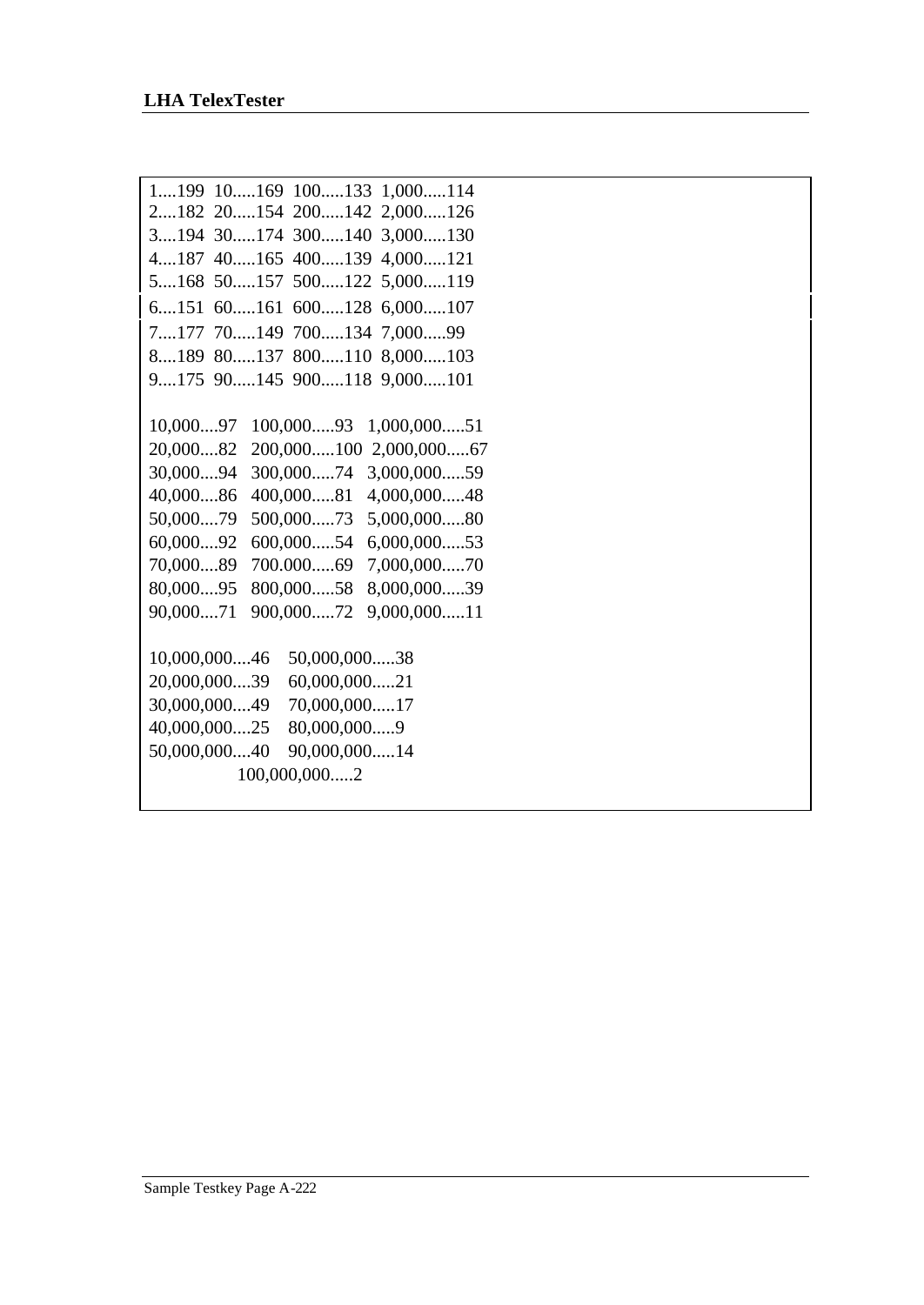# **Appendix B Telextester Files**

## **File listing**

The following is a description of the files present in the system:

| <b>CB.BAT</b>       | Batch command file used by rebuild routine                  |
|---------------------|-------------------------------------------------------------|
| RB.BAT              | Batch command file for rebuilding data files and<br>indexes |
| <b>INCOMING.DAT</b> | Data file containing incoming messages                      |
| <b>OUTGOING.DAT</b> | Data file containing outgoing messages                      |
| <b>CURRENCY.DAT</b> | Data file containing master currency information            |
| <b>GLC.DAT</b>      | Data file containing parameters                             |
| <b>COBLIB.DLE</b>   | Program library                                             |
| <b>TKBUILD.EXE</b>  | Program file for building data files                        |
| <b>REBUILD.EXE</b>  | Program file for rebuilding files and indexes               |
| <b>TESTKEY.EXE</b>  | Program file to run TelexTester                             |
| <b>STARTUP.INT</b>  | Intermediate code file used by TelexTester                  |
| <b>AMTDLY.ISM</b>   | Indexed data file containing Daily amounts tables           |
| <b>CHARAC.ISM</b>   | Indexed data file containing character tables               |
| VSEQ.ISM            | Indexed data file containing sequence variable<br>numbers   |
| TTDWVMY.ISM         | Indexed data file containing date tables                    |
| <b>TTDOFM.ISM</b>   | Indexed data file containing date tables                    |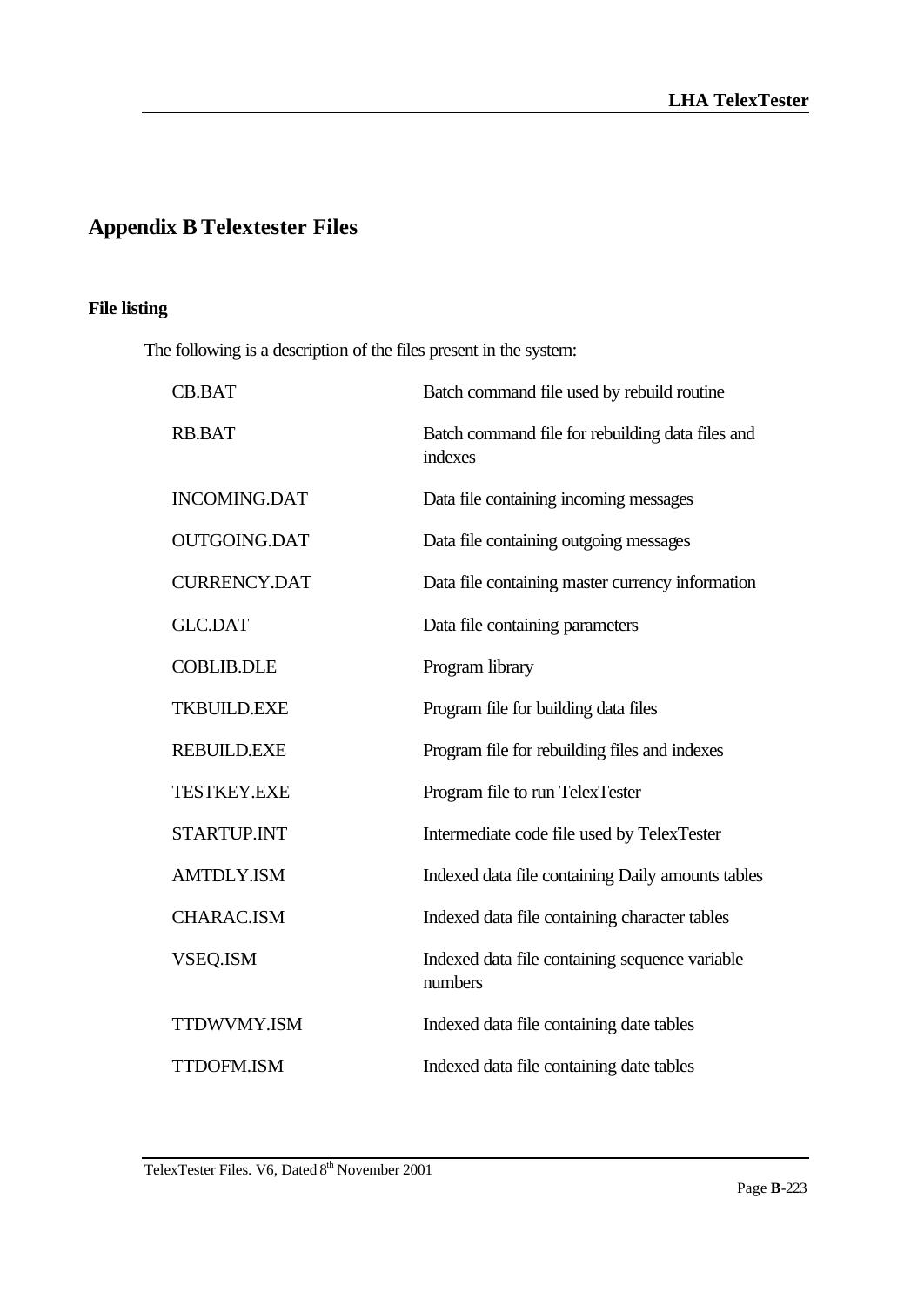| TTDMVDW.ISM         | Indexed data file containing date tables           |
|---------------------|----------------------------------------------------|
| DOFW.ISM            | Indexed data file containing date tables           |
| USERS3.ISM          | Indexed data file containing user details          |
| <b>TTDOFY.ISM</b>   | Indexed data file containing date tables           |
| AMOUNTS.ISM         | Indexed data file containing amount tables         |
| <b>VGRID.ISM</b>    | Indexed data file containing grid positions        |
| TTWOFY.ISM          | Indexed data file containing date tables           |
| <b>TTJULIAN.ISM</b> | Indexed data file containing date tables           |
| CPART5.ISM          | Indexed data file containing correspondent details |
| TTMOFY.ISM          | Indexed data file containing date tables           |
| MEMO.ISM            | Indexed data file containing correspondent details |
| TTONE299.ISM        | Indexed data file containing amount tables         |
| <b>VPFXA.ISM</b>    | Indexed data file containing prefix variables      |
| <b>VPFX.ISM</b>     | Indexed data file containing prefix variables      |
| <b>CURRTAB.ISM</b>  | Indexed data file containing currency tables       |
| <b>TESTKEY1.LBR</b> | Program library                                    |
| <b>TESTKEY2.LBR</b> | Program library                                    |
| <b>TESTKEY3.LBR</b> | Program library                                    |
|                     |                                                    |
| ENG1.MNU            | Default Menu options                               |
| TXPARM.TXT          | Various parameters                                 |

Telextester Files Page B-224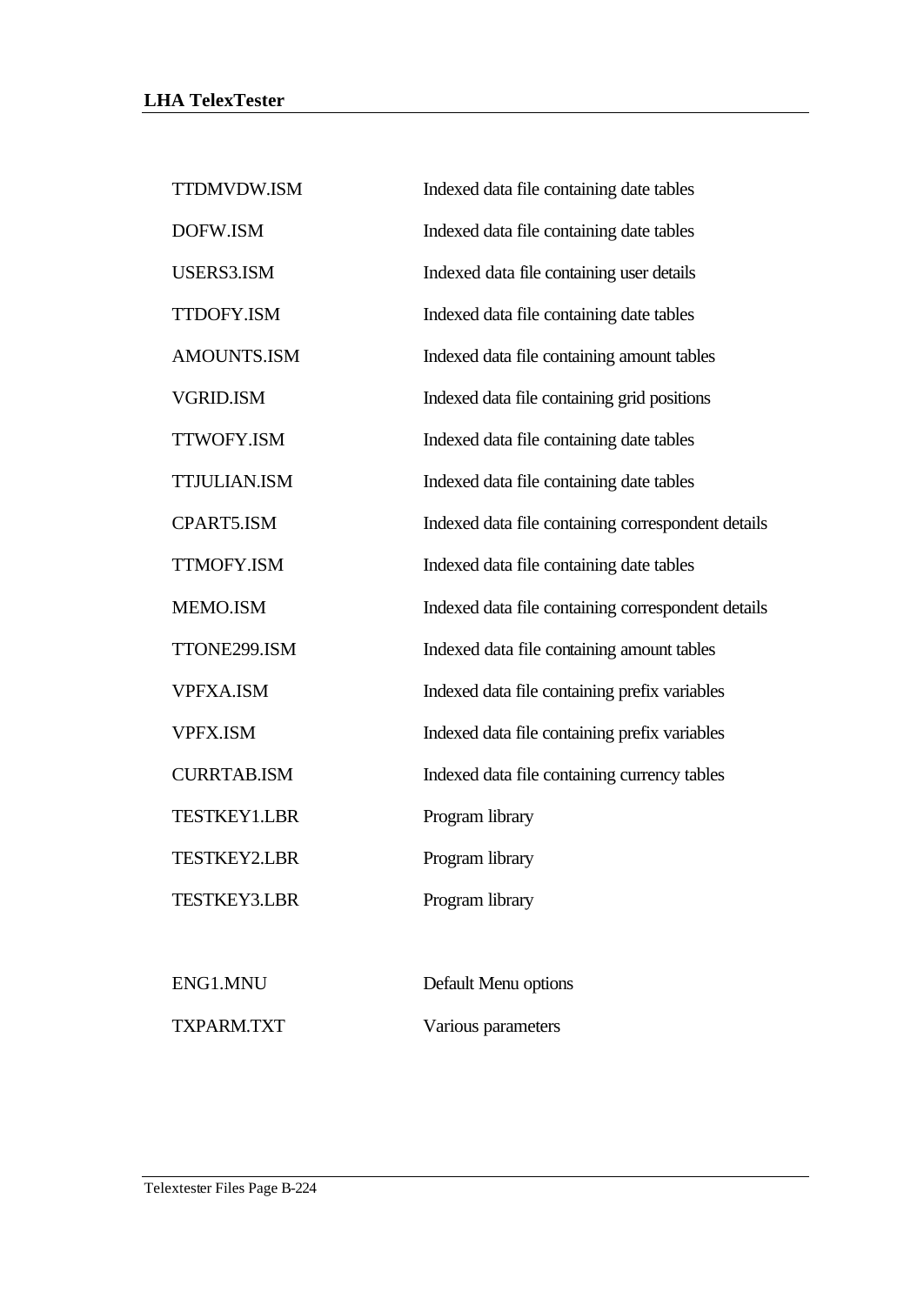In addition, files with an 'IDX' suffix are the indexes to data files. These indexes can be rebuilt using the file rebuild utility.

### **Recreating Files**

After installation, if necessary, you can use the TKBUILD program to recreate files (please see Chapter 1).

When you run this program, the following screen is displayed and you are prompted for the file that you want to re-create.

However, as indicated by the prompt Please delete files before recreating them., if necessary, before you proceed, you should delete the corresponding ISM and IDX files.

For example, if you are going to enter users at the option prompt to re-initialize that file, you should first delete USERS\*.IDX and USERS\*.ISM before running the program.

```
L.H.A. Testkey File Builder
 This program recreates the original data files for the Testkey System.
 Please delete files before recreating them.
                                 ALL - All files (except *)
GLC - Global Parameters File TEMPLATE - Missing tests template (*)
USERS - Original Users File HELP - Help text file tags (*)
CURRENCY - Original Currencies
NCPARTY - Correspondents DDESP - Daily prefix positions
INCOMING - Incoming messages OUTGOING - Outgoing messages
AMOUNTS - Amount tables CHARAC - Character tables
CCYTAB - Currency tables DMVDW - Day of month/day of week
VGRID - Grids DOFM - Day of month tables
VPFXA - Alphabetical prefix table DOFW - Day of week
MEMO - Memo on correspondents bWVMY - Day of week/month of year<br>VPFX - Prefix tables JULIAN - Julian date tables<br>VCFX - MORY - Month of year
VPFX - Prefix tables JULIAN - Julian date tables
VSEQ - Sequence tables MOFY - Month of year
WOFY - Week of year tables ONE299 - Amounts 1 - 99 tables
Enter Option: [________] Files will be created on DEFAULT drive.
```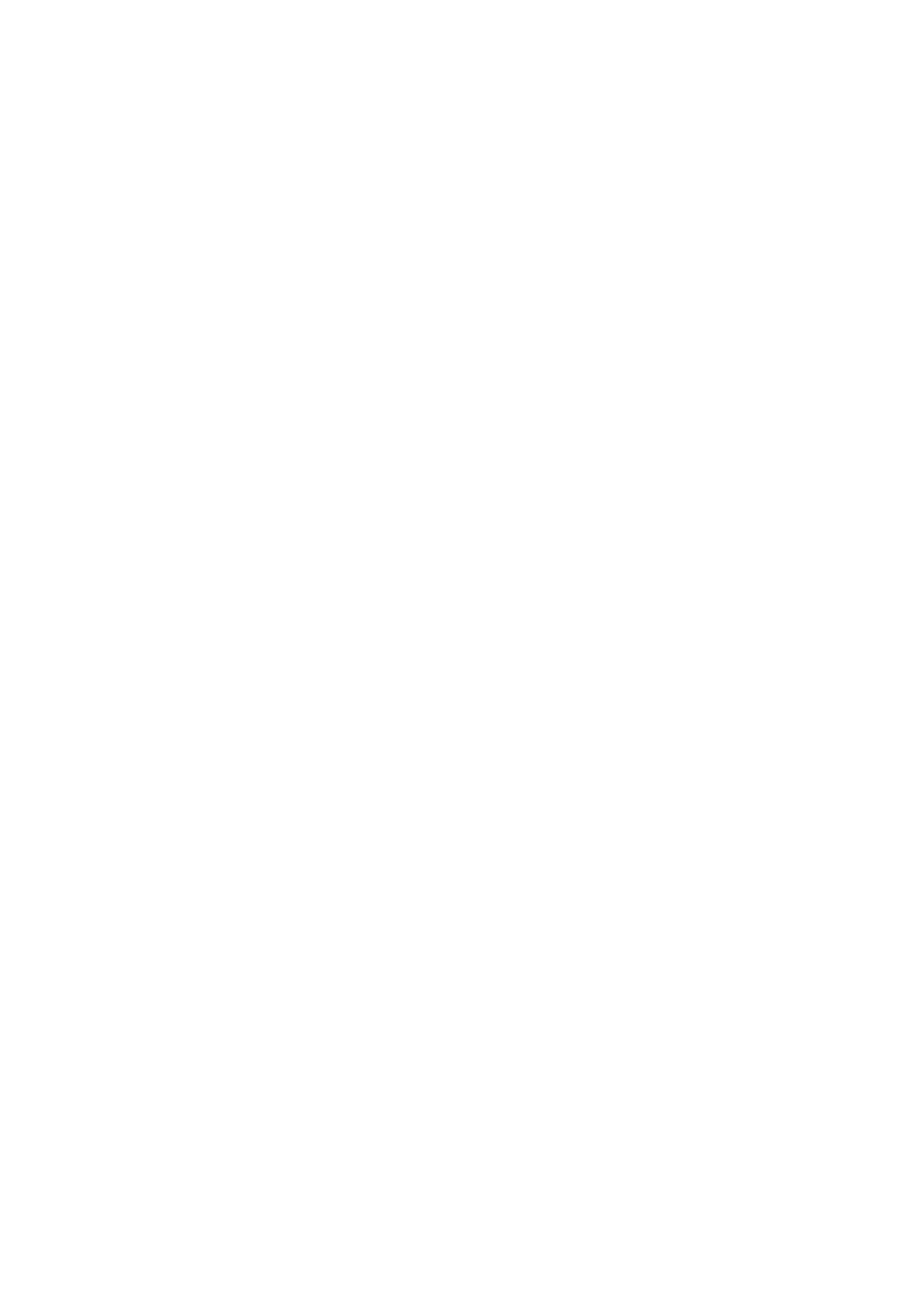## **Appendix C System messages, error codes, Run Time switches, Printer Control**

#### **File status return codes**

The file status codes are reported on line 24 of the screen.

The code consists of two components separated by a hyphen.

The error messages on line 23 give an indication of errors in fairly plain language, the file status codes on line 24 give the reason for the error messages. See the following section for details on the meanings of some of the codes.

### **Operating system return codes**

The operating system return codes are reported either by the Testkey system in fatal errors when the testkey package fails to load or cannot survive a catastrophe and also when the file status key 1 contains a '9'. Some of the codes are reproduced here:

| 1  | Insufficient buffer space.          |
|----|-------------------------------------|
| 5  | Illegal device specification.       |
| 7  | Disk space exhausted.               |
| 9  | No room in directory.               |
| 13 | File not found.                     |
| 14 | Too many files open simultaneously. |
| 15 | Too many indexed files open.        |
| 21 | File is a directory.                |
| 24 | Disk input-output error.            |
| 27 | Device not available.               |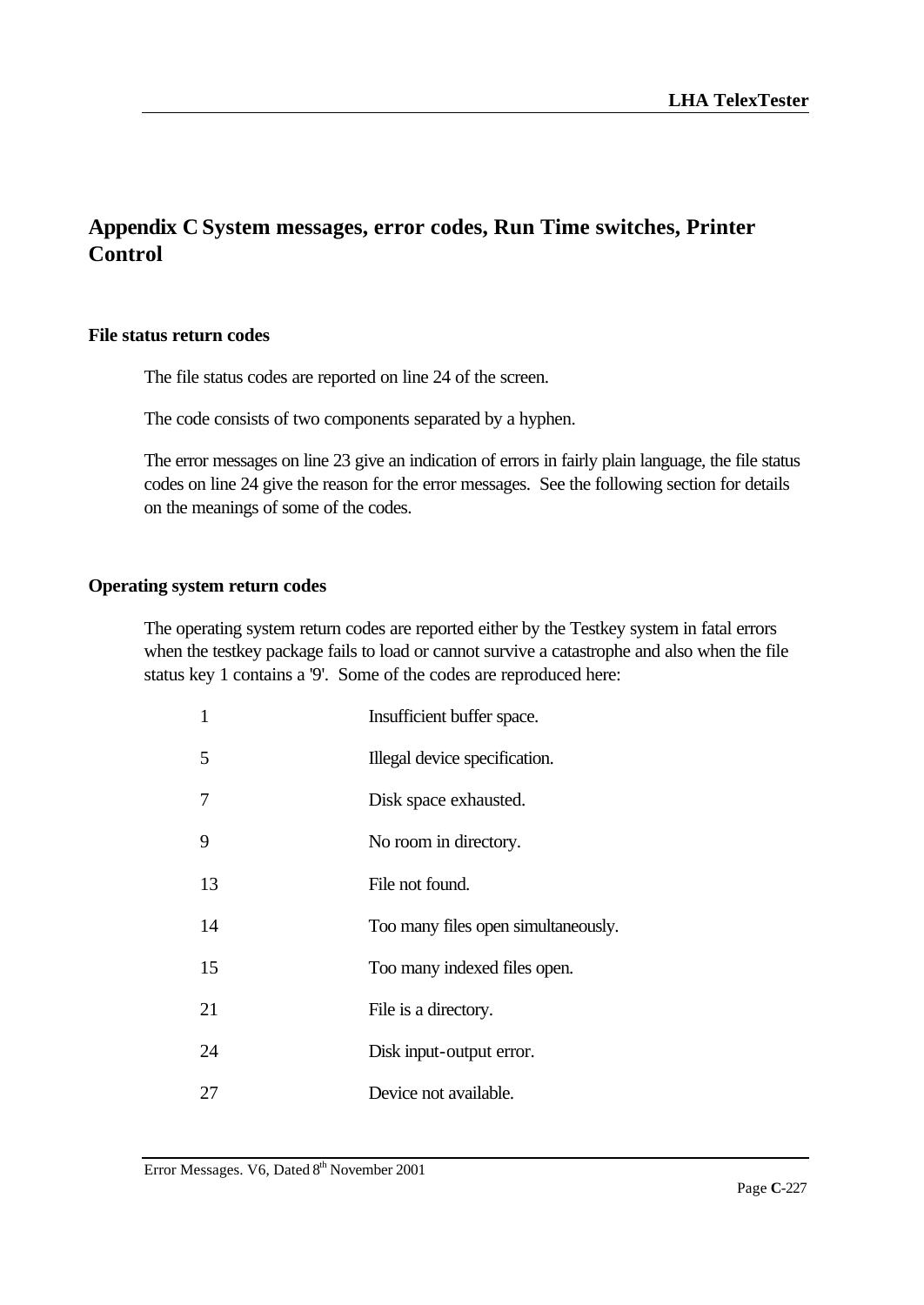| 28  | No space on device.                                 |
|-----|-----------------------------------------------------|
| 30  | File system is read only.                           |
| 31  | Not owner of file.                                  |
| 35  | Attempt to access a file with incorrect permission. |
| 36  | File already exists.                                |
| 37  | File access denied.                                 |
| 41  | Corrupt indexed file.                               |
| 43  | File information missing for indexed file.          |
| 47  | Indexed structure overflow.                         |
| 65  | File locked.                                        |
| 68  | Record locked.                                      |
| 164 | Run time system subprogram not found.               |
| 165 | Version number incompatibility.                     |
| 170 | System program not found.                           |
| 173 | Called program file not found in drive/directory.   |
| 198 | Load failure.                                       |
| 210 | File is closed with lock.                           |
| 213 | Too many locks.                                     |
| 219 | Operating system shared file limit exceeded.        |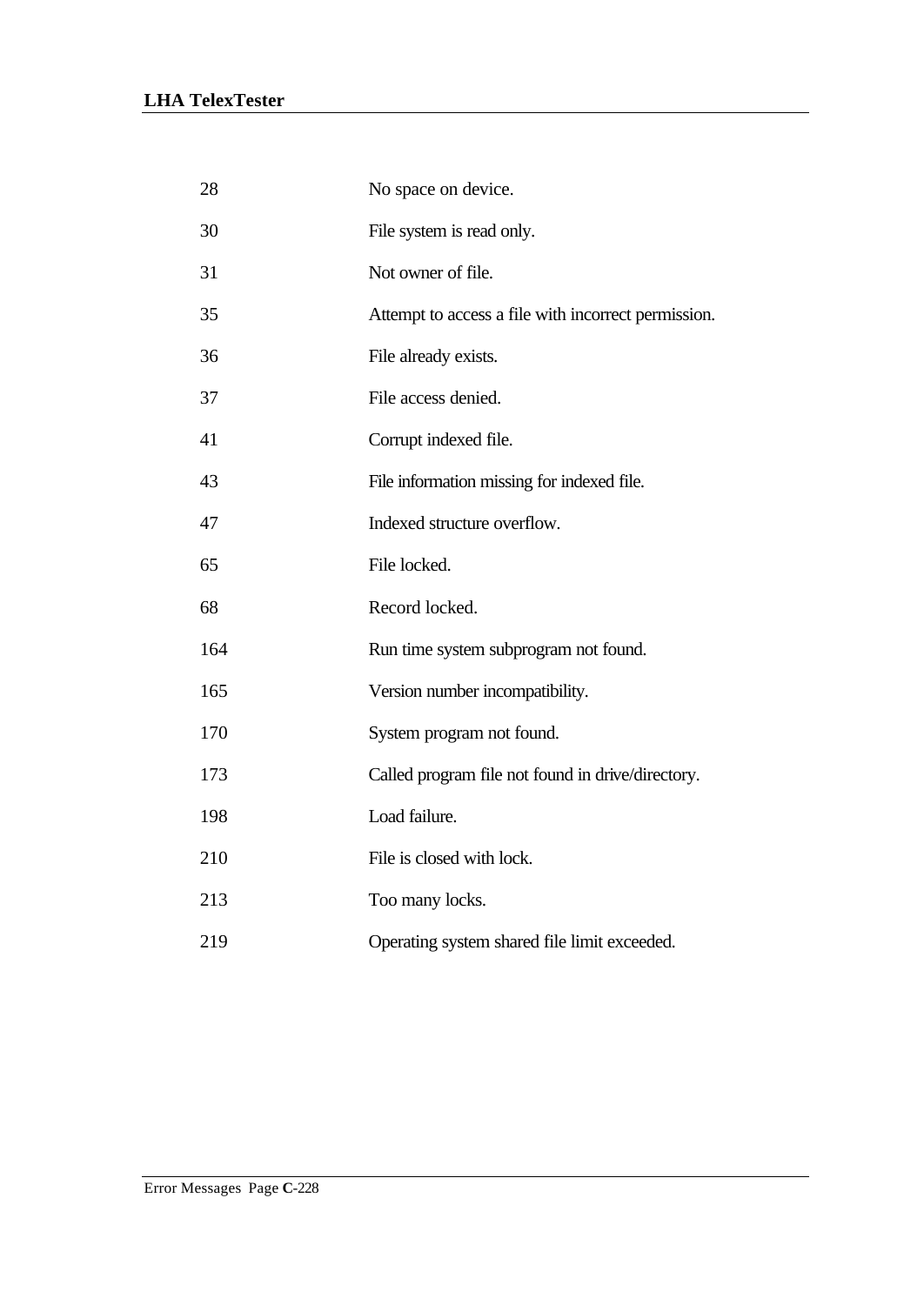## **Run Time Switches**

## **General**

Run time switches are used to control some aspects of the system. They are specified on the command line when starting the system.

For example:

| TESTKEY $(+2)$   | Enables run time switch 2         |
|------------------|-----------------------------------|
| TESTKEY $(+2+3)$ | Enables run time switches 2 and 3 |

## **Switch 1**

Causes System Parameters to be run immediately.

#### **Switch 2**

Causes additional information to be recorded in the System log file.

### **Switch 5**

Prevents all print output from 32 bit version of TelexTester.

## **Printer Control**

## **Introduction**

The system can send printer control characters before printing. This allows specific orientation/fonts to be selected on printers.

Control characters are taken from a file named 'PRINTER.DAT'. This file name can be configured through **Text Parameters**.

## **Creation**

To create a printer control file use the 'TKBUILD' program which is used to create TelexTester data files.

The following options are available:

Error Messages. V6, Dated 8<sup>th</sup> November 2001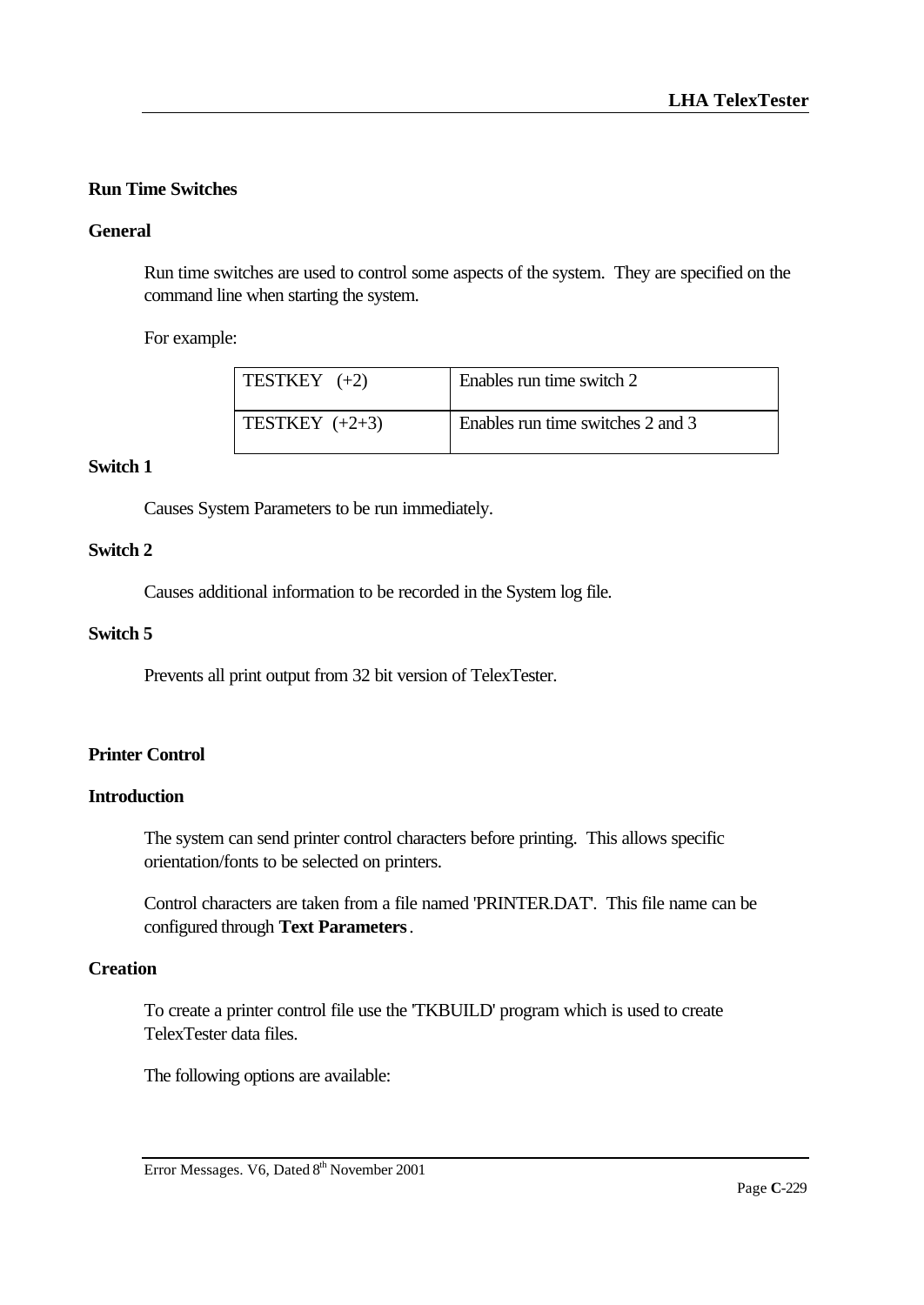## HPLJ3

Hewlett Packard LaserJet 3. This will send only the printer initialise string which sets the printers default font.

## HPLJ3PC8

Hewlett Packard LaserJet 3. This will set 10pt PC8 font.

## HPLJ3CON

Hewlett Packard LaserJet 3. This will set 8.5pt PC8 font.

## FX80

Epson FX80. This will send the printer initialise string which sets the printer to its default font.

### FX80CON

Epson FX80. This will set the printer to condensed mode.

### Detail

The printer control file contains 2 groups, the first is 5 bytes which are sent when the printer is opened. Byte 6 is the binary length of the following bytes up to 29, this string is sent before each line of print.

Although called Epson FX80 & HpLJ3, the above options should be general enough to operate on their entire families of printers.

## **System Log**

A log file called 'SYSLOG.TXT' is now produced to record any error messages. This file will be created in the default 'TESTKEY' directory.

If the system is started with switch 2 enabled (Command line: TESTKEY  $(+2)$ ), the system log will include additional information.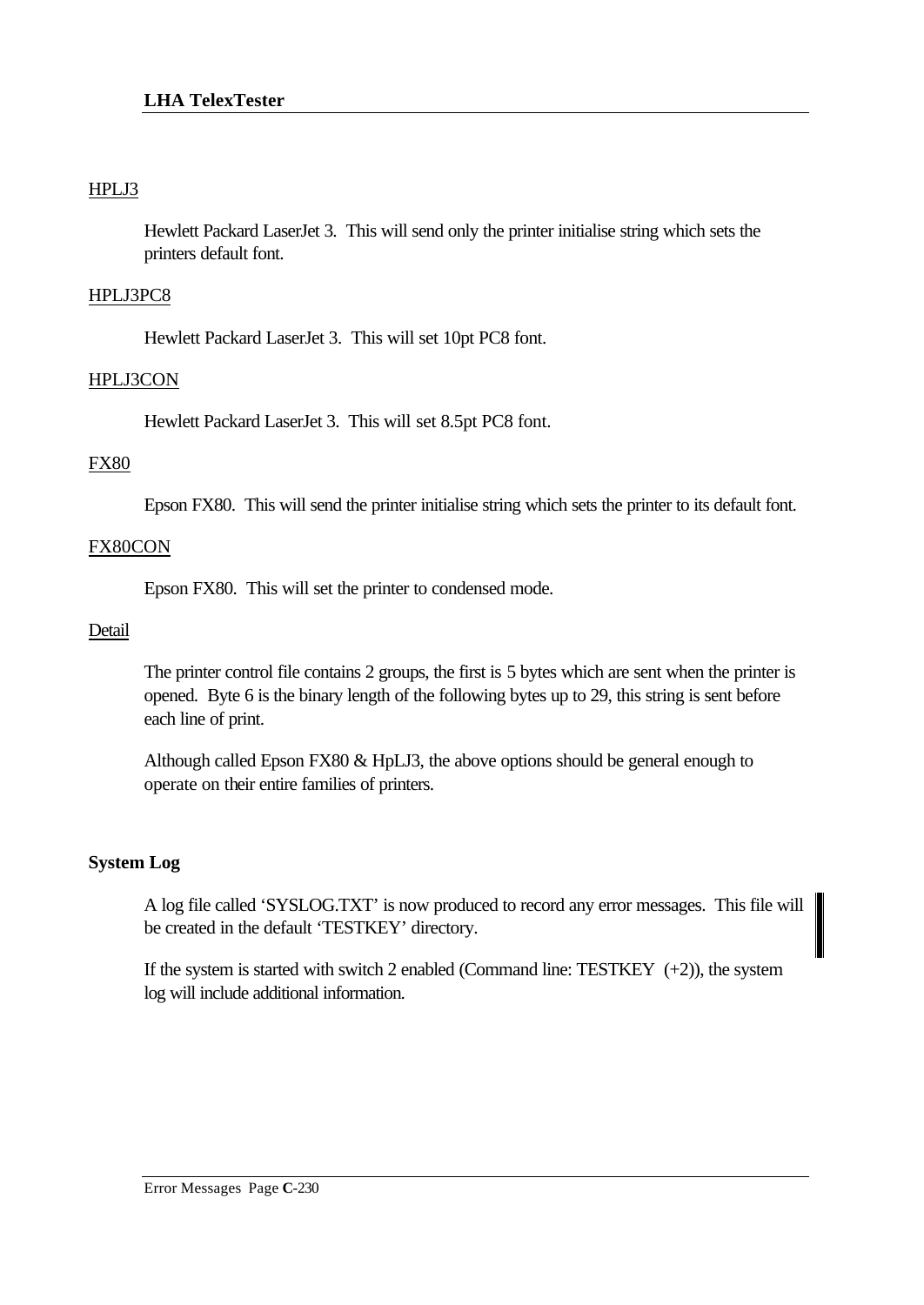## **Appendix D Specialist Keys**

## **Introduction**

This Section describes the Specialist keys available with TelexTester.

Some of these keys require program modules in addition to the standard TelexTester package. Banks requiring access to these keys should contact LHA for details.

## **Specialist key BOC**

## **Correspondent Maintenance Options,**

#### First Screen example

The following are the settings for the correspondent maintenance screen: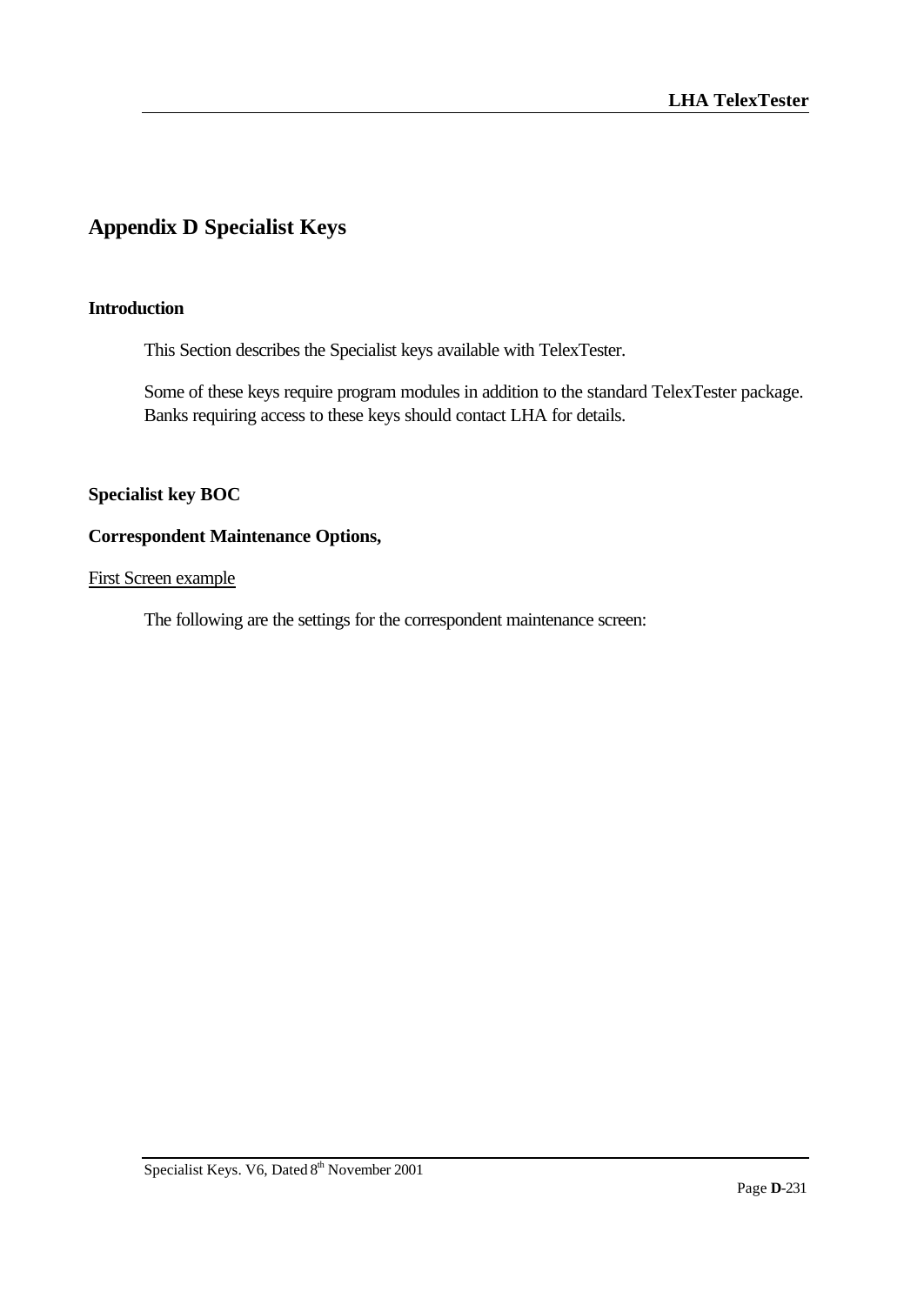```
+BANK OF LHA, LONDON 
----------------------------------------------V6.3.9e-----+
¦ LHA TelexTester Correspondent Maintenance 
¦
+User is: 
STEPHEN----------------------------------------------------11/09/01--+
Correspondent Code [BOC ] Loc [ ]
Name [\quadTelex Routing Code [ ] [ ] Country [ ]
Fixed Numbers: In [ 0] Out [ 0] Branch No [ 0]
Restrict use (Y/I/O) [ ] Use tables of:[ ]
 Central test:[ ] Specialist:[BOC ]
Day of Week [ ] Day of Month [ ] Week of year [ ] Day of mnth/Day of week [ 
]
Julian date [ ] Date of Year [Y] Mnth of year [ ] Day of wk/month of year [ 
 DD+MM+YY [ ] Add DDMM [ ] Deduct DD [ ] Mnth of yr/yr of decade [ 
Manual value (Y/T(ranslate)) [T] Manual value prompt [PMTTYPE 
]
 Currency Table [Y] Amount Table [Y]
 Character Table [Y] Daily Message Number [ ]
Sequence Variable Table (S) [ ] Sequence Prefix Table [ ]
Alpha seq table for no amt [ ] Prohibit multi currency tests [ ]
Significant decimal amounts [ ] (S = Subtract
variable)
       Limit testkey length [4_]
```
## Selections

### Specialist

Set the field 'Specialist' to 'BOC'.

This will cause the testkey system to group the test amount into 3 digit numbers from the right. Each 3 digit number will be added to the testkey value.

Also, if significant decimals is set, any decimal value will be added to the testkey.

### Date table

Select any date table options required, normally 'Date of Year'.

### Manual value

The manual prompt is used to enter a value directly into the testkey, in this case an invoice number.

Select Manual value option, set manual value prompt to "INV NOS".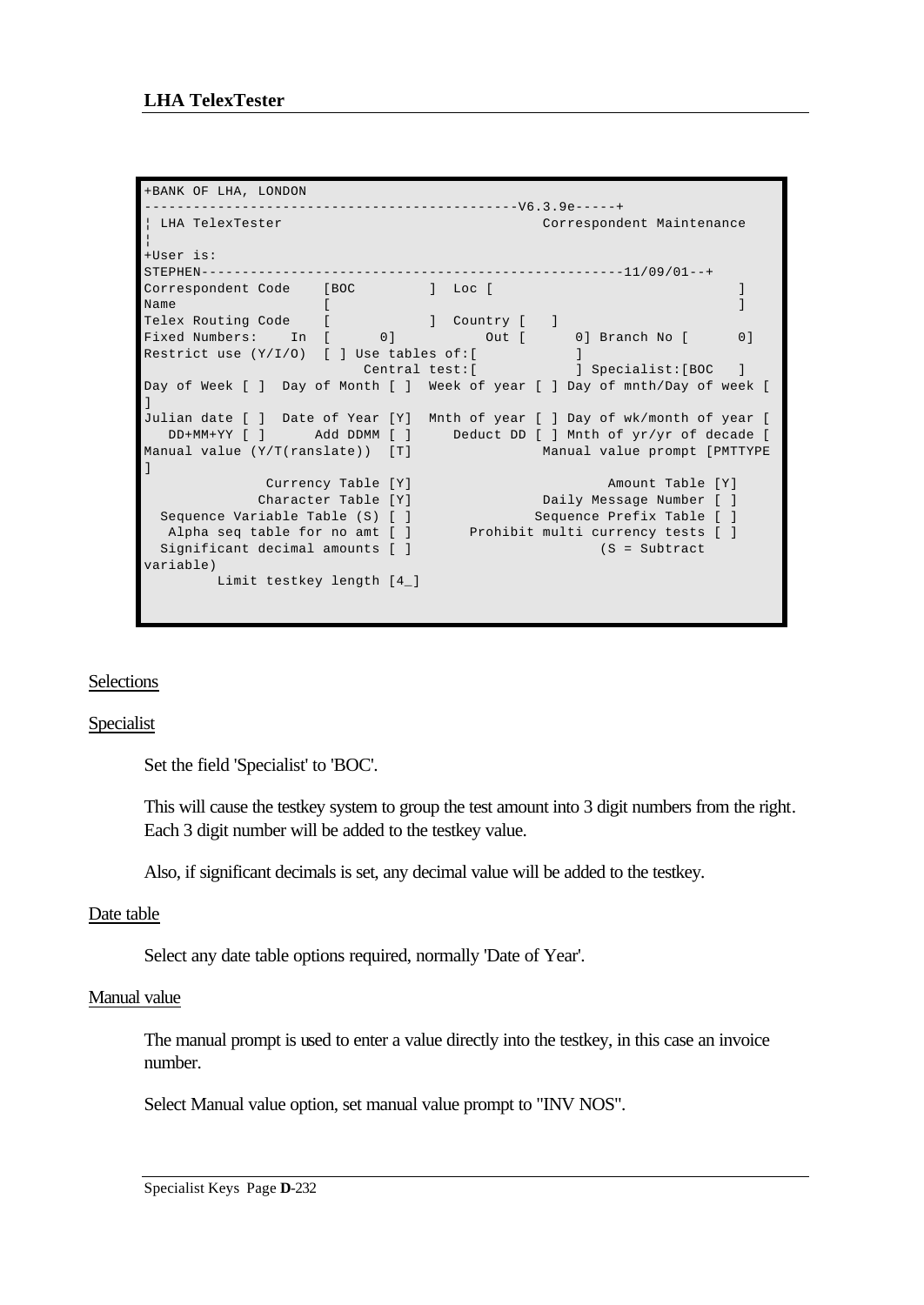During testing, the operator will be prompted INV NOS:. She will then enter the invoice number which will be added to the testkey value.

Set the Manual value option to  $\langle T \rangle$ , this will cause the value entered at the manual prompt to be translated through a table, digit by digit and the translated value added to the testkey total. A translation table will appear during the table entry stage, following pressing <F9>.

### Currency table

Select currency table option.

#### Amount table

Select amount table option, see later details.

#### Character table

Select Character table, see later details.

#### Decimals amounts

Select 'Significant decimal amounts' option.

#### Testkey length

Select 'Limit testkey length' option, set this to 4. This will cause the Testkey to be truncated from the right at 4 digits.

### **Amount table options**

#### Screen

The following shows the amount table selection to make.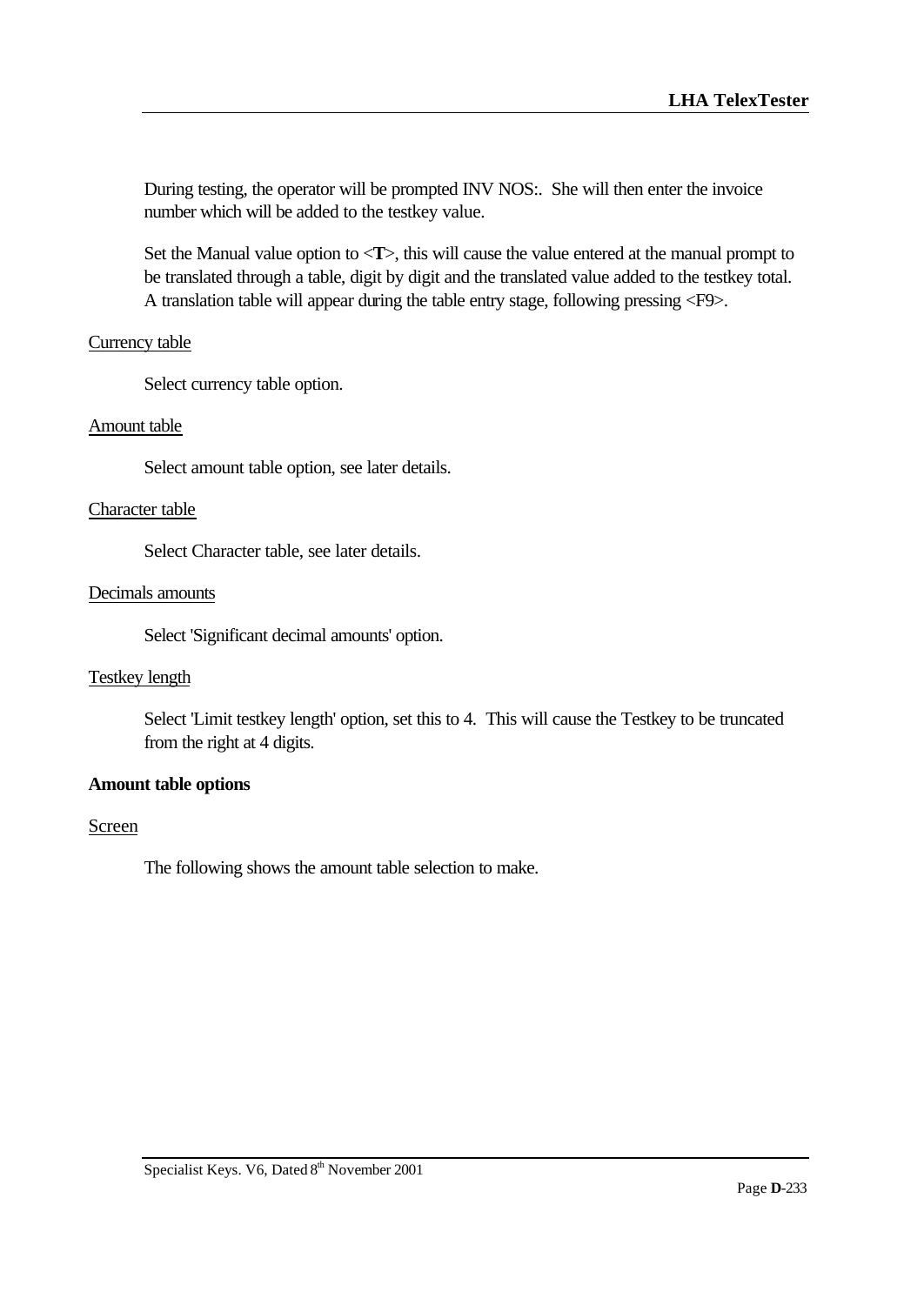```
+BANK OF LHA, LONDON 
 ----------------------------------------------V6.3.9e-----+
| LHA TelexTester Amounts Table
¦
+User is: 
STEPHEN----------------------------------------------------11/09/01--+
Correspondent: [BOC ]
Each digit position 1-9, 10-90, 100-900 etc. . . . . . . . 1
Each digit position with separate tables for values 1-99 . 2
Standard Test Key using message amounts and Julian date
(tables are automatically generated . . . . . . . . . . . 3
Substitute each digit in amount . . . 4 Bank of Ireland (variation on 3) . 8
Sum each digit in amount (0 = [00]) . 5 Amount bands . . . . . . . . . . . 9
Separate table for each weekday . . . 6 Number of digits in amount . . . . A
As option 3 less Julian date. . . . . 7
                               Please Select Table Option 1 - 9 or A: [A]
Separate test for each amount: [_] Ignore values less than 1000 for [ ]
Add prefix value to amount: [ ] Add amount divided by max amount: [ ]
Separate test for each line: [ ] Multiply testkey by amount total: [ ]
```
## Option

Select option 'A' from the amount table options.

## Variables

Complete the following amount screen with the variables to be substituted for the number of digits in the amount, as follows: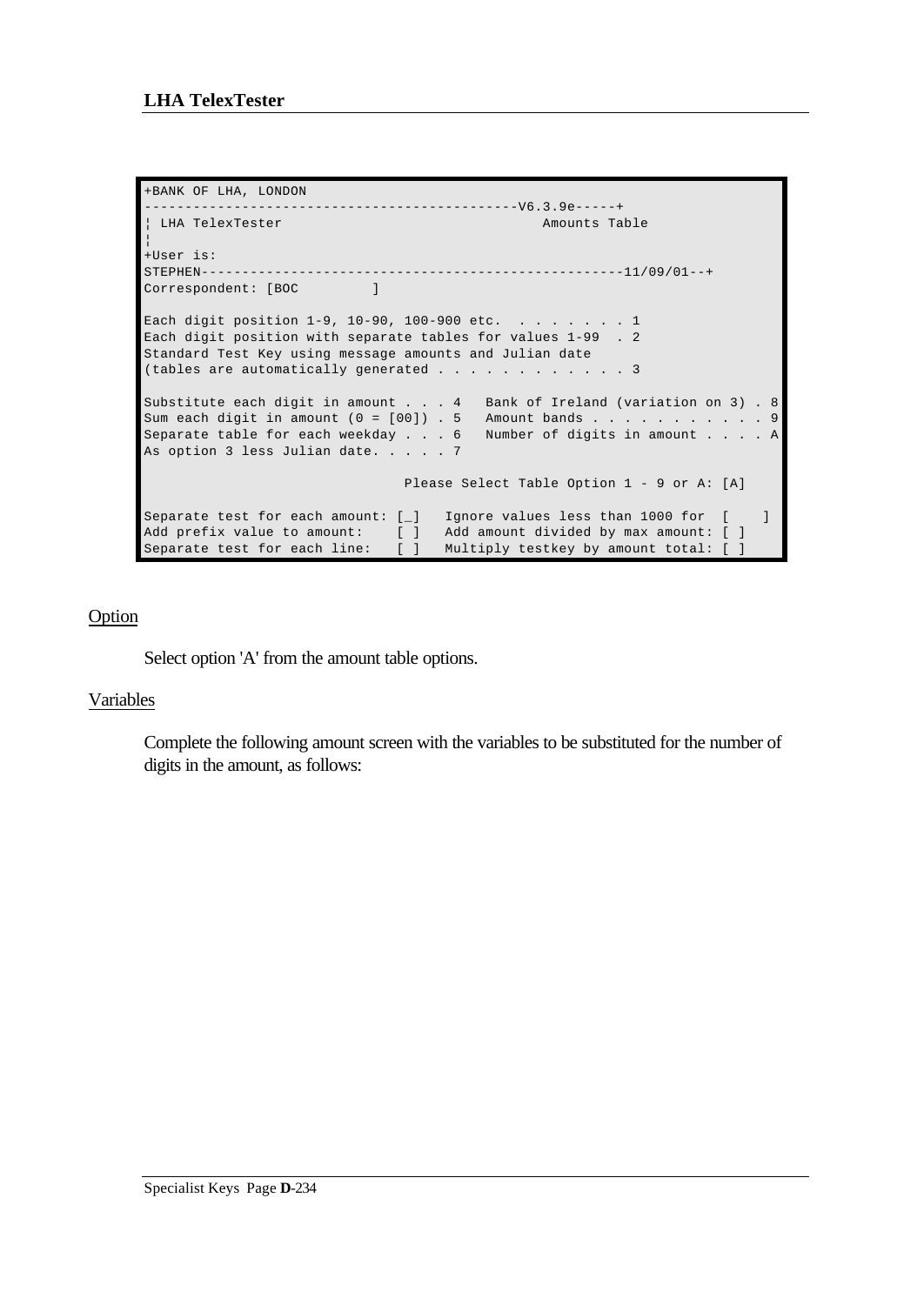```
+BANK OF LHA, LONDON 
----------------------------------------------V6.3.9e-----+
¦ LHA TelexTester Number of Digits in Amount 
¦
+User is: 
STEPHEN----------------------------------------------------11/09/01--+
Correspondent: [BOC ]
Variables associated with number of digits in amount.
 1 [ 20] 9 [ 34]
 2 [ 40] 10 [ 45]
 3 [ 35] 11 [ 58]
 4 [ 50] 12 [ 39]
 5 [ 100] 13 [ 67]
       6 [ 200] 14 [ 74]<br>7 [ 23] 15 [ 53]
             7 [ 23] 15 [____53]
        8 [ 78] 16 [ 78]
```
## **Character table**

#### Introduction

The character table is used to enter the payment type, Payment or Credit.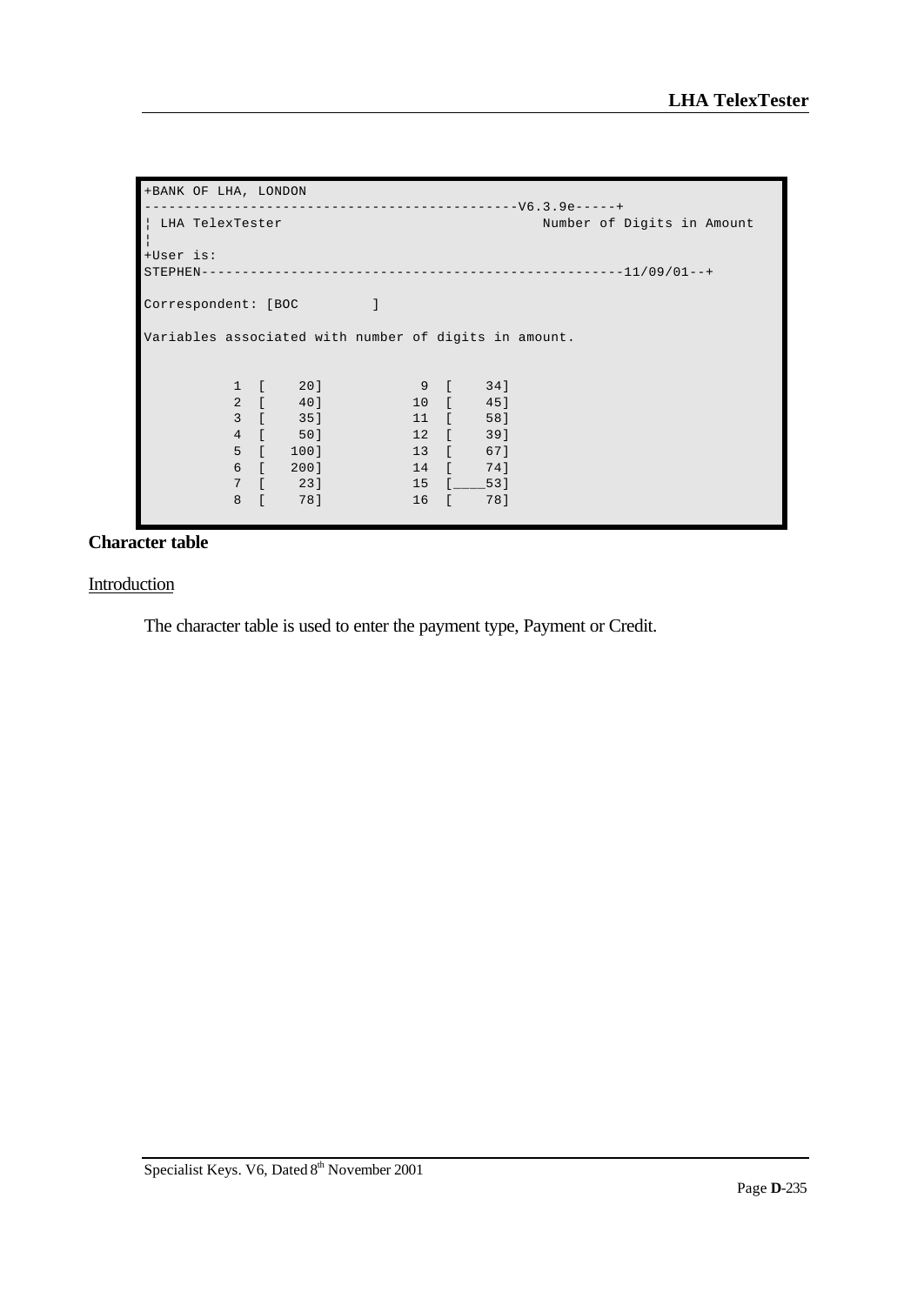### Screen example

+BANK OF LHA, LONDON ----------------------------------------------V6.3.9e-----+ ¦ LHA TelexTester Character Tables ¦ +User is: STEPHEN----------------------------------------------------11/09/01--+ Correspondent [ ] BANK OF CHINA Weight value by position (Y/N): [N] Subtract variable: [N] Number of lines to accept  $(1 - 10)$ : [ 1] Use prompts from prompt template #: [01] (Press <F3> to modify this template) Base table on: [PAYMENT TYPE ] ? 0 1 2 3 4 5 6 [ ] [ ] [ ] [ ] [ ] [ ] [ ] [ ] 7 8 9 A B C D E [ ] [ ] [ ] [ ] [ ] [-1000] [ ] [ ] F G H I J K L M [ ] [ ] [ ] [ ] [ ] [ ] [ ] [ ] N O P Q R S T U [ ] [ ] [ 2000] [ ] [ ] [ ] [ ] [ ] V W X Y Z [ ] [ ] [ ] [ ] [ ]

**Options** 

Set 'Weight by position' to N.

Set 'Subtract variable' to N.

Set number of lines to 1.

Set 'Prompt template' to 01.

Set 'Base table on' to Payment Type.

Enter variables for the characters 'C' and 'P' only. To subtract a variable, enter a minus sign before the variable, as shown for 'C' above.

### **Template**

Press <F3> to access the prompt template, then complete the template and press <F1> to save.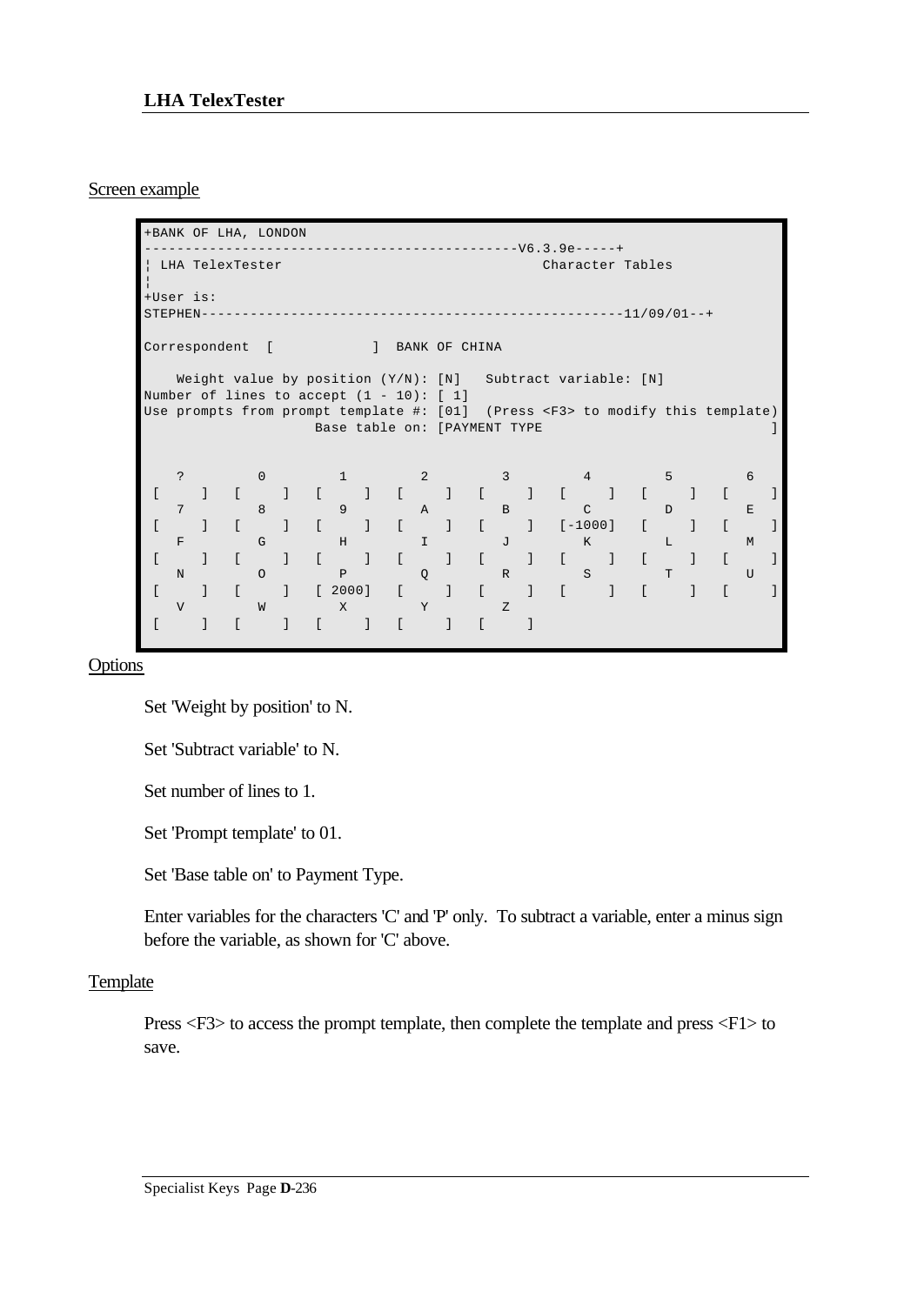## **Specialist key DD1**

## **Correspondent Maintenance Options,**

## **Introduction**

Specify <DD1> as the specialist key

Select an amount table, with amount option 1 selected.

Select a currency table.

### **Maintenance**

Following entry of the amount variables in the normal way, the following screen will be displayed:

| +BANK OF LHA, LONDON                            |                |                   |                                                                      |
|-------------------------------------------------|----------------|-------------------|----------------------------------------------------------------------|
| LHA TelexTester                                 |                |                   | ---------------------------V6.3.9e-----+<br>Zero variables (DD1 key) |
| +User is:<br>STEPHEN-                           |                |                   |                                                                      |
| Correspondent: [TEST2 ]                         |                |                   |                                                                      |
| Variables associated with zeroes in the amount. |                |                   |                                                                      |
|                                                 |                | $0 \quad [\_\_1]$ |                                                                      |
| $00$ [                                          |                | 20]               |                                                                      |
|                                                 |                | 000 [ 30]         |                                                                      |
| $0,000$ [                                       |                | 40]               |                                                                      |
| 00,000 [                                        |                | 50]               |                                                                      |
| 000,000 [                                       |                | 60]               |                                                                      |
| $0,000,000$ [ 70]                               |                |                   |                                                                      |
| 00,000,000 [ 80]                                |                |                   |                                                                      |
| 000,000,000 [ 90]                               |                |                   |                                                                      |
| $0,000,000,000$ [                               |                | - 1               |                                                                      |
| $00,000,000,000$ [                              |                | -1                |                                                                      |
| $000, 000, 000, 000$ [                          |                | $\mathbf{I}$      |                                                                      |
| $0,000,000,000,000$ [                           |                |                   |                                                                      |
| $00,000,000,000,000$ [                          |                | J                 |                                                                      |
| 000, 000, 000, 000, 000                         | $\blacksquare$ |                   |                                                                      |
|                                                 |                |                   |                                                                      |

Enter the variables associated with zeroes in the test amount.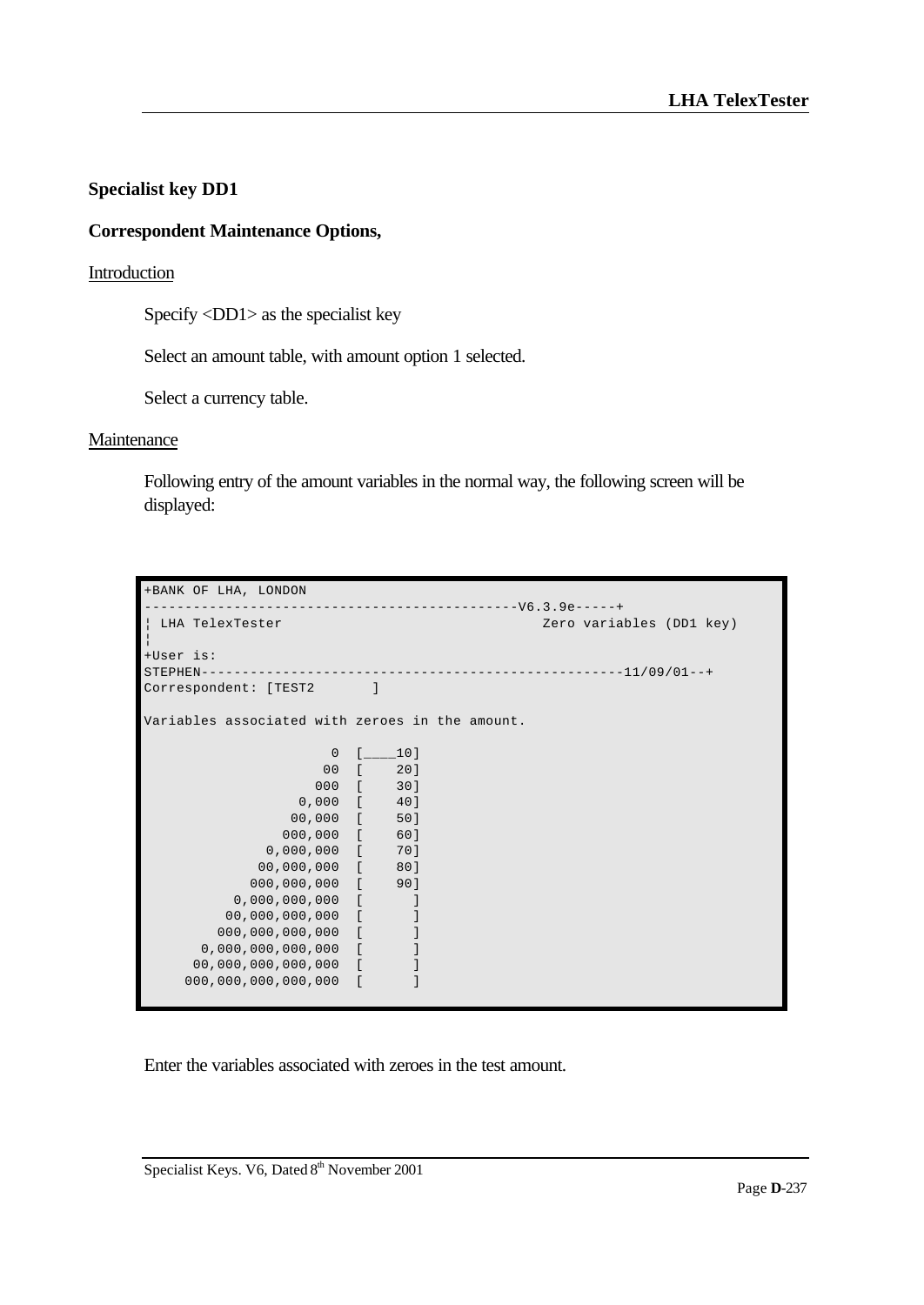## Operation

The total amount is used to calculate an interim testkey value using amount type 1 and the above zero variables.

The testkey for any currency is calculated.

The amount and currency testkeys are added together.

This sum is used as an amount and the amount table option 1 plus the above zero variables are again used to give a testkey value.

This is then added to any other testkey components for example, date tables.

## **Specialist key BB1**

## **Operation**

Specify specialist key as <BB1>.

Following calculation of testkey for fixed numbers, branch number, amount, currency and date tables, the following takes place:

Subtract the branch number from the testkey total.

Multiply the remaining testkey total by the branch number.

Subtract the total amount from the remainder giving the testkey.

## **Specialist key BR1**

## **Operation**

Specify specialist key as <BR1nnn>.

Substitute nnn with the number of digits from the amount to be added to the testkey value.

For example, to add the amount total to the testkey, specify specialist key as <BR1999>.

To add only the first 3 digits, specify <BR1003>.

Specialist Keys Page **D**-238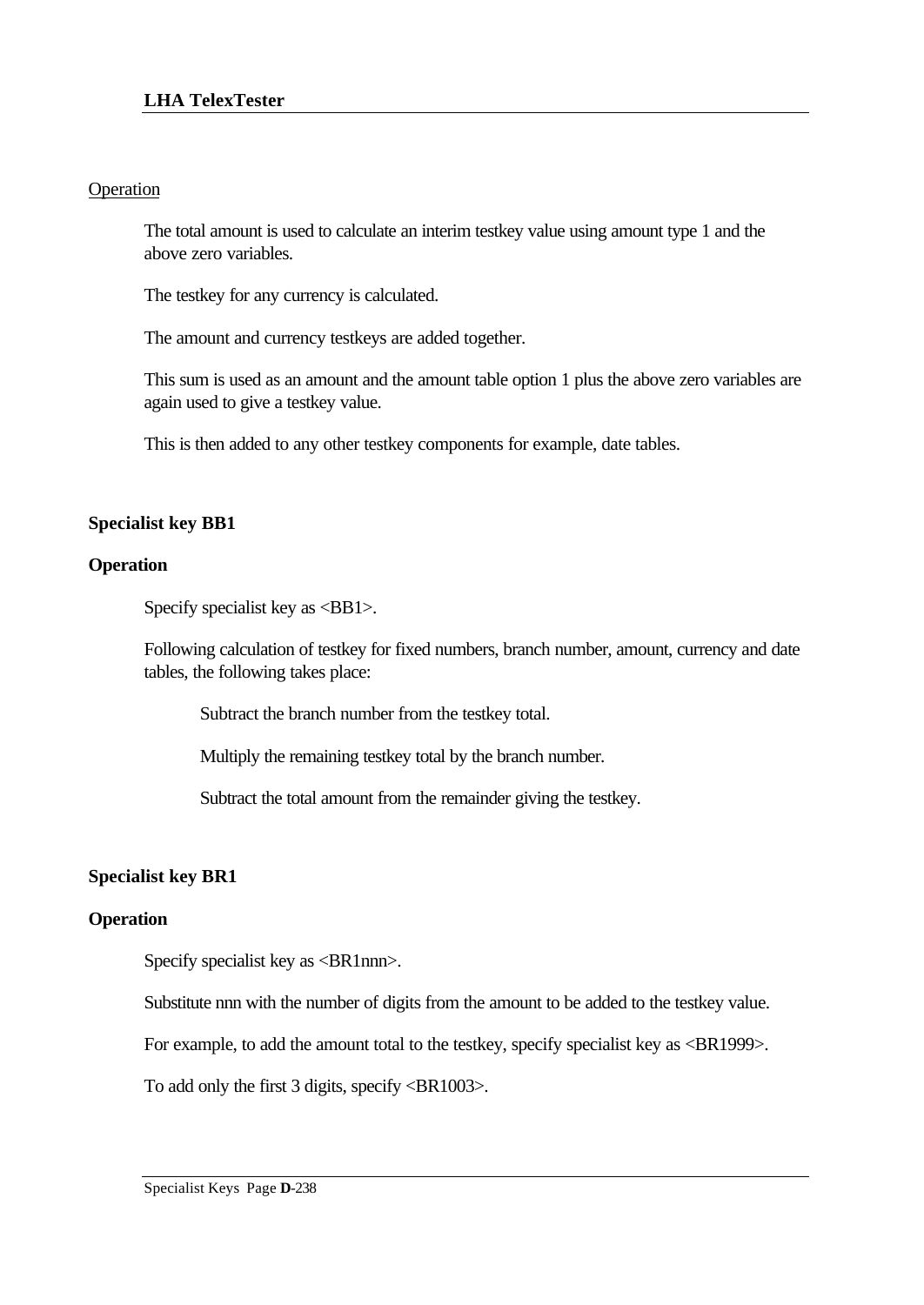Decimals will be ignored.

## **Specialist key SOCGEN**

Details for operation and maintenance of this key are available separately.

### **Specialist key RA1n and RA2n**

This key supports the addition of the amount total or a part of the amount total into the testkey or the appending of the figure to the end of the testkey.

The first digit controls adding or appending:

If specified as 'RA1', the amount is added to the testkey.

If specified as 'RA2', the amount is appended to the testkey.

The second digit controls the portion of amount used:

If specified as 'RA1' or 'RA2' the total amount is used

If specified as RA11 or RA21, the total amount divided by 10 is used.

If specified as 'RA12' or 'RA22', the total amount divided by 100 is used (Normally requested as Number of Hundreds in amount).

If specified as 'RA13' or 'RA23', the total amount divided by 1000 is used (Normally requested as Number of Thousands in amount).

RA10 to RA19 and RA20 to RA29 are supported.

Examples:

| <b>Testke</b><br>y | <b>Amount</b> | RA1 | <b>RA13</b> | RA <sub>2</sub> | <b>RA23</b> |
|--------------------|---------------|-----|-------------|-----------------|-------------|
| 40                 |               | 40  | 40          | 400             | 400         |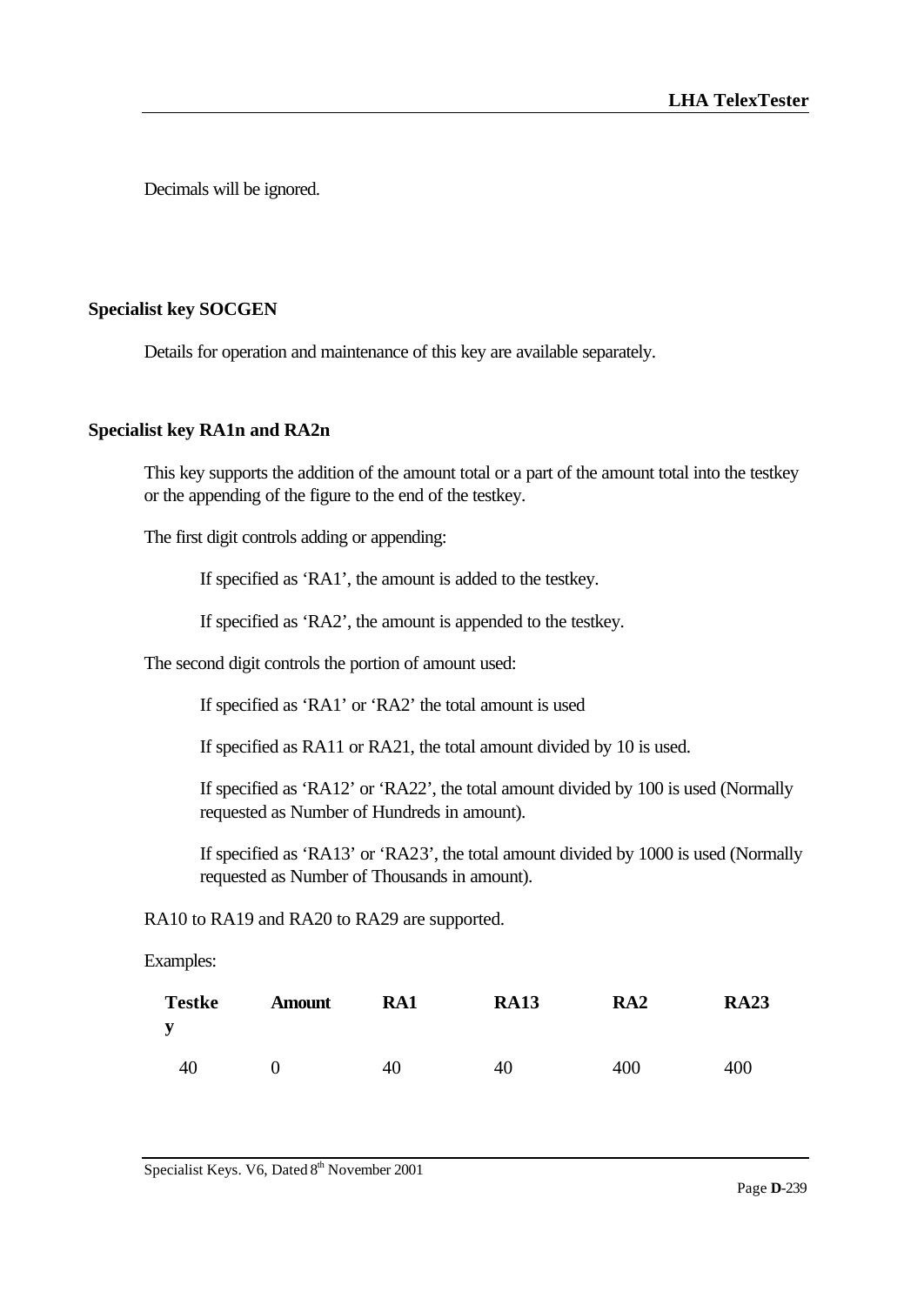| 40 |        | 41    | 40 | 401         | 400  |
|----|--------|-------|----|-------------|------|
| 40 | 1,000  | 1040  | 41 | 401000      | 401  |
| 40 | 50,000 | 50040 | 90 | 405000<br>0 | 4050 |

Additional options, option Rann2, will cause the fixed number to be appended to front of the testkey.

Additional option RA3, will stop amount being added to testkey, this allows Rann2 to be used alone.

### **Specialist key REUxxx**

## **Operation**

999 variables up to four digits.

Step 1. Amount total is translated in three digit groups through this table.

eg: 1,900 becomes 1 and 900. So, the variables at 1 and 900 are added to the testkey..

Step 2. Date in various formats is translated in 3 digit groups through this table.

Eg. DMY format, date as 20th August 1997 becomes 200897 and then 200 and 897. So, the variables at 200 and 897 are added to the testkey.

## **Selection**

To use this key, specify '**REU**' as the specialist key in correspondent maintenance. To use the date option, include the date format eg: '**REUDMY**', this will use the date format day, month year.

## **Specialist key BBPxyy**

### **Operation**

Supports multiple grid and cycle variable tables.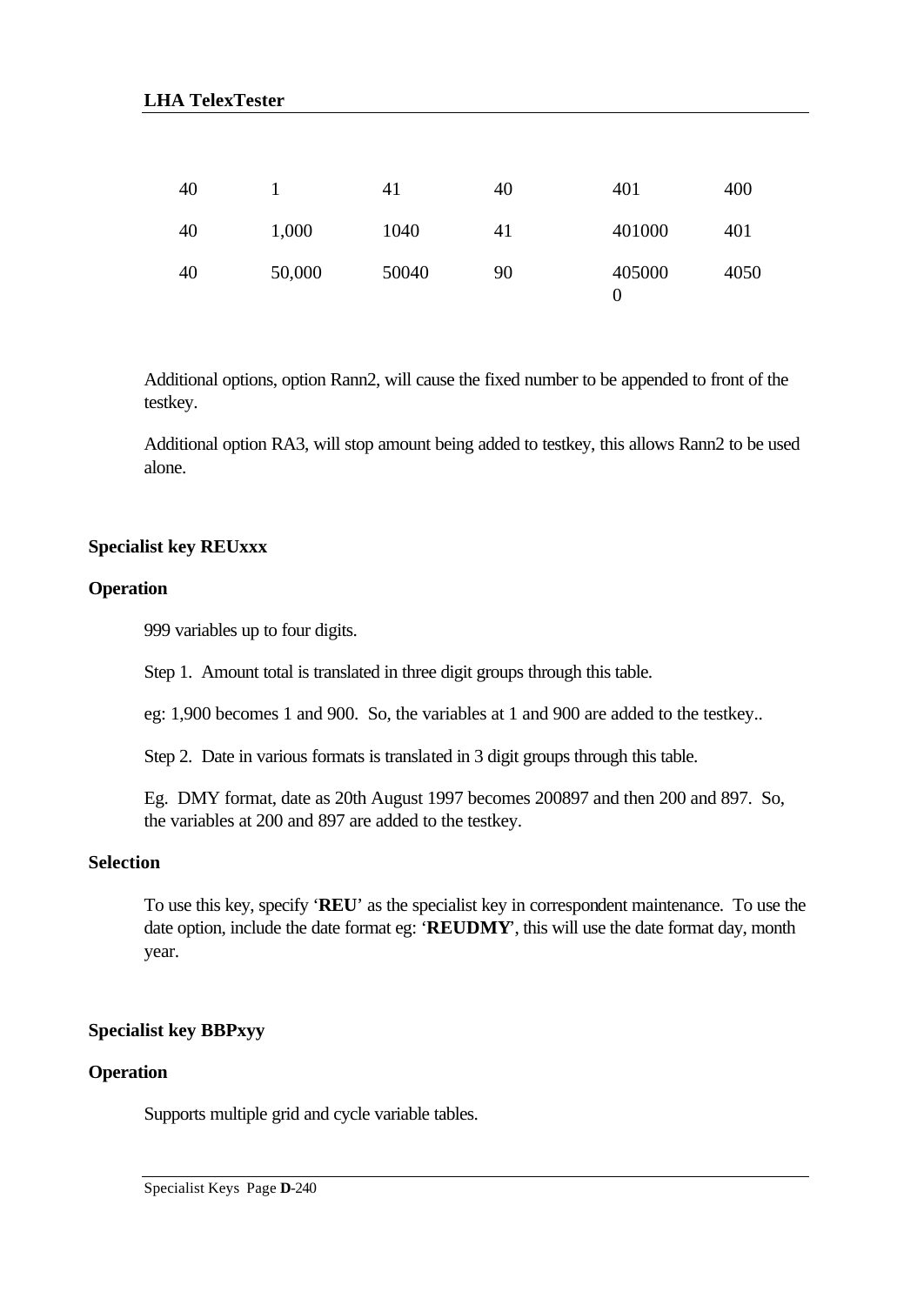X is the number of Grids to use

YY is the number of times each grid is used in succession. Two digits must be entered here.

Eg. BBP1 will use grid 1 repeatedly

BBP2 will use grid one then grid two then one again

BBP202 will use the first grid twice followed by the second grid twice followed by the first again.

BBP216 will use the first grid 16 times followed by the second grid 16 times followed by the first again.

The current grid is determined by the current cycle, so the number of cycles must be specified as a multiple of (x \* yy), eg, BBP216 requires 32 or 64 cycles to operate correctly.

### **Selection**

To use this key, specify 'BBP' as the specialist key in correspondent maintenance. Then specify the number of grids and cycles.

In grid maintenance, specify the number of cycles maintained as at least grids  $(x * yy)$  cycles. This must be entered for both Incoming and Outgoing grid maintenance.

Select 'Sequence Variable table'.

Select separate tables for each day of the week, sequence only. The different grids are then entered for each day of the week starting with Monday, only complete the number required, but access all of the days to prevent table errors later.

## **Specialist key IN1**

### **Operation**

Following testkey calculation, the branch number is subtracted from the testkey, then, the testkey becomes the difference between the remaining testkey and the branch number.

Then, if specified the 'Auxiliary' value is added to the testkey.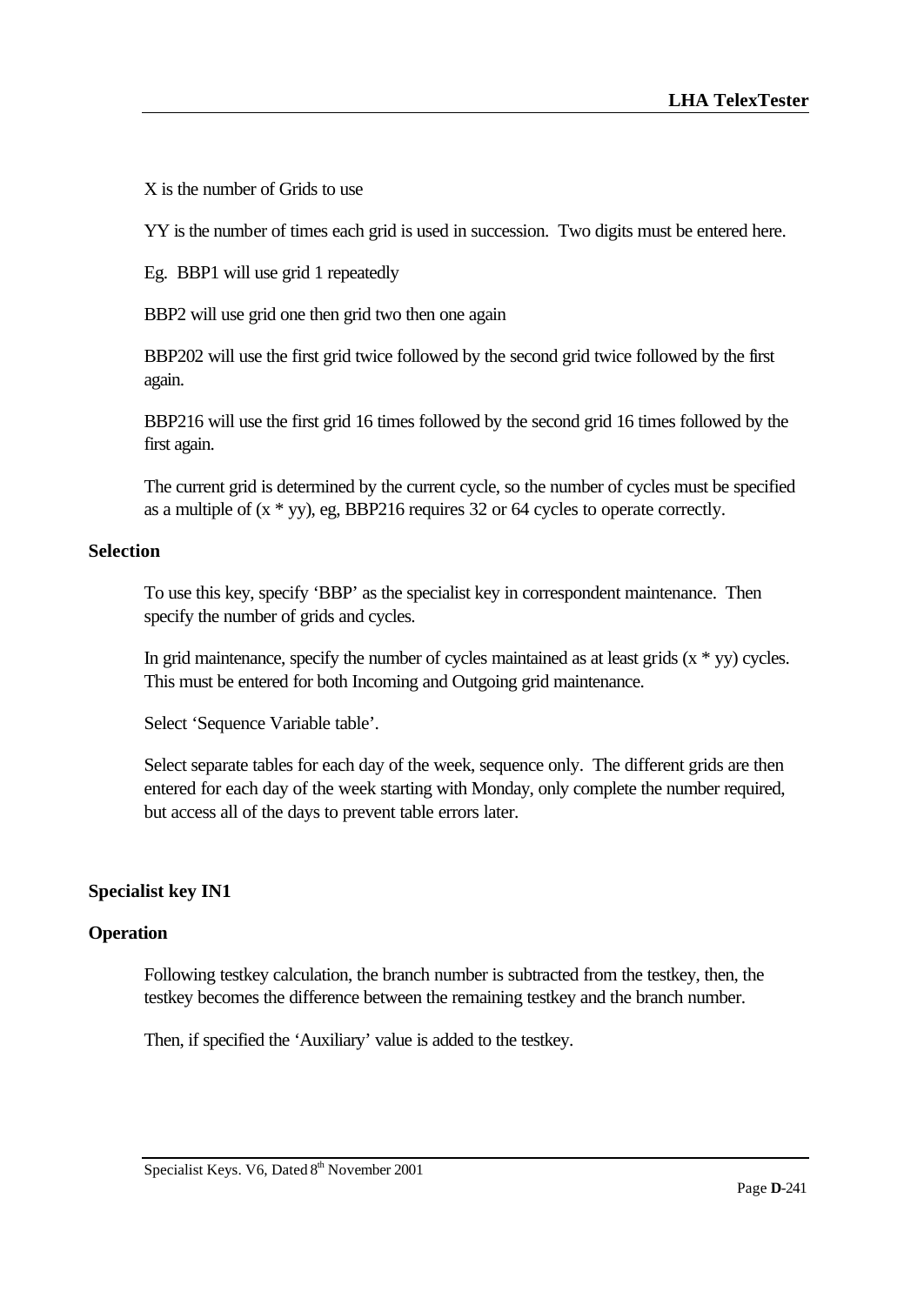**Example**

| Normal procedure                    | Fixed number                                                    | 7001  |
|-------------------------------------|-----------------------------------------------------------------|-------|
|                                     | <b>Branch number</b>                                            | 8022  |
|                                     | Amount table                                                    | 18    |
|                                     | Date tables                                                     | 106   |
|                                     | <b>Testkey interim value</b><br>is:                             | 15147 |
| <b>Specialist key IN1</b><br>causes | <b>Subtract Branch</b>                                          | 8022  |
|                                     | <b>Testkey interim value</b><br>is:                             | 7125  |
|                                     | <b>Difference between</b><br>interim value and<br>branch value: | 897   |
|                                     | <b>Add Auxiliary value</b>                                      | 7056  |
|                                     | <b>Testkey total</b>                                            | 7953  |

## **Selection**

Enter 'IN1' in specialist key field on first correspondent screen. Fixed, branch and any other tables are entered normally.

If required, enter the branch number in 'Aux' on the first correspondent screen.

To achieve alphabet conversion following final calculation, use 'Translation table' on third correspondent screen.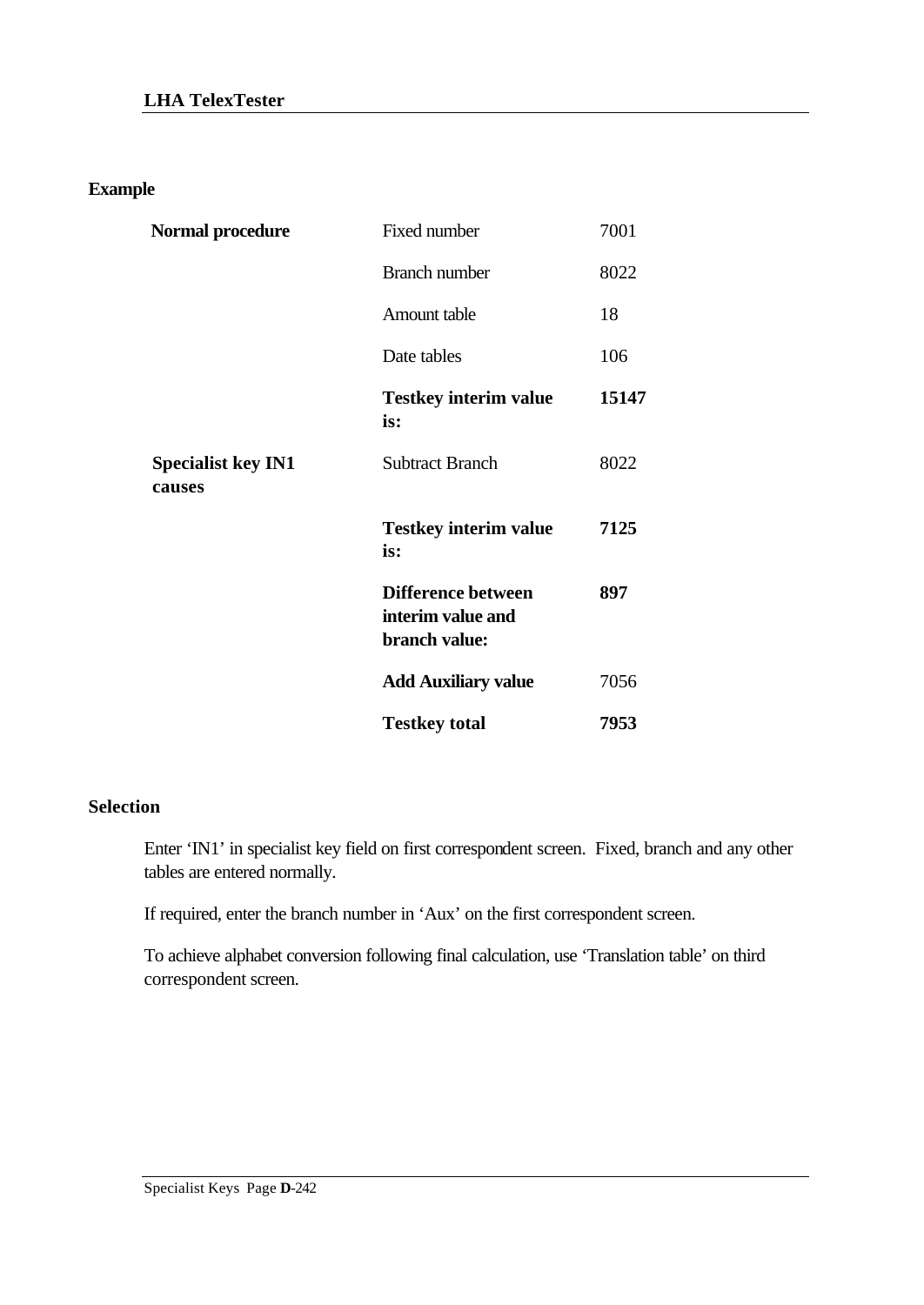## **Specialist key IN2**

## **Operation**

Exactly as 'IN1' key above. In addition, when multiple messages are processed for the same date and amount (therefore given same testkey), the 'Fixed number' is multiplied by the number of messages with that date and amount.

### Selection

Enter 'IN2' in specialist key field on first correspondent screen. Fixed, branch and any other tables are entered normally.

If required, enter the branch number in 'Aux' on the first correspondent screen.

To achieve alphabet conversion following final calculation, use 'Translation table' on third correspondent screen.

## **Specialist key SQ1**

## **Operation**

Allows correspondents using a Master set of tables to have their own 'Sequence' variables.

## **Selection**

Enter 'SQ1' in specialist key field on first correspondent screen.

Enter the Master code as normal.

Pressing the <F9> key to access tables for the correspondent will cause only the Sequence variables to be presented.

## **Specialist key GRE**

### **Operation**

Allows correspondents using a Master set of tables to have their own 'Month of Year' variables.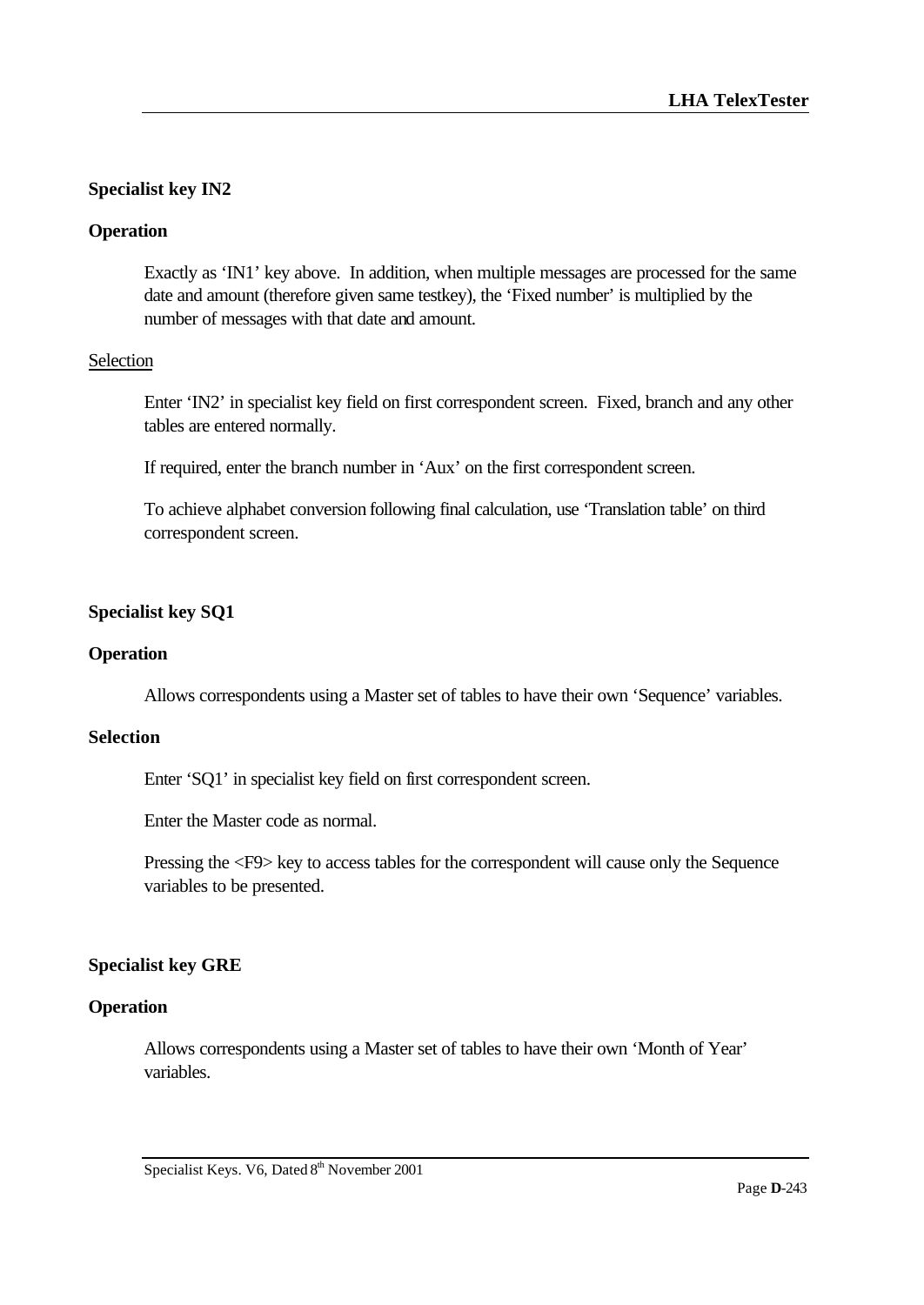## **Selection**

Enter 'GRE' in specialist key field on first correspondent screen.

Enter the Master code as normal.

Pressing the <F9> key to access tables for the correspondent will cause only the Month of Year variables to be presented.

## **Specialist key DOR**

This key has two sequence tables, one normal and one with ten slots which resets daily. This additional sequence table  $(1 - 200)$  is specified in the spec key, eg DOR010 or DOR009 etc.

This key requires the 'Cycle dependant' option to be set.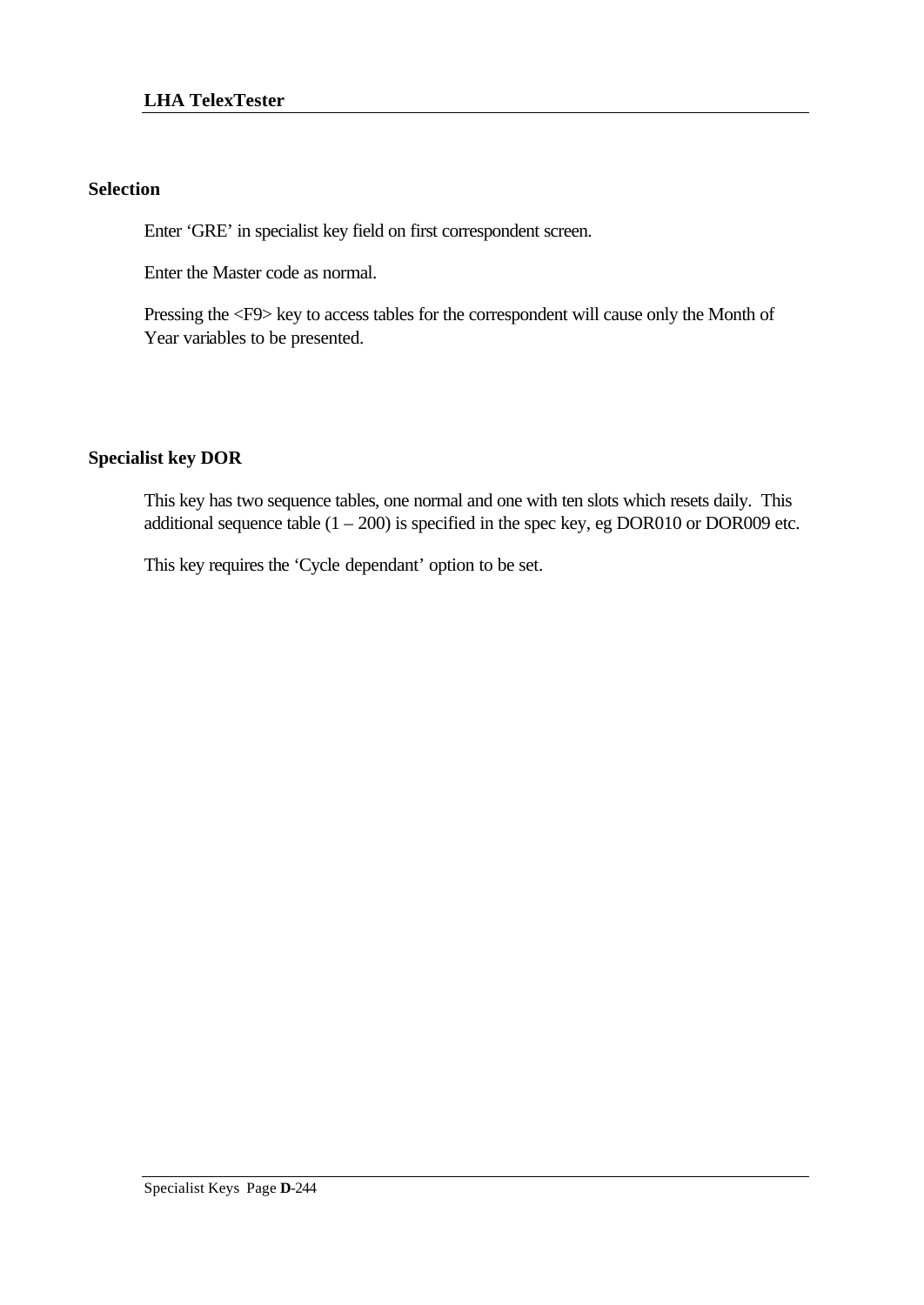## **Appendix E Systems Maintenance**

### **Introduction**

Systems Maintenance is used to create Corporate TelexTester Systems, MessageTester Systems, configure forms for MessageTester, Maintain default parameters and issue testkey tables.

Options applicable to Messagetester systems will only be available to users of those systems.

This section of the documentation covers the menu options available for both Limited TelexTester system generation and Message Tester systems.

In addition to this documentation you should refer to the documentation specific to **Limited TelexTester** systems and to **Forms Maintenance**.

## **Limited TelexTester**

The Limited System TelexTester is a product designed to be generated and distributed by users of the full TelexTester package. The Limited System TelexTester can be issued to corresponding clients to facilitate the testing of messages between the Bank and correspondent.

## **MessageTester**

MessageTester was designed to provide a simple and inexpensive method of exchanging messages of all types between banks, branches and corporate customers. The combined use of message encryption and testkeys provides a high degree of security with flexibility.

MessageTester provides a 'front end' to TelexTester allowing users to define message templates which can then be completed by operators and submitted for verification and transmission.

The system can be configured to use various means for communicating in addition to simply printing the message:

Systems Maintenance. V6, Dated 8<sup>th</sup> November 2001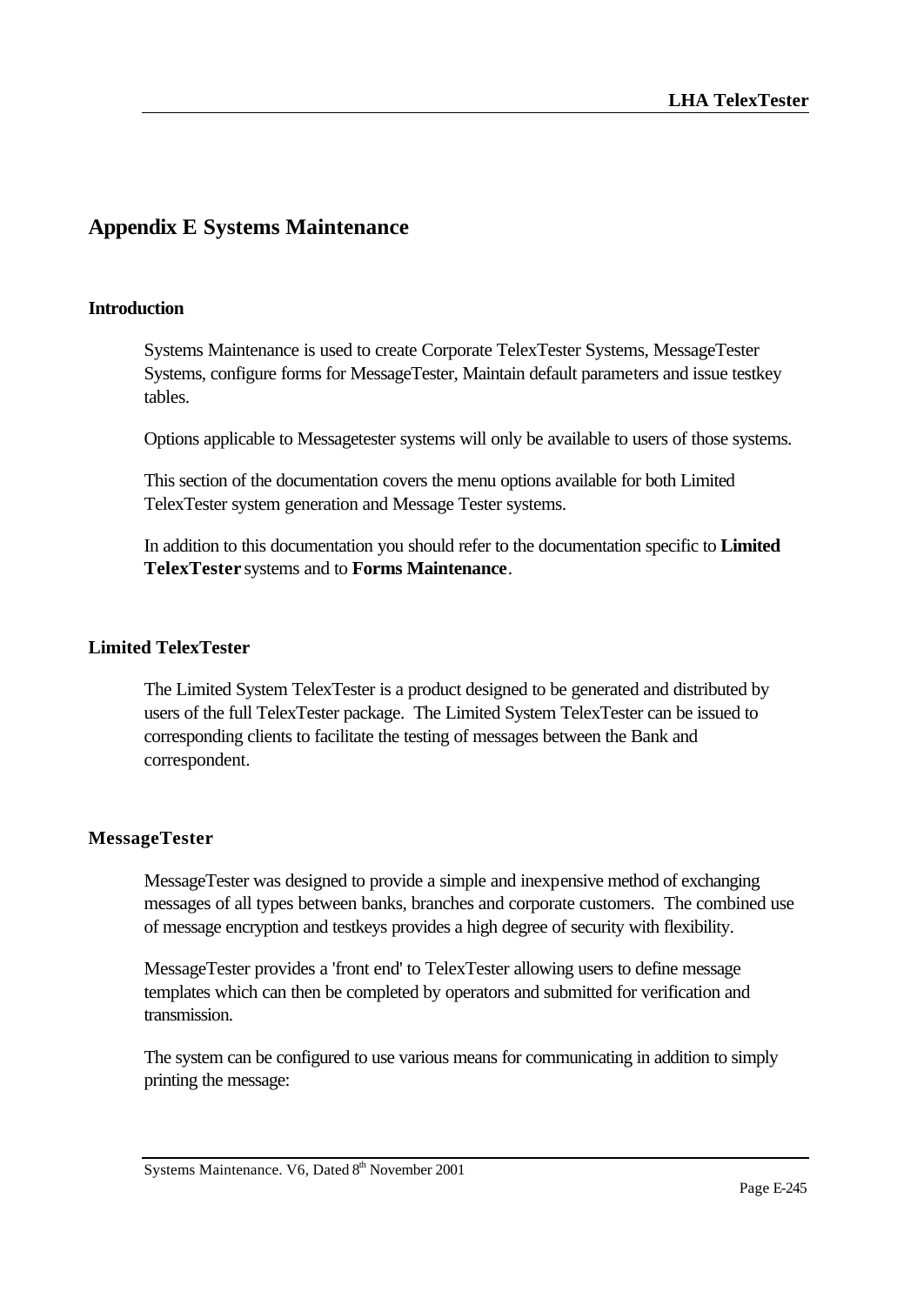Telex Fax Electronic mail

There is support for dual control of message input and release.

Messages can be encrypted either entirely or partially. The encrypted message retains the Telex character set. This facility requires MessageTester to be present at the receiving address.

MessageTester can automatically apply testkeys.

### **Accessing systems maintenance**

The Systems maintenance option is available to users of the **TelexTester** system with 'Supervisor' status and the Audit passwords.

Sign on to the TelexTester system and access the 'Utilities' menu option. On this menu is the option 'Systems Maintenance'. If this option is not available you must contact LHA for the relevant licence details.

This option is protected by the Audit passwords, enter the 2 Audit passwords to gain access.

### **Screen and options**

### **Screen**

On selecting Systems Maintenance, the following screen will be displayed: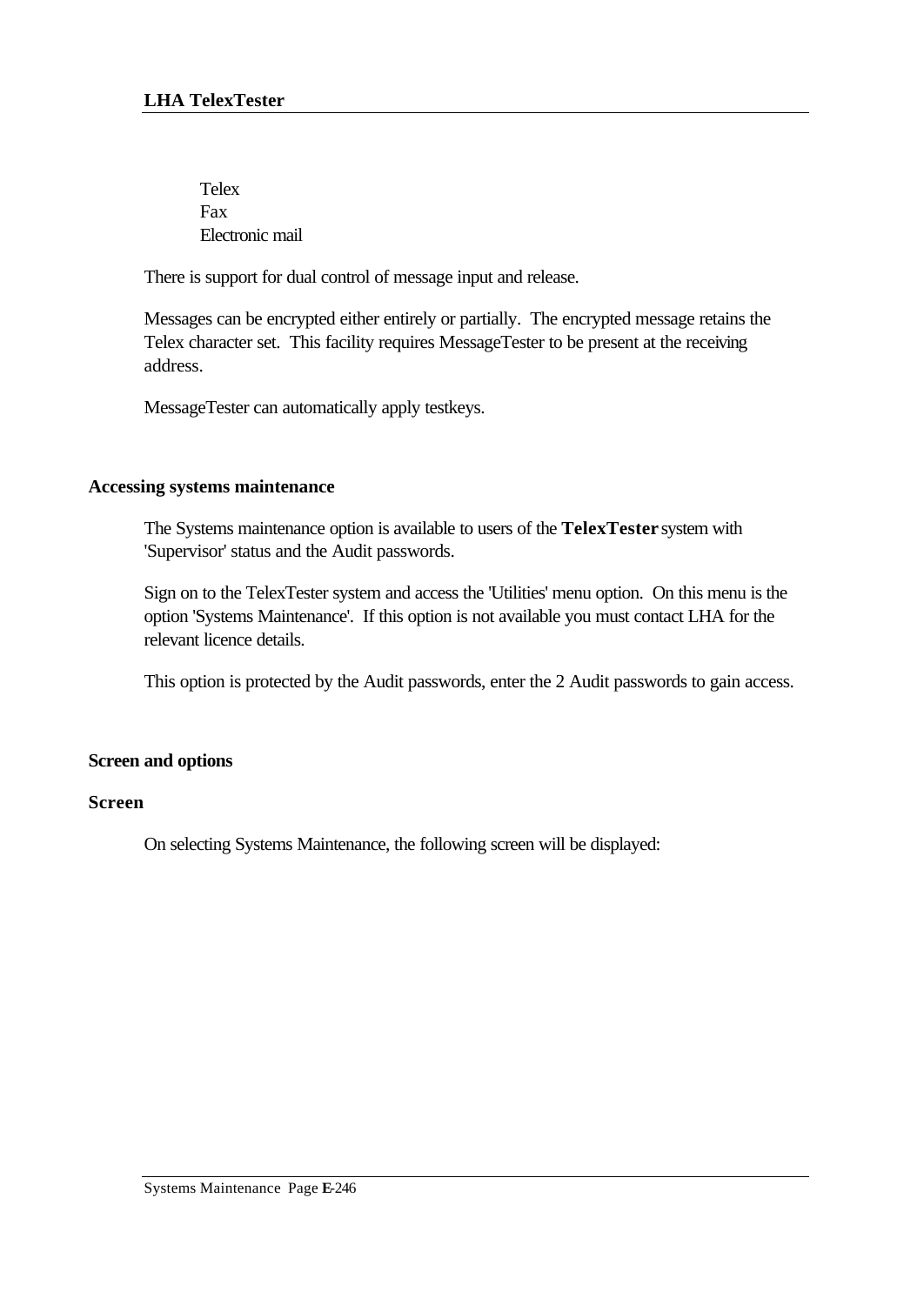+BANK OF LHA, LONDON ----------------------------------------------V6.3.9e-----+ Systems Maintenance ¦ +User is: STEPHEN----------------------------------------------------11/09/01--+ 1 - Maintain default parameters 2 - Systems/tables issued report 3 - Issue tables 4 - Issue remote passwords 5 - Generate TelexTester system 6 - Generate MessageTester system 7 - Generate licence file 8 - Forms maintenance 9 - Fields maintenance Please select option [ ] 'X' to exit

### **Outline of options available**

The options are explained in detail later in this and the associated sections, the options available depend on the User profile and System configuration. Further options may be available, they will be detailed in additional Sections. Here is a brief outline of the options.

#### Maintain default parameters

The normal TelexTester system includes a configuration section called 'System Parameters', this is where security levels and many other options are defined.

The default parameters which will be issued with any TelexTester systems are defined with this menu option.

#### Systems/tables issued report

This option is used to report on screen or printer the TelexTester systems issued and the correspondent keys included.

#### Issue tables

This option is used to transfer testkey algorithms to diskette for issue.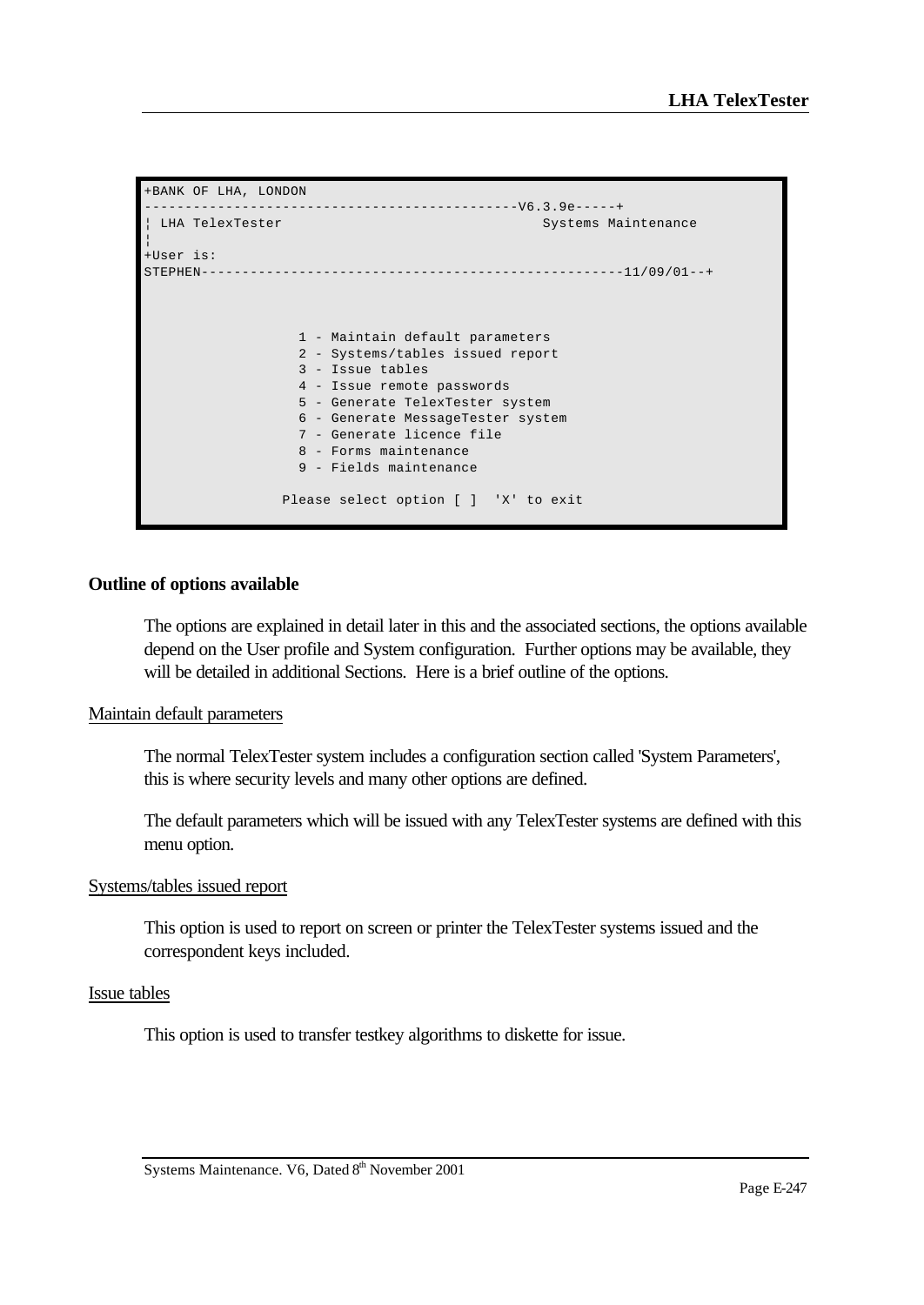### Issue remote passwords

This option is used to generate the passwords needed before a TelexTester system can be accessed by the ultimate user.

## Generate TelexTester System

This option is used to create the programs and data files for a new TelexTester system, this type of TelexTester system is capable of calculating testkeys for a single correspondent bank.

## Generate MessageTester System

This option is used to create the programs and data files for a new MessageTester system, the system created at this point is intended as a Demonstration system only and does not contain all the security features of a proper system.

### Generate Licence File

This option is used to apply a proper licence to a MessageTester system which has been created.

### Forms maintenance

This option is used to define the input and output formats for messages.

### Fields maintenance

This option is used to define the default fields which are used within the forms definition.

### **Default parameters**

### **Introduction**

The main TelexTester system is configured using the system parameters option. Limited System and messageTester Systems can be configured in a like manner using these 'Default parameters' option. The parameters set here will be in force when the System has been installed.

Three screens of parameters are established and these will be used when generating each new system.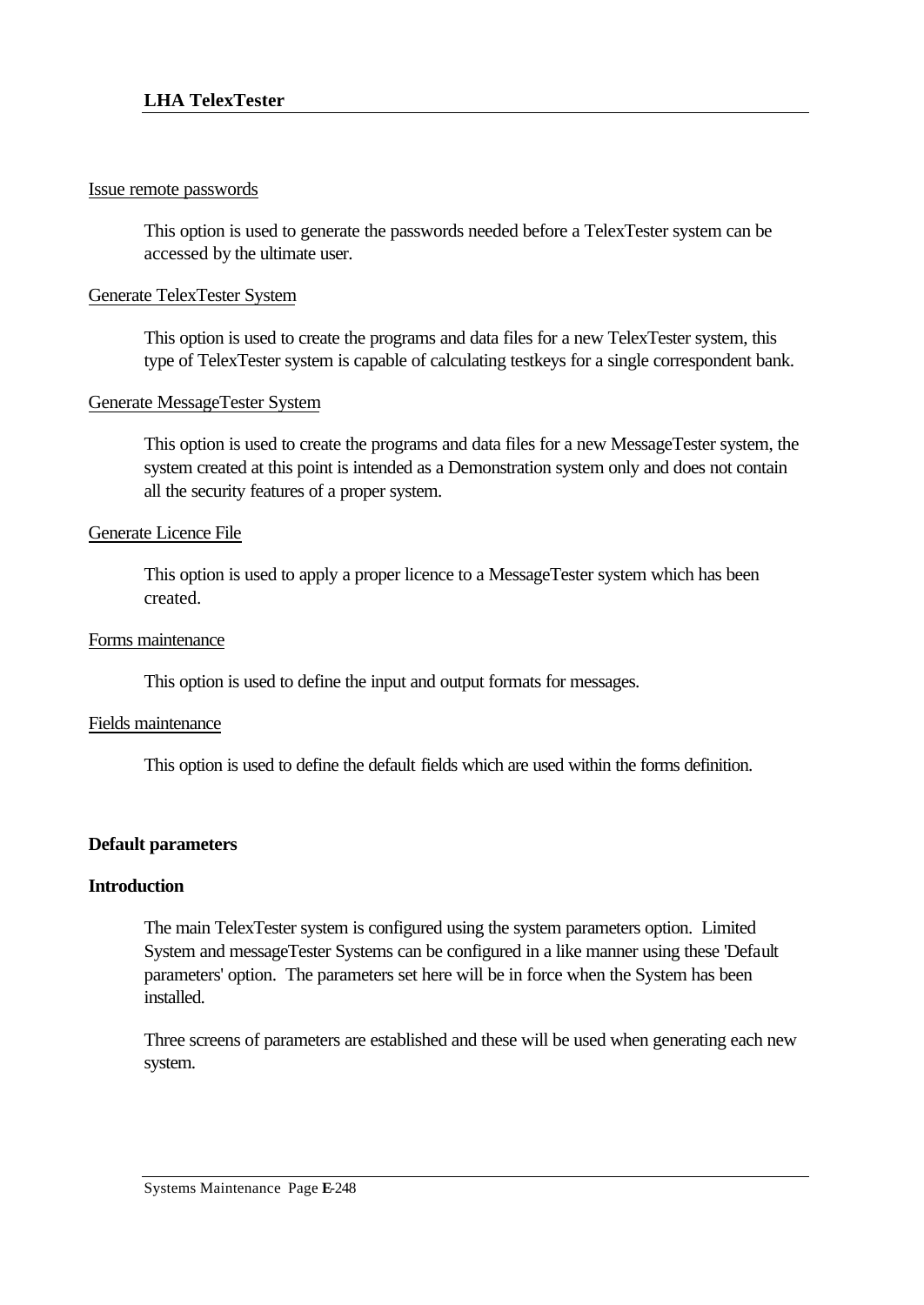Most defaults below are those for the Host TelexTester system. The actual defaults used will be taken from the host and so could have been changed to be different to that specified below.

#### **Prompts**

#### PgUp/PgDn

To select each of the parameter screens, press either the PgUp or the PgDn keys.

#### F1 save/F2 abandon

To save changes which have been made and to finish with Parameter maintenance, press the  $\langle F1 \rangle$  key. If you want to exit without making any changes, press the  $\langle F2 \rangle$  key.

#### **First parameter screen**

#### Screen

When you select **Default Parameters** the following screen appears:

```
+BANK OF LHA, LONDON 
----------------------------------------------V6.3.9e-----+
¦ LHA TelexTester Default Parameter Maintenance 
¦
+User is: 
STEPHEN----------------------------------------------------11/09/01--+
Printer lines per page [66]
Print device for reports [ ]
Write continuous log to printer [ ]
Write continuous log to disk [ ]
Print encode result format (1 or 2) [ ]
Print testkey on log [ ]
Print sequence number variable on log [ ]
Suppress print of variables on reports [Y]
USA date format [ ]
Suppress display of variables on grid [Y]
Print during transmission [Y]
          receipt [ ]
             <F1> to save/exit, <F2> to abandon, <PgUp> or <PgDn>
```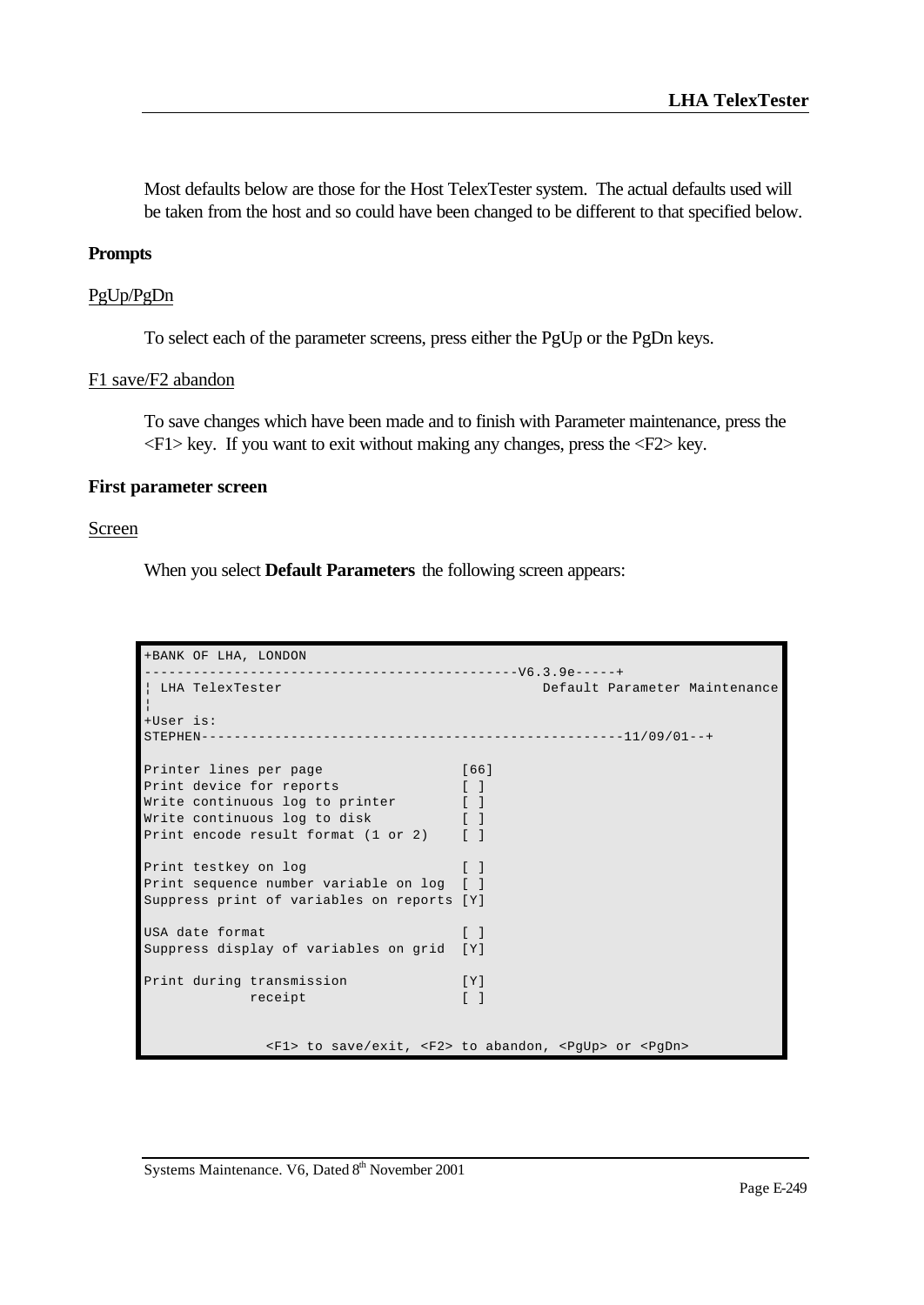## Printer lines per page

The number of lines used on a page before a new header is printed. The default is 66 (standard for 8-1/2" x 11" paper and a printer which prints 6 lines to an inch). If you are using a larger or smaller sheet size or printer font, you can adjust this accordingly.

## Print device for reports (1 or 2)

When 'Print' is selected for reports, output will be directed to the DOS device 'LPT1' or 'LPT2'. This parameter determines which of these is used. Enter the figure <1> or <2>.

## Write continuous log to printer

Enter **Y** to have the system produce an audit log to date and time stamp all events and write them to your printer. For example, system signon, table changes, additions, etc. Examples of the audit log are in the **Supervisor Section.**

## Write continuous log to disk

As above but write to file TKLOG.TXT. Even though written to disk, the log may be printed when **Start of Day** is run (see **Supervisor Section**.)

### Print encode result format (1 or 2)

Should the details of the test (Currency, Amount, Correspondent, Date, Testkey, Sequence Variable, etc.) print automatically after the testing operation? Default is **N** (do not print).

If set to  $\langle Y \rangle$  or  $\langle 1 \rangle$ , the standard format is used.

If set to <2>, a format is used which includes the correspondent name and location.

## Print Testkey on log

If the **Print results of Encode** parameter is set to **Y,** this parameter can be set to **N** to suppress the print of testkey. Default is **N** (do not print).

## Print sequence number variable on log

As above but suppress print of sequence variable. Default is N (do not print).

### Suppress print of variables on reports

Do not print sequence or prefix variables on **Next Expected Variables** report. Default is Y (do not print).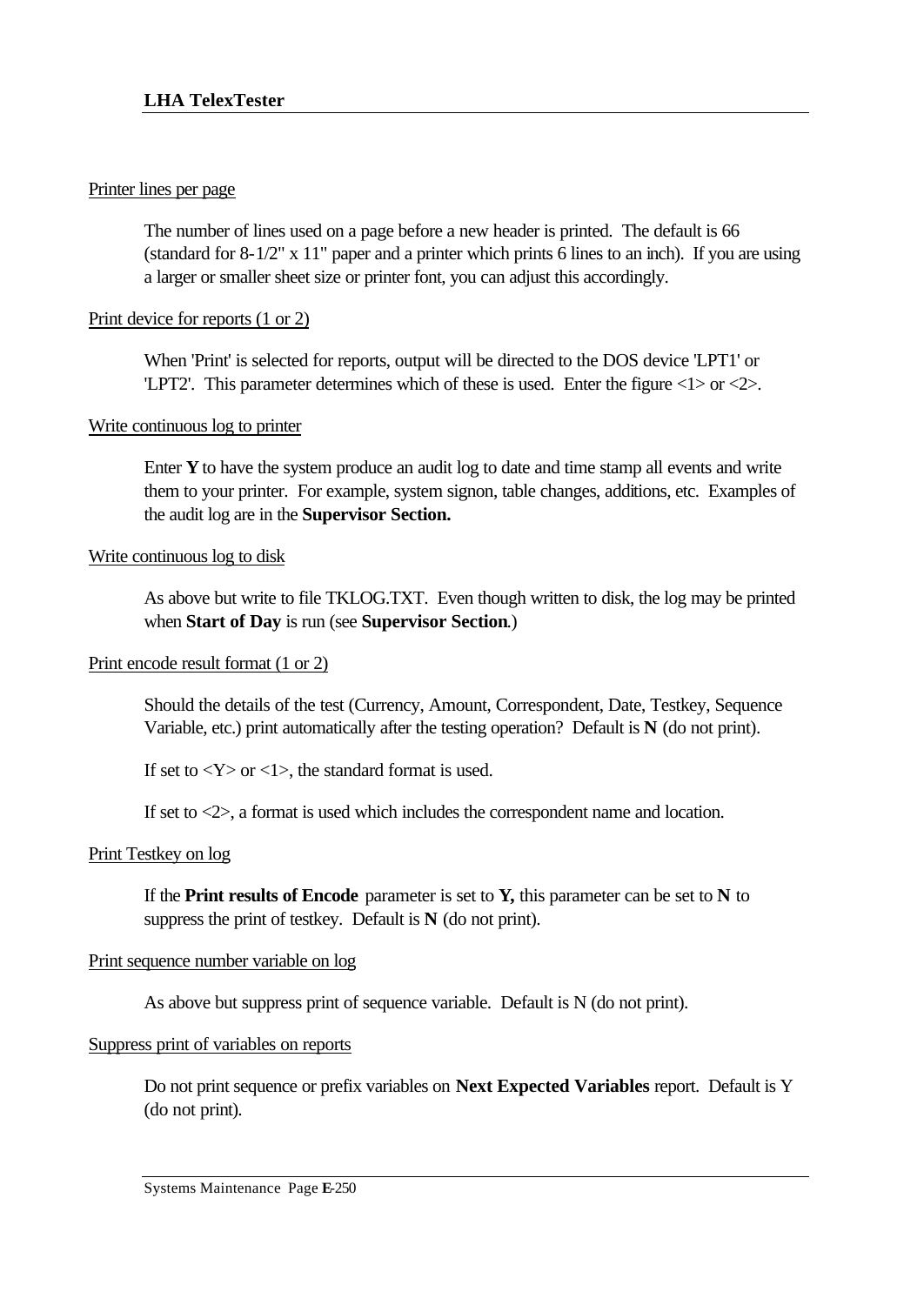# Date Format

Enter **Y** to have all dates accepted and displayed in MMDDYY format. Default is **N** ( print and accept date as DDMMYY).

# Suppress display of sequence variables on grid

Enter **N** if you want any sequence or prefix variables to appear on the screen when the outgoing message grids are displayed. Default is Y (do display).

# Print during transmission

This option is not relevant to TelexTester systems.

## Print during receipt

This option is not relevant to TelexTester systems.

### **Second parameter screen**

### **Screen**

When you select the next parameter screen the following appears: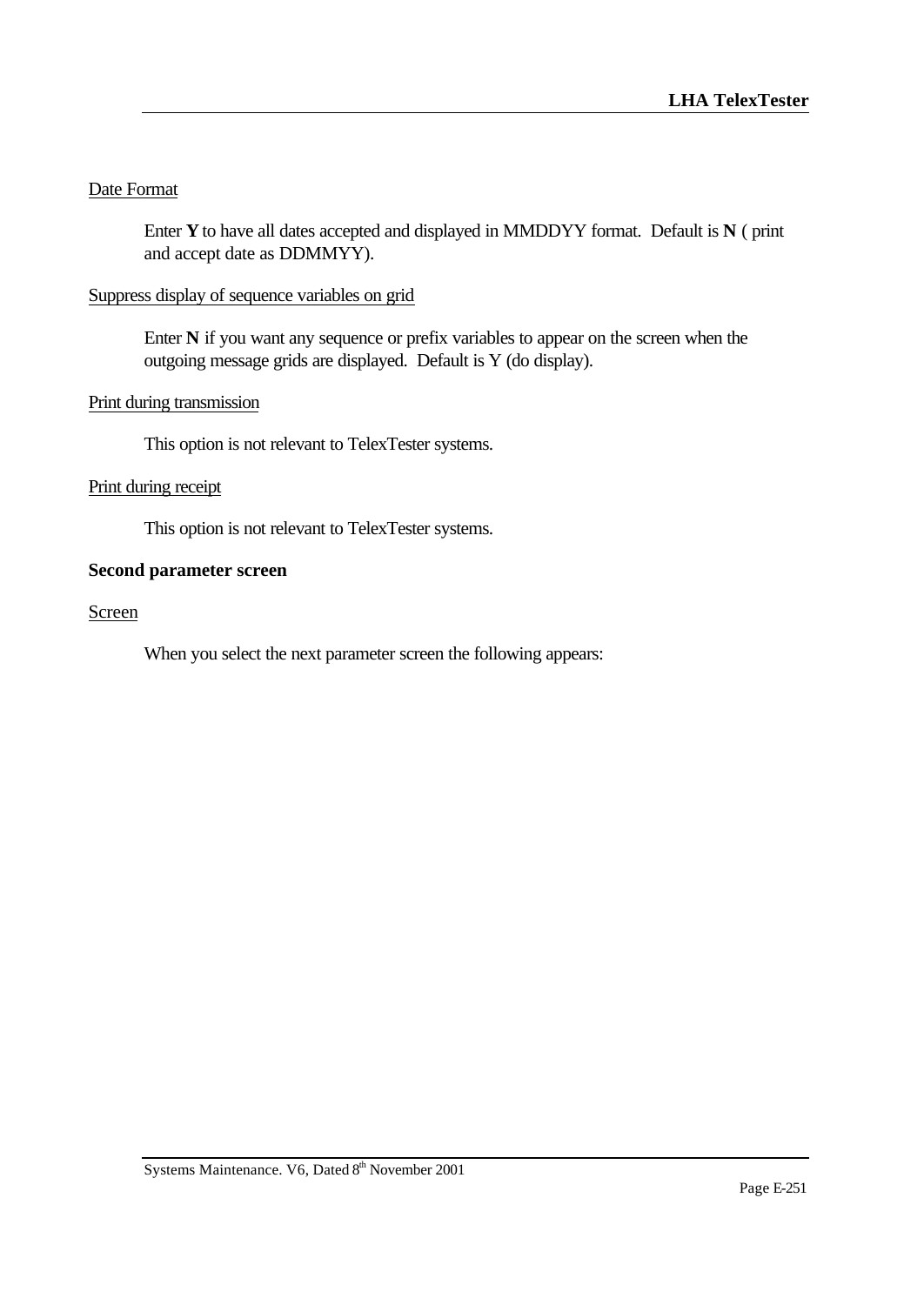```
+BANK OF LHA, LONDON 
----------------------------------------------V6.3.9e-----+
¦ LHA TelexTester Default parameter Maintenance 
¦
+User is: 
STEPHEN----------------------------------------------------11/09/01--+
Startup security level [0]
Drive & program for startup [ [ ]
Disable user if passwords invalid (3 attempts) [ ]
Minimum length of user passwords [4]
Days between forced password changes [90]
Keyboard timeout in seconds [300]
Number of messages in history file [01000]
Number of days to retain incoming messages [ 0]
Startup password1 [* ]
Startup password2 [* ]
Audit password 1 [* ]
Audit password 2 [* ]
Disable remote audit system [ ]
            <F1> to save/exit, <F2> to abandon, <PgUp> or <PgDn>
```
### Startup security level

You can enter a code in the range 0 - 4 which dictates the startup requirements for the **TelexTester** system and access to the **System Parameters** and **User Maintenance**.

The codes are as follows:

- **0** Allow system to be started immediately, i.e. on entering the command **testkey** at the DOS prompt will proceed to the signon screen.
- **1** The **testkey** command will first check the system date and if it has changed since the system was last started, it will look in the **Drive letter and program name for Startup** field (see the next field description) for the name of the **Startup** program. The system is issued with a program called **Startup** which prompts for the two **startup** passwords prior to allowing **TelexTester** to run. The **Startup** program may be moved onto a floppy disk and its name changed if so desired. By keeping the floppy disk in safe storage an additional level of physical security may be maintained.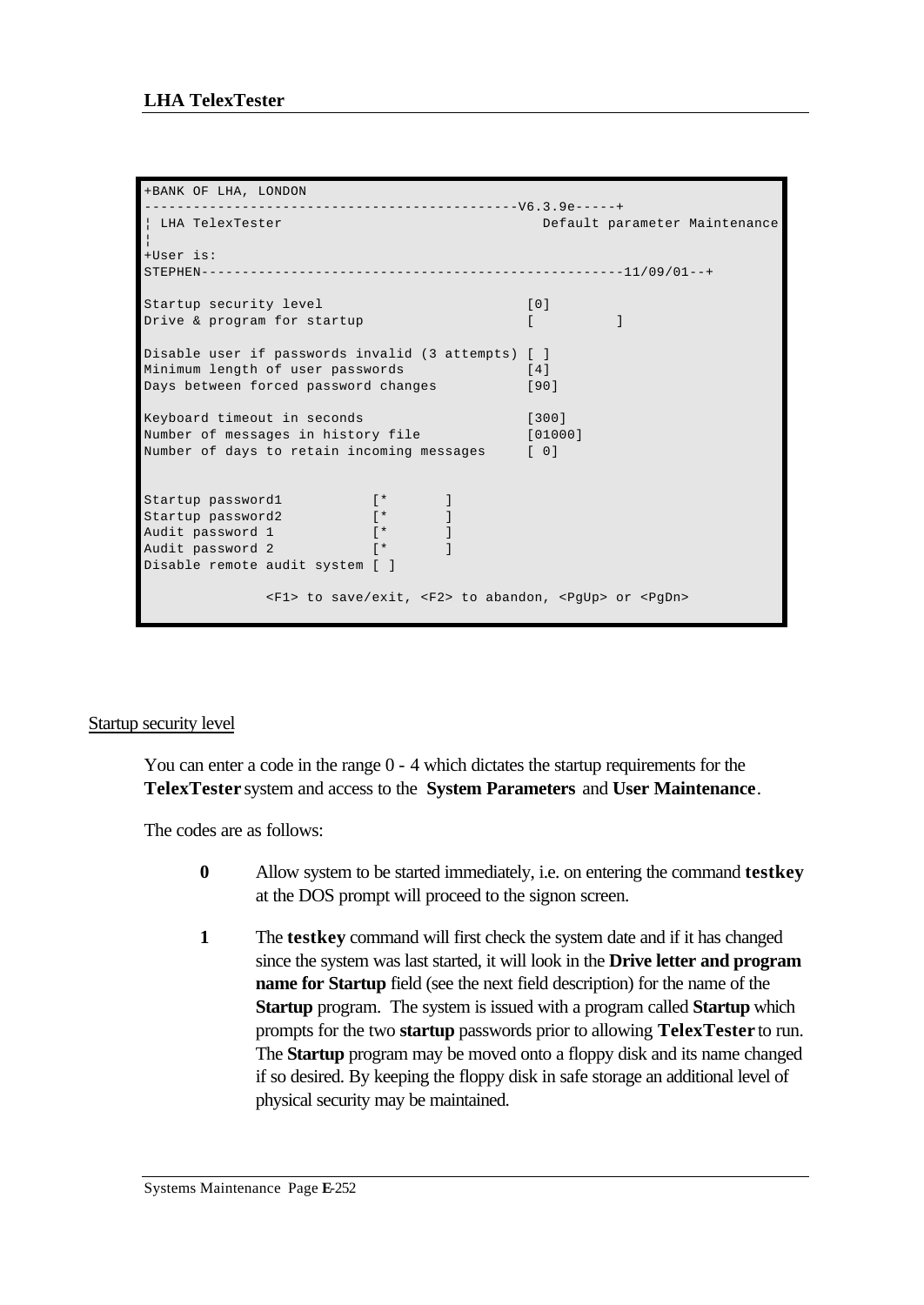- **2** In addition to requiring running the **Startup** program when the system is started, the **Startup** program must be run again in order to access the **Utility Menu** and **User Maintenance**. Thus as for code **1**, the floppy disk would need to be inserted in addition to providing two of the AUDIT PASSWORDS for these options.
- **3** The **Startup** program will need to be run whenever the **testkey** command is issued; that is, whenever **TelexTester** is started irrespective of the date. The **Startup** program will also be run in order to access the **Utility Menu** options **System Parameters** and **User Maintenance**.
- **4** As option 3, but in addition, the Startup disk will be updated every time TelexTester is run, this means that this disk must be the same copy as was last used. The Startup disk cannot be copied unless it is copied in association with the TelexTester system. If the Startup disk is lost or damaged the system will not start without access to the audit passwords.

The default option is **0** (no **startup** program required).

### Drive and program name for startup

An entry in this field is relevant if security level codes 1, 2, 3 or 4 are set as described above in order to determine where the **Startup** program is to be found. For example, if the **Startup** program has been moved to floppy disk and called **Access**, the field would contain **A:ACCESS**.

After altering the startup options you may be prompted to insert the Startup disk before exiting from system parameters.

### Disable User if passwords invalid (3 attempts)

Entering **Y** as the parameter allows for the automatic deletion of a user who fails to enter the correct password in three attempts to signon to the system.

If this occurs, the Security Manager(s) will have to add the user again.

The default is **N** (do not delete).

### Minimum length of user's password

Enter a number here to set the minimum length which a user's password may be. This only applies when user's alter their own password from the sign on screen.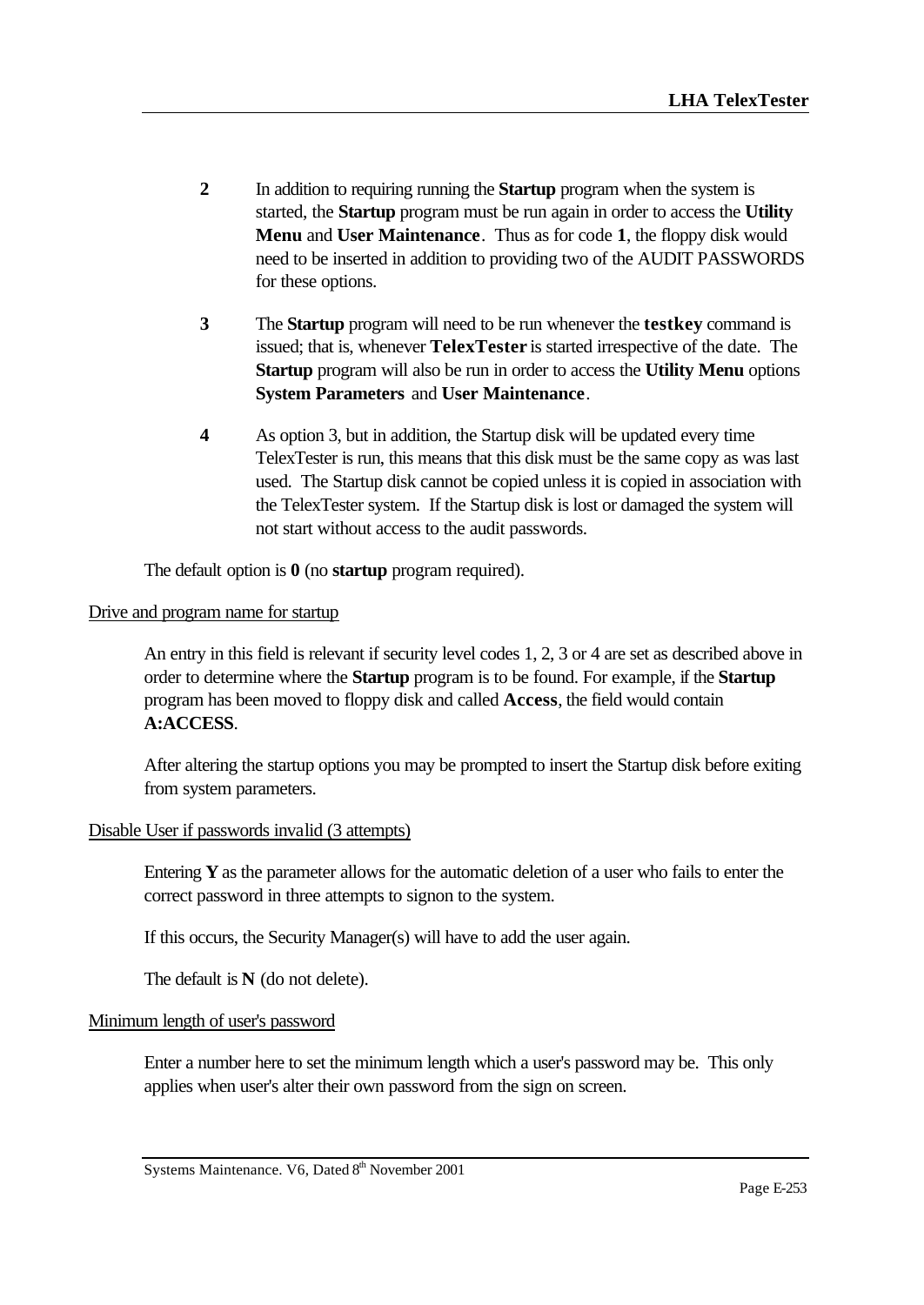# Days between forced password changes

When a user is added to the system the date is recorded. Also, when the user changes his password, the date is recorded. When the user signs on to **TelexTester** the number of days are calculated between the current date and the date user was entered or when the password was last changed. If the number of days exceeds the value (up to 99) in this field, the user is prompted to change the password. The user must enter a new password correctly twice in succession and the password is checked to ensure that it is different from the old value. The user is then prompted to signon again with the new password.

The default is 90 days.

New Users will always be prompted to change their password when the id is first used.

The default user id of  $\langle\cdot\rangle$  can only be used to maintain users, not operate the system.

# Keyboard timeout in seconds

If the keyboard is left unattended by the operator for more than the number of seconds specified in this field then the operator is prompted for his or her password when keyboard input is resumed. If the password entered is invalid, the operator is immediately signed off the system. This prevents any unauthorized person entering details into the system if it is left unattended.

During testing the process is slightly different. If a user takes more than the timeout period to enter a complete test then the keyboard timeout will operate.

The default value is 999 seconds.

### Number of messages kept in history file

This specifies the number of records to be written before the file is rewound back to record number one. The number of records will depend on how much disk storage is available and/or how much history information is required. Many banks try to keep at least one month's records on file and in order to do this you should work out how many tests are calculated in one month and enter this value into the field. The **Supervisor Section** contains more details on file organization and sizing.

The default value is 100. The maximum is 65000. Please note that a setting of 65000 will eventually require disk space of 35 MBytes for the history files alone, plus at least as much again for sorting of reports.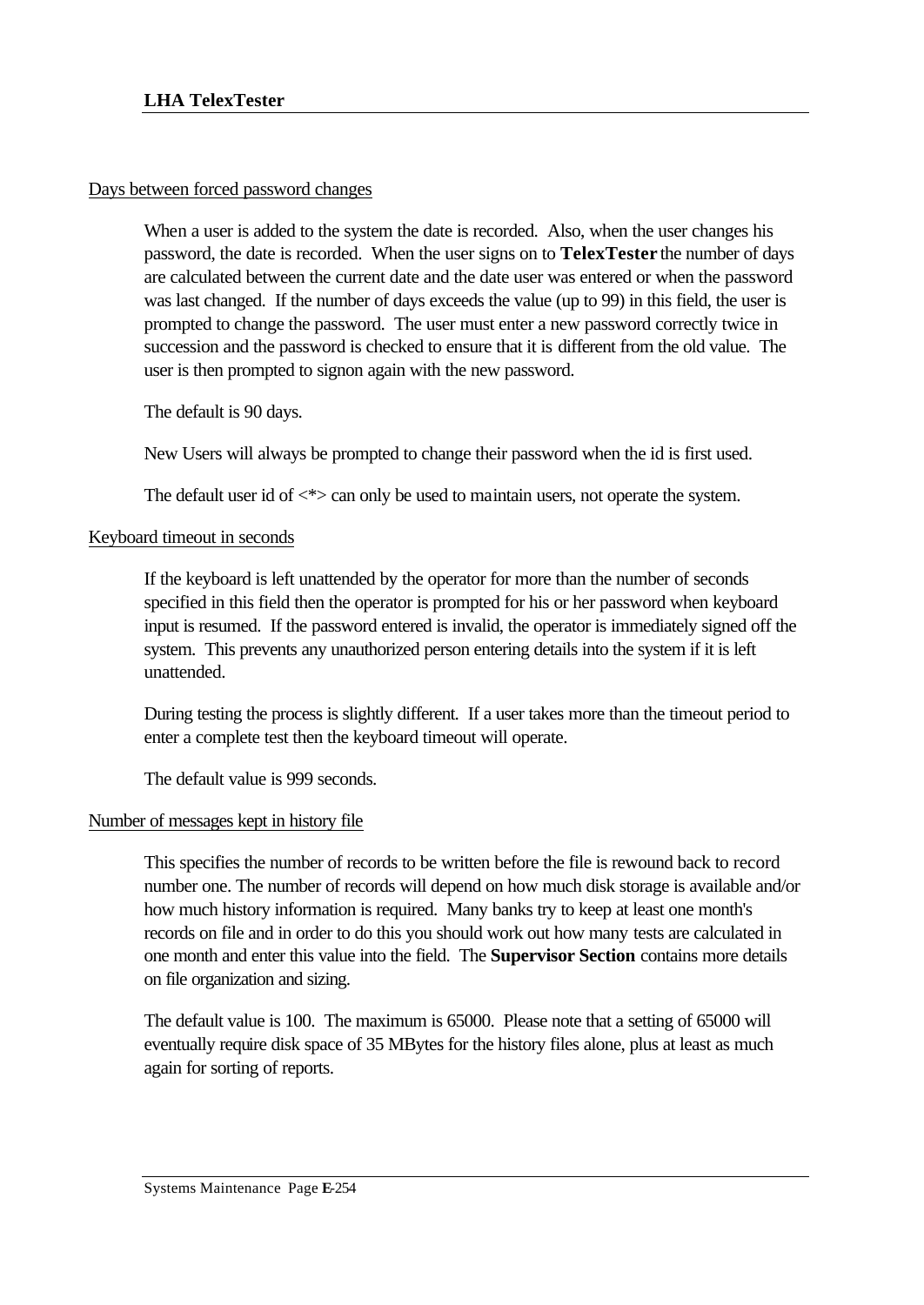## Number of days to retain incoming messages

This option is not relevant to TelexTester systems.

### Startup passwords

These are the default Startup passwords. They allow dual control of access to the system in association with the 'Startup' security level.

#### Audit passwords

The audit passwords are required for access to various functions in the system. For a TelexTester system, the first password only need be specified. The second password is normally replaced by the Remote Audit option.

If the remote audit option is disabled then the second audit password will be required.

If the audit passwords are set to anything other than the default  $\langle * \rangle$ , the operator of the Limited System will be prompted for the passwords when trying to create the empty data files.

#### Disable remote audit option

The remote audit option is a means for controlling the Audit passwords from a remote site. This option is explained in the section **Remote Audit option**. Enter 'Y' in this field to disable the remote audit control so that the standard dual Audit password control is used.

### **Third parameter screen**

## Screen

When you select the next parameter screen, the following appears: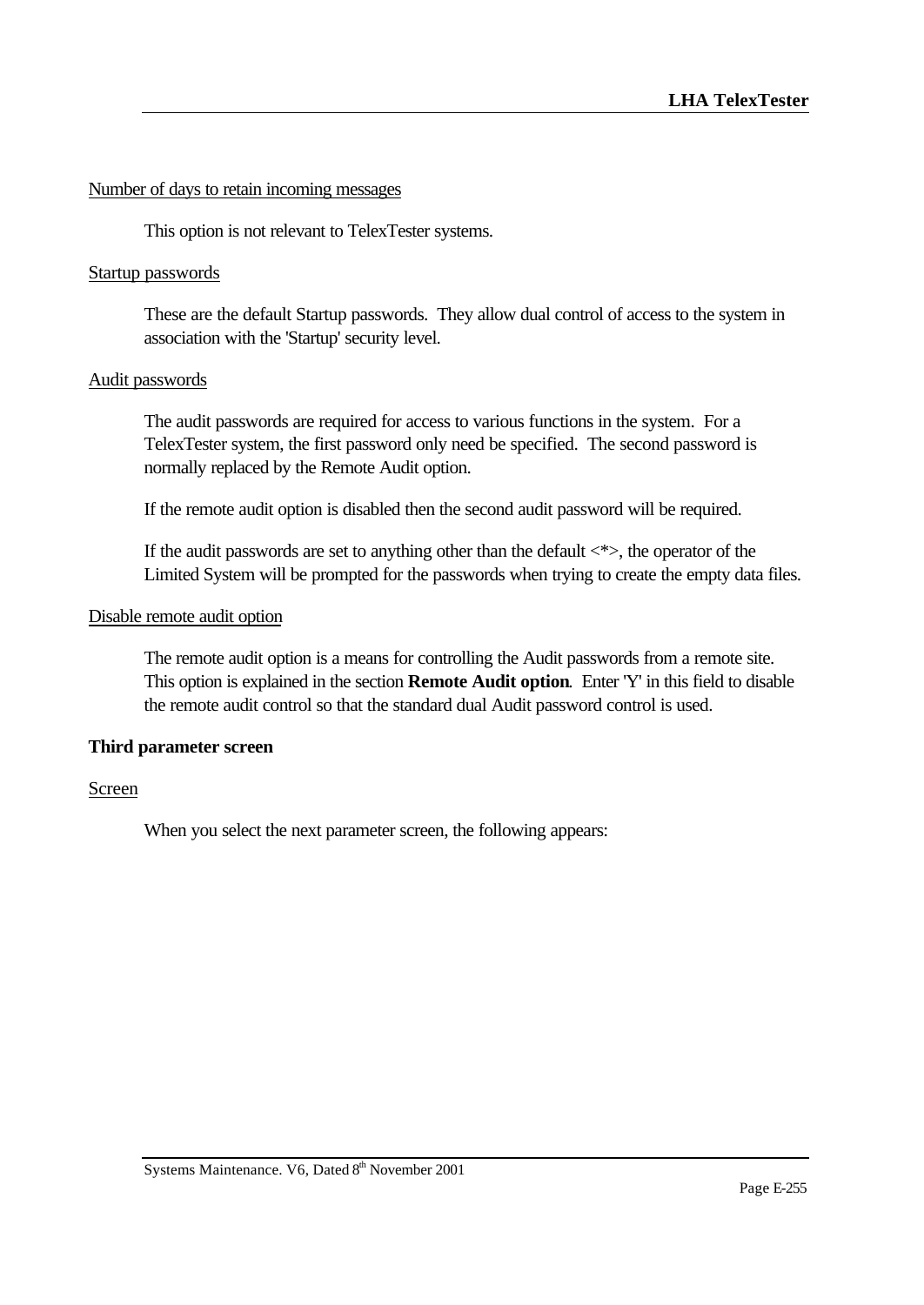```
+BANK OF LHA, LONDON 
----------------------------------------------V6.3.9e-----+
¦ LHA TelexTester Default Parameter Maintenance 
¦
+User is: 
STRPHEN------------------------------------------------------11/09/01--+Print/display Test results only at Encode verify [N]
Allow same user to verify message [N]
Run start of day automatically example of [Y]Force run of next expected variables at start of day [ ]
Print ALL next expected variables at start of day [ ]
Print messages at start of day ('W' for wide report) [ ]
Print log at start of day [ ]
Name of help file [HELP ]
Name of MENU file [CORPHELP]
            <F1> to save/exit, <F2> to abandon, <PgUp> or <PgDn>
```
# Print/display Test results only at Encode verify

When this parameter is set to **Y** a message is simply recorded after the encode stage and only when successfully verified is the testkey calculated and the grid position allocated. This is an important parameter if you wish to establish a two stage operation for calculating tests for outgoing messages. An operator may encode many messages and another operator may then verify them independently of the sequence in which they were initially entered.

### Allow same user to verify message

When a message is entered, the operator's Id is recorded. If this parameter is set to **N** then the same operator may not verify a message that he or she previously encoded.

The default is  $Y$  (allow same user to encode and verify the same message).

# Run start of day automatically

When set to **Y**, this parameter allows for the automatic running of the **Start of Day** option at start up of **TelexTester** if the system date has advanced. The **Start of Day** functions resets the Daily Message Numbers to 1.

Default is **N** (do not run automatically).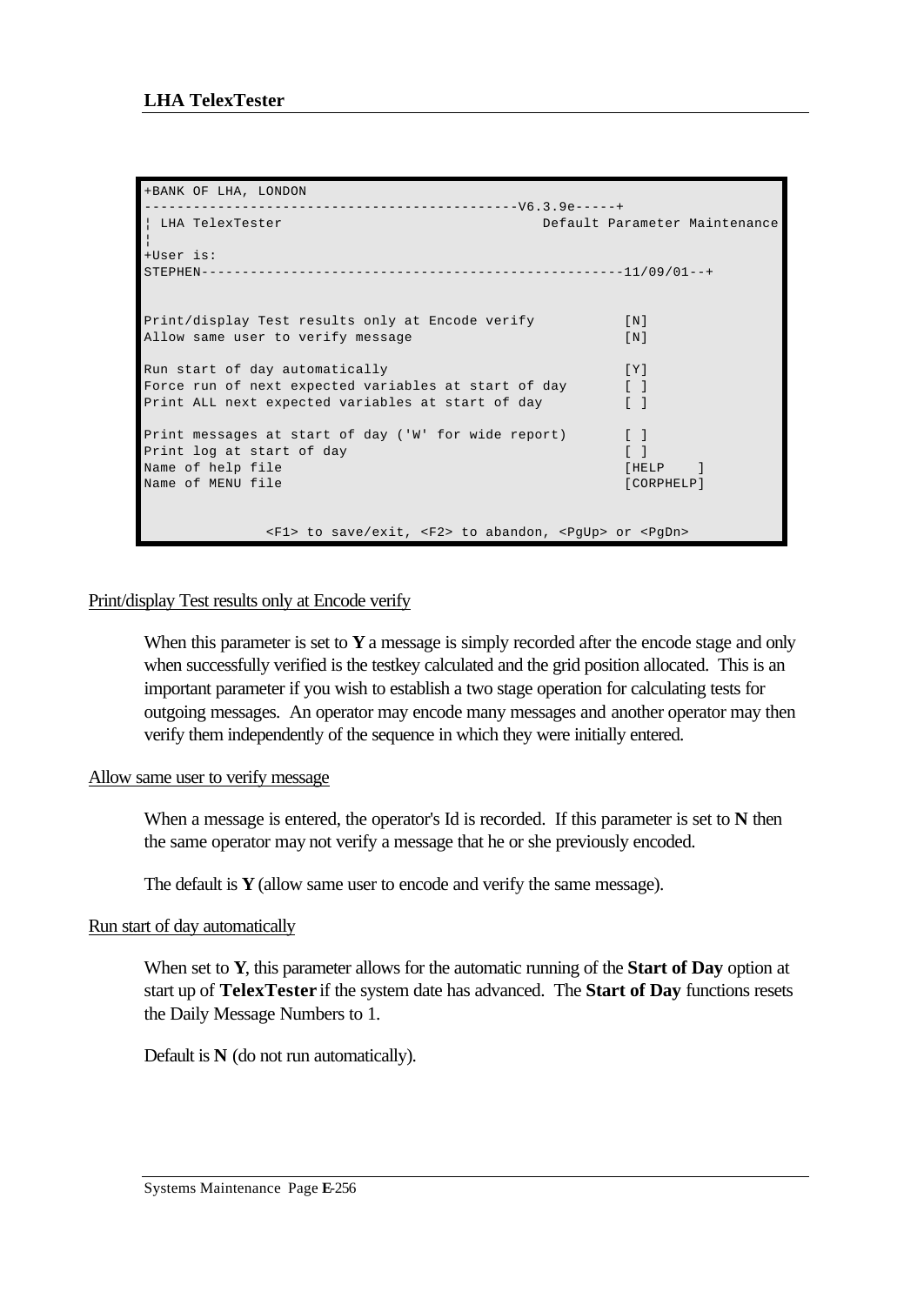# Force run of next expected variables at start of day

Automatically produce the **Next Expected Variable** report during Start of day function.

# Print ALL next expected variables at start of day

When set to N this parameter forces the production of a report that lists those correspondents whose variables have changed since the last report was run (see the **Supervisor Section** for details and sample report).

Default is **N** (only print correspondents that have changed).

### Print messages at start of day (W)

When set to **Y** this parameter produces an analysis report of the number of encoded tests performed during the previous day.

Setting this option to 'W' has the same effect except that a report is printed including the test result and remarks fields.

Default is **N** (do not print messages).

## Print log at start of day

If you have set the parameter to **Write Continuous log to Disk** the disk file TKLOG.TXT will be printed when **Start of Day** is run.

Default is **N** (Do not print log).

### Name of HELP file

The help file is used during input of messages, normally the file is called 'HELP.TXT', however, it is possible to create a file with a different name so that the help file can be different from that used by the TelexTester system.

Enter the name here if required, do not enter the 'TXT' extension.

In the example illustrated, the file 'HELP.TXT' will become the help file for the TelexTester system.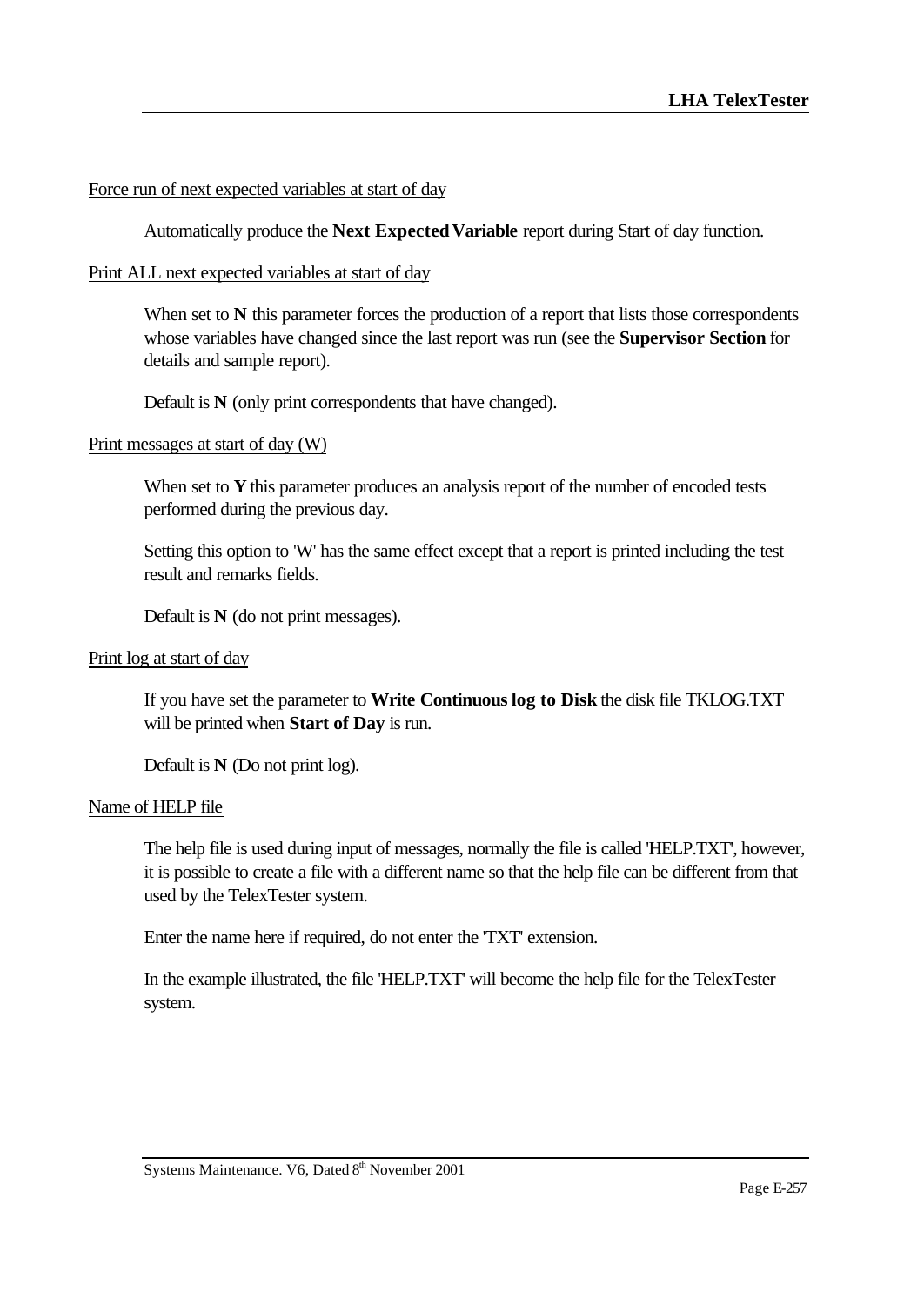## Name of MENU file

The menu file contains menu options for the TelexTester system. Normally the standard Menu file is included with the Limited system. This option allows a different menu system to be issued.

In the example illustrated, the file 'CORPMENU.MNU' will become the menu file for the TelexTester system.

# **Systems/tables issued report**

### **Introduction**

This report lists the details of Systems issues and Testkey table issues.

The report can be directed to screen, print or a file.

# **Selection screen**

On selecting this option the following screen will be displayed:

| +BANK OF LHA, LONDON |                                                                                      |
|----------------------|--------------------------------------------------------------------------------------|
|                      |                                                                                      |
| LHA TelexTester      | Systems Issued Report                                                                |
| +User is:            |                                                                                      |
|                      |                                                                                      |
|                      |                                                                                      |
|                      |                                                                                      |
|                      |                                                                                      |
|                      |                                                                                      |
|                      |                                                                                      |
|                      |                                                                                      |
|                      |                                                                                      |
| Report required: [I] | I for Issues report                                                                  |
|                      |                                                                                      |
|                      | G for Systems generated                                                              |
|                      |                                                                                      |
| Output to: [S] [     | ] S for Screen, F for File, P for Print                                              |
|                      | Enter file name if relevant.                                                         |
|                      |                                                                                      |
|                      |                                                                                      |
|                      |                                                                                      |
|                      |                                                                                      |
|                      | $\langle F1 \rangle$ to confirm and execute the report, $\langle F2 \rangle$ to exit |
|                      |                                                                                      |
|                      |                                                                                      |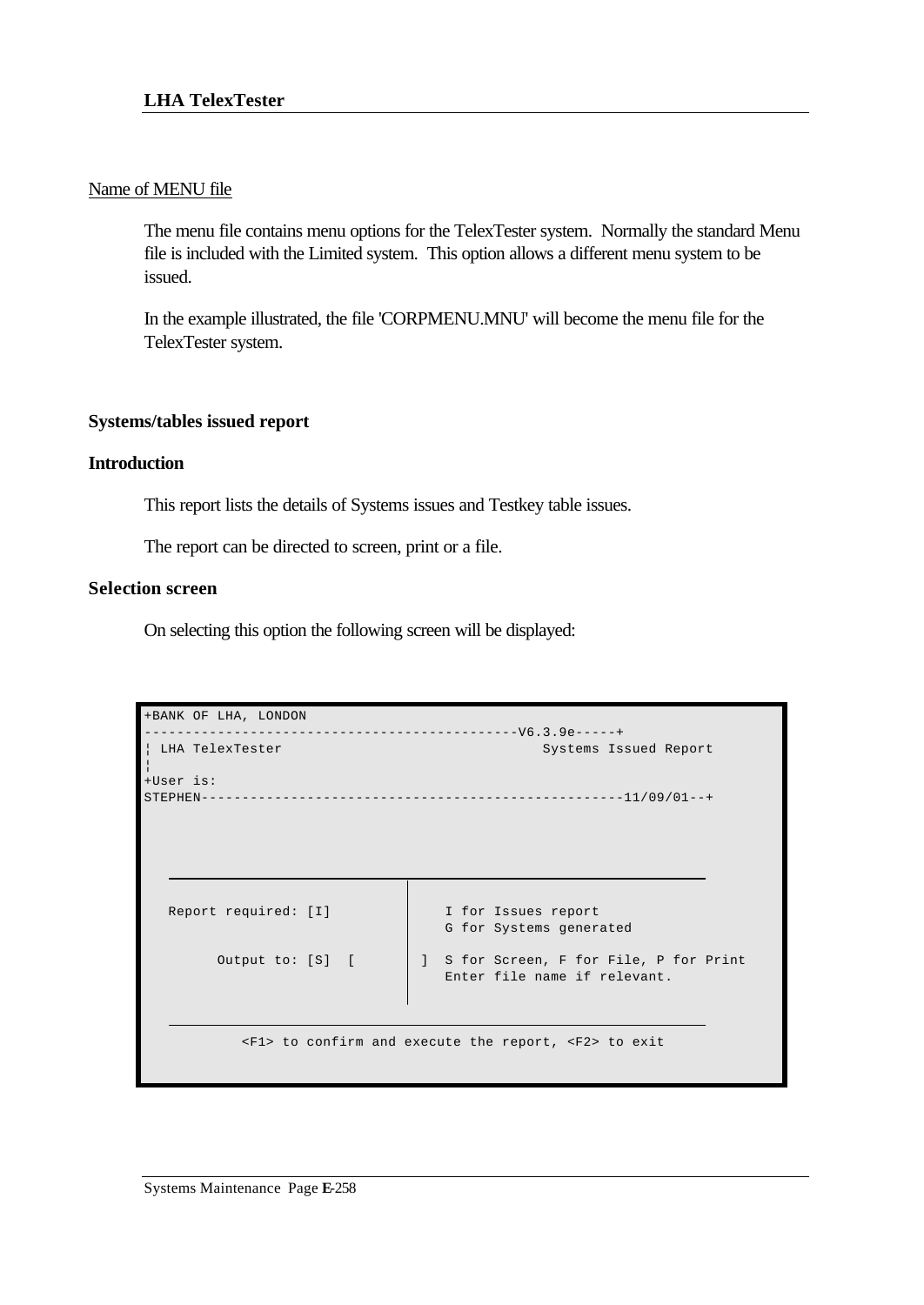# **Options and prompts**

# Report required

In this field you must enter either 'I' or 'G'.

- 'G' will cause a report on system generations to be produced.
- 'I' will produce a report on testkey table issues.

# Output to.

This option defines where the report is to be sent. Enter one of the following options:

- S To display the report on the screen.
- F To put the report in a disk file. A valid file name must be specified for this option. Enter the file name in the next field.
- P The report will be directed to the printer. The system parameter 'Redirect printer to disk' will cause this option to print to disk.

# F1 to confirm, etc

When all options are entered correctly, press the  $\langle F1 \rangle$  key to execute the report. Press the <F2> to abandon the report.

### **Issues report**

### Example

Here is an example of the report on table issues: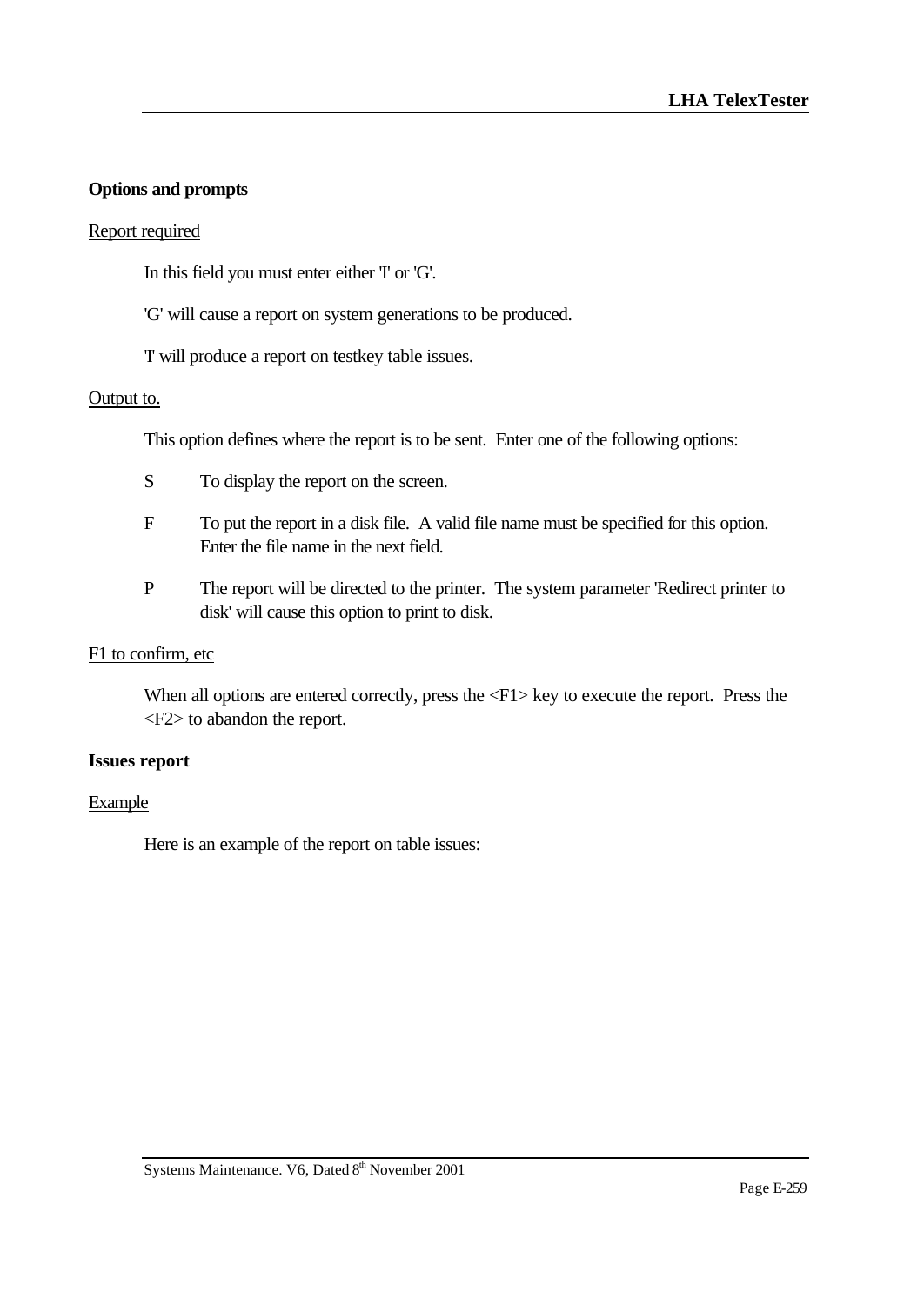| DEMONSTRATION SYSTEM<br>report |                                   |               |                               |                | Systems issued |  |
|--------------------------------|-----------------------------------|---------------|-------------------------------|----------------|----------------|--|
| $\mathbf{1}$                   | LHA TelexTester V3.7 Usr: STEPHEN |               | Date: 26/09/92 Time: 17:43:02 |                | Page:          |  |
| Exported<br>from               | Exported<br>to.                   | Pending<br>in | Drive<br>letter               | User id        | Date/time      |  |
| BANK1                          | BANK1                             | BANK1         | D                             | <b>STEPHEN</b> | 26Sep92, 17:42 |  |

# Exported from

This column indicates the correspondent short code which has been entered into the Host TelexTester system and then issued.

### Exported to

This is the short code by which the user of the Limited TelexTester system will know the correspondent.

### Pending in

This is the short code which the correspondent is held as in the TelexTester's 'Pending' file.

### **Drive**

The drive to which the export file was directed.

### User id

The user id of the person who issued the tables.

# Date/time

The date and time of the table issue.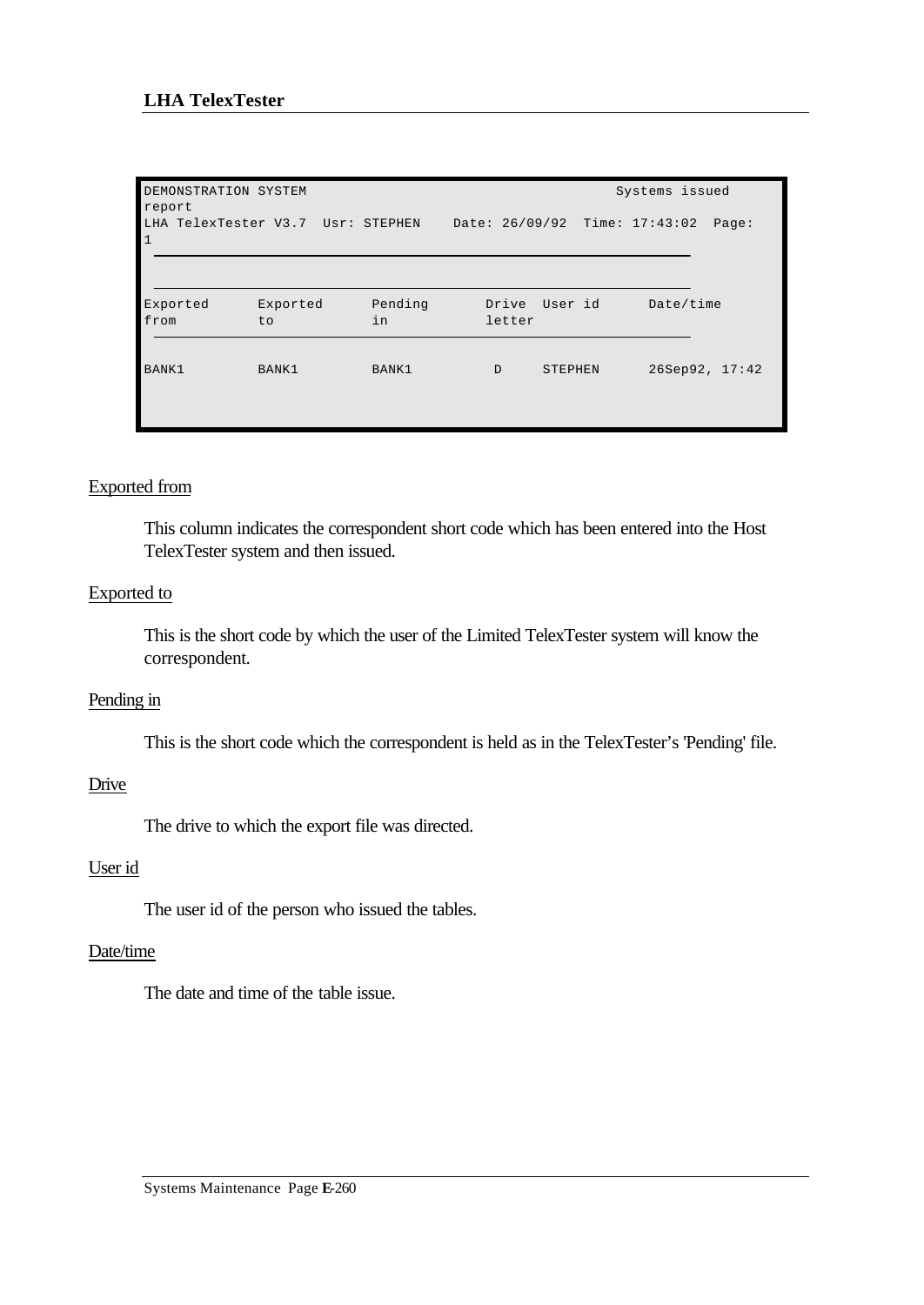# **System generation report**

### Example

Here is an example of the report on generated systems:

| DEMONSTRATION SYSTEM<br>report    | Systems issued                         |   |
|-----------------------------------|----------------------------------------|---|
| LHA TelexTester V3.7 Usr: STEPHEN | Date: 26/09/92 Time: 17:42:27<br>Page: | 1 |
|                                   |                                        |   |
| System generated for              | Date/time<br>Type                      |   |
| BANK OF LONDON, LONDON            | 26Sep92, 17:41 TLX                     |   |

#### System generated for

This column indicates the name of the correspondent bank to whom the TelexTester system has been issued.

#### Date/time

The date and time of the table issue.

### Type

The type of system issued, TLX is for Limited TelexTester, MSG for MessageTester.

# **Issue Tables**

## **Introduction**

This option is used to transfer testkey tables from the Host TelexTester system to the Limited TelexTester or MessageTester system. This option may also transfer testkey tables to a 'Pending' file for later import back to the Host system.

The option is intended to facilitate Testkey table issues both at the same time as the Main system issue and later when tables are updated.

Systems Maintenance. V6, Dated 8<sup>th</sup> November 2001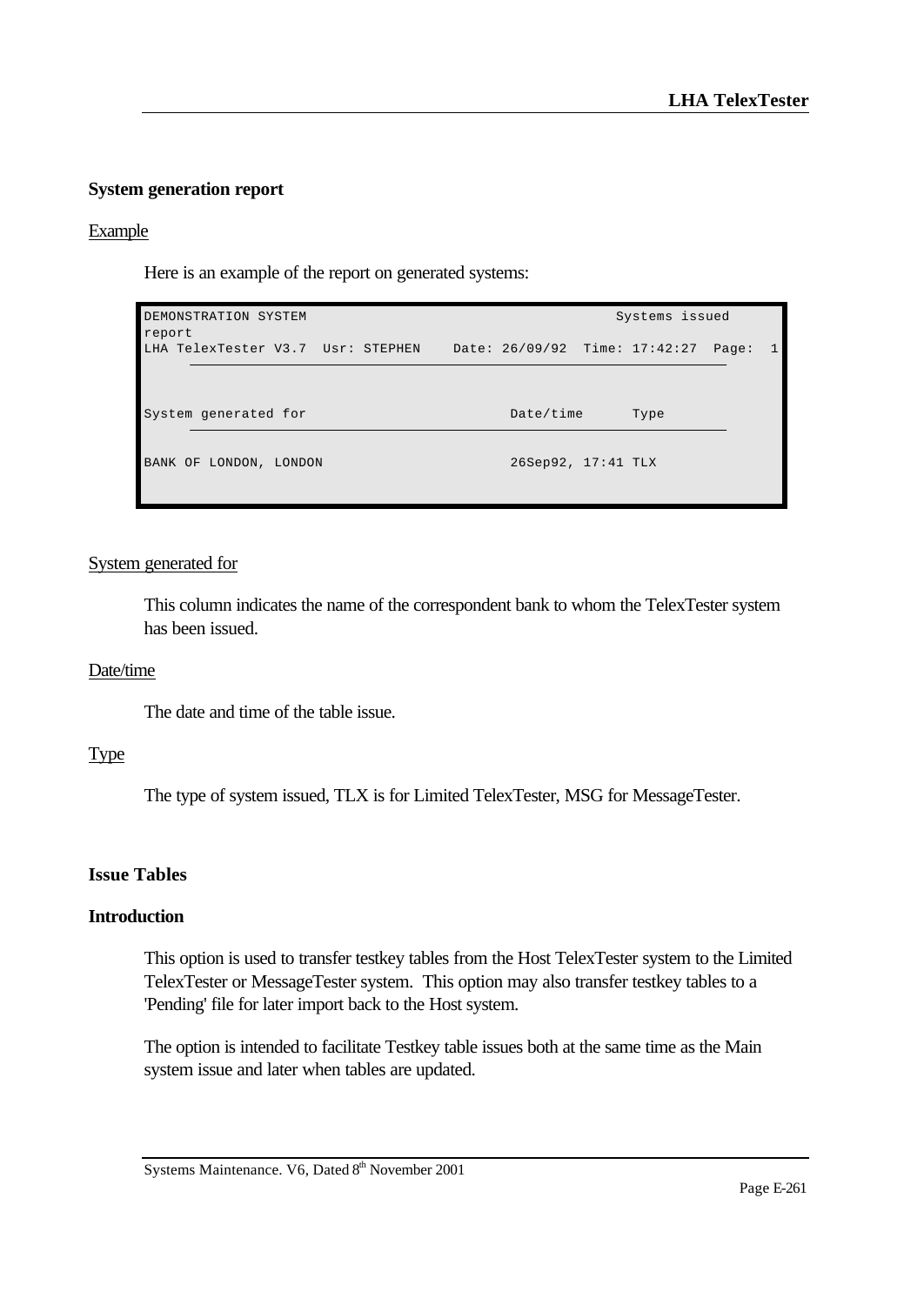A 'Pending' file is maintained in order that a Testkey table which is to be updated can be first entered into the Host TelexTester system as, for example 'NEW TABLE'. This table is then specified for issue as 'MAIN BANK' to the TelexTester user. When transferring to the Pending file the code could be changed to 'SUB BANK'. Not until the TelexTester user has received and installed the new table will the issuing bank activate the Pending table 'SUB BANK' by reference to the 'Table manager' system, detailed in the Supervisor Section.

For Limited TelexTester systems, only a single correspondent code can be used by the operator. This default code will be the last correspondent code imported into the issued system. For this reason, the issue of a single correspondent has been automated, when Generating a Limited system, you will be prompted for a single correspondent code for inclusion in the system.

# **Screen**

When the Table issues option has been selected the following screen will be displayed:

| +BANK OF LHA, LONDON<br>LHA TelexTester             | Issue Tables                       |  |  |
|-----------------------------------------------------|------------------------------------|--|--|
| +User is:<br>$STEPHEN---$                           |                                    |  |  |
| Correspondents<br>Activation date<br>Drive for file | [00/00/00]<br>[A]                  |  |  |
|                                                     | <f1> continue, <f2> exit</f2></f1> |  |  |

# **Options**

# Correspondents

This field is used to specify which correspondents are to be issued. The correspondent field can be left blank, this will cause all correspondents in the TelexTester system to be included. If anything is entered in this field then selection will be limited to those correspondents whose short code matches. For example, entering 'A' in the field will cause only those correspondents whose short code begins with the letter 'A' to be included.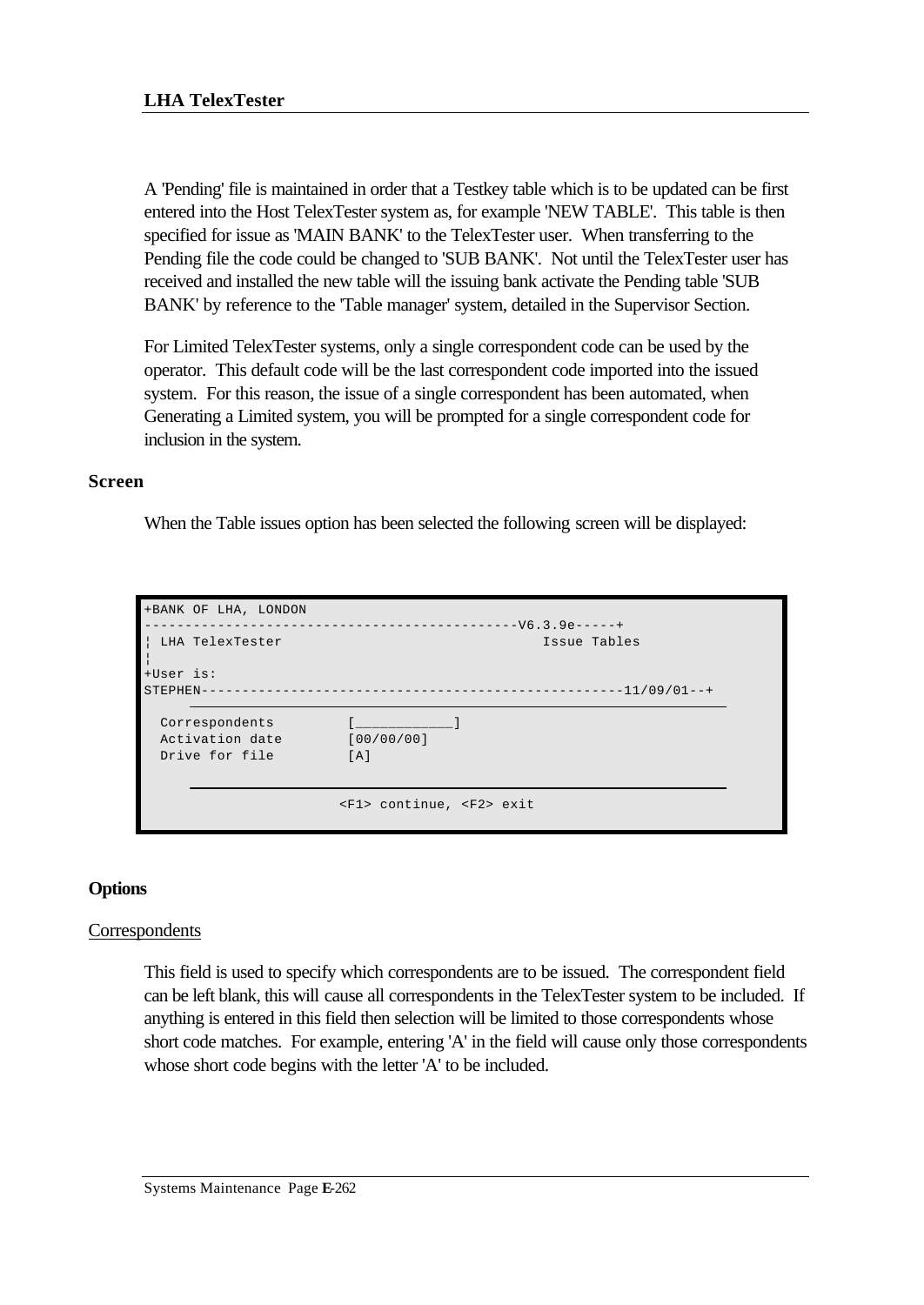# Activation date

If specified this will be the earliest date that correspondents can be imported to the TelexTester system.

If an import is executed prior to this date, correspondents which have an activation date will have this date transferred to the correspondent details. Attempts to encode tests beyond this date without first importing the new details will be refused.

This field is used to coordinate table issues between the issuing bank and TelexTester user.

### Drive for files

The drive identifier where the exported file is located.

# F1 continue, F2 exit

When the above fields have been completed, press the  $\langle F1 \rangle$  key to continue with the operation. Press the <F2> key to abandon the operation.

# **Operation**

## Automated Use

As noted in the Introduction, it is not necessary to use this Issue option if you are only creating a Limited System, during creation of the system you will be prompted for a correspondent code for inclusion in the system. If a code is entered, the Issue function will be executed automatically.

### New export file

After pressing the <F1> key to confirm the issue the system will check if there is an existing Export file on the output device.

If no export file is available a prompt similar to the following will appear:

```
Export file A:TESTKEY.ISM Not found, Create? (Y/N) [ ]
```
If you wish to create a new export file, enter 'Y' and press the <Enter> key.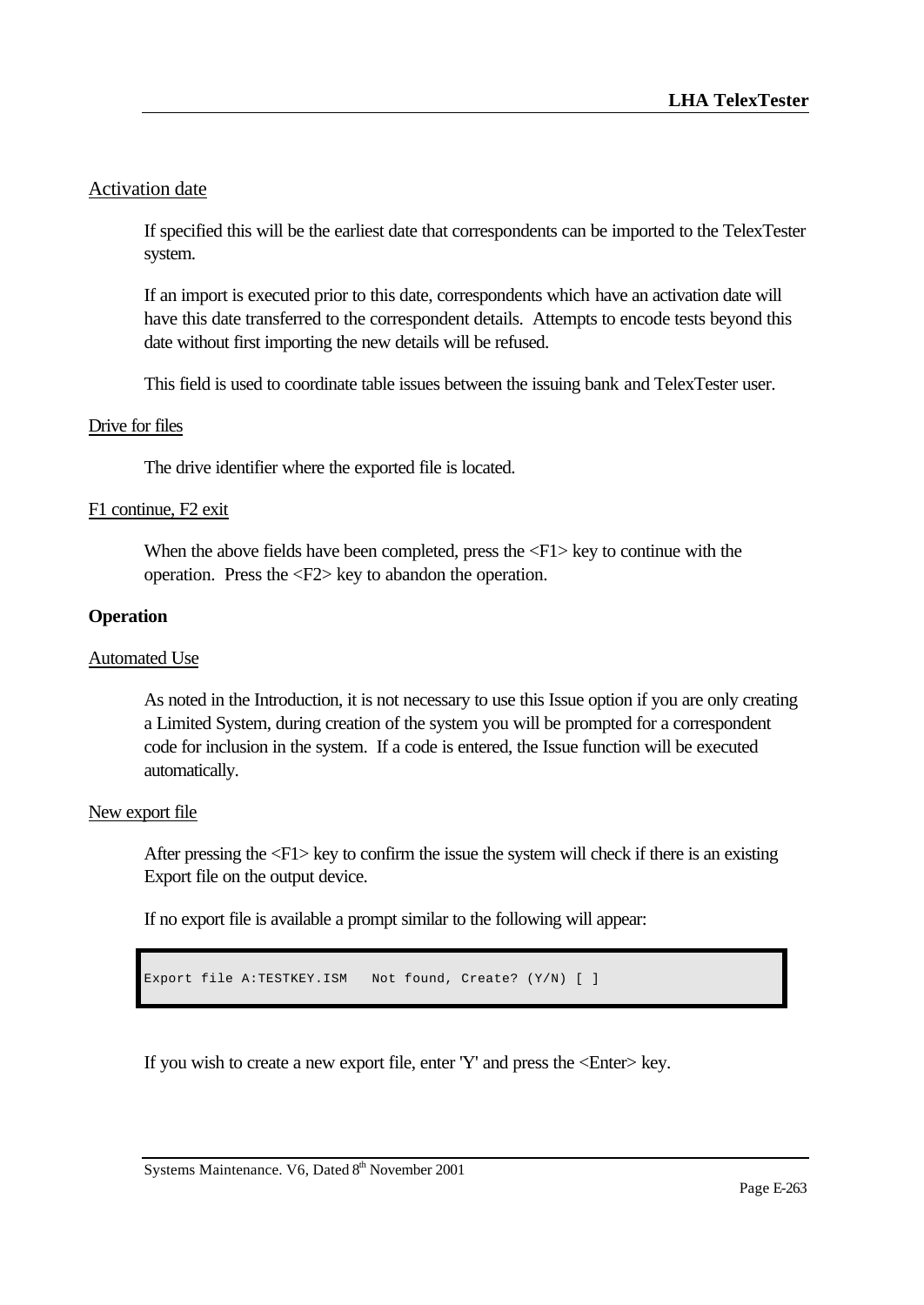# Password

If a new export file is being created, you can specify a password to be associated with it, the following prompt will appear:

```
 A new 'EXPORT' file is being created, it can be protected by a password.
Enter a password if required [ \qquad ]
```
Enter the password if required, press <Enter> without a password if none is required. If a password is specified, the prompt will reappear in order to confirm the password.

If a password is specified, whenever the export is accessed, the password will be required.

Confirm operation

After the export file has been opened a screen similar to the following will appear, this displays details about the export file and allows you to confirm the operation:

```
 *** Transferring tables to Export file ***
 Database version: VC03 Created: 18Apr92 at 16:59 By: *
 Last update: 18Apr92 at 16:59 By: *
    Press <Enter> to confirm Issue tables operation, <F2> to abandon
```
Press the <Enter> key to continue with the table issue. Press the <F2> key to abandon the operation.

### **Remote passwords**

The remote password option is used to limit access to System parameters, Import system and user configuration of the Issued system without being in contact with the Host bank.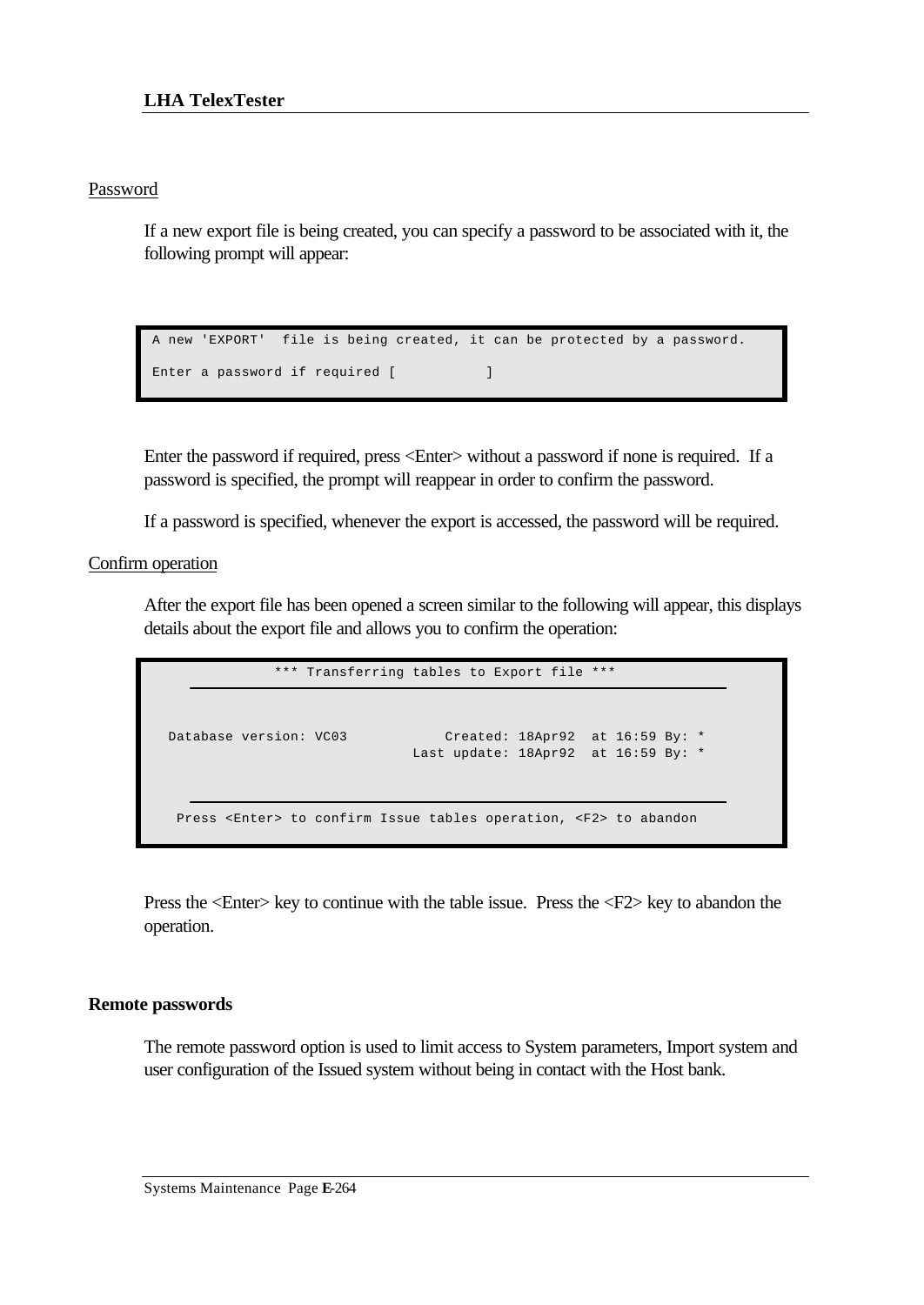Unless disabled through the default parameters, when any option in TelexTester requiring audit passwords is accessed, the remote password prompt will be displayed.

Remote password operation consists of two parts, a prompt and a reply.

The operator of the TelexTester must relate the prompt to the issuing bank.

The issuing bank will then access TelexTester Systems maintenance and select the 'Remote password' option. The following prompts appear:

| Remote Audit Option |  |  |
|---------------------|--|--|
| Part $1:$ [         |  |  |
| Part $2:$           |  |  |

Type the prompt as related by the User of the Limited system in as 'Part 1' and press the <Enter> key. The system will display a reply which can be related back to the TelexTester operator allowing him access to the system.

The prompt and reply will be different each time the system is used.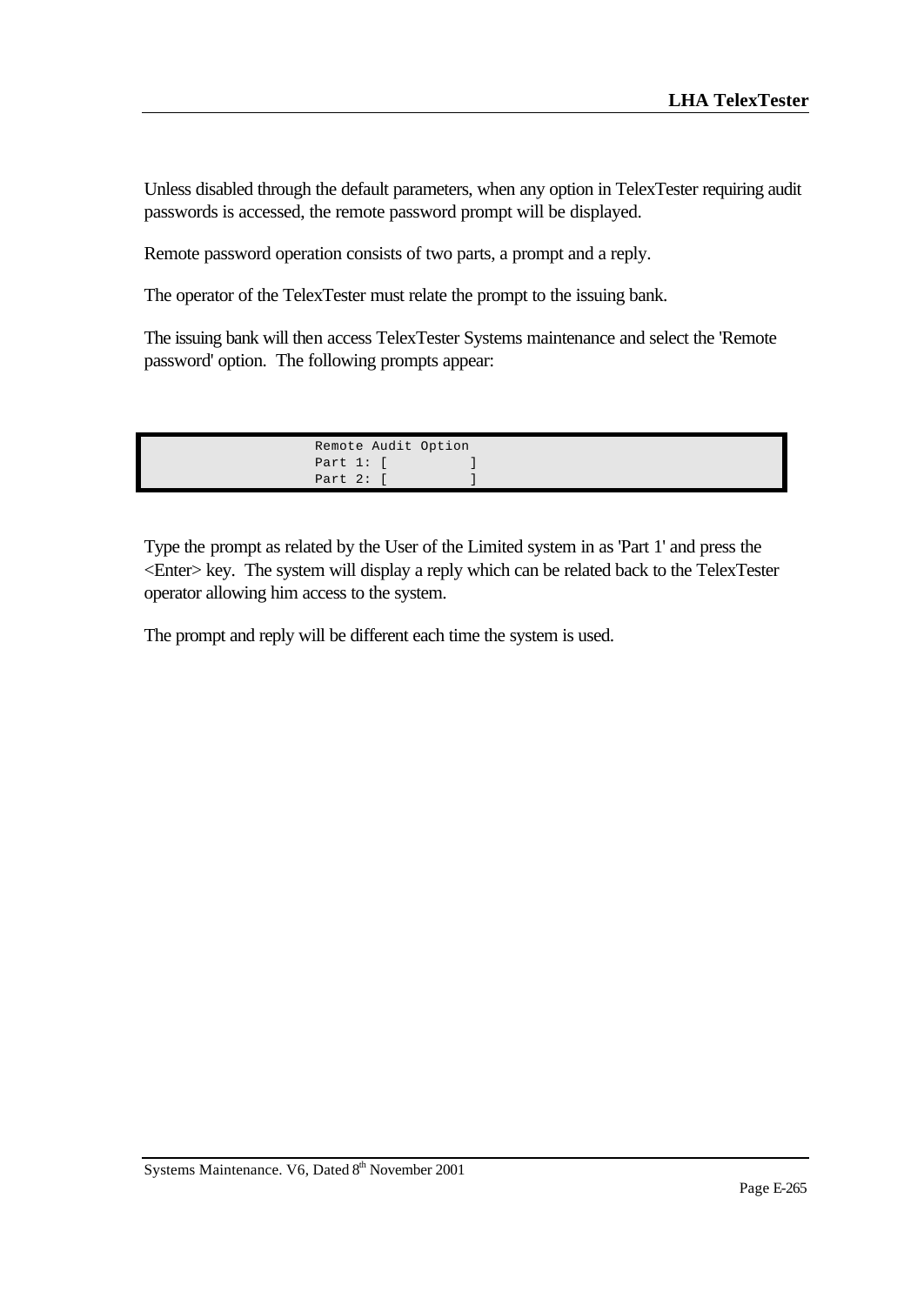# **Appendix F Limited System Generation**

# **Introduction**

The Limited System TelexTester is a product designed to be generated and distributed by users of the full TelexTester package. The Limited System TelexTester can be issued to corresponding clients to facilitate the testing of messages between the Bank and correspondent.

This Section describes the operations required to produce the system for issue to the customer. It is intended for anyone who is responsible for the issue and control of TelexTester systems

TelexTester systems are created on a computer diskette and then issued to clients for their use. The Testkey calculation algorithms are transferred to the same or a separate diskette, optionally password protected. Testkey algorithms can be altered and reissued at any time to maintain a varying security regime.

The issued TelexTester system may be controlled so that it cannot be used without first contacting the issuing bank for activation details.

The issued TelexTester system is limited to Test facilities with the issuing bank.

Some aspects of Limited Systems are shared by the MessageTester systems, documentation for these is in the section **Systems Maintenance**.

# **Accessing Systems maintenance**

The Systems maintenance option is available to users of the **TelexTester** system with 'Supervisor' status and the Audit passwords.

Sign on to the TelexTester system and access the 'Utilities' menu option. On this menu is the option 'Systems Maintenance'. If this option is not available you must contact LHA for the relevant licence details.

This option is protected by the Audit passwords, enter two Audit passwords to gain access.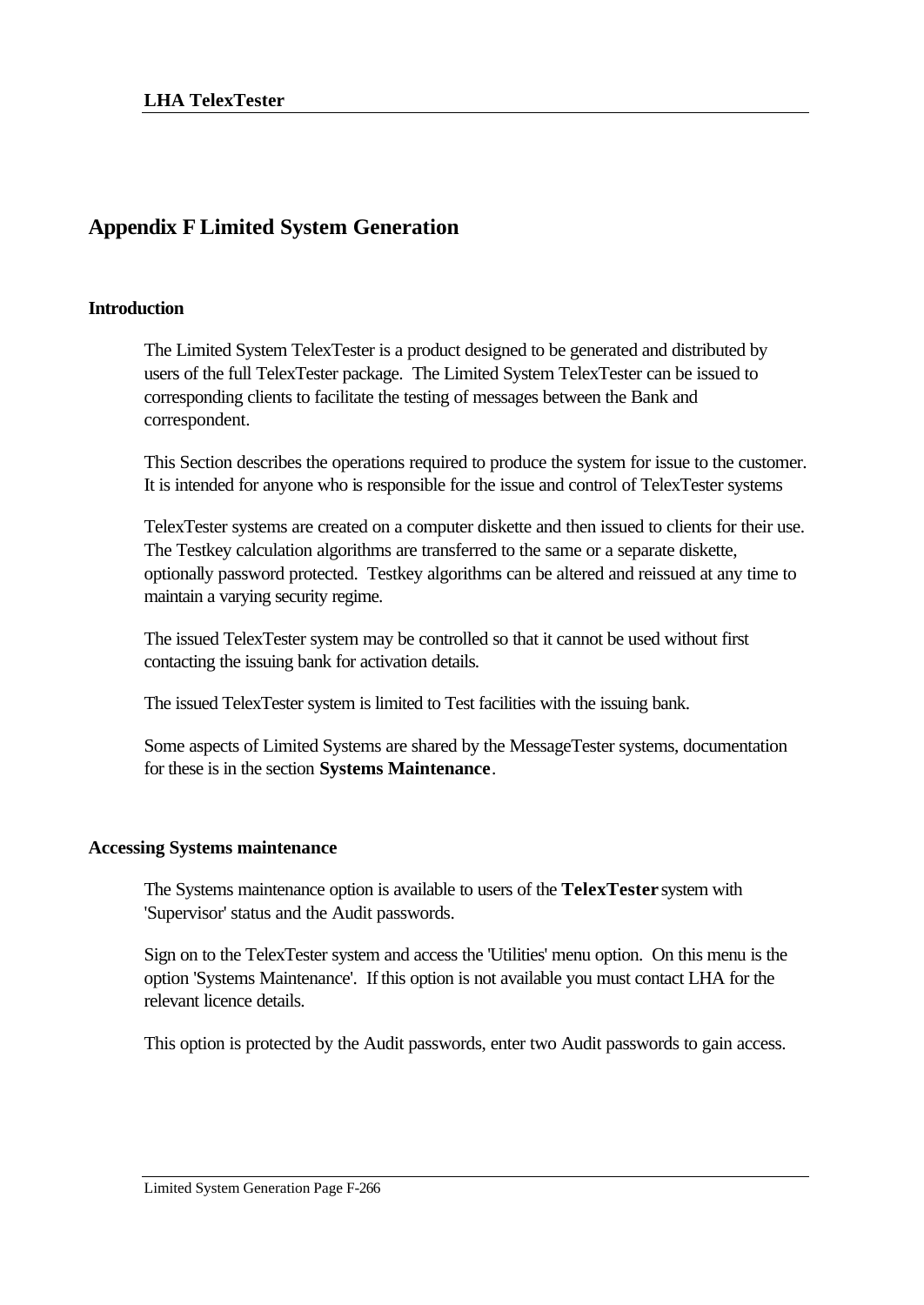# **Quick start steps**

## **Introduction**

The following steps are enough to create a TelexTester system on floppy disk.

### Prepare diskettes

A single high density floppy diskette is required.

The Diskette must be 'formatted' before use.

Exit from the TelexTester system to the DOS command line and format a new floppy disk with the command:

FORMAT A:

The TelexTester system will be created on this diskette.

#### Generate system

Select option 'Generate TelexTester system' from the Systems Maintenance menu.

Insert the prepared floppy disk.

The screen will display a message and request a name, drive identifier and correspondent code.

Enter these details, the correspondent code must exists in the database.

Press <Enter> to start the process.

Program files and data will be copied to the floppy disk, progress will be reported on the screen.

### **Running a limited system TelexTester**

A TelexTester installation disk has now been created. You can try it out by installing it on another computer.

Insert the disk in another computer and access the floppy drive.

Start the installation process by typing: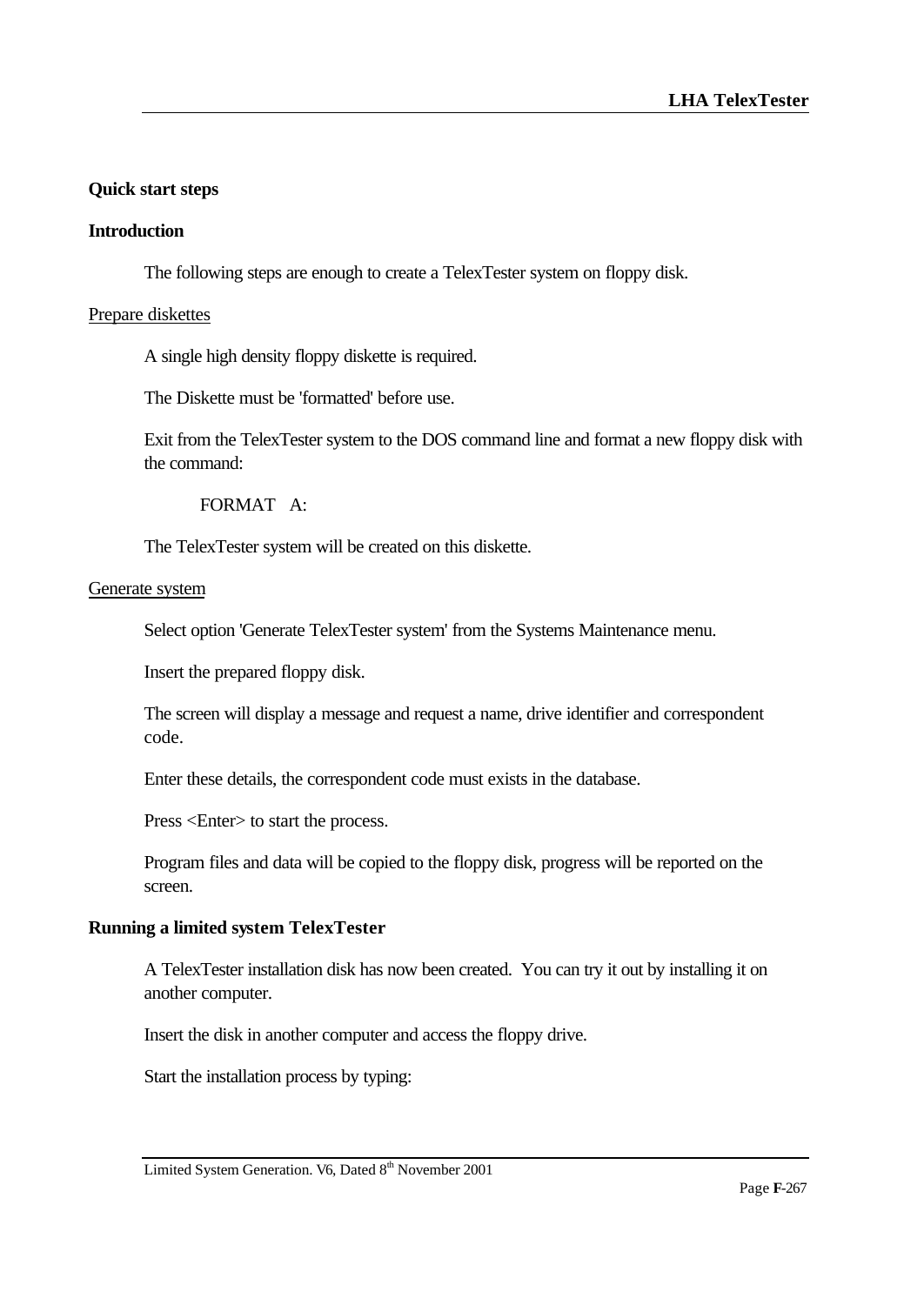## **LHA TelexTester**

<SETUP> and pressing the <Enter> key.

Now you can run the generated system. Type the command <TESTKEY> to start the system.

During the initial startup of the system, the data files will be created automatically.

The system will have been created with a user id of  $\langle * \rangle$  and password  $\langle * \rangle$ . You will be forced to add a different user id before accessing menu options.

The TelexTester system is fully functional at this point.

You can add users and sign on to the system. You will not be able to carry out tests until you have imported Testkey tables.

The installation could be carried out on the same computer, but ensure that a different directory/drive is used.

### **Screen and options**

#### **Screen**

On selecting Systems Maintenance, the following screen will be displayed:

```
+BANK OF LHA, LONDON 
                             ----------------------------------------------V6.3.9e-----+
¦ LHA TelexTester Systems Maintenance 
¦
+User is: 
STEPHEN----------------------------------------------------11/09/01--+
                    1 - Maintain default parameters
                   2 - Systems/tables issued report
                   3 - Issue tables
                   4 - Issue remote passwords
                   5 - Generate TelexTester system
                  Please select option [ ] 'X' to exit
```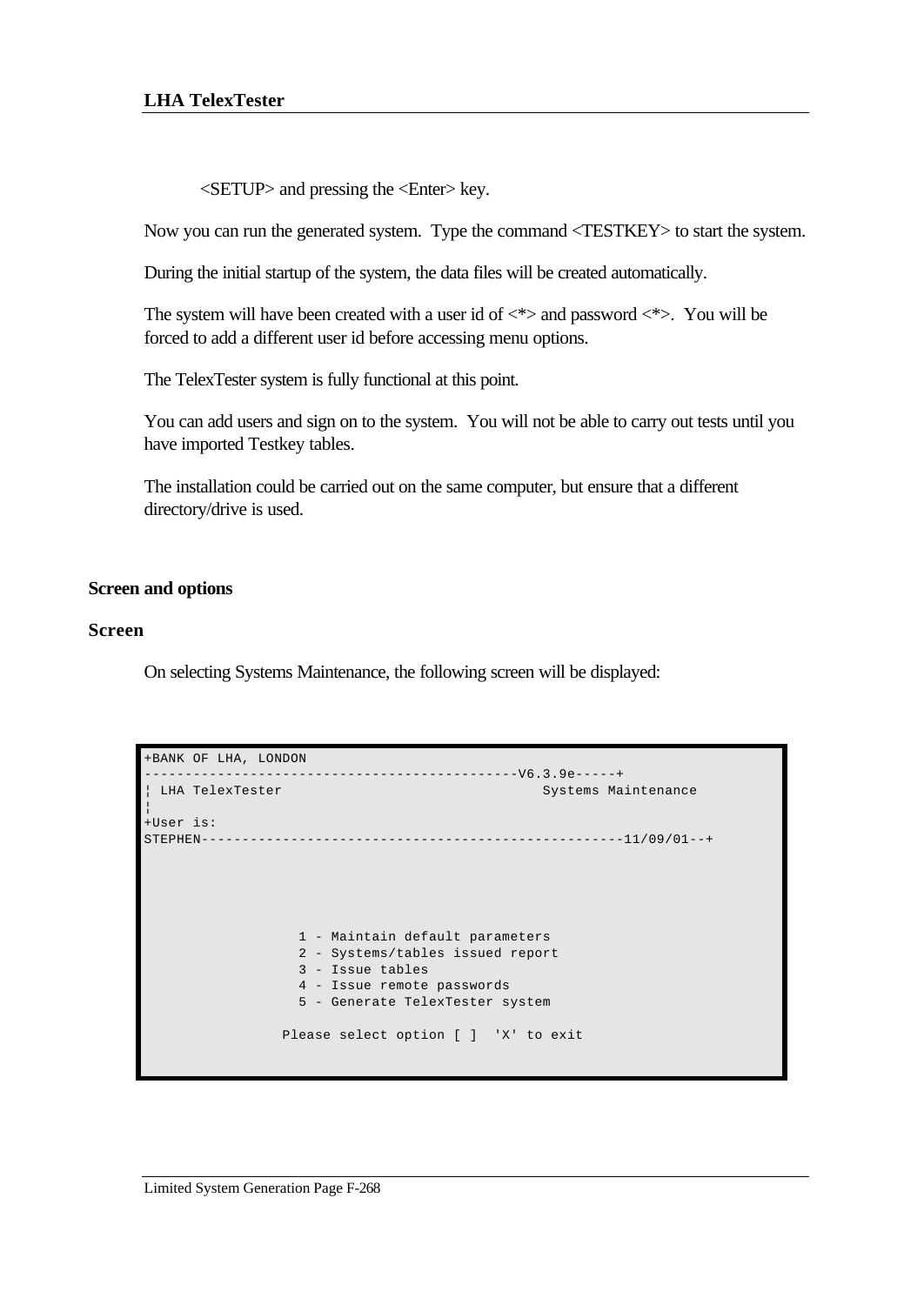# **Menu screen outline**

#### Options available

The 5 options are explained in detail later in this Section, the options available depend on the User profile and System configuration. Further options may be available, they will be detailed in additional Sections. Here is a brief outline of he basic options.

#### Maintain default parameters

The normal TelexTester system includes a configuration section called 'System Parameters', this is where security levels and many other options are defined.

The default parameters which will be issued with any TelexTester systems are defined with this menu option.

See the documentation for **Systems Maintenance** for information relating to default parameters.

#### Systems/tables issued report

This option is used to report on screen or printer the TelexTester systems issued and the correspondent keys included.

See the documentation for **Systems Maintenance** for information relating this.

#### Issue tables

This option is used to transfer testkey algorithms to diskette for issue.

See the documentation for **Systems Maintenance** for information relating this.

#### Issue remote passwords

This option is used to generate the passwords needed before a TelexTester system can be accessed by the ultimate user.

See the documentation for **Systems Maintenance** for information relating this.

#### Generate TelexTester System

This option is used to create the programs and data files for a new TelexTester system, this type of TelexTester system is capable of calculating testkeys for a single correspondent bank.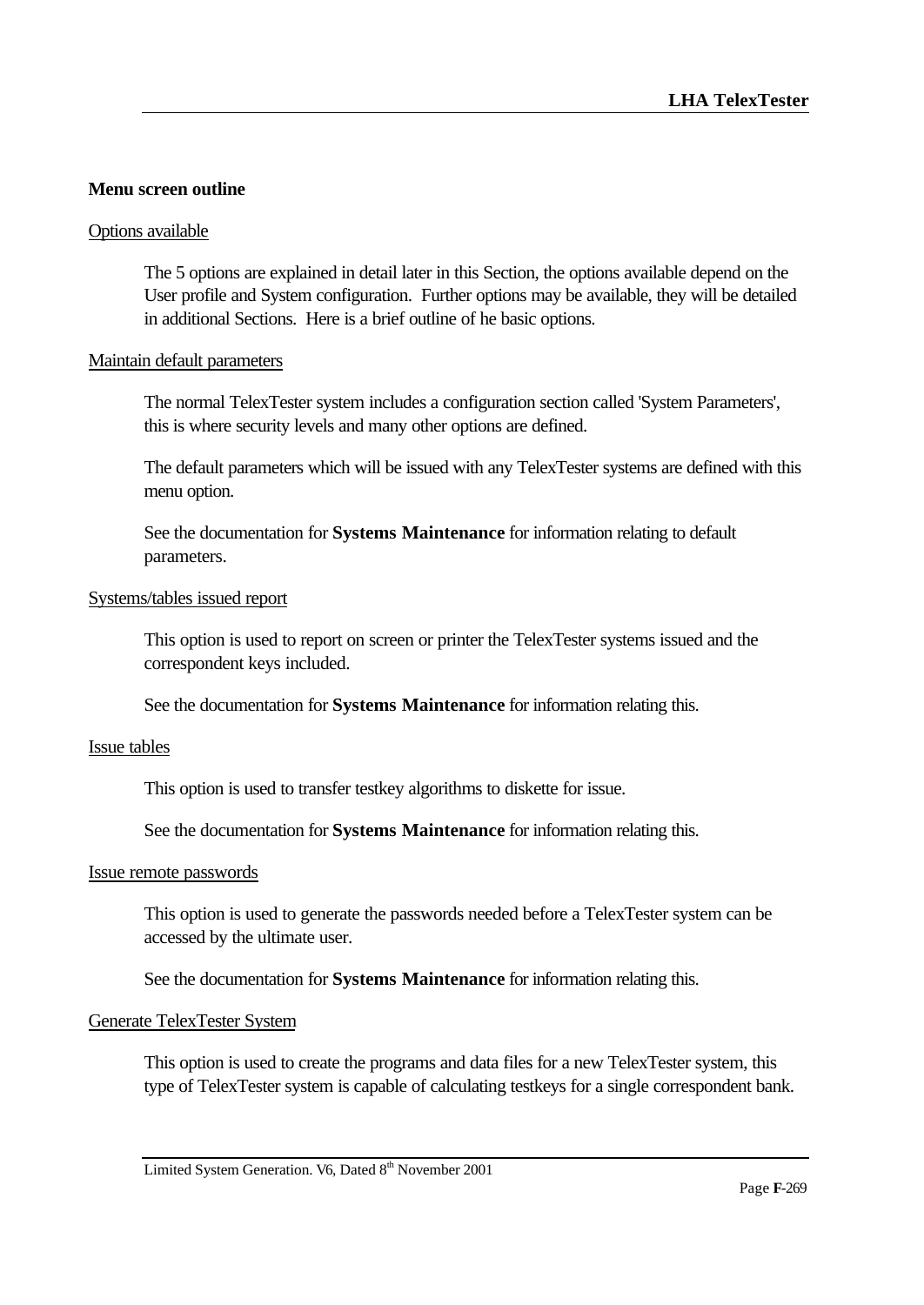# **Generate TelexTester system**

# **Introduction**

A new Limited TelexTester system can be created by using this option.

The system created can be used in the same way as the full TelexTester system for incoming and outgoing testkeys. However, systems generated in this way are limited to a single Testkey algorithm and all key maintenance functions must be carried out by the issuing Bank.

You will require a single high density diskette.

The disk must not have any files on it otherwise an error will be reported.

### **Screen**

On selecting the 'Generate' option the following prompts will be displayed:

```
System for issue to: [ ]
 Drive for system: [ ]
Correspondent code:
```
## **Operation**

Enter the name of the correspondent to whom you are issuing the system.

Enter the drive on which you want the system to be created.

Enter the correspondent code relating to the testkey algorithm to be included with this system.

Press <Esc> to abandon the operation.

If you enter a valid name, drive and correspondent code, then press the <Enter> key, the system will check that the specified drive is empty of files and if so a system will be created.

The system will copy all programs required for installation of the new system, progress will be shown on the screen.

If a correspondent code was specified, the tables will be transferred to the system disk.

Following the transfer of program files to the diskette, the selected correspondent tables will be transferred.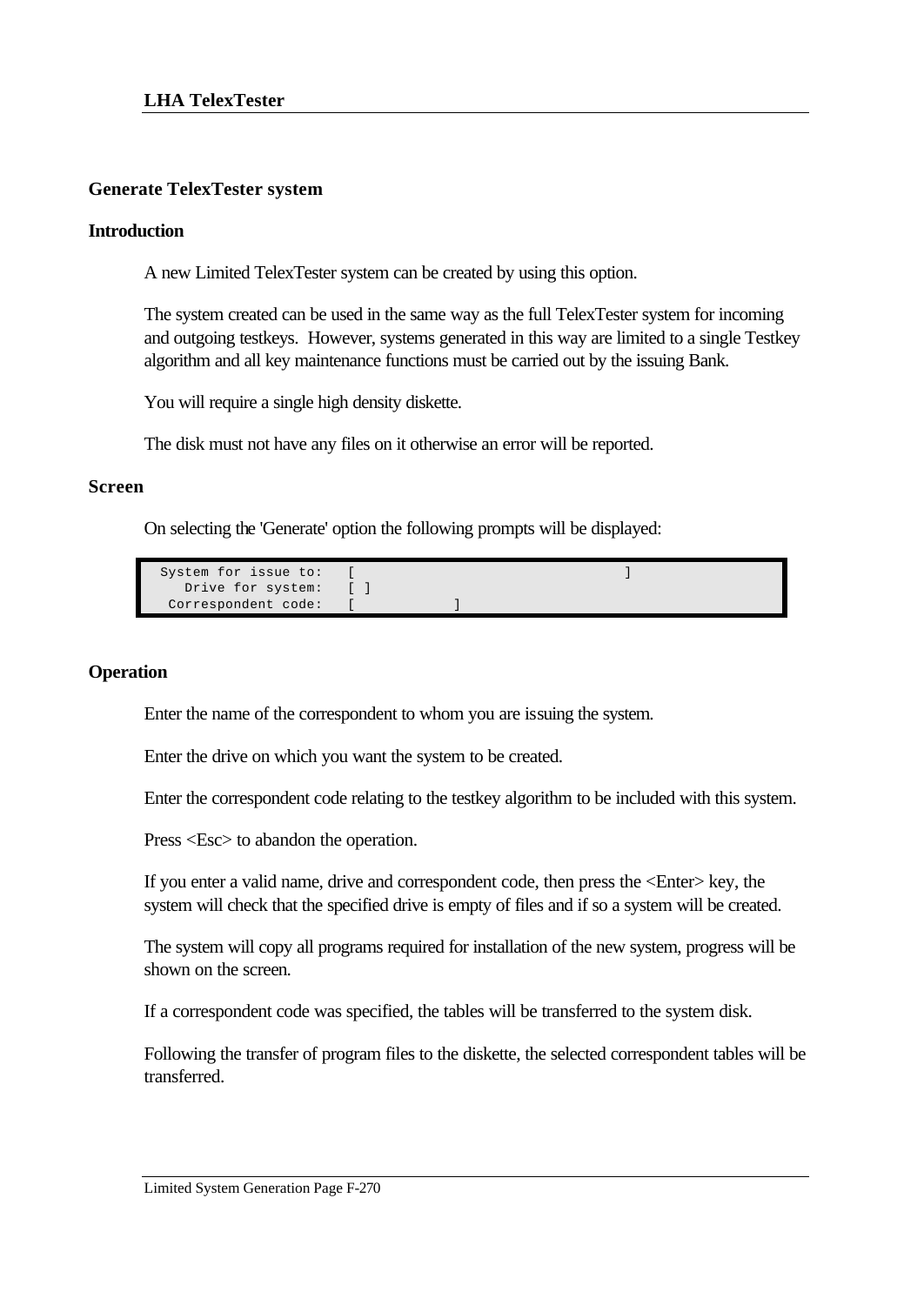If you have been supplied with Limited System diskettes by LHA, these diskettes are used in the same way as above, however, since these disks already contain the TelexTester system, the above operations will be much quicker.

## **Installation**

The disk which has been created must be installed before use.

Installation and Operation of the Limited System is documented in the '**Limited System User Manual**'.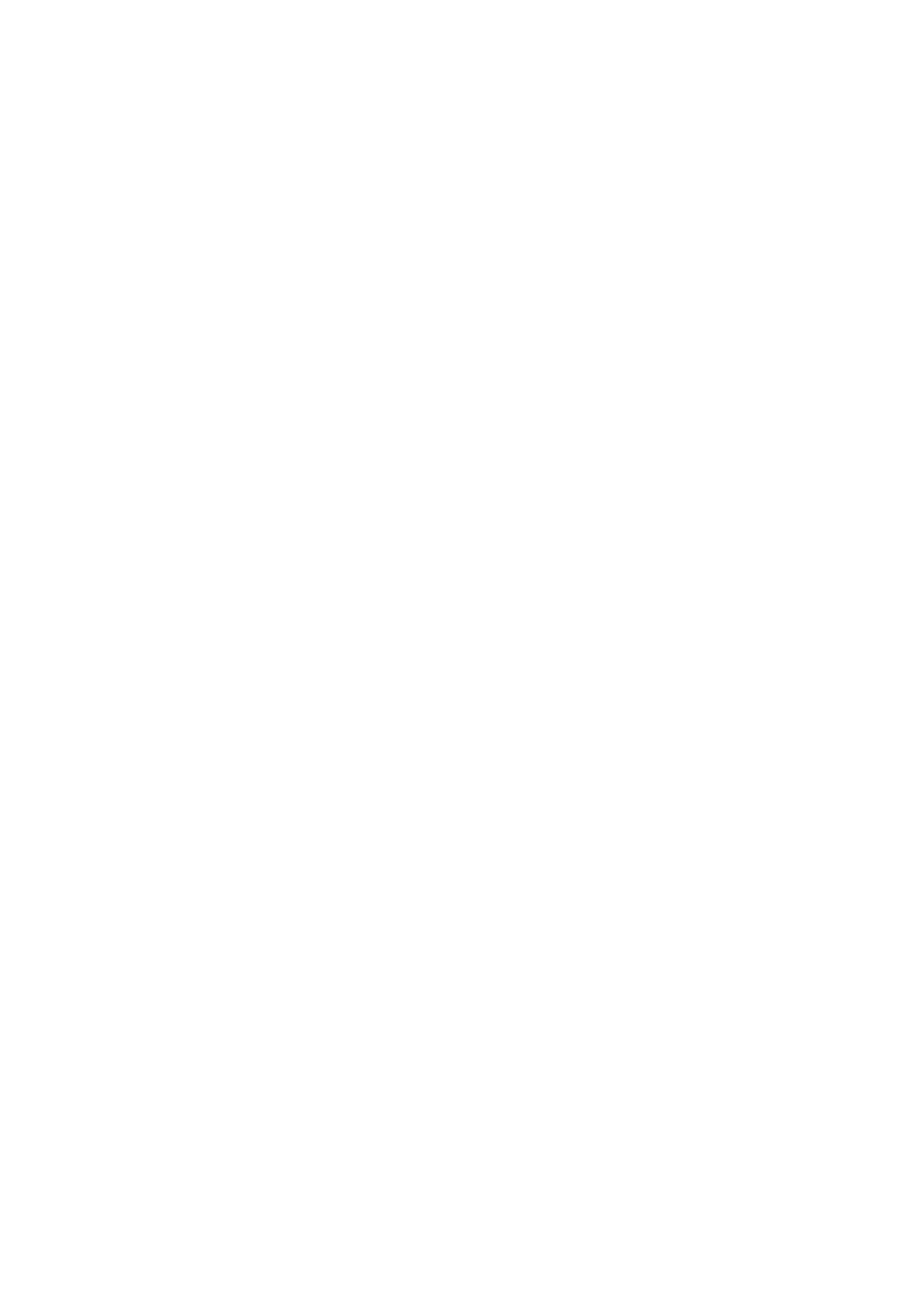# **Appendix G Testkey Management System**

# **Introduction**

This option is protected by the Audit passwords.

This option is available from the utilities screen. It is called 'Export/Import system'. This system has several uses, for example:

Extraction of testkey details for Testkey issuance Altering correspondent short codes Securing the Testkey system Merging multiple TelexTester systems Storage of new testkey tables in a 'Pending' file for later activation.

The exported data is kept in separate files which are compressed and encrypted, an optional additional password is available. The files used are named:

Exported data is kept in a file called 'TESTKEY.ISM' Secured data is kept in a file called 'RELEAS5.DA1'. Pending tables are kept in a file called 'PENDING.ISM'.

The 'SECURE' function removes the fixed numbers from correspondents and locks all correspondent records. The TelexTester system is therefore unusable without the exported data disk.

### **Menu**

On selecting this function, the following screen will be displayed: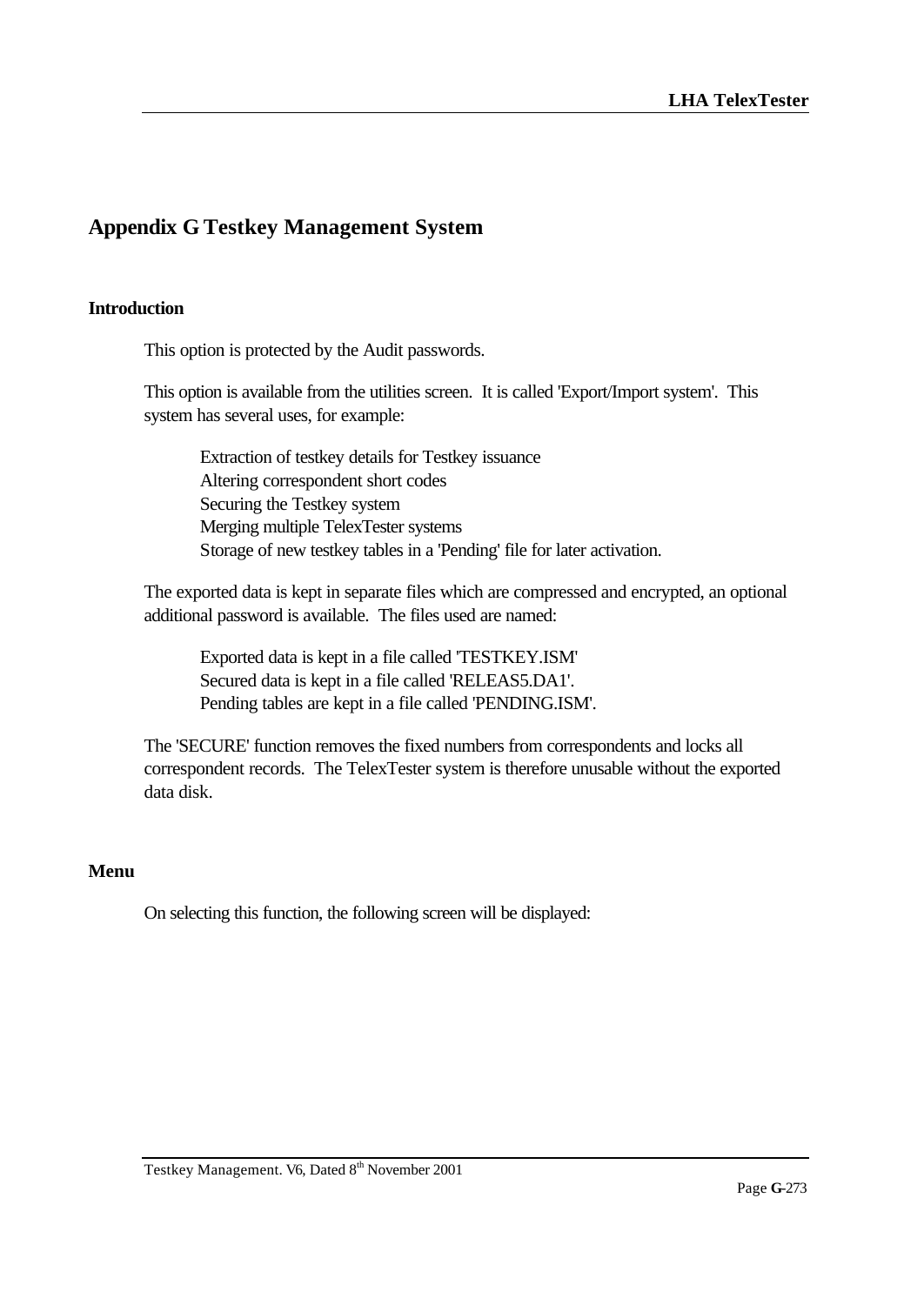```
+BANK OF LHA, LONDON 
----------------------------------------------V6.3.9e-----+
| LHA TelexTester Table Manager
¦
+User is: 
STEPHEN----------------------------------------------------11/09/01--+
                            1 - Export
                            2 - Import
                            3 - List exports
                            4 - Secure System
                            5 - Release System
                            6 - Issue tables
                            7 - Transfer tables to pending
                            8 - Recall tables from pending
                            9 - List pending tables
                   Please select option [ ], 'X' to eXit
```
# **Export**

The export option transfers tables to the export file. If the export file already exists, tables will be appended. Any duplications will be overwritten by the new export.

# **Import**

The import option transfers tables from the export file back to a Testkey system. If the table already exists it will be updated to reflect the replacement details.

# **List exports**

This option is used to list the tables available on an export file. This listing can be routed to a printer if required.

# **Secure system**

This option is used to transfer fixed numbers to a file. This is designed to make the Testkey system unusable. The fixed numbers are wiped from the existing system. Also, the correspondent details will appear to be missing from the Testkey system.

Before the first operation of this function you are advised to backup the TelexTester system, this is because the exported data will be the only means of reactivating the system.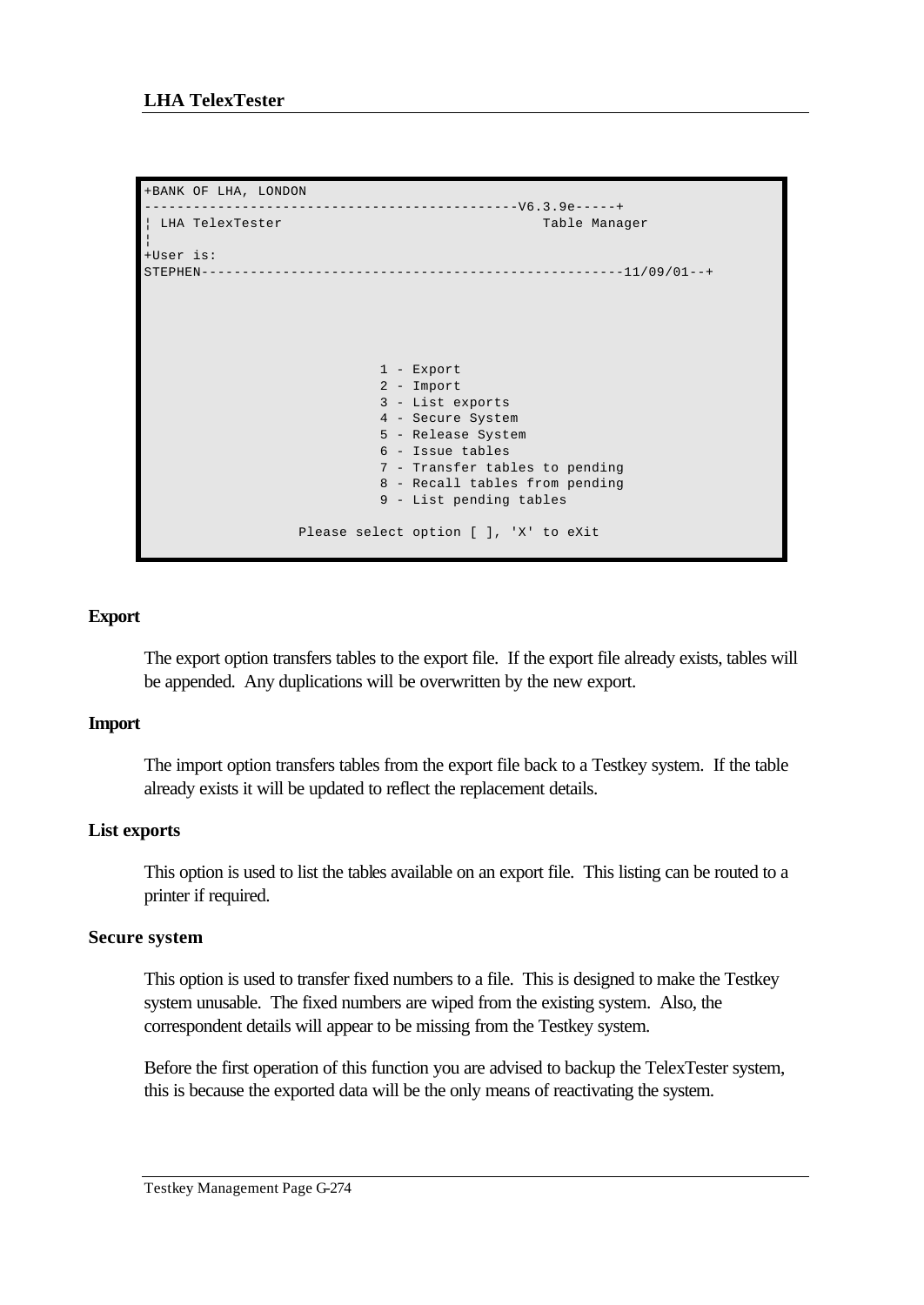If this function is carried out on a daily basis the diskette used for the exported data should be changed each day thereby maintaining backup copies. As fixed numbers do not normally change the backup copies could be used if a diskette is damaged.

This option may also be available on the Utilities menu independently, this allows operators to access it without having the Audit passwords. This access is configurable from the System parameters screens.

# **Release system**

This option is used to transfer the fixed numbers from the security file back to the Testkey system.

# **Issue tables**

This option is similar to the export option. It first exports tables using certain default parameters. Then transfers the exported tables to the pending file. During the export function, the tables are reversed, incoming becoming outgoing etc.

## **Transfer tables to pending**

This option is similar to the export option except that tables cannot be reversed and the Pending file is always on the same disk as the Testkey system. It is used to store new tables prior to them being utilized. By specifying an activation date and using a different code for the exported tables, this option can be followed immediately by taking the option 'Recall', by doing this, the activation date will be transferred to the old key and cause it to expire at the right time.

### **Recall tables from pending**

This option is used to transfer tables from the Pending file back to the main system. If an activation date has been specified, this option will not make the transfer back prior to this date, it will however mark the correspondent as expiring on that date.

### **List pending tables**

This option is used to list the tables available on a the Pending file. This listing can be routed to a printer if required.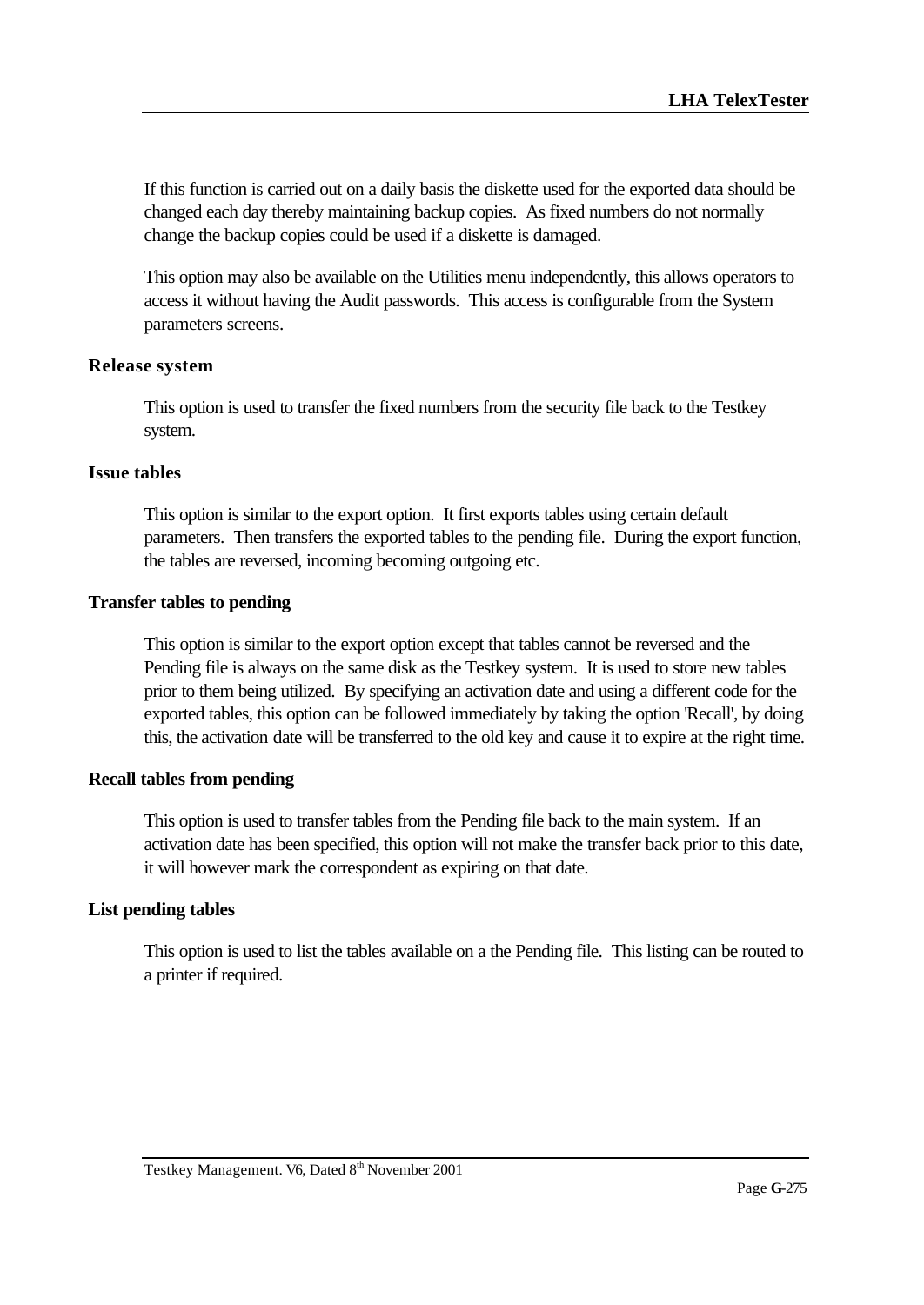## **Screen prompts**

# **Introduction**

The various options available in the Table management system all have different combinations of prompts. The following text lists and explains these prompts. Only a selection of these prompts are applicable to each option.

# **Correspondents**

This field is used to specify which correspondents are to be exported/ imported or listed. The correspondent field can be left blank, this will cause all correspondents to be included. If anything is entered in this field then selection will be limited to those correspondents whose short code matches. For example, entering 'A' in the field will cause only those correspondents whose short code begins with the letter 'A' to be included.

# **Alter codes.**

If specified, this will allow correspondent codes to be altered during the process. This can be used to alter correspondent codes during import or to transfer from a temporary correspondent code to the real code in the Pending file.

If the original code exists during import, an option will be given to either leave the existing code, flag it as being out of service or delete it.

# **Activation date**

If specified this will be the earliest date that correspondents can be imported.

If an import is executed prior to this date, correspondents which have an activation date will have this date transferred to the correspondent details. Attempts to encode/decode beyond this date without first importing the new details will be refused.

### **Fixed numbers**

If specified this will cause the correspondent fixed numbers to be included in the export file. During import, correspondents without this option set will retain their original fixed numbers. If a new correspondent is imported the fixed numbers will be set to 0.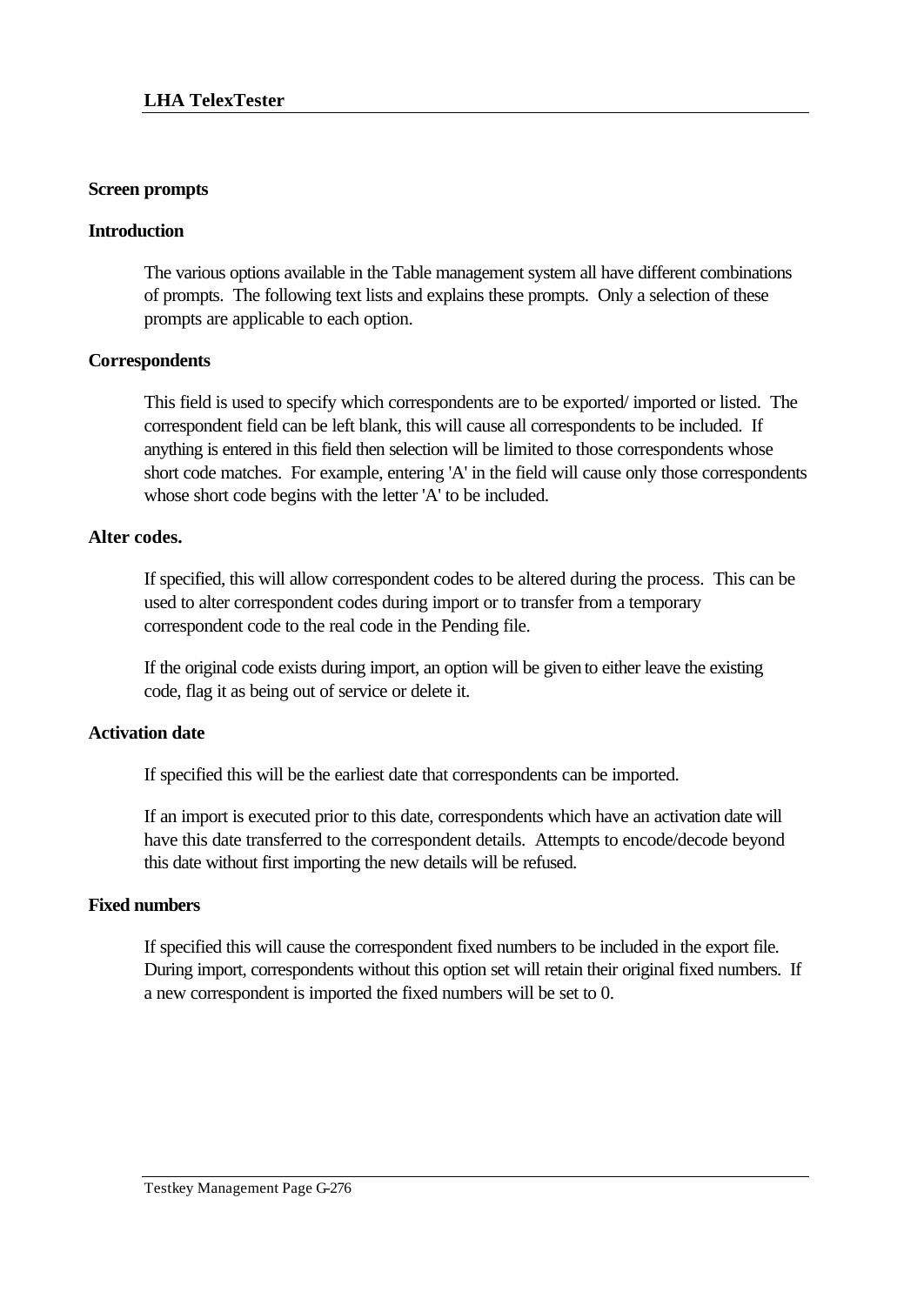# **Grids and positions**

If specified, this will cause the grid positions to be included in the export file. During import, correspondents without this option set will retain their original grid positions. If a new correspondent is imported the grid positions will be set to 1.

If specified, the dates and message numbers will be included in the transfer. If the correspondent code is altered and grids are included, the message details will not be available during grid maintenance. In this situation message details can be viewed through the Message reports.

# **Swap tables**

This option can be used for key distribution. If selected then tables, grid positions and fixed numbers which are specified in the key as incoming and outgoing will be reversed during the process.

# **Confirm each**

If set to 'Y' each correspondent in the range will be displayed for inclusion or exclusion in the process.

# **Drive for file letter**

The drive identifier where the exported file is located.

# **Delete file afterwards**

If specified, the file will be deleted after completion of the process.

# **Print list**

If specified, the listing will be sent to the printer.

# **Delete from pending**

If specified the records will be deleted from the file following the import process.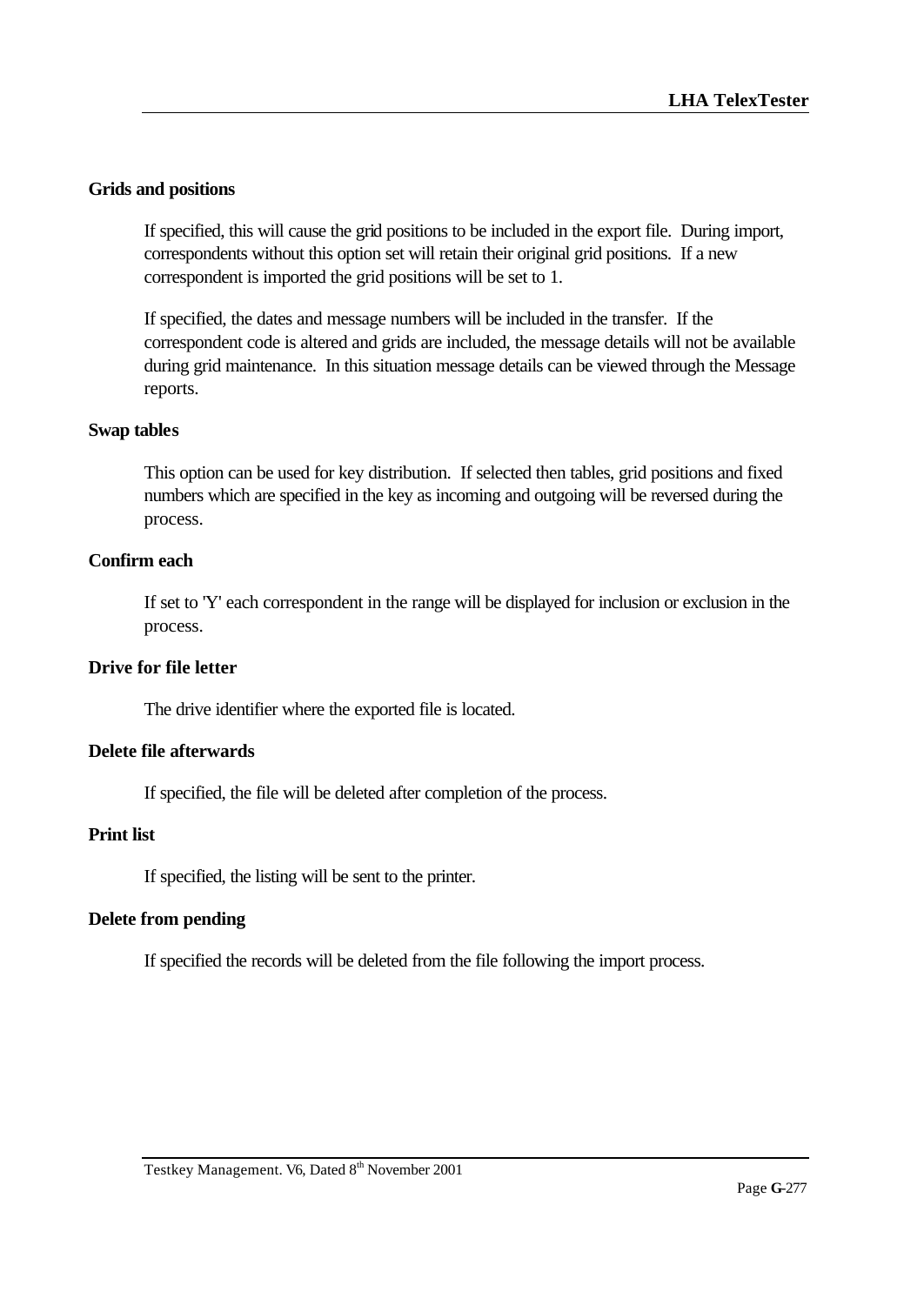# **Other prompts**

# **Create new file**

If the target file does not already exist you will be prompted to create a new file.

# **Encryption key**

If specified during export this will be used to protect the export file, it will then be required for import, list or release of the exported data.

When creating a new file you can specify a password to be applied to it. If specified, the password will be required at all other access to the file.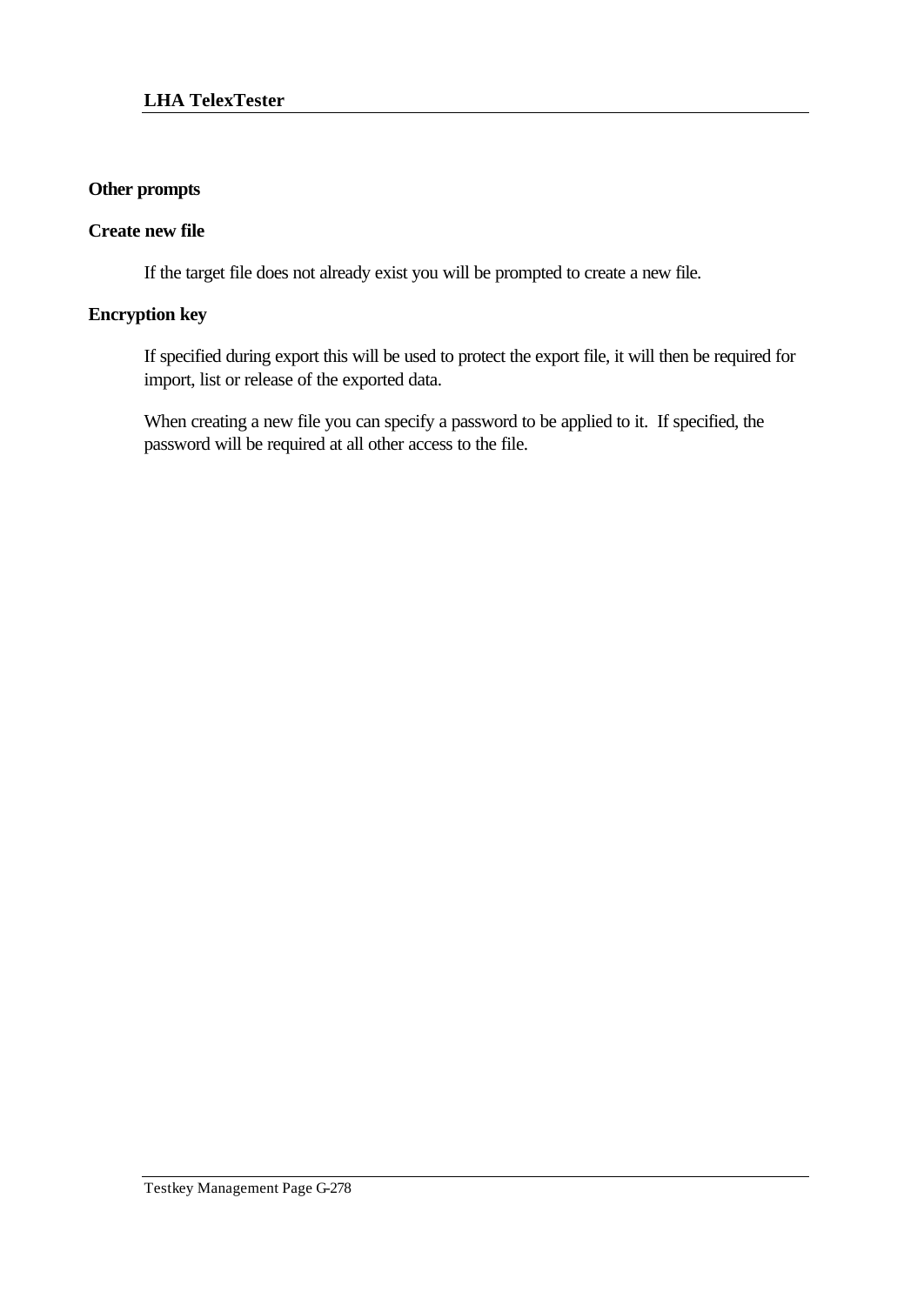# **Appendix H Application Programming Interface (API)**

### **Introduction**

TelexTester has become a worldwide standard and therefore application developers require to access the TelexTester calculation system. To this end LHA has provided various Application Program Interfaces (APIs).

Documentation for specific APIs is available from LHA.

### **API 8**

This API has new functions controlled by the fourth API parameter in 'System Parameters', 'Programs and Data'.

When this parameter is set to 1 or 2 the API will continuously monitor the Date. Following a change of date, the House Keeping functions will automatically be run.

If the parameter is set to 2, the Daily reports will also be run automatically.

### **API40**

A file based API allows multiple functions, not just access to the Coding modules. This module includes the following features:

Lists, produces Correspondent and Currency listings

User Validation, validates users and passwords, returns user profiles

Information, returns System information including verification requirements, Single/Multi user etc.

Incoming & Outgoing Testkey calculation & Verification.

Backout of calculated testkeys

Historical test results and testkey analysis

Application Programming Interface. V6, Dated 8<sup>th</sup> November 2001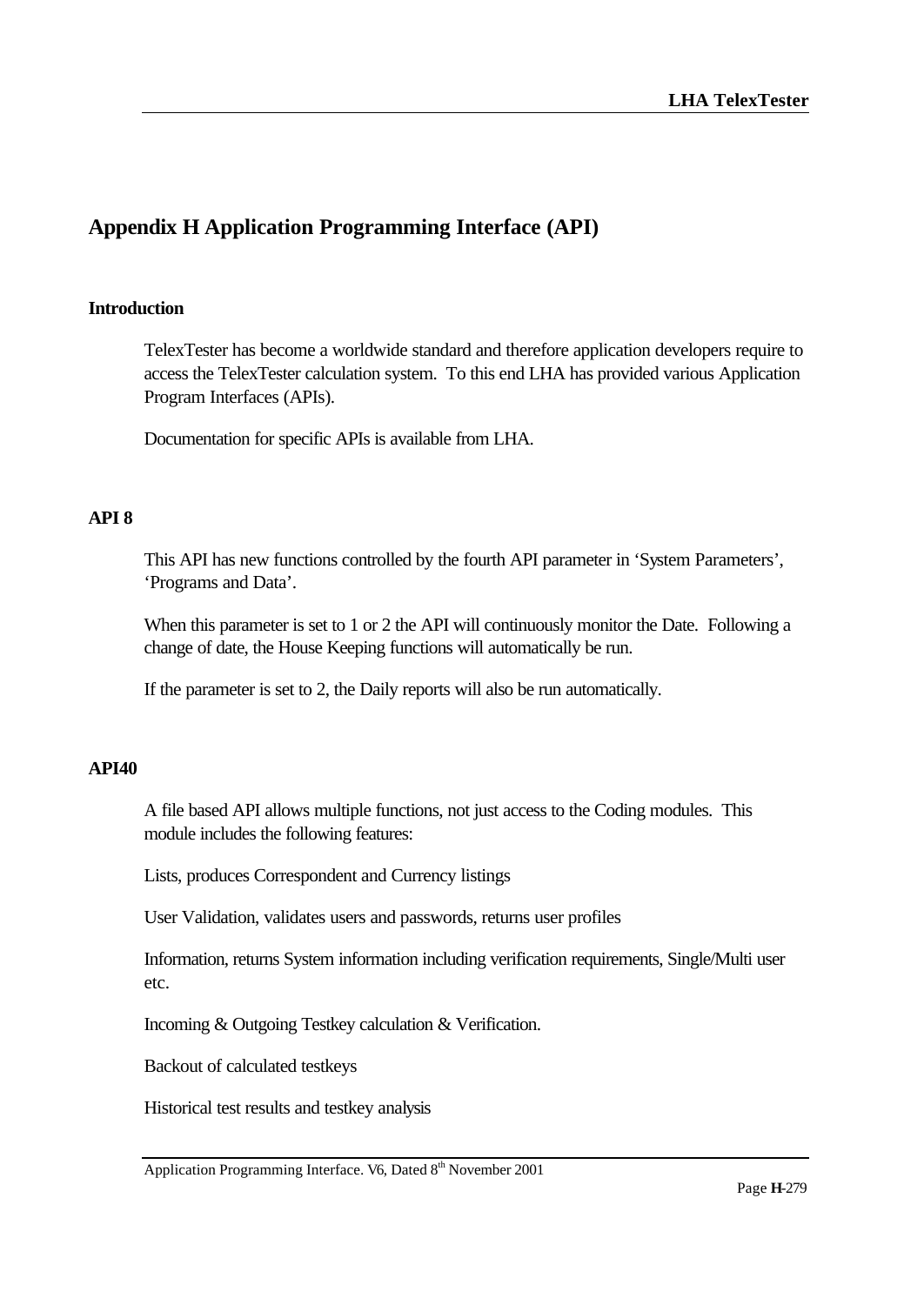# Timeout information

# **API 21**

This API will process an input file, select individual messages from it. Encode/decode those requiring testkey and write the resultant messages to multiple output files.

The system can be run continuously or on a single file, see **Running the api** later in this document for details.

Input, output and reject file names and directories are specified in the TelexTester text parameters file 'TXPARM'. See **Text parameters** later in this document.

Messages not requiring Testkey but containing correspondent codes can have addressing information attached.

Output messages of all types can have header text, relevant to the type of message, attached.

# **Running the api**

## **General**

All TelexTester APIs use a similar input data structure called the Testkey Parameter Block (TPB) to exchange information. The method of exchanging the information varies between APIs. TelexTester is started at the DOS prompt using the following command line:

# **TESTKEY (optional switches) (optional info)**

Where:

Optional switches may be:

- **(+7)** causes the API to run immediately without user name, password or menu prompts. If the  $(+7)$  prompt is not used then the API is accessed by signing on to the system and selecting the API testing option.
- **(+8)** causes TelexTester to run without the screen or bell enabled.

**optional info** only entered if required.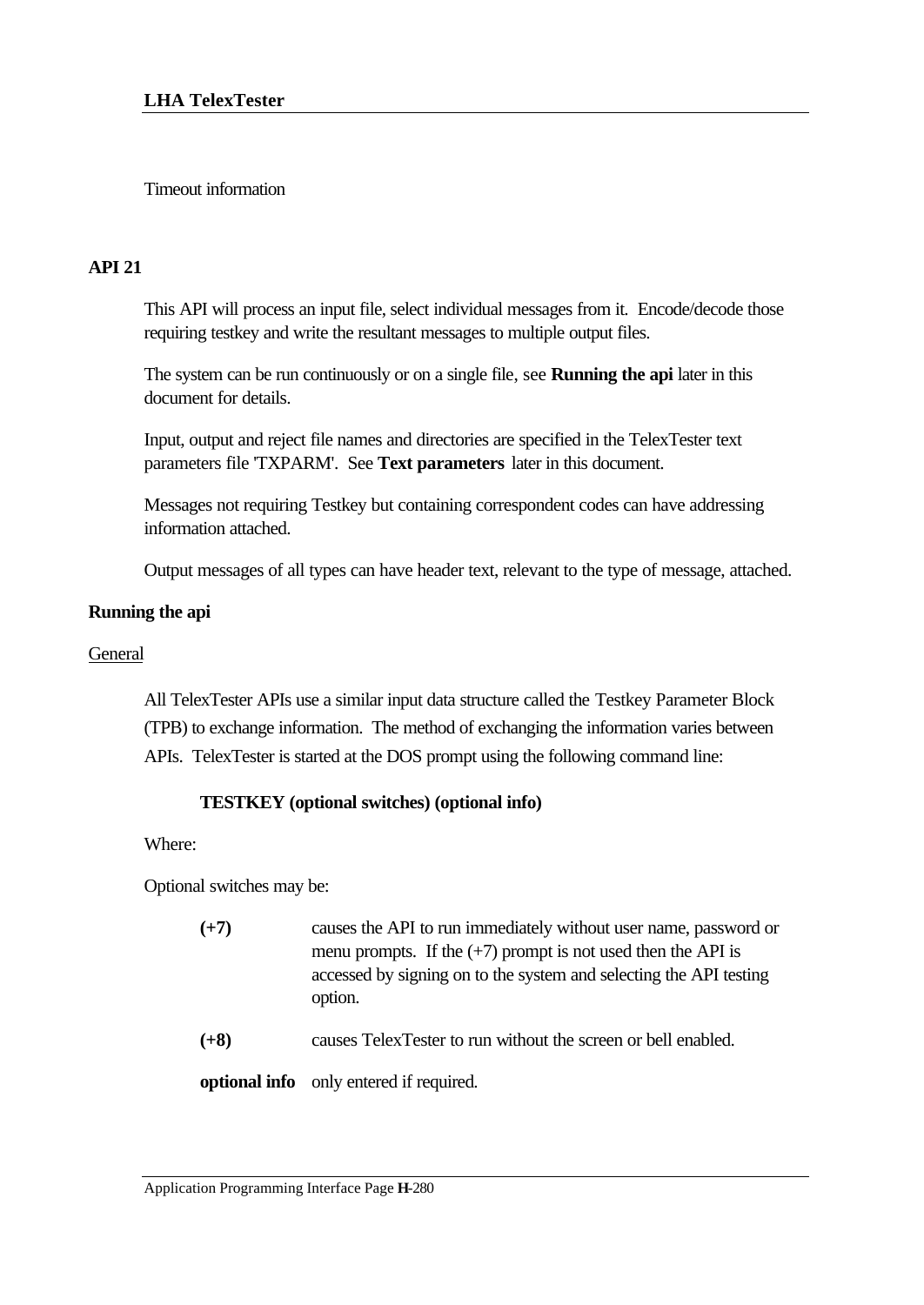Used for username/password if required in configuration.

Can be used to override the API type specified in the system parameters. To do this use the format 'API=nn', where nn is a two digit number for example '21'.

Example command lines:

TESTKEY (+7+8) STEPHEN/STEPHEN API=21

This will call the testkey api type 21 without user intervention.

### **Security**

TelexTester's API is password protected, if an incorrect User or Password is detected then the API is halted and a message displayed on the PC screen to inform the user of an access violation. Normal operation will be resumed when the return key is pressed and a suitable error is returned in the rejected file.

It should be noted that this user/password error is different from normal errors which will not suspend operation of the program.

### **Operation**

### Sequence

When the API is operating, the following sequence is performed.

- 1. Previous temporary file deleted if it exists.
- 2. The input file is renamed (by prefixing "\$"). If input file cannot be accessed or renamed then the system suspends for the delay period of seconds specified by parameter 3 (see API parameters). The keyboard is check before but not during the delay period.
- 3. If a key is pressed, the option to terminate the API is given.
- 4. After successfully renaming the input file, the process continues by reading the file line by line until either of the following occurs:

End of file is reached

An 'END' tag is found

Text specified as end of non tested message is found

Application Programming Interface. V6, Dated  $8<sup>th</sup>$  November 2001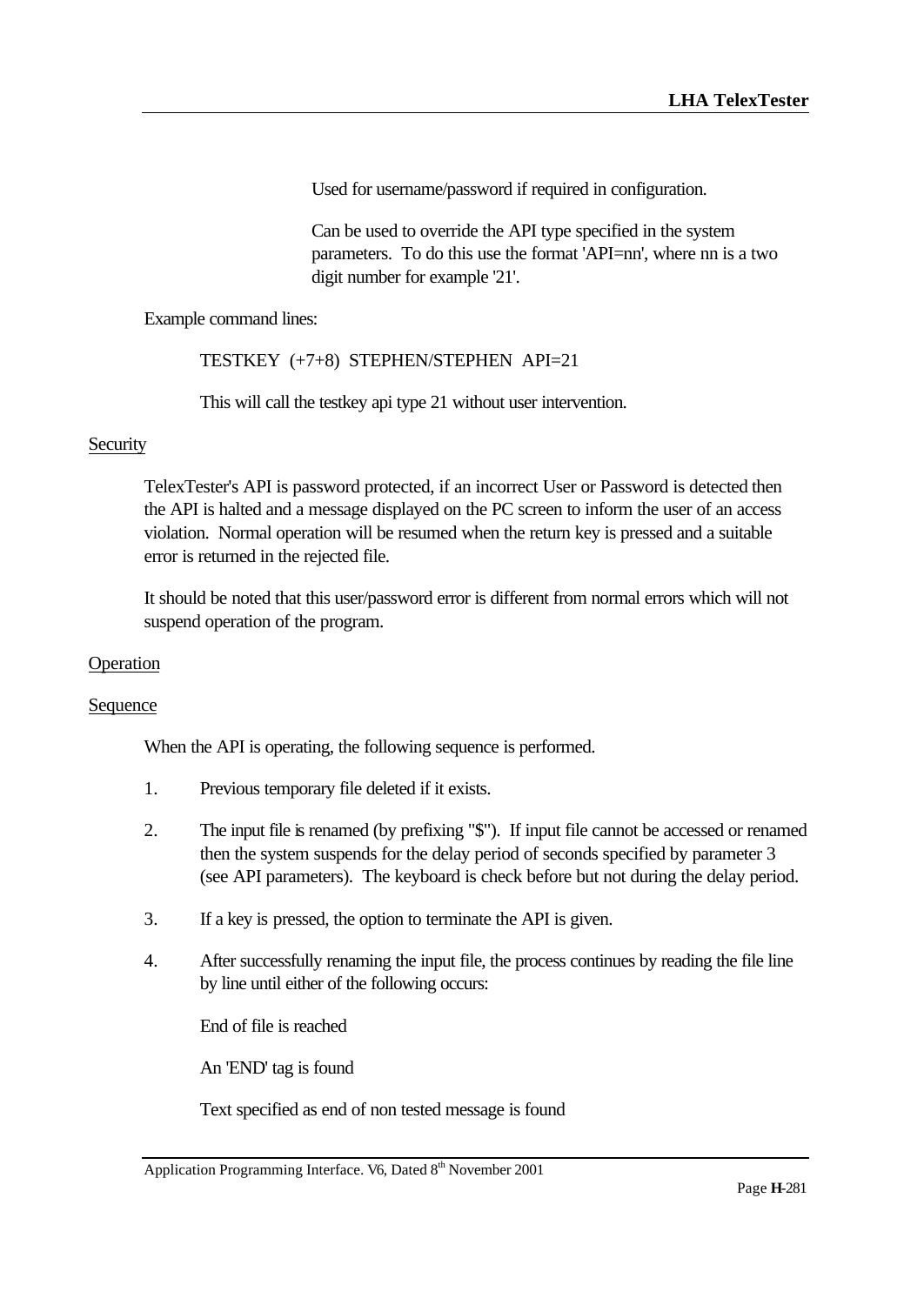5. When any of the previous situations occurs, the current message if any is processed and output to the relevant output file.

# Notes

While operational the TelexTester API dedicates the PC for calculating tests, however, you may exit the API for manual tests and then resume the automated operation. If TelexTester is installed within a local area network environment other PCs may run TelexTester to perform manual tests while the API is running.

If TelexTester is run in a multi tasking environment, manual testing may be carried out in a separate partition simultaneously with the api.

# **Input file structure**

The input file can contain tested, untested and addressed messages.

### Untested messages

The characters specified in the **Text parameters** for untested trailer delimiters, when detected, will indicate a non tested message. Non tested messages will be passed through to the relevant directory untouched (except for any required header text addition).

### Tested messages

Tested messages must be in the format known as the **TelexTester Parameter Block (TPB).** The TPB consists of tags, data and text. Tags can be present anywhere in the message, a new line or another tag delimits a previous tag except in the case of :CHR= where the data may exceed a line length. Trailing 'White Space' is ignored.

The TPB tag ':END=' must be used to delimit tested and addressed messages.

For **Incoming** tested messages, TelexTester will accept a Testkey within the TPB and verify it's makeup.

# **Output file structure**

### Untested

A header, up to ten lines, as specified by the **text parameters** for untested messages will be output first. This is followed by the input file text unaltered.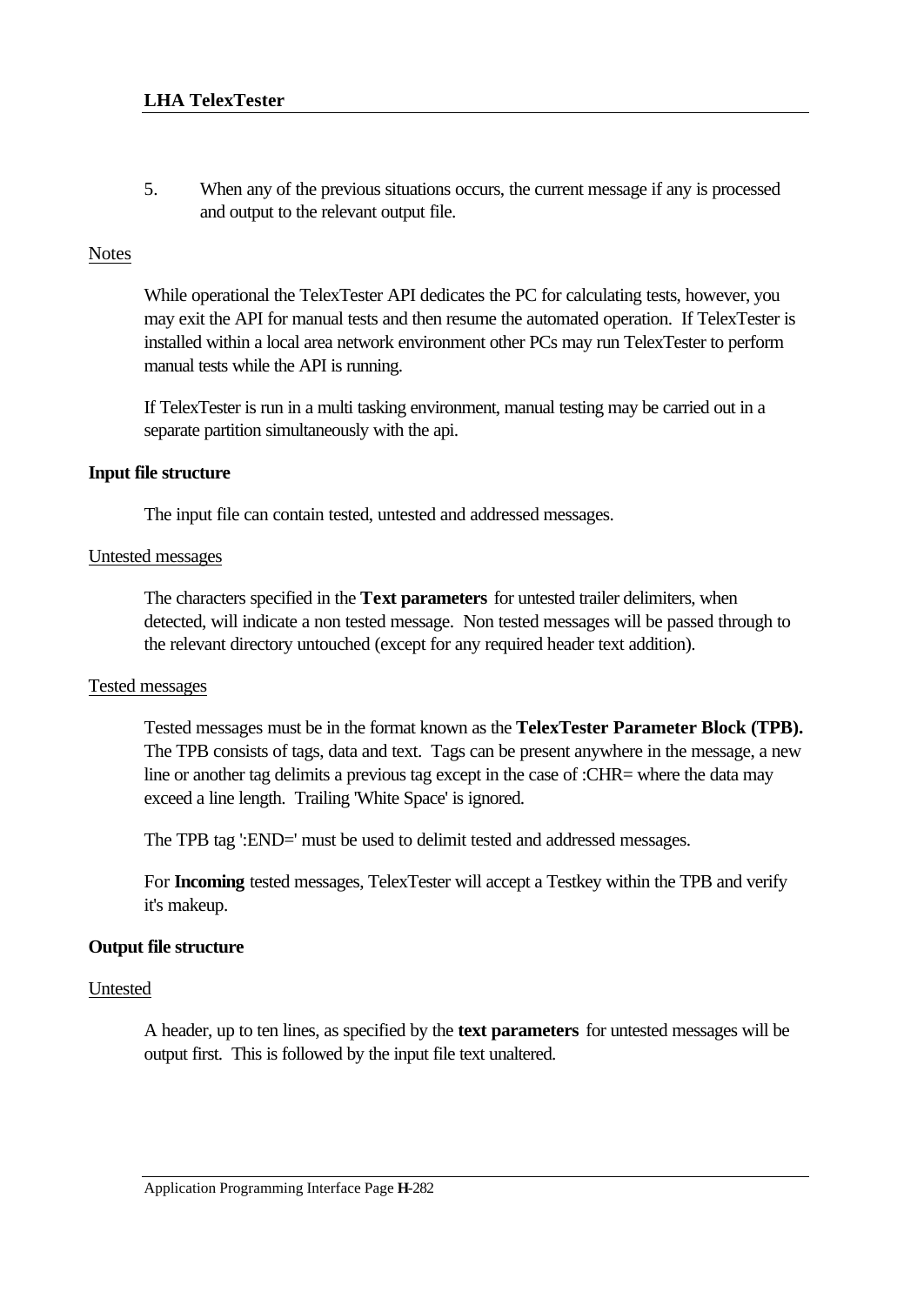# Tested

A header, up to ten lines, as specified by the **text parameters** for tested messages will be output first.

The message text then follows, this text will include all lines of the input message except, if so configured, those starting with a valid TPB tag.

Lines starting with a valid TPB tag can be omitted from the output file if the relevant api parameter is set, see **API parameters** later in this document.

TelexTester will insert the calculated testkey into the message where the TPB tag  $\cdot 15 =$  is located. Other TPB data can be included in the output message if required. For example, to include the correspondent short code in the header, you would include the TPB tag ':COR=' in the text parameters file.

Output data is normally appended to the TPB tag. However, the tag can be suppressed. To omit the tag from the output message, the tag must be prefixed with '-'.

# Rejected

A header, up to ten lines, as specified by the **text parameters** for rejected messages will be output first. This is followed by the input file text unaltered.

The header text can include the TPB tag ':RES='. This will be completed with the reason for rejection.

If the user and password tags are included in the input file, they can be omitted from the output file, see **API parameters**.

# Addressed

A header, up to ten lines, as specified by the **text parameters** for addressed messages will be output first.

The message text then follows, this text will include all lines of the input message except, if so configured, those starting with a valid TPB tag.

Addressing information from the TelexTester database can be included in the output message. The correspondent tag ':COR=' must be present in the input message together with a valid correspondent short code.

The following tags are valid for addressed messages: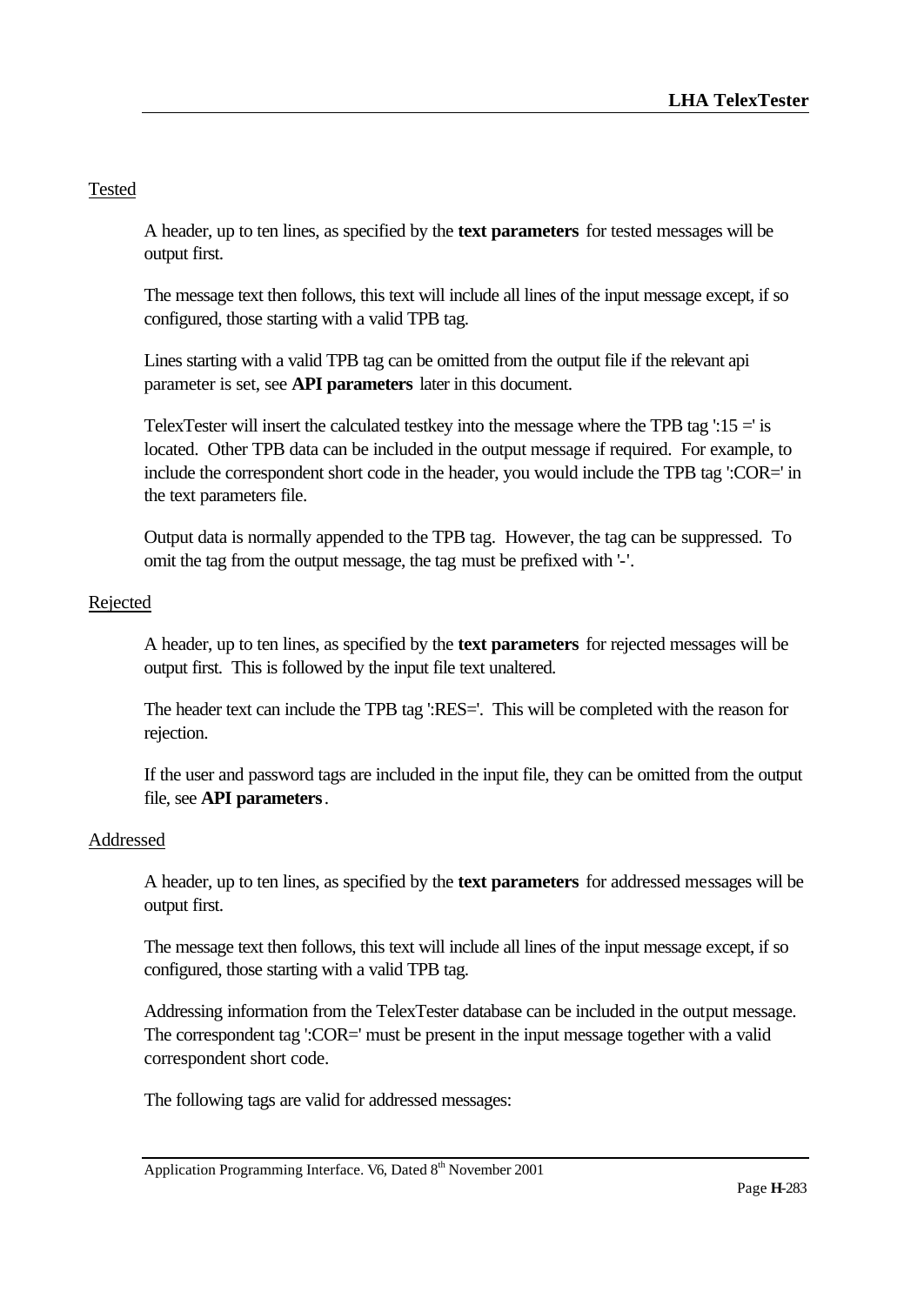COR Correspondent short code

NAM Correspondent name

LOC Location

TLX Telex routing code

Lines starting with a valid TPB tag can be omitted from the output file if the relevant api parameter is set, see **API parameters** later in this document.

Output data is normally appended to the TPB tag. However, the tag can be suppressed. To omit the tag from the output message, the tag must be prefixed with '-'.

# **API Traffic Report**

### Introduction

A report is available on messages passing through this API. This report can be enabled or disabled, see the section dealing with API configuration for instructions for configuring this report.

### Screen

On selecting this option, which is normally on the reports menu, the following screen will be displayed: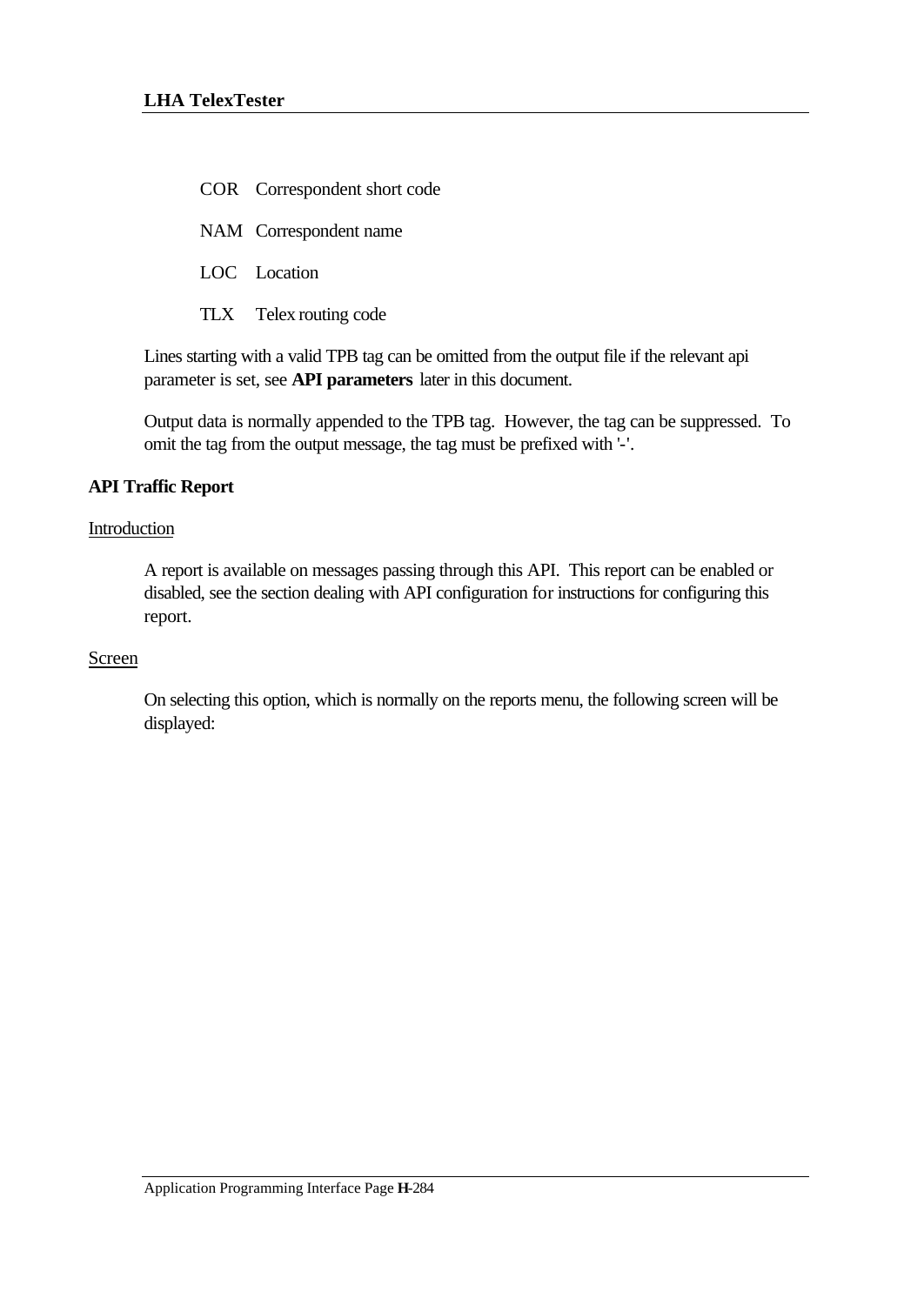```
+BANK OF LHA, LONDON 
  ----------------------------------------------V6.3.9e-----+
 LHA TelexTester API Report
¦
+User is: 
STEPHEN----------------------------------------------------11/09/01--+
  Selection Criteria 
     Message type: [ ] Leave blank for all, otherwise T(ested,
                                 U(ntested, A(ddressed or R(ejected. 
Date Range Start: [12/31/93] | MM/DD/YY, dates are inclusive.
             End: [12/31/93] 
   Correspondents: [ ] Leave blank to include all correspondents
  Message nos from: [000000] Enter message numbers to limit selection. 
             to: [000001] 
  Output to: [S] [ ] S for Screen, F for File, P for Print
            <F1> to confirm and execute the report, <F2> to exit
```
Prompts

#### Message type

The report can be limited to specific message types. Leave this blank to include all message types.

Enter <T> to include only Tested messages.

Enter <U> to include only Untested, free text messages.

Enter <A> to include only Untested, addressed messages.

Enter <R> to include only rejected messages.

### Date range

Enter dates in the format specified on the screen to limit selection to specific messages.

### Correspondents

Enter a correspondent short code to limit selection to a particular correspondent. Selection will be limited to correspondents whose initial letters match whatever is entered in this field.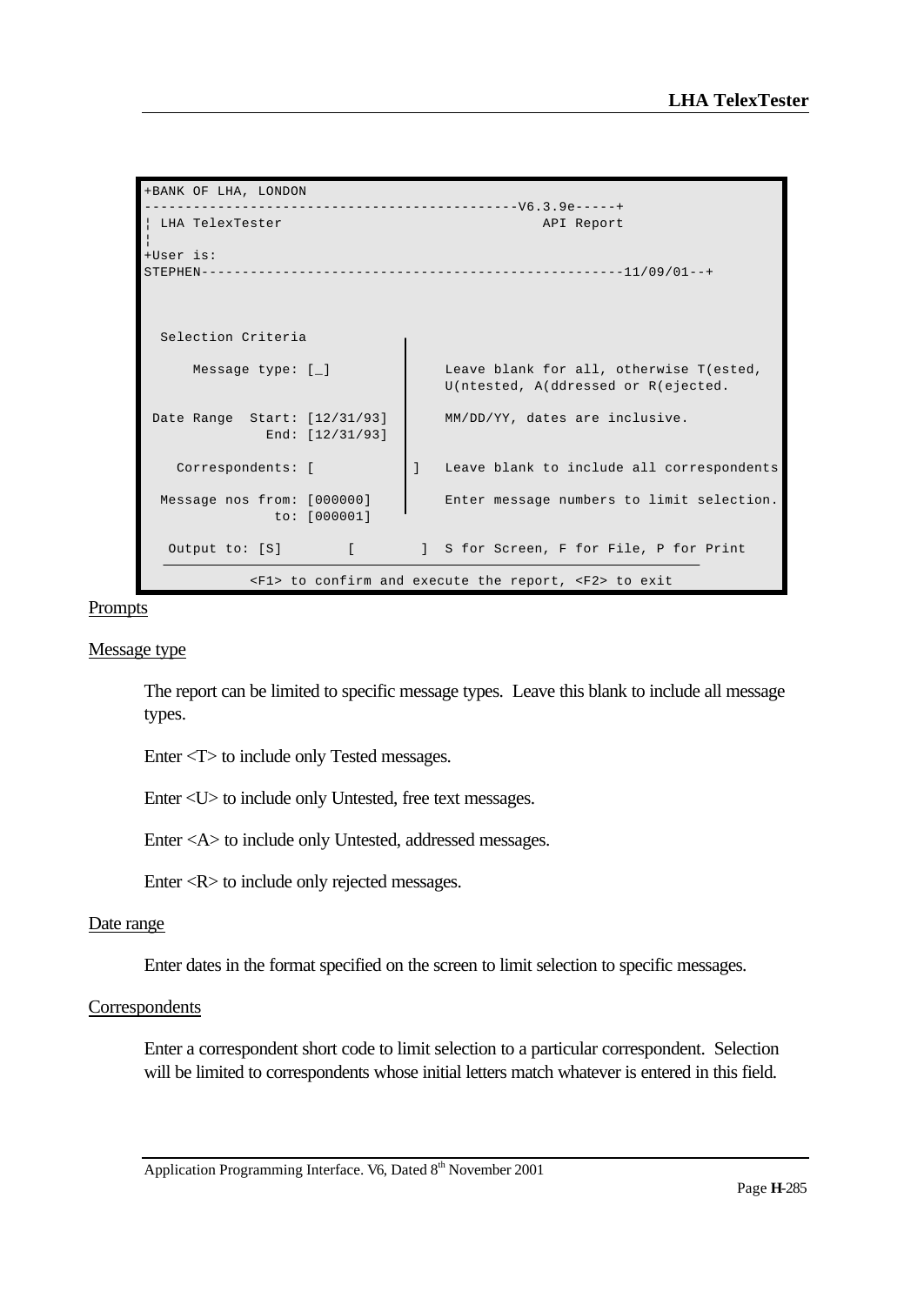## Messages numbers

To speed up selection for the report, enter a message number range. The default message numbers will be those of messages on the current date.

# Output to

This controls the target of the report.

Enter <S> to output the report to the screen.

Enter <F> to output the report to a file, if this option is selected, the file name must be specified.

Enter <P> to output the report to the printer.

# Report layout

Example

The following is an example of report output:

|                    |                 | LHA TELEXTESTER DEMONSTRATION BANK |                                             |                           | V4.1.7         |
|--------------------|-----------------|------------------------------------|---------------------------------------------|---------------------------|----------------|
| $\overline{A}$     | LHA TelexTester |                                    |                                             | API report                |                |
|                    |                 |                                    | All messages to From: 12/31/93 to: 12/31/93 |                           |                |
| Date               | Time            | Type                               | Correspondent Status                        |                           |                |
| 12/31/93           | 14:36           | Non Swift DEMO                     |                                             | 0000Test Successful       |                |
| 12/31/93           | 14:35           | Rejects DEMO                       |                                             | 256\Testkey Decode Failed |                |
| 12/31/93           |                 | 14:35 Non Swift DEMO               |                                             | 250*Testkey Decoded       |                |
| $12/31/93$ $14:31$ |                 | Rejects                            | DEMO                                        | 017/Invalid Date:         |                |
|                    |                 |                                    |                                             | Total messages Non Swift  | $\overline{2}$ |
|                    |                 |                                    |                                             | Total messages Rejects    | $\overline{a}$ |
|                    |                 |                                    |                                             | Total messages processed  | 4              |

# Details

The report is in date/time order with the most recent messages listed first.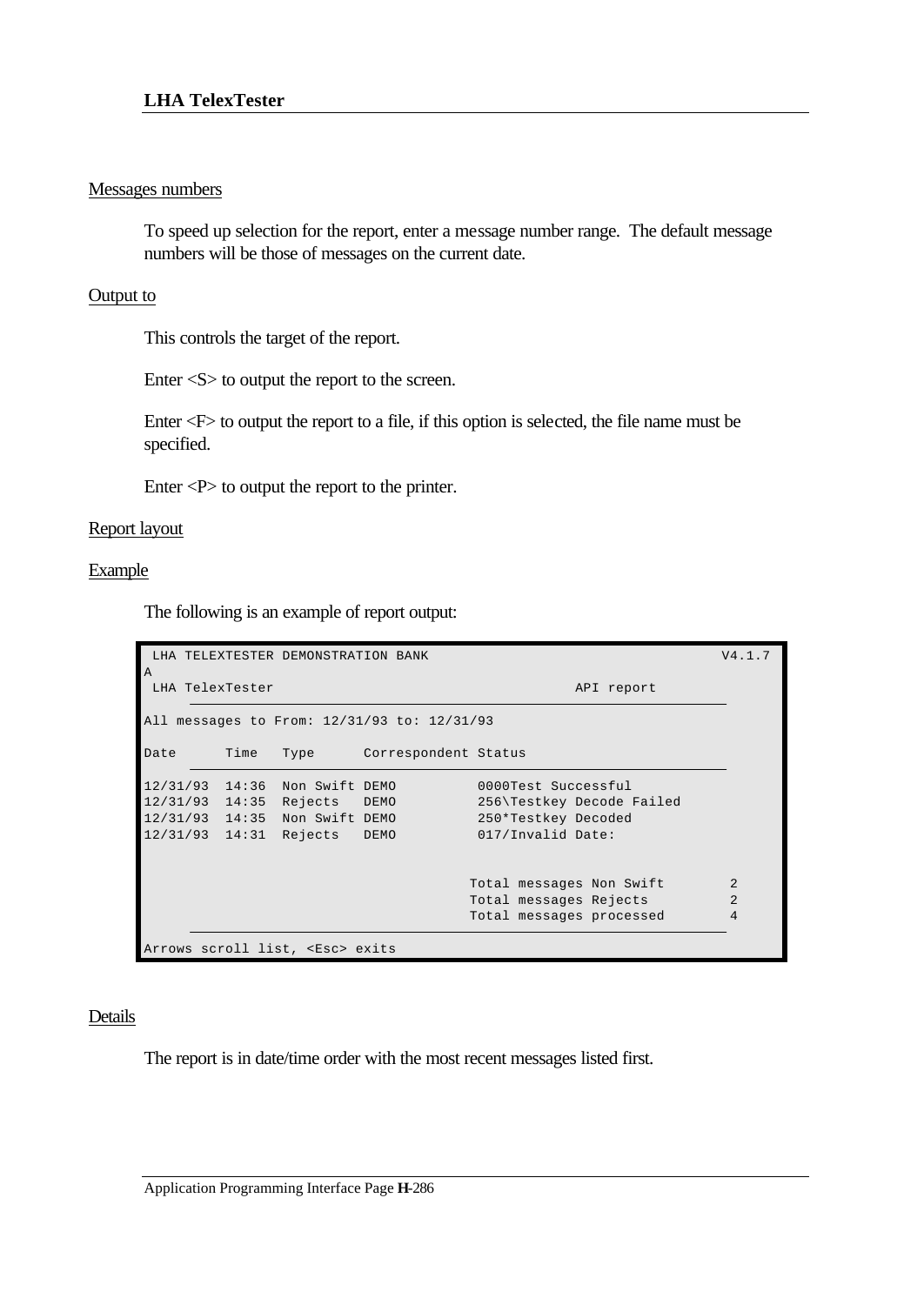For each message, the date and time is shown. In addition, the Type of message is indicated. This message types is defined in the Text parameters section.

The correspondent will be indicated if available on the message.

The status indicates either the reason for rejection or acceptance.

For Untested messages, the detail will include the correspondent if defined and found (see the delimiting text parameters).

# **API Configuration**

#### **Introduction**

The API can be configured in many ways. Configuration is available through the TelexTester System parameters and in addition throught the Text parameters file TXPARM.TXT.

#### System Parameters

#### API Parameters

TelexTester API parameters are configured by using the "Programs and Data" option in the System Parameters menu. These parameters are not validated and are protected by audit passwords:

#### *API System*

Set to 21

#### *Parameter 1*

Controls the requirement for user id and password. The API can be run directly from the command line or accessed from a menu option within TelexTester.

When run from the command line, a user id and password are required. Parameter 1 controls the location of this user id.

By using option 2, the user id and password although present in the input file, can be suppressed in the resultant message.

 $0 =$  USR and PW tags are required in the input file.

 $1 =$  User id and password are required on testkey command line: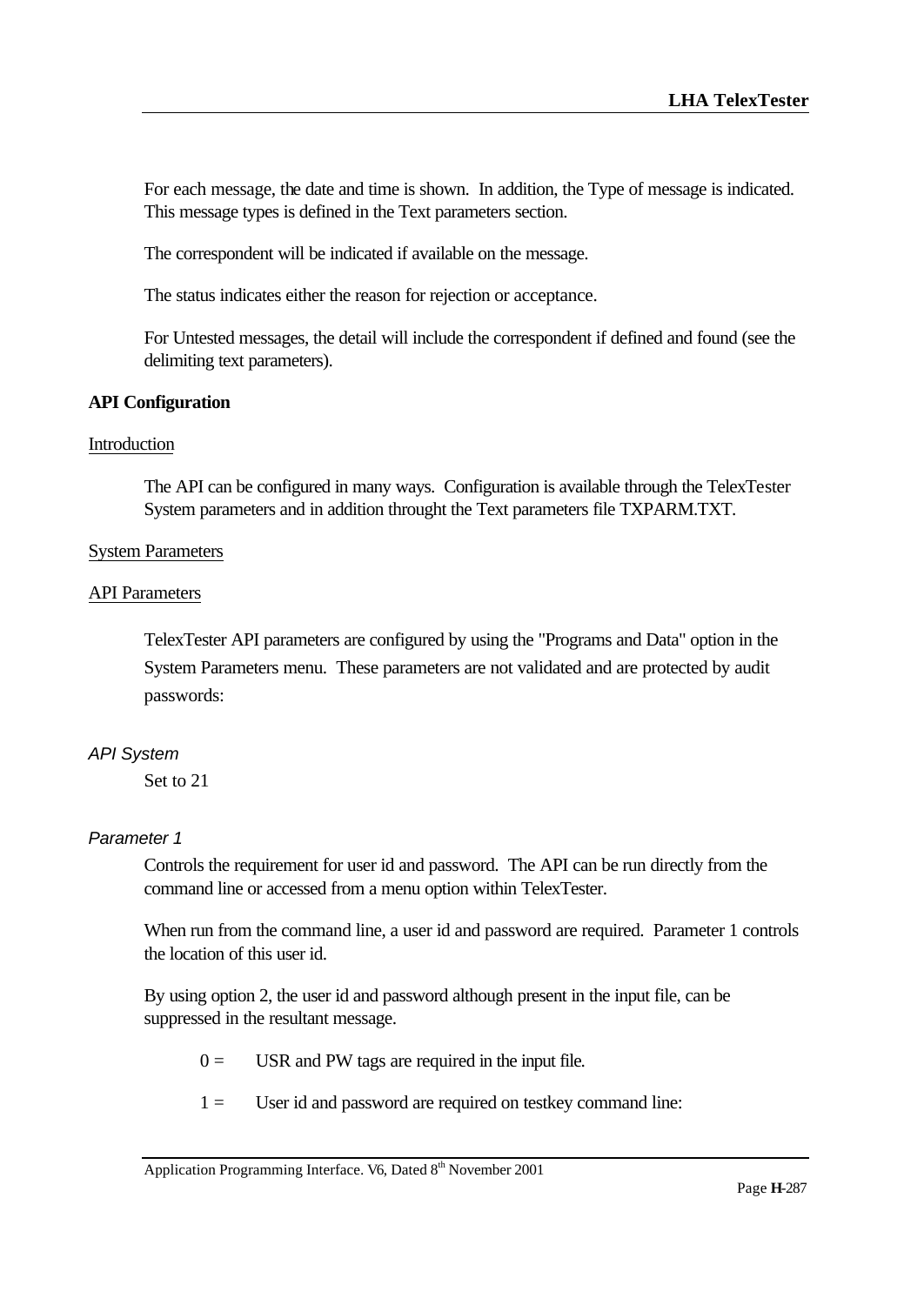# C:\TESTKEY\> TESTKEY STEVE/12345

Note the '**/**' separator between id and password.

 $2 =$  As option 0 except that where the 'USR' and 'PW' tags are the first characters on a line, the entire line will not be written to the output file for tested and rejected messages.

# *Parameter 2*

Controls operation of the API following completion of the input file. Processing can be terminated following a single file or be continuous until interrupted by the keyboard.

An input file can contain a single message or multiple messages.

- $0 =$  Continue processing files until interrupted at the keyboard
- $1 =$  Terminate when first input file is complete

# *Parameter 3*

Controls operation while waiting to access the input file. A simple protocol exists between the api and controlling program. When the input file exists and can be renamed, the API will process it. Meanwhile, this parameter controls the wait period between attempts to access the input file.

Parameter is specified as the number of seconds to suspend between attempts.

# *Parameter 4*

Allows data from the input file which is necessary to the API functions to be excluded from the resulting message. This parameter can be used to remove entire lines from the output file.

Fox example, on an inbound message, the Testkey could be removed from messages which are successfully decode.

- $0 =$  Lines beginning with a TPB tag will be included in the output file.
- $1 =$  Lines beginning with a TPB tag will only be included in the output file if they contain data output from the TelexTester system.

This parameter can be overridden by tag "GC4" in the **Text parameters**.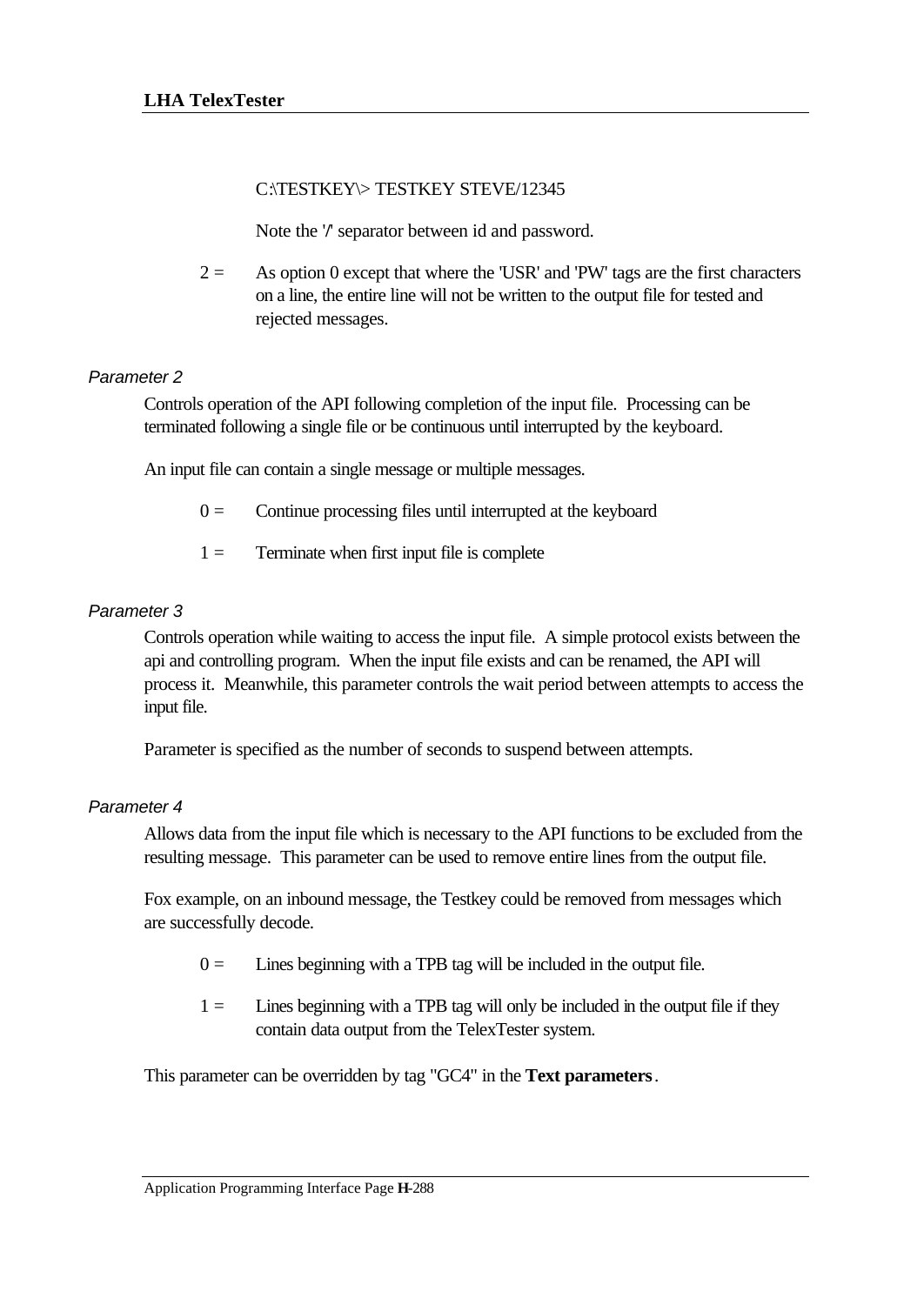#### *Parameter 5*

Controls the output of form feed and blank lines between messages.

- $0 =$  Form feed characters and blank lines situated between messages will not be output.
- 1 = Form feed characters between messages will not be output.
- $2 =$  Form feed characters and blank lines between messages will be written to the output message.

#### *Suppress leading zeroes in API results*

Normally set this to "Y", if set to "N" then testkey values will be up to 22 digits long including leading zeroes.

#### Traffic report parameters

#### *Maintain API report file*

Set to "Y" if the API report will be required. This will cause the system to maintain an additional data file called "API.DAT" containing information for inclusion in the API traffic report.

#### *Next record to be used in API report file*

When initially enabling the API report, this parameter should be set to 1. The report file will then grow until the number of records exceeds the number specified in the parameter "Number of messages in history" when record slots will be reused.

This parameter should not be altered following its initial setting.

#### Text Parameters

#### Introduction

In addition to the system parameters, further flexibility is provided by use of the Text parameters.

The text parameters are held in an ASCII text file called 'TXPARM.TXT' in the Testkey directory. Each parameter is defined on a single line in the format:

xxxxxxyyy=....................

Application Programming Interface. V6, Dated 8<sup>th</sup> November 2001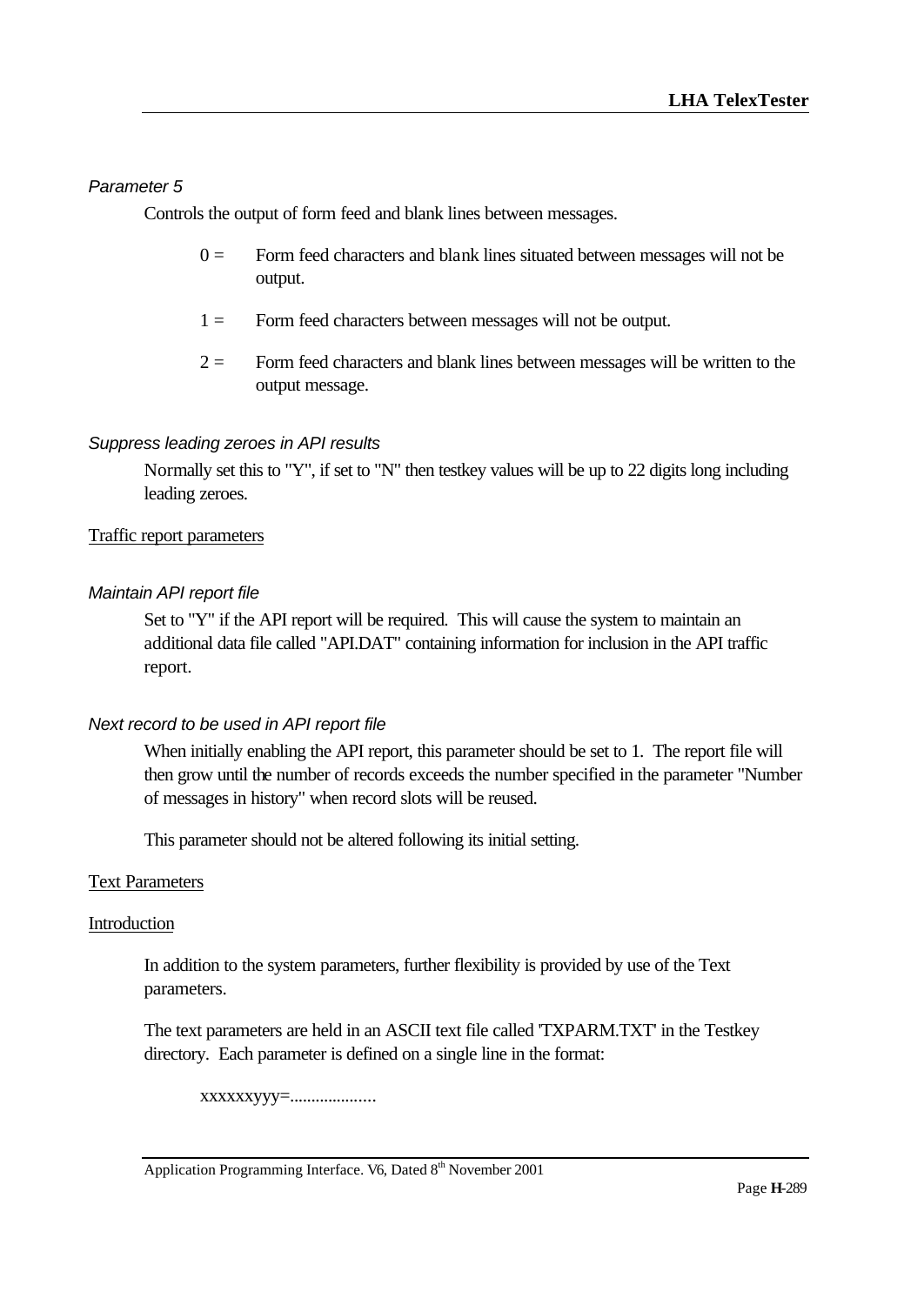These text parameters are used by various components of the Testkey system, not just the APIs.

For API21, xxxxxx is always the **6** characters 'API21 ', except for parameters associated with the API traffic report, where it is 'REPAPI'.

yyy is a tag as defined below, this is followed by the '=' character, the remainder of the line is the parameter. The parameter must not exceed 40 characters in length except where otherwise stated.

Do not omit the space following 'API21'.

#### File and directory parameters

### *INP tag*

Example:

API21 INP=d:\txinput

This is the directory where the input file will be found.

# *INF tag*

Example:

API21 INF=input.txt

This is the file name of the original input file. It must not begin with the character "\$" as this will replaced with '\$' in order to rename the file.

Maximum length is 12 characters.

# *OUT tag*

Example:

API21 OUT=d:\tested

This is the output directory for tested messages.

# *OUU tag*

Example: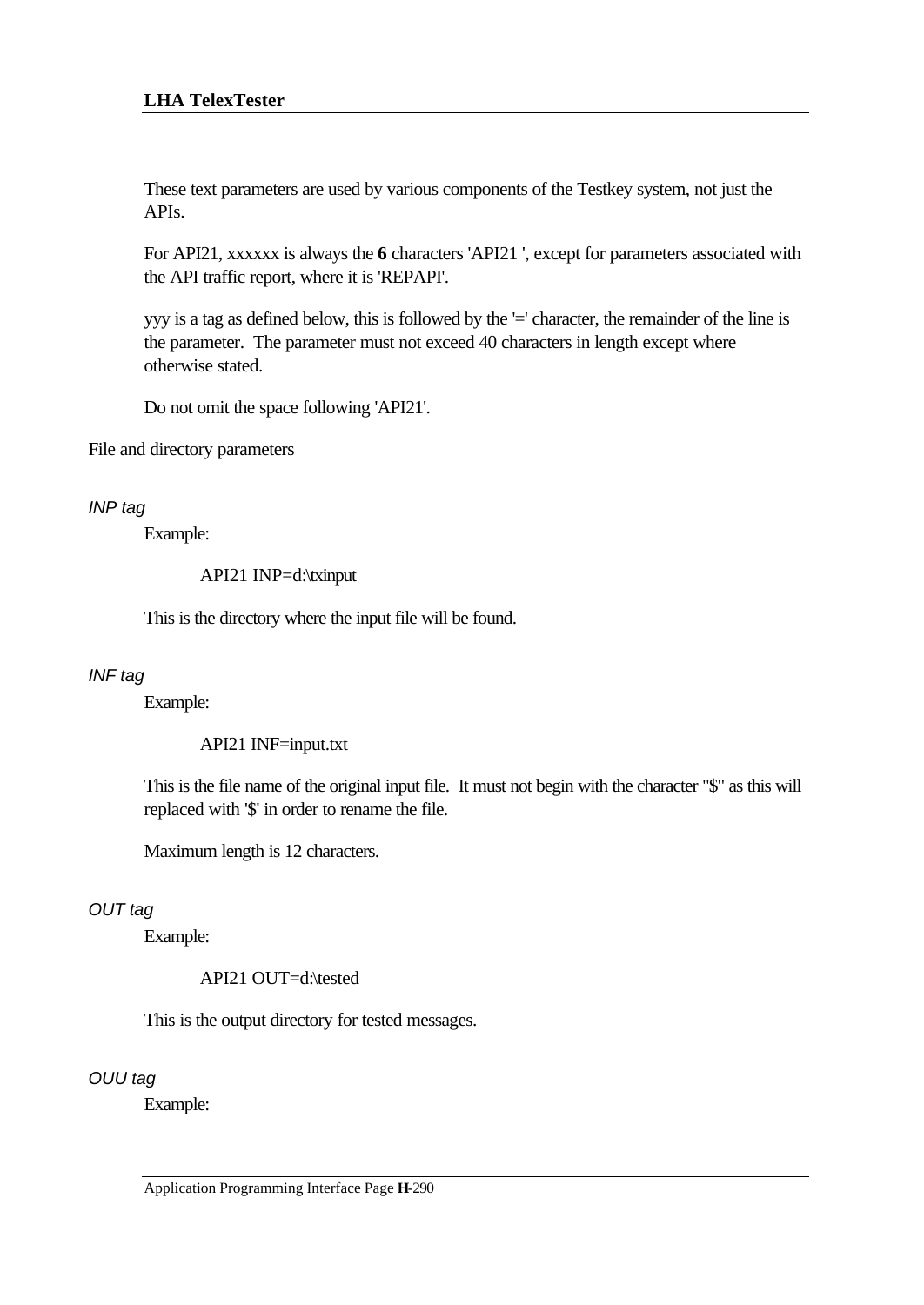## API21 OUU=d:\untested

This is the output directory for untested messages.

#### *OUR tag*

Example:

API21 OUR=d:\rejected

This is the output directory for rejected messages.

#### *OUA tag*

Example:

API21 OUR=d:\address

This is the output directory for addressed messages.

#### Delimiting text parameters

#### *UTT tag*

Example:

#### API21 UTT=NNNN

The text indicating the end of an untested message.

Maximum length is 80 characters.

# *UC0 to UC4 tags*

Example:

API21 UC0=4TO:

API21 UC1=5ATTN:

The text which indicates the correspondent details in Untested messages.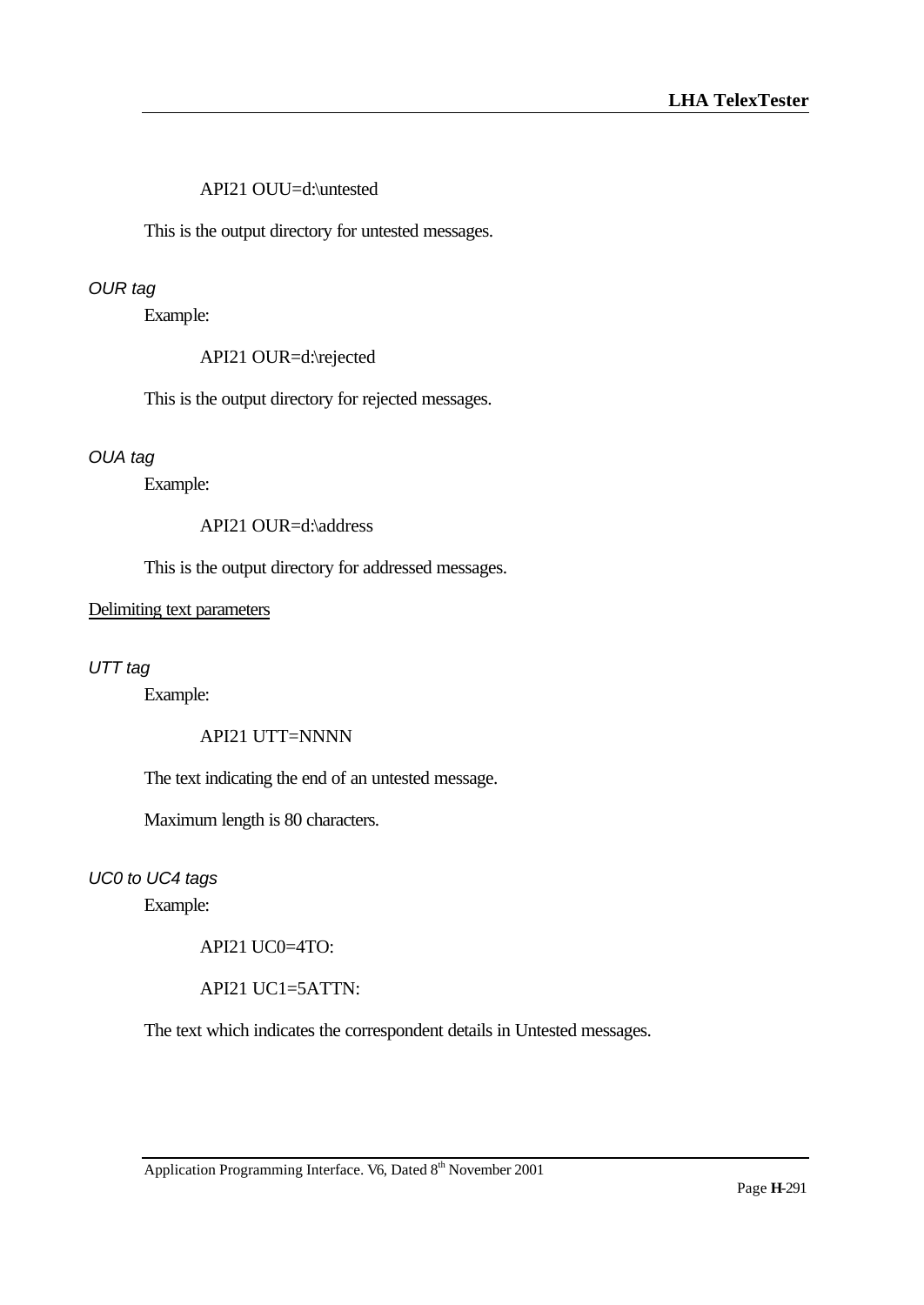Up to 4 UC tags can be specified, during output of Untested messages this text will be searched for in message, if found, the text following the parameter in the message will be recorded in the API report file and included in future API traffic reports.

Maximum length is 7 characters, this includes the initial digit which indicates the length of the parameter (excluding itself).

Example UC0 above includes a trailing space on the parameter.

# Heading text parameters

*UH0 to UH9 tag*

Example:

# API21 UH0=To: GATEWAY @ TLXGATE

API21 UH1=""

The text to be output at the top of each untested message. Up to ten lines can be specified.

Maximum length is 80 characters.

In the above example, the UH1 parameter will cause a blank line to be output.

# *TH0 to TH9 tag*

Example:

```
API21 TH0=To: GATEWAY @ TLXGATE { DIR: -:COR= }
```
API21 TH1=Subject: TESTKEY -:15 =

API21 TH2=""

The text to be output at the top of each tested message. Up to ten lines can be specified.

In the examples above the correspondent short code will be inserted into the first and the testkey result in the second. The third example (TH2) will produce a blank line.

Maximum length is 80 characters.

Application Programming Interface Page **H**-292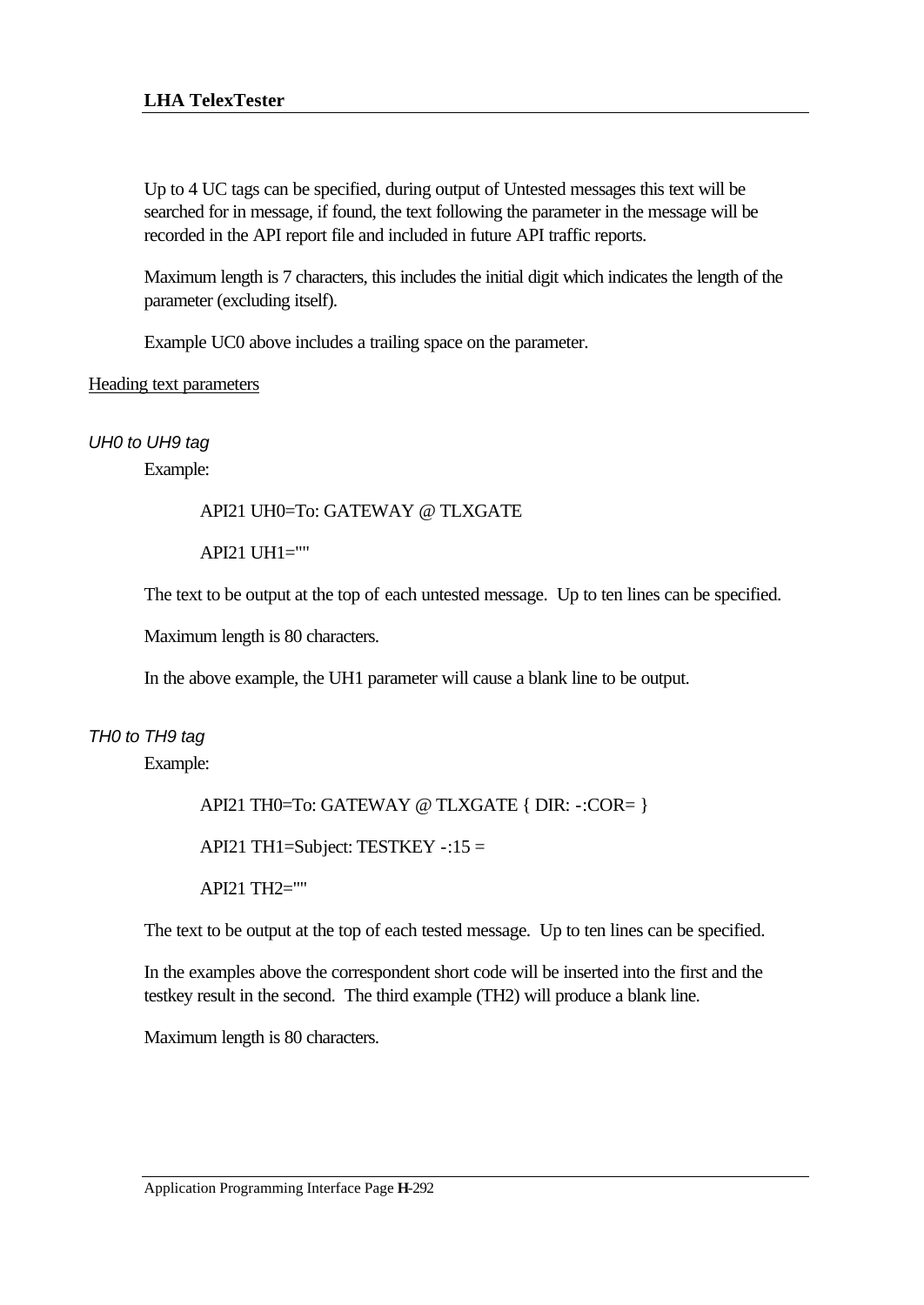*RH0 to RH9 tag*

Example:

API21 RH0=\*\*\*\*\*\*\*\*\*\*\*\* REJECTED MESSAGE \*\*\*\*\*\*\*\*\*\*\*\*\*

API21 RH1=:RES=

API21 RH2=""

The text to be output at the top of each rejected message. Up to ten lines can be specified.

In the examples above the reason for rejection will be specified in the second line.

Maximum length is 80 characters.

# *TA0 to TA9 tag*

Example:

### API21 TA0=To: GATEWAY @ TLXGATE {DIR:-:COR=}

 $API21 TA1 = "$ 

The text to be output at the top of each non tested, addressed message. Up to ten lines can be specified.

Maximum length is 80 characters.

#### General parameters

*DAT tag*

Example:

API21 DAT=J

Causes date fields to be interpreted as Japanese format, YYMMDD.

# *GC4*

Example:

API21 GC4=1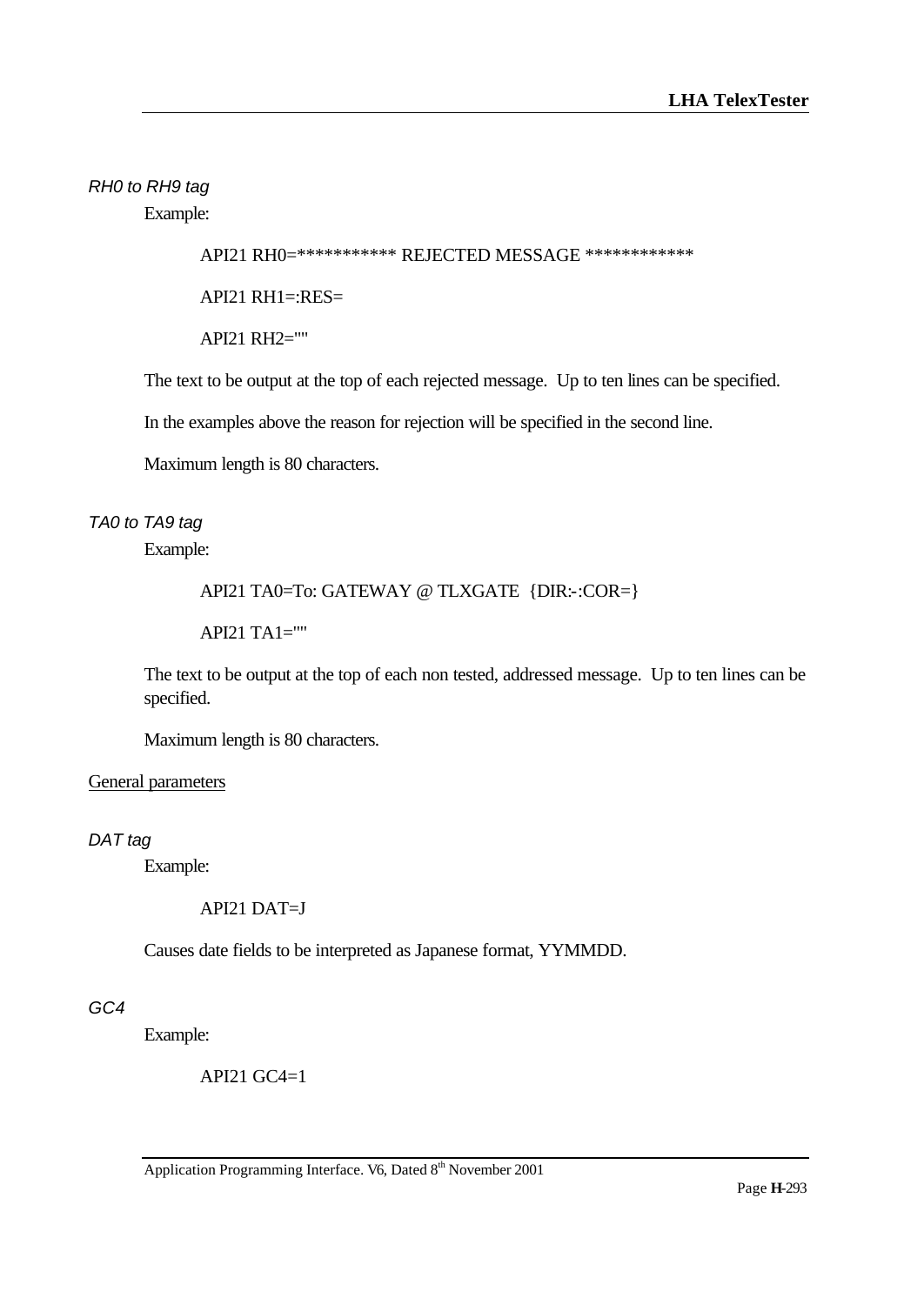Over rides the system parameter value for API number 4.

#### API traffic report parameters

#### *TRT*

Example:

REPAPITRT=Non Swift

The descriptive text used for Tested messages in the API report.

Up to 10 characters allowed.

# *URT*

Example:

## REPAPIURT=Free text

The descriptive text used for Non tested messages in the API report.

Up to 10 characters allowed.

#### *RRT*

Example:

REPAPIRRT=Rejects

The descriptive text used for Rejected messages in the API report.

Up to 10 characters allowed.

#### *ART*

Example:

REPAPIART=Swift msg

The descriptive text used for Non tested, addressed messages in the API report.

Up to 10 characters allowed.

Application Programming Interface Page **H**-294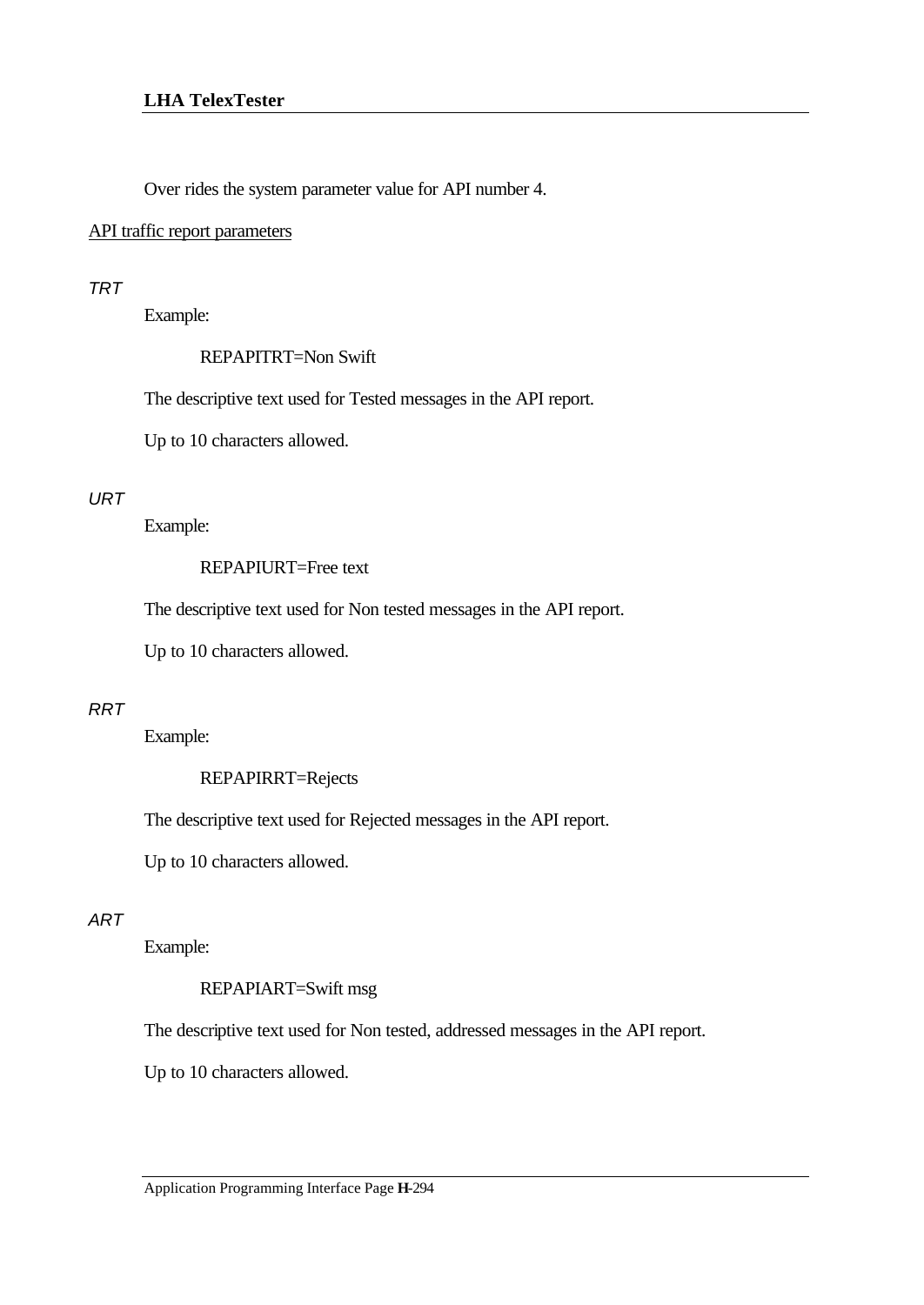# **TelexTester Parameter Block**

# Introduction

The TelexTester Parameter Block (TPB) is a structure for passing information between an application and the TelexTester system. The TPB is similar for all LHA APIs and is defined below.

# **Format**

The TPB will consist of a set of strings; each terminated by either a new line, new tag or end of file. Messages are normally terminated with **:END=** field tag or the end of input file, except for free text messages which are terminated by a string specified in the Text Parameters section.

The string format is as follows:

```
[-]:<field tag>=<field value>
```
where :-

|                          | Optional parameter, if present, this will cause the field tag to be<br>omitted from the output message.                                                                                |
|--------------------------|----------------------------------------------------------------------------------------------------------------------------------------------------------------------------------------|
|                          | Colon, always present                                                                                                                                                                  |
| $\epsilon$ -field tag    | All field tags must be 3 characters and are defined in the<br>following pages.                                                                                                         |
|                          | Equal sign, always present                                                                                                                                                             |
| <field value=""></field> | Value of the field. Fields are generally not validated as this<br>should be done by the input system. Leading spaces should be<br>eliminated but trailing spaces are normally ignored. |

# Field Tags Supported

# **:USR=**

User id, mandatory field if API parameter 1 is set to 1. Field contains the user id of operator testing message (up to 10 characters). It is essential the :USR= is the first field tag in the TPB.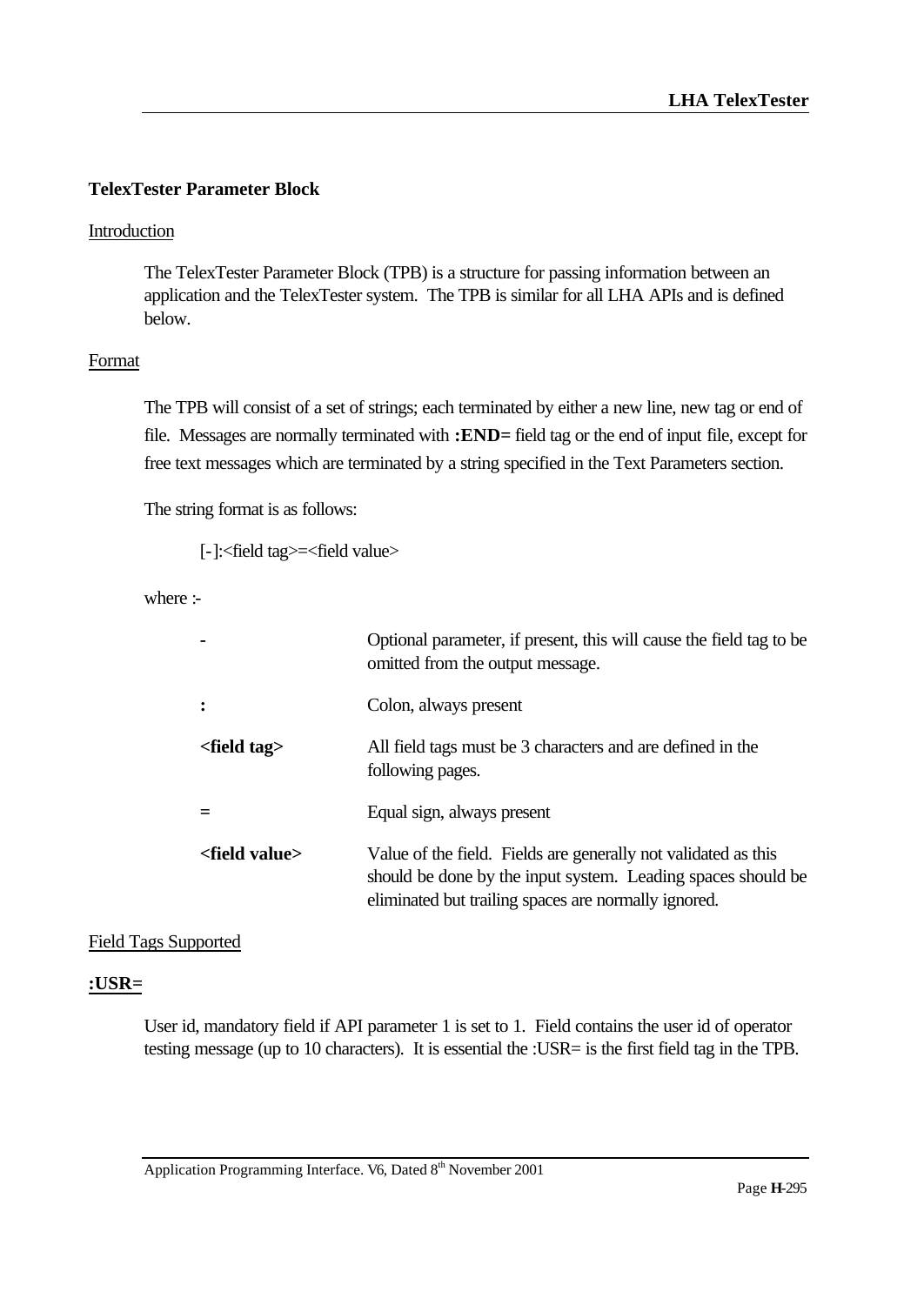# **:PW =**

Password, mandatory field if API parameter 1 is set to 1. Field contains the password of user testing message (up to 8 characters). If present, this field must follow the :USR= field.

# **:COR=**

Correspondent short code, mandatory field. Field contains the TelexTester correspondent code (up to 12 characters).

# **:30 =**

Test date, mandatory field. Field contains the date in DDMMYY format or MMDDYY dependant upon the format configured with TelexTester (6 numeric). To use format YYMMDD, specify DAT=J in the text parameter file.

# **:CHR=**

Characters, mandatory field if correspondent testkey includes character table. Field contains the characters to be included in testkey calculation (up to 500 characters). May be blank. If an illegal character is used and a character table is required by the correspondent the "CHARACTER RULE" is returned in the results field (:RES=). This rule can be displayed on an operators screen to allow input and then the corrected TPB resubmitted. The field size limit of 500 characters includes white space characters although these are ignored in calculations.

# **:SC =**

Manual value, mandatory field if correspondent testkey includes a manual input. Field contains a value up to 7 digits which will be added to the calculated testkey value. If a manual value is required and the tag is not present the results field will return an error message, to allow the operator to be prompted for the value. Therefore a blank : $SC =$  field must be given to indicate a null value when this field is configured for a correspondent but not used.

# **:32 =**

Currency/Amount. Not a mandatory field. Field contains the currency and amount (up to 22 characters total). First 4 characters are the currency which will be validated against the TelexTester currency database. The amount is a numeric string left justified with no decimal point or punctuation characters.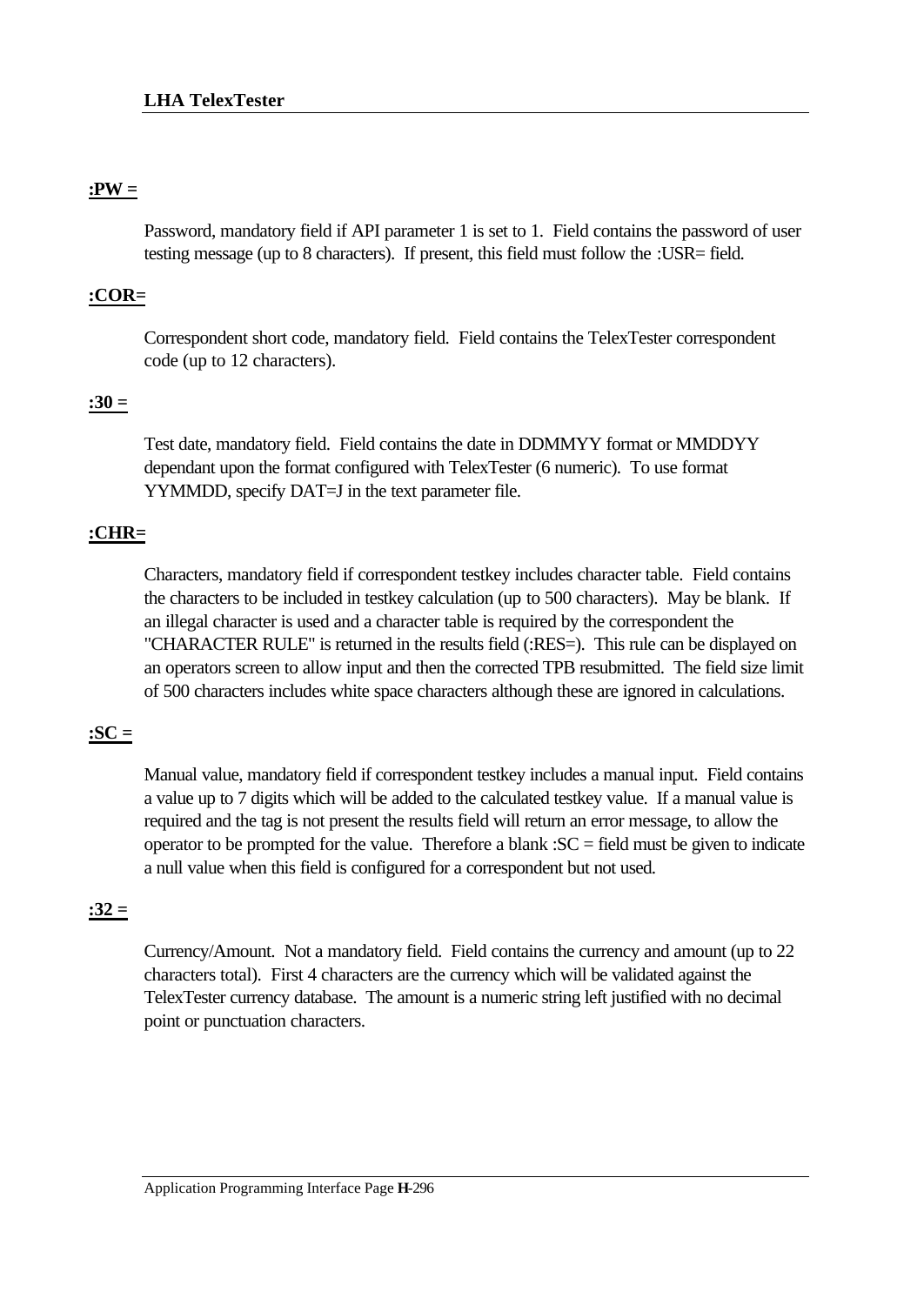# **:MSG=**

Message number. Not a mandatory field. This field is left blank to allow the TelexTester API to return the serial number of the test (5 digits).

# **:NAR=**

Narrative. Not a mandatory field. This field places comments in the remarks field within TelexTester (up to 25 characters).

# **:ACC=**

Account. Mandatory field if account validation is enabled. This field contains the 4 character account code.

# **:15 =**

Test Key. Mandatory field for tested messages. If the field is supplied blank then an ENCODE (test calculation) is assumed. If a testkey is submitted in this field an incoming test is assumed. If this tag is not supplied then addressing requirement only will be carried out based on the COR tag.

When a Testkey is encoded it will contain 22 characters in the format xxxx/xxxxxxxxxxxx/xxxx i.e. prefix/testkey/suffix. Delimited as follows:

Characters 1 through 4 for the prefix

Fifth character /

Characters 6 through 17 for the testkey.

Eighteenth character /

Characters 19 - 22 for the suffix.

If the system parameter 'Suppress leading zeroes in api testkey' is enabled, the testkey result field may be less than 22 characters.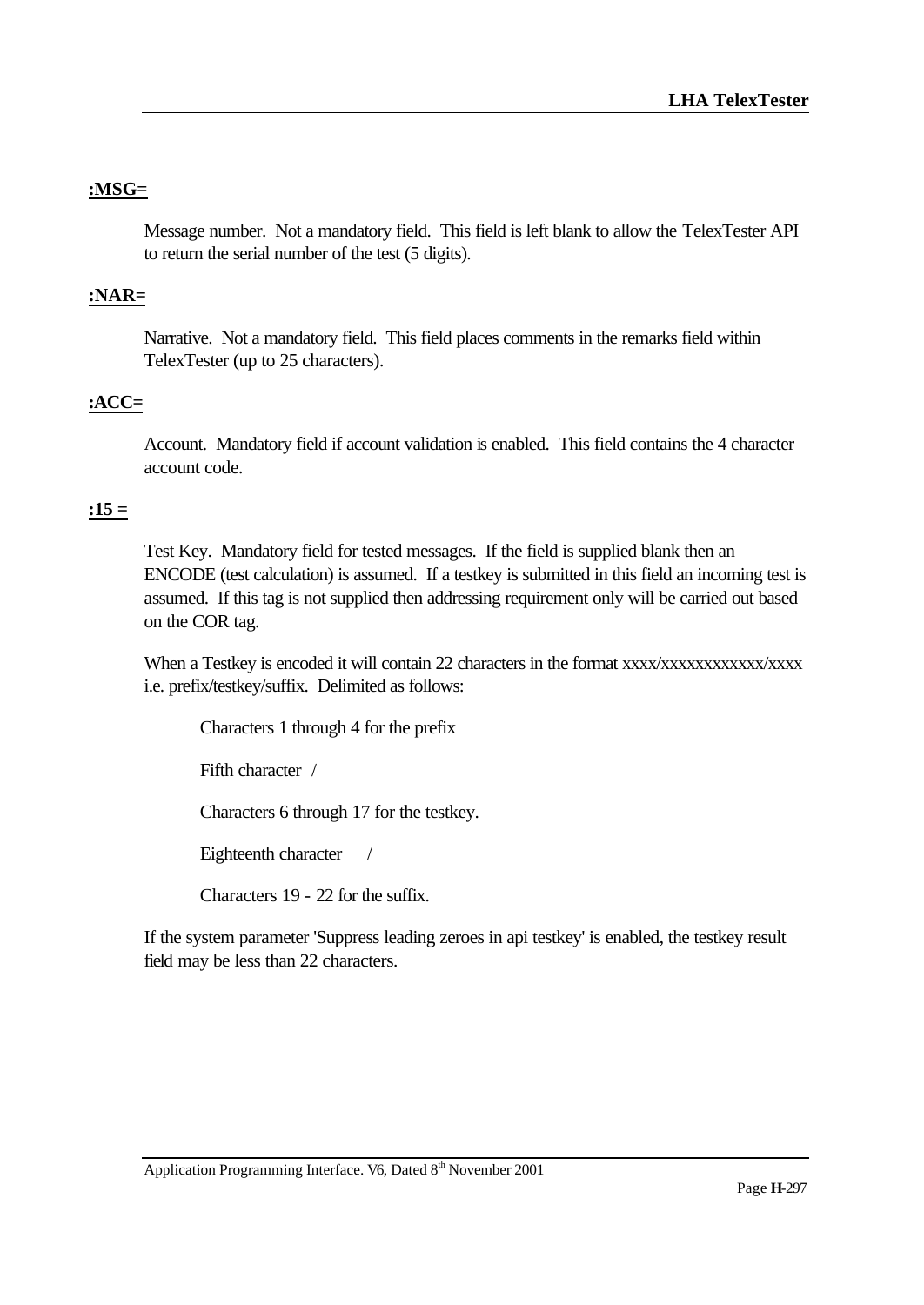# **:RES=**

Result. Mandatory field. This field is left blank to allow the TelexTester API to return remarks about the test performed. For example **"0000Test Successful"** indicates a successful outgoing test (64 characters). The error messages that may be returned are detailed as an appendix to this document. The first three characters contain the status number of the result; **"000"** indicates test complete. The next character is reserved (and in the example is a "0"). The following 60 characters supply a text message. Please refer field tag :CHR= for error 037 as it returns the character rule.

Successful result codes are dependant on the system configuration and the operation being performed. If the system parameter 'Make test through api status verified' is enabled, the result codes will reflect the verified status.

For incoming tests, various result codes are acceptable and may indicate out of sequence test correctly received.

# **:NAM=**

Correspondent name, this is an output only field and can be used in 'addressed' messages.

# **:LOC=**

Correspondent location, this is an output only field and can be used in 'addressed' messages.

# **:TLX=**

Telex routing code, this is an output only field and can be used in 'addressed' messages.

# **:ADR=**

When found in the input file, this will cause the 'Routing Code', 'Tlx Number' and Answer Back' fields from correspondent details to be concatenated in the ADR field.

If an  $\omega$  is found in the result, the result will be converted to lower case (Email address formation).

# **:END=**

Message delimiter, not a mandatory field. This field indicates the end of a tested or addressed message.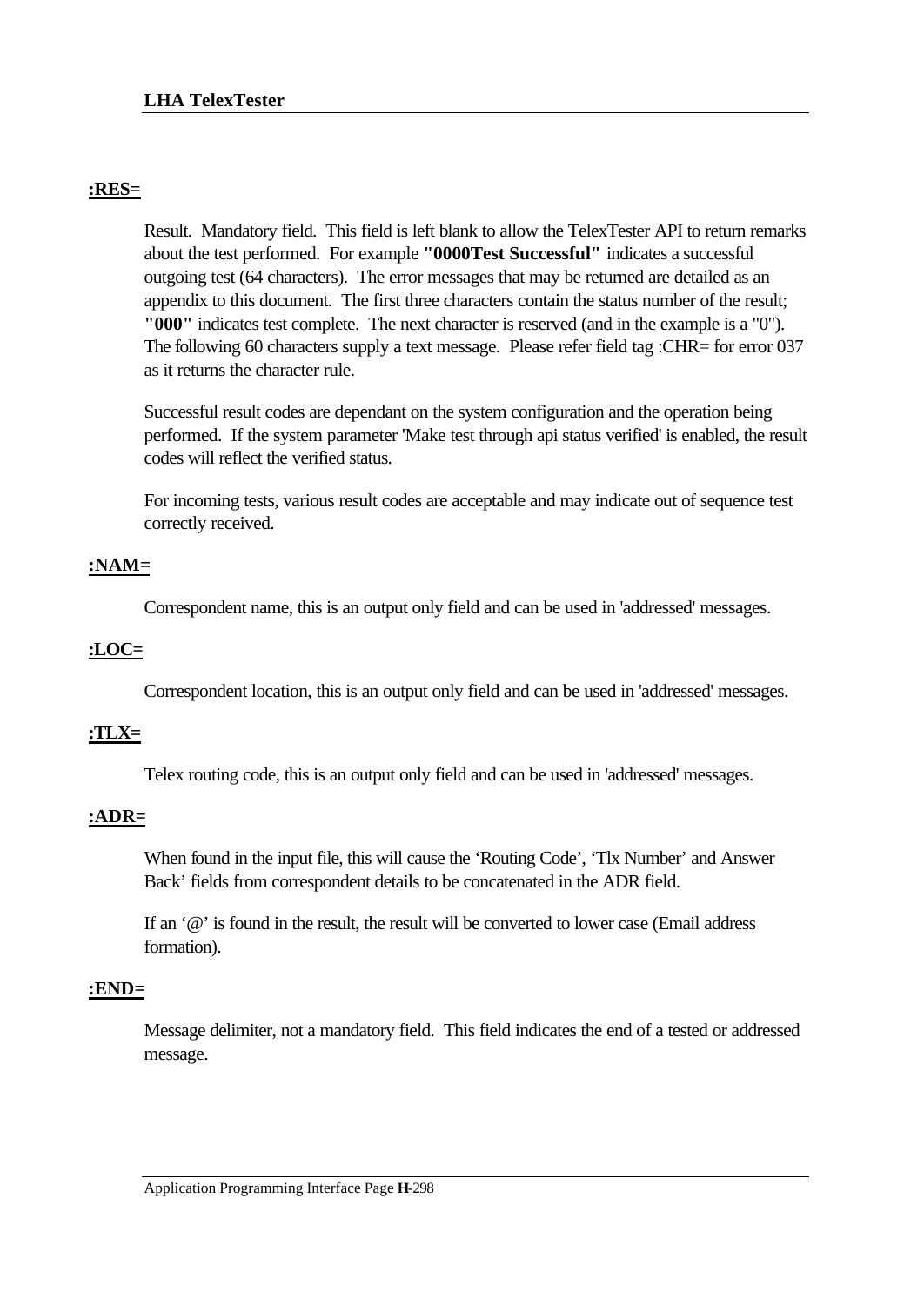# Tag Sequence and Sizes

The user (**:USR=**) and password (**:PW =**) tags must be the first tags supplied; the remaining tags may be supplied in any order until the **:END=** tag which terminates the sequence.

In this api, output tags MSG, RES, NAM, LOC and TLX can be concatenated. The system will insert output data into lines. However, lines will be trimmed to no more than 80 characters.

| : $USR = (up to 10 characters)$ |                        |
|---------------------------------|------------------------|
| $PW = (up to 8 characters)$     |                        |
| $: COR =$                       | (up to 12 characters)  |
| $:30=$                          | $(6 \text{ digits})$   |
| $:CHR=$                         | (up to 500 characters) |
| $:SC =$                         | (up to 7 digits)       |
| $:15=$                          | (up to 22 characters)  |
| $:NAR=$                         | (up to 25 characters)  |
| :ACC $=$                        | (up to 4 characters)   |

The following may repeat allowing up to 14 currency amount pairs to be supplied:

**:32 =** (up to 22 characters)

# **Example Inputs and Outputs**

# **Input file**

:USR=STEPHEN :PW =ZAPPO :COR=LHABANK :30 =020393 :32 =USD 1234567 CREDIT ABC CORP ACCOUNT 00112233 FOR USD1234567.00. VALUE FEBRUARY 03 1993. DEBIT OUT ACCOUNT 11223344. QUOTE REF 3344 :END=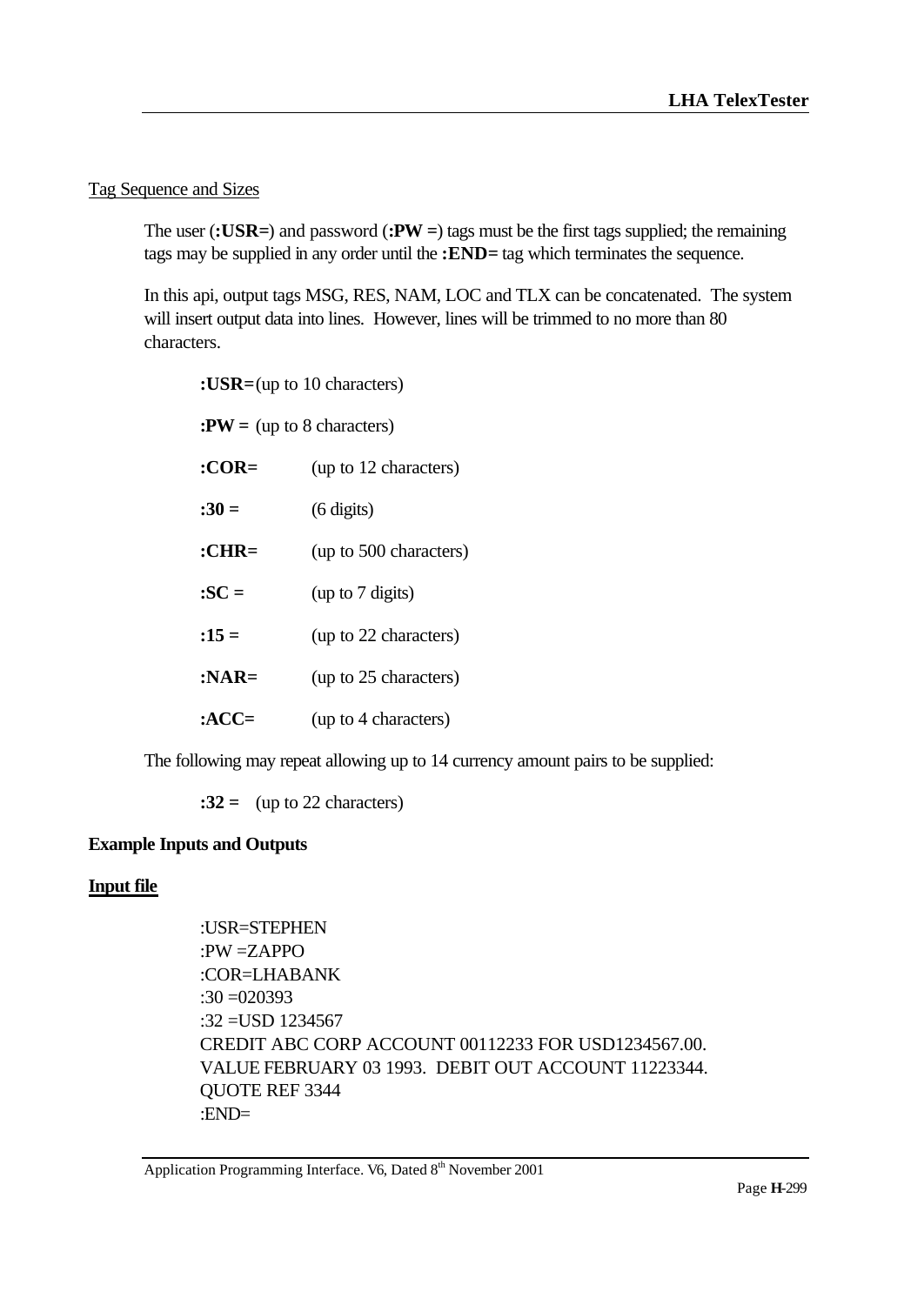@@ E123456789 TO ALL CORRESPONDENT BANKS. STOLEN CREDIT CARD 1234-5678-9012 IN THE NAME OF C.C.ZIMASCUOVICEVIC. DETAIN USER IF POSSIBLE. NNNN

:USR=STEPHEN :PW =ZAPPO  $:30 = 020393$ :32 =USD 1234567 CREDIT ABC CORP ACCOUNT 00112233 FOR USD1234567.00. VALUE FEBRUARY 03 1993. DEBIT OUT ACCOUNT 11223344. QUOTE REF 3344 :END=

:USR=STEPHEN :PW =STEPHEN SUBJECT: JJ-123. :COR=LHABANK. -:NAM= LOCATION: -:LOC= MESSAGE ABC OF 12 JUNE REFERS. PLEASE REPLY. :END

Output files

In the tested message directory:

To: EASYLINK @ IMSGATE { DIR: LHABANK } Subject: TESTKEY 12/1234 CREDIT ABC CORP ACCOUNT 00112233 FOR USD1234567.00. VALUE FEBRUARY 03 1993. DEBIT OUT ACCOUNT 11223344. QUOTE REF 3344

In the untested message directory

To: EASYLINK @ IMSGATE @@ E123456789 TO ALL CORRESPONDENT BANKS.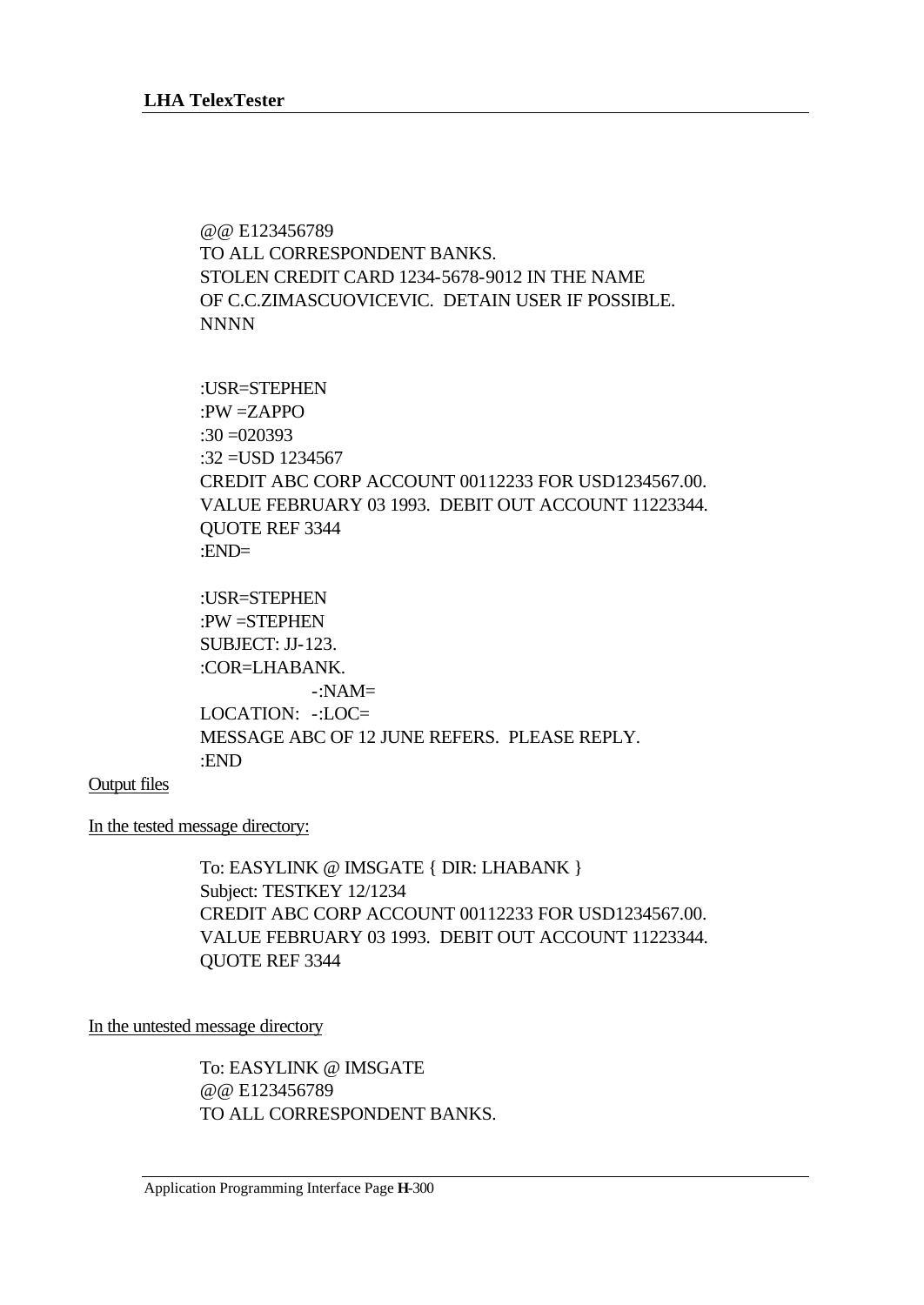# STOLEN CREDIT CARD 1234-5678-9012 IN THE NAME OF C.C.ZIMASCUOVICEVIC. DETAIN USER IF POSSIBLE. NNNN

#### In the reject directory

# \*\*\*\*\*\*\*\*\*\*\* REJECTED MESSAGE \*\*\*\*\*\*\*\*\*\*\*\* :RES=015/Correspondent not on file

:30 =020393  $:32 = USD$  1234567 CREDIT ABC CORP ACCOUNT 00112233 FOR USD1234567.00. VALUE FEBRUARY 03 1993. DEBIT OUT ACCOUNT 11223344. QUOTE REF 3344 :END=

### In the addressed directory

### To: GATEWAY @ TLXGATE {DIR: LHABANK}

SUBJECT: JJ-123. LHA BANK LTD. LOCATION: LONDON, ENGLAND. MESSAGE ABC OF 12 JUNE REFERS. PLEASE REPLY.

# **Possible Results Returned**

#### Introduction

The api will normally return error codes and messages in the TPB field ':RES='. However, in some circumstances this will not be possible and errors may be routed to the screen. The following list details most of the possible results.

#### Result codes

Successful outgoing tests

0000Test successful 261\*Encode Verified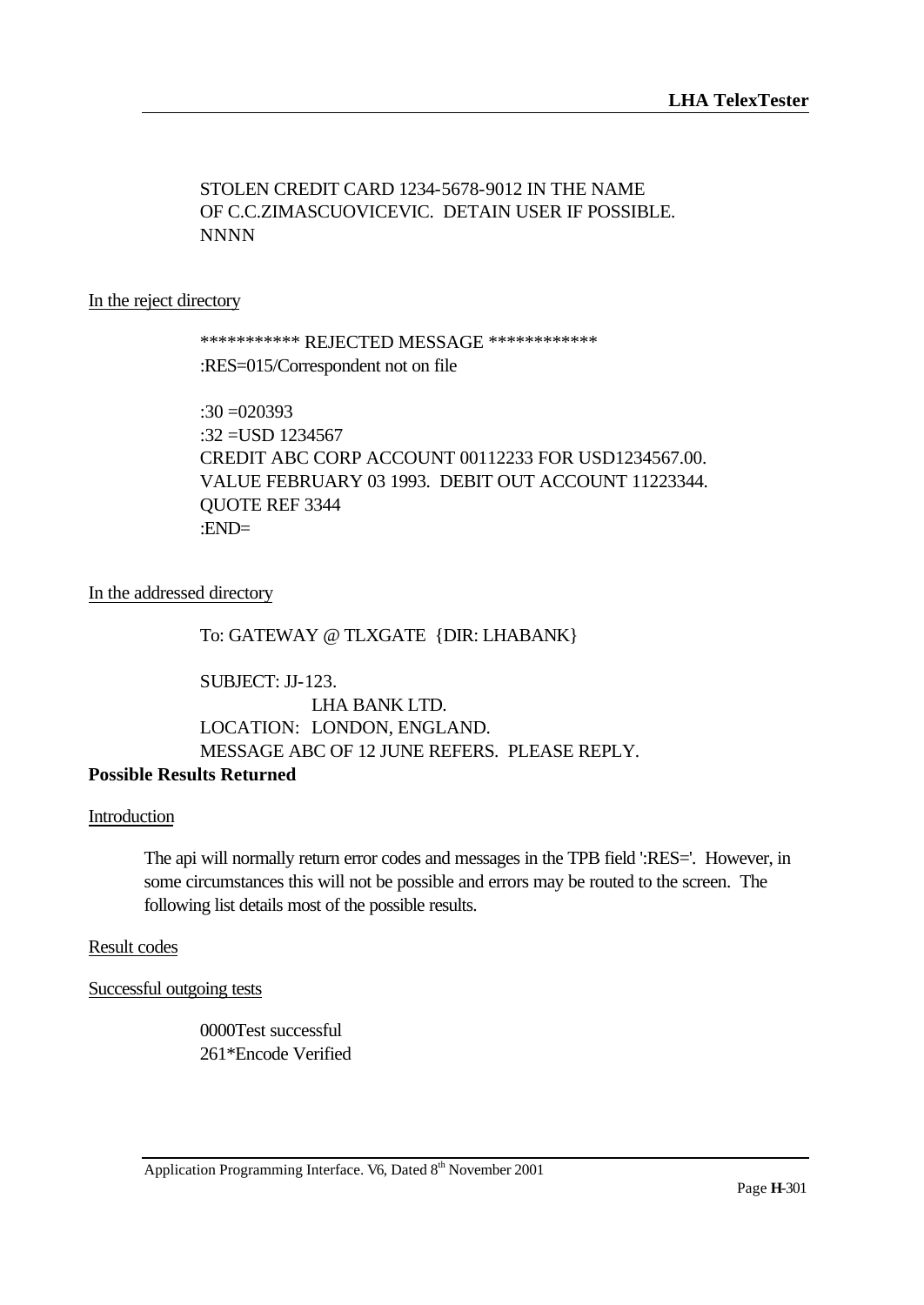### Successful incoming tests

250\*Testkey Decoded 252\Testkey Decoded, it was previously missing 253\Testkey Decoded, possible duplicate 254\Testkey Decoded. Exception, out of sequence

### Error results

015/Correspondent not on file 256\Testkey Decode Failed 258\Testkey Decode Failed (Duplicate) 262\API:Field is too long for type 263\API:Too many currency/amounts 264\API:Tags for Testkey & Results not found 267\API:Testkey character cannot be translated 272\API:Command line not valid 273\API:Error opening api INPUT file 274\API:Error reading api INPUT file 277&Correspondent in use, trying again . . . This error will be shown on screen, however, unless the keyboard is touched the system will try to access the correspondent again.

275\API:Error writing api OUTPUT file

296\API:Error opening api OUTPUT file

468\Text parameter invalid in TXPARM

Indicates a missing or invalid parameter entry in TXPARM.TXT. This message will be returned to the screen. See the section **Text Parameters**.

473\API:TPB is too large

Probably indicates no 'END' tag found in the input file. This error will cause the API to terminate, it will be returned to the screen, not the reject file.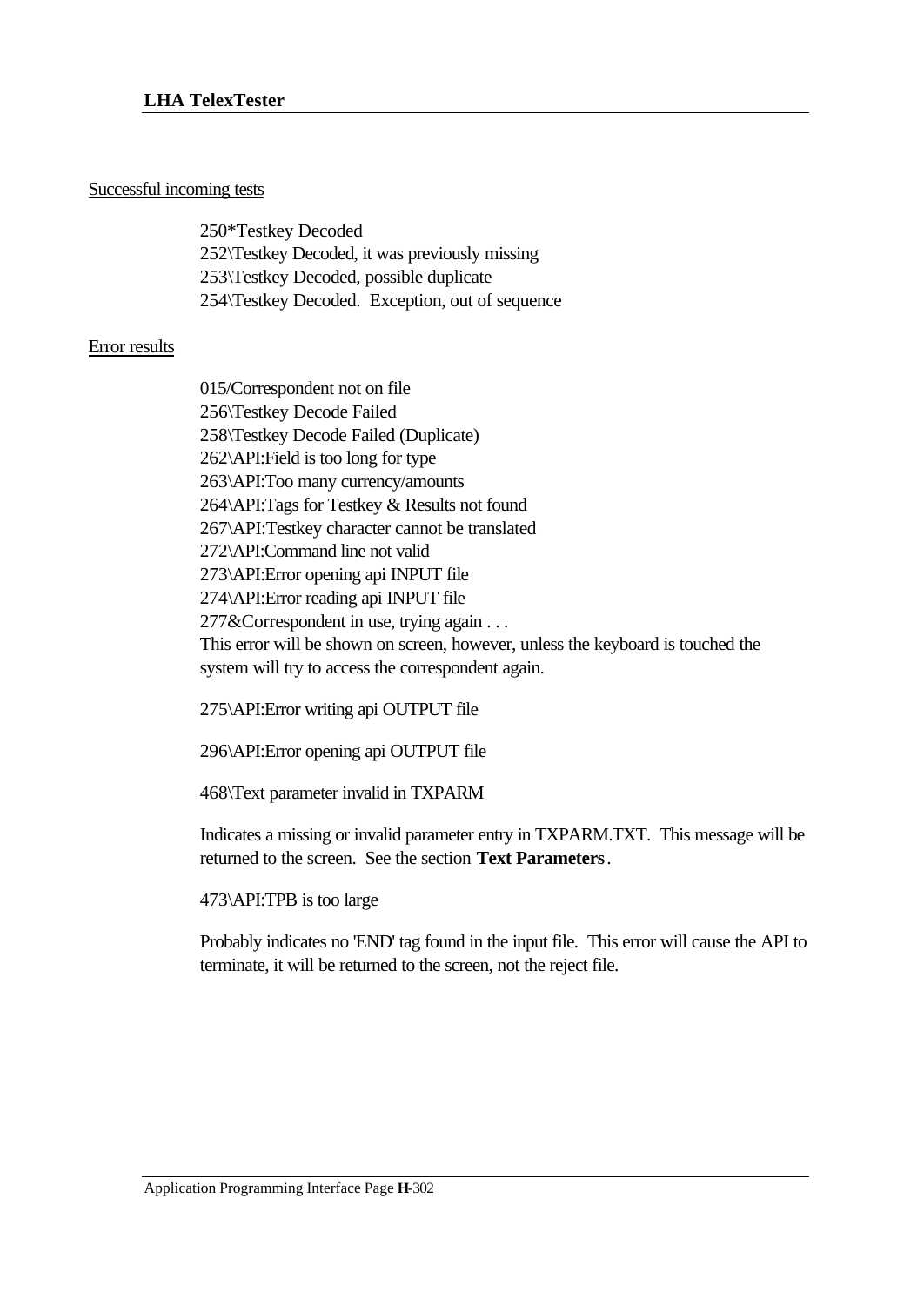# **Appendix I Import Utility**

### **Introduction**

This option is used to enter/update various fields in the correspondent database with data held and maintained by other computer systems.

The import file can include various correspondent fields including the Short code, name, location, addressing, BIC number in addition to most testkey tables.

Correspondent details already held will be updated by this function, details not held will be added to the correspondent database.

This option is available from the 'Utilities' menu, option 'Additional Utilities', option 'Import correspondent details'.

If not included, the specification for this option is available from LHA.

### **Selection Screen**

On selecting this option, the following screen will be displayed: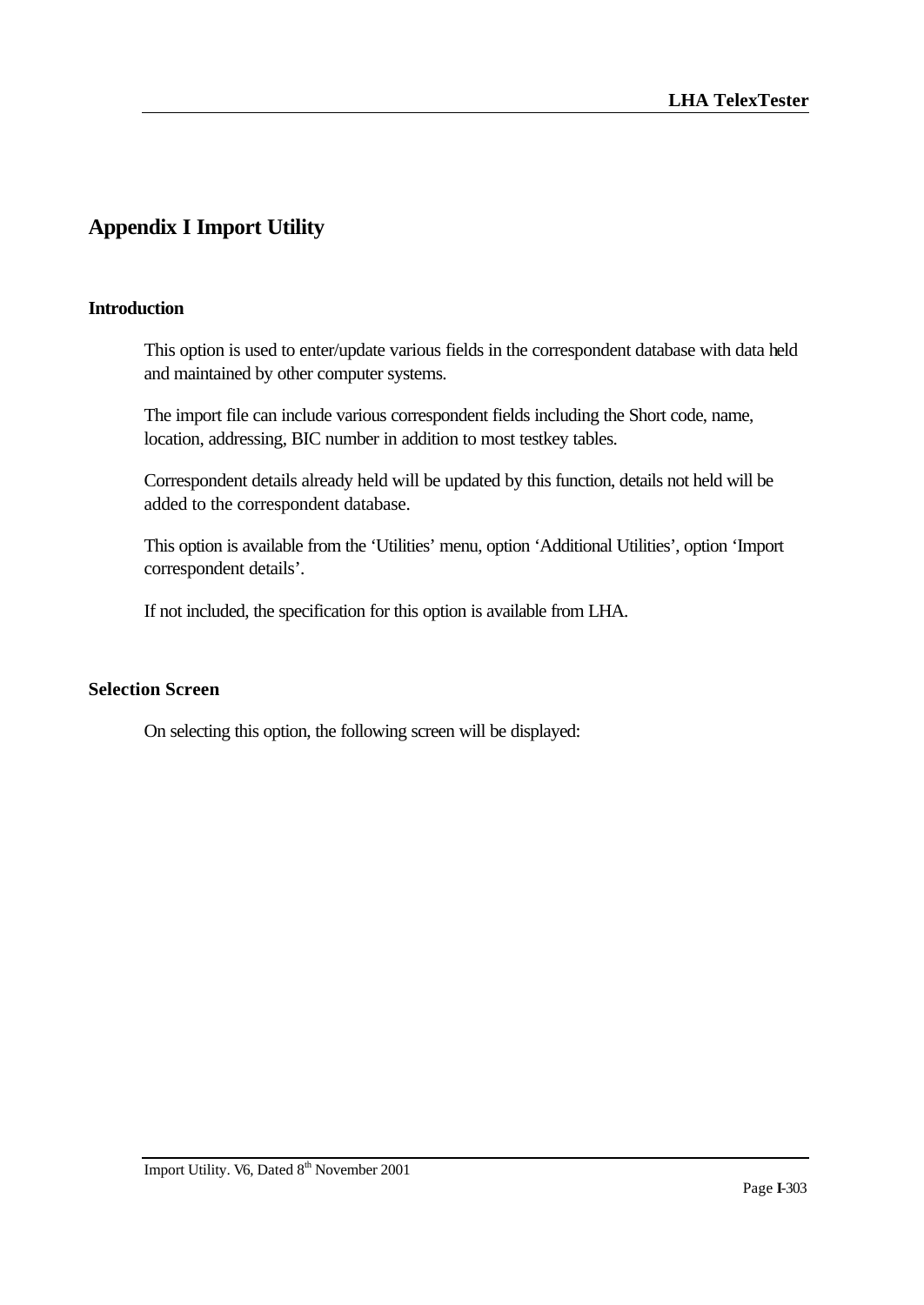```
+BANK OF WEYMOUTH -----------------------------------------------------V6.0.4 
-+
¦ LHA TelexTester Import correspondent 
details¦
+User is: STEPHEN----------------------------------------------------27/01/98-
-+
 THIS PROGRAM WILL TRANSFER CORRESPONDENT DETAILS FROM A TEXT FILE INTO
 THE CORRESPONDENT DATABASE. EXISTING RECORDS WILL BE UPDATED, OTHERS
 WILL BE ADDED.
Enter the file name for import: [IMPORT.TXT ]
<F1> to confirm and import, <F2> to exit
```
#### **File name**

Enter the file name containing the import details.

#### **F1 to confirm and execute**

Press the <F1> key to start the import process, correspondent codes will be displayed as the process continues.

When complete, statistics will show the number of correspondents added and updated.

#### **F2 to exit**

Press the <F2> key to exit without carrying out the import.

#### **Import file structure**

#### **General**

The import file is a simple ASCII text file with lines delimited by CR/LF. Maximum line length is 132 characters. A simple file can be produced by specifying format 'EXPORT1' from the correspondent report.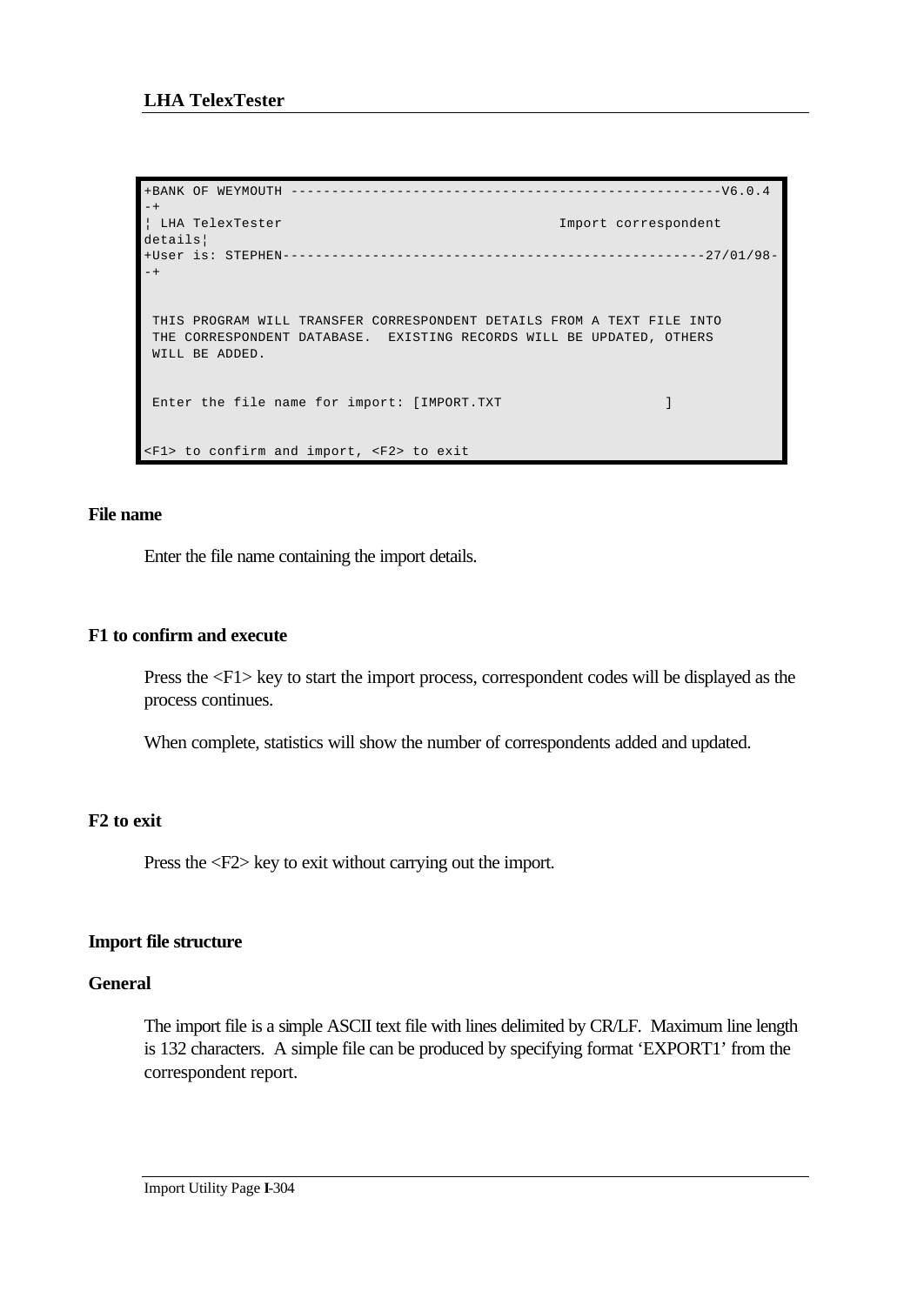# **YZYZ delimiter**

Correspondents within the file are delimited by a line beginning with the characters:

YZYZ

# **Correspondent code**

The next line following the YZYZ must contain the correspondent code, the code can be up to 12 characters long. Nothing else can be present on the line containing the correspondent code.

This field must be all upper case.

# **Free text**

Non blank lines which do not contain valid tags following the correspondent code will be added to the correspondent free text record, subject to the following.

Existing free text will be replaced by this detail.

Up to 10 lines of free text will be replaced.

Multiple blank lines will be replaced with a single blank line.

Each line can contain up to 78 characters and can be upper or lower case.

The first line of free text is used to display special instructions to the operator during testing, this field will not be replaced.

# **Tags**

# **General**

Tags are used to indicate specific field types. The following tags are currently available, further tags will be added when requested by users.

# Name

':NAM=' indicates the 'Name' field. The following text will replace the correspondent name field.

This field can be up to 50 characters long and must be all upper case.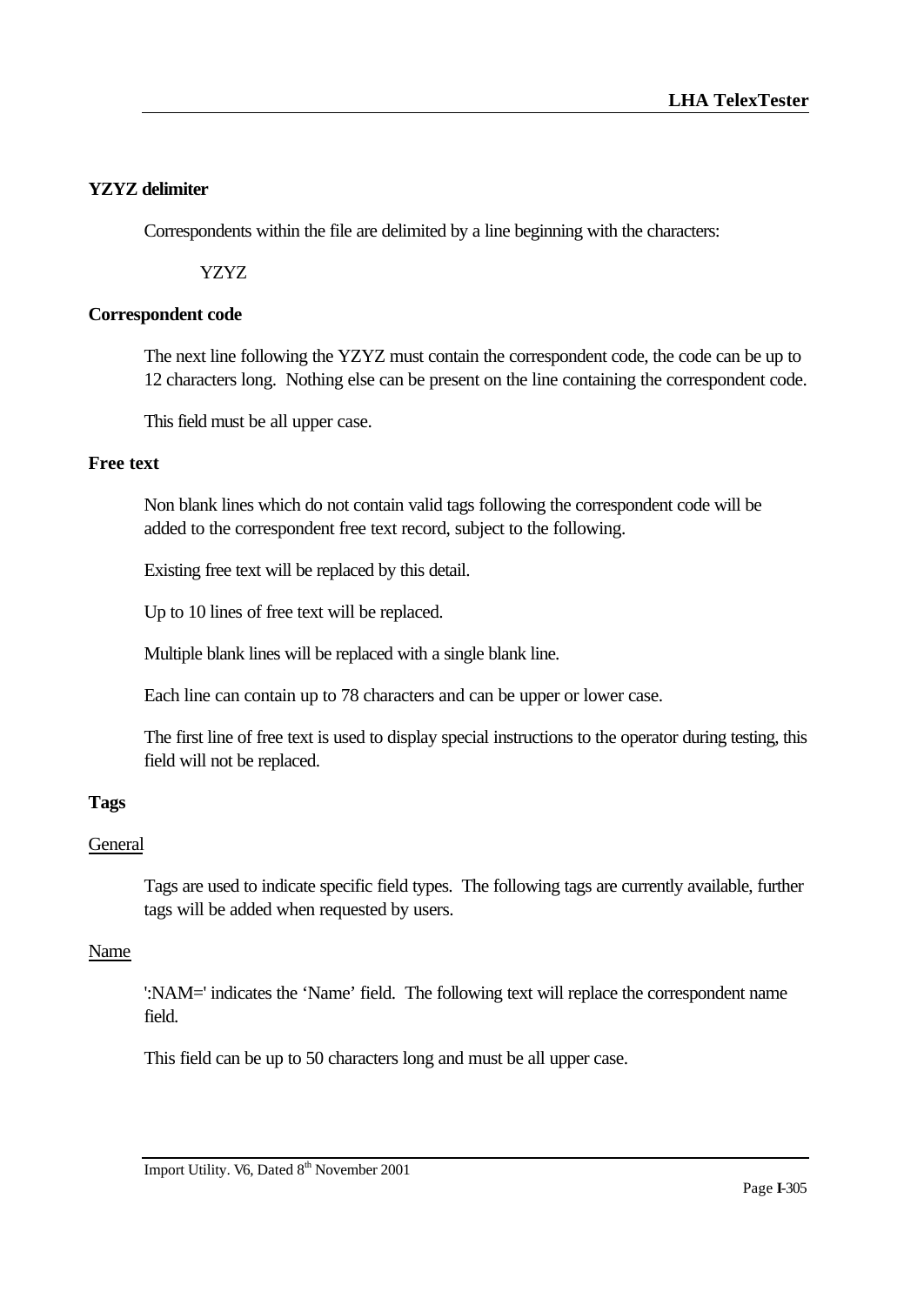# Location

':LOC=' indicates the location field. The following text will replace the correspondent location field.

This field can be up to 30 characters long and must be all upper case.

### BIC Code

':BIC=' indicates the BIC code. The following text will replace the correspondent BIC Code.

This field can be up to 12 characters long and must be all upper case.

## Information

':IN1=' contains up to five fields as follows.

#### Routing Code

Routing Code

### Telex

Telex number

#### Answer back

Answer back

## Group

Group code. If not specified the existing entry will be kept.

# Mark

Mark flag, Y or N. If not specified the existing mark will be kept.

#### Specialist Key

'SP1=' indicates the specialist key to be used. If used with a 'Master' key, the specialist is specified with the Master key.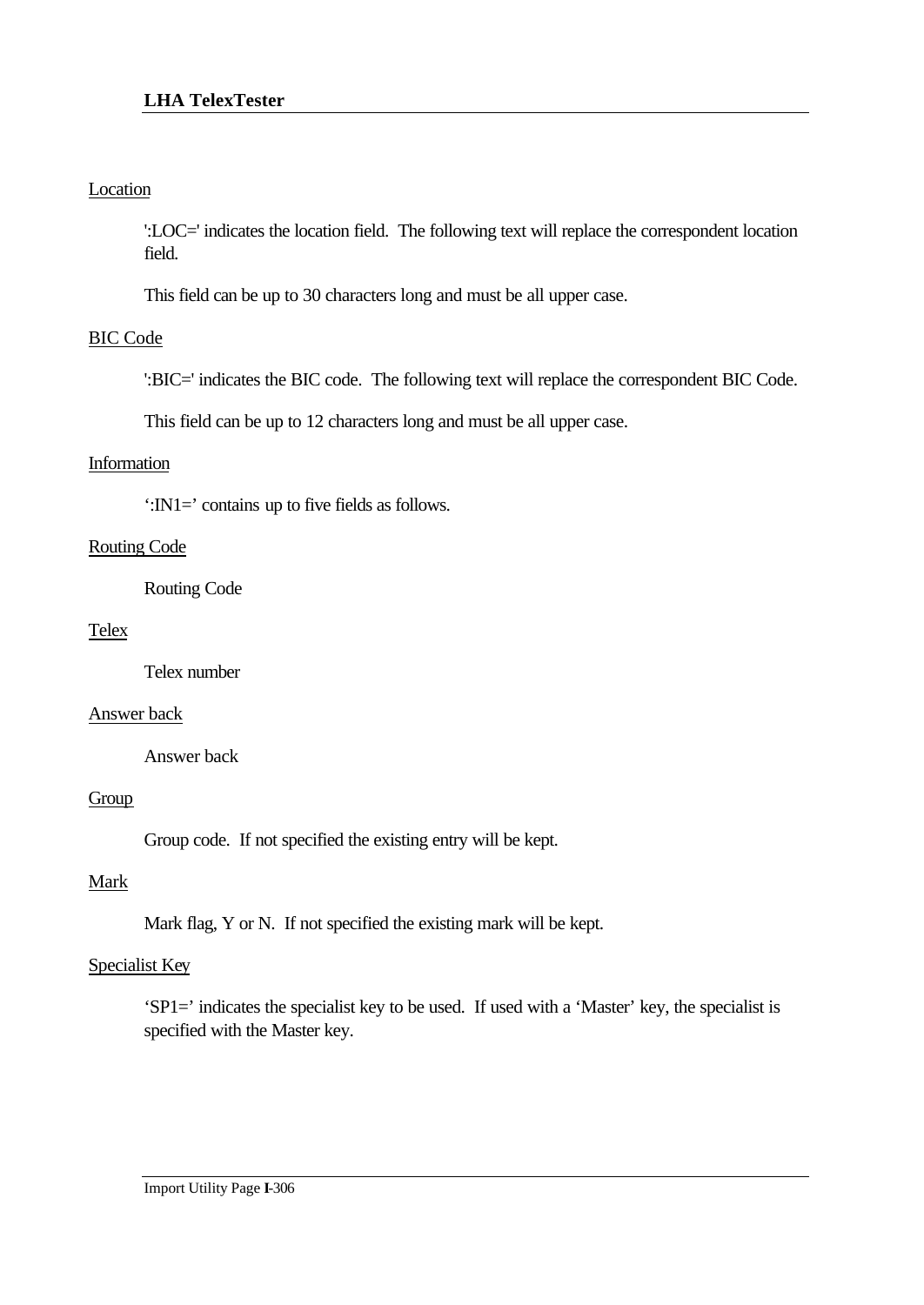# Fixed numbers

':FIX=' indicates the fixed numbers. The incoming, outgoing and branch numbers can be present, delimited by a ""

# Pending numbers

':PEN=' indicates the 'Pending' fixed numbers. The incoming, outgoing and branch numbers can be present.

# Old numbers

':OLD=' indicates the 'Old' fixed numbers. The incoming, outgoing and branch numbers can be present.

# Last date for Old numbers

':FDT=' indicates the last date the old fixed numbers can be used. Format is YYMMDD.

# Branch Numbers

':BRA=' indicates the 'Branch' fixed number.

# Grid details

':GRD=' indicates the grid details. There are five components:

# Incoming grid size

1 to 999

#### Outgoing grid size

1 to 999

# Separate incoming/outgoing tables

Y or N, Y indicates the correspondent uses different variables in the incoming and Outgoing grids.

#### Prefix type

0, 1 to 9 indicating the type of prefix used.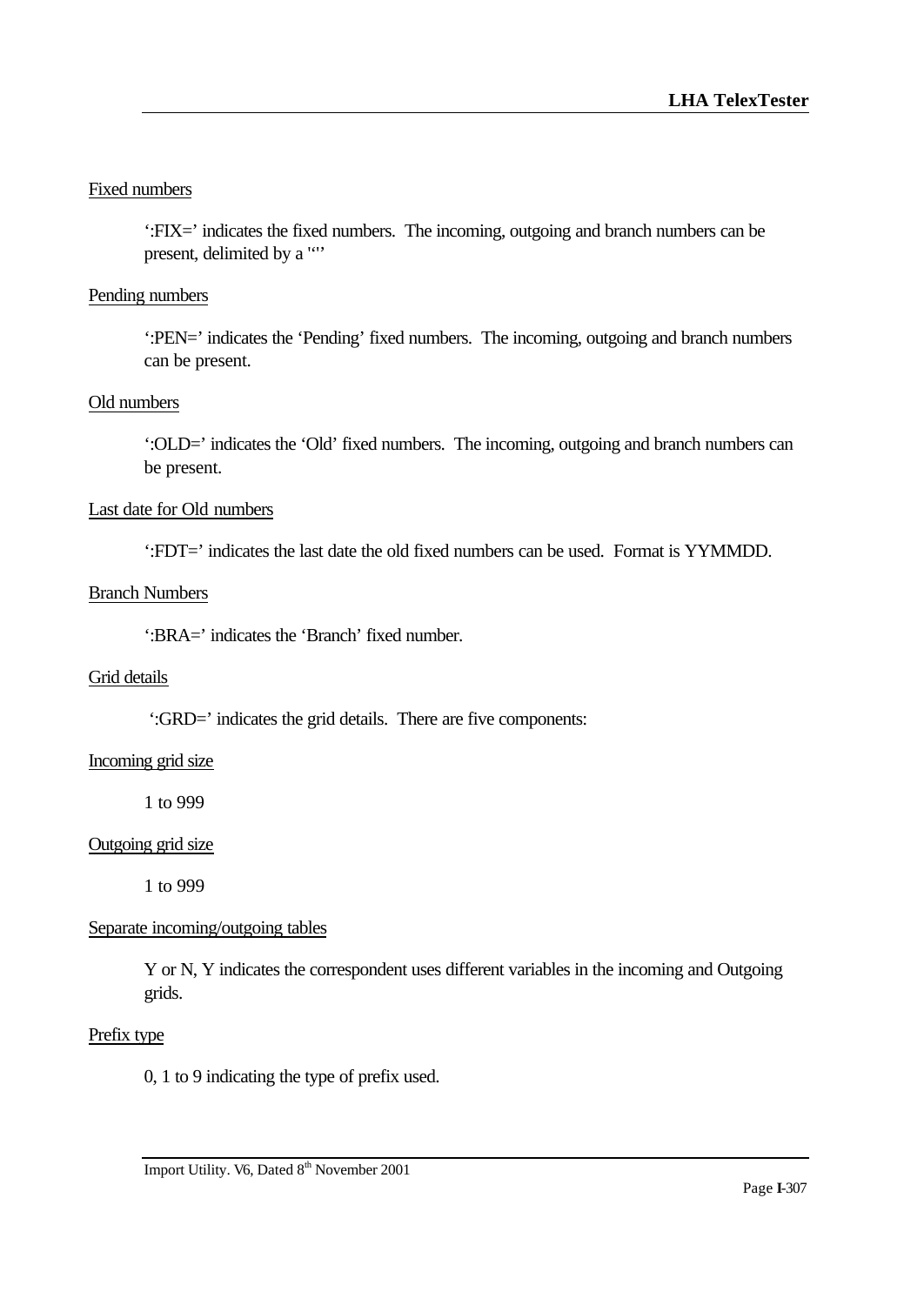# Gap Size

A number specifying the 'Missing Incoming Sequence Gap size'.

# Prefix Type 1

':PF1=' specifies correspondent uses prefix type 1.

# Suffix Type 3

':SF3=' specifies correspondent uses suffix type 3, number digits in amount as suffix.

# Master Table

':MAS=' indicates the correspondent has no tables of its own but uses the tables of the correspondent specified after the  $\equiv$  sign. This tag should only be used after the master correspondent has been imported, although by running the Import utility twice this limitation is avoided.

# Currency Variables

':CCY=' indicates the currency variables. Immediately following the tag '=' sign is the 'Other currency' value.

Following lines are currency/variable pairs with delimited by  $\gamma$  and with  $=$  between currency and variable.

Up to ten currency/variable pairs can be on each line.

If a currency variable is zero and the 'Other Currency' value is not to be used then add  $=$ N' to the pair, ie. SHS=0=N.

# Amount type 1

':AM1=' indicates the correspondent uses amount type 1. This is the most common amount table.

# **General**

Immediately following the tag '=' sign are the following variables delimited by '/':

# *Highest amount in table*

The number beyond which variables are factored with the highest variable.

Import Utility Page **I**-308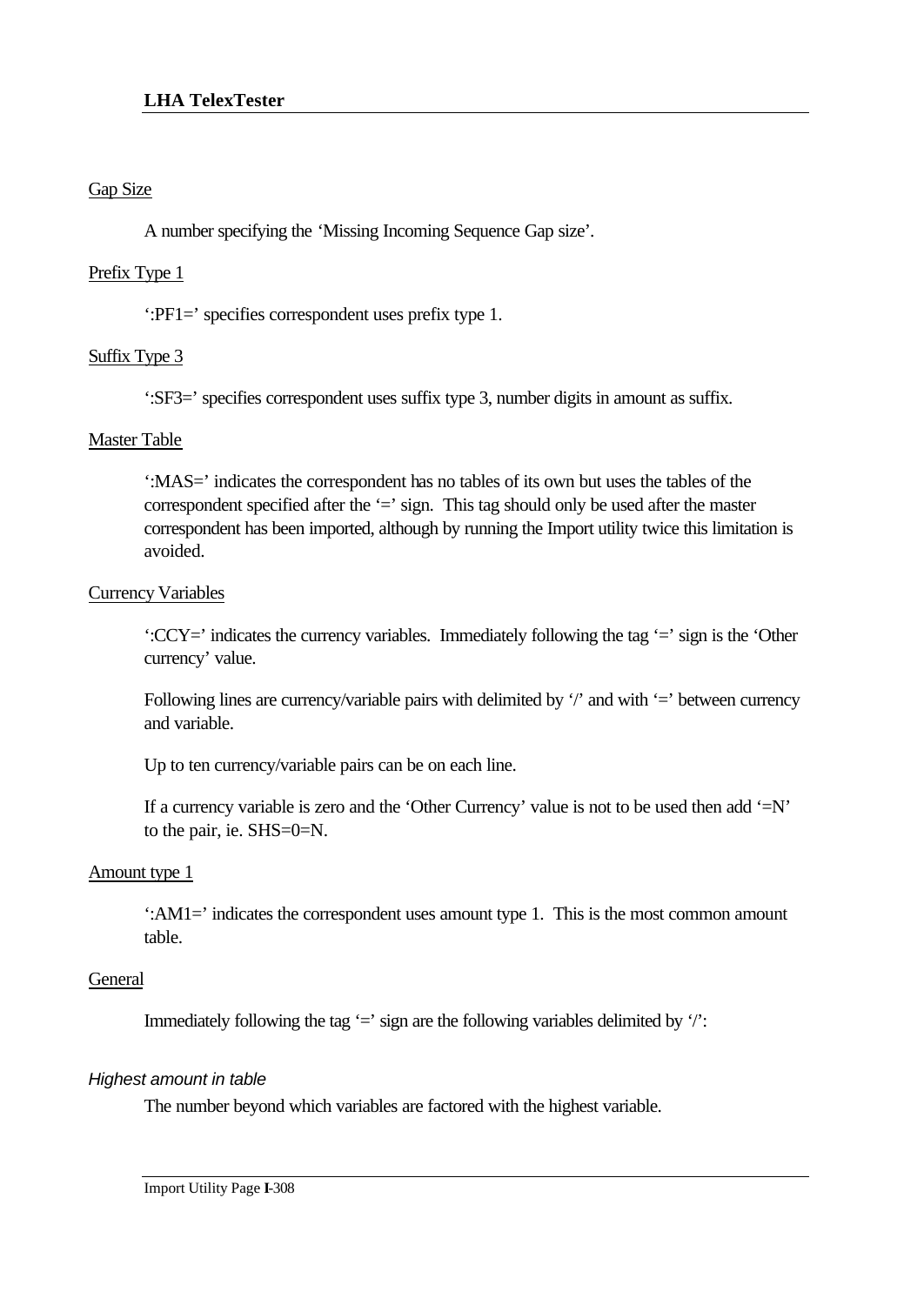#### *No amount value*

Optional, variable for tests with no amount

#### *Over max value*

Optional, variable used if amount exceeds 'Highest amount'.

#### *Separate tests each line*

Optional, if <Y> then correspondent calcuates separate tests on each individual amount.

#### Lines

Following lines are variables for the amounts table, delimited by '/'. Up to ten on a line.

#### Amount type 2

':AM2=' indicates the correspondent uses amount type 2. This is the same as amount type 1 except that the values 1 to 99 have their own variables.

#### **General**

Immediately following the tag  $\dot{=}$  sign are the following variables delimited by  $\dot{\ }$ :

#### *Highest amount in table*

The number beyond which variables are factored with the highest variable.

#### *No amount value*

Optional, variable for tests with no amount

#### *Over max value*

Optional, variable used if amount exceeds 'Highest amount'.

#### *Separate tests each line*

Optional, if <Y> then correspondent calcuates separate tests on each individual amount.

#### Lines

Following lines are variables for the amounts table, delimited by '/'. Up to thirteen on a line.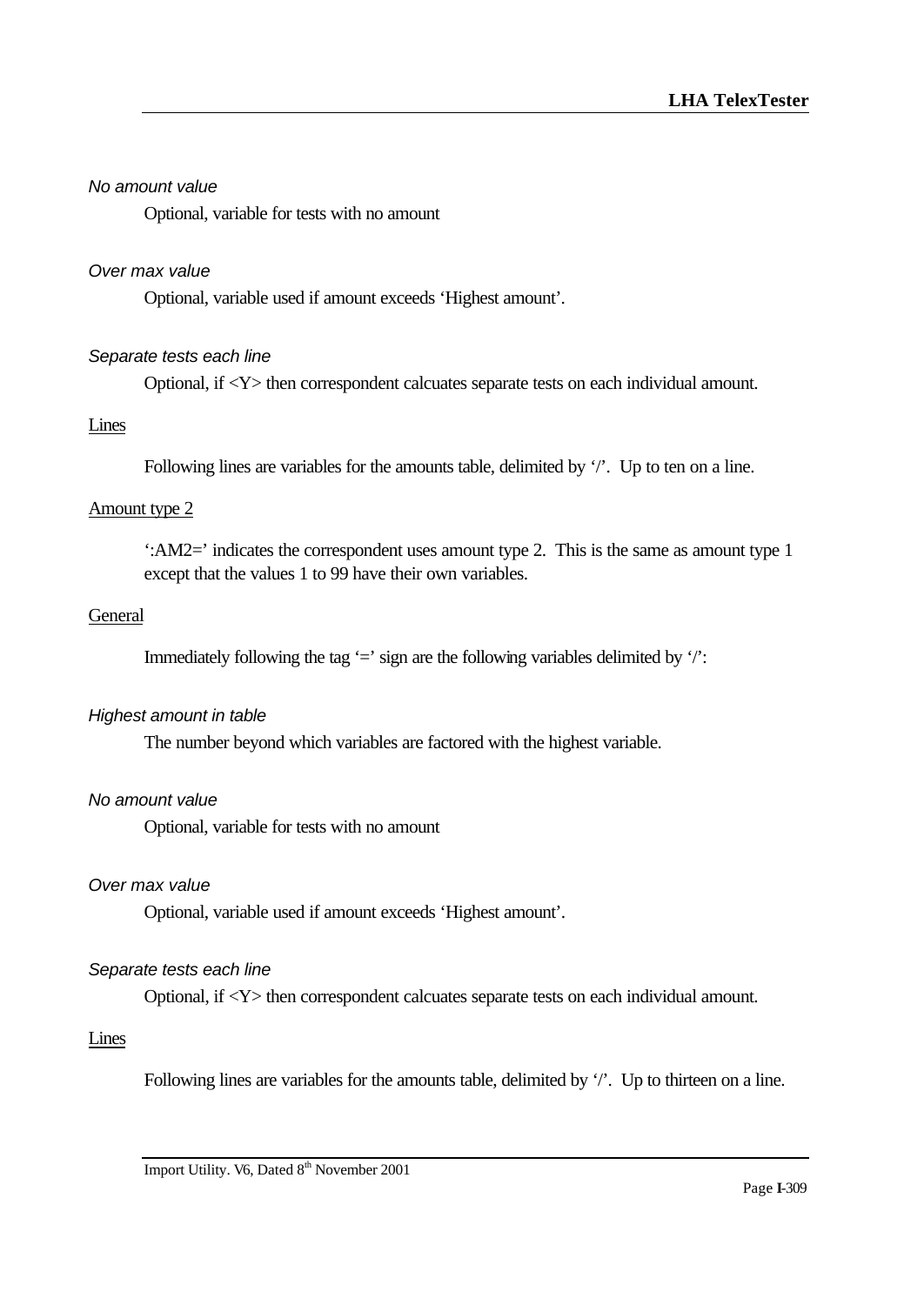The first 99 variables are for the digits 1 -99, the next is the 100 value followed by 200 etc.

### Amount type 3

':AM3=' indicates the correspondent uses amount type 1. This is the 'Standard testkey' algorithm. No further information is required as the algorithm is automatic.

The Julian Date table will be cleared automatically.

# Amount type 8

':AM8=' indicates the correspondent uses amount type 8. This is the Bank of Ireland variation on the 'Standrd testkey' algorithm.

# Incoming Sequence Variables

':SEI=' and ':SSI=' indicates the variables for the incoming sequence table. If the correspondent does not use separate incoming/outgoing tables, this tag is used for both.

If the variables are changed for the days of the week, follow the  $\dot{=}$  with the specific day of week, 1 is Monday, 2 is Tuesday etc.

Following lines are the sequence variables, delimited by '/'. Up to ten on a line.

If the variables are reset to row one each day the tag must be ':SSI='.

# Outgoing Sequence Variables

':SEO=' and ':SSO=' indicates the variables for the outgoing sequence table. Only present for correspondent which have separate incoming/outgoing tables.

If the variables are changed for the days of the week, follow the  $\dot{=}$  with the specific day of week, 1 is Monday, 2 is Tuesday etc.

Following lines are the sequence variables, delimited by '/'. Up to ten on a line.

If the variables are reset to row one each day the tag must be ':SSO='.

# Day of Week

':DOW=x/y' indicates the correspondent uses variables for each day of the week.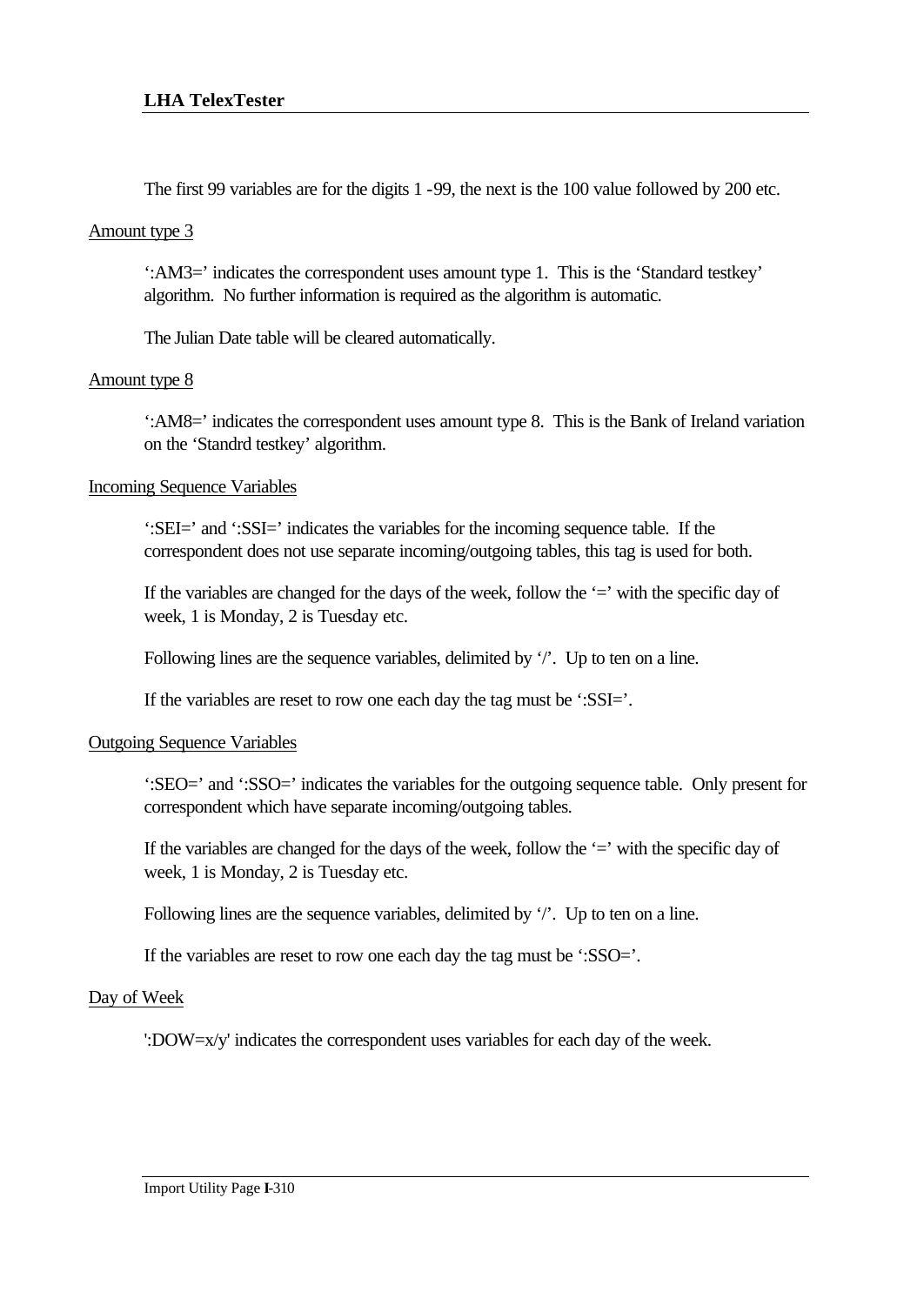The  $\langle x \rangle$  represents either  $\langle S \rangle$  or  $\langle N \rangle$ ,  $\langle S \rangle$  indicates variable is subtracted. The  $\langle y \rangle$ indicates either  $\langle Y \rangle$  or  $\langle N \rangle$ ,  $\langle Y \rangle$  indicates separate variables for incoming and outgoing tables

Following lines are the 7 variables for Monday to Sunday, if separate incoming and outgoing there should be an additional seven variables.

# Day of Month

':DOM=' indicates the correspondent uses variables for each day of the month.

Following lines are the 31 variables up to 13 on each line for 1st to 31st.

#### Week of Year

':WOY=' indicates the correspondent uses variables for the weeks of the year.

Following lines are the 53 variables up to 13 on each line for the weeks of the year.

### Day of Month/Day of Week

':DMW=' indicates the correspondent uses the 'Day of Month versus Day of week' table.

Following lines are the 217 variables. The variables must be in the order 1st day, Monday to Sunday then 2nd day Monday to Sunday etc.

#### Julian Day

':JUL=' indicates the correspondent uses a Julian day table.

The following lines are the 366 variables up to 13 on each line.

#### Date of Year

':DOY=' indicates the correspondent uses 'Day of month versus Month of Year' table.

The following lines are the 372 variables. These must be in the order 1st day of month, January to December then 2nd Day, January to December etc. Also, 31 variables are required for each month although zero is assumed for blanks.

#### Month of Year

':MOY=' indicates the correspondent uses a 'Month of Year' table.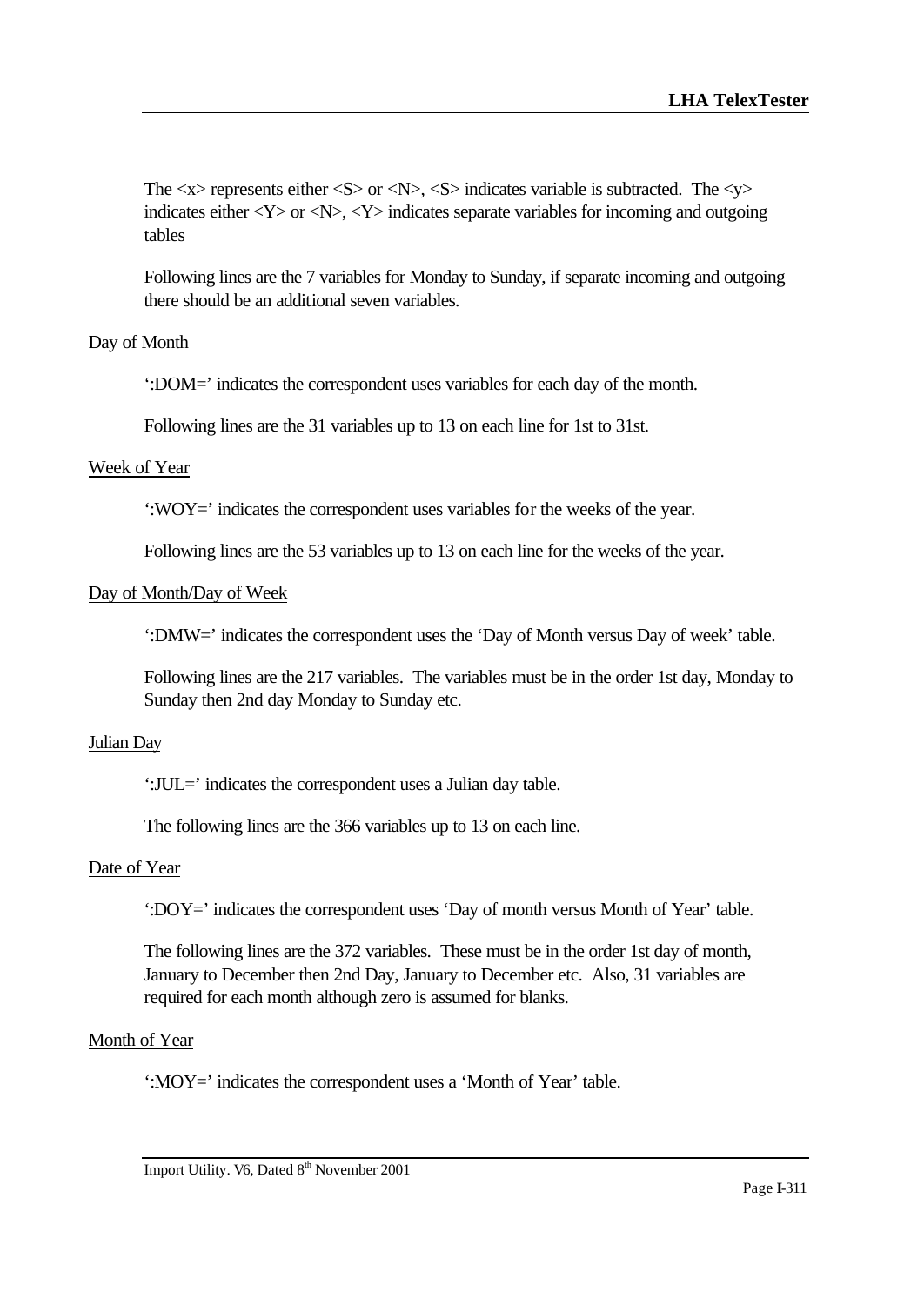The following lines are the 12 variables.

### Day of Week/Month of Year

':DWM=' indicates the correspondent uses a 'Day of week versus Month of Year' table.

The following lines are the 84 variables up to 13 on each line.

The variables must be in the order Monday, January to December then Tuesday January to December etc.

### Month of Year / Year of Decade

':YOD=' indicates the correspondent uses this table.

The following lines are the 120 variables up to 12 on each line.

The variables must be in the order January to December, Decade zero then January to December Decade 1 etc.

### Character Table

':CHR=x/y/n1/n2/zzzzzzz' indicates the correspondent uses a 'Character' table.

The  $\langle x \rangle$  represents either  $\langle Y \rangle$  or  $\langle N \rangle$ , if  $\langle Y \rangle$  then the variable is weighted by its position.

The  $\langle y \rangle$  represents either  $\langle Y \rangle$  or  $\langle N \rangle$ , if  $\langle Y \rangle$  then the variable is subtracted.

The <n1> represents the number of lines to be input from the operator.

The  $\langle n2 \rangle$  represents the prompt template do be used, set to 0 for no prompt template.

The <zzzzz> represents the 'Character 'Rule' displayed to operator during testing.

This is followed by the lines with 37 variables up to 13 on a line, in the order:

?, 0 to 9, A to Z

# **Results**

Following execution, results are displayed including the number of correspondents added/updated and any errors encountered.

Import Utility Page **I**-312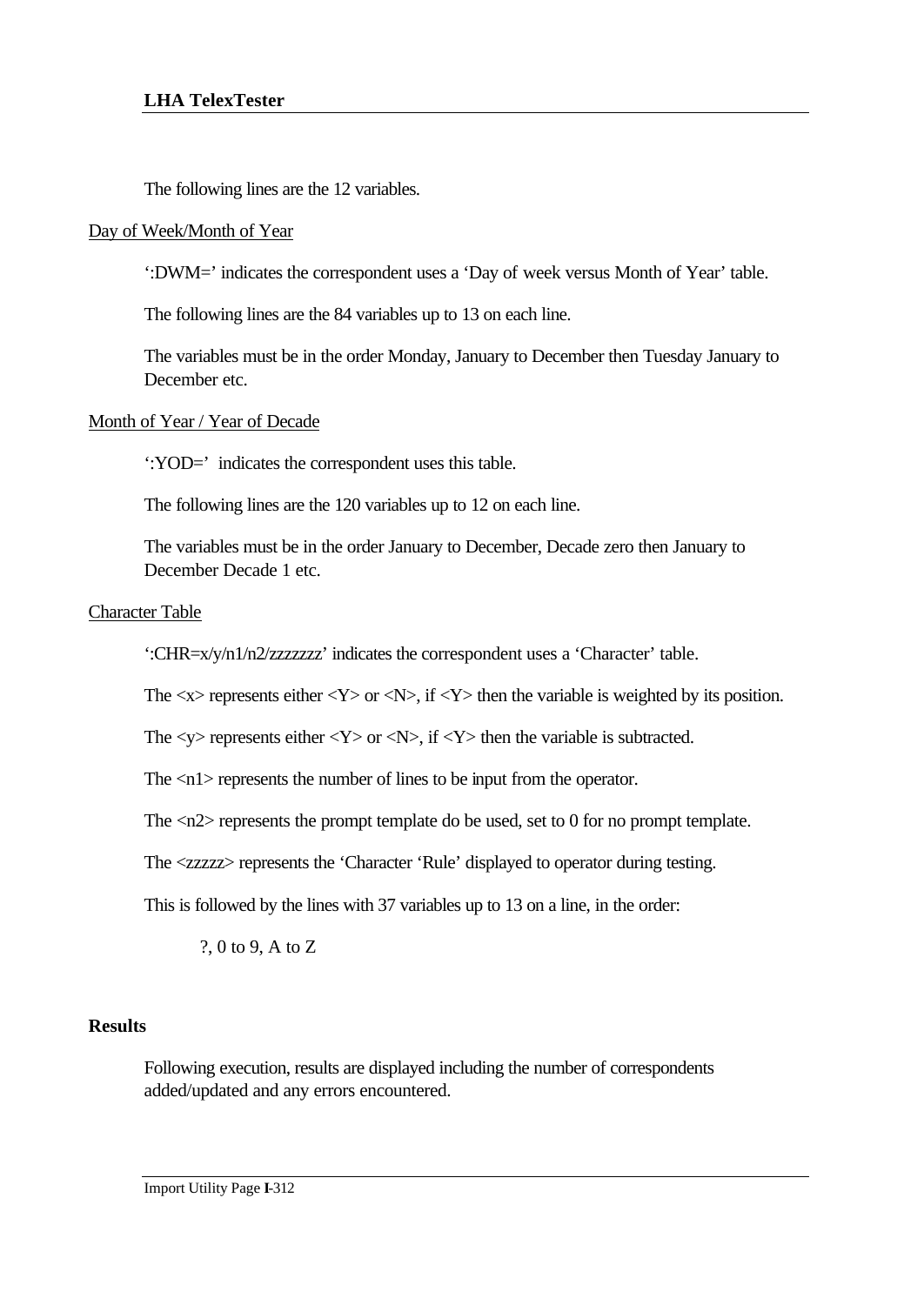# **Sample Input file**

The following is an example of an input file:

| <b>YZYZ</b>                                          | Simple correspondent    |
|------------------------------------------------------|-------------------------|
| <b>CITIHK</b>                                        | with just code, address |
| 18 Whitfield Road                                    | details, name and       |
| Causeway Bay                                         | location                |
| HongKong                                             |                         |
| :NAM=CITIBANK NA                                     |                         |
| :LOC=HONG KONG                                       |                         |
|                                                      |                         |
| <b>YZYZ</b>                                          | This example has fixed  |
| <b>REGLON</b>                                        | numbers                 |
| :NAM=REGENCY BANK PLC                                | Prefix type 1           |
| :LOC=LONDON                                          | Grid size of 99         |
| :BIC=REGLONUK                                        | Pending fixed number    |
| :FIX=1011/1011                                       | Old fixed numbers       |
| :PEN= $11/22$                                        | An old fixed number     |
| : $OLD = 33/44$                                      | expiry date             |
| :FDT=980123                                          | A gap size of 5         |
| :GRD=99/99/N/1/5                                     | A currency table        |
| : $IN1 = /51262/LHAINT$                              | Amounts table type 1    |
| The first line is displayed during encode and decode | A sequence variable     |
| Other lines are stored as comments                   | table using the same    |
|                                                      | variables for incoming  |
| : $CCY=888$                                          | and outgoing tests.     |
| $USD=60/GBP=150/JPY=345$                             | The routing code is set |
| $NONE=777$                                           | to space                |
| ADP=100/AED=200/AFA=300/CAD=12/CHF=34                | Telex number is 51262   |
| : $AM1=10000/555$                                    | Answer back is          |
| 34/53/55/78/53/77/90/12/44                           | <b>LHAINT</b>           |
| 123/456/22/3/44/456/456/456/22                       |                         |
| 657/4/567/546/45/6/546/547/11                        |                         |
| 245/6/546/5/47/665/7/657/6                           |                         |
| 65                                                   |                         |
| : $SEI =$                                            |                         |
| 12/34/546/435/543/544/452/435/431/68                 |                         |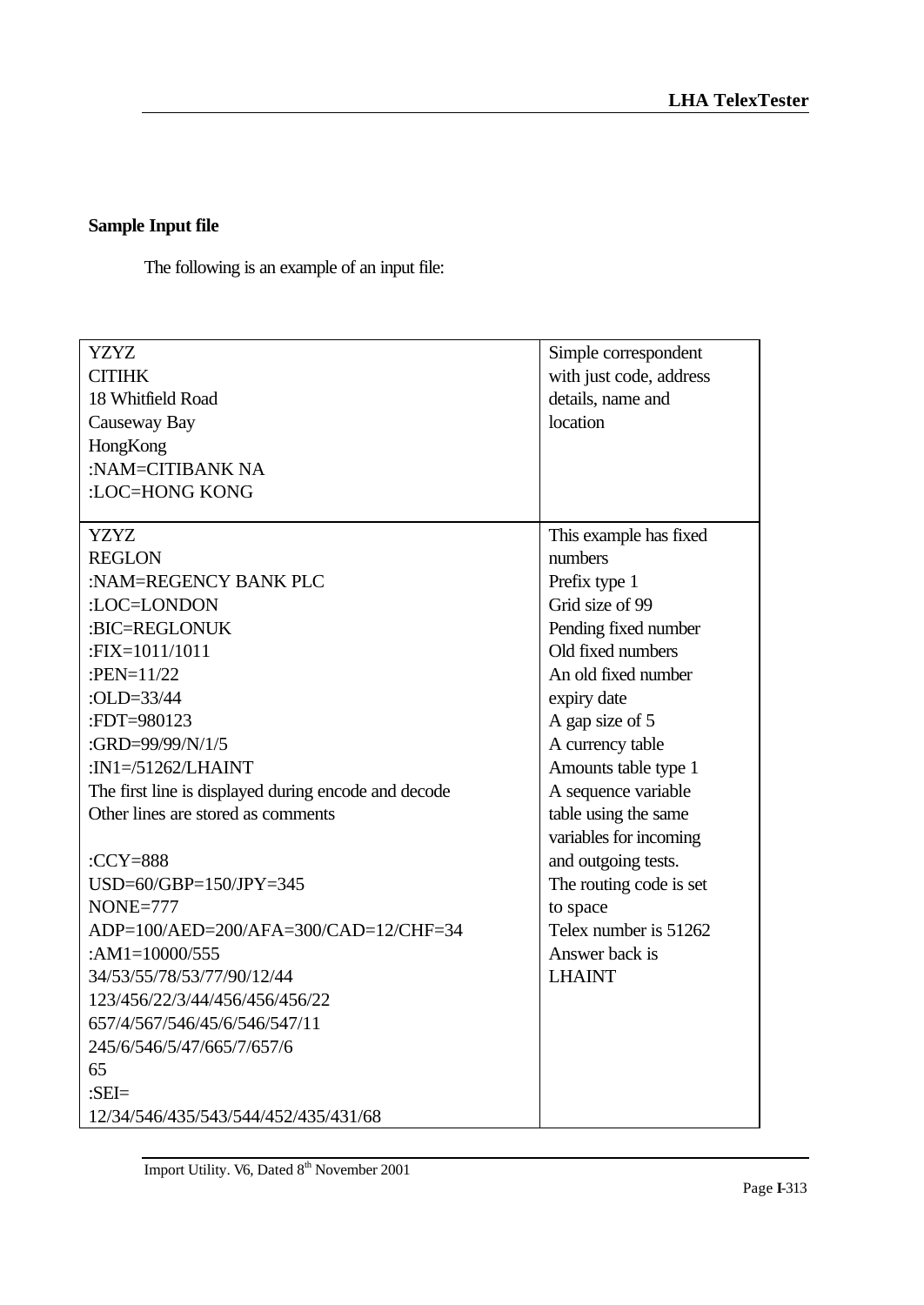| 432/43/41/4/40/2/44/4543/654/65<br>657/67/654/45/54/513/543/354/111/999<br>34/53/55/78/53/77/90/12/44/25<br>123/456/22/3/44/456/456/456/22/66<br>657/4/567/546/45/6/546/547/11/78<br>245/6/546/5/47/665/7/657/6/55<br>63/77/543/9/17/22/43/66/42/80<br>55/67/6/874/33/653/75/4/875/2<br>984/3254/657/98/23/65/678/2/6578                                                                                                                                                                                                                                         |                                                                                                                                                                                                                              |
|------------------------------------------------------------------------------------------------------------------------------------------------------------------------------------------------------------------------------------------------------------------------------------------------------------------------------------------------------------------------------------------------------------------------------------------------------------------------------------------------------------------------------------------------------------------|------------------------------------------------------------------------------------------------------------------------------------------------------------------------------------------------------------------------------|
| <b>YZYZ</b><br><b>DORCHESTER</b><br>:NAM=BANK OF DORCHESTER<br>:LOC=MASTER KEY<br>: $GRD=50/50/Y/1$<br>: $CCY=222$<br>$USD=60/GBP=150/JPY=345/NONE=777$<br>: $AM3=$<br>: $SEI =$<br>657/4/567/546/45/6/546/547/11/78<br>245/6/546/5/47/665/7/657/6/55<br>63/77/543/9/17/22/43/66/42/80<br>55/67/6/874/33/653/75/4/875/2<br>984/3254/657/98/23/65/678/2/6578<br>: $SEO=$<br>432/43/41/4/40/2/44/4543/654/65<br>657/67/654/45/54/513/543/354/111/999<br>34/53/55/78/53/77/90/12/44/25<br>123/456/22/3/44/456/456/456/22/66<br>453/654/76/876/654/432/543/543/21/33 | This example has fixed<br>numbers, prefix type 1,<br>grid size of 50<br>Missing gap size is zero<br>A currency table, an<br>amounts table type 3.<br>The sequence tables are<br>different for incoming<br>and outgoing tests |
| <b>YZYZ</b><br><b>DORGLAS</b><br>:NAM=BANK OF DORCHESTER<br>:LOC=GLASGOW<br>:MAS=DORCHESTER<br>:FIX=1201/1201                                                                                                                                                                                                                                                                                                                                                                                                                                                    | This example uses the<br>master tables<br>'DORCHESTER'                                                                                                                                                                       |
| <b>YZYZ</b><br><b>DORNY</b>                                                                                                                                                                                                                                                                                                                                                                                                                                                                                                                                      | This example also uses<br>the master tables                                                                                                                                                                                  |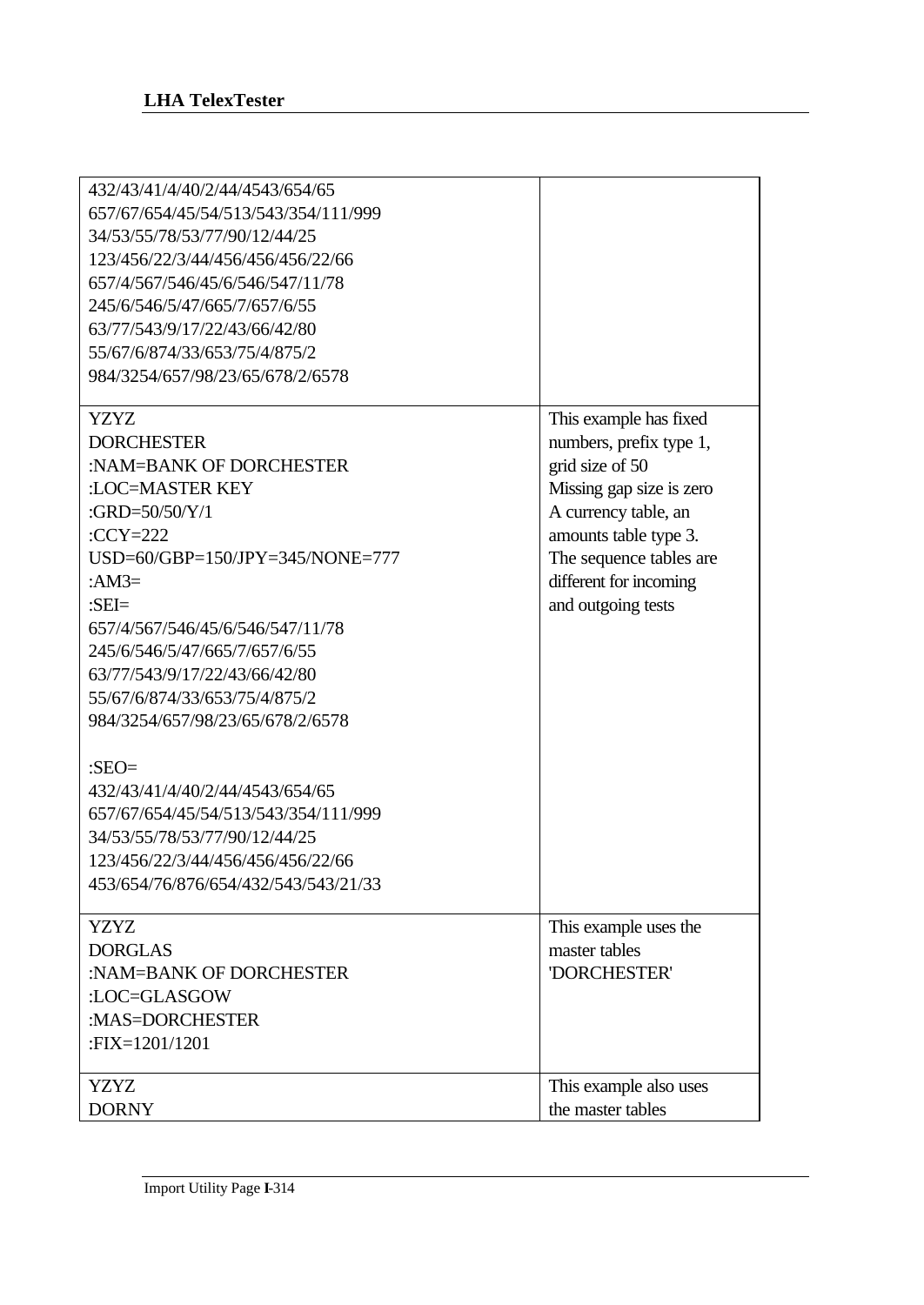| :NAM=BANK OF DORCHESTER                          | 'DORCHESTER'                                   |
|--------------------------------------------------|------------------------------------------------|
| :LOC=NEW YORK                                    |                                                |
| :MAS=DORCHESTER                                  |                                                |
| :FIX=2302/2302                                   |                                                |
| <b>YZYZ</b>                                      | This example has fixed                         |
| <b>WEYSL</b>                                     | numbers, no prefix, grid                       |
| :NAM=WEYBANK                                     | size of 9                                      |
| :LOC=SIERRA LEONE                                | A currency table                               |
| : $\text{FIX} = 5533/5533$                       | A sequence variable                            |
| : $GRD=9/9/N$                                    | table using the same                           |
| $CCY=$                                           | variables for incoming                         |
| USD=123/GBP=456                                  | and outgoing tests.                            |
| : $SEI =$                                        |                                                |
| 34                                               |                                                |
| 56                                               |                                                |
| 88                                               |                                                |
| 27                                               |                                                |
| 93                                               |                                                |
| 52                                               |                                                |
| 49                                               |                                                |
| 6                                                |                                                |
| 91                                               |                                                |
| <b>YZYZ</b>                                      |                                                |
| <b>GLOBANKLON</b>                                | This example has fixed                         |
| :NAM=GLOUCESTER BANK PLC                         | numbers, prefix type 4,<br>grid size of 9      |
| :LOC=LONDON                                      |                                                |
| :FIX=200/200                                     | A sequence variable                            |
| :GRD=9/9/N/4                                     | table using the same                           |
|                                                  | variables for incoming                         |
| : $SEI=$                                         | and outgoing tests.<br>A prefix variable table |
| 45267/78302/44871/42668/73992/57470/81047/27515/ | using the same variables                       |
| 36279                                            | for incoming and                               |
| $P4I=$                                           | outgoing tests.                                |
| 472/331/567/341/629/443/678/433/432              |                                                |
|                                                  |                                                |
| <b>YZYZ</b>                                      | This example has an                            |
| CPTESTAM2                                        | amount table with                              |
| :NAM=AMOUNTTYPE TWO CORRESPONDENT                | separate values for 1-99                       |
|                                                  |                                                |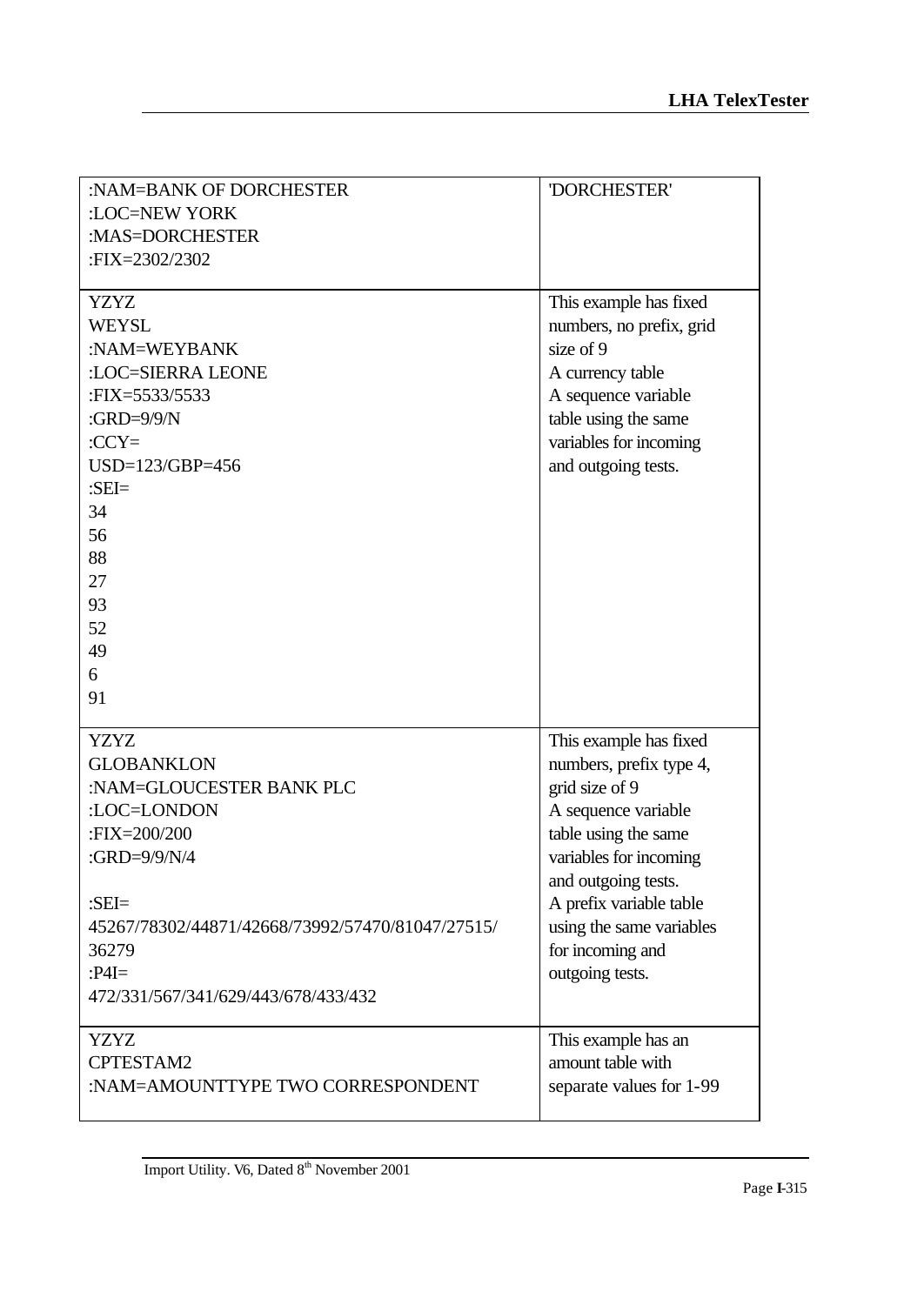| : $AM2=1000/888$                    |                        |
|-------------------------------------|------------------------|
| 1/53/55/78/53/77/90/12/44/22        |                        |
| 11/53/55/78/53/77/90/12/44/22       |                        |
| 21/53/55/78/53/77/90/12/44/22       |                        |
| 31/53/55/78/53/77/90/12/44/22       |                        |
| 41/53/55/78/53/77/90/12/44/22       |                        |
| 51/53/55/78/53/77/90/12/44/22       |                        |
| 61/53/55/78/53/77/90/12/44/22       |                        |
| 71/53/55/78/53/77/90/12/44/22       |                        |
| 81/53/55/78/53/77/90/12/44/22       |                        |
| 91/53/55/78/53/77/90/12/44          |                        |
|                                     |                        |
| 100/200/300/400/500/600/700/800/900 |                        |
| 1000                                |                        |
| <b>YZYZ</b>                         | Example using a Day of |
| <b>DAYOFWEEK</b>                    | Week table             |
| :NAM=DAY OF WEEK TABLE TEST         |                        |
| :DOW=N/N                            |                        |
| 1111/2222/3333/4444/5555/6666/7777  |                        |
|                                     |                        |
| <b>YZYZ</b>                         | Example using a Day of |
| <b>DAYOFMONTH</b>                   | Month table            |
| :NAM=DAY OF MONTH TABLE TEST        |                        |
| : $DOM=$                            |                        |
| 1/2/3/4/5/6/7/8/9/10                |                        |
| 11/12/13/14/15/16/17/18/19/20       |                        |
| 21/22/23/24/25/26/27/28/29/30/31    |                        |
|                                     |                        |
| <b>YZYZ</b>                         | Example using a Week   |
| <b>WEEKOFYEAR</b>                   | of the Year table      |
| :NAM=WEEK OF YEAR TABLE TEST        |                        |
| : $WOY=$                            |                        |
| 1/2/3/4/5/6/7/8/9/10                |                        |
| 11/2/3/4/5/6/7/8/9/20               |                        |
| 21/2/3/4/5/6/7/8/9/30               |                        |
|                                     |                        |
| 41/2/3/4/5/6/7/8/9/50/51/52/53      |                        |
| <b>YZYZ</b>                         |                        |
|                                     |                        |
|                                     | Example using a Day of |
| 31/2/3/4/5/6/7/8/9/40               |                        |
| <b>DOMDOW</b>                       | month versus Day of    |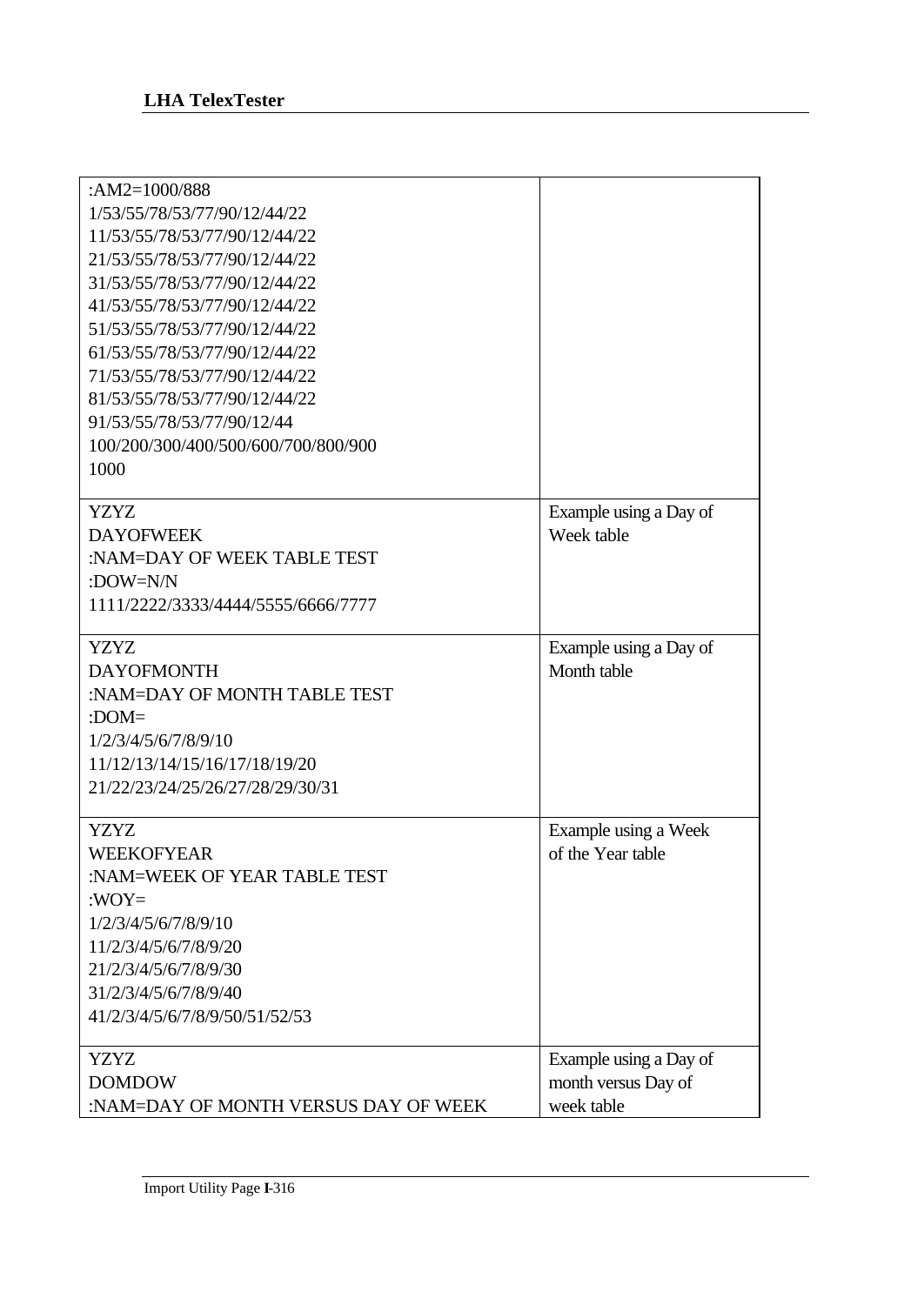| <b>TEST</b>                                  | week table             |
|----------------------------------------------|------------------------|
| : $DMW=$                                     |                        |
| 1/2/3/4/5/6/7                                |                        |
| 2/2/3/4/5/6/7                                |                        |
| 3/2/3/4/5/6/7                                |                        |
| 4/2/3/4/5/6/7                                |                        |
| 5/2/3/4/5/6/7                                |                        |
| 6/2/3/4/5/6/7                                |                        |
| 7/2/3/4/5/6/7                                |                        |
| 8/2/3/4/5/6/7                                |                        |
| 9/2/3/4/5/6/7                                |                        |
| 10/2/3/4/5/6/7                               |                        |
| 11/2/3/4/5/6/7                               |                        |
| 12/2/3/4/5/6/7                               |                        |
| 13/2/3/4/5/6/7                               |                        |
| 14/2/3/4/5/6/7                               |                        |
| 15/2/3/4/5/6/7                               |                        |
| 16/2/3/4/5/6/7                               |                        |
| 17/2/3/4/5/6/7                               |                        |
| 18/2/3/4/5/6/7                               |                        |
| 19/2/3/4/5/6/7                               |                        |
| 20/2/3/4/5/6/7                               |                        |
| 21/2/3/4/5/6/7                               |                        |
| 22/2/3/4/5/6/7                               |                        |
| 23/2/3/4/5/6/7                               |                        |
| 24/2/3/4/5/6/7                               |                        |
| 25/2/3/4/5/6/7                               |                        |
| 26/2/3/4/5/6/7                               |                        |
| 27/2/3/4/5/6/7                               |                        |
| 28/2/3/4/5/6/7                               |                        |
| 29/2/3/4/5/6/7                               |                        |
| 30/2/3/4/5/6/7                               |                        |
| 31/2/3/4/5/6/7                               |                        |
|                                              |                        |
| <b>YZYZ</b>                                  | Example using a Julian |
| <b>JULIAN</b><br>:NAM=JULIAN DATE TABLE TEST | day table              |
| : $JUL =$                                    |                        |
| 1/2/3/4/5/6/7/8/9/10                         |                        |
| 11/2/3/4/5/6/7/8/9/10                        |                        |
|                                              |                        |
| 21/2/3/4/5/6/7/8/9/10                        |                        |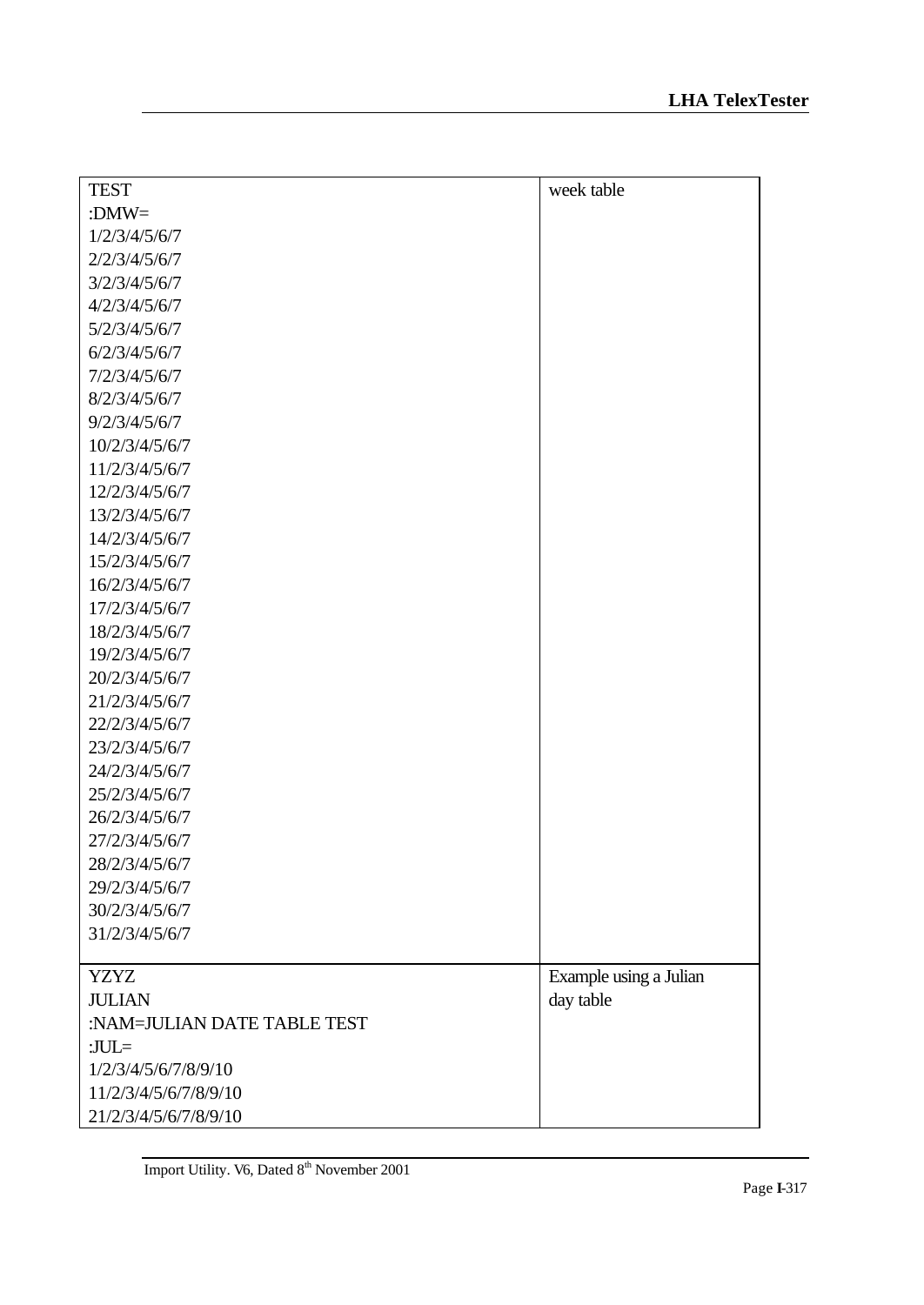| 31/2/3/4/5/6/7/8/9/10             |                        |
|-----------------------------------|------------------------|
| 41/2/3/4/5/6/7/8/9/10             |                        |
| 51/2/3/4/5/6/7/8/9/10             |                        |
| 61/2/3/4/5/6/7/8/9/10             |                        |
| 71/2/3/4/5/6/7/8/9/10             |                        |
| 81/2/3/4/5/6/7/8/9/10             |                        |
| 91/2/3/4/5/6/7/8/9/10             |                        |
| 101/2/3/4/5/6/7/8/9/10            |                        |
| 111/2/3/4/5/6/7/8/9/10            |                        |
| 121/2/3/4/5/6/7/8/9/10            |                        |
| 131/2/3/4/5/6/7/8/9/10            |                        |
| 141/2/3/4/5/6/7/8/9/10            |                        |
| 151/2/3/4/5/6/7/8/9/10            |                        |
| 161/2/3/4/5/6/7/8/9/10            |                        |
| 171/2/3/4/5/6/7/8/9/10            |                        |
| 181/2/3/4/5/6/7/8/9/10            |                        |
| 191/2/3/4/5/6/7/8/9/10            |                        |
| 201/2/3/4/5/6/7/8/9/10            |                        |
| 211/2/3/4/5/6/7/8/9/10            |                        |
| 221/2/3/4/5/6/7/8/9/10            |                        |
| 231/2/3/4/5/6/7/8/9/10            |                        |
| 241/2/3/4/5/6/7/8/9/10            |                        |
| 251/2/3/4/5/6/7/8/9/10            |                        |
| 261/2/3/4/5/6/7/8/9/10            |                        |
| 271/2/3/4/5/6/7/8/9/10            |                        |
| 281/2/3/4/5/6/7/8/9/10            |                        |
| 291/2/3/4/5/6/7/8/9/10            |                        |
| 301/2/3/4/5/6/7/8/9/10            |                        |
| 311/2/3/4/5/6/7/8/9/10            |                        |
| 321/2/3/4/5/6/7/8/9/10            |                        |
| 331/2/3/4/5/6/7/8/9/10            |                        |
| 341/2/3/4/5/6/7/8/9/10            |                        |
| 351/2/3/4/5/6/7/8/9/10            |                        |
| 361/2/3/4/5/6                     |                        |
|                                   |                        |
| <b>YZYZ</b>                       | Example using a Day of |
| <b>DATEOFYEAR</b>                 | month versus Month of  |
| :NAM=DAY OF MONTH VERSUS MONTH OF | Year table             |
| <b>YEAR</b>                       |                        |
| : $DOY=$                          |                        |
| 1/2/3/4/5/6/7/8/9/10/11/12        |                        |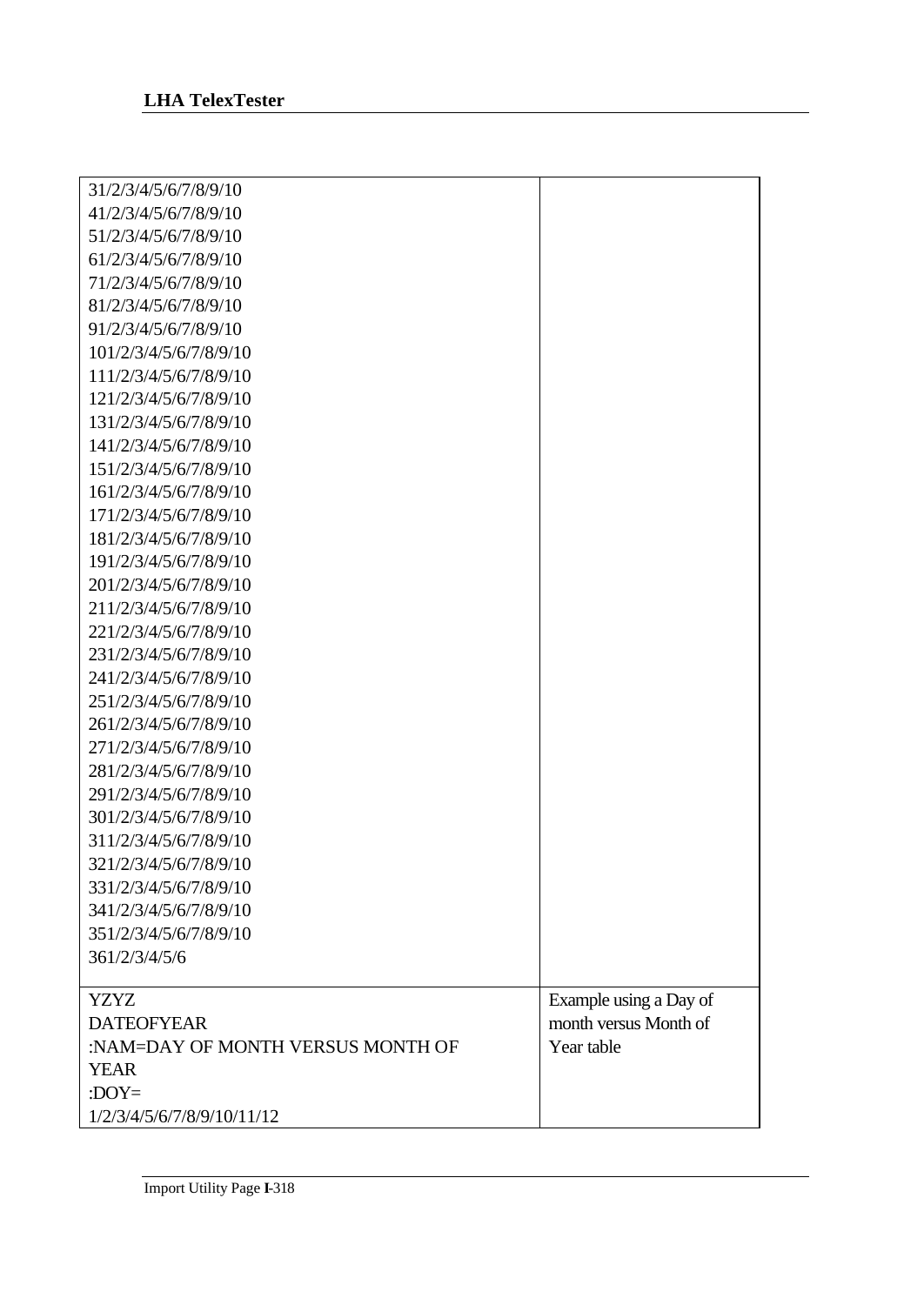| 2/2/3/4/5/6/7/8/9/10/11/12            |                        |
|---------------------------------------|------------------------|
| 3/2/3/4/5/6/7/8/9/10/11/12            |                        |
| 4/2/3/4/5/6/7/8/9/10/11/12            |                        |
| 5/2/3/4/5/6/7/8/9/10/11/12            |                        |
| 6/2/3/4/5/6/7/8/9/10/11/12            |                        |
| 7/2/3/4/5/6/7/8/9/10/11/12            |                        |
| 8/2/3/4/5/6/7/8/9/10/11/12            |                        |
| 9/2/3/4/5/6/7/8/9/10/11/12            |                        |
| 10/2/3/4/5/6/7/8/9/10/11/12           |                        |
| 11/2/3/4/5/6/7/8/9/10/11/12           |                        |
| 12/2/3/4/5/6/7/8/9/10/11/12           |                        |
| 13/2/3/4/5/6/7/8/9/10/11/12           |                        |
| 14/2/3/4/5/6/7/8/9/10/11/12           |                        |
| 15/2/3/4/5/6/7/8/9/10/11/12           |                        |
| 16/2/3/4/5/6/7/8/9/10/11/12           |                        |
| 17/2/3/4/5/6/7/8/9/10/11/12           |                        |
| 18/2/3/4/5/6/7/8/9/10/11/12           |                        |
| 19/2/3/4/5/6/7/8/9/10/11/12           |                        |
| 20/2/3/4/5/6/7/8/9/10/11/12           |                        |
| 21/2/3/4/5/6/7/8/9/10/11/12           |                        |
| 22/2/3/4/5/6/7/8/9/10/11/12           |                        |
| 23/2/3/4/5/6/7/8/9/10/11/12           |                        |
| 24/2/3/4/5/6/7/8/9/10/11/12           |                        |
| 25/2/3/4/5/6/7/8/9/10/11/12           |                        |
| 26/2/3/4/5/6/7/8/9/10/11/12           |                        |
| 27/2/3/4/5/6/7/8/9/10/11/12           |                        |
| 28/2/3/4/5/6/7/8/9/10/11/12           |                        |
| 29/2/3/4/5/6/7/8/9/10/11/12           |                        |
| 30/2/3/4/5/6/7/8/9/10/11/12           |                        |
| 31/2/3/4/5/6/7/8/9/10/11/12           |                        |
|                                       |                        |
| <b>YZYZ</b>                           | Example using a months |
| <b>MONTHOFYEAR</b>                    | of the year table      |
| :NAM=MONTH OF YEAR TABLE TEST         |                        |
| : $MOY=$                              |                        |
| 1/2/3/4/5/6/7/8/9/10/11/12            |                        |
|                                       |                        |
| <b>YZYZ</b>                           | Example using a Day of |
| <b>DAYWEEKMONTH</b>                   | the week versus Month  |
| :NAM=DAY OF WEEK VERSUS MONTH OF YEAR | of the year table      |
| <b>TEST</b>                           |                        |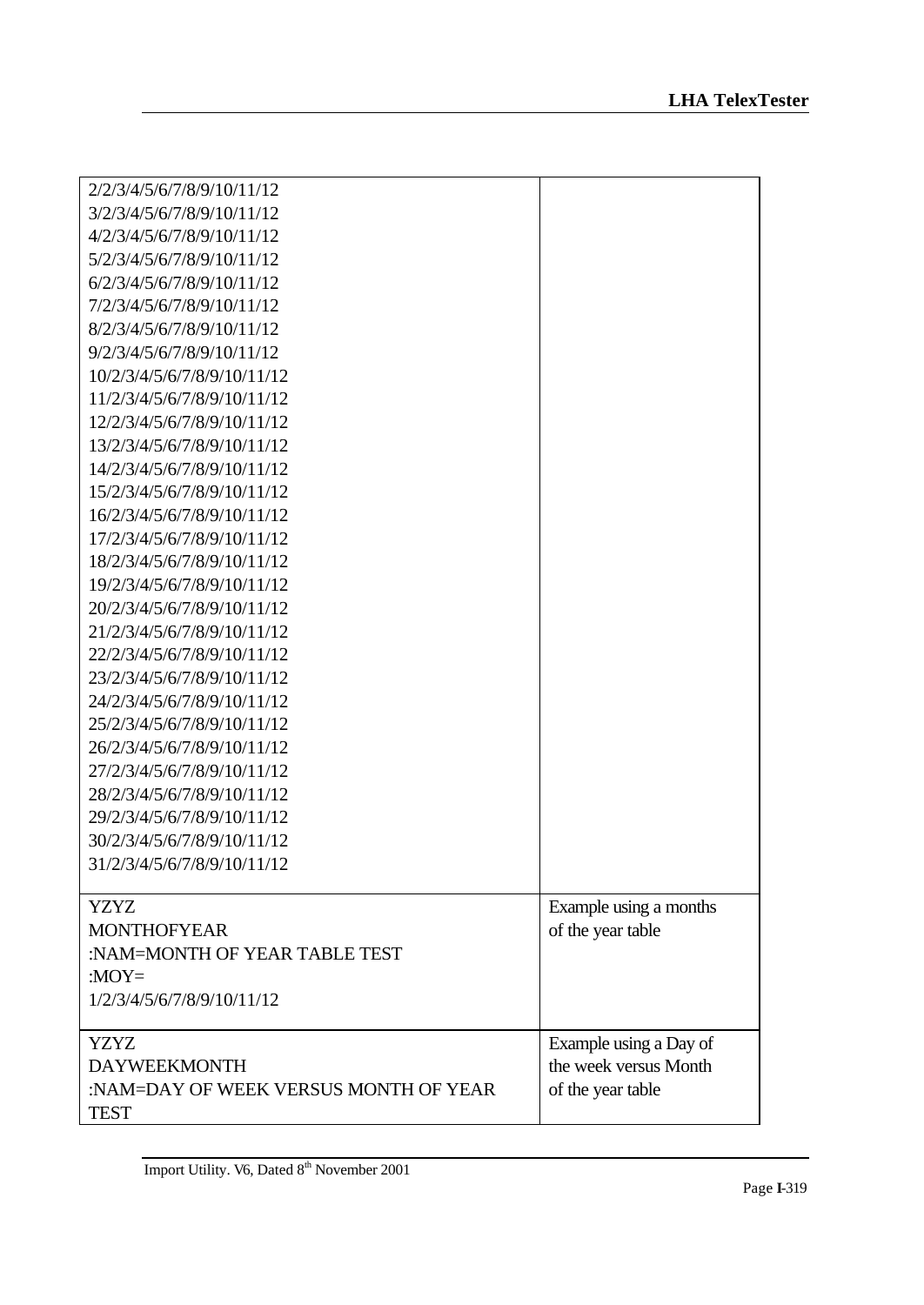| : $DWM =$<br>1/2/3/4/5/6/7/8/9/10/11/12<br>2/2/3/4/5/6/7/8/9/10/11/12<br>3/2/3/4/5/6/7/8/9/10/11/12<br>4/2/3/4/5/6/7/8/9/10/11/12<br>5/2/3/4/5/6/7/8/9/10/11/12<br>6/2/3/4/5/6/7/8/9/10/11/12<br>7/2/3/4/5/6/7/8/9/10/11/12                                                                                                                                                                                      |                                                                                                                                   |
|------------------------------------------------------------------------------------------------------------------------------------------------------------------------------------------------------------------------------------------------------------------------------------------------------------------------------------------------------------------------------------------------------------------|-----------------------------------------------------------------------------------------------------------------------------------|
| <b>YZYZ</b><br><b>CHARACTER</b><br>:NAM=CHARACTER TABLE TEST<br>:CHR=N/N/1/0/FIRST 2 CHARS OF BENEFICIARY<br><b>NAME</b><br>0/0/0/0/0/0/0/0/0/0/0<br>1/2/3/4/5/6/7/8/9/10/11/12/13<br>14/15/16/17/18/19/20/21/22/23/24/25/26                                                                                                                                                                                     | Example using a<br>character table                                                                                                |
| <b>YZYZ</b><br><b>SEPSEQ</b><br>:NAM=SEQUENCE TABLES SEPARATE DAY OF<br><b>WEEK</b><br>: $GRD=9/9/N$<br>: $SEI=1$<br>11/21/31/41/51/61/71/81/91<br>: $SEI=2$<br>12/22/32/42/52/62/72/82/92<br>: $SEI=3$<br>13/23/33/43/53/63/73/83/93<br>: $SEI=4$<br>14/24/34/44/54/64/74/84/94<br>: $SEI = 5$<br>15/25/35/45/55/65/75/85/95<br>: $SEI=6$<br>16/26/36/46/56/66/76/86/96<br>:SEI=7<br>17/27/37/47/57/67/77/87/97 | This example has a grid<br>size of 9 and a sequence<br>table. Variables for the<br>sequence table change<br>each day of the week. |
| YZYZ<br><b>VAR624</b>                                                                                                                                                                                                                                                                                                                                                                                            | Fixed numbers and<br>branch number are                                                                                            |